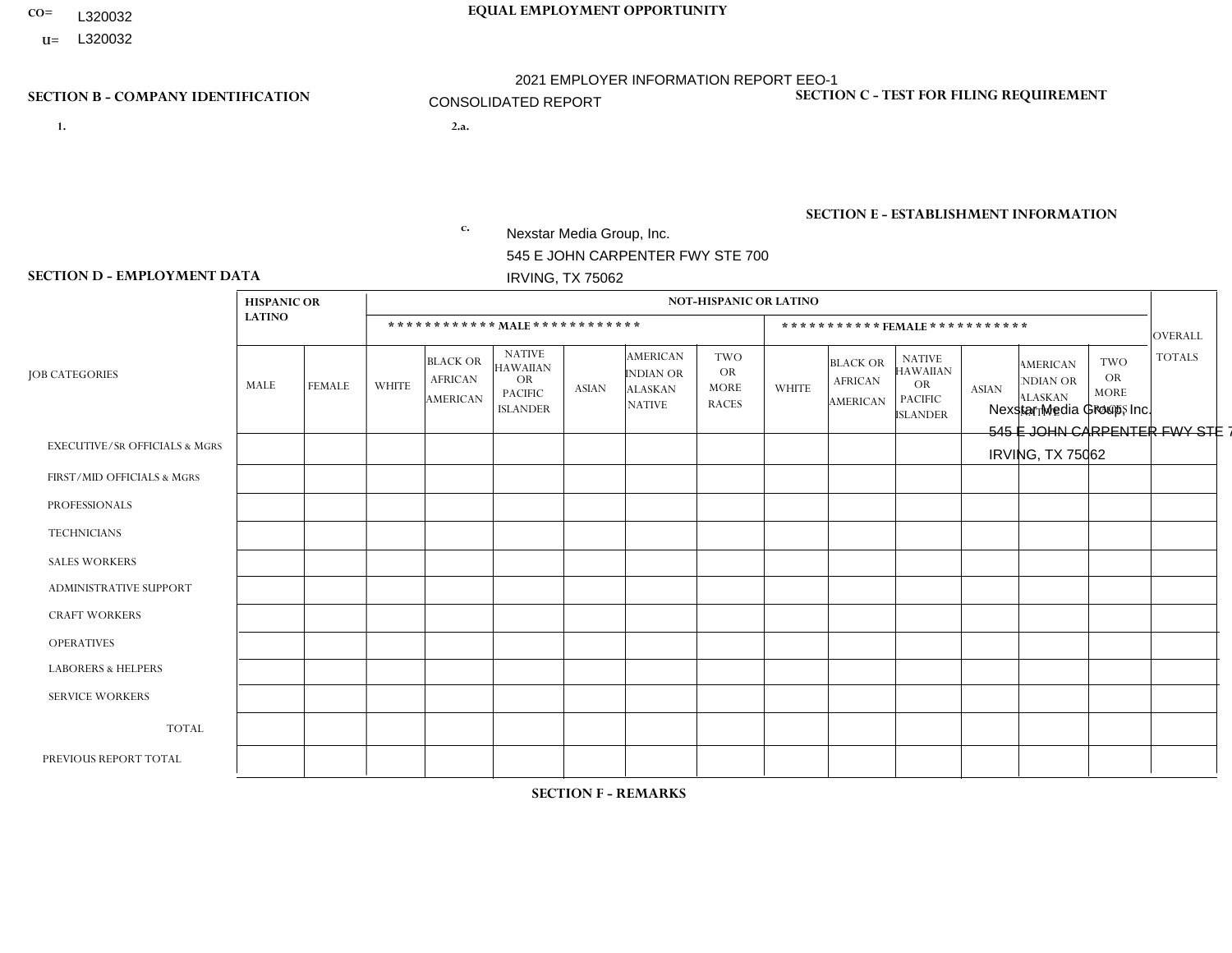- L320032
- **U=**

# **CO= EQUAL EMPLOYMENT OPPORTUNITY** 2021 EMPLOYER INFORMATION REPORT EEO-1 HEADQUARTERS REPORT

- **1. 2.a.** Nexstar Media Group, Inc. 545 E JOHN CARPENTER FWY STE 700 IRVING, TX 75062
- 2.a. Nexstar Media Group, Inc. 545 E JOHN CARPENTER FWY STE 700 IRVING, TX 75062

EIN= 233063152

# **SECTION B - COMPANY IDENTIFICATION SECTION C - TEST FOR FILING REQUIREMENT**

1- Y 2- N 3- Y DUNS= 058168001

# **SECTION E - ESTABLISHMENT INFORMATION c.** NAICS: 515120 - Television Broadcasting

### **SECTION D - EMPLOYMENT DATA**

|                                          | <b>HISPANIC OR</b> |               |              |                                                      |                                                                                    |              |                                                                        | <b>NOT-HISPANIC OR LATINO</b>                          |                |                                                      |                                                                                    |              |                                                                       |                                                  |               |
|------------------------------------------|--------------------|---------------|--------------|------------------------------------------------------|------------------------------------------------------------------------------------|--------------|------------------------------------------------------------------------|--------------------------------------------------------|----------------|------------------------------------------------------|------------------------------------------------------------------------------------|--------------|-----------------------------------------------------------------------|--------------------------------------------------|---------------|
|                                          | <b>LATINO</b>      |               |              |                                                      | ************ MALE ************                                                     |              |                                                                        |                                                        |                | *********** FEMALE ***********                       |                                                                                    |              |                                                                       |                                                  | OVERALL       |
| <b>JOB CATEGORIES</b>                    | MALE               | <b>FEMALE</b> | <b>WHITE</b> | <b>BLACK OR</b><br><b>AFRICAN</b><br><b>AMERICAN</b> | <b>NATIVE</b><br><b>HAWAIIAN</b><br><b>OR</b><br><b>PACIFIC</b><br><b>ISLANDER</b> | <b>ASIAN</b> | <b>AMERICAN</b><br><b>INDIAN OR</b><br><b>ALASKAN</b><br><b>NATIVE</b> | <b>TWO</b><br><b>OR</b><br><b>MORE</b><br><b>RACES</b> | <b>WHITE</b>   | <b>BLACK OR</b><br><b>AFRICAN</b><br><b>AMERICAN</b> | <b>NATIVE</b><br><b>HAWAIIAN</b><br><b>OR</b><br><b>PACIFIC</b><br><b>ISLANDER</b> | <b>ASIAN</b> | <b>AMERICAN</b><br><b>NDIAN OR</b><br><b>ALASKAN</b><br><b>NATIVE</b> | <b>TWO</b><br>OR.<br><b>MORE</b><br><b>RACES</b> | <b>TOTALS</b> |
| <b>EXECUTIVE/SR OFFICIALS &amp; MGRS</b> | $\Omega$           | $\mathbf 0$   | 14           | $\mathbf 0$                                          | $\mathbf 0$                                                                        | 0            | $\Omega$                                                               | $\Omega$                                               | $\overline{7}$ | $\mathbf{0}$                                         | $\Omega$                                                                           | $\Omega$     | $\Omega$                                                              | $\Omega$                                         | 21            |
| FIRST/MID OFFICIALS & MGRS               | $\mathbf{1}$       | 5             | 43           | $\overline{2}$                                       | 1                                                                                  | 6            | $\Omega$                                                               | $\overline{1}$                                         | 21             | 6                                                    | 0                                                                                  |              | $\overline{ }$                                                        | $\Omega$                                         | 88            |
| <b>PROFESSIONALS</b>                     | 4                  | 5             | 38           | $\overline{7}$                                       | $\mathbf 0$                                                                        | 5            | $\mathbf 0$                                                            | $\mathbf 0$                                            | 26             | 6                                                    | $\Omega$                                                                           | 11           | $\Omega$                                                              | $\overline{1}$                                   | 103           |
| <b>TECHNICIANS</b>                       | $\mathbf 0$        | $\mathbf 0$   | 6            | 3                                                    | $\mathbf 0$                                                                        | 2            | $\Omega$                                                               | $\Omega$                                               | 2              | 1                                                    | $\Omega$                                                                           | $\Omega$     | $\Omega$                                                              | $\Omega$                                         | 14            |
| <b>SALES WORKERS</b>                     | $\mathbf 0$        | $\mathbf 0$   | $\mathbf 0$  | $\mathbf 0$                                          | $\mathbf 0$                                                                        | 0            | $\Omega$                                                               | $\Omega$                                               | $\Omega$       | $\Omega$                                             | $\Omega$                                                                           | $\Omega$     | $\Omega$                                                              | $\mathbf 0$                                      | $\mathbf 0$   |
| <b>ADMINISTRATIVE SUPPORT</b>            | $\overline{2}$     | 14            | 13           | $5\phantom{.0}$                                      | $\mathbf 0$                                                                        | 1            | 1                                                                      | $\Omega$                                               | 11             | 13                                                   | $\Omega$                                                                           |              | $\Omega$                                                              | 3                                                | 64            |
| <b>CRAFT WORKERS</b>                     | $\Omega$           | $\Omega$      | $\mathbf{0}$ | $\mathbf 0$                                          | $\mathbf 0$                                                                        | $\Omega$     | $\Omega$                                                               | $\Omega$                                               | $\Omega$       | $\Omega$                                             | $\Omega$                                                                           | $\Omega$     | $\Omega$                                                              | $\Omega$                                         | $\Omega$      |
| <b>OPERATIVES</b>                        | $\Omega$           | $\Omega$      | $\Omega$     | $\mathbf 0$                                          | $\Omega$                                                                           | $\Omega$     | $\Omega$                                                               | $\Omega$                                               | $\Omega$       | $\Omega$                                             | $\Omega$                                                                           | $\Omega$     | $\Omega$                                                              | $\Omega$                                         | $\mathbf 0$   |
| <b>LABORERS &amp; HELPERS</b>            | $\Omega$           | $\Omega$      | $\mathbf 0$  | $\mathbf 0$                                          | 0                                                                                  | 0            | $\Omega$                                                               | $\Omega$                                               | $\Omega$       | $\Omega$                                             | $\Omega$                                                                           | $\Omega$     | $\Omega$                                                              | $\Omega$                                         | $\mathbf 0$   |
| <b>SERVICE WORKERS</b>                   | $\mathbf 0$        | $\mathbf 0$   | 0            | $\mathbf 0$                                          | 0                                                                                  | 0            | $\Omega$                                                               | $\Omega$                                               | $\Omega$       | $\Omega$                                             | $\Omega$                                                                           | $\Omega$     | $\Omega$                                                              | $\Omega$                                         | $\Omega$      |
| <b>TOTAL</b>                             | $\overline{7}$     | 24            | 114          | 17                                                   | $\mathbf 1$                                                                        | 14           | $\mathbf{1}$                                                           | $\mathbf{1}$                                           | 67             | 26                                                   | $\mathbf 0$                                                                        | 13           | 1                                                                     | $\overline{4}$                                   | 290           |
| PREVIOUS REPORT TOTAL                    |                    |               |              |                                                      |                                                                                    |              |                                                                        |                                                        |                |                                                      |                                                                                    |              |                                                                       |                                                  |               |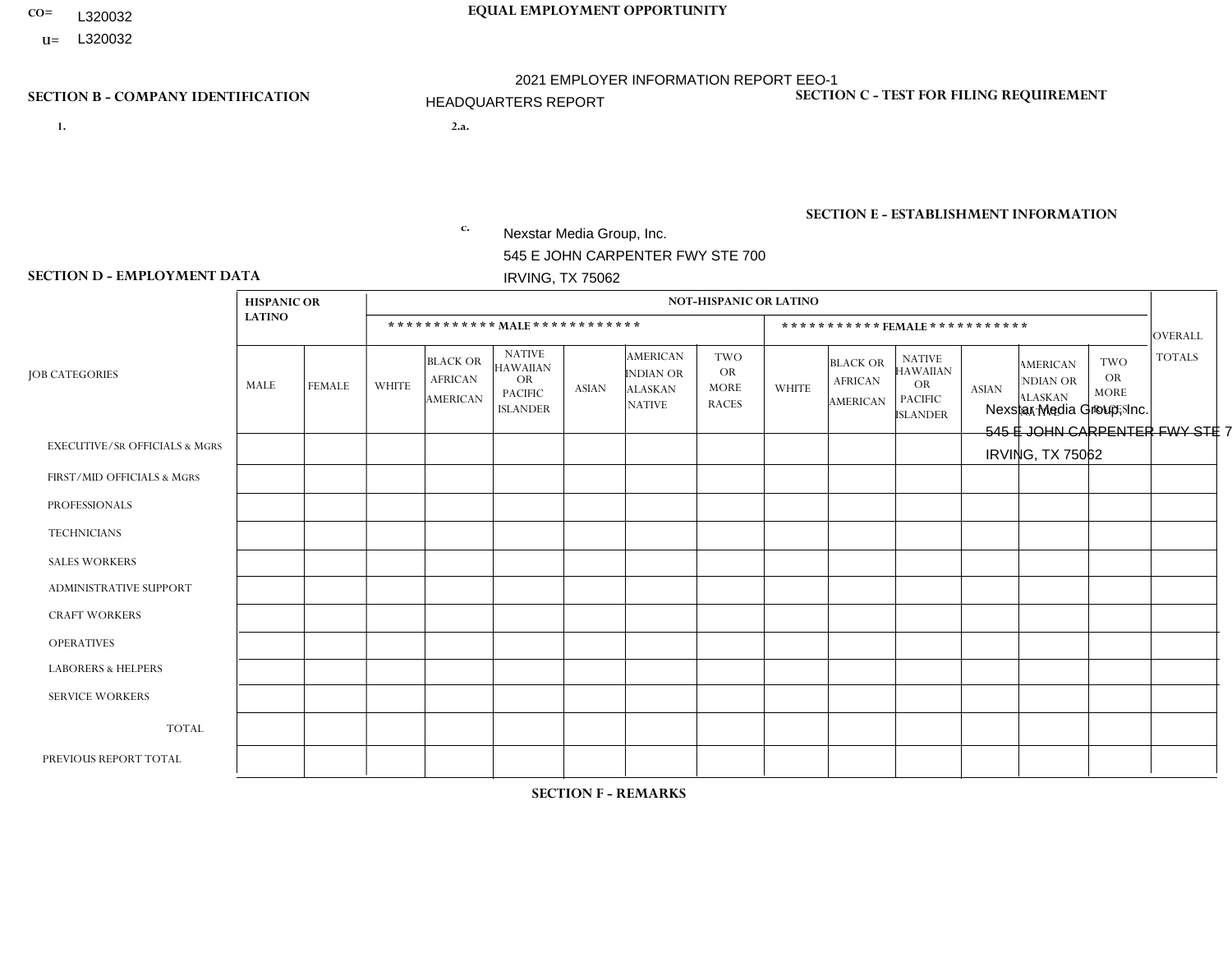- **CO= EQUAL EMPLOYMENT OPPORTUNITY** L320032
- **U=** EP52196

- **1. 2.a.** Nexstar Media Group, Inc. 545 E JOHN CARPENTER FWY STE 700 IRVING, TX 75062
- 2.a. Nexstar Media Inc Green Bay WFRV 1181 E. MASON STREET GREEN BAY, WI 54307

EIN= 233063152

# **SECTION B - COMPANY IDENTIFICATION SECTION C - TEST FOR FILING REQUIREMENT**

1- Y 2- N 3- Y DUNS= 058168001

**SECTION E - ESTABLISHMENT INFORMATION c.** NAICS: 515120 - Television Broadcasting

### **SECTION D - EMPLOYMENT DATA**

|                                          | <b>HISPANIC OR</b> |               |              |                                                      |                                                                                    |                |                                                                 | <b>NOT-HISPANIC OR LATINO</b>                          |                |                                                      |                                                                                    |              |                                                                       |                                                        |                |
|------------------------------------------|--------------------|---------------|--------------|------------------------------------------------------|------------------------------------------------------------------------------------|----------------|-----------------------------------------------------------------|--------------------------------------------------------|----------------|------------------------------------------------------|------------------------------------------------------------------------------------|--------------|-----------------------------------------------------------------------|--------------------------------------------------------|----------------|
|                                          | <b>LATINO</b>      |               |              |                                                      | ************ MALE ************                                                     |                |                                                                 |                                                        |                |                                                      | ***********FEMALE***********                                                       |              |                                                                       |                                                        | OVERALL        |
| <b>JOB CATEGORIES</b>                    | MALE               | <b>FEMALE</b> | <b>WHITE</b> | <b>BLACK OR</b><br><b>AFRICAN</b><br><b>AMERICAN</b> | <b>NATIVE</b><br><b>HAWAIIAN</b><br><b>OR</b><br><b>PACIFIC</b><br><b>ISLANDER</b> | <b>ASIAN</b>   | <b>AMERICAN</b><br>INDIAN OR<br><b>ALASKAN</b><br><b>NATIVE</b> | <b>TWO</b><br><b>OR</b><br><b>MORE</b><br><b>RACES</b> | <b>WHITE</b>   | <b>BLACK OR</b><br><b>AFRICAN</b><br><b>AMERICAN</b> | <b>NATIVE</b><br><b>HAWAIIAN</b><br><b>OR</b><br><b>PACIFIC</b><br><b>ISLANDER</b> | <b>ASIAN</b> | <b>AMERICAN</b><br><b>NDIAN OR</b><br><b>ALASKAN</b><br><b>NATIVE</b> | <b>TWO</b><br><b>OR</b><br><b>MORE</b><br><b>RACES</b> | <b>TOTALS</b>  |
| <b>EXECUTIVE/SR OFFICIALS &amp; MGRS</b> | $\Omega$           | $\Omega$      | $\mathbf 0$  | $\mathbf 0$                                          | $\mathbf 0$                                                                        | $\Omega$       | $\Omega$                                                        | $\Omega$                                               | $\Omega$       | $\Omega$                                             | $\mathbf{0}$                                                                       | $\Omega$     | $\mathbf{0}$                                                          | $\Omega$                                               | $\mathbf{0}$   |
| FIRST/MID OFFICIALS & MGRS               | 0                  | $\mathbf 0$   | 6            | $\mathbf 0$                                          | $\mathbf 0$                                                                        | $\mathbf 0$    | $\Omega$                                                        | $\Omega$                                               |                | $\Omega$                                             | $\Omega$                                                                           | $\Omega$     | $\mathbf{0}$                                                          | 0                                                      | $\overline{7}$ |
| <b>PROFESSIONALS</b>                     | 0                  | $\mathbf{1}$  | 5            | $\mathbf 0$                                          | $\Omega$                                                                           | $\Omega$       | $\Omega$                                                        | $\Omega$                                               | 11             | $\Omega$                                             | $\Omega$                                                                           | $\Omega$     | $\Omega$                                                              | $\mathbf{0}$                                           | 17             |
| <b>TECHNICIANS</b>                       | $\overline{1}$     | $\mathbf 0$   | 33           | $\mathbf{1}$                                         | $\mathbf 0$                                                                        | $\overline{2}$ | $\Omega$                                                        | $\mathbf{1}$                                           | 10             | $\overline{2}$                                       | $\Omega$                                                                           | $\Omega$     | $\Omega$                                                              | $\Omega$                                               | 50             |
| <b>SALES WORKERS</b>                     | 0                  | $\Omega$      | 6            | $\mathbf 0$                                          | $\Omega$                                                                           | $\Omega$       | $\mathbf{0}$                                                    | $\Omega$                                               | $\overline{2}$ | $\Omega$                                             | $\mathbf{0}$                                                                       | $\mathbf{0}$ | $\Omega$                                                              | $\Omega$                                               | 8              |
| <b>ADMINISTRATIVE SUPPORT</b>            |                    | $\mathbf{1}$  | 3            | $\mathbf 0$                                          | $\mathbf 0$                                                                        | $\Omega$       | $\Omega$                                                        | $\Omega$                                               | 6              | $\blacktriangleleft$                                 | $\Omega$                                                                           | $\Omega$     | $\mathbf{0}$                                                          | $\mathbf{0}$                                           | 12             |
| <b>CRAFT WORKERS</b>                     | 0                  | $\Omega$      | $\mathbf 0$  | $\mathbf 0$                                          | $\Omega$                                                                           | $\Omega$       | $\Omega$                                                        | $\Omega$                                               | $\Omega$       | $\Omega$                                             | $\Omega$                                                                           | $\Omega$     | $\Omega$                                                              | $\Omega$                                               | $\mathbf{0}$   |
| <b>OPERATIVES</b>                        | 0                  | $\Omega$      | $\mathbf 0$  | $\mathbf 0$                                          | $\mathbf 0$                                                                        | $\mathbf 0$    | $\Omega$                                                        | $\Omega$                                               | $\Omega$       | $\Omega$                                             | $\mathbf{0}$                                                                       | $\mathbf{0}$ | $\Omega$                                                              | $\mathbf{0}$                                           | $\mathbf{0}$   |
| <b>LABORERS &amp; HELPERS</b>            | 0                  | $\Omega$      | $\mathbf 0$  | $\mathbf 0$                                          | $\mathbf 0$                                                                        | $\mathbf 0$    | $\Omega$                                                        | $\Omega$                                               | $\Omega$       | $\Omega$                                             | $\mathbf{0}$                                                                       | $\mathbf{0}$ | $\Omega$                                                              | $\Omega$                                               | $\mathbf 0$    |
| <b>SERVICE WORKERS</b>                   | 0                  | $\Omega$      | $\mathbf 0$  | $\mathbf 0$                                          | $\mathbf 0$                                                                        | $\mathbf 0$    | $\Omega$                                                        | $\Omega$                                               | $\Omega$       | $\Omega$                                             | $\Omega$                                                                           | $\mathbf{0}$ | $\mathbf{0}$                                                          | $\mathbf{0}$                                           | $\mathbf{0}$   |
| <b>TOTAL</b>                             | $\overline{2}$     | 2             | 53           | $\mathbf{1}$                                         | $\mathbf 0$                                                                        | $\overline{2}$ | $\Omega$                                                        | 1                                                      | 30             | 3                                                    | $\Omega$                                                                           | $\Omega$     | $\Omega$                                                              | $\Omega$                                               | 94             |
| PREVIOUS REPORT TOTAL                    | $\overline{2}$     | 3             | 71           | $\overline{2}$                                       | $\mathbf{0}$                                                                       | $\Omega$       | $\Omega$                                                        | 1                                                      | 38             | $\overline{2}$                                       | $\Omega$                                                                           | $\Omega$     |                                                                       | 1                                                      | 121            |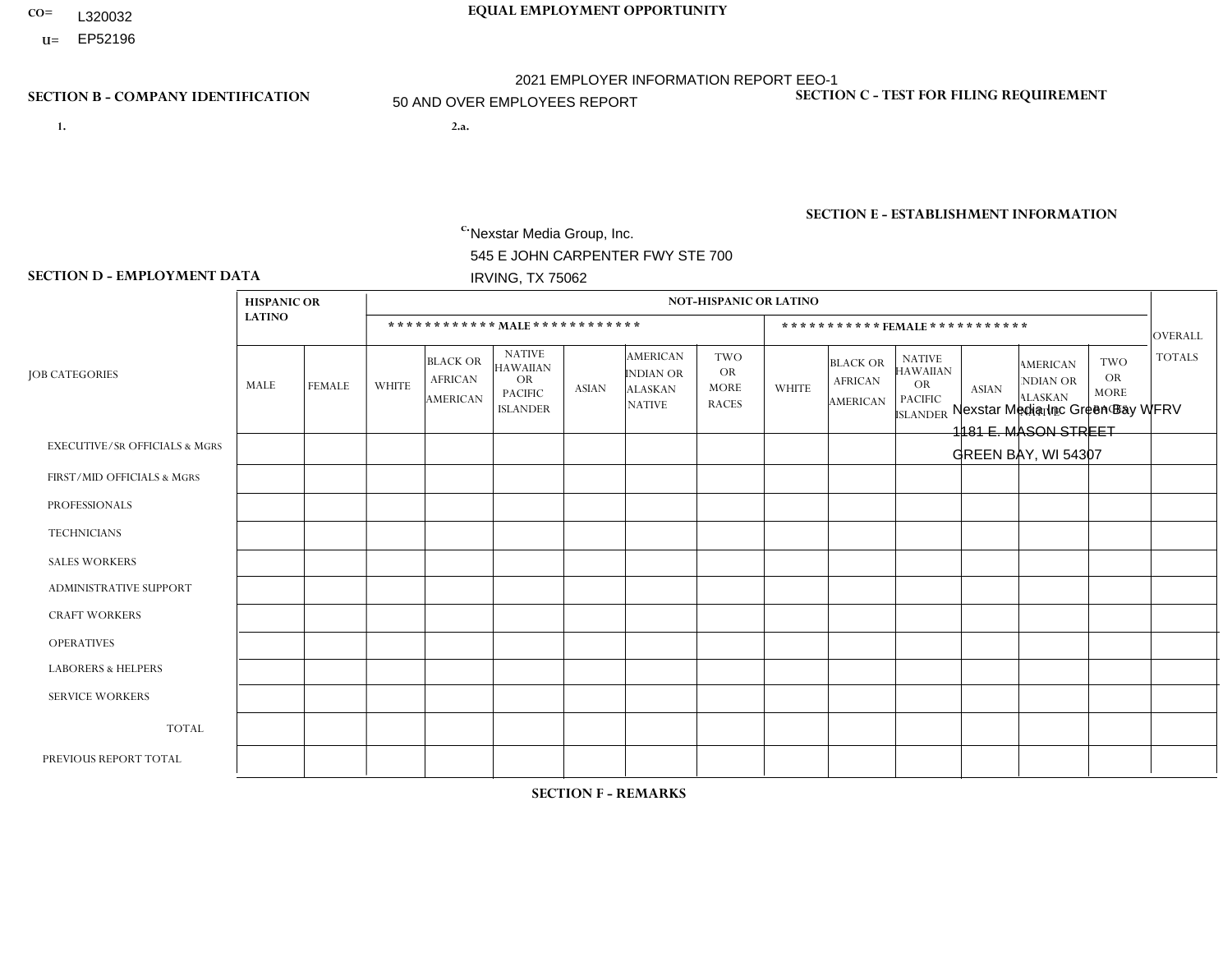- **CO= EQUAL EMPLOYMENT OPPORTUNITY** L320032
- **U=**

- **1. 2.a.** Nexstar Media Group, Inc. 545 E JOHN CARPENTER FWY STE 700 IRVING, TX 75062
- 2.a. Nexstar Media Myrtyle Beach WBTW 101 MCDONALD COURT MYRTLE BEACH, SC 29588

EIN= 233063152

# **SECTION B - COMPANY IDENTIFICATION SECTION C - TEST FOR FILING REQUIREMENT**

1- Y 2- N 3- Y DUNS= 058168001

**SECTION E - ESTABLISHMENT INFORMATION c.** NAICS: 515120 - Television Broadcasting

### **SECTION D - EMPLOYMENT DATA**

|                                          | <b>HISPANIC OR</b> |                |                |                                                      |                                                                                    |              |                                                                 | <b>NOT-HISPANIC OR LATINO</b>                          |              |                                                      |                                                                                    |              |                                                                       |                                                        |                |
|------------------------------------------|--------------------|----------------|----------------|------------------------------------------------------|------------------------------------------------------------------------------------|--------------|-----------------------------------------------------------------|--------------------------------------------------------|--------------|------------------------------------------------------|------------------------------------------------------------------------------------|--------------|-----------------------------------------------------------------------|--------------------------------------------------------|----------------|
|                                          | <b>LATINO</b>      |                |                |                                                      | ************ MALE ************                                                     |              |                                                                 |                                                        |              |                                                      | ***********FEMALE***********                                                       |              |                                                                       |                                                        | OVERALL        |
| <b>JOB CATEGORIES</b>                    | MALE               | <b>FEMALE</b>  | <b>WHITE</b>   | <b>BLACK OR</b><br><b>AFRICAN</b><br><b>AMERICAN</b> | <b>NATIVE</b><br><b>HAWAIIAN</b><br><b>OR</b><br><b>PACIFIC</b><br><b>ISLANDER</b> | <b>ASIAN</b> | <b>AMERICAN</b><br>INDIAN OR<br><b>ALASKAN</b><br><b>NATIVE</b> | <b>TWO</b><br><b>OR</b><br><b>MORE</b><br><b>RACES</b> | <b>WHITE</b> | <b>BLACK OR</b><br><b>AFRICAN</b><br><b>AMERICAN</b> | <b>NATIVE</b><br><b>HAWAIIAN</b><br><b>OR</b><br><b>PACIFIC</b><br><b>ISLANDER</b> | <b>ASIAN</b> | <b>AMERICAN</b><br><b>NDIAN OR</b><br><b>ALASKAN</b><br><b>NATIVE</b> | <b>TWO</b><br><b>OR</b><br><b>MORE</b><br><b>RACES</b> | <b>TOTALS</b>  |
| <b>EXECUTIVE/SR OFFICIALS &amp; MGRS</b> | $\Omega$           | $\Omega$       | -1             | $\Omega$                                             | $\Omega$                                                                           | $\Omega$     | $\Omega$                                                        | $\Omega$                                               | $\Omega$     | $\Omega$                                             | $\mathbf{0}$                                                                       | $\Omega$     | $\Omega$                                                              | $\Omega$                                               |                |
| FIRST/MID OFFICIALS & MGRS               |                    | $\Omega$       | $\overline{4}$ | $\mathbf 0$                                          | $\mathbf 0$                                                                        | $\Omega$     | $\Omega$                                                        | $\Omega$                                               |              | $\Omega$                                             | $\mathbf{0}$                                                                       | $\mathbf{0}$ | $\mathbf{0}$                                                          | 1                                                      | $\overline{7}$ |
| <b>PROFESSIONALS</b>                     | $\Omega$           | $\mathbf{1}$   | $\overline{7}$ | $\mathbf 0$                                          | $\mathbf 0$                                                                        | $\Omega$     | $\Omega$                                                        | $\Omega$                                               | 4            | 1                                                    | $\Omega$                                                                           | 1            | $\Omega$                                                              | $\Omega$                                               | 14             |
| <b>TECHNICIANS</b>                       | 1                  | $\overline{2}$ | 21             | $\mathbf{1}$                                         | $\mathbf 0$                                                                        | $\mathbf{1}$ | $\mathbf{0}$                                                    | $\Omega$                                               | 10           | $\overline{2}$                                       | $\mathbf 0$                                                                        | $\mathbf 0$  | $\Omega$                                                              | $\Omega$                                               | 38             |
| <b>SALES WORKERS</b>                     | 0                  | $\Omega$       | $\overline{2}$ | $\Omega$                                             | $\Omega$                                                                           | $\Omega$     | $\mathbf{0}$                                                    | $\Omega$                                               | 6            | $\Omega$                                             | $\Omega$                                                                           | $\mathbf{0}$ | $\Omega$                                                              | $\Omega$                                               | 8              |
| <b>ADMINISTRATIVE SUPPORT</b>            | 0                  | $\Omega$       | 3              | $\mathbf 0$                                          | $\mathbf 0$                                                                        | $\Omega$     | $\Omega$                                                        | $\Omega$                                               | 5            | $\Omega$                                             | $\Omega$                                                                           | $\Omega$     | $\mathbf{0}$                                                          | $\Omega$                                               | 8              |
| <b>CRAFT WORKERS</b>                     | 0                  | $\Omega$       | $\mathbf 0$    | $\mathbf 0$                                          | $\mathbf 0$                                                                        | $\Omega$     | $\Omega$                                                        | $\Omega$                                               | $\Omega$     | $\Omega$                                             | $\Omega$                                                                           | $\mathbf{0}$ | $\Omega$                                                              | $\Omega$                                               | $\mathbf 0$    |
| <b>OPERATIVES</b>                        | 0                  | $\mathbf 0$    | $\mathbf 0$    | $\mathbf 0$                                          | $\mathbf 0$                                                                        | $\mathbf 0$  | $\Omega$                                                        | $\Omega$                                               | $\Omega$     | $\Omega$                                             | $\mathbf{0}$                                                                       | $\Omega$     | $\mathbf{0}$                                                          | $\Omega$                                               | $\mathbf 0$    |
| <b>LABORERS &amp; HELPERS</b>            | 0                  | $\Omega$       | $\mathbf{0}$   | $\Omega$                                             | $\Omega$                                                                           | $\Omega$     | $\Omega$                                                        | $\Omega$                                               | $\Omega$     | $\Omega$                                             | $\Omega$                                                                           | $\mathbf{0}$ | $\Omega$                                                              | $\Omega$                                               | $\mathbf{0}$   |
| <b>SERVICE WORKERS</b>                   | 0                  | $\mathbf{0}$   | $\mathbf 0$    | $\mathbf 0$                                          | $\mathbf{0}$                                                                       | $\mathbf{0}$ | $\Omega$                                                        | $\Omega$                                               | $\Omega$     | $\Omega$                                             | $\Omega$                                                                           | $\Omega$     | $\mathbf{0}$                                                          | $\Omega$                                               | $\mathbf{0}$   |
| <b>TOTAL</b>                             | 2                  | 3              | 38             | $\mathbf{1}$                                         | $\mathbf 0$                                                                        | $\mathbf{1}$ | $\Omega$                                                        | $\Omega$                                               | 26           | 3                                                    | $\mathbf 0$                                                                        | 1            | $\mathbf 0$                                                           | 1                                                      | 76             |
| PREVIOUS REPORT TOTAL                    | $\overline{2}$     | 3              | 41             | $\mathbf{1}$                                         | $\mathbf 0$                                                                        | $\mathbf{1}$ | $\Omega$                                                        | $\Omega$                                               | 29           | 3                                                    | $\Omega$                                                                           | $\Omega$     | $\mathbf{0}$                                                          | 1                                                      | 81             |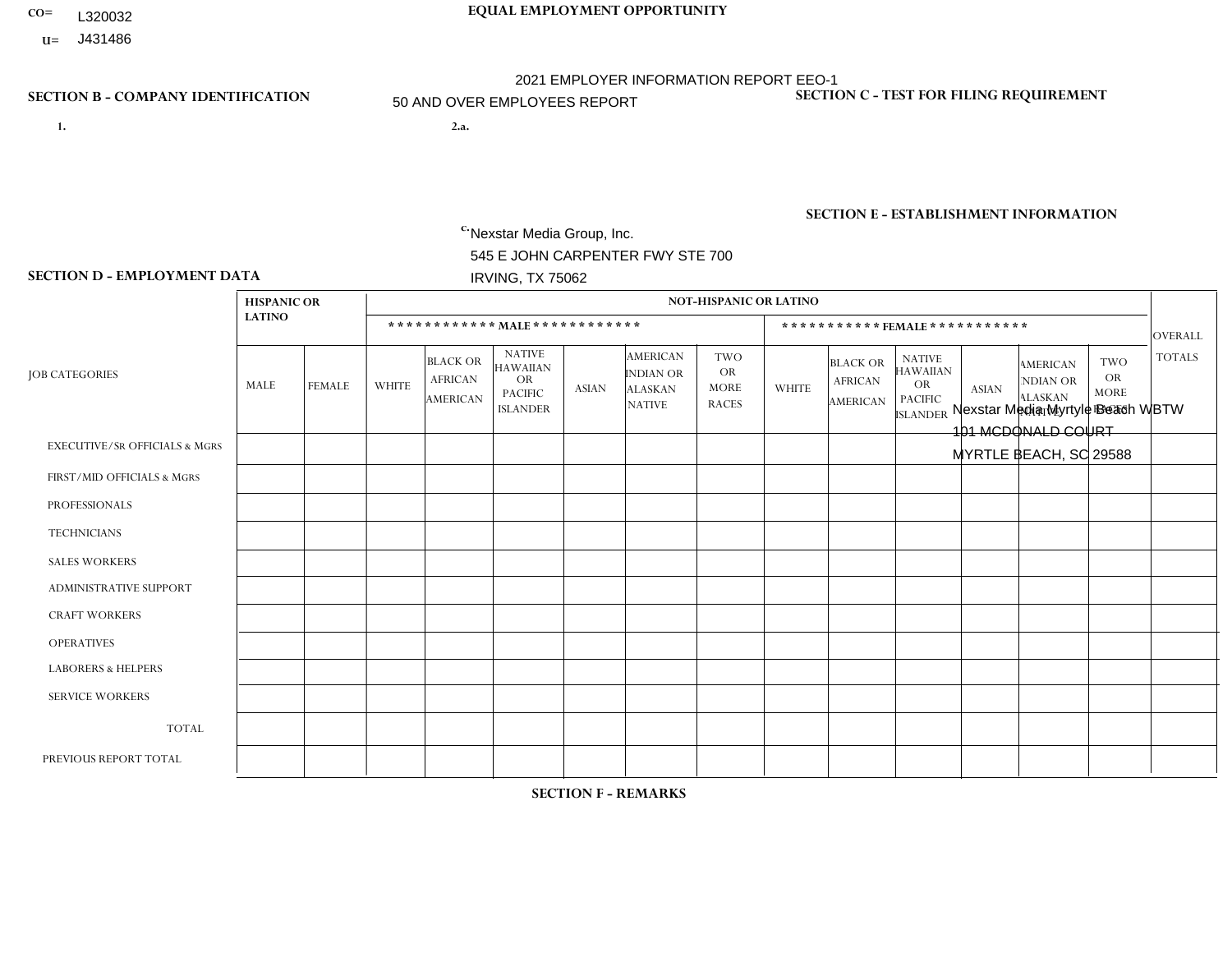- **CO= EQUAL EMPLOYMENT OPPORTUNITY** L320032
- **U=** JY63402

- **1. 2.a.** Nexstar Media Group, Inc. 545 E JOHN CARPENTER FWY STE 700 IRVING, TX 75062
- 2.a. Nexstar Media Inc. Sacramento KTXL 4655 Fruitridge Road Sacramento, CA 95820

EIN= 361880355

# **SECTION B - COMPANY IDENTIFICATION SECTION C - TEST FOR FILING REQUIREMENT**

1- Y 2- N 3- Y DUNS= 058168001

**SECTION E - ESTABLISHMENT INFORMATION c.** NAICS: 515120 - Television Broadcasting

### **SECTION D - EMPLOYMENT DATA**

|                                          | <b>HISPANIC OR</b> |                |                |                                                      |                                                                                    |                |                                                                 | <b>NOT-HISPANIC OR LATINO</b>                          |                |                                                      |                                                                                    |                |                                                                       |                                                        |               |
|------------------------------------------|--------------------|----------------|----------------|------------------------------------------------------|------------------------------------------------------------------------------------|----------------|-----------------------------------------------------------------|--------------------------------------------------------|----------------|------------------------------------------------------|------------------------------------------------------------------------------------|----------------|-----------------------------------------------------------------------|--------------------------------------------------------|---------------|
|                                          | <b>LATINO</b>      |                |                |                                                      | ************ MALE ************                                                     |                |                                                                 |                                                        |                |                                                      | ***********FEMALE***********                                                       |                |                                                                       |                                                        | OVERALL       |
| <b>JOB CATEGORIES</b>                    | MALE               | <b>FEMALE</b>  | <b>WHITE</b>   | <b>BLACK OR</b><br><b>AFRICAN</b><br><b>AMERICAN</b> | <b>NATIVE</b><br><b>HAWAIIAN</b><br><b>OR</b><br><b>PACIFIC</b><br><b>ISLANDER</b> | <b>ASIAN</b>   | <b>AMERICAN</b><br>INDIAN OR<br><b>ALASKAN</b><br><b>NATIVE</b> | <b>TWO</b><br><b>OR</b><br><b>MORE</b><br><b>RACES</b> | <b>WHITE</b>   | <b>BLACK OR</b><br><b>AFRICAN</b><br><b>AMERICAN</b> | <b>NATIVE</b><br><b>HAWAIIAN</b><br><b>OR</b><br><b>PACIFIC</b><br><b>ISLANDER</b> | <b>ASIAN</b>   | <b>AMERICAN</b><br><b>NDIAN OR</b><br><b>ALASKAN</b><br><b>NATIVE</b> | <b>TWO</b><br><b>OR</b><br><b>MORE</b><br><b>RACES</b> | <b>TOTALS</b> |
| <b>EXECUTIVE/SR OFFICIALS &amp; MGRS</b> | $\Omega$           | $\Omega$       | -1             | $\Omega$                                             | $\Omega$                                                                           | $\Omega$       | $\Omega$                                                        | $\Omega$                                               | $\Omega$       | $\Omega$                                             | $\mathbf{0}$                                                                       | $\Omega$       | $\Omega$                                                              | $\Omega$                                               | $\mathbf 1$   |
| FIRST/MID OFFICIALS & MGRS               | 0                  | $\Omega$       | $\overline{4}$ | $\mathbf 0$                                          | $\mathbf 0$                                                                        | $\Omega$       | $\Omega$                                                        | $\Omega$                                               | 5              | $\Omega$                                             | $\mathbf{0}$                                                                       | $\Omega$       | $\mathbf{0}$                                                          | $\Omega$                                               | 9             |
| <b>PROFESSIONALS</b>                     | 4                  | 6              | 26             | $\overline{2}$                                       | 1                                                                                  | $\overline{2}$ | $\mathbf{0}$                                                    | 1                                                      | 12             | 5                                                    | $\Omega$                                                                           | $\overline{4}$ | $\Omega$                                                              | $\mathbf{0}$                                           | 63            |
| <b>TECHNICIANS</b>                       | 5                  | $\overline{2}$ | 9              | $\overline{2}$                                       | $\mathbf{1}$                                                                       | $\mathbf 0$    | $\mathbf{0}$                                                    | 1                                                      | $\overline{4}$ | $\mathbf 0$                                          | $\mathbf{1}$                                                                       | 1              | $\mathbf 0$                                                           | 1                                                      | 27            |
| <b>SALES WORKERS</b>                     | 1                  | $\Omega$       | $\overline{1}$ | $\Omega$                                             | $\Omega$                                                                           | $\mathbf{1}$   | $\mathbf{0}$                                                    | $\Omega$                                               | $\mathbf{1}$   | $\Omega$                                             | $\Omega$                                                                           | 1              | $\Omega$                                                              | $\Omega$                                               | 5             |
| <b>ADMINISTRATIVE SUPPORT</b>            | $\Omega$           | $\mathbf{1}$   | $\overline{c}$ | $\mathbf 0$                                          | $\mathbf 0$                                                                        | $\Omega$       | $\Omega$                                                        | $\Omega$                                               | 3              | $\Omega$                                             | $\Omega$                                                                           | $\Omega$       | $\mathbf{0}$                                                          | $\Omega$                                               | 6             |
| <b>CRAFT WORKERS</b>                     | 0                  | $\Omega$       | $\mathbf 0$    | $\mathbf 0$                                          | $\mathbf 0$                                                                        | $\Omega$       | $\Omega$                                                        | $\Omega$                                               | $\Omega$       | $\Omega$                                             | $\Omega$                                                                           | $\Omega$       | $\Omega$                                                              | $\Omega$                                               | $\mathbf 0$   |
| <b>OPERATIVES</b>                        | 0                  | $\mathbf 0$    | $\mathbf 0$    | $\mathbf 0$                                          | $\mathbf 0$                                                                        | $\mathbf 0$    | $\Omega$                                                        | $\Omega$                                               | $\Omega$       | $\Omega$                                             | $\mathbf{0}$                                                                       | $\Omega$       | $\mathbf{0}$                                                          | $\Omega$                                               | $\mathbf 0$   |
| <b>LABORERS &amp; HELPERS</b>            | 0                  | $\Omega$       | $\mathbf{0}$   | $\Omega$                                             | $\Omega$                                                                           | $\Omega$       | $\Omega$                                                        | $\Omega$                                               | $\Omega$       | $\Omega$                                             | $\Omega$                                                                           | $\mathbf{0}$   | $\Omega$                                                              | $\Omega$                                               | $\mathbf{0}$  |
| <b>SERVICE WORKERS</b>                   | 0                  | $\mathbf{0}$   | $\mathbf 0$    | $\mathbf 0$                                          | $\mathbf{0}$                                                                       | $\mathbf{0}$   | $\Omega$                                                        | $\Omega$                                               | $\Omega$       | $\Omega$                                             | $\Omega$                                                                           | $\Omega$       | $\mathbf{0}$                                                          | $\Omega$                                               | $\mathbf 0$   |
| <b>TOTAL</b>                             | 10                 | 9              | 43             | $\overline{4}$                                       | $\overline{2}$                                                                     | 3              | $\Omega$                                                        | $\overline{2}$                                         | 25             | 5                                                    |                                                                                    | 6              | $\Omega$                                                              | $\mathbf{1}$                                           | 111           |
| PREVIOUS REPORT TOTAL                    | 9                  | 9              | 48             | $\overline{7}$                                       | 2                                                                                  | 3              | $\Omega$                                                        | 4                                                      | 29             | 5                                                    | $\mathbf{0}$                                                                       | 5              | $\mathbf{0}$                                                          | $\overline{c}$                                         | 123           |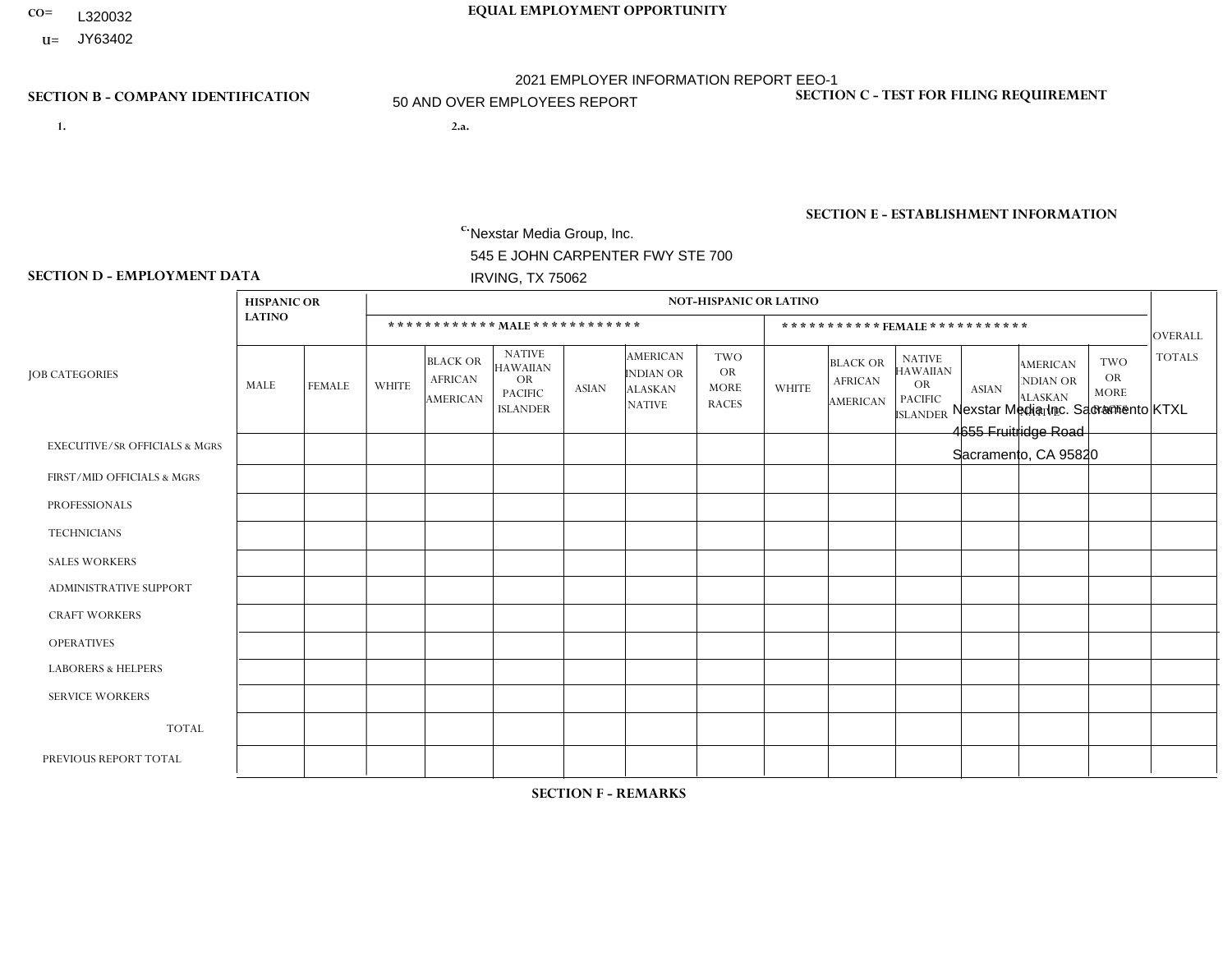- **CO= EQUAL EMPLOYMENT OPPORTUNITY** L320032
- **U=**

- **1. 2.a.** Nexstar Media Group, Inc. 545 E JOHN CARPENTER FWY STE 700 IRVING, TX 75062
- 2.a. Nexstar Media Inc Lansing WLNS 2820 EAST SAGINAW LANSING, MI 48912

EIN= 233063152

# **SECTION B - COMPANY IDENTIFICATION SECTION C - TEST FOR FILING REQUIREMENT**

1- Y 2- N 3- Y DUNS= 058168001

# **SECTION E - ESTABLISHMENT INFORMATION c.** NAICS: 515120 - Television Broadcasting

### **SECTION D - EMPLOYMENT DATA**

|                                          | <b>HISPANIC OR</b> |               |                |                                                      |                                                                                    |              |                                                                        | <b>NOT-HISPANIC OR LATINO</b>                          |                |                                                      |                                                                                    |                |                                                                       |                                                        |                |
|------------------------------------------|--------------------|---------------|----------------|------------------------------------------------------|------------------------------------------------------------------------------------|--------------|------------------------------------------------------------------------|--------------------------------------------------------|----------------|------------------------------------------------------|------------------------------------------------------------------------------------|----------------|-----------------------------------------------------------------------|--------------------------------------------------------|----------------|
|                                          | <b>LATINO</b>      |               |                |                                                      | ************ MALE ************                                                     |              |                                                                        |                                                        |                |                                                      | ***********FEMALE***********                                                       |                |                                                                       |                                                        | <b>OVERALL</b> |
| <b>JOB CATEGORIES</b>                    | MALE               | <b>FEMALE</b> | <b>WHITE</b>   | <b>BLACK OR</b><br><b>AFRICAN</b><br><b>AMERICAN</b> | <b>NATIVE</b><br><b>HAWAIIAN</b><br><b>OR</b><br><b>PACIFIC</b><br><b>ISLANDER</b> | <b>ASIAN</b> | <b>AMERICAN</b><br><b>INDIAN OR</b><br><b>ALASKAN</b><br><b>NATIVE</b> | <b>TWO</b><br><b>OR</b><br><b>MORE</b><br><b>RACES</b> | <b>WHITE</b>   | <b>BLACK OR</b><br><b>AFRICAN</b><br><b>AMERICAN</b> | <b>NATIVE</b><br><b>HAWAIIAN</b><br><b>OR</b><br><b>PACIFIC</b><br><b>ISLANDER</b> | <b>ASIAN</b>   | <b>AMERICAN</b><br><b>NDIAN OR</b><br><b>ALASKAN</b><br><b>NATIVE</b> | <b>TWO</b><br><b>OR</b><br><b>MORE</b><br><b>RACES</b> | <b>TOTALS</b>  |
| <b>EXECUTIVE/SR OFFICIALS &amp; MGRS</b> | $\Omega$           | $\Omega$      | $\Omega$       | $\Omega$                                             | $\mathbf{0}$                                                                       | $\Omega$     | $\Omega$                                                               | $\Omega$                                               | $\Omega$       | $\Omega$                                             | $\Omega$                                                                           | $\Omega$       | $\Omega$                                                              | $\Omega$                                               | $\mathbf{0}$   |
| FIRST/MID OFFICIALS & MGRS               | $\mathbf{0}$       | $\mathbf 0$   | $\overline{2}$ | $\mathbf 0$                                          | $\Omega$                                                                           |              | $\Omega$                                                               | $\Omega$                                               | 3              | $\Omega$                                             | $\Omega$                                                                           | $\Omega$       | $\Omega$                                                              | $\Omega$                                               | 6              |
| <b>PROFESSIONALS</b>                     |                    | $\mathbf 0$   | $\overline{4}$ | 0                                                    | $\Omega$                                                                           | $\Omega$     | $\Omega$                                                               | $\Omega$                                               | 8              | $\Omega$                                             | $\Omega$                                                                           | $\Omega$       | $\Omega$                                                              | 1                                                      | 14             |
| <b>TECHNICIANS</b>                       | 3                  | $\mathbf{1}$  | 29             | $\mathbf 0$                                          | $\Omega$                                                                           | $\Omega$     | $\Omega$                                                               |                                                        | $\overline{4}$ | $\overline{2}$                                       | $\Omega$                                                                           | $\Omega$       | $\Omega$                                                              | $\mathbf{1}$                                           | 41             |
| <b>SALES WORKERS</b>                     | $\Omega$           | $\Omega$      | 6              | $\Omega$                                             | $\Omega$                                                                           | $\Omega$     | $\Omega$                                                               | $\Omega$                                               | 4              | $\Omega$                                             | $\Omega$                                                                           | $\Omega$       | $\Omega$                                                              | $\Omega$                                               | 10             |
| <b>ADMINISTRATIVE SUPPORT</b>            | $\mathbf{0}$       | 0             | $\overline{2}$ | $\mathbf 0$                                          | $\mathbf{0}$                                                                       | $\Omega$     | $\Omega$                                                               | $\Omega$                                               | 5              | $\Omega$                                             | $\Omega$                                                                           | $\Omega$       | $\Omega$                                                              | 2                                                      | 9              |
| <b>CRAFT WORKERS</b>                     | $\mathbf 0$        | $\mathbf 0$   | $\mathbf 0$    | 0                                                    | $\Omega$                                                                           | $\Omega$     | $\Omega$                                                               | $\Omega$                                               | $\Omega$       | $\Omega$                                             | $\Omega$                                                                           | $\Omega$       | $\Omega$                                                              | $\Omega$                                               | $\mathbf 0$    |
| <b>OPERATIVES</b>                        | $\mathbf 0$        | $\mathbf 0$   | $\mathbf 0$    | 0                                                    | $\Omega$                                                                           | $\Omega$     | $\Omega$                                                               | $\Omega$                                               | $\Omega$       | $\mathbf 0$                                          | $\mathbf 0$                                                                        | $\Omega$       | $\Omega$                                                              | $\Omega$                                               | $\mathbf 0$    |
| <b>LABORERS &amp; HELPERS</b>            | $\mathbf{0}$       | $\Omega$      | $\Omega$       | $\Omega$                                             | $\Omega$                                                                           | $\Omega$     | $\Omega$                                                               | $\Omega$                                               | $\Omega$       | $\Omega$                                             | $\Omega$                                                                           | $\Omega$       | $\Omega$                                                              | $\Omega$                                               | $\mathbf 0$    |
| <b>SERVICE WORKERS</b>                   | $\mathbf{0}$       | $\mathbf{0}$  | $\mathbf 0$    | $\mathbf 0$                                          | $\Omega$                                                                           | $\Omega$     | $\Omega$                                                               | $\Omega$                                               | $\Omega$       | $\Omega$                                             | $\Omega$                                                                           | $\Omega$       | $\Omega$                                                              | $\Omega$                                               | $\mathbf 0$    |
| <b>TOTAL</b>                             | $\overline{4}$     | $\mathbf{1}$  | 43             | $\mathbf 0$                                          | $\mathbf 0$                                                                        | -1           | $\Omega$                                                               |                                                        | 24             | 2                                                    | $\Omega$                                                                           | $\mathbf 0$    | $\Omega$                                                              | 4                                                      | 80             |
| PREVIOUS REPORT TOTAL                    | 2                  | 1             | 46             | 0                                                    | $\Omega$                                                                           |              | $\Omega$                                                               | $\overline{2}$                                         | 24             | 1                                                    | 0                                                                                  | $\overline{2}$ |                                                                       | 4                                                      | 84             |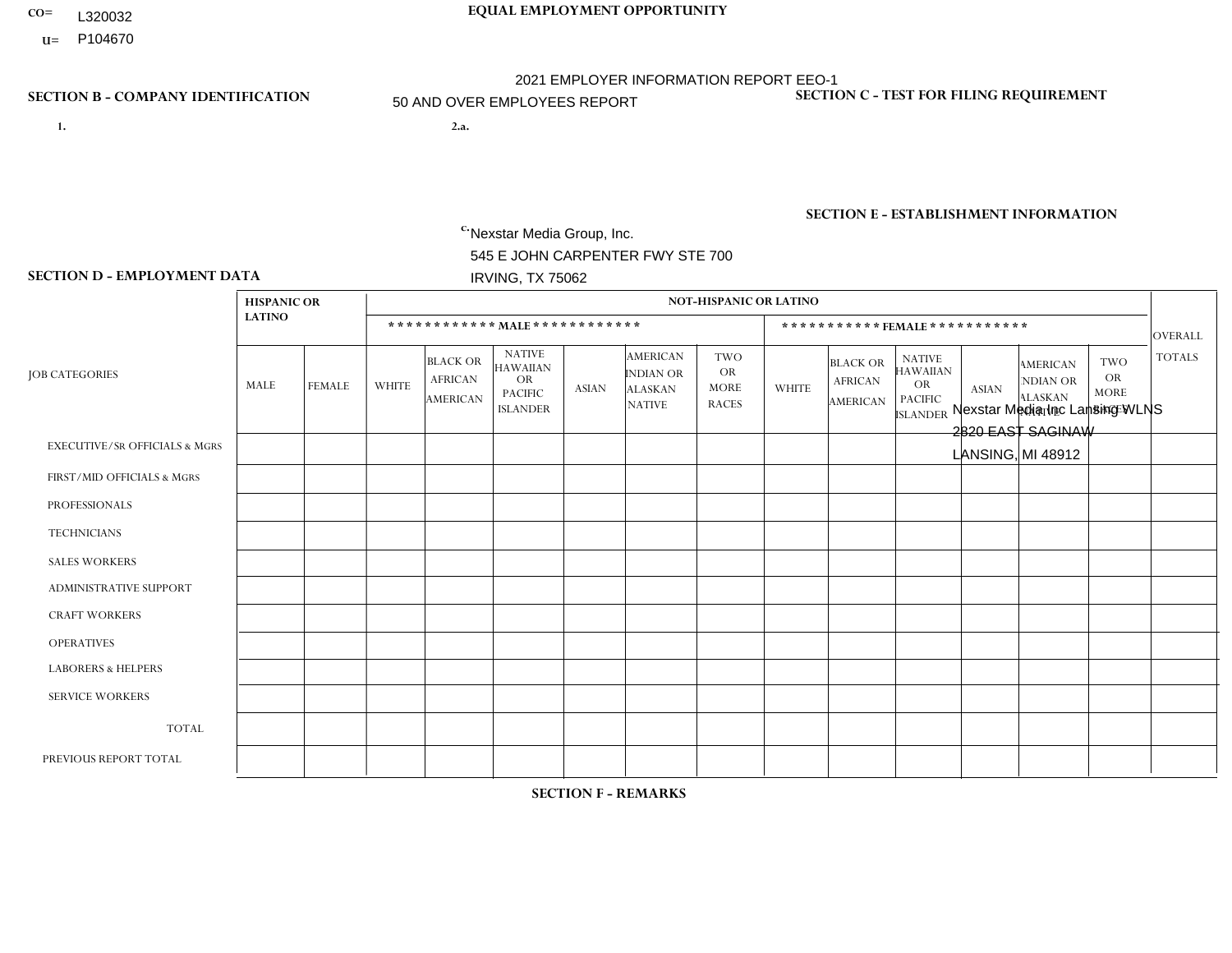- **CO= EQUAL EMPLOYMENT OPPORTUNITY** L320032
- **U=** JY63497

- **1. 2.a.** Nexstar Media Group, Inc. 545 E JOHN CARPENTER FWY STE 700 IRVING, TX 75062
- 2.a. Nexstar Media Philadelphia WPHL 5001 Wynnefield Ave Philadelphia, PA 19131

EIN= 361880355

# **SECTION B - COMPANY IDENTIFICATION SECTION C - TEST FOR FILING REQUIREMENT**

1- Y 2- N 3- Y DUNS= 058168001

**SECTION E - ESTABLISHMENT INFORMATION c.** NAICS: 515120 - Television Broadcasting

### **SECTION D - EMPLOYMENT DATA**

|                                          | <b>HISPANIC OR</b> |               |                |                                                      |                                                                                    |              |                                                                        | <b>NOT-HISPANIC OR LATINO</b>                          |                |                                                      |                                                                                    |              |                                                                       |                                                        |                |
|------------------------------------------|--------------------|---------------|----------------|------------------------------------------------------|------------------------------------------------------------------------------------|--------------|------------------------------------------------------------------------|--------------------------------------------------------|----------------|------------------------------------------------------|------------------------------------------------------------------------------------|--------------|-----------------------------------------------------------------------|--------------------------------------------------------|----------------|
|                                          | <b>LATINO</b>      |               |                |                                                      | ************ MALE *************                                                    |              |                                                                        |                                                        |                | ***********FEMALE***********                         |                                                                                    |              |                                                                       |                                                        | <b>OVERALL</b> |
| <b>JOB CATEGORIES</b>                    | MALE               | <b>FEMALE</b> | <b>WHITE</b>   | <b>BLACK OR</b><br><b>AFRICAN</b><br><b>AMERICAN</b> | <b>NATIVE</b><br><b>HAWAIIAN</b><br><b>OR</b><br><b>PACIFIC</b><br><b>ISLANDER</b> | <b>ASIAN</b> | <b>AMERICAN</b><br><b>INDIAN OR</b><br><b>ALASKAN</b><br><b>NATIVE</b> | <b>TWO</b><br><b>OR</b><br><b>MORE</b><br><b>RACES</b> | <b>WHITE</b>   | <b>BLACK OR</b><br><b>AFRICAN</b><br><b>AMERICAN</b> | <b>NATIVE</b><br><b>HAWAIIAN</b><br><b>OR</b><br><b>PACIFIC</b><br><b>ISLANDER</b> | <b>ASIAN</b> | <b>AMERICAN</b><br><b>NDIAN OR</b><br><b>ALASKAN</b><br><b>NATIVE</b> | <b>TWO</b><br><b>OR</b><br><b>MORE</b><br><b>RACES</b> | <b>TOTALS</b>  |
| <b>EXECUTIVE/SR OFFICIALS &amp; MGRS</b> | 0                  | $\Omega$      | 1              | $\mathbf 0$                                          | $\Omega$                                                                           | $\Omega$     | $\Omega$                                                               | $\Omega$                                               | 0              | $\Omega$                                             | $\Omega$                                                                           | $\Omega$     | $\Omega$                                                              | $\Omega$                                               |                |
| FIRST/MID OFFICIALS & MGRS               | 0                  | 0             | $\overline{7}$ | $\mathbf 0$                                          | $\mathbf 0$                                                                        | $\Omega$     | $\Omega$                                                               | $\Omega$                                               | $\overline{2}$ | $\Omega$                                             | $\Omega$                                                                           | $\Omega$     | $\Omega$                                                              | $\Omega$                                               | 9              |
| <b>PROFESSIONALS</b>                     | 0                  | $\mathbf 0$   | 11             | $\overline{2}$                                       | $\mathbf 0$                                                                        | $\Omega$     | $\Omega$                                                               | $\Omega$                                               | 10             | $\overline{7}$                                       | $\Omega$                                                                           | $\mathbf 0$  | $\Omega$                                                              | 1                                                      | 31             |
| <b>TECHNICIANS</b>                       | 0                  | $\Omega$      | 6              | 0                                                    | $\mathbf 0$                                                                        | $\Omega$     | $\Omega$                                                               | $\Omega$                                               | $\Omega$       | $\Omega$                                             | $\Omega$                                                                           | $\Omega$     | $\Omega$                                                              | $\Omega$                                               | 6              |
| <b>SALES WORKERS</b>                     | 0                  | 0             | 3              | $\overline{2}$                                       | $\Omega$                                                                           | $\Omega$     | $\Omega$                                                               | $\Omega$                                               | $\overline{2}$ | $\Omega$                                             | $\Omega$                                                                           | $\Omega$     | $\Omega$                                                              | $\Omega$                                               | $\overline{7}$ |
| <b>ADMINISTRATIVE SUPPORT</b>            |                    | 0             | $\overline{2}$ | 1                                                    | $\mathbf 0$                                                                        | 0            | $\Omega$                                                               | $\Omega$                                               | 6              | $\Omega$                                             | $\Omega$                                                                           | $\Omega$     | $\Omega$                                                              | $\Omega$                                               | 10             |
| <b>CRAFT WORKERS</b>                     | 0                  | $\Omega$      | $\mathbf 0$    | $\mathbf 0$                                          | 0                                                                                  | $\Omega$     | $\Omega$                                                               | $\Omega$                                               | $\Omega$       | $\Omega$                                             | $\Omega$                                                                           | $\Omega$     | $\Omega$                                                              | $\Omega$                                               | $\Omega$       |
| <b>OPERATIVES</b>                        | 0                  | $\Omega$      | $\mathbf 0$    | $\mathbf 0$                                          | 0                                                                                  | $\Omega$     | $\Omega$                                                               | $\Omega$                                               | $\Omega$       | $\Omega$                                             | $\Omega$                                                                           | $\Omega$     | $\Omega$                                                              | $\Omega$                                               | $\mathbf 0$    |
| <b>LABORERS &amp; HELPERS</b>            | 0                  | $\Omega$      | $\mathbf 0$    | $\mathbf 0$                                          | 0                                                                                  | $\Omega$     | $\Omega$                                                               | $\Omega$                                               | $\Omega$       | $\Omega$                                             | $\Omega$                                                                           | $\Omega$     | 0                                                                     | $\Omega$                                               | $\mathbf 0$    |
| <b>SERVICE WORKERS</b>                   | 0                  | $\Omega$      | $\mathbf 0$    | $\mathbf 0$                                          | 0                                                                                  | 0            | $\Omega$                                                               | $\Omega$                                               | 0              | $\Omega$                                             | $\Omega$                                                                           | $\Omega$     | $\Omega$                                                              | $\Omega$                                               | $\mathbf 0$    |
| <b>TOTAL</b>                             | 1                  | 0             | 30             | 5                                                    | 0                                                                                  | 0            | $\Omega$                                                               | $\Omega$                                               | 20             | $\overline{7}$                                       | $\Omega$                                                                           | $\mathbf 0$  | $\mathbf 0$                                                           | $\mathbf 1$                                            | 64             |
| PREVIOUS REPORT TOTAL                    | $\overline{2}$     | $\Omega$      | 25             | 5                                                    | $\mathbf 0$                                                                        | $\Omega$     | $\Omega$                                                               | $\Omega$                                               | 18             | 6                                                    | $\Omega$                                                                           | $\Omega$     | $\Omega$                                                              |                                                        | 57             |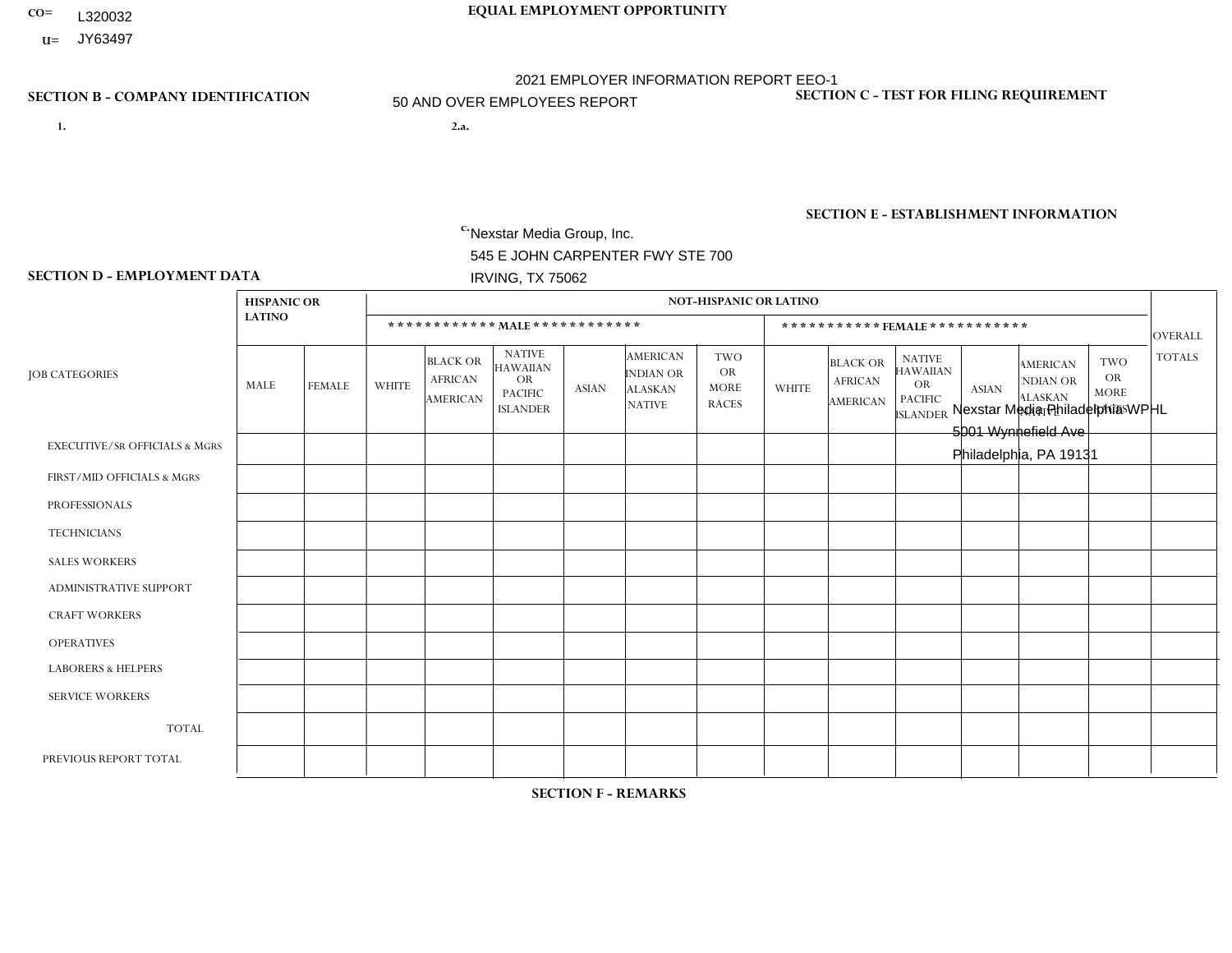- **CO= EQUAL EMPLOYMENT OPPORTUNITY** L320032
- **U=**

- **1. 2.a.** Nexstar Media Group, Inc. 545 E JOHN CARPENTER FWY STE 700 IRVING, TX 75062
- 2.a. Nexstar Media Inc Savannah WSAV 1430 E VICTORY DR SAVANNAH, GA 31404

EIN= 233063152

# **SECTION B - COMPANY IDENTIFICATION SECTION C - TEST FOR FILING REQUIREMENT**

1- Y 2- N 3- Y DUNS= 058168001

# **SECTION E - ESTABLISHMENT INFORMATION c.** NAICS: 515120 - Television Broadcasting

### **SECTION D - EMPLOYMENT DATA**

|                                          | <b>HISPANIC OR</b> |                |                |                                                      |                                                                                    |              |                                                                        | NOT-HISPANIC OR LATINO                                 |                |                                                      |                                                                                    |                |                                                                       |                                                        |                |
|------------------------------------------|--------------------|----------------|----------------|------------------------------------------------------|------------------------------------------------------------------------------------|--------------|------------------------------------------------------------------------|--------------------------------------------------------|----------------|------------------------------------------------------|------------------------------------------------------------------------------------|----------------|-----------------------------------------------------------------------|--------------------------------------------------------|----------------|
|                                          | <b>LATINO</b>      |                |                |                                                      | ************ MALE ************                                                     |              |                                                                        |                                                        |                |                                                      | ***********FEMALE***********                                                       |                |                                                                       |                                                        | <b>OVERALL</b> |
| <b>JOB CATEGORIES</b>                    | MALE               | <b>FEMALE</b>  | <b>WHITE</b>   | <b>BLACK OR</b><br><b>AFRICAN</b><br><b>AMERICAN</b> | <b>NATIVE</b><br><b>HAWAIIAN</b><br><b>OR</b><br><b>PACIFIC</b><br><b>ISLANDER</b> | <b>ASIAN</b> | <b>AMERICAN</b><br><b>INDIAN OR</b><br><b>ALASKAN</b><br><b>NATIVE</b> | <b>TWO</b><br><b>OR</b><br><b>MORE</b><br><b>RACES</b> | <b>WHITE</b>   | <b>BLACK OR</b><br><b>AFRICAN</b><br><b>AMERICAN</b> | <b>NATIVE</b><br><b>HAWAIIAN</b><br><b>OR</b><br><b>PACIFIC</b><br><b>ISLANDER</b> | <b>ASIAN</b>   | <b>AMERICAN</b><br><b>NDIAN OR</b><br><b>ALASKAN</b><br><b>NATIVE</b> | <b>TWO</b><br><b>OR</b><br><b>MORE</b><br><b>RACES</b> | <b>TOTALS</b>  |
| <b>EXECUTIVE/SR OFFICIALS &amp; MGRS</b> | $\Omega$           | $\Omega$       | 1              | $\mathbf 0$                                          | $\Omega$                                                                           | $\Omega$     | $\Omega$                                                               | $\Omega$                                               | $\Omega$       | $\Omega$                                             | $\Omega$                                                                           | $\Omega$       | $\Omega$                                                              | $\Omega$                                               |                |
| FIRST/MID OFFICIALS & MGRS               | 0                  | $\Omega$       | $\overline{c}$ | $\mathbf 0$                                          | $\mathbf 0$                                                                        | $\Omega$     | $\Omega$                                                               | $\Omega$                                               |                | $\Omega$                                             | $\Omega$                                                                           | 1              | $\mathbf{0}$                                                          | $\Omega$                                               | $\overline{4}$ |
| <b>PROFESSIONALS</b>                     | 0                  | $\Omega$       | 10             | $\mathbf{1}$                                         | $\Omega$                                                                           | $\Omega$     | $\Omega$                                                               | $\Omega$                                               | 5              | $\overline{2}$                                       | $\Omega$                                                                           | $\Omega$       | $\Omega$                                                              | $\Omega$                                               | 18             |
| <b>TECHNICIANS</b>                       | 0                  | $\mathbf{1}$   | 19             | $\mathbf{1}$                                         | $\mathbf 0$                                                                        | $\Omega$     | $\Omega$                                                               | $\Omega$                                               | $\overline{7}$ | 4                                                    | $\Omega$                                                                           | $\mathbf 0$    | $\Omega$                                                              | $\Omega$                                               | 32             |
| <b>SALES WORKERS</b>                     | -1                 | $\Omega$       | 3              | $\mathbf{1}$                                         | $\Omega$                                                                           | $\Omega$     | $\Omega$                                                               | $\Omega$                                               | 3              | $\mathbf{1}$                                         | $\Omega$                                                                           | $\mathbf{0}$   | $\Omega$                                                              | $\Omega$                                               | 9              |
| <b>ADMINISTRATIVE SUPPORT</b>            | 0                  | $\Omega$       | 3              | $\Omega$                                             | $\Omega$                                                                           | $\Omega$     | $\Omega$                                                               | $\Omega$                                               | $\overline{2}$ | $\overline{2}$                                       | $\Omega$                                                                           | 1              | $\Omega$                                                              | 1                                                      | 9              |
| <b>CRAFT WORKERS</b>                     | 0                  | $\Omega$       | $\mathbf 0$    | $\mathbf 0$                                          | $\mathbf 0$                                                                        | $\mathbf 0$  | $\Omega$                                                               | $\Omega$                                               | $\Omega$       | $\Omega$                                             | $\Omega$                                                                           | $\Omega$       | $\Omega$                                                              | $\Omega$                                               | $\mathbf{0}$   |
| <b>OPERATIVES</b>                        | 0                  | $\Omega$       | $\Omega$       | $\Omega$                                             | $\Omega$                                                                           | $\Omega$     | $\Omega$                                                               | $\Omega$                                               | $\Omega$       | $\Omega$                                             | $\mathbf{0}$                                                                       | $\Omega$       | $\Omega$                                                              | $\Omega$                                               | $\mathbf 0$    |
| <b>LABORERS &amp; HELPERS</b>            | 0                  | $\Omega$       | $\mathbf{0}$   | $\Omega$                                             | $\Omega$                                                                           | $\Omega$     | $\Omega$                                                               | $\Omega$                                               | $\Omega$       | $\Omega$                                             | $\Omega$                                                                           | $\Omega$       | $\mathbf{0}$                                                          | $\mathbf{0}$                                           | $\mathbf{0}$   |
| <b>SERVICE WORKERS</b>                   | 0                  | $\mathbf{0}$   | $\mathbf 0$    | $\mathbf 0$                                          | $\mathbf 0$                                                                        | $\mathbf{0}$ | $\Omega$                                                               | $\Omega$                                               | $\Omega$       | $\Omega$                                             | $\Omega$                                                                           | $\Omega$       | $\Omega$                                                              | $\Omega$                                               | $\mathbf{0}$   |
| <b>TOTAL</b>                             |                    | $\mathbf{1}$   | 38             | $\sqrt{3}$                                           | $\mathbf 0$                                                                        | $\mathbf{0}$ | $\mathbf{0}$                                                           | $\mathbf{0}$                                           | 18             | 9                                                    | $\mathbf{0}$                                                                       | $\overline{2}$ | $\mathbf{0}$                                                          | 1                                                      | 73             |
| PREVIOUS REPORT TOTAL                    | 0                  | $\overline{2}$ | 33             | 3                                                    | $\mathbf 0$                                                                        | $\Omega$     | $\Omega$                                                               |                                                        | 24             | 9                                                    | $\mathbf{0}$                                                                       | $\Omega$       | $\mathbf{0}$                                                          | 0                                                      | 72             |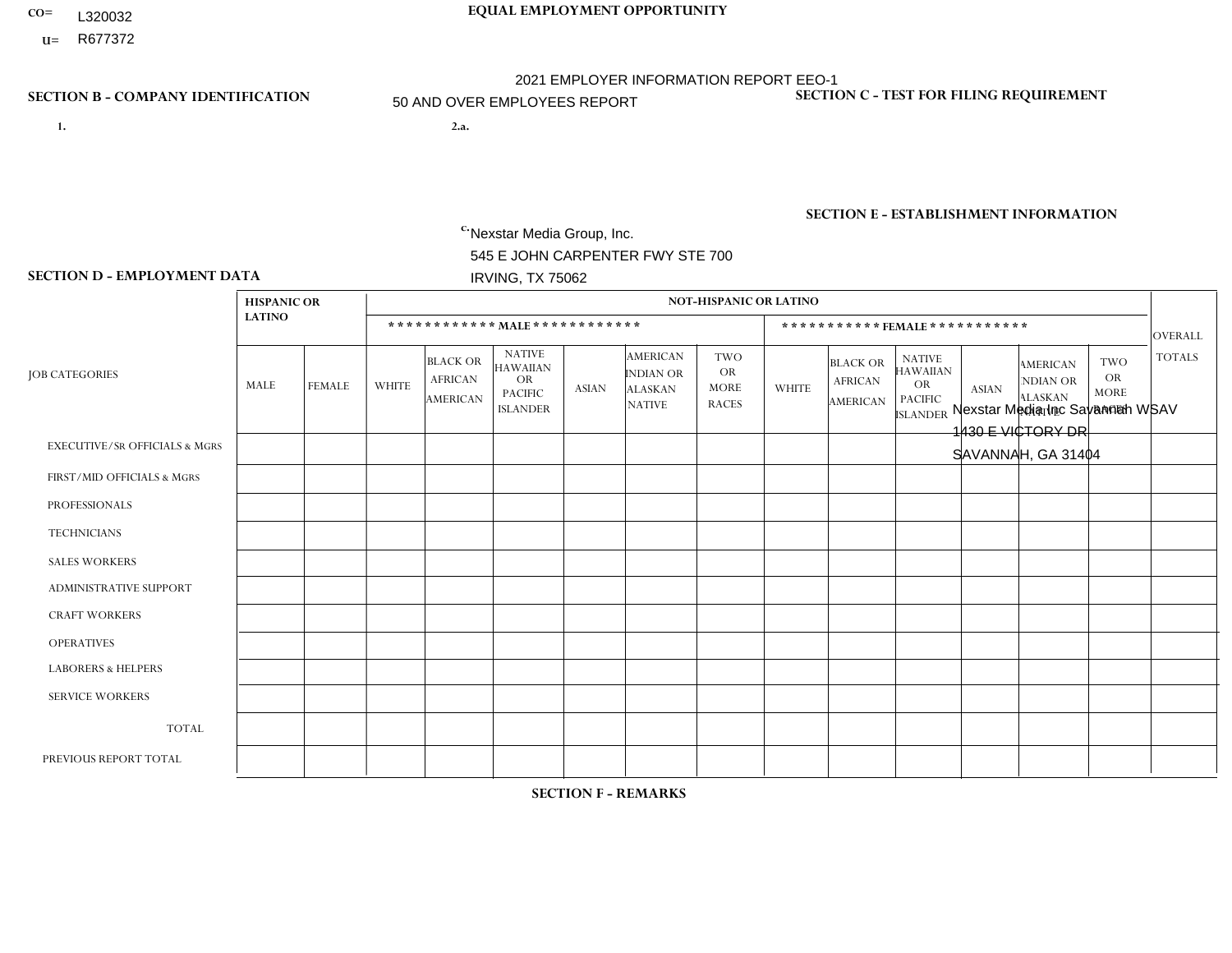- **CO= EQUAL EMPLOYMENT OPPORTUNITY** L320032
- **U=**

- **1. 2.a.** Nexstar Media Group, Inc. 545 E JOHN CARPENTER FWY STE 700 IRVING, TX 75062
- 2.a. Nexstar Media Inc. Clarksburg WBOY 904 West Pike Street Clarksburg, WV 26301

EIN= 233063152

# **SECTION B - COMPANY IDENTIFICATION SECTION C - TEST FOR FILING REQUIREMENT**

1- Y 2- N 3- Y DUNS= 058168001

**SECTION E - ESTABLISHMENT INFORMATION c.** NAICS: 515120 - Television Broadcasting

### **SECTION D - EMPLOYMENT DATA**

|                                          | <b>HISPANIC OR</b> |               |                |                                                      |                                                                                    |              |                                                                        | <b>NOT-HISPANIC OR LATINO</b>                          |                |                                                      |                                                                             |              |                                                                       |                                                        |                |
|------------------------------------------|--------------------|---------------|----------------|------------------------------------------------------|------------------------------------------------------------------------------------|--------------|------------------------------------------------------------------------|--------------------------------------------------------|----------------|------------------------------------------------------|-----------------------------------------------------------------------------|--------------|-----------------------------------------------------------------------|--------------------------------------------------------|----------------|
|                                          | <b>LATINO</b>      |               |                |                                                      | ************ MALE************                                                      |              |                                                                        |                                                        |                | ***********FEMALE***********                         |                                                                             |              |                                                                       |                                                        | <b>OVERALL</b> |
| <b>JOB CATEGORIES</b>                    | MALE               | <b>FEMALE</b> | <b>WHITE</b>   | <b>BLACK OR</b><br><b>AFRICAN</b><br><b>AMERICAN</b> | <b>NATIVE</b><br><b>HAWAIIAN</b><br><b>OR</b><br><b>PACIFIC</b><br><b>ISLANDER</b> | <b>ASIAN</b> | <b>AMERICAN</b><br><b>INDIAN OR</b><br><b>ALASKAN</b><br><b>NATIVE</b> | <b>TWO</b><br><b>OR</b><br><b>MORE</b><br><b>RACES</b> | <b>WHITE</b>   | <b>BLACK OR</b><br><b>AFRICAN</b><br><b>AMERICAN</b> | <b>NATIVE</b><br><b>HAWAIIAN</b><br>OR<br><b>PACIFIC</b><br><b>ISLANDER</b> | <b>ASIAN</b> | <b>AMERICAN</b><br><b>NDIAN OR</b><br><b>ALASKAN</b><br><b>NATIVE</b> | <b>TWO</b><br><b>OR</b><br><b>MORE</b><br><b>RACES</b> | <b>TOTALS</b>  |
| <b>EXECUTIVE/SR OFFICIALS &amp; MGRS</b> | $\Omega$           | $\mathbf 0$   | $\mathbf 0$    | $\mathbf 0$                                          | $\mathbf 0$                                                                        | $\mathbf 0$  | $\Omega$                                                               | $\Omega$                                               | $\Omega$       | $\Omega$                                             | $\Omega$                                                                    | $\mathbf 0$  | $\Omega$                                                              | $\Omega$                                               | $\mathbf 0$    |
| FIRST/MID OFFICIALS & MGRS               | 0                  | 0             | $\overline{c}$ | $\mathbf 0$                                          | 0                                                                                  | 0            | $\Omega$                                                               | $\Omega$                                               | 0              | $\Omega$                                             | $\Omega$                                                                    | $\Omega$     | $\Omega$                                                              | $\Omega$                                               | $\overline{2}$ |
| <b>PROFESSIONALS</b>                     | 0                  | $\Omega$      | $\overline{7}$ | $\mathbf 0$                                          | $\Omega$                                                                           | $\Omega$     | $\Omega$                                                               | $\Omega$                                               | 3              | $\Omega$                                             | $\Omega$                                                                    | $\Omega$     | $\Omega$                                                              | $\Omega$                                               | 10             |
| <b>TECHNICIANS</b>                       | 0                  | $\mathbf{0}$  | 12             | $\mathsf{O}\xspace$                                  | $\overline{2}$                                                                     | 0            | 1                                                                      | $\Omega$                                               | 10             | $\Omega$                                             | $\Omega$                                                                    | $\Omega$     | $\Omega$                                                              | $\Omega$                                               | 25             |
| <b>SALES WORKERS</b>                     |                    | $\Omega$      | $\overline{2}$ | $\mathbf 0$                                          | $\mathbf 0$                                                                        | $\Omega$     | $\Omega$                                                               | $\Omega$                                               | 4              | $\Omega$                                             | $\Omega$                                                                    | $\Omega$     | $\Omega$                                                              | $\Omega$                                               | $\overline{7}$ |
| ADMINISTRATIVE SUPPORT                   | 0                  | 0             | $\overline{c}$ | 1                                                    | $\mathbf 0$                                                                        | 0            | $\Omega$                                                               | $\Omega$                                               | $\overline{2}$ | $\Omega$                                             | $\Omega$                                                                    | -1           | $\Omega$                                                              | $\Omega$                                               | 6              |
| <b>CRAFT WORKERS</b>                     | 0                  | $\Omega$      | $\mathbf 0$    | $\mathbf 0$                                          | $\Omega$                                                                           | $\Omega$     | $\Omega$                                                               | $\Omega$                                               | $\Omega$       | $\Omega$                                             | $\Omega$                                                                    | $\Omega$     | $\Omega$                                                              | $\Omega$                                               | $\Omega$       |
| <b>OPERATIVES</b>                        | 0                  | $\Omega$      | $\mathbf 0$    | $\mathbf 0$                                          | 0                                                                                  | $\Omega$     | $\Omega$                                                               | $\Omega$                                               | 0              | $\Omega$                                             | $\Omega$                                                                    | $\Omega$     | $\Omega$                                                              | $\Omega$                                               | $\mathbf 0$    |
| <b>LABORERS &amp; HELPERS</b>            | 0                  | $\Omega$      | $\mathbf 0$    | $\mathbf 0$                                          | $\mathbf 0$                                                                        | $\Omega$     | $\Omega$                                                               | $\Omega$                                               | $\Omega$       | $\Omega$                                             | $\Omega$                                                                    | $\Omega$     | $\Omega$                                                              | $\Omega$                                               | $\mathbf 0$    |
| <b>SERVICE WORKERS</b>                   | 0                  | $\mathbf{0}$  | $\mathbf 0$    | $\mathbf 0$                                          | 0                                                                                  | 0            | $\Omega$                                                               | $\Omega$                                               | $\Omega$       | $\Omega$                                             | $\Omega$                                                                    | $\mathbf 0$  | $\Omega$                                                              | $\Omega$                                               | $\mathbf 0$    |
| <b>TOTAL</b>                             | 1                  | 0             | 25             | $\mathbf{1}$                                         | $\overline{2}$                                                                     | 0            |                                                                        | $\Omega$                                               | 19             | $\Omega$                                             | $\Omega$                                                                    |              | $\Omega$                                                              | $\Omega$                                               | 50             |
| PREVIOUS REPORT TOTAL                    | 3                  | $\Omega$      | 35             | $\mathbf 0$                                          |                                                                                    | $\Omega$     | $\Omega$                                                               | $\Omega$                                               | 22             | $\Omega$                                             | $\Omega$                                                                    | $\Omega$     | $\Omega$                                                              | $\Omega$                                               | 61             |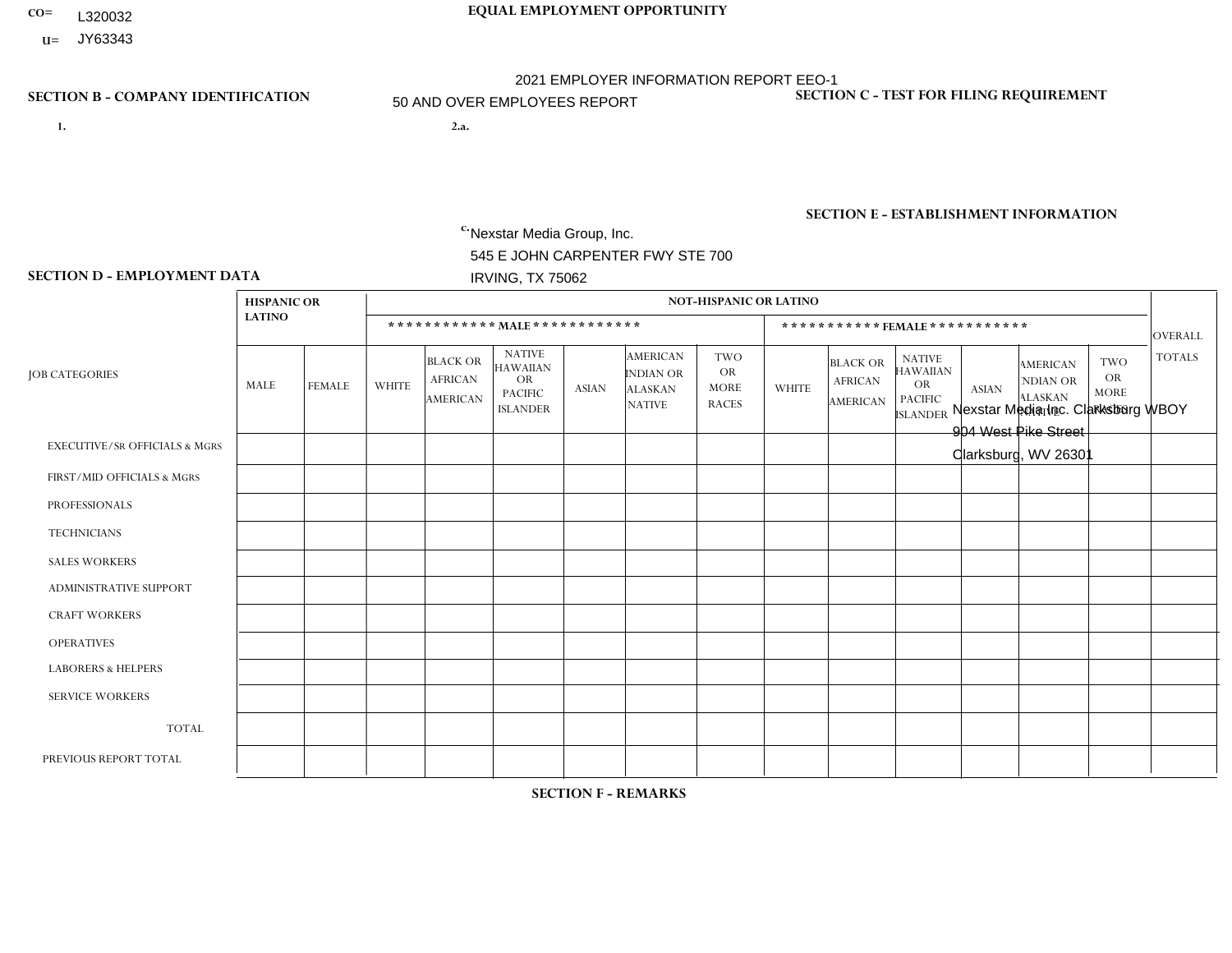- **CO= EQUAL EMPLOYMENT OPPORTUNITY** L320032
- **U=**

- **1. 2.a.** Nexstar Media Group, Inc. 545 E JOHN CARPENTER FWY STE 700 IRVING, TX 75062
- 2.a. Nexstar Media Inc Raleigh WNCN 1205 FRONT STREET RALEIGH, NC 27609

EIN= 233063152

# **SECTION B - COMPANY IDENTIFICATION SECTION C - TEST FOR FILING REQUIREMENT**

1- Y 2- N 3- Y DUNS= 058168001

# **SECTION E - ESTABLISHMENT INFORMATION c.** NAICS: 515120 - Television Broadcasting

### **SECTION D - EMPLOYMENT DATA**

|                                          |                    |                | <b>NOT-HISPANIC OR LATINO</b> |                                               |                                                                                    |              |                                                                        |                                                        |              |                                               |                                                                                    |                |                                                                       |                                                        |                |
|------------------------------------------|--------------------|----------------|-------------------------------|-----------------------------------------------|------------------------------------------------------------------------------------|--------------|------------------------------------------------------------------------|--------------------------------------------------------|--------------|-----------------------------------------------|------------------------------------------------------------------------------------|----------------|-----------------------------------------------------------------------|--------------------------------------------------------|----------------|
|                                          | <b>HISPANIC OR</b> |                |                               |                                               |                                                                                    |              |                                                                        |                                                        |              |                                               |                                                                                    |                |                                                                       |                                                        |                |
|                                          | <b>LATINO</b>      |                |                               |                                               |                                                                                    |              |                                                                        |                                                        |              |                                               | *********** FEMALE ***********                                                     |                |                                                                       |                                                        | <b>OVERALL</b> |
| <b>JOB CATEGORIES</b>                    | MALE               | <b>FEMALE</b>  | <b>WHITE</b>                  | <b>BLACK OR</b><br><b>AFRICAN</b><br>AMERICAN | <b>NATIVE</b><br><b>HAWAIIAN</b><br><b>OR</b><br><b>PACIFIC</b><br><b>ISLANDER</b> | <b>ASIAN</b> | <b>AMERICAN</b><br><b>INDIAN OR</b><br><b>ALASKAN</b><br><b>NATIVE</b> | <b>TWO</b><br><b>OR</b><br><b>MORE</b><br><b>RACES</b> | <b>WHITE</b> | <b>BLACK OR</b><br><b>AFRICAN</b><br>AMERICAN | <b>NATIVE</b><br><b>HAWAIIAN</b><br><b>OR</b><br><b>PACIFIC</b><br><b>ISLANDER</b> | <b>ASIAN</b>   | <b>AMERICAN</b><br><b>NDIAN OR</b><br><b>ALASKAN</b><br><b>NATIVE</b> | <b>TWO</b><br><b>OR</b><br><b>MORE</b><br><b>RACES</b> | <b>TOTALS</b>  |
| <b>EXECUTIVE/SR OFFICIALS &amp; MGRS</b> | $\mathbf{0}$       | $\mathbf 0$    | $\mathbf 0$                   | 0                                             | $\Omega$                                                                           | $\Omega$     | $\Omega$                                                               | $\Omega$                                               | $\Omega$     | $\Omega$                                      | $\Omega$                                                                           | $\Omega$       | $\Omega$                                                              | $\Omega$                                               | $\mathbf 0$    |
| FIRST/MID OFFICIALS & MGRS               | $\mathbf 0$        | $\mathbf 0$    | 8                             | 0                                             | $\Omega$                                                                           | $\Omega$     | $\Omega$                                                               | $\Omega$                                               | 4            | 1                                             | 0                                                                                  | $\Omega$       | $\Omega$                                                              | $\Omega$                                               | 13             |
| <b>PROFESSIONALS</b>                     | $\mathbf 0$        | $\mathbf{1}$   | 10                            | 3                                             | $\Omega$                                                                           | $\Omega$     | $\Omega$                                                               | $\Omega$                                               | 6            | $\overline{1}$                                | $\mathbf{0}$                                                                       | $\mathbf 0$    |                                                                       | 1                                                      | 23             |
| <b>TECHNICIANS</b>                       | $\overline{2}$     | $\overline{2}$ | 25                            | 9                                             | $\Omega$                                                                           | $\Omega$     | $\Omega$                                                               | $\Omega$                                               | 14           | $\overline{4}$                                | $\mathbf 0$                                                                        | $\Omega$       |                                                                       | $\Omega$                                               | 57             |
| <b>SALES WORKERS</b>                     | 0                  | $\mathbf 0$    | $\overline{4}$                | 1                                             | $\Omega$                                                                           | $\Omega$     | $\Omega$                                                               | $\Omega$                                               | 6            | $\overline{1}$                                | $\overline{1}$                                                                     | $\Omega$       | $\Omega$                                                              | $\Omega$                                               | 13             |
| <b>ADMINISTRATIVE SUPPORT</b>            | $\Omega$           | $\mathbf 0$    | 3                             | $\mathbf 0$                                   | $\mathbf{0}$                                                                       | $\Omega$     | $\Omega$                                                               | $\Omega$                                               | 5            | 1                                             | $\overline{1}$                                                                     | $\Omega$       | $\Omega$                                                              | $\Omega$                                               | 10             |
| <b>CRAFT WORKERS</b>                     | 0                  | $\mathbf{0}$   | $\mathbf 0$                   | $\mathbf 0$                                   | $\Omega$                                                                           | $\Omega$     | $\Omega$                                                               | $\Omega$                                               | 0            | $\Omega$                                      | $\Omega$                                                                           | $\Omega$       | $\Omega$                                                              | $\Omega$                                               | $\mathbf 0$    |
| <b>OPERATIVES</b>                        | $\mathbf 0$        | $\mathbf 0$    | $\mathbf 0$                   | 0                                             | $\Omega$                                                                           | $\Omega$     | $\Omega$                                                               | $\Omega$                                               | $\Omega$     | $\Omega$                                      | $\mathbf 0$                                                                        | $\Omega$       | $\Omega$                                                              | $\Omega$                                               | $\mathbf 0$    |
| <b>LABORERS &amp; HELPERS</b>            | $\mathbf{0}$       | $\mathbf{0}$   | $\mathbf 0$                   | $\mathbf 0$                                   | $\Omega$                                                                           | $\Omega$     | $\Omega$                                                               | $\Omega$                                               | $\Omega$     | $\Omega$                                      | $\Omega$                                                                           | $\Omega$       | $\Omega$                                                              | $\Omega$                                               | $\mathbf 0$    |
| <b>SERVICE WORKERS</b>                   | 0                  | $\mathbf{0}$   | $\mathbf 0$                   | $\mathbf 0$                                   | $\Omega$                                                                           | $\Omega$     | $\Omega$                                                               | $\Omega$                                               | $\Omega$     | $\Omega$                                      | $\Omega$                                                                           | $\mathbf 0$    | $\Omega$                                                              | 0                                                      | $\mathbf 0$    |
| <b>TOTAL</b>                             | 2                  | 3              | 50                            | 13                                            | $\mathbf{0}$                                                                       | $\Omega$     | $\Omega$                                                               | $\Omega$                                               | 35           | 8                                             | 2                                                                                  | $\mathbf 0$    | $\overline{2}$                                                        | $\mathbf{1}$                                           | 116            |
| PREVIOUS REPORT TOTAL                    | $\overline{2}$     | 3              | 53                            | 13                                            | $\Omega$                                                                           | $\Omega$     | $\Omega$                                                               | $\Omega$                                               | 35           | 11                                            | $\mathbf{1}$                                                                       | $\overline{ }$ |                                                                       | 1                                                      | 121            |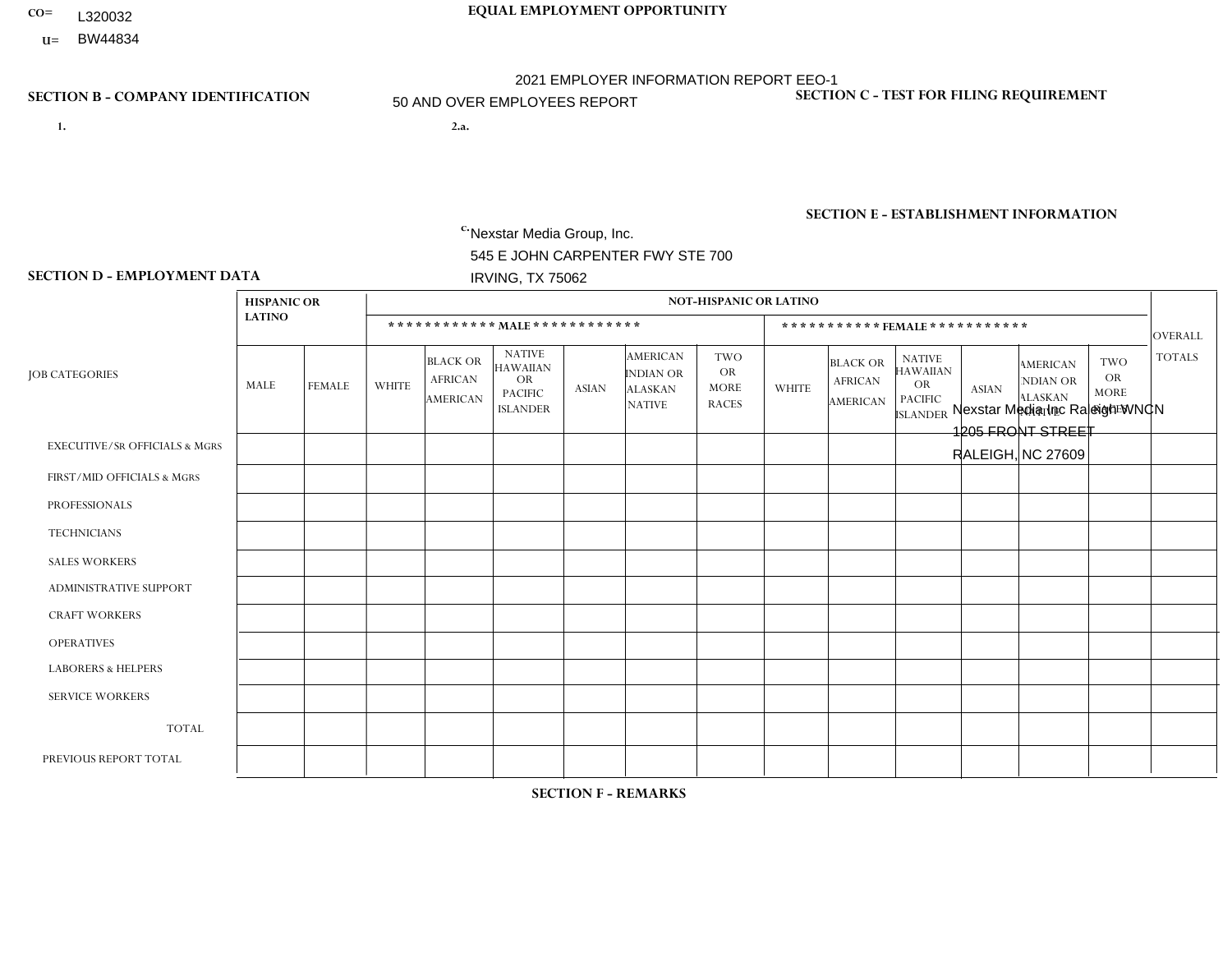- **CO= EQUAL EMPLOYMENT OPPORTUNITY** L320032
- **U=**

- **1. 2.a.** Nexstar Media Group, Inc. 545 E JOHN CARPENTER FWY STE 700 IRVING, TX 75062
- 2.a. Nexstar Media Inc Sioux Falls KELO 501 SOUTH PHILLIPS AVENUE SIOUX FALLS, SD 57104

EIN= 233063152

# **SECTION B - COMPANY IDENTIFICATION SECTION C - TEST FOR FILING REQUIREMENT**

1- Y 2- N 3- Y DUNS= 058168001

**SECTION E - ESTABLISHMENT INFORMATION c.** NAICS: 515120 - Television Broadcasting

### **SECTION D - EMPLOYMENT DATA**

|                                          | <b>HISPANIC OR</b> |                |                |                                                      |                                                                                    |              |                                                                 | <b>NOT-HISPANIC OR LATINO</b>                          |                |                                                      |                                                                                    |              |                                                                       |                                                        |                |
|------------------------------------------|--------------------|----------------|----------------|------------------------------------------------------|------------------------------------------------------------------------------------|--------------|-----------------------------------------------------------------|--------------------------------------------------------|----------------|------------------------------------------------------|------------------------------------------------------------------------------------|--------------|-----------------------------------------------------------------------|--------------------------------------------------------|----------------|
|                                          | <b>LATINO</b>      |                |                |                                                      | ************ MALE ************                                                     |              |                                                                 |                                                        |                |                                                      | ***********FEMALE***********                                                       |              |                                                                       |                                                        | OVERALL        |
| <b>JOB CATEGORIES</b>                    | MALE               | <b>FEMALE</b>  | <b>WHITE</b>   | <b>BLACK OR</b><br><b>AFRICAN</b><br><b>AMERICAN</b> | <b>NATIVE</b><br><b>HAWAIIAN</b><br><b>OR</b><br><b>PACIFIC</b><br><b>ISLANDER</b> | <b>ASIAN</b> | <b>AMERICAN</b><br>INDIAN OR<br><b>ALASKAN</b><br><b>NATIVE</b> | <b>TWO</b><br><b>OR</b><br><b>MORE</b><br><b>RACES</b> | <b>WHITE</b>   | <b>BLACK OR</b><br><b>AFRICAN</b><br><b>AMERICAN</b> | <b>NATIVE</b><br><b>HAWAIIAN</b><br><b>OR</b><br><b>PACIFIC</b><br><b>ISLANDER</b> | <b>ASIAN</b> | <b>AMERICAN</b><br><b>NDIAN OR</b><br><b>ALASKAN</b><br><b>NATIVE</b> | <b>TWO</b><br><b>OR</b><br><b>MORE</b><br><b>RACES</b> | <b>TOTALS</b>  |
| <b>EXECUTIVE/SR OFFICIALS &amp; MGRS</b> | $\Omega$           | $\Omega$       | $\mathbf 0$    | $\mathbf 0$                                          | $\mathbf 0$                                                                        | $\Omega$     | $\Omega$                                                        | $\Omega$                                               | $\Omega$       | $\Omega$                                             | $\mathbf{0}$                                                                       | $\mathbf{0}$ | $\mathbf{0}$                                                          | $\Omega$                                               | $\mathbf{0}$   |
| FIRST/MID OFFICIALS & MGRS               | 0                  | $\mathbf 0$    | $\overline{c}$ | $\mathbf 0$                                          | $\mathbf 0$                                                                        | $\mathbf 0$  | $\Omega$                                                        | $\Omega$                                               | 5              | $\Omega$                                             | $\Omega$                                                                           | $\Omega$     | $\mathbf{0}$                                                          | $\Omega$                                               | $\overline{7}$ |
| <b>PROFESSIONALS</b>                     | 0                  | $\Omega$       | 13             | $\mathbf 0$                                          | $\Omega$                                                                           | $\Omega$     | $\mathbf{0}$                                                    | $\Omega$                                               | 5              | $\Omega$                                             | $\Omega$                                                                           | $\mathbf{0}$ | $\Omega$                                                              | $\mathbf{0}$                                           | 18             |
| <b>TECHNICIANS</b>                       | 0                  | $\overline{2}$ | 36             | $\mathbf{1}$                                         | $\mathbf 0$                                                                        | $\Omega$     | $\overline{1}$                                                  | $\mathbf{1}$                                           | 10             | $\mathbf{1}$                                         | $\Omega$                                                                           | $\Omega$     | $\Omega$                                                              | 1                                                      | 53             |
| <b>SALES WORKERS</b>                     | 0                  | $\Omega$       | 5              | $\mathbf 0$                                          | $\Omega$                                                                           | $\Omega$     | $\mathbf{0}$                                                    | $\Omega$                                               | $\overline{2}$ | $\Omega$                                             | $\Omega$                                                                           | $\mathbf{0}$ | $\Omega$                                                              | $\Omega$                                               | $\overline{7}$ |
| <b>ADMINISTRATIVE SUPPORT</b>            | 0                  | $\Omega$       | $\overline{4}$ | $\mathbf 0$                                          | $\mathbf 0$                                                                        | $\Omega$     | $\Omega$                                                        | $\Omega$                                               | 5              | $\Omega$                                             | $\Omega$                                                                           | $\Omega$     | $\mathbf{0}$                                                          | $\Omega$                                               | 9              |
| <b>CRAFT WORKERS</b>                     | 0                  | $\Omega$       | $\mathbf 0$    | $\mathbf 0$                                          | $\Omega$                                                                           | $\Omega$     | $\Omega$                                                        | $\Omega$                                               | $\Omega$       | $\Omega$                                             | $\Omega$                                                                           | $\Omega$     | $\Omega$                                                              | $\Omega$                                               | $\mathbf{0}$   |
| <b>OPERATIVES</b>                        | 0                  | $\Omega$       | $\mathbf 0$    | $\mathbf 0$                                          | $\mathbf 0$                                                                        | $\mathbf 0$  | $\Omega$                                                        | $\Omega$                                               | $\Omega$       | $\Omega$                                             | $\mathbf{0}$                                                                       | $\mathbf{0}$ | $\Omega$                                                              | $\mathbf{0}$                                           | $\mathbf{0}$   |
| <b>LABORERS &amp; HELPERS</b>            | 0                  | $\Omega$       | $\mathbf 0$    | $\mathbf 0$                                          | $\mathbf 0$                                                                        | $\mathbf 0$  | $\Omega$                                                        | $\Omega$                                               | $\Omega$       | $\Omega$                                             | $\mathbf{0}$                                                                       | $\mathbf{0}$ | $\Omega$                                                              | $\Omega$                                               | $\mathbf 0$    |
| <b>SERVICE WORKERS</b>                   | 0                  | $\Omega$       | $\mathbf 0$    | $\mathbf 0$                                          | $\mathbf 0$                                                                        | $\mathbf{0}$ | $\Omega$                                                        | $\Omega$                                               | $\Omega$       | $\Omega$                                             | $\Omega$                                                                           | $\mathbf{0}$ | $\mathbf{0}$                                                          | $\mathbf{0}$                                           | $\mathbf{0}$   |
| <b>TOTAL</b>                             | $\mathbf 0$        | $\overline{2}$ | 60             | $\mathbf{1}$                                         | $\mathbf 0$                                                                        | $\mathbf{0}$ | $\overline{\mathbf{1}}$                                         | 1                                                      | 27             | $\mathbf{1}$                                         | $\Omega$                                                                           | $\mathbf 0$  | $\Omega$                                                              | $\mathbf{1}$                                           | 94             |
| PREVIOUS REPORT TOTAL                    | 0                  | $\mathbf{1}$   | 61             | $\mathbf{1}$                                         | $\mathbf 0$                                                                        | $\mathbf{0}$ |                                                                 | $\overline{2}$                                         | 30             | $\mathbf{1}$                                         | $\Omega$                                                                           | $\Omega$     | $\Omega$                                                              | 1                                                      | 98             |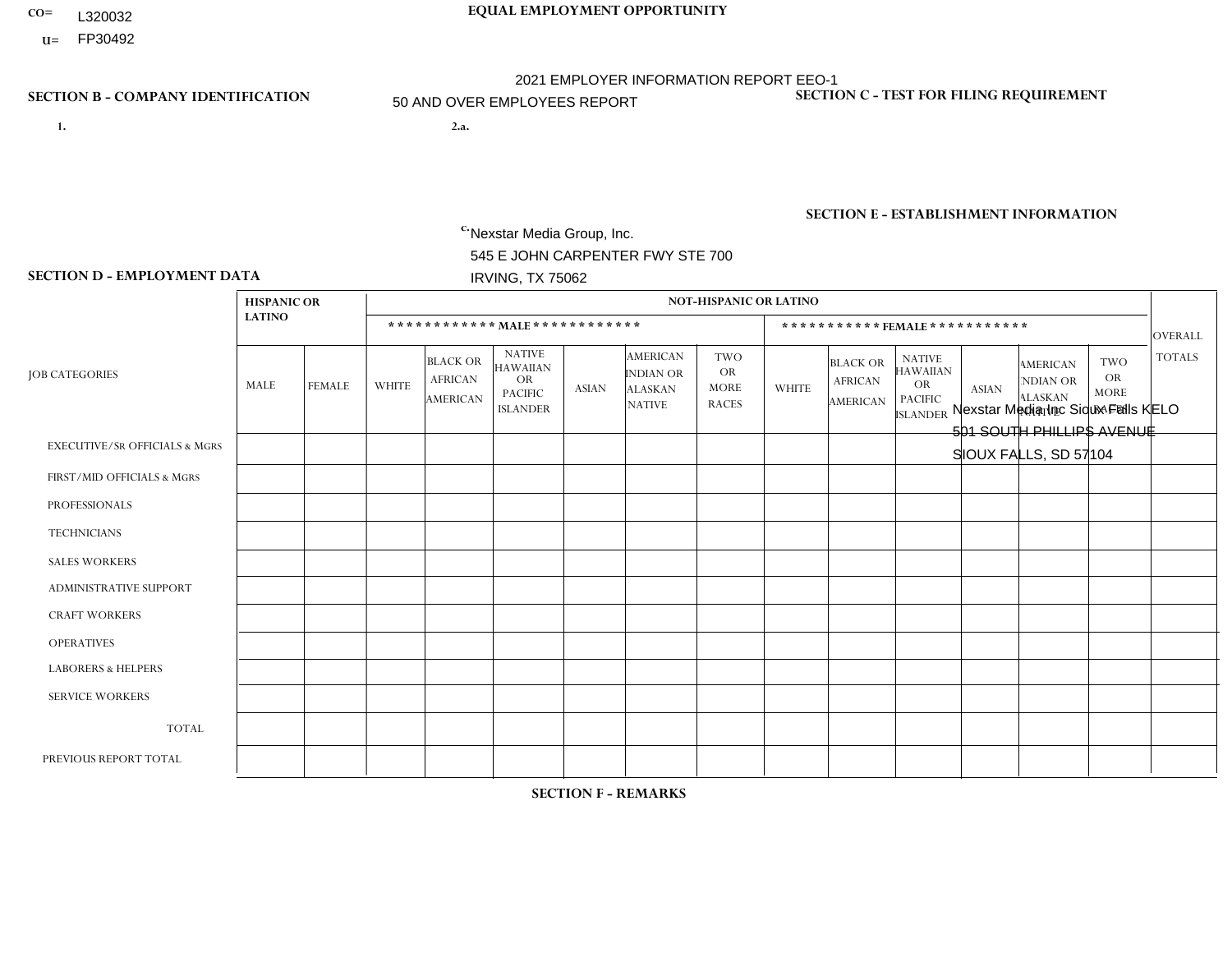- **CO= EQUAL EMPLOYMENT OPPORTUNITY** L320032
- **U=** JY63365

- **1. 2.a.** Nexstar Media Group, Inc. 545 E JOHN CARPENTER FWY STE 700 IRVING, TX 75062
- 2.a. Nexstar Media Inc. Kansas City WDAF 3030 Summit St, Signal Hill Kansas City, MO 64108

EIN= 133771990

# **SECTION B - COMPANY IDENTIFICATION SECTION C - TEST FOR FILING REQUIREMENT**

1- Y 2- N 3- Y DUNS= 058168001

**SECTION E - ESTABLISHMENT INFORMATION c.** NAICS: 515120 - Television Broadcasting

### **SECTION D - EMPLOYMENT DATA**

|                                          | <b>HISPANIC OR</b> |                |              |                                                      |                                                                             |              |                                                                 | <b>NOT-HISPANIC OR LATINO</b>                          |                |                                                      |                                                                                    |              |                                                                       |                                                        |                |
|------------------------------------------|--------------------|----------------|--------------|------------------------------------------------------|-----------------------------------------------------------------------------|--------------|-----------------------------------------------------------------|--------------------------------------------------------|----------------|------------------------------------------------------|------------------------------------------------------------------------------------|--------------|-----------------------------------------------------------------------|--------------------------------------------------------|----------------|
|                                          | <b>LATINO</b>      |                |              |                                                      | ************ MALE************                                               |              |                                                                 |                                                        |                |                                                      | ***********FEMALE ***********                                                      |              |                                                                       |                                                        | <b>OVERALL</b> |
| <b>JOB CATEGORIES</b>                    | MALE               | <b>FEMALE</b>  | <b>WHITE</b> | <b>BLACK OR</b><br><b>AFRICAN</b><br><b>AMERICAN</b> | <b>NATIVE</b><br><b>HAWAIIAN</b><br>OR<br><b>PACIFIC</b><br><b>ISLANDER</b> | <b>ASIAN</b> | <b>AMERICAN</b><br>INDIAN OR<br><b>ALASKAN</b><br><b>NATIVE</b> | <b>TWO</b><br><b>OR</b><br><b>MORE</b><br><b>RACES</b> | <b>WHITE</b>   | <b>BLACK OR</b><br><b>AFRICAN</b><br><b>AMERICAN</b> | <b>NATIVE</b><br><b>HAWAIIAN</b><br><b>OR</b><br><b>PACIFIC</b><br><b>ISLANDER</b> | <b>ASIAN</b> | <b>AMERICAN</b><br><b>NDIAN OR</b><br><b>ALASKAN</b><br><b>NATIVE</b> | <b>TWO</b><br><b>OR</b><br><b>MORE</b><br><b>RACES</b> | <b>TOTALS</b>  |
| <b>EXECUTIVE/SR OFFICIALS &amp; MGRS</b> | $\mathbf 0$        | $\mathbf 0$    | $\mathbf 0$  | $\mathbf 0$                                          | $\mathbf 0$                                                                 | $\mathbf 0$  | $\Omega$                                                        | $\mathbf{0}$                                           |                | $\Omega$                                             | $\Omega$                                                                           | $\mathbf 0$  | $\Omega$                                                              | $\Omega$                                               |                |
| FIRST/MID OFFICIALS & MGRS               |                    | $\mathbf{1}$   | 12           | $\mathbf 0$                                          | $\mathbf 0$                                                                 | $\mathbf 0$  | $\Omega$                                                        | $\Omega$                                               | 8              | $\Omega$                                             | $\Omega$                                                                           | $\Omega$     | $\mathbf{0}$                                                          | $\Omega$                                               | 22             |
| <b>PROFESSIONALS</b>                     | 3                  | $\overline{2}$ | 31           | 3                                                    | $\Omega$                                                                    | $\Omega$     | $\Omega$                                                        | $\overline{2}$                                         | 19             | 5                                                    | $\Omega$                                                                           | $\Omega$     | $\Omega$                                                              | $\mathbf{0}$                                           | 65             |
| <b>TECHNICIANS</b>                       | 1                  | $\overline{2}$ | 24           | $\mathfrak{S}$                                       | $\mathbf{1}$                                                                | $\mathbf{1}$ | $\Omega$                                                        | $\Omega$                                               | 10             | $\mathbf{1}$                                         | $\Omega$                                                                           | $\mathbf 0$  | $\Omega$                                                              | $\Omega$                                               | 43             |
| <b>SALES WORKERS</b>                     | $\Omega$           | $\mathbf 0$    | 5            | $\mathbf 0$                                          | $\mathbf 0$                                                                 | $\Omega$     | $\Omega$                                                        | $\Omega$                                               | $\overline{7}$ | $\Omega$                                             | $\mathbf{0}$                                                                       | $\Omega$     | $\mathbf{0}$                                                          | 1                                                      | 13             |
| <b>ADMINISTRATIVE SUPPORT</b>            |                    | $\mathbf{1}$   | $\mathbf 0$  | 1                                                    | $\mathbf 0$                                                                 | $\mathbf 0$  | $\Omega$                                                        | $\Omega$                                               | 6              | 1                                                    | $\Omega$                                                                           | $\mathbf{0}$ | $\Omega$                                                              | 0                                                      | 10             |
| <b>CRAFT WORKERS</b>                     | 0                  | $\Omega$       | $\mathbf 0$  | $\mathbf 0$                                          | $\Omega$                                                                    | $\Omega$     | $\Omega$                                                        | $\Omega$                                               | $\Omega$       | $\Omega$                                             | $\Omega$                                                                           | $\Omega$     | $\Omega$                                                              | $\mathbf{0}$                                           | $\mathbf{0}$   |
| <b>OPERATIVES</b>                        | 0                  | $\Omega$       | $\mathbf 0$  | $\mathbf 0$                                          | $\mathbf 0$                                                                 | $\Omega$     | $\Omega$                                                        | $\Omega$                                               | $\Omega$       | $\Omega$                                             | $\Omega$                                                                           | $\Omega$     | $\Omega$                                                              | $\Omega$                                               | $\mathbf{0}$   |
| <b>LABORERS &amp; HELPERS</b>            | 0                  | $\Omega$       | $\mathbf 0$  | $\mathbf 0$                                          | $\mathbf 0$                                                                 | $\Omega$     | $\Omega$                                                        | $\Omega$                                               | $\Omega$       | $\Omega$                                             | $\mathbf{0}$                                                                       | $\mathbf{0}$ | $\Omega$                                                              | $\Omega$                                               | $\mathbf 0$    |
| <b>SERVICE WORKERS</b>                   | 0                  | $\mathbf{0}$   | $\mathbf 0$  | $\mathbf 0$                                          | $\mathbf 0$                                                                 | $\mathbf{0}$ | $\Omega$                                                        | $\Omega$                                               | $\Omega$       | $\Omega$                                             | $\Omega$                                                                           | $\Omega$     | $\mathbf 0$                                                           | $\mathbf 0$                                            | $\mathbf{0}$   |
| <b>TOTAL</b>                             | 6                  | 6              | 72           | $\overline{7}$                                       | 1                                                                           | $\mathbf{1}$ | $\Omega$                                                        | $\overline{2}$                                         | 51             | $\overline{7}$                                       | $\Omega$                                                                           | $\mathbf 0$  | $\Omega$                                                              | $\mathbf{1}$                                           | 154            |
| PREVIOUS REPORT TOTAL                    | $\overline{7}$     | 3              | 80           | 5                                                    | $\mathbf{1}$                                                                | $\mathbf{1}$ | $\Omega$                                                        | 1                                                      | 49             | 10                                                   | $\Omega$                                                                           | $\Omega$     | $\mathbf{0}$                                                          | $\Omega$                                               | 157            |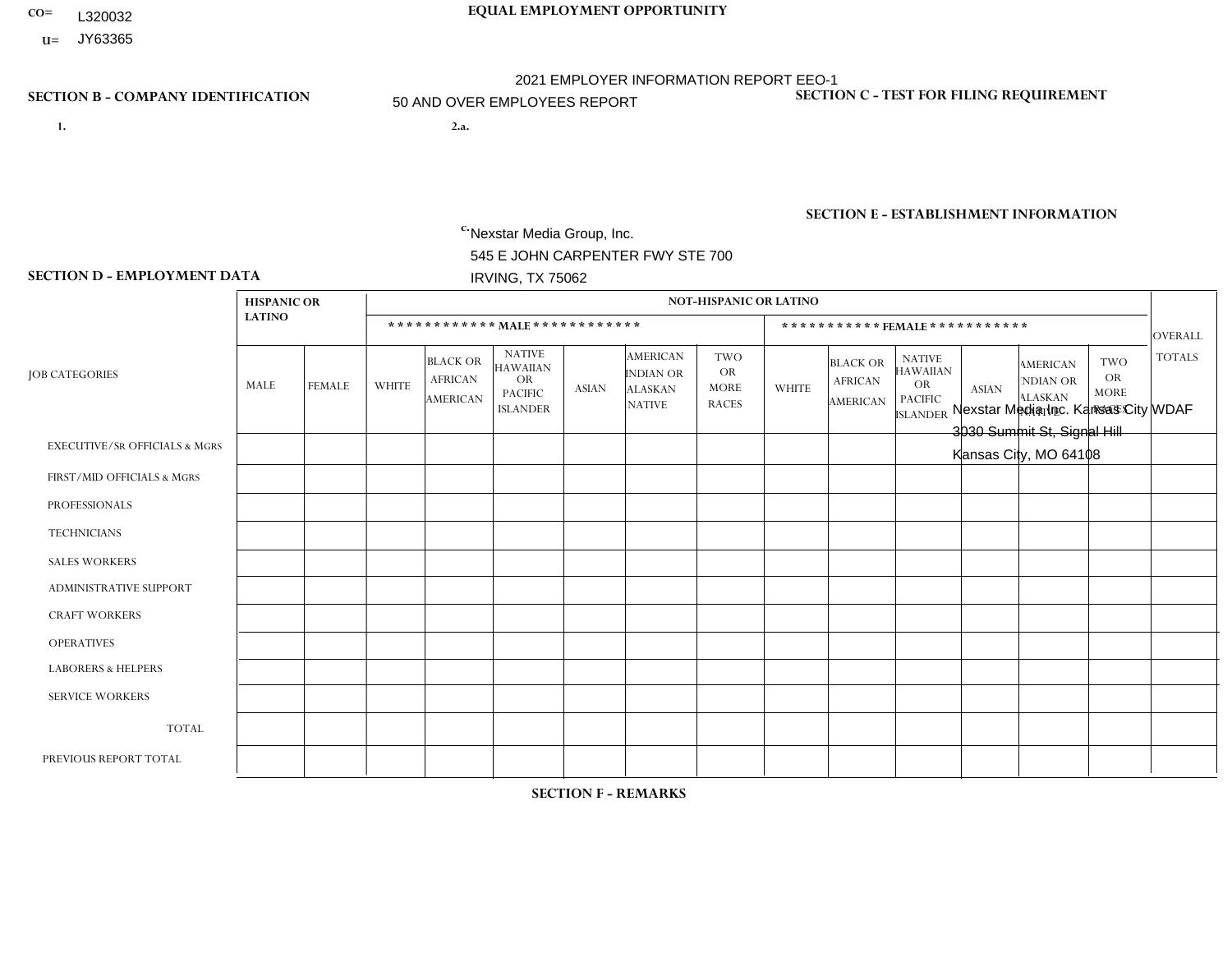- **CO= EQUAL EMPLOYMENT OPPORTUNITY** L320032
	- **U=**

- **1. 2.a.** Nexstar Media Group, Inc. 545 E JOHN CARPENTER FWY STE 700 IRVING, TX 75062
- 2.a. Nexstar Media Inc Evansville WEHT 800 MARYWOOD DRIVE HENDERSON, KY 42420

EIN= 233063152

# **SECTION B - COMPANY IDENTIFICATION SECTION C - TEST FOR FILING REQUIREMENT**

1- Y 2- N 3- Y DUNS= 058168001

**SECTION E - ESTABLISHMENT INFORMATION c.** NAICS: 515120 - Television Broadcasting

### **SECTION D - EMPLOYMENT DATA**

|                                          | <b>HISPANIC OR</b> |              |                 |                                                      |                                                                                    |              |                                                                 | <b>NOT-HISPANIC OR LATINO</b>                          |              |                                                      |                                                                                    |              |                                                                       |                                                        |                |
|------------------------------------------|--------------------|--------------|-----------------|------------------------------------------------------|------------------------------------------------------------------------------------|--------------|-----------------------------------------------------------------|--------------------------------------------------------|--------------|------------------------------------------------------|------------------------------------------------------------------------------------|--------------|-----------------------------------------------------------------------|--------------------------------------------------------|----------------|
|                                          | <b>LATINO</b>      |              |                 |                                                      | ************ MALE************                                                      |              |                                                                 |                                                        |              |                                                      | *********** FEMALE ***********                                                     |              |                                                                       |                                                        | <b>OVERALL</b> |
| <b>JOB CATEGORIES</b>                    | MALE               | FEMALE       | <b>WHITE</b>    | <b>BLACK OR</b><br><b>AFRICAN</b><br><b>AMERICAN</b> | <b>NATIVE</b><br><b>HAWAIIAN</b><br><b>OR</b><br><b>PACIFIC</b><br><b>ISLANDER</b> | <b>ASIAN</b> | <b>AMERICAN</b><br>INDIAN OR<br><b>ALASKAN</b><br><b>NATIVE</b> | <b>TWO</b><br><b>OR</b><br><b>MORE</b><br><b>RACES</b> | <b>WHITE</b> | <b>BLACK OR</b><br><b>AFRICAN</b><br><b>AMERICAN</b> | <b>NATIVE</b><br><b>HAWAIIAN</b><br><b>OR</b><br><b>PACIFIC</b><br><b>ISLANDER</b> | <b>ASIAN</b> | <b>AMERICAN</b><br><b>NDIAN OR</b><br><b>ALASKAN</b><br><b>NATIVE</b> | <b>TWO</b><br><b>OR</b><br><b>MORE</b><br><b>RACES</b> | <b>TOTALS</b>  |
| <b>EXECUTIVE/SR OFFICIALS &amp; MGRS</b> | 0                  | $\Omega$     | $\mathbf 0$     | $\mathbf 0$                                          | $\Omega$                                                                           | $\Omega$     | $\mathbf{0}$                                                    | $\Omega$                                               | $\Omega$     | $\Omega$                                             | $\mathbf{0}$                                                                       | $\Omega$     | $\mathbf{0}$                                                          | $\Omega$                                               | $\Omega$       |
| FIRST/MID OFFICIALS & MGRS               | 0                  | $\mathbf 0$  | $5\phantom{.0}$ | $\mathbf 0$                                          | $\mathbf 0$                                                                        | $\mathbf 0$  | $\Omega$                                                        | $\Omega$                                               |              | $\Omega$                                             | $\Omega$                                                                           | $\mathbf{0}$ | $\mathbf{0}$                                                          | $\Omega$                                               | 6              |
| <b>PROFESSIONALS</b>                     | 0                  | $\mathbf 0$  | 5               | $\mathbf 0$                                          | $\mathbf 0$                                                                        | $\mathbf 0$  | $\Omega$                                                        | $\Omega$                                               | 4            | $\Omega$                                             | $\Omega$                                                                           | $\mathbf 0$  | $\Omega$                                                              | $\Omega$                                               | 9              |
| <b>TECHNICIANS</b>                       | 0                  | $\mathbf 0$  | 34              | $\mathbf{1}$                                         | $\mathbf 0$                                                                        | $\Omega$     | $\mathbf{0}$                                                    | $\Omega$                                               | 14           | $\mathbf{1}$                                         | $\Omega$                                                                           | $\Omega$     | $\Omega$                                                              | 1                                                      | 51             |
| <b>SALES WORKERS</b>                     | 0                  | $\Omega$     | $\overline{c}$  | $\mathbf{1}$                                         | $\Omega$                                                                           | $\Omega$     | $\Omega$                                                        | $\Omega$                                               | 6            | $\mathbf{1}$                                         | $\Omega$                                                                           | $\mathbf{0}$ | $\Omega$                                                              | $\Omega$                                               | 10             |
| <b>ADMINISTRATIVE SUPPORT</b>            | 0                  | $\mathbf 0$  | 5               | $\mathbf 0$                                          | $\mathbf 0$                                                                        | $\mathbf{0}$ | $\Omega$                                                        | $\Omega$                                               | 3            | $\Omega$                                             | $\Omega$                                                                           | $\Omega$     | $\Omega$                                                              | $\mathbf{0}$                                           | 8              |
| <b>CRAFT WORKERS</b>                     | 0                  | $\Omega$     | $\mathbf 0$     | $\mathbf 0$                                          | $\Omega$                                                                           | $\Omega$     | $\Omega$                                                        | $\Omega$                                               | $\Omega$     | $\Omega$                                             | $\Omega$                                                                           | $\Omega$     | $\Omega$                                                              | $\Omega$                                               | $\Omega$       |
| <b>OPERATIVES</b>                        | 0                  | $\Omega$     | $\mathbf 0$     | $\mathbf 0$                                          | $\mathbf 0$                                                                        | $\Omega$     | $\Omega$                                                        | $\Omega$                                               | $\Omega$     | $\Omega$                                             | $\Omega$                                                                           | $\Omega$     | $\mathbf{0}$                                                          | $\Omega$                                               | $\mathbf{0}$   |
| <b>LABORERS &amp; HELPERS</b>            | 0                  | $\Omega$     | $\mathbf 0$     | $\mathbf 0$                                          | $\mathbf 0$                                                                        | $\Omega$     | $\Omega$                                                        | $\Omega$                                               | $\Omega$     | $\Omega$                                             | $\Omega$                                                                           | $\Omega$     | $\Omega$                                                              | $\Omega$                                               | $\mathbf{0}$   |
| <b>SERVICE WORKERS</b>                   | 0                  | $\mathbf{0}$ | $\mathbf 0$     | $\mathbf 0$                                          | $\mathbf{0}$                                                                       | $\mathbf{0}$ | $\Omega$                                                        | $\Omega$                                               | $\Omega$     | $\Omega$                                             | $\Omega$                                                                           | $\Omega$     | $\mathbf{0}$                                                          | $\Omega$                                               | $\mathbf{0}$   |
| <b>TOTAL</b>                             | $\mathbf 0$        | 0            | 51              | $\overline{c}$                                       | $\mathbf 0$                                                                        | $\mathbf{0}$ | $\Omega$                                                        | $\Omega$                                               | 28           | $\overline{2}$                                       | $\mathbf 0$                                                                        | $\mathbf 0$  | $\mathbf 0$                                                           | 1                                                      | 84             |
| PREVIOUS REPORT TOTAL                    | 0                  | $\mathbf 0$  | 53              | 3                                                    | $\mathbf 0$                                                                        | $\mathbf{1}$ | $\mathbf{0}$                                                    | 1                                                      | 32           | $\overline{2}$                                       | $\Omega$                                                                           | $\Omega$     |                                                                       | $\Omega$                                               | 93             |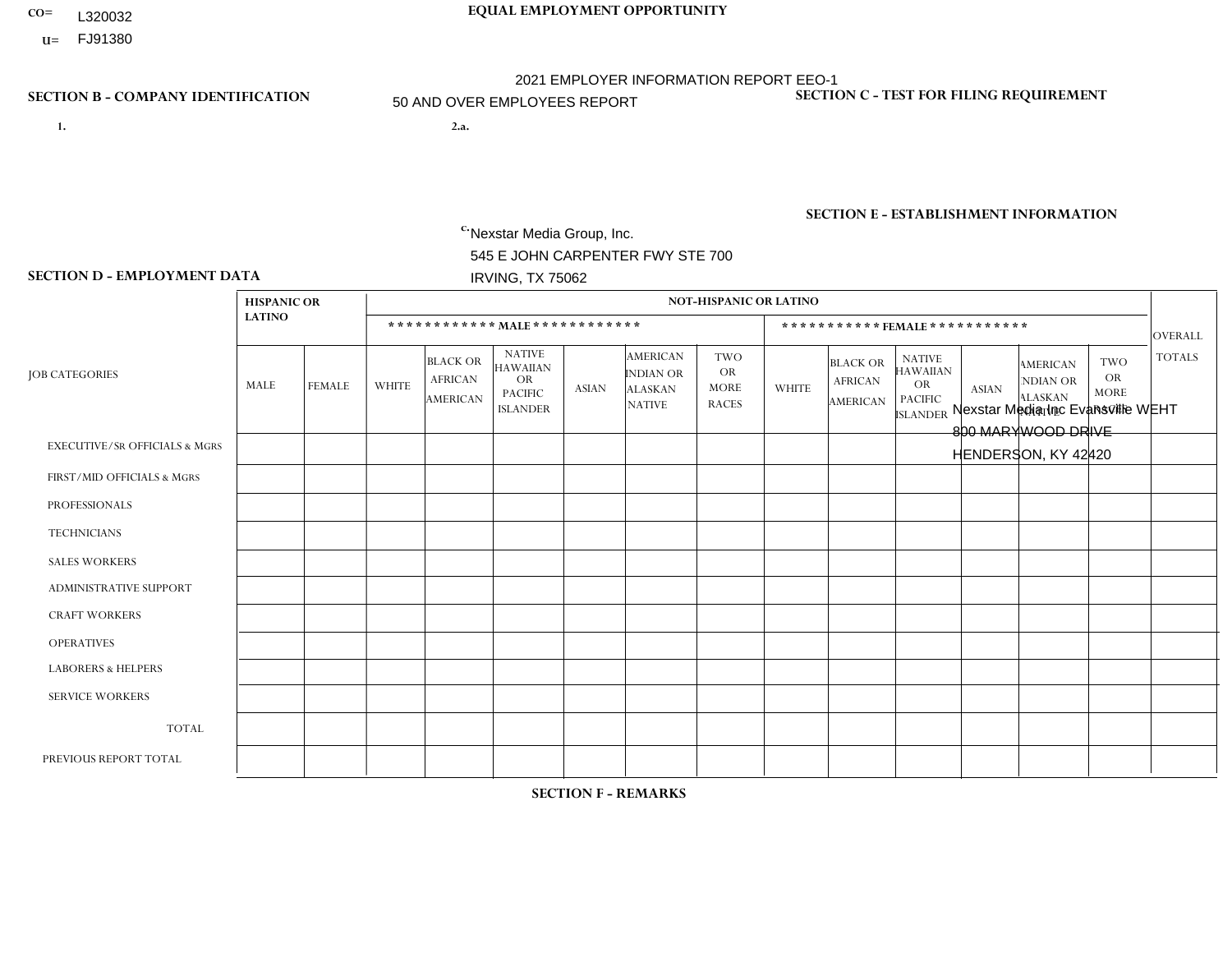- **CO= EQUAL EMPLOYMENT OPPORTUNITY** L320032
	- **U=**

- **1. 2.a.** Nexstar Media Group, Inc. 545 E JOHN CARPENTER FWY STE 700 IRVING, TX 75062
- 2.a. Nexstar Media Inc Amarillo KAMR 1015 SOUTH FILMORE AMARILLO, TX 79101

EIN= 233063152

# **SECTION B - COMPANY IDENTIFICATION SECTION C - TEST FOR FILING REQUIREMENT**

1- Y 2- N 3- Y DUNS= 058168001

**SECTION E - ESTABLISHMENT INFORMATION c.** NAICS: 515120 - Television Broadcasting

### **SECTION D - EMPLOYMENT DATA**

|                                          | <b>HISPANIC OR</b> |                |                |                                               |                                                                                    |              |                                                                        | <b>NOT-HISPANIC OR LATINO</b>                          |                |                                               |                                                                                    |                         |                                                                       |                                                        |                |
|------------------------------------------|--------------------|----------------|----------------|-----------------------------------------------|------------------------------------------------------------------------------------|--------------|------------------------------------------------------------------------|--------------------------------------------------------|----------------|-----------------------------------------------|------------------------------------------------------------------------------------|-------------------------|-----------------------------------------------------------------------|--------------------------------------------------------|----------------|
|                                          | <b>LATINO</b>      |                |                |                                               |                                                                                    |              |                                                                        |                                                        |                |                                               | *********** FEMALE ***********                                                     |                         |                                                                       |                                                        | <b>OVERALL</b> |
| <b>JOB CATEGORIES</b>                    | MALE               | <b>FEMALE</b>  | <b>WHITE</b>   | <b>BLACK OR</b><br><b>AFRICAN</b><br>AMERICAN | <b>NATIVE</b><br><b>HAWAIIAN</b><br><b>OR</b><br><b>PACIFIC</b><br><b>ISLANDER</b> | <b>ASIAN</b> | <b>AMERICAN</b><br><b>INDIAN OR</b><br><b>ALASKAN</b><br><b>NATIVE</b> | <b>TWO</b><br><b>OR</b><br><b>MORE</b><br><b>RACES</b> | <b>WHITE</b>   | <b>BLACK OR</b><br><b>AFRICAN</b><br>AMERICAN | <b>NATIVE</b><br><b>HAWAIIAN</b><br><b>OR</b><br><b>PACIFIC</b><br><b>ISLANDER</b> | <b>ASIAN</b>            | <b>AMERICAN</b><br><b>NDIAN OR</b><br><b>ALASKAN</b><br><b>NATIVE</b> | <b>TWO</b><br><b>OR</b><br><b>MORE</b><br><b>RACES</b> | <b>TOTALS</b>  |
| <b>EXECUTIVE/SR OFFICIALS &amp; MGRS</b> | $\Omega$           | $\mathbf 0$    | $\mathbf 0$    | 0                                             | $\Omega$                                                                           | $\Omega$     | $\Omega$                                                               | $\Omega$                                               | $\Omega$       | $\Omega$                                      | $\Omega$                                                                           | $\Omega$                | $\Omega$                                                              | $\Omega$                                               | $\mathbf 0$    |
| FIRST/MID OFFICIALS & MGRS               | $\mathbf{0}$       | 1              | $\overline{c}$ | $\mathbf 0$                                   | $\mathbf{0}$                                                                       | $\Omega$     | $\Omega$                                                               | $\Omega$                                               | 2              | $\Omega$                                      | $\Omega$                                                                           | $\Omega$                | $\Omega$                                                              | $\Omega$                                               | 5              |
| <b>PROFESSIONALS</b>                     | $\mathbf 0$        | 3              | 8              | $\mathbf{1}$                                  | $\Omega$                                                                           | $\Omega$     | $\Omega$                                                               | $\Omega$                                               | 3              | 0                                             | 0                                                                                  |                         | 0                                                                     | $\mathbf 0$                                            | 16             |
| <b>TECHNICIANS</b>                       | 6                  | $\overline{2}$ | 13             | $\mathbf 0$                                   | $\Omega$                                                                           | 1            | $\Omega$                                                               |                                                        | 6              | 0                                             | $\mathbf 0$                                                                        | $\overline{ }$          | $\Omega$                                                              | $\Omega$                                               | 30             |
| <b>SALES WORKERS</b>                     | $\mathbf 0$        | $\mathbf{1}$   | $\overline{1}$ | 0                                             | $\Omega$                                                                           | $\Omega$     | $\Omega$                                                               | $\Omega$                                               | $\overline{2}$ | $\Omega$                                      | $\Omega$                                                                           | $\overline{2}$          | $\Omega$                                                              | $\Omega$                                               | 6              |
| ADMINISTRATIVE SUPPORT                   | 2                  | 1              | $\mathbf{1}$   | $\mathbf 0$                                   | $\Omega$                                                                           | $\Omega$     | $\Omega$                                                               | $\Omega$                                               | $\overline{2}$ | $\overline{1}$                                | $\Omega$                                                                           | $\Omega$                | $\Omega$                                                              | $\Omega$                                               | $\overline{7}$ |
| <b>CRAFT WORKERS</b>                     | $\mathbf{0}$       | $\Omega$       | $\mathbf 0$    | 0                                             | $\Omega$                                                                           | $\Omega$     | $\Omega$                                                               | $\Omega$                                               | $\Omega$       | $\Omega$                                      | $\Omega$                                                                           | $\Omega$                | $\Omega$                                                              | $\Omega$                                               | $\mathbf 0$    |
| <b>OPERATIVES</b>                        | 0                  | $\mathbf{0}$   | $\mathbf 0$    | $\mathbf 0$                                   | $\Omega$                                                                           | $\Omega$     | $\Omega$                                                               | $\Omega$                                               | $\Omega$       | $\Omega$                                      | $\Omega$                                                                           | $\Omega$                | $\Omega$                                                              | $\Omega$                                               | $\mathbf 0$    |
| <b>LABORERS &amp; HELPERS</b>            | $\mathbf{0}$       | $\overline{0}$ | $\mathbf 0$    | $\mathbf 0$                                   | $\Omega$                                                                           | $\Omega$     | $\Omega$                                                               | $\Omega$                                               | $\Omega$       | $\Omega$                                      | $\Omega$                                                                           | $\Omega$                | $\Omega$                                                              | $\Omega$                                               | 0              |
| <b>SERVICE WORKERS</b>                   | $\mathbf{0}$       | $\mathbf{0}$   | $\mathbf 0$    | $\mathbf 0$                                   | $\Omega$                                                                           | $\Omega$     | $\Omega$                                                               | $\Omega$                                               | $\Omega$       | $\Omega$                                      | $\Omega$                                                                           | $\Omega$                | $\Omega$                                                              | $\Omega$                                               | 0              |
| <b>TOTAL</b>                             | 8                  | 8              | 25             | $\mathbf{1}$                                  | $\Omega$                                                                           |              | $\Omega$                                                               |                                                        | 15             | $\blacktriangleleft$                          | $\Omega$                                                                           | 4                       | $\Omega$                                                              | $\Omega$                                               | 64             |
| PREVIOUS REPORT TOTAL                    | 9                  | 8              | 27             | $\mathbf{1}$                                  | $\Omega$                                                                           | -1           | $\Omega$                                                               |                                                        | 13             | 3                                             | 0                                                                                  | $\overline{\mathbf{A}}$ | $\Omega$                                                              | 0                                                      | 64             |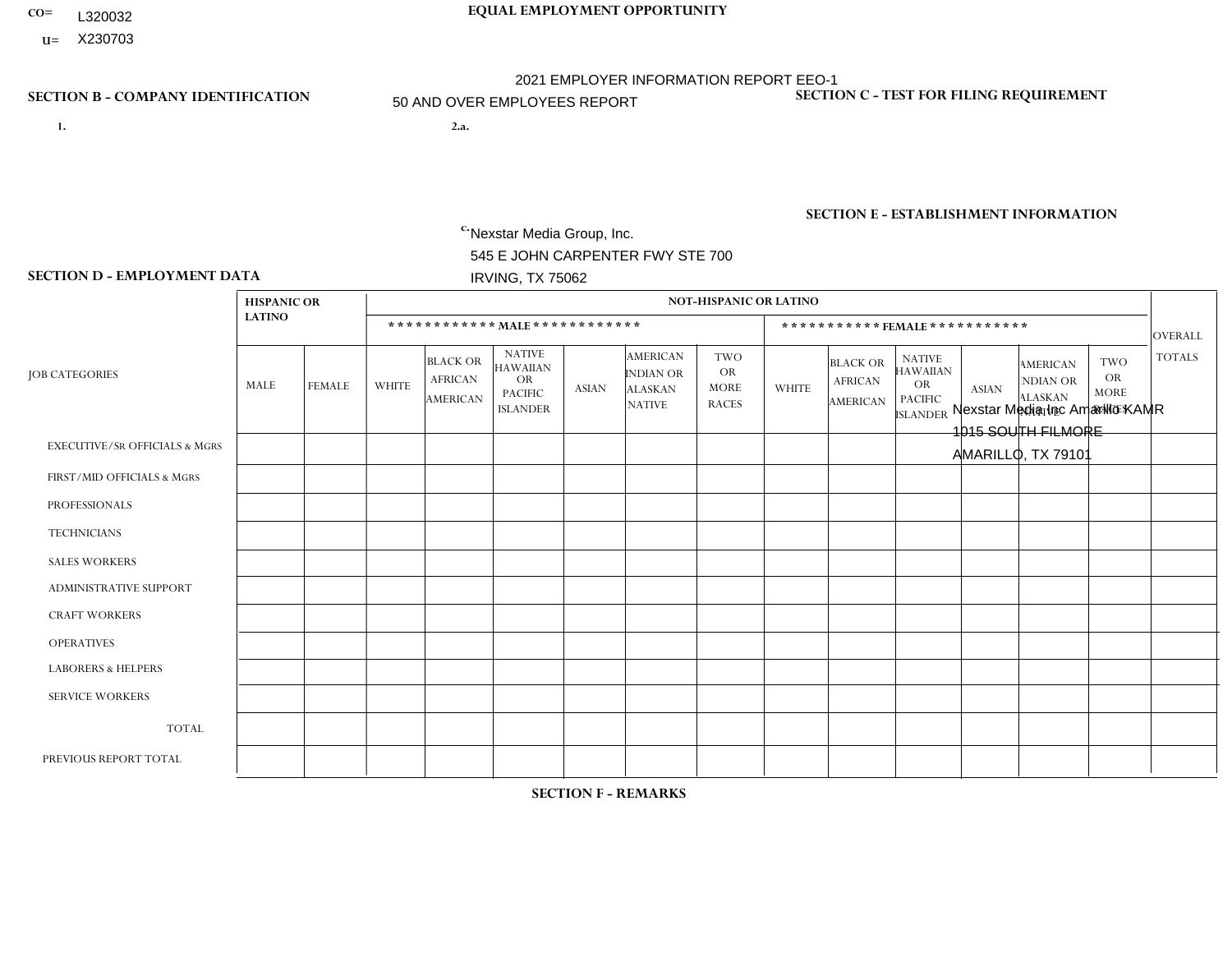- **CO= EQUAL EMPLOYMENT OPPORTUNITY** L320032
- **U=**

**1. 2.a.** Nexstar Media Group, Inc. 545 E JOHN CARPENTER FWY STE 700 IRVING, TX 75062

2.a. Nexstar Media Inc St Louis KTVI 2250 Ball Drive St. Louis, MO 63146

2021 EMPLOYER INFORMATION REPORT EEO-1 50 AND OVER EMPLOYEES REPORT

EIN= 364766010

# **SECTION B - COMPANY IDENTIFICATION SECTION C - TEST FOR FILING REQUIREMENT**

1- Y 2- N 3- Y DUNS= 058168001

# **SECTION E - ESTABLISHMENT INFORMATION c.** NAICS: 515120 - Television Broadcasting

### **SECTION D - EMPLOYMENT DATA**

|                                          | <b>HISPANIC OR</b> |                |              |                                                      |                                                                                    |              |                                                                 | <b>NOT-HISPANIC OR LATINO</b>                          |                |                                                      |                                                                                    |                |                                                                       |                                                        |                |
|------------------------------------------|--------------------|----------------|--------------|------------------------------------------------------|------------------------------------------------------------------------------------|--------------|-----------------------------------------------------------------|--------------------------------------------------------|----------------|------------------------------------------------------|------------------------------------------------------------------------------------|----------------|-----------------------------------------------------------------------|--------------------------------------------------------|----------------|
|                                          | <b>LATINO</b>      |                |              |                                                      | ************ MALE *************                                                    |              |                                                                 |                                                        |                |                                                      | *********** FEMALE ***********                                                     |                |                                                                       |                                                        | <b>OVERALL</b> |
| <b>JOB CATEGORIES</b>                    | MALE               | <b>FEMALE</b>  | <b>WHITE</b> | <b>BLACK OR</b><br><b>AFRICAN</b><br><b>AMERICAN</b> | <b>NATIVE</b><br><b>HAWAIIAN</b><br><b>OR</b><br><b>PACIFIC</b><br><b>ISLANDER</b> | <b>ASIAN</b> | <b>AMERICAN</b><br>INDIAN OR<br><b>ALASKAN</b><br><b>NATIVE</b> | <b>TWO</b><br><b>OR</b><br><b>MORE</b><br><b>RACES</b> | <b>WHITE</b>   | <b>BLACK OR</b><br><b>AFRICAN</b><br><b>AMERICAN</b> | <b>NATIVE</b><br><b>HAWAIIAN</b><br><b>OR</b><br><b>PACIFIC</b><br><b>ISLANDER</b> | <b>ASIAN</b>   | <b>AMERICAN</b><br><b>NDIAN OR</b><br><b>ALASKAN</b><br><b>NATIVE</b> | <b>TWO</b><br><b>OR</b><br><b>MORE</b><br><b>RACES</b> | <b>TOTALS</b>  |
| <b>EXECUTIVE/SR OFFICIALS &amp; MGRS</b> | $\Omega$           | $\Omega$       | 1            | $\Omega$                                             | $\Omega$                                                                           | $\Omega$     | $\mathbf{0}$                                                    | $\Omega$                                               | $\Omega$       | $\Omega$                                             | $\mathbf{0}$                                                                       | $\Omega$       | $\mathbf{0}$                                                          | $\Omega$                                               |                |
| FIRST/MID OFFICIALS & MGRS               | 0                  | $\mathbf 0$    | 6            | $\mathbf{1}$                                         | $\mathbf 0$                                                                        | $\mathbf 0$  | $\mathbf{0}$                                                    | 1                                                      | 11             | 1                                                    | $\mathbf{0}$                                                                       | 1              | $\mathbf{0}$                                                          | $\Omega$                                               | 21             |
| <b>PROFESSIONALS</b>                     | 2                  | $\mathbf 0$    | 51           | 9                                                    | $\mathbf 0$                                                                        | $\Omega$     | $\overline{\mathbf{1}}$                                         | 1                                                      | 31             | 11                                                   | $\Omega$                                                                           | 1              | $\Omega$                                                              | 1                                                      | 108            |
| <b>TECHNICIANS</b>                       | $\mathbf{1}$       | $\overline{0}$ | 17           | 6                                                    | $\mathbf 0$                                                                        | $\mathbf 0$  | $\mathbf{0}$                                                    | $\Omega$                                               | $\overline{4}$ | $\overline{4}$                                       | $\mathbf 0$                                                                        | $\mathbf{1}$   | $\mathbf 0$                                                           | $\mathbf{0}$                                           | 33             |
| <b>SALES WORKERS</b>                     | 0                  | $\Omega$       | $\mathbf 0$  | $\mathbf 0$                                          | $\Omega$                                                                           | $\Omega$     | $\mathbf{0}$                                                    | $\Omega$                                               |                | $\Omega$                                             | $\Omega$                                                                           | $\Omega$       | $\Omega$                                                              | $\Omega$                                               | $\mathbf{1}$   |
| <b>ADMINISTRATIVE SUPPORT</b>            | 0                  | $\mathbf 0$    | $\mathbf 0$  | $\mathbf 0$                                          | $\mathbf 0$                                                                        | $\mathbf 0$  | $\Omega$                                                        | $\Omega$                                               | $\overline{2}$ | $\Omega$                                             | $\Omega$                                                                           | $\Omega$       | $\mathbf{0}$                                                          | $\Omega$                                               | $\overline{2}$ |
| <b>CRAFT WORKERS</b>                     | 0                  | $\Omega$       | $\mathbf 0$  | $\mathbf 0$                                          | $\Omega$                                                                           | $\Omega$     | $\Omega$                                                        | $\Omega$                                               | $\Omega$       | $\Omega$                                             | $\Omega$                                                                           | $\Omega$       | $\Omega$                                                              | $\Omega$                                               | $\Omega$       |
| <b>OPERATIVES</b>                        | 0                  | $\Omega$       | $\mathbf 0$  | $\Omega$                                             | $\Omega$                                                                           | $\Omega$     | $\Omega$                                                        | $\Omega$                                               | $\Omega$       | $\Omega$                                             | $\Omega$                                                                           | $\mathbf{0}$   | $\Omega$                                                              | $\Omega$                                               | $\mathbf{0}$   |
| <b>LABORERS &amp; HELPERS</b>            | 0                  | $\Omega$       | $\mathbf 0$  | $\mathbf 0$                                          | $\mathbf 0$                                                                        | $\mathbf 0$  | $\Omega$                                                        | $\Omega$                                               | $\Omega$       | $\Omega$                                             | $\Omega$                                                                           | $\Omega$       | $\Omega$                                                              | $\mathbf{0}$                                           | $\mathbf 0$    |
| <b>SERVICE WORKERS</b>                   | 0                  | $\mathbf 0$    | $\mathbf 0$  | 0                                                    | $\mathbf 0$                                                                        | $\mathbf 0$  | $\Omega$                                                        | $\Omega$                                               | $\Omega$       | $\Omega$                                             | $\Omega$                                                                           | $\Omega$       | $\Omega$                                                              | $\mathbf{0}$                                           | $\mathbf{0}$   |
| <b>TOTAL</b>                             | 3                  | $\mathbf 0$    | 75           | 16                                                   | $\mathbf 0$                                                                        | $\mathbf 0$  |                                                                 | $\overline{2}$                                         | 49             | 16                                                   | $\Omega$                                                                           | 3              | $\Omega$                                                              | $\mathbf{1}$                                           | 166            |
| PREVIOUS REPORT TOTAL                    | $\overline{2}$     | $\mathbf 0$    | 79           | 15                                                   | $\mathbf 0$                                                                        | $\Omega$     | -1                                                              | $\overline{2}$                                         | 55             | 13                                                   | $\Omega$                                                                           | $\overline{4}$ | $\mathbf 0$                                                           | 1                                                      | 172            |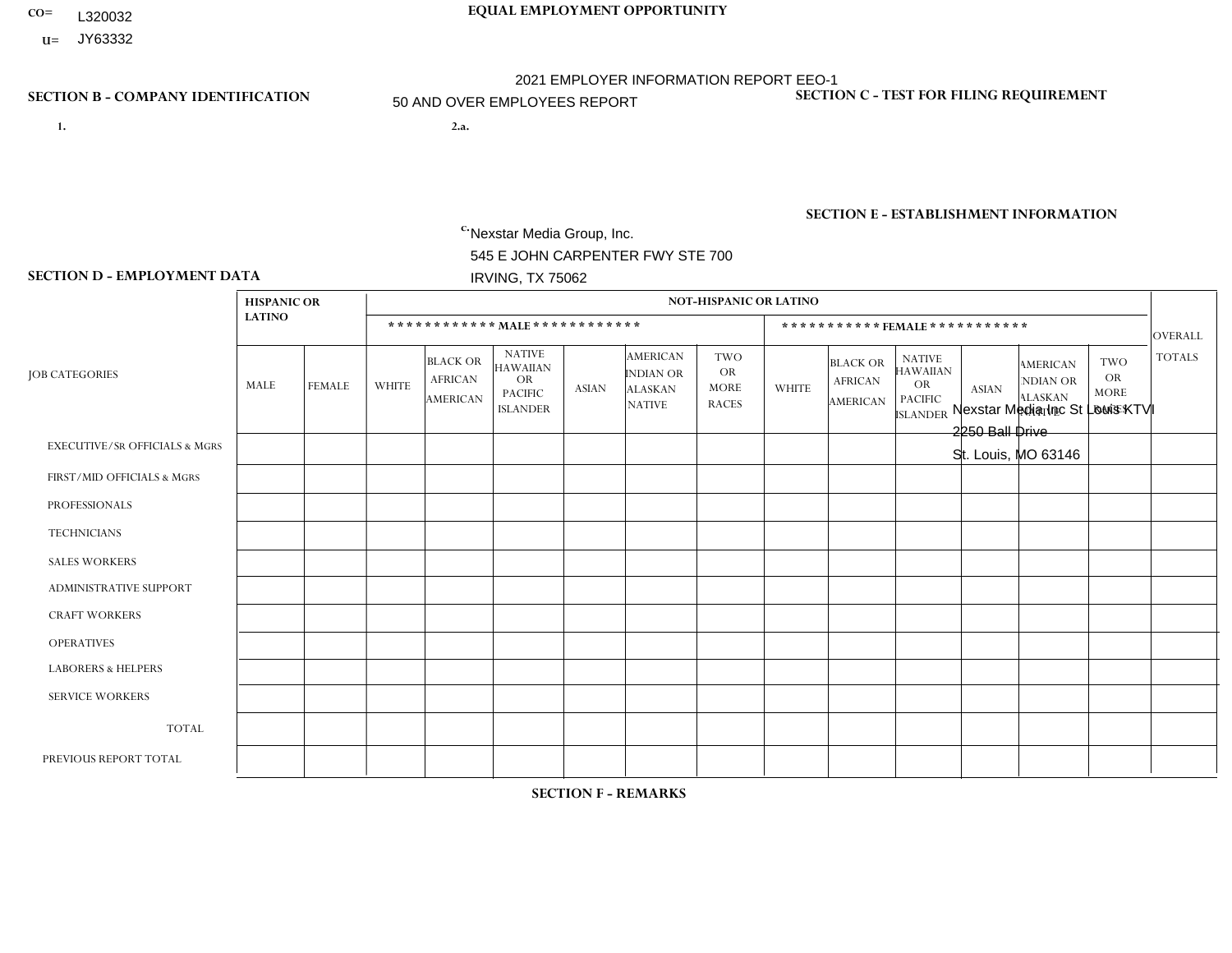- **CO= EQUAL EMPLOYMENT OPPORTUNITY** L320032
- **U=**

- **1. 2.a.** Nexstar Media Group, Inc. 545 E JOHN CARPENTER FWY STE 700 IRVING, TX 75062
- 2.a. Nexstar Media Inc Providence KOZL 25 CATAMORE BLVD EAST PROVIDENCE, RI 02914

EIN= 233063152

# **SECTION B - COMPANY IDENTIFICATION SECTION C - TEST FOR FILING REQUIREMENT**

1- Y 2- N 3- Y DUNS= 058168001

# **SECTION E - ESTABLISHMENT INFORMATION c.** NAICS: 515120 - Television Broadcasting

### **SECTION D - EMPLOYMENT DATA**

|                                          | <b>HISPANIC OR</b> |               |                |                                                      |                                                                                    |              |                                                                 | <b>NOT-HISPANIC OR LATINO</b>                          |              |                                                      |                                                                                    |                |                                                                       |                                                        |                |
|------------------------------------------|--------------------|---------------|----------------|------------------------------------------------------|------------------------------------------------------------------------------------|--------------|-----------------------------------------------------------------|--------------------------------------------------------|--------------|------------------------------------------------------|------------------------------------------------------------------------------------|----------------|-----------------------------------------------------------------------|--------------------------------------------------------|----------------|
|                                          | <b>LATINO</b>      |               |                |                                                      | ************ MALE *************                                                    |              |                                                                 |                                                        |              |                                                      | *********** FEMALE ***********                                                     |                |                                                                       |                                                        | <b>OVERALL</b> |
| <b>JOB CATEGORIES</b>                    | MALE               | <b>FEMALE</b> | <b>WHITE</b>   | <b>BLACK OR</b><br><b>AFRICAN</b><br><b>AMERICAN</b> | <b>NATIVE</b><br><b>HAWAIIAN</b><br><b>OR</b><br><b>PACIFIC</b><br><b>ISLANDER</b> | <b>ASIAN</b> | <b>AMERICAN</b><br>INDIAN OR<br><b>ALASKAN</b><br><b>NATIVE</b> | <b>TWO</b><br><b>OR</b><br><b>MORE</b><br><b>RACES</b> | <b>WHITE</b> | <b>BLACK OR</b><br><b>AFRICAN</b><br><b>AMERICAN</b> | <b>NATIVE</b><br><b>HAWAIIAN</b><br><b>OR</b><br><b>PACIFIC</b><br><b>ISLANDER</b> | <b>ASIAN</b>   | <b>AMERICAN</b><br><b>NDIAN OR</b><br><b>ALASKAN</b><br><b>NATIVE</b> | <b>TWO</b><br><b>OR</b><br><b>MORE</b><br><b>RACES</b> | <b>TOTALS</b>  |
| <b>EXECUTIVE/SR OFFICIALS &amp; MGRS</b> | $\Omega$           | $\Omega$      | $\mathbf 0$    | $\mathbf 0$                                          | $\Omega$                                                                           | $\Omega$     | $\mathbf{0}$                                                    | $\Omega$                                               | $\Omega$     | $\Omega$                                             | $\mathbf{0}$                                                                       | $\mathbf{0}$   | $\mathbf{0}$                                                          | $\Omega$                                               | $\Omega$       |
| FIRST/MID OFFICIALS & MGRS               | 0                  | $\mathbf 0$   | $\overline{7}$ | $\mathbf 0$                                          | $\mathbf 0$                                                                        | $\Omega$     | $\mathbf{0}$                                                    | $\Omega$                                               | 3            | $\Omega$                                             | $\mathbf{0}$                                                                       | $\Omega$       | $\mathbf{0}$                                                          | $\mathbf{0}$                                           | 10             |
| <b>PROFESSIONALS</b>                     | 0                  | $\mathbf 0$   | 12             | $\mathbf 0$                                          | $\mathbf 0$                                                                        | $\Omega$     | $\Omega$                                                        | $\Omega$                                               | 5            | $\Omega$                                             | $\Omega$                                                                           | $\Omega$       | $\Omega$                                                              | $\Omega$                                               | 17             |
| <b>TECHNICIANS</b>                       | 0                  | $\mathbf{1}$  | 40             | $\mathbf 0$                                          | $\mathbf 0$                                                                        | $\mathbf 0$  | $\mathbf{0}$                                                    | $\Omega$                                               | 27           | $\overline{2}$                                       | $\mathbf 0$                                                                        | $\mathbf{1}$   | $\mathbf 0$                                                           | 1                                                      | 72             |
| <b>SALES WORKERS</b>                     | 0                  | $\Omega$      | 6              | $\mathbf 0$                                          | $\Omega$                                                                           | $\Omega$     | $\mathbf{0}$                                                    | $\Omega$                                               | 6            | $\Omega$                                             | $\Omega$                                                                           | $\Omega$       | $\Omega$                                                              | $\mathbf{0}$                                           | 12             |
| <b>ADMINISTRATIVE SUPPORT</b>            | 0                  | $\mathbf 0$   | $\overline{4}$ | $\mathbf 0$                                          | $\mathbf 0$                                                                        | $\mathbf 0$  | $\Omega$                                                        | $\Omega$                                               | 10           | $\Omega$                                             | $\Omega$                                                                           | $\Omega$       | $\mathbf{0}$                                                          | $\mathbf{0}$                                           | 14             |
| <b>CRAFT WORKERS</b>                     | 0                  | $\Omega$      | $\mathbf 0$    | $\mathbf 0$                                          | $\Omega$                                                                           | $\Omega$     | $\Omega$                                                        | $\Omega$                                               | $\Omega$     | $\Omega$                                             | $\Omega$                                                                           | $\Omega$       | $\Omega$                                                              | $\Omega$                                               | $\Omega$       |
| <b>OPERATIVES</b>                        | 0                  | $\Omega$      | $\mathbf 0$    | $\Omega$                                             | $\Omega$                                                                           | $\Omega$     | $\Omega$                                                        | $\Omega$                                               | $\Omega$     | $\Omega$                                             | $\Omega$                                                                           | $\mathbf{0}$   | $\Omega$                                                              | $\Omega$                                               | $\overline{0}$ |
| <b>LABORERS &amp; HELPERS</b>            | 0                  | $\Omega$      | $\mathbf 0$    | $\mathbf 0$                                          | $\mathbf 0$                                                                        | $\mathbf 0$  | $\Omega$                                                        | $\Omega$                                               | $\Omega$     | $\Omega$                                             | $\Omega$                                                                           | $\Omega$       | $\Omega$                                                              | $\mathbf{0}$                                           | $\mathbf 0$    |
| <b>SERVICE WORKERS</b>                   | 0                  | $\mathbf 0$   | $\mathbf 0$    | 0                                                    | $\mathbf 0$                                                                        | $\mathbf 0$  | $\Omega$                                                        | $\Omega$                                               | $\Omega$     | $\Omega$                                             | $\Omega$                                                                           | $\Omega$       | $\Omega$                                                              | $\mathbf{0}$                                           | $\overline{0}$ |
| <b>TOTAL</b>                             | $\mathbf 0$        | $\mathbf{1}$  | 69             | $\mathbf 0$                                          | $\mathbf 0$                                                                        | $\mathbf 0$  | $\Omega$                                                        | $\Omega$                                               | 51           | $\overline{2}$                                       | $\Omega$                                                                           | 1              | $\mathbf{0}$                                                          | $\mathbf{1}$                                           | 125            |
| PREVIOUS REPORT TOTAL                    |                    | $\mathbf 0$   | 79             | 1                                                    | $\mathbf 0$                                                                        | $\Omega$     | $\Omega$                                                        | $\Omega$                                               | 53           | 3                                                    | $\mathbf{0}$                                                                       | $\overline{ }$ |                                                                       | $\Omega$                                               | 139            |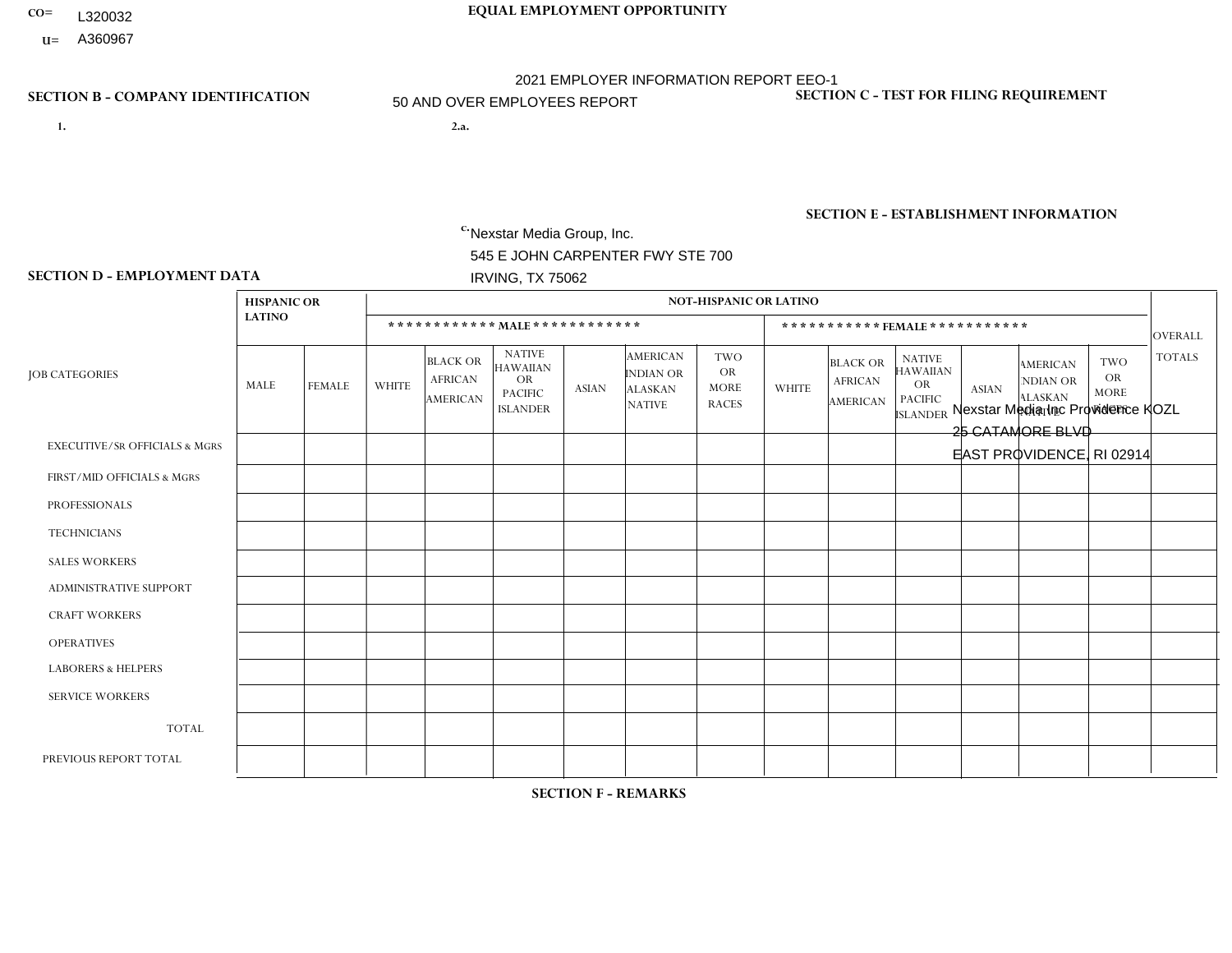- **CO= EQUAL EMPLOYMENT OPPORTUNITY** L320032
- **u**= AU79464

- **1. 2.a.** Nexstar Media Group, Inc. 545 E JOHN CARPENTER FWY STE 700 IRVING, TX 75062
- 2.a. Nexstar Media Inc Fayetteville KNWA 609 W. Dickson Street, Suite 300 FAYETTEVILLE, AR 72701

EIN= 233063152

# **SECTION B - COMPANY IDENTIFICATION SECTION C - TEST FOR FILING REQUIREMENT**

1- Y 2- N 3- Y DUNS= 058168001

**SECTION E - ESTABLISHMENT INFORMATION c.** NAICS: 515120 - Television Broadcasting

### **SECTION D - EMPLOYMENT DATA**

|                                          | <b>HISPANIC OR</b> |               |                |                                                      |                                                                             |              |                                                                 | <b>NOT-HISPANIC OR LATINO</b>                          |                |                                                      |                                                                                    |              |                                                                       |                                                        |                |
|------------------------------------------|--------------------|---------------|----------------|------------------------------------------------------|-----------------------------------------------------------------------------|--------------|-----------------------------------------------------------------|--------------------------------------------------------|----------------|------------------------------------------------------|------------------------------------------------------------------------------------|--------------|-----------------------------------------------------------------------|--------------------------------------------------------|----------------|
|                                          | <b>LATINO</b>      |               |                |                                                      | ************ MALE************                                               |              |                                                                 |                                                        |                |                                                      | ***********FEMALE ***********                                                      |              |                                                                       |                                                        | <b>OVERALL</b> |
| <b>JOB CATEGORIES</b>                    | MALE               | <b>FEMALE</b> | <b>WHITE</b>   | <b>BLACK OR</b><br><b>AFRICAN</b><br><b>AMERICAN</b> | <b>NATIVE</b><br><b>HAWAIIAN</b><br>OR<br><b>PACIFIC</b><br><b>ISLANDER</b> | <b>ASIAN</b> | <b>AMERICAN</b><br>INDIAN OR<br><b>ALASKAN</b><br><b>NATIVE</b> | <b>TWO</b><br><b>OR</b><br><b>MORE</b><br><b>RACES</b> | <b>WHITE</b>   | <b>BLACK OR</b><br><b>AFRICAN</b><br><b>AMERICAN</b> | <b>NATIVE</b><br><b>HAWAIIAN</b><br><b>OR</b><br><b>PACIFIC</b><br><b>ISLANDER</b> | <b>ASIAN</b> | <b>AMERICAN</b><br><b>NDIAN OR</b><br><b>ALASKAN</b><br><b>NATIVE</b> | <b>TWO</b><br><b>OR</b><br><b>MORE</b><br><b>RACES</b> | <b>TOTALS</b>  |
| <b>EXECUTIVE/SR OFFICIALS &amp; MGRS</b> | $\Omega$           | $\mathbf 0$   | $\mathbf 0$    | $\mathbf 0$                                          | $\mathbf 0$                                                                 | $\mathbf 0$  | $\Omega$                                                        | $\Omega$                                               | $\Omega$       | $\Omega$                                             | $\Omega$                                                                           | $\mathbf 0$  | $\Omega$                                                              | $\Omega$                                               | $\mathbf 0$    |
| FIRST/MID OFFICIALS & MGRS               | 0                  | $\mathbf 0$   | $\overline{4}$ | $\mathbf 0$                                          | $\mathbf 0$                                                                 | $\mathbf 0$  | $\Omega$                                                        | $\Omega$                                               | 3              | $\Omega$                                             | $\Omega$                                                                           | $\Omega$     | $\mathbf{0}$                                                          | $\Omega$                                               | $\overline{7}$ |
| <b>PROFESSIONALS</b>                     | 0                  | $\mathbf{1}$  | 8              | $\mathbf 0$                                          | $\Omega$                                                                    | $\Omega$     | $\Omega$                                                        | $\Omega$                                               | 5              | $\mathbf 1$                                          | $\Omega$                                                                           | $\Omega$     | $\Omega$                                                              | $\mathbf{0}$                                           | 15             |
| <b>TECHNICIANS</b>                       | 2                  | $\mathbf 0$   | 26             | $\overline{2}$                                       | $\mathbf 0$                                                                 | $\mathbf{1}$ | $\overline{1}$                                                  | 1                                                      | $\overline{7}$ | $\mathbf{1}$                                         | $\Omega$                                                                           | $\mathbf 0$  | $\Omega$                                                              | $\Omega$                                               | 41             |
| <b>SALES WORKERS</b>                     | $\Omega$           | $\mathbf 0$   | 5              | $\mathbf 0$                                          | $\mathbf 0$                                                                 | $\Omega$     | $\mathbf{0}$                                                    | 1                                                      | 6              | $\Omega$                                             | $\mathbf{0}$                                                                       | $\Omega$     | $\mathbf{0}$                                                          | $\mathbf{0}$                                           | 12             |
| <b>ADMINISTRATIVE SUPPORT</b>            | 0                  | $\mathbf 0$   | 3              | $\mathbf 0$                                          | $\mathbf 0$                                                                 | $\mathbf 0$  | $\Omega$                                                        | $\Omega$                                               | 3              | $\Omega$                                             | $\Omega$                                                                           | $\mathbf{0}$ | $\Omega$                                                              | $\mathbf 0$                                            | 6              |
| <b>CRAFT WORKERS</b>                     | 0                  | $\Omega$      | $\mathbf 0$    | $\mathbf 0$                                          | $\Omega$                                                                    | $\Omega$     | $\Omega$                                                        | $\Omega$                                               | $\Omega$       | $\Omega$                                             | $\Omega$                                                                           | $\Omega$     | $\Omega$                                                              | $\mathbf{0}$                                           | $\Omega$       |
| <b>OPERATIVES</b>                        | 0                  | $\Omega$      | $\mathbf 0$    | $\mathbf 0$                                          | $\mathbf 0$                                                                 | $\Omega$     | $\Omega$                                                        | $\Omega$                                               | $\Omega$       | $\Omega$                                             | $\Omega$                                                                           | $\Omega$     | $\Omega$                                                              | $\Omega$                                               | $\overline{0}$ |
| <b>LABORERS &amp; HELPERS</b>            | 0                  | $\Omega$      | $\mathbf 0$    | $\mathbf 0$                                          | $\mathbf 0$                                                                 | $\Omega$     | $\Omega$                                                        | $\Omega$                                               | $\Omega$       | $\Omega$                                             | $\mathbf{0}$                                                                       | $\mathbf{0}$ | $\Omega$                                                              | $\Omega$                                               | $\mathbf 0$    |
| <b>SERVICE WORKERS</b>                   | 0                  | $\mathbf 0$   | $\mathbf 0$    | $\mathbf 0$                                          | $\mathbf 0$                                                                 | $\mathbf 0$  | $\Omega$                                                        | $\Omega$                                               | $\Omega$       | $\Omega$                                             | $\Omega$                                                                           | $\Omega$     | $\mathbf 0$                                                           | $\mathbf 0$                                            | $\overline{0}$ |
| <b>TOTAL</b>                             | $\overline{2}$     | $\mathbf{1}$  | 46             | $\overline{2}$                                       | $\mathbf 0$                                                                 | $\mathbf{1}$ | -1                                                              | $\overline{2}$                                         | 24             | $\overline{2}$                                       | $\Omega$                                                                           | $\Omega$     | $\Omega$                                                              | $\Omega$                                               | 81             |
| PREVIOUS REPORT TOTAL                    | $\overline{2}$     | 3             | 42             | 3                                                    | $\mathbf 0$                                                                 | $\mathbf{1}$ |                                                                 | 3                                                      | 27             | $\overline{4}$                                       | $\Omega$                                                                           | $\Omega$     | $\mathbf{0}$                                                          | $\Omega$                                               | 86             |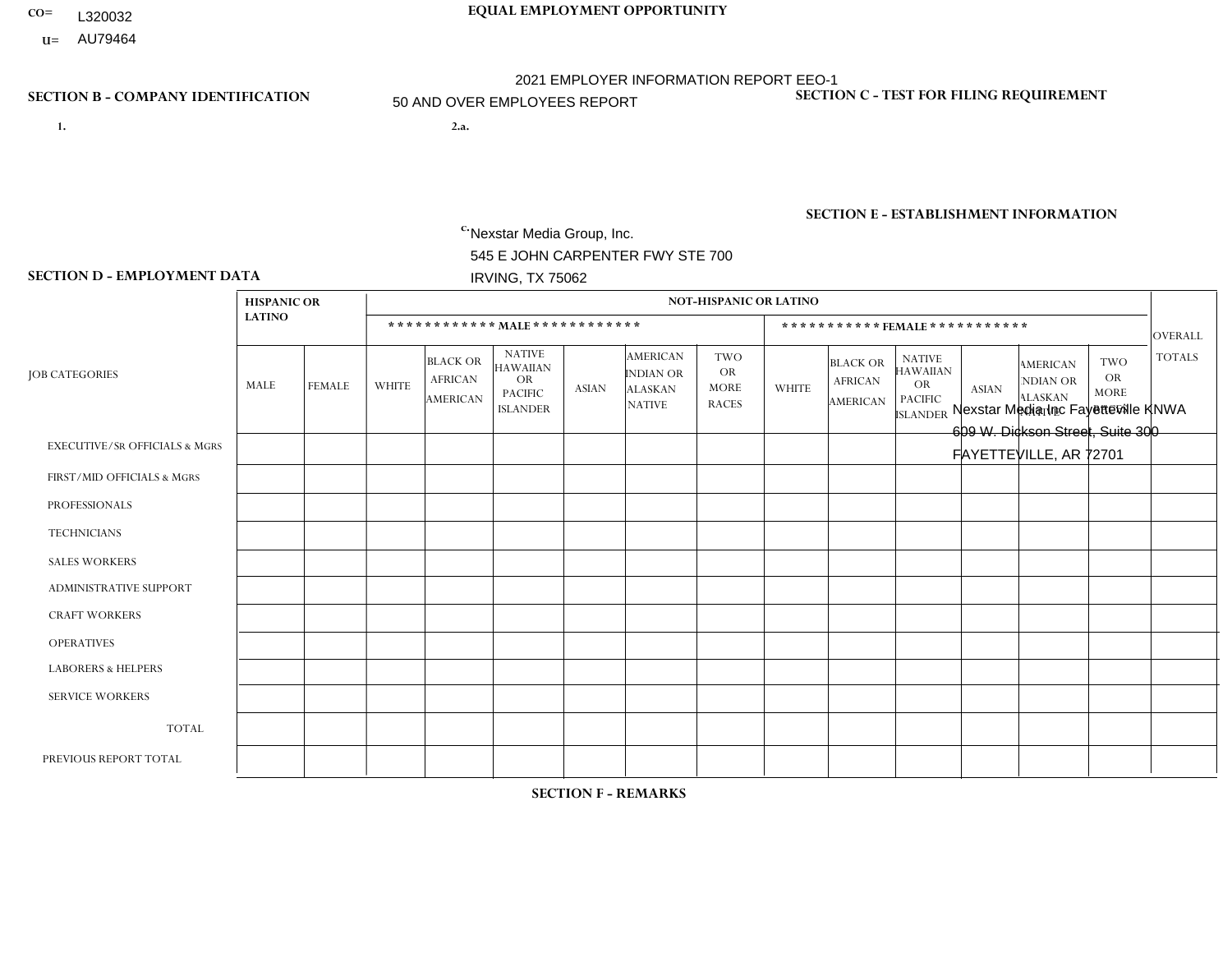- **CO= EQUAL EMPLOYMENT OPPORTUNITY** L320032
- **U=** BP37008

- **1. 2.a.** Nexstar Media Group, Inc. 545 E JOHN CARPENTER FWY STE 700 IRVING, TX 75062
- 2.a. Nexstar Media Inc Albuquerque KASY 13 BROADCAST PLAZA SW ALBUQUERQUE, NM 87104

EIN= 233063152

# **SECTION B - COMPANY IDENTIFICATION SECTION C - TEST FOR FILING REQUIREMENT**

1- Y 2- N 3- Y DUNS= 058168001

**SECTION E - ESTABLISHMENT INFORMATION c.** NAICS: 515120 - Television Broadcasting

### **SECTION D - EMPLOYMENT DATA**

|                                          | <b>HISPANIC OR</b> |                |              |                                                      |                                                                                    |                |                                                                 | <b>NOT-HISPANIC OR LATINO</b>                          |                |                                                      |                                                                                    |                |                                                                       |                                                        |                |
|------------------------------------------|--------------------|----------------|--------------|------------------------------------------------------|------------------------------------------------------------------------------------|----------------|-----------------------------------------------------------------|--------------------------------------------------------|----------------|------------------------------------------------------|------------------------------------------------------------------------------------|----------------|-----------------------------------------------------------------------|--------------------------------------------------------|----------------|
|                                          | <b>LATINO</b>      |                |              |                                                      | ************ MALE ************                                                     |                |                                                                 |                                                        |                |                                                      | ***********FEMALE***********                                                       |                |                                                                       |                                                        | OVERALL        |
| <b>JOB CATEGORIES</b>                    | MALE               | <b>FEMALE</b>  | <b>WHITE</b> | <b>BLACK OR</b><br><b>AFRICAN</b><br><b>AMERICAN</b> | <b>NATIVE</b><br><b>HAWAIIAN</b><br><b>OR</b><br><b>PACIFIC</b><br><b>ISLANDER</b> | <b>ASIAN</b>   | <b>AMERICAN</b><br>INDIAN OR<br><b>ALASKAN</b><br><b>NATIVE</b> | <b>TWO</b><br><b>OR</b><br><b>MORE</b><br><b>RACES</b> | <b>WHITE</b>   | <b>BLACK OR</b><br><b>AFRICAN</b><br><b>AMERICAN</b> | <b>NATIVE</b><br><b>HAWAIIAN</b><br><b>OR</b><br><b>PACIFIC</b><br><b>ISLANDER</b> | <b>ASIAN</b>   | <b>AMERICAN</b><br><b>NDIAN OR</b><br><b>ALASKAN</b><br><b>NATIVE</b> | <b>TWO</b><br><b>OR</b><br><b>MORE</b><br><b>RACES</b> | <b>TOTALS</b>  |
| <b>EXECUTIVE/SR OFFICIALS &amp; MGRS</b> | $\Omega$           | $\Omega$       | $\mathbf 0$  | $\Omega$                                             | $\Omega$                                                                           | $\Omega$       | $\Omega$                                                        | $\Omega$                                               | $\Omega$       | $\Omega$                                             | $\mathbf{0}$                                                                       | $\Omega$       | $\Omega$                                                              | $\Omega$                                               | $\Omega$       |
| FIRST/MID OFFICIALS & MGRS               | $\overline{2}$     | $\overline{2}$ | 3            | $\mathbf 0$                                          | $\mathbf 0$                                                                        | $\Omega$       | $\Omega$                                                        | $\Omega$                                               | $\overline{2}$ | $\Omega$                                             | $\mathbf{0}$                                                                       | $\mathbf{0}$   | $\mathbf{0}$                                                          | $\Omega$                                               | 9              |
| <b>PROFESSIONALS</b>                     |                    | 3              | 5            | $\mathbf 0$                                          | $\mathbf 0$                                                                        | $\overline{4}$ | $\Omega$                                                        | $\Omega$                                               | 5              | $\Omega$                                             | $\Omega$                                                                           | $\Omega$       | $\Omega$                                                              | $\mathbf{0}$                                           | 18             |
| <b>TECHNICIANS</b>                       | 20                 | 14             | 22           | $\overline{2}$                                       | $\mathbf 0$                                                                        | 6              | -1                                                              | $\overline{2}$                                         | 9              | $\mathbf{1}$                                         | $\mathbf 0$                                                                        | $\mathbf{1}$   |                                                                       | $\mathbf{0}$                                           | 79             |
| <b>SALES WORKERS</b>                     | 1                  | $\overline{7}$ | 3            | $\Omega$                                             | $\Omega$                                                                           | $\Omega$       | $\Omega$                                                        | $\Omega$                                               | 3              | $\Omega$                                             | $\Omega$                                                                           | $\Omega$       | $\overline{1}$                                                        | $\mathbf{0}$                                           | 15             |
| <b>ADMINISTRATIVE SUPPORT</b>            | $\overline{2}$     | $\overline{4}$ | 5            | $\mathbf 0$                                          | $\mathbf 0$                                                                        | $\Omega$       | $\Omega$                                                        | $\Omega$                                               | 5              | $\Omega$                                             | $\Omega$                                                                           | $\Omega$       |                                                                       | $\mathbf{0}$                                           | 17             |
| <b>CRAFT WORKERS</b>                     | 0                  | $\Omega$       | $\mathbf 0$  | $\mathbf 0$                                          | $\mathbf 0$                                                                        | $\Omega$       | $\Omega$                                                        | $\Omega$                                               | $\Omega$       | $\Omega$                                             | $\Omega$                                                                           | $\Omega$       | $\Omega$                                                              | $\Omega$                                               | $\mathbf 0$    |
| <b>OPERATIVES</b>                        | 0                  | $\mathbf 0$    | $\mathbf 0$  | $\mathbf 0$                                          | $\mathbf 0$                                                                        | $\mathbf 0$    | $\Omega$                                                        | $\Omega$                                               | $\Omega$       | $\Omega$                                             | $\Omega$                                                                           | $\Omega$       | $\mathbf{0}$                                                          | $\Omega$                                               | $\mathbf 0$    |
| <b>LABORERS &amp; HELPERS</b>            | 0                  | $\Omega$       | $\Omega$     | $\Omega$                                             | $\Omega$                                                                           | $\Omega$       | $\Omega$                                                        | $\Omega$                                               | $\Omega$       | $\Omega$                                             | $\Omega$                                                                           | $\mathbf{0}$   | $\Omega$                                                              | $\Omega$                                               | $\overline{0}$ |
| <b>SERVICE WORKERS</b>                   | 0                  | $\Omega$       | $\mathbf 0$  | $\mathbf 0$                                          | $\mathbf 0$                                                                        | $\mathbf 0$    | $\Omega$                                                        | $\Omega$                                               | $\Omega$       | $\Omega$                                             | $\Omega$                                                                           | $\Omega$       | $\mathbf{0}$                                                          | $\Omega$                                               | $\overline{0}$ |
| <b>TOTAL</b>                             | 26                 | 30             | 38           | $\overline{c}$                                       | $\mathbf 0$                                                                        | 10             |                                                                 | $\overline{2}$                                         | 24             | $\mathbf{1}$                                         | $\mathbf 0$                                                                        | 1              | 3                                                                     | $\mathbf 0$                                            | 138            |
| PREVIOUS REPORT TOTAL                    | 12                 | 16             | 52           | 3                                                    | $\mathbf 0$                                                                        | $\mathbf{1}$   | 2                                                               | 3                                                      | 34             | $\overline{4}$                                       | 1                                                                                  | $\overline{1}$ | 3                                                                     | 1                                                      | 133            |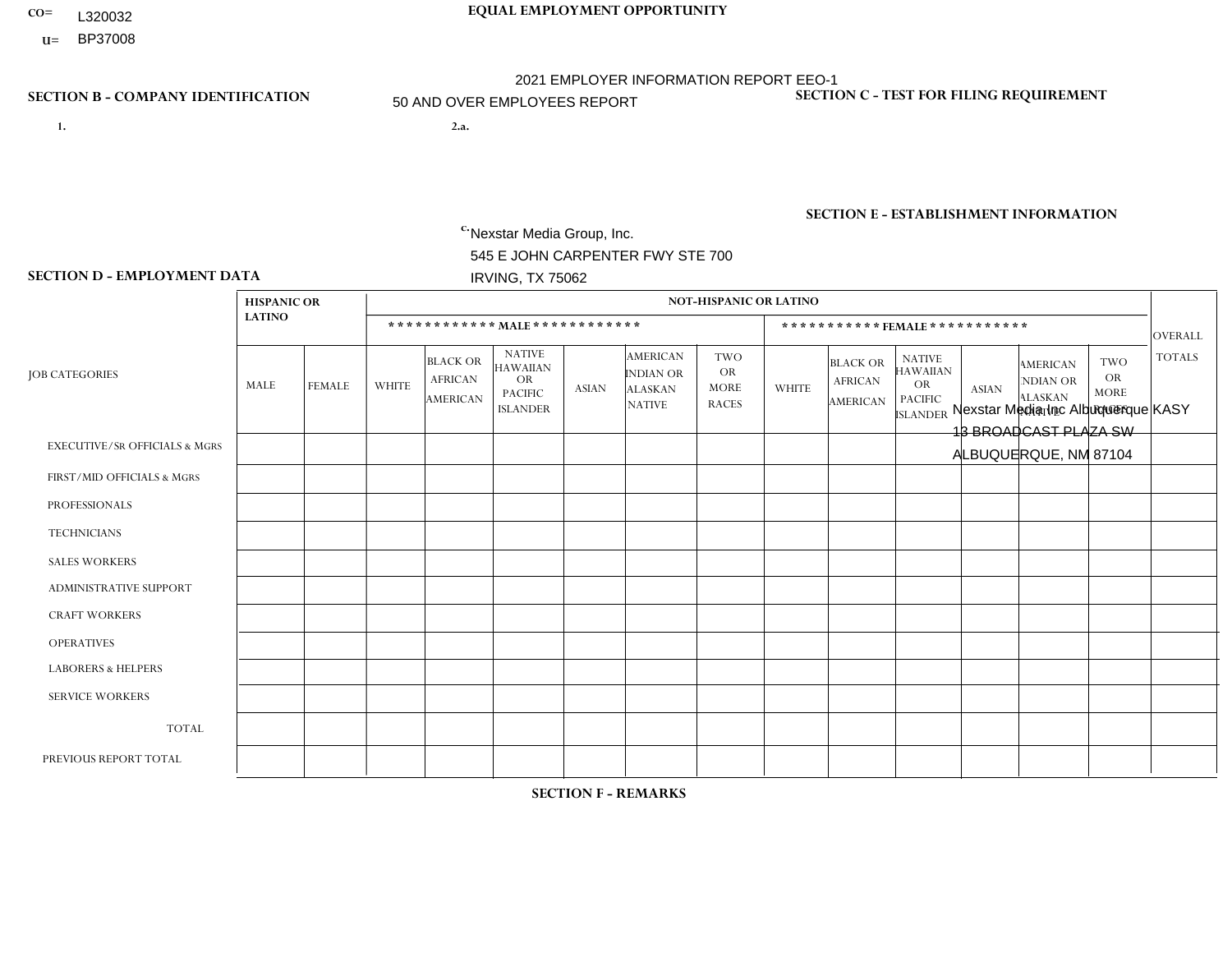- **CO= EQUAL EMPLOYMENT OPPORTUNITY** L320032
- **U=**

- **1. 2.a.** Nexstar Media Group, Inc. 545 E JOHN CARPENTER FWY STE 700 IRVING, TX 75062
- 2.a. Nexstar Media Inc Cleveland WJW 5800 S Marginal Rd Cleveland, OH 44103

EIN= 364766010

# **SECTION B - COMPANY IDENTIFICATION SECTION C - TEST FOR FILING REQUIREMENT**

1- Y 2- N 3- Y DUNS= 058168001

# **SECTION E - ESTABLISHMENT INFORMATION c.** NAICS: 515120 - Television Broadcasting

### **SECTION D - EMPLOYMENT DATA**

|                                          | <b>HISPANIC OR</b> |                |                |                                               |                                                                                    |              |                                                                 | NOT-HISPANIC OR LATINO                                 |                |                                               |                                                                                    |                |                                                                       |                                                        |                |
|------------------------------------------|--------------------|----------------|----------------|-----------------------------------------------|------------------------------------------------------------------------------------|--------------|-----------------------------------------------------------------|--------------------------------------------------------|----------------|-----------------------------------------------|------------------------------------------------------------------------------------|----------------|-----------------------------------------------------------------------|--------------------------------------------------------|----------------|
|                                          | <b>LATINO</b>      |                |                |                                               | ************ MALE ************                                                     |              |                                                                 |                                                        |                |                                               | ***********FEMALE***********                                                       |                |                                                                       |                                                        | <b>OVERALL</b> |
| <b>JOB CATEGORIES</b>                    | MALE               | <b>FEMALE</b>  | <b>WHITE</b>   | <b>BLACK OR</b><br><b>AFRICAN</b><br>AMERICAN | <b>NATIVE</b><br><b>HAWAIIAN</b><br><b>OR</b><br><b>PACIFIC</b><br><b>ISLANDER</b> | <b>ASIAN</b> | <b>AMERICAN</b><br>INDIAN OR<br><b>ALASKAN</b><br><b>NATIVE</b> | <b>TWO</b><br><b>OR</b><br><b>MORE</b><br><b>RACES</b> | <b>WHITE</b>   | <b>BLACK OR</b><br><b>AFRICAN</b><br>AMERICAN | <b>NATIVE</b><br><b>HAWAIIAN</b><br><b>OR</b><br><b>PACIFIC</b><br><b>ISLANDER</b> | <b>ASIAN</b>   | <b>AMERICAN</b><br><b>NDIAN OR</b><br><b>ALASKAN</b><br><b>NATIVE</b> | <b>TWO</b><br><b>OR</b><br><b>MORE</b><br><b>RACES</b> | <b>TOTALS</b>  |
| <b>EXECUTIVE/SR OFFICIALS &amp; MGRS</b> | $\Omega$           | $\Omega$       | 1              | $\Omega$                                      | $\Omega$                                                                           | $\Omega$     | $\mathbf{0}$                                                    | $\Omega$                                               | $\Omega$       | $\Omega$                                      | $\mathbf{0}$                                                                       | $\mathbf{0}$   | $\Omega$                                                              | $\Omega$                                               |                |
| FIRST/MID OFFICIALS & MGRS               | 0                  | $\mathbf{1}$   | 13             | $\mathbf 0$                                   | $\mathbf 0$                                                                        | $\mathbf 0$  | $\mathbf{0}$                                                    | $\Omega$                                               | 6              | $\Omega$                                      | $\Omega$                                                                           | $\Omega$       | $\mathbf{0}$                                                          | $\mathbf{0}$                                           | 20             |
| <b>PROFESSIONALS</b>                     | 0                  | $\overline{2}$ | 40             | $\overline{7}$                                | $\mathbf 0$                                                                        | $\Omega$     | $\mathbf{0}$                                                    | $\overline{2}$                                         | 41             | $\overline{4}$                                | $\Omega$                                                                           | 1              |                                                                       | 1                                                      | 99             |
| <b>TECHNICIANS</b>                       | $\overline{1}$     | $\mathbf 0$    | 35             | 8                                             | $\mathbf{1}$                                                                       | $\mathbf 0$  | $\mathbf{0}$                                                    | $\Omega$                                               | 9              | 3                                             | $\mathbf 0$                                                                        | $\mathbf 0$    | $\mathbf 0$                                                           | $\Omega$                                               | 57             |
| <b>SALES WORKERS</b>                     | 0                  | $\Omega$       | $\overline{2}$ | $\mathbf 0$                                   | $\Omega$                                                                           | $\Omega$     | $\Omega$                                                        | $\Omega$                                               | $\overline{2}$ | $\Omega$                                      | $\Omega$                                                                           | $\mathbf{0}$   | $\Omega$                                                              | $\mathbf{0}$                                           | $\overline{4}$ |
| <b>ADMINISTRATIVE SUPPORT</b>            | 0                  | $\Omega$       | $\mathbf 0$    | $\mathbf 0$                                   | $\mathbf 0$                                                                        | $\Omega$     | $\Omega$                                                        | $\Omega$                                               | $\overline{2}$ | $\Omega$                                      | $\Omega$                                                                           | $\Omega$       | $\mathbf{0}$                                                          | $\Omega$                                               | $\overline{2}$ |
| <b>CRAFT WORKERS</b>                     | 0                  | $\Omega$       | $\mathbf 0$    | $\mathbf 0$                                   | $\mathbf 0$                                                                        | $\mathbf 0$  | $\Omega$                                                        | $\Omega$                                               | $\Omega$       | $\Omega$                                      | $\Omega$                                                                           | $\Omega$       | $\Omega$                                                              | $\Omega$                                               | $\Omega$       |
| <b>OPERATIVES</b>                        | 0                  | $\Omega$       | $\Omega$       | $\Omega$                                      | $\Omega$                                                                           | $\Omega$     | $\Omega$                                                        | $\Omega$                                               | $\Omega$       | $\Omega$                                      | $\Omega$                                                                           | $\Omega$       | $\mathbf{0}$                                                          | $\Omega$                                               | $\Omega$       |
| <b>LABORERS &amp; HELPERS</b>            | 0                  | $\mathbf 0$    | $\mathbf 0$    | $\mathbf 0$                                   | $\mathbf 0$                                                                        | $\mathbf 0$  | $\Omega$                                                        | $\Omega$                                               | $\Omega$       | $\Omega$                                      | $\Omega$                                                                           | $\Omega$       | $\Omega$                                                              | $\mathbf 0$                                            | $\mathbf 0$    |
| <b>SERVICE WORKERS</b>                   | 0                  | $\Omega$       | $\mathbf 0$    | 0                                             | 0                                                                                  | $\mathbf 0$  | $\Omega$                                                        | $\Omega$                                               | $\Omega$       | $\Omega$                                      | $\Omega$                                                                           | $\Omega$       | $\mathbf{0}$                                                          | $\Omega$                                               | $\mathbf 0$    |
| <b>TOTAL</b>                             | 1                  | 3              | 91             | 15                                            | $\mathbf{1}$                                                                       | $\mathbf 0$  | $\Omega$                                                        | $\overline{2}$                                         | 60             | $\overline{7}$                                | $\mathbf 0$                                                                        | $\overline{1}$ |                                                                       | 1                                                      | 183            |
| PREVIOUS REPORT TOTAL                    |                    | 3              | 91             | 16                                            | 1                                                                                  | $\Omega$     | $\Omega$                                                        | $\overline{2}$                                         | 65             | 5                                             | $\Omega$                                                                           | 1              |                                                                       | 2                                                      | 188            |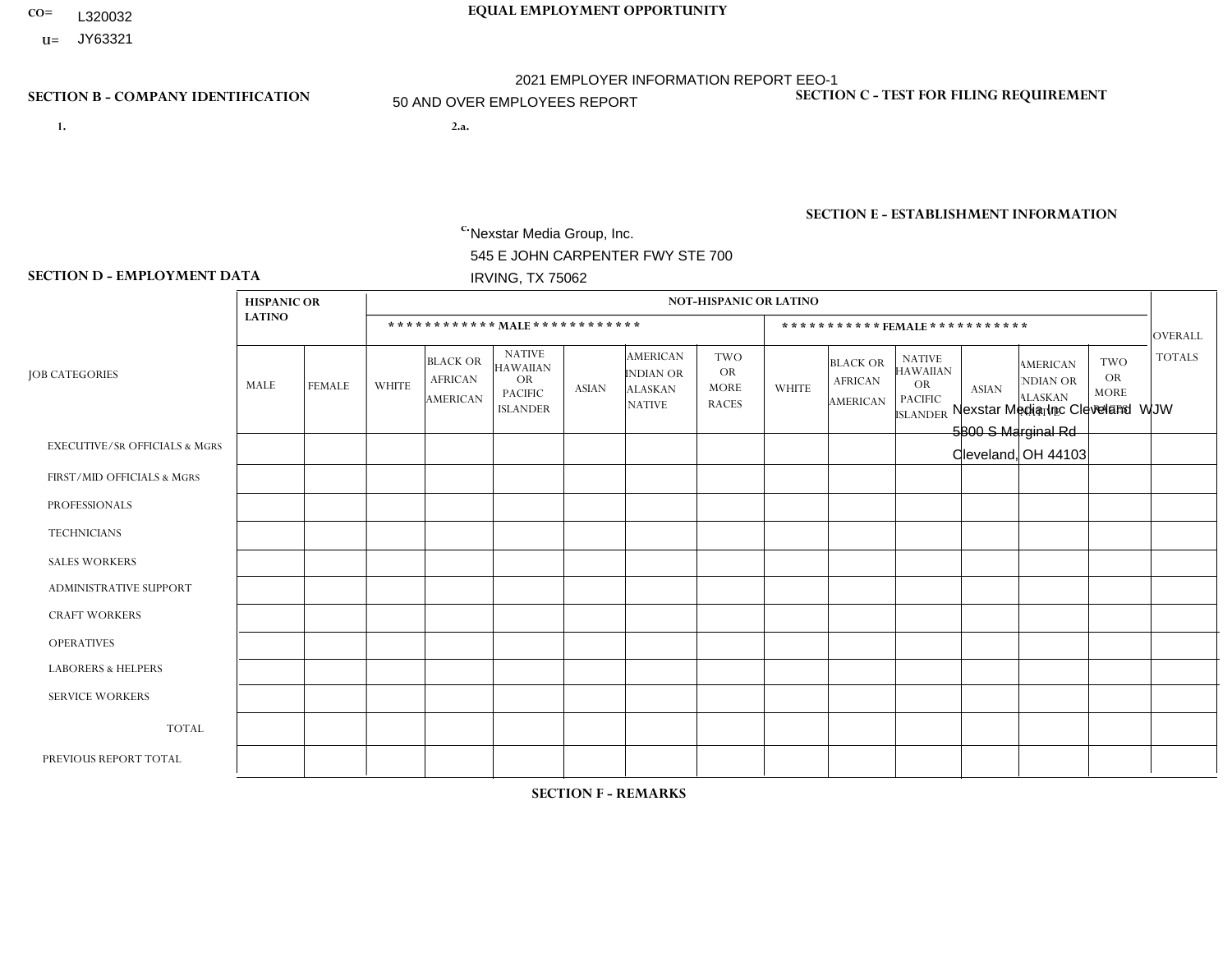- **CO= EQUAL EMPLOYMENT OPPORTUNITY** L320032
- **U=**

- **1. 2.a.** Nexstar Media Group, Inc. 545 E JOHN CARPENTER FWY STE 700 IRVING, TX 75062
- 2.a. Nexstar Media Inc. WGN Chicago 2501 West Bradley Place Chicago, IL 60618

EIN= 361880355

# **SECTION B - COMPANY IDENTIFICATION SECTION C - TEST FOR FILING REQUIREMENT**

1- Y 2- N 3- Y DUNS= 058168001

**SECTION E - ESTABLISHMENT INFORMATION c.** NAICS: 515120 - Television Broadcasting

### **SECTION D - EMPLOYMENT DATA**

|                                          | <b>HISPANIC OR</b> |                |                |                                                      |                                                                                    |              |                                                                        | <b>NOT-HISPANIC OR LATINO</b>                          |              |                                               |                                                                             |              |                                                                       |                                                        |                |
|------------------------------------------|--------------------|----------------|----------------|------------------------------------------------------|------------------------------------------------------------------------------------|--------------|------------------------------------------------------------------------|--------------------------------------------------------|--------------|-----------------------------------------------|-----------------------------------------------------------------------------|--------------|-----------------------------------------------------------------------|--------------------------------------------------------|----------------|
|                                          | <b>LATINO</b>      |                |                |                                                      | ************ MALE ************                                                     |              |                                                                        |                                                        |              |                                               | *********** FEMALE ***********                                              |              |                                                                       |                                                        | <b>OVERALL</b> |
| <b>JOB CATEGORIES</b>                    | <b>MALE</b>        | <b>FEMALE</b>  | <b>WHITE</b>   | <b>BLACK OR</b><br><b>AFRICAN</b><br><b>AMERICAN</b> | <b>NATIVE</b><br><b>HAWAIIAN</b><br><b>OR</b><br><b>PACIFIC</b><br><b>ISLANDER</b> | <b>ASIAN</b> | <b>AMERICAN</b><br><b>INDIAN OR</b><br><b>ALASKAN</b><br><b>NATIVE</b> | <b>TWO</b><br><b>OR</b><br><b>MORE</b><br><b>RACES</b> | <b>WHITE</b> | <b>BLACK OR</b><br><b>AFRICAN</b><br>AMERICAN | <b>NATIVE</b><br><b>HAWAIIAN</b><br>OR<br><b>PACIFIC</b><br><b>ISLANDER</b> | <b>ASIAN</b> | <b>AMERICAN</b><br><b>NDIAN OR</b><br><b>ALASKAN</b><br><b>NATIVE</b> | <b>TWO</b><br><b>OR</b><br><b>MORE</b><br><b>RACES</b> | <b>TOTALS</b>  |
| <b>EXECUTIVE/SR OFFICIALS &amp; MGRS</b> | $\mathbf{0}$       | 0              | $\overline{2}$ | $\mathbf 0$                                          | $\mathbf 0$                                                                        | $\Omega$     | $\Omega$                                                               | $\Omega$                                               | 1            | $\Omega$                                      | $\mathbf 0$                                                                 | $\mathbf 0$  | $\Omega$                                                              | $\Omega$                                               | 3              |
| FIRST/MID OFFICIALS & MGRS               | 2                  | 3              | 21             | $\mathbf{1}$                                         | $\Omega$                                                                           | $\Omega$     | $\Omega$                                                               | $\overline{2}$                                         | 8            | $\Omega$                                      | $\mathbf{1}$                                                                | $\Omega$     | $\Omega$                                                              | $\Omega$                                               | 38             |
| <b>PROFESSIONALS</b>                     | 22                 | 18             | 150            | 31                                                   | $\Omega$                                                                           | 4            | $\Omega$                                                               | 3                                                      | 100          | 27                                            | $\Omega$                                                                    | 8            | $\Omega$                                                              | 3                                                      | 366            |
| <b>TECHNICIANS</b>                       | 16                 | 3              | 175            | 25                                                   | $\Omega$                                                                           | 4            | $\Omega$                                                               | $\overline{4}$                                         | 35           | 8                                             | $\Omega$                                                                    |              | $\Omega$                                                              | $\mathbf{1}$                                           | 272            |
| <b>SALES WORKERS</b>                     | $\mathbf 0$        | $\overline{0}$ | $\mathbf 0$    | $\mathbf 0$                                          | $\Omega$                                                                           | $\Omega$     | $\Omega$                                                               | $\Omega$                                               | $\Omega$     | $\Omega$                                      | $\Omega$                                                                    | $\Omega$     | $\Omega$                                                              | $\Omega$                                               | $\mathbf 0$    |
| <b>ADMINISTRATIVE SUPPORT</b>            | $\mathbf 0$        | $\overline{2}$ | $\mathbf 0$    | $\overline{2}$                                       | $\Omega$                                                                           | $\Omega$     | $\Omega$                                                               | $\mathbf 0$                                            | 11           | $\blacktriangleleft$                          | $\mathbf{0}$                                                                | $\mathbf 0$  | $\Omega$                                                              | $\mathbf{0}$                                           | 16             |
| <b>CRAFT WORKERS</b>                     | $\mathbf 0$        | $\overline{0}$ | $\Omega$       | $\Omega$                                             | $\Omega$                                                                           | $\Omega$     | $\Omega$                                                               | $\Omega$                                               | $\Omega$     | $\Omega$                                      | $\Omega$                                                                    | $\Omega$     | $\Omega$                                                              | $\Omega$                                               | $\mathbf 0$    |
| <b>OPERATIVES</b>                        | $\Omega$           | $\Omega$       | $\Omega$       | $\Omega$                                             | $\Omega$                                                                           | $\Omega$     | $\Omega$                                                               | $\Omega$                                               | $\Omega$     | $\Omega$                                      | $\Omega$                                                                    | $\Omega$     | $\Omega$                                                              | $\Omega$                                               | $\mathbf 0$    |
| <b>LABORERS &amp; HELPERS</b>            | $\Omega$           | 0              | $\mathbf 0$    | $\mathbf 0$                                          | $\Omega$                                                                           | $\Omega$     | $\Omega$                                                               | $\Omega$                                               | $\Omega$     | $\Omega$                                      | $\Omega$                                                                    | $\Omega$     | $\Omega$                                                              | $\Omega$                                               | $\mathbf 0$    |
| <b>SERVICE WORKERS</b>                   | $\mathbf{0}$       | 0              | $\mathbf 0$    | $\mathbf 0$                                          | $\Omega$                                                                           | $\Omega$     | $\Omega$                                                               | $\Omega$                                               | $\Omega$     | $\Omega$                                      | $\Omega$                                                                    | $\Omega$     | $\Omega$                                                              | $\Omega$                                               | $\mathbf 0$    |
| <b>TOTAL</b>                             | 40                 | 26             | 348            | 59                                                   | $\mathbf 0$                                                                        | 8            | 0                                                                      | 9                                                      | 155          | 36                                            | $\mathbf{1}$                                                                | 9            | $\Omega$                                                              | 4                                                      | 695            |
| PREVIOUS REPORT TOTAL                    | 36                 | 32             | 369            | 47                                                   | -1                                                                                 | 11           | $\Omega$                                                               | 8                                                      | 183          | 34                                            | 1                                                                           | 12           | $\Omega$                                                              | $\overline{7}$                                         | 741            |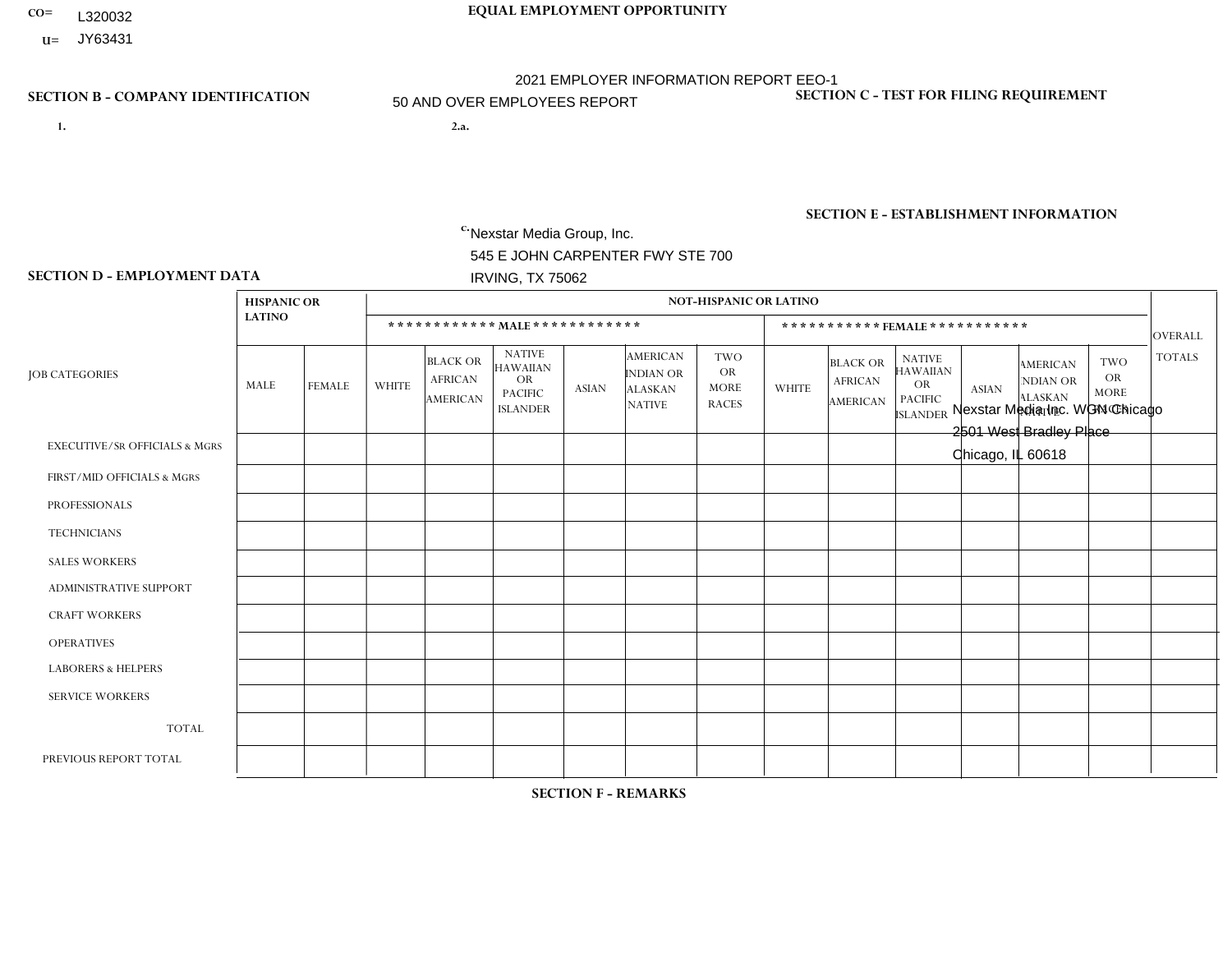- **CO= EQUAL EMPLOYMENT OPPORTUNITY** L320032
	- **U=**

- **1. 2.a.** Nexstar Media Group, Inc. 545 E JOHN CARPENTER FWY STE 700 IRVING, TX 75062
- 2.a. Nexstar Media Inc Bakersfield KGET 2120 L STREET BAKERSFIELD, CA 93301

EIN= 233063152

# **SECTION B - COMPANY IDENTIFICATION SECTION C - TEST FOR FILING REQUIREMENT**

1- Y 2- N 3- Y DUNS= 058168001

**SECTION E - ESTABLISHMENT INFORMATION c.** NAICS: 515120 - Television Broadcasting

### **SECTION D - EMPLOYMENT DATA**

|                                          | <b>HISPANIC OR</b> |                |                |                                                      |                                                                             |              |                                                                 | <b>NOT-HISPANIC OR LATINO</b>                          |                |                                                      |                                                                                    |                |                                                                       |                                                        |                |
|------------------------------------------|--------------------|----------------|----------------|------------------------------------------------------|-----------------------------------------------------------------------------|--------------|-----------------------------------------------------------------|--------------------------------------------------------|----------------|------------------------------------------------------|------------------------------------------------------------------------------------|----------------|-----------------------------------------------------------------------|--------------------------------------------------------|----------------|
|                                          | <b>LATINO</b>      |                |                |                                                      | ************ MALE************                                               |              |                                                                 |                                                        |                |                                                      | ***********FEMALE ***********                                                      |                |                                                                       |                                                        | <b>OVERALL</b> |
| <b>JOB CATEGORIES</b>                    | MALE               | <b>FEMALE</b>  | <b>WHITE</b>   | <b>BLACK OR</b><br><b>AFRICAN</b><br><b>AMERICAN</b> | <b>NATIVE</b><br><b>HAWAIIAN</b><br>OR<br><b>PACIFIC</b><br><b>ISLANDER</b> | <b>ASIAN</b> | <b>AMERICAN</b><br>INDIAN OR<br><b>ALASKAN</b><br><b>NATIVE</b> | <b>TWO</b><br><b>OR</b><br><b>MORE</b><br><b>RACES</b> | <b>WHITE</b>   | <b>BLACK OR</b><br><b>AFRICAN</b><br><b>AMERICAN</b> | <b>NATIVE</b><br><b>HAWAIIAN</b><br><b>OR</b><br><b>PACIFIC</b><br><b>ISLANDER</b> | <b>ASIAN</b>   | <b>AMERICAN</b><br><b>NDIAN OR</b><br><b>ALASKAN</b><br><b>NATIVE</b> | <b>TWO</b><br><b>OR</b><br><b>MORE</b><br><b>RACES</b> | <b>TOTALS</b>  |
| <b>EXECUTIVE/SR OFFICIALS &amp; MGRS</b> | $\Omega$           | $\mathbf 0$    | $\mathbf 0$    | $\mathbf 0$                                          | $\mathbf 0$                                                                 | $\mathbf 0$  | $\Omega$                                                        | $\Omega$                                               | $\Omega$       | $\Omega$                                             | $\Omega$                                                                           | $\mathbf 0$    | $\Omega$                                                              | $\Omega$                                               | $\mathbf 0$    |
| FIRST/MID OFFICIALS & MGRS               | 0                  | $\overline{2}$ | 3              | $\mathbf 0$                                          | $\mathbf 0$                                                                 | $\mathbf 1$  | $\Omega$                                                        | $\Omega$                                               |                | $\Omega$                                             | $\Omega$                                                                           | $\Omega$       | $\mathbf{0}$                                                          | $\Omega$                                               | $\overline{7}$ |
| <b>PROFESSIONALS</b>                     | 1                  | $\Omega$       | $\overline{7}$ | $\mathbf 0$                                          | $\Omega$                                                                    | $\Omega$     | $\Omega$                                                        | $\Omega$                                               | $\overline{2}$ | $\Omega$                                             | $\Omega$                                                                           | $\overline{2}$ | $\Omega$                                                              | $\mathbf{0}$                                           | 12             |
| <b>TECHNICIANS</b>                       | 8                  | 6              | 11             | $\mathbf{1}$                                         | $\mathbf 0$                                                                 | 3            | $\Omega$                                                        | $\Omega$                                               | 3              | $\Omega$                                             | $\Omega$                                                                           | $\mathbf{1}$   | $\mathbf 0$                                                           | $\Omega$                                               | 33             |
| <b>SALES WORKERS</b>                     | 1                  | $\mathbf{1}$   | $\overline{1}$ | $\mathbf 0$                                          | $\mathbf 0$                                                                 | $\mathbf{1}$ | $\mathbf{0}$                                                    | $\Omega$                                               | $\overline{4}$ | $\Omega$                                             | $\overline{1}$                                                                     | $\Omega$       | $\mathbf{0}$                                                          | $\Omega$                                               | 9              |
| <b>ADMINISTRATIVE SUPPORT</b>            | $\overline{2}$     | 3              | $\mathbf 0$    | $\mathbf 0$                                          | $\mathbf 0$                                                                 | $\mathbf 0$  | $\Omega$                                                        | $\Omega$                                               | $\overline{2}$ | $\Omega$                                             | $\Omega$                                                                           | $\mathbf{0}$   | $\Omega$                                                              | 0                                                      | $\overline{7}$ |
| <b>CRAFT WORKERS</b>                     | 0                  | $\Omega$       | $\mathbf 0$    | $\mathbf 0$                                          | $\Omega$                                                                    | $\Omega$     | $\Omega$                                                        | $\Omega$                                               | $\Omega$       | $\Omega$                                             | $\Omega$                                                                           | $\Omega$       | $\Omega$                                                              | $\mathbf{0}$                                           | $\Omega$       |
| <b>OPERATIVES</b>                        | 0                  | $\Omega$       | $\mathbf 0$    | $\mathbf 0$                                          | $\mathbf 0$                                                                 | $\Omega$     | $\Omega$                                                        | $\Omega$                                               | $\Omega$       | $\Omega$                                             | $\Omega$                                                                           | $\Omega$       | $\Omega$                                                              | $\Omega$                                               | $\overline{0}$ |
| <b>LABORERS &amp; HELPERS</b>            | 0                  | $\Omega$       | $\mathbf 0$    | $\mathbf 0$                                          | $\mathbf 0$                                                                 | $\Omega$     | $\Omega$                                                        | $\Omega$                                               | $\Omega$       | $\Omega$                                             | $\mathbf{0}$                                                                       | $\mathbf{0}$   | $\Omega$                                                              | $\Omega$                                               | $\mathbf 0$    |
| <b>SERVICE WORKERS</b>                   | 0                  | $\mathbf 0$    | $\mathbf 0$    | $\mathbf 0$                                          | $\mathbf 0$                                                                 | $\mathbf 0$  | $\Omega$                                                        | $\Omega$                                               | $\Omega$       | $\Omega$                                             | $\Omega$                                                                           | $\Omega$       | $\mathbf{0}$                                                          | $\mathbf 0$                                            | $\overline{0}$ |
| <b>TOTAL</b>                             | 12                 | 12             | 22             | $\mathbf{1}$                                         | $\mathbf 0$                                                                 | 5            | $\Omega$                                                        | $\Omega$                                               | 12             | $\Omega$                                             | $\mathbf{1}$                                                                       | 3              | $\Omega$                                                              | $\Omega$                                               | 68             |
| PREVIOUS REPORT TOTAL                    | $\overline{7}$     | 14             | 24             | $\overline{2}$                                       | $\mathbf 0$                                                                 | 6            | $\Omega$                                                        | $\Omega$                                               | 13             | $\Omega$                                             |                                                                                    | 3              | $\mathbf{0}$                                                          | $\Omega$                                               | 70             |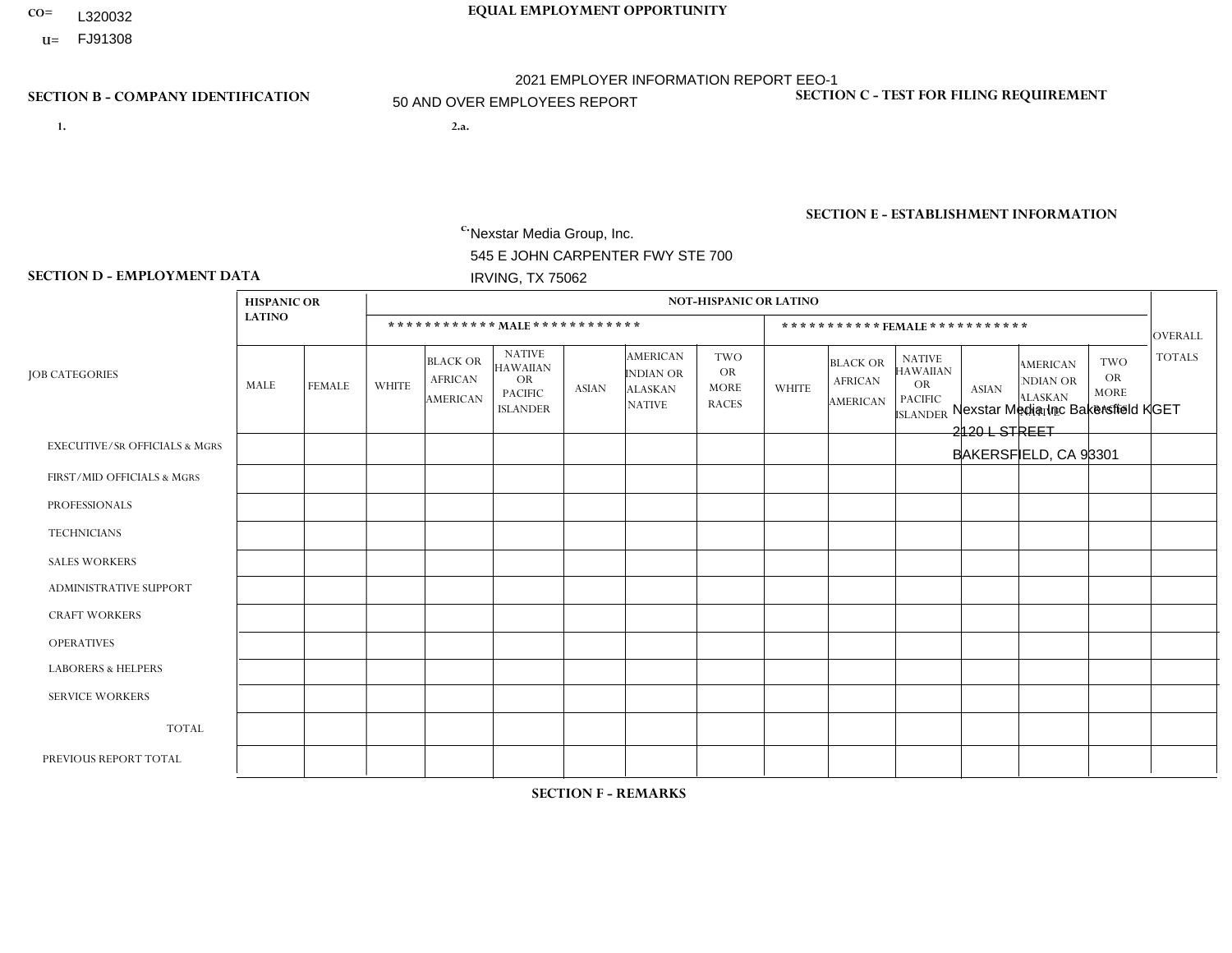- **CO= EQUAL EMPLOYMENT OPPORTUNITY** L320032
- **U=**

- **1. 2.a.** Nexstar Media Group, Inc. 545 E JOHN CARPENTER FWY STE 700 IRVING, TX 75062
- 2.a. Nexstar Media Inc Wilkes Barre WBRE 62 S FRANKLIN ST WILKES BARRE, PA 18701

EIN= 233063152

# **SECTION B - COMPANY IDENTIFICATION SECTION C - TEST FOR FILING REQUIREMENT**

1- Y 2- N 3- Y DUNS= 058168001

**SECTION E - ESTABLISHMENT INFORMATION c.** NAICS: 515120 - Television Broadcasting

### **SECTION D - EMPLOYMENT DATA**

|                                          | <b>HISPANIC OR</b> |                |                |                                                      |                                                                                    |                |                                                                        | <b>NOT-HISPANIC OR LATINO</b>                          |              |                                                      |                                                                                    |              |                                                                       |                                                        |                |
|------------------------------------------|--------------------|----------------|----------------|------------------------------------------------------|------------------------------------------------------------------------------------|----------------|------------------------------------------------------------------------|--------------------------------------------------------|--------------|------------------------------------------------------|------------------------------------------------------------------------------------|--------------|-----------------------------------------------------------------------|--------------------------------------------------------|----------------|
|                                          | <b>LATINO</b>      |                |                |                                                      | ************ MALE ************                                                     |                |                                                                        |                                                        |              | ***********FEMALE***********                         |                                                                                    |              |                                                                       |                                                        | <b>OVERALL</b> |
| <b>JOB CATEGORIES</b>                    | MALE               | <b>FEMALE</b>  | <b>WHITE</b>   | <b>BLACK OR</b><br><b>AFRICAN</b><br><b>AMERICAN</b> | <b>NATIVE</b><br><b>HAWAIIAN</b><br><b>OR</b><br><b>PACIFIC</b><br><b>ISLANDER</b> | <b>ASIAN</b>   | <b>AMERICAN</b><br><b>INDIAN OR</b><br><b>ALASKAN</b><br><b>NATIVE</b> | <b>TWO</b><br><b>OR</b><br><b>MORE</b><br><b>RACES</b> | <b>WHITE</b> | <b>BLACK OR</b><br><b>AFRICAN</b><br><b>AMERICAN</b> | <b>NATIVE</b><br><b>HAWAIIAN</b><br><b>OR</b><br><b>PACIFIC</b><br><b>ISLANDER</b> | <b>ASIAN</b> | <b>AMERICAN</b><br><b>NDIAN OR</b><br><b>ALASKAN</b><br><b>NATIVE</b> | <b>TWO</b><br><b>OR</b><br><b>MORE</b><br><b>RACES</b> | <b>TOTALS</b>  |
| <b>EXECUTIVE/SR OFFICIALS &amp; MGRS</b> | 0                  | $\Omega$       | $\Omega$       | $\mathbf 0$                                          | $\Omega$                                                                           | $\Omega$       | $\Omega$                                                               | $\Omega$                                               | 0            | $\Omega$                                             | $\Omega$                                                                           | $\Omega$     | $\Omega$                                                              | $\Omega$                                               | $\Omega$       |
| FIRST/MID OFFICIALS & MGRS               | 0                  | $\Omega$       | $\mathbf 0$    | $\mathbf 0$                                          | $\mathbf 0$                                                                        | $\Omega$       |                                                                        | $\Omega$                                               | 3            | $\Omega$                                             | $\Omega$                                                                           | $\Omega$     | $\Omega$                                                              | $\Omega$                                               | $\overline{4}$ |
| <b>PROFESSIONALS</b>                     | 0                  | $\overline{0}$ | 10             | $\mathbf{1}$                                         | $\mathbf 0$                                                                        | $\Omega$       | $\Omega$                                                               | $\Omega$                                               | 3            | $\Omega$                                             | $\Omega$                                                                           | $\mathbf 0$  | $\Omega$                                                              | $\Omega$                                               | 14             |
| <b>TECHNICIANS</b>                       |                    | $\mathbf{1}$   | 41             | $\mathbf 0$                                          | $\mathbf 0$                                                                        | $\mathbf{1}$   | $\Omega$                                                               | $\Omega$                                               | 16           | $\Omega$                                             | $\Omega$                                                                           | $\Omega$     | $\Omega$                                                              | $\Omega$                                               | 60             |
| <b>SALES WORKERS</b>                     | 0                  | $\Omega$       | 5              | $\mathbf 0$                                          | $\Omega$                                                                           | $\Omega$       | $\Omega$                                                               | $\Omega$                                               | 6            | $\Omega$                                             | $\Omega$                                                                           | $\Omega$     | $\Omega$                                                              | $\Omega$                                               | 11             |
| <b>ADMINISTRATIVE SUPPORT</b>            | 0                  | $\mathbf{1}$   | $\overline{4}$ | $\mathbf 0$                                          | $\mathbf 0$                                                                        | 0              | $\Omega$                                                               | $\Omega$                                               | 4            | 1                                                    | $\Omega$                                                                           | $\Omega$     | $\Omega$                                                              | $\Omega$                                               | 10             |
| <b>CRAFT WORKERS</b>                     | 0                  | $\Omega$       | $\mathbf 0$    | $\mathbf 0$                                          | 0                                                                                  | $\Omega$       | $\Omega$                                                               | $\Omega$                                               | 0            | $\Omega$                                             | $\Omega$                                                                           | $\Omega$     | $\Omega$                                                              | $\Omega$                                               | $\Omega$       |
| <b>OPERATIVES</b>                        | 0                  | $\Omega$       | $\mathbf 0$    | $\mathbf 0$                                          | 0                                                                                  | $\Omega$       | $\Omega$                                                               | $\Omega$                                               | 0            | $\Omega$                                             | $\Omega$                                                                           | $\Omega$     | $\Omega$                                                              | $\Omega$                                               | $\mathbf 0$    |
| <b>LABORERS &amp; HELPERS</b>            | 0                  | $\Omega$       | $\mathbf 0$    | $\mathbf 0$                                          | 0                                                                                  | $\Omega$       | $\Omega$                                                               | $\Omega$                                               | $\Omega$     | $\Omega$                                             | $\Omega$                                                                           | $\Omega$     | 0                                                                     | $\Omega$                                               | $\mathbf 0$    |
| <b>SERVICE WORKERS</b>                   | 0                  | $\Omega$       |                | $\mathbf 0$                                          | 0                                                                                  | 0              | $\Omega$                                                               | $\Omega$                                               | 0            | $\Omega$                                             | $\Omega$                                                                           | $\Omega$     | $\Omega$                                                              | $\Omega$                                               | $\overline{1}$ |
| <b>TOTAL</b>                             | 1                  | $\overline{2}$ | 61             | $\mathbf{1}$                                         | 0                                                                                  | 1              |                                                                        | $\Omega$                                               | 32           | $\mathbf 1$                                          | $\Omega$                                                                           | $\mathbf 0$  | $\Omega$                                                              | 0                                                      | 100            |
| PREVIOUS REPORT TOTAL                    |                    | $\overline{2}$ | 60             | $\overline{2}$                                       | $\mathbf 0$                                                                        | $\overline{2}$ |                                                                        | $\Omega$                                               | 31           | $\Omega$                                             | $\Omega$                                                                           |              | $\Omega$                                                              | $\mathbf 0$                                            | 100            |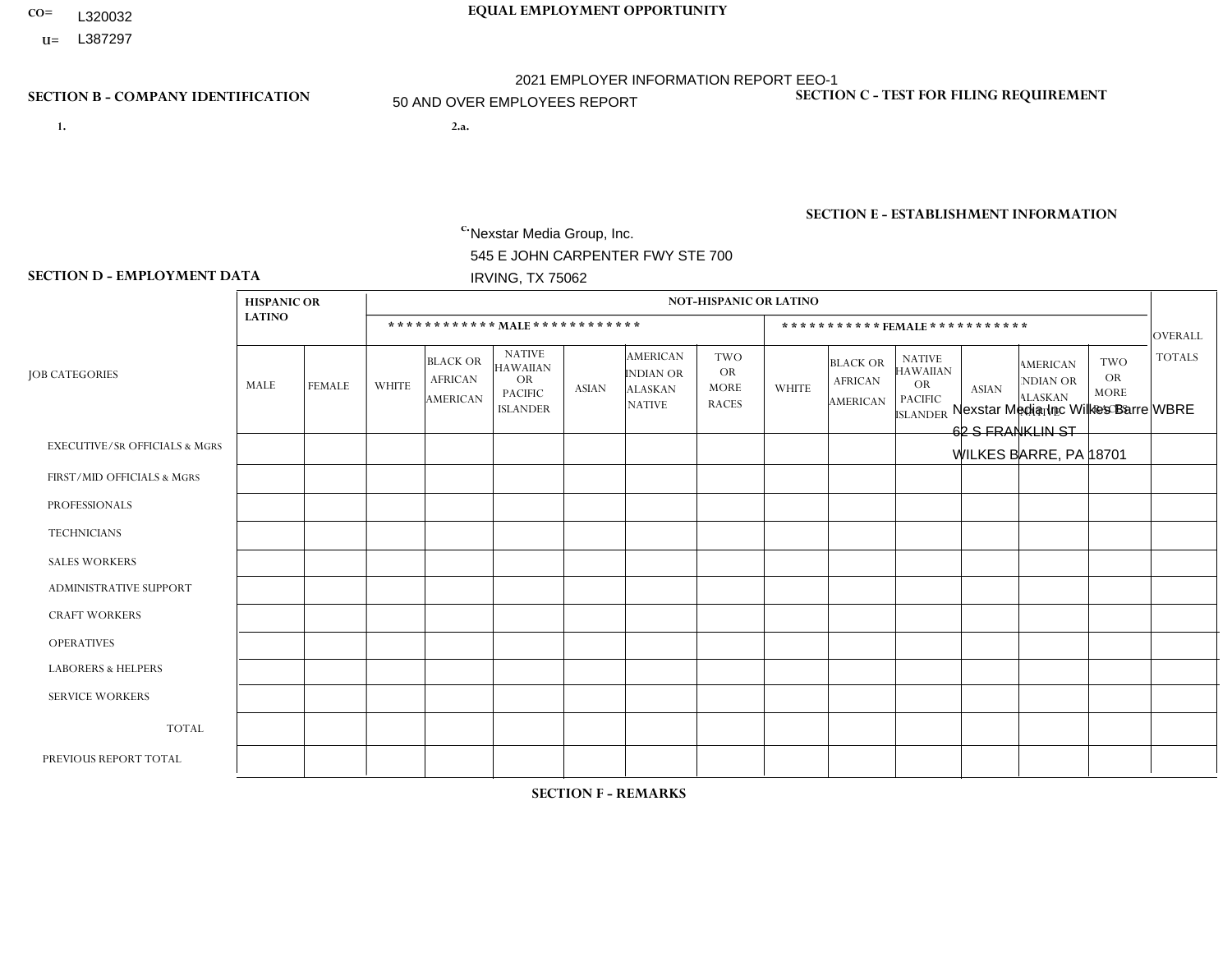- **CO= EQUAL EMPLOYMENT OPPORTUNITY** L320032
- **U=**

- **1. 2.a.** Nexstar Media Group, Inc. 545 E JOHN CARPENTER FWY STE 700 IRVING, TX 75062
- 2.a. Nexstar Media Inc Shreveport KTAL 3150 N MARKET ST SHREVEPORT, LA 71107

EIN= 233063152

# **SECTION B - COMPANY IDENTIFICATION SECTION C - TEST FOR FILING REQUIREMENT**

1- Y 2- N 3- Y DUNS= 058168001

**SECTION E - ESTABLISHMENT INFORMATION c.** NAICS: 515120 - Television Broadcasting

### **SECTION D - EMPLOYMENT DATA**

|                                          | <b>HISPANIC OR</b> |                |                |                                                      |                                                                                    |                |                                                                 | <b>NOT-HISPANIC OR LATINO</b>                          |              |                                                      |                                                                                    |              |                                                                       |                                                        |                |
|------------------------------------------|--------------------|----------------|----------------|------------------------------------------------------|------------------------------------------------------------------------------------|----------------|-----------------------------------------------------------------|--------------------------------------------------------|--------------|------------------------------------------------------|------------------------------------------------------------------------------------|--------------|-----------------------------------------------------------------------|--------------------------------------------------------|----------------|
|                                          | <b>LATINO</b>      |                |                |                                                      | ************ MALE************                                                      |                |                                                                 |                                                        |              |                                                      | ***********FEMALE ***********                                                      |              |                                                                       |                                                        | <b>OVERALL</b> |
| <b>JOB CATEGORIES</b>                    | MALE               | FEMALE         | <b>WHITE</b>   | <b>BLACK OR</b><br><b>AFRICAN</b><br><b>AMERICAN</b> | <b>NATIVE</b><br><b>HAWAIIAN</b><br><b>OR</b><br><b>PACIFIC</b><br><b>ISLANDER</b> | <b>ASIAN</b>   | <b>AMERICAN</b><br>INDIAN OR<br><b>ALASKAN</b><br><b>NATIVE</b> | <b>TWO</b><br><b>OR</b><br><b>MORE</b><br><b>RACES</b> | <b>WHITE</b> | <b>BLACK OR</b><br><b>AFRICAN</b><br><b>AMERICAN</b> | <b>NATIVE</b><br><b>HAWAIIAN</b><br><b>OR</b><br><b>PACIFIC</b><br><b>ISLANDER</b> | <b>ASIAN</b> | <b>AMERICAN</b><br><b>NDIAN OR</b><br><b>ALASKAN</b><br><b>NATIVE</b> | <b>TWO</b><br><b>OR</b><br><b>MORE</b><br><b>RACES</b> | <b>TOTALS</b>  |
| <b>EXECUTIVE/SR OFFICIALS &amp; MGRS</b> | $\Omega$           | $\Omega$       | $\mathbf 0$    | $\mathbf 0$                                          | $\Omega$                                                                           | $\Omega$       | $\mathbf{0}$                                                    | $\Omega$                                               | $\Omega$     | $\Omega$                                             | $\mathbf{0}$                                                                       | $\Omega$     | $\mathbf{0}$                                                          | $\Omega$                                               | $\Omega$       |
| FIRST/MID OFFICIALS & MGRS               | 0                  | $\mathbf{1}$   | 3              | 1                                                    | $\mathbf 0$                                                                        | $\mathbf 1$    | $\Omega$                                                        | $\Omega$                                               |              | $\Omega$                                             | $\Omega$                                                                           | $\mathbf{0}$ | $\mathbf{0}$                                                          | $\Omega$                                               | $\overline{7}$ |
| <b>PROFESSIONALS</b>                     | 0                  | $\mathbf{1}$   | $\overline{4}$ | $\overline{2}$                                       | $\mathbf 0$                                                                        | $\mathbf 0$    | $\Omega$                                                        | $\Omega$                                               | 4            | 1                                                    | $\Omega$                                                                           | $\mathbf 0$  | $\Omega$                                                              | $\Omega$                                               | 12             |
| <b>TECHNICIANS</b>                       | 0                  | $\mathbf 0$    | 10             | $\overline{7}$                                       | $\mathbf 0$                                                                        | $\mathbf{1}$   | $\mathbf{0}$                                                    | $\overline{2}$                                         | 8            | $\overline{7}$                                       | $\Omega$                                                                           | $\Omega$     | $\mathbf 0$                                                           | 1                                                      | 36             |
| <b>SALES WORKERS</b>                     | 0                  | $\Omega$       | $\overline{c}$ | $\mathbf 0$                                          | $\Omega$                                                                           | $\Omega$       | $\Omega$                                                        | $\Omega$                                               | 4            | $\mathbf{1}$                                         | $\Omega$                                                                           | $\mathbf{0}$ | $\Omega$                                                              | 1                                                      | 8              |
| <b>ADMINISTRATIVE SUPPORT</b>            | 0                  | $\mathbf 0$    | $\overline{4}$ | $\mathbf{1}$                                         | $\mathbf 0$                                                                        | $\mathbf 0$    | $\Omega$                                                        | $\Omega$                                               | 8            | 1                                                    | $\Omega$                                                                           | $\mathbf{0}$ | $\Omega$                                                              | $\mathbf{0}$                                           | 14             |
| <b>CRAFT WORKERS</b>                     | 0                  | $\Omega$       | $\mathbf 0$    | $\mathbf 0$                                          | $\Omega$                                                                           | $\Omega$       | $\Omega$                                                        | $\Omega$                                               | $\Omega$     | $\Omega$                                             | $\Omega$                                                                           | $\Omega$     | $\Omega$                                                              | $\Omega$                                               | $\Omega$       |
| <b>OPERATIVES</b>                        | 0                  | $\Omega$       | $\mathbf 0$    | $\mathbf 0$                                          | $\mathbf 0$                                                                        | $\mathbf 0$    | $\Omega$                                                        | $\Omega$                                               | $\Omega$     | $\Omega$                                             | $\Omega$                                                                           | $\Omega$     | $\mathbf{0}$                                                          | $\Omega$                                               | $\overline{0}$ |
| <b>LABORERS &amp; HELPERS</b>            | 0                  | $\Omega$       | $\mathbf 0$    | $\mathbf 0$                                          | $\mathbf 0$                                                                        | $\mathbf 0$    | $\Omega$                                                        | $\Omega$                                               | $\Omega$     | $\Omega$                                             | $\Omega$                                                                           | $\Omega$     | $\Omega$                                                              | $\Omega$                                               | $\overline{0}$ |
| <b>SERVICE WORKERS</b>                   | 0                  | $\mathbf 0$    | $\mathbf 0$    | $\mathbf 0$                                          | $\mathbf 0$                                                                        | $\mathbf 0$    | $\Omega$                                                        | $\Omega$                                               | $\Omega$     | $\Omega$                                             | $\Omega$                                                                           | $\Omega$     | $\mathbf{0}$                                                          | $\Omega$                                               | $\overline{0}$ |
| <b>TOTAL</b>                             | $\mathbf 0$        | $\overline{2}$ | 23             | 11                                                   | 0                                                                                  | $\overline{2}$ | $\Omega$                                                        | $\overline{2}$                                         | 25           | 10                                                   | $\Omega$                                                                           | $\mathbf 0$  | $\Omega$                                                              | 2                                                      | 77             |
| PREVIOUS REPORT TOTAL                    | 0                  | $\mathbf{1}$   | 25             | 17                                                   | $\mathbf 0$                                                                        | $\Omega$       | $\Omega$                                                        | $\Omega$                                               | 19           | 13                                                   | $\Omega$                                                                           | $\Omega$     | $\mathbf{0}$                                                          | $\Omega$                                               | 75             |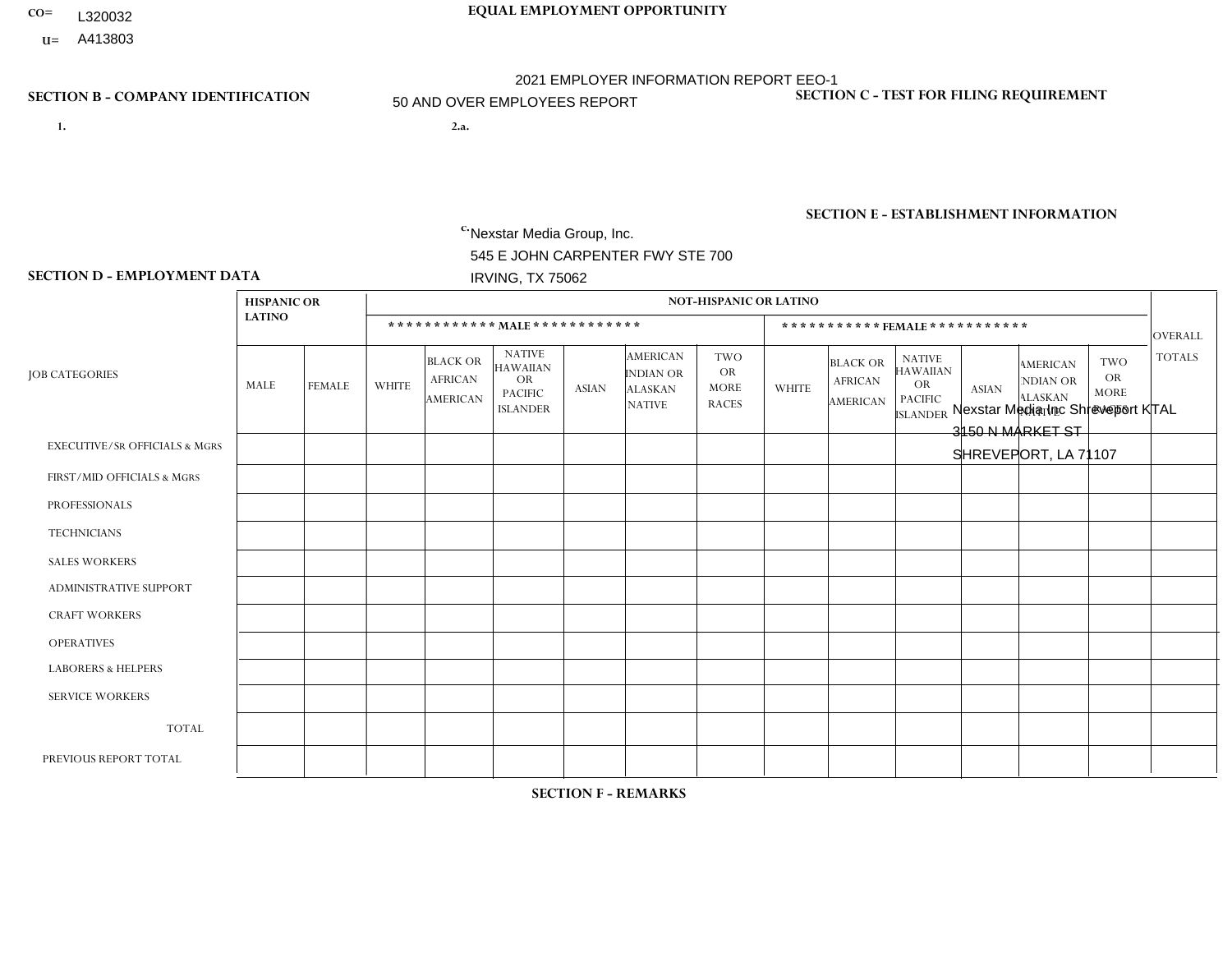- **CO= EQUAL EMPLOYMENT OPPORTUNITY** L320032
- **U=**

- **1. 2.a.** Nexstar Media Group, Inc. 545 E JOHN CARPENTER FWY STE 700 IRVING, TX 75062
- 2.a. Nexstar Media Inc Birmingham WIAT 2075 GOLDENCREST DRIVE BIRMINGHAM, AL 35209

EIN= 233063152

# **SECTION B - COMPANY IDENTIFICATION SECTION C - TEST FOR FILING REQUIREMENT**

1- Y 2- N 3- Y DUNS= 058168001

# **SECTION E - ESTABLISHMENT INFORMATION c.** NAICS: 515120 - Television Broadcasting

### **SECTION D - EMPLOYMENT DATA**

|                                          | <b>HISPANIC OR</b> |                |                |                                                      |                                                                                    |              |                                                                 | <b>NOT-HISPANIC OR LATINO</b>                          |                |                                                      |                                                                                    |              |                                                                       |                                                        |                |
|------------------------------------------|--------------------|----------------|----------------|------------------------------------------------------|------------------------------------------------------------------------------------|--------------|-----------------------------------------------------------------|--------------------------------------------------------|----------------|------------------------------------------------------|------------------------------------------------------------------------------------|--------------|-----------------------------------------------------------------------|--------------------------------------------------------|----------------|
|                                          | <b>LATINO</b>      |                |                |                                                      | ************ MALE ************                                                     |              |                                                                 |                                                        |                |                                                      | ***********FEMALE ***********                                                      |              |                                                                       |                                                        | <b>OVERALL</b> |
| <b>JOB CATEGORIES</b>                    | MALE               | <b>FEMALE</b>  | <b>WHITE</b>   | <b>BLACK OR</b><br><b>AFRICAN</b><br><b>AMERICAN</b> | <b>NATIVE</b><br><b>HAWAIIAN</b><br><b>OR</b><br><b>PACIFIC</b><br><b>ISLANDER</b> | <b>ASIAN</b> | <b>AMERICAN</b><br>INDIAN OR<br><b>ALASKAN</b><br><b>NATIVE</b> | <b>TWO</b><br><b>OR</b><br><b>MORE</b><br><b>RACES</b> | WHITE          | <b>BLACK OR</b><br><b>AFRICAN</b><br><b>AMERICAN</b> | <b>NATIVE</b><br><b>HAWAIIAN</b><br><b>OR</b><br><b>PACIFIC</b><br><b>ISLANDER</b> | <b>ASIAN</b> | <b>AMERICAN</b><br><b>NDIAN OR</b><br><b>ALASKAN</b><br><b>NATIVE</b> | <b>TWO</b><br><b>OR</b><br><b>MORE</b><br><b>RACES</b> | <b>TOTALS</b>  |
| <b>EXECUTIVE/SR OFFICIALS &amp; MGRS</b> | $\Omega$           | $\Omega$       | $\mathbf 0$    | $\mathbf 0$                                          | $\Omega$                                                                           | $\Omega$     | $\Omega$                                                        | $\Omega$                                               | $\Omega$       | $\Omega$                                             | $\mathbf{0}$                                                                       | $\Omega$     | $\Omega$                                                              | $\Omega$                                               | $\overline{0}$ |
| FIRST/MID OFFICIALS & MGRS               | 0                  | $\mathbf 0$    | $\overline{4}$ | 1                                                    | $\mathbf 0$                                                                        | $\Omega$     | $\Omega$                                                        | $\Omega$                                               | 2              | $\overline{2}$                                       | $\Omega$                                                                           | $\mathbf{0}$ | $\Omega$                                                              | $\Omega$                                               | 9              |
| <b>PROFESSIONALS</b>                     | 0                  | $\mathbf 0$    | $\overline{7}$ | $\mathbf{1}$                                         | $\mathbf 0$                                                                        | $\mathbf 0$  | $\Omega$                                                        | $\Omega$                                               | $\overline{2}$ | $\overline{4}$                                       | $\Omega$                                                                           | $\mathbf 0$  | $\Omega$                                                              | $\Omega$                                               | 14             |
| <b>TECHNICIANS</b>                       | $\Omega$           | $\mathbf{1}$   | 24             | 8                                                    | $\mathbf 0$                                                                        | $\mathbf{1}$ | $\Omega$                                                        | $\mathbf{1}$                                           | 12             | $\overline{7}$                                       | $\Omega$                                                                           | 1            | $\Omega$                                                              | 1                                                      | 56             |
| <b>SALES WORKERS</b>                     | 0                  | $\Omega$       | $\overline{1}$ | $\mathbf{1}$                                         | $\Omega$                                                                           | $\Omega$     | $\Omega$                                                        | $\Omega$                                               | 5              | $\Omega$                                             | $\Omega$                                                                           | $\Omega$     | $\Omega$                                                              | $\Omega$                                               | $\overline{7}$ |
| <b>ADMINISTRATIVE SUPPORT</b>            | 0                  | $\Omega$       | $\overline{4}$ | $\overline{2}$                                       | $\Omega$                                                                           | $\Omega$     | $\Omega$                                                        | $\Omega$                                               | 4              | 3                                                    | $\Omega$                                                                           | $\mathbf{0}$ | $\Omega$                                                              | $\mathbf{0}$                                           | 13             |
| <b>CRAFT WORKERS</b>                     | 0                  | $\Omega$       | $\mathbf 0$    | $\mathbf 0$                                          | $\mathbf 0$                                                                        | $\Omega$     | $\Omega$                                                        | $\Omega$                                               | $\Omega$       | $\Omega$                                             | $\Omega$                                                                           | $\Omega$     | $\mathbf{0}$                                                          | $\Omega$                                               | $\overline{0}$ |
| <b>OPERATIVES</b>                        | 0                  | $\Omega$       | $\mathbf 0$    | $\Omega$                                             | $\Omega$                                                                           | $\Omega$     | $\Omega$                                                        | $\Omega$                                               | $\Omega$       | $\Omega$                                             | $\Omega$                                                                           | $\Omega$     | $\Omega$                                                              | $\Omega$                                               | $\overline{0}$ |
| <b>LABORERS &amp; HELPERS</b>            | 0                  | $\Omega$       | $\mathbf 0$    | $\mathbf 0$                                          | $\mathbf 0$                                                                        | $\Omega$     | $\Omega$                                                        | $\Omega$                                               | $\Omega$       | $\Omega$                                             | $\Omega$                                                                           | $\Omega$     | $\Omega$                                                              | $\Omega$                                               | $\mathbf 0$    |
| <b>SERVICE WORKERS</b>                   | $\Omega$           | $\mathbf 0$    | $\mathbf 0$    | $\mathbf 0$                                          | $\mathbf 0$                                                                        | $\mathbf{0}$ | $\Omega$                                                        | $\Omega$                                               | $\Omega$       | $\Omega$                                             | $\Omega$                                                                           | $\Omega$     | $\Omega$                                                              | $\mathbf 0$                                            | $\mathbf{0}$   |
| <b>TOTAL</b>                             | 0                  | $\mathbf{1}$   | 40             | 13                                                   | $\mathbf 0$                                                                        | $\mathbf{1}$ | $\Omega$                                                        | 1                                                      | 25             | 16                                                   | $\Omega$                                                                           | 1            | $\mathbf{0}$                                                          | 1                                                      | 99             |
| PREVIOUS REPORT TOTAL                    | 0                  | $\overline{2}$ | 41             | 13                                                   | 0                                                                                  | $\mathbf 0$  | $\mathbf{0}$                                                    |                                                        | 23             | 19                                                   | $\mathbf{0}$                                                                       | $\Omega$     | $\mathbf 0$                                                           | 1                                                      | 100            |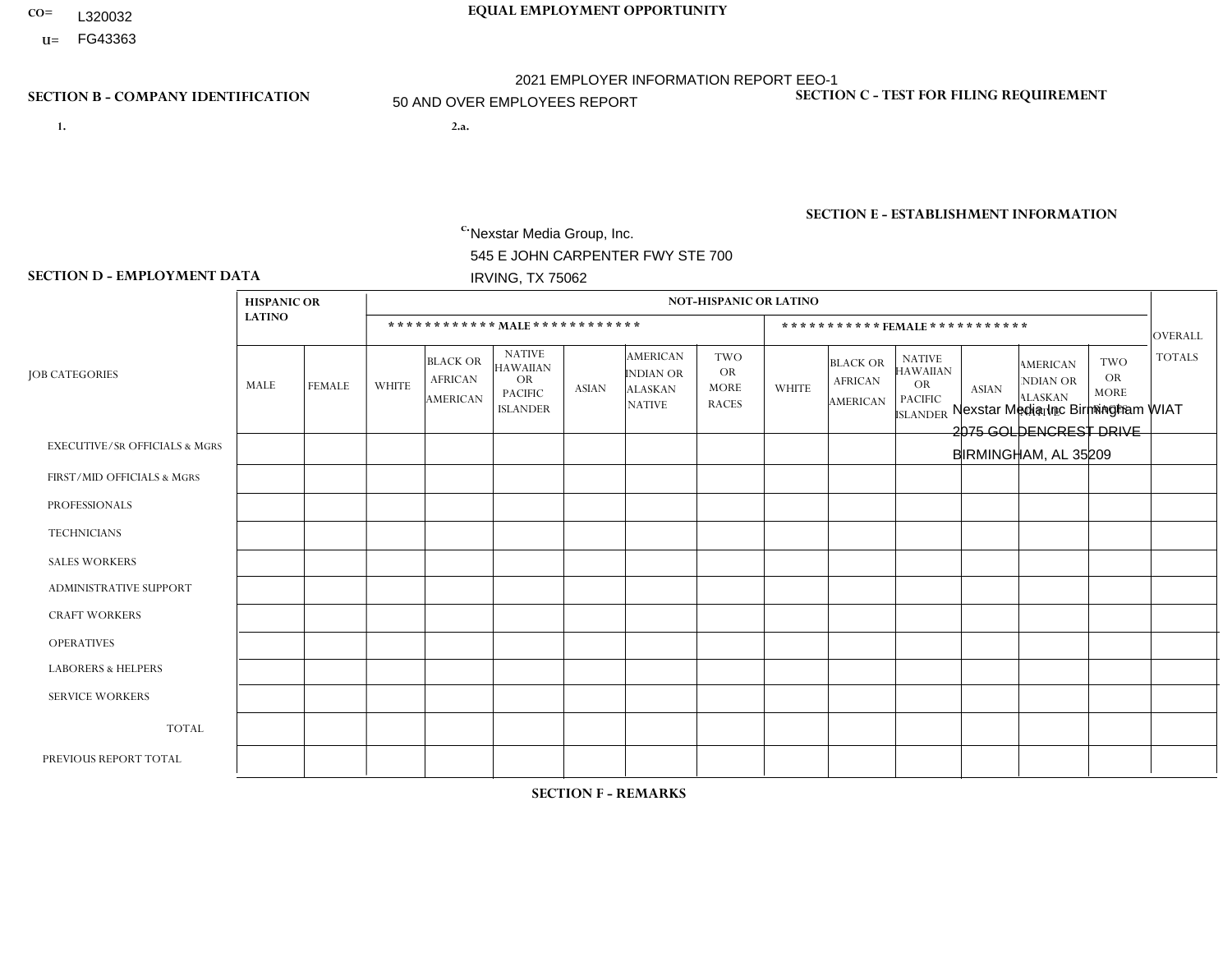- L320032
- **U=**

# **CO= EQUAL EMPLOYMENT OPPORTUNITY** 2021 EMPLOYER INFORMATION REPORT EEO-1 50 AND OVER EMPLOYEES REPORT

- **1. 2.a.** Nexstar Media Group, Inc. 545 E JOHN CARPENTER FWY STE 700 IRVING, TX 75062
- 2.a. Nexstar Media Inc Tampa WFLA 200 S. PARKER ST TAMPA, FL 33606

EIN= 233063152

# **SECTION B - COMPANY IDENTIFICATION SECTION C - TEST FOR FILING REQUIREMENT**

1- Y 2- N 3- Y DUNS= 058168001

# **SECTION E - ESTABLISHMENT INFORMATION c.** NAICS: 515120 - Television Broadcasting

### **SECTION D - EMPLOYMENT DATA**

|                                          | <b>HISPANIC OR</b> |                |              |                                                      |                                                                                    |                |                                                                        | <b>NOT-HISPANIC OR LATINO</b>                          |              |                                               |                                                                                    |                |                                                                       |                                                        |                |
|------------------------------------------|--------------------|----------------|--------------|------------------------------------------------------|------------------------------------------------------------------------------------|----------------|------------------------------------------------------------------------|--------------------------------------------------------|--------------|-----------------------------------------------|------------------------------------------------------------------------------------|----------------|-----------------------------------------------------------------------|--------------------------------------------------------|----------------|
|                                          | <b>LATINO</b>      |                |              |                                                      | ************ MALE ************                                                     |                |                                                                        |                                                        |              |                                               | ***********FEMALE***********                                                       |                |                                                                       |                                                        | <b>OVERALL</b> |
| <b>JOB CATEGORIES</b>                    | MALE               | <b>FEMALE</b>  | <b>WHITE</b> | <b>BLACK OR</b><br><b>AFRICAN</b><br><b>AMERICAN</b> | <b>NATIVE</b><br><b>HAWAIIAN</b><br><b>OR</b><br><b>PACIFIC</b><br><b>ISLANDER</b> | <b>ASIAN</b>   | <b>AMERICAN</b><br><b>INDIAN OR</b><br><b>ALASKAN</b><br><b>NATIVE</b> | <b>TWO</b><br><b>OR</b><br><b>MORE</b><br><b>RACES</b> | <b>WHITE</b> | <b>BLACK OR</b><br><b>AFRICAN</b><br>AMERICAN | <b>NATIVE</b><br><b>HAWAIIAN</b><br><b>OR</b><br><b>PACIFIC</b><br><b>ISLANDER</b> | <b>ASIAN</b>   | <b>AMERICAN</b><br><b>NDIAN OR</b><br><b>ALASKAN</b><br><b>NATIVE</b> | <b>TWO</b><br><b>OR</b><br><b>MORE</b><br><b>RACES</b> | <b>TOTALS</b>  |
| <b>EXECUTIVE/SR OFFICIALS &amp; MGRS</b> | $\Omega$           | $\mathbf 0$    | $\mathbf 0$  | $\mathbf 0$                                          | $\Omega$                                                                           | $\Omega$       | $\Omega$                                                               | $\Omega$                                               | $\Omega$     | $\Omega$                                      | $\Omega$                                                                           | $\Omega$       | $\Omega$                                                              | $\Omega$                                               | $\mathbf 0$    |
| FIRST/MID OFFICIALS & MGRS               |                    | $\mathbf 0$    | 11           | $\mathbf 0$                                          | $\Omega$                                                                           | $\Omega$       | $\Omega$                                                               | $\Omega$                                               | 2            | $\overline{1}$                                | $\Omega$                                                                           |                | $\Omega$                                                              | $\Omega$                                               | 16             |
| <b>PROFESSIONALS</b>                     | $\overline{2}$     | $\overline{2}$ | 15           | $\Omega$                                             | $\Omega$                                                                           |                | $\Omega$                                                               | $\Omega$                                               | 11           | $\Omega$                                      | $\Omega$                                                                           |                | $\Omega$                                                              | $\Omega$                                               | 32             |
| <b>TECHNICIANS</b>                       | 10                 | $\overline{7}$ | 44           | 8                                                    | $\Omega$                                                                           | $\overline{2}$ | $\Omega$                                                               | $\Omega$                                               | 24           | 3                                             | $\Omega$                                                                           |                | $\Omega$                                                              | $\mathbf{1}$                                           | 100            |
| <b>SALES WORKERS</b>                     | $\mathbf 0$        | $\overline{2}$ | 9            | $\mathbf 0$                                          | $\Omega$                                                                           | $\Omega$       | $\Omega$                                                               | $\Omega$                                               | 8            | $\blacktriangleleft$                          | $\Omega$                                                                           | $\Omega$       | $\Omega$                                                              | $\Omega$                                               | 20             |
| ADMINISTRATIVE SUPPORT                   | 8                  | 6              | 27           | 8                                                    | $\Omega$                                                                           |                | $\Omega$                                                               | $\Omega$                                               | 22           | $\overline{7}$                                | $\Omega$                                                                           |                | $\Omega$                                                              | $\Omega$                                               | 80             |
| <b>CRAFT WORKERS</b>                     | 0                  | $\mathbf 0$    | $\mathbf 0$  | 0                                                    | $\Omega$                                                                           | $\Omega$       | $\Omega$                                                               | $\Omega$                                               | $\Omega$     | $\Omega$                                      | $\Omega$                                                                           | $\Omega$       | $\Omega$                                                              | $\Omega$                                               | $\mathbf 0$    |
| <b>OPERATIVES</b>                        | $\mathbf 0$        | $\overline{0}$ | $\mathbf 0$  | $\mathbf 0$                                          | $\Omega$                                                                           | $\Omega$       | $\Omega$                                                               | $\Omega$                                               | $\Omega$     | $\Omega$                                      | $\Omega$                                                                           | $\Omega$       | $\Omega$                                                              | $\Omega$                                               | $\mathbf 0$    |
| <b>LABORERS &amp; HELPERS</b>            | $\mathbf{0}$       | $\Omega$       | $\mathbf 0$  | 0                                                    | $\Omega$                                                                           | $\Omega$       | $\Omega$                                                               | $\Omega$                                               | $\Omega$     | $\Omega$                                      | $\Omega$                                                                           | $\Omega$       | $\Omega$                                                              | $\Omega$                                               | $\mathbf 0$    |
| <b>SERVICE WORKERS</b>                   | $\mathbf{0}$       | $\overline{0}$ | $\mathbf 0$  | $\mathbf 0$                                          | $\Omega$                                                                           | $\Omega$       | $\Omega$                                                               | $\Omega$                                               | $\Omega$     | $\Omega$                                      | $\Omega$                                                                           | $\mathbf 0$    | $\Omega$                                                              | $\mathbf 0$                                            | $\mathbf 0$    |
| <b>TOTAL</b>                             | 21                 | 17             | 106          | 16                                                   | $\mathbf 0$                                                                        | 4              | $\Omega$                                                               | $\Omega$                                               | 67           | 12                                            | $\Omega$                                                                           | $\overline{4}$ | $\Omega$                                                              | $\mathbf{1}$                                           | 248            |
| PREVIOUS REPORT TOTAL                    | 12                 | 6              | 122          | 14                                                   | $\Omega$                                                                           | 2              | 0                                                                      |                                                        | 76           | 13                                            | $\mathbf 0$                                                                        | $\overline{ }$ |                                                                       | $\mathbf{1}$                                           | 249            |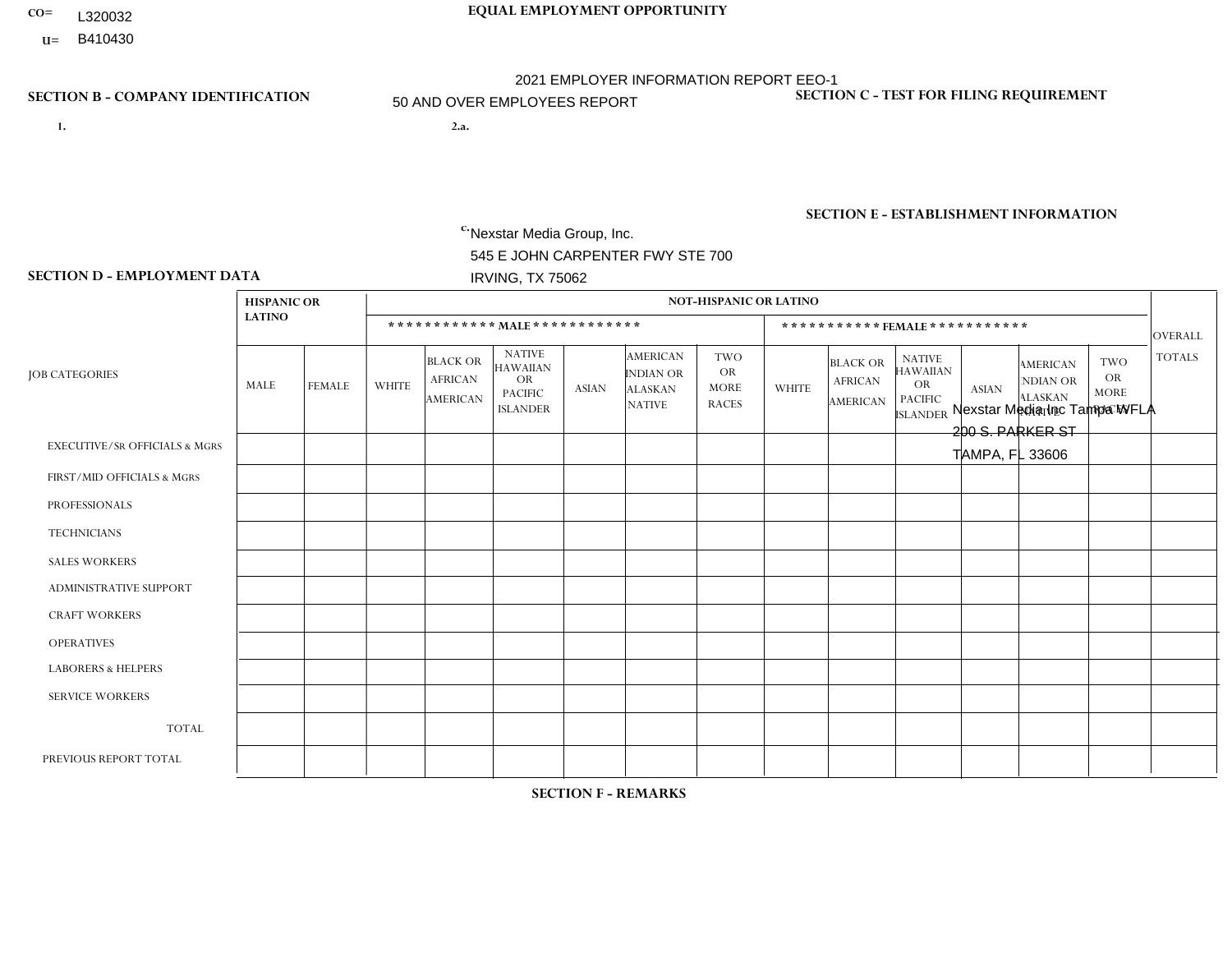- **CO= EQUAL EMPLOYMENT OPPORTUNITY** L320032
- **U=**

- **1. 2.a.** Nexstar Media Group, Inc. 545 E JOHN CARPENTER FWY STE 700 IRVING, TX 75062
- 2.a. Nexstar Media Colorado Springs KXRM 3560 WOOTEN ROAD COLORADO SPRINGS, CO 80915

EIN= 233063152

# **SECTION B - COMPANY IDENTIFICATION SECTION C - TEST FOR FILING REQUIREMENT**

1- Y 2- N 3- Y DUNS= 058168001

**SECTION E - ESTABLISHMENT INFORMATION c.** NAICS: 515120 - Television Broadcasting

### **SECTION D - EMPLOYMENT DATA**

|                                          | <b>HISPANIC OR</b> |                |                |                                                      |                                                                                    |              |                                                                        | <b>NOT-HISPANIC OR LATINO</b>                          |              |                                                      |                                                                                    |              |                                                                       |                                                        |                |
|------------------------------------------|--------------------|----------------|----------------|------------------------------------------------------|------------------------------------------------------------------------------------|--------------|------------------------------------------------------------------------|--------------------------------------------------------|--------------|------------------------------------------------------|------------------------------------------------------------------------------------|--------------|-----------------------------------------------------------------------|--------------------------------------------------------|----------------|
|                                          | <b>LATINO</b>      |                |                |                                                      | ************ MALE ************                                                     |              |                                                                        |                                                        |              | ***********FEMALE***********                         |                                                                                    |              |                                                                       |                                                        | <b>OVERALL</b> |
| <b>JOB CATEGORIES</b>                    | MALE               | <b>FEMALE</b>  | <b>WHITE</b>   | <b>BLACK OR</b><br><b>AFRICAN</b><br><b>AMERICAN</b> | <b>NATIVE</b><br><b>HAWAIIAN</b><br><b>OR</b><br><b>PACIFIC</b><br><b>ISLANDER</b> | <b>ASIAN</b> | <b>AMERICAN</b><br><b>INDIAN OR</b><br><b>ALASKAN</b><br><b>NATIVE</b> | <b>TWO</b><br><b>OR</b><br><b>MORE</b><br><b>RACES</b> | <b>WHITE</b> | <b>BLACK OR</b><br><b>AFRICAN</b><br><b>AMERICAN</b> | <b>NATIVE</b><br><b>HAWAIIAN</b><br><b>OR</b><br><b>PACIFIC</b><br><b>ISLANDER</b> | <b>ASIAN</b> | <b>AMERICAN</b><br><b>NDIAN OR</b><br><b>ALASKAN</b><br><b>NATIVE</b> | <b>TWO</b><br><b>OR</b><br><b>MORE</b><br><b>RACES</b> | <b>TOTALS</b>  |
| <b>EXECUTIVE/SR OFFICIALS &amp; MGRS</b> | 0                  | 0              | $\Omega$       | $\Omega$                                             | $\Omega$                                                                           | $\Omega$     | $\Omega$                                                               | $\Omega$                                               | 0            | $\Omega$                                             | $\Omega$                                                                           | $\Omega$     | $\Omega$                                                              | $\Omega$                                               | $\Omega$       |
| FIRST/MID OFFICIALS & MGRS               | 0                  | $\Omega$       | 3              | $\mathbf 0$                                          | $\mathbf 0$                                                                        | $\Omega$     | $\Omega$                                                               | $\Omega$                                               | 4            | $\Omega$                                             | $\Omega$                                                                           | $\Omega$     | $\Omega$                                                              | $\Omega$                                               | $\overline{7}$ |
| <b>PROFESSIONALS</b>                     |                    | $\mathbf{1}$   | 6              | $\mathbf 0$                                          | $\mathbf 0$                                                                        | $\Omega$     | $\Omega$                                                               | $\Omega$                                               | 3            | $\Omega$                                             | $\Omega$                                                                           | $\Omega$     | $\Omega$                                                              | $\mathbf 1$                                            | 12             |
| <b>TECHNICIANS</b>                       | 3                  | $\overline{0}$ | 17             | $\mathbf 0$                                          | $\mathbf 0$                                                                        | $\Omega$     | $\Omega$                                                               | $\Omega$                                               | 10           | $\Omega$                                             | $\mathbf 0$                                                                        | $\mathbf 0$  | $\Omega$                                                              | 2                                                      | 32             |
| <b>SALES WORKERS</b>                     | 0                  | $\overline{2}$ | 4              | 1                                                    | $\Omega$                                                                           | $\Omega$     | $\Omega$                                                               | $\Omega$                                               | 6            | $\Omega$                                             | $\Omega$                                                                           | $\Omega$     | $\Omega$                                                              | $\blacktriangleleft$                                   | 14             |
| ADMINISTRATIVE SUPPORT                   | 0                  | $\Omega$       | $\overline{c}$ | $\mathbf 0$                                          | $\mathbf 0$                                                                        | $\Omega$     | $\Omega$                                                               | $\Omega$                                               | 6            | 1                                                    | $\Omega$                                                                           | $\Omega$     | $\Omega$                                                              | $\Omega$                                               | 9              |
| <b>CRAFT WORKERS</b>                     | 0                  | $\Omega$       | $\mathbf 0$    | $\mathbf 0$                                          | $\mathbf 0$                                                                        | $\Omega$     | $\Omega$                                                               | $\Omega$                                               | $\Omega$     | $\Omega$                                             | $\Omega$                                                                           | $\Omega$     | $\Omega$                                                              | $\Omega$                                               | $\Omega$       |
| <b>OPERATIVES</b>                        | 0                  | $\Omega$       | 0              | $\mathbf 0$                                          | 0                                                                                  | $\Omega$     | $\Omega$                                                               | $\Omega$                                               | $\Omega$     | $\Omega$                                             | $\Omega$                                                                           | $\Omega$     | $\Omega$                                                              | $\Omega$                                               | $\mathbf 0$    |
| <b>LABORERS &amp; HELPERS</b>            | 0                  | $\Omega$       | $\Omega$       | $\mathbf 0$                                          | $\Omega$                                                                           | $\Omega$     | $\Omega$                                                               | $\Omega$                                               | $\Omega$     | $\Omega$                                             | $\Omega$                                                                           | $\Omega$     | 0                                                                     | $\Omega$                                               | $\mathbf 0$    |
| <b>SERVICE WORKERS</b>                   | 0                  | $\Omega$       | $\mathbf 0$    | $\mathbf 0$                                          | 0                                                                                  | 0            | $\Omega$                                                               | $\Omega$                                               | 0            | $\Omega$                                             | $\Omega$                                                                           | $\Omega$     | $\Omega$                                                              | $\Omega$                                               | $\mathbf 0$    |
| <b>TOTAL</b>                             | 4                  | 3              | 32             | $\mathbf{1}$                                         | 0                                                                                  | 0            | $\Omega$                                                               | $\Omega$                                               | 29           | 1                                                    | $\Omega$                                                                           | $\mathbf 0$  | $\Omega$                                                              | 4                                                      | 74             |
| PREVIOUS REPORT TOTAL                    | 3                  | 5              | 30             | 1                                                    | $\mathbf 0$                                                                        | $\Omega$     |                                                                        | $\Omega$                                               | 30           | 1                                                    | $\Omega$                                                                           | $\Omega$     | $\Omega$                                                              | 3                                                      | 74             |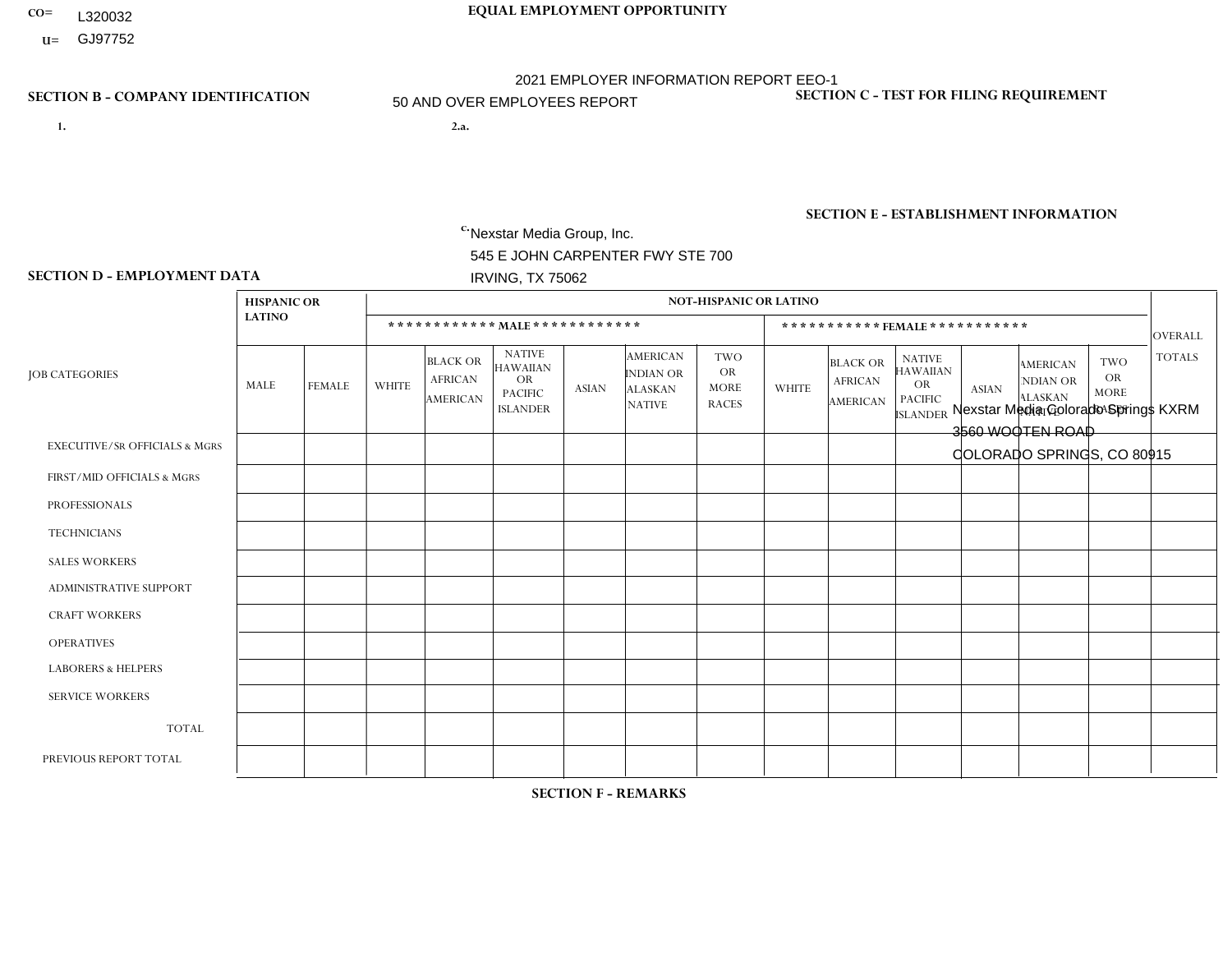- L320032
- **U=**

# **CO= EQUAL EMPLOYMENT OPPORTUNITY** 2021 EMPLOYER INFORMATION REPORT EEO-1 50 AND OVER EMPLOYEES REPORT

- **1. 2.a.** Nexstar Media Group, Inc. 545 E JOHN CARPENTER FWY STE 700 IRVING, TX 75062
- 2.a. Nexstar Media Inc Tyler KETK 4300 RICHMOND RD. TYLER, TX 75703

EIN= 233063152

# **SECTION B - COMPANY IDENTIFICATION SECTION C - TEST FOR FILING REQUIREMENT**

1- Y 2- N 3- Y DUNS= 058168001

# **SECTION E - ESTABLISHMENT INFORMATION c.** NAICS: 515120 - Television Broadcasting

### **SECTION D - EMPLOYMENT DATA**

|                                          | <b>HISPANIC OR</b> |                 |              |                                                      |                                                                                    |              |                                                                        | <b>NOT-HISPANIC OR LATINO</b>                          |                         |                                                      |                                                                             |              |                                                                       |                                                        |               |
|------------------------------------------|--------------------|-----------------|--------------|------------------------------------------------------|------------------------------------------------------------------------------------|--------------|------------------------------------------------------------------------|--------------------------------------------------------|-------------------------|------------------------------------------------------|-----------------------------------------------------------------------------|--------------|-----------------------------------------------------------------------|--------------------------------------------------------|---------------|
|                                          | <b>LATINO</b>      |                 |              | ************ MALE ************                       |                                                                                    |              |                                                                        |                                                        |                         | *********** FEMALE ***********                       |                                                                             |              |                                                                       |                                                        | OVERALL       |
| <b>JOB CATEGORIES</b>                    | MALE               | <b>FEMALE</b>   | <b>WHITE</b> | <b>BLACK OR</b><br><b>AFRICAN</b><br><b>AMERICAN</b> | <b>NATIVE</b><br><b>HAWAIIAN</b><br><b>OR</b><br><b>PACIFIC</b><br><b>ISLANDER</b> | <b>ASIAN</b> | <b>AMERICAN</b><br><b>INDIAN OR</b><br><b>ALASKAN</b><br><b>NATIVE</b> | <b>TWO</b><br><b>OR</b><br><b>MORE</b><br><b>RACES</b> | <b>WHITE</b>            | <b>BLACK OR</b><br><b>AFRICAN</b><br><b>AMERICAN</b> | <b>NATIVE</b><br><b>HAWAIIAN</b><br>OR<br><b>PACIFIC</b><br><b>ISLANDER</b> | <b>ASIAN</b> | <b>AMERICAN</b><br><b>NDIAN OR</b><br><b>ALASKAN</b><br><b>NATIVE</b> | <b>TWO</b><br><b>OR</b><br><b>MORE</b><br><b>RACES</b> | <b>TOTALS</b> |
| <b>EXECUTIVE/SR OFFICIALS &amp; MGRS</b> | $\mathbf 0$        | $\mathbf 0$     | $\Omega$     | $\mathbf 0$                                          | $\mathbf 0$                                                                        | 0            | $\Omega$                                                               | $\Omega$                                               | $\Omega$                | $\Omega$                                             | 0                                                                           | $\Omega$     | $\Omega$                                                              | $\mathbf 0$                                            | $\mathbf 0$   |
| FIRST/MID OFFICIALS & MGRS               | $\Omega$           | $\mathbf 0$     | 4            | $\mathbf 0$                                          | $\mathbf 0$                                                                        | 1            | $\Omega$                                                               | $\Omega$                                               | $\overline{\mathbf{1}}$ | $\Omega$                                             | $\Omega$                                                                    | $\Omega$     | $\Omega$                                                              | $\Omega$                                               | 6             |
| <b>PROFESSIONALS</b>                     | $\overline{2}$     | $\overline{2}$  | 6            | $\mathbf{1}$                                         | $\mathbf 0$                                                                        | $\mathbf 0$  | $\Omega$                                                               | $\overline{1}$                                         | 4                       | $\Omega$                                             | $\Omega$                                                                    | $\Omega$     | $\Omega$                                                              | $\Omega$                                               | 16            |
| <b>TECHNICIANS</b>                       | 2                  | $\overline{2}$  | 15           | $5\phantom{.0}$                                      | $\mathbf 1$                                                                        | 0            | $\Omega$                                                               | $\mathbf 0$                                            | 11                      | -1                                                   | $\mathbf 0$                                                                 | $\Omega$     | 0                                                                     | $\mathbf{1}$                                           | 38            |
| <b>SALES WORKERS</b>                     | $\mathbf 0$        | $\mathbf 0$     | 3            | $\mathbf 0$                                          | $\mathbf 0$                                                                        | $\mathbf 0$  | $\Omega$                                                               | $\Omega$                                               | 5                       | 1                                                    | $\Omega$                                                                    | $\Omega$     | $\Omega$                                                              | $\mathbf 0$                                            | 9             |
| <b>ADMINISTRATIVE SUPPORT</b>            | $\mathbf 0$        | $\mathbf{1}$    | 3            | $\mathbf 0$                                          | $\mathbf 0$                                                                        | $\mathbf 0$  | $\Omega$                                                               | $\Omega$                                               | 6                       | $\overline{2}$                                       | $\Omega$                                                                    | $\Omega$     | $\Omega$                                                              | $\Omega$                                               | 12            |
| <b>CRAFT WORKERS</b>                     | $\Omega$           | $\mathbf 0$     | $\Omega$     | $\mathbf 0$                                          | $\mathbf 0$                                                                        | 0            | $\Omega$                                                               | $\Omega$                                               | $\mathbf{0}$            | $\mathbf{0}$                                         | $\Omega$                                                                    | $\Omega$     | $\Omega$                                                              | $\Omega$                                               | $\mathbf 0$   |
| <b>OPERATIVES</b>                        | 0                  | $\mathbf 0$     | 0            | $\mathbf 0$                                          | 0                                                                                  | 0            | $\Omega$                                                               | $\Omega$                                               | $\Omega$                | $\Omega$                                             | $\Omega$                                                                    | $\Omega$     | $\Omega$                                                              | $\Omega$                                               | $\mathbf 0$   |
| <b>LABORERS &amp; HELPERS</b>            | $\Omega$           | 0               | $\Omega$     | $\mathbf 0$                                          | 0                                                                                  | 0            | $\Omega$                                                               | $\Omega$                                               | $\Omega$                | $\Omega$                                             | $\Omega$                                                                    | $\Omega$     | $\Omega$                                                              | $\Omega$                                               | $\mathbf 0$   |
| <b>SERVICE WORKERS</b>                   | $\Omega$           | $\Omega$        | $\Omega$     | $\mathbf 0$                                          | 0                                                                                  | 0            | $\Omega$                                                               | $\Omega$                                               | $\Omega$                | $\Omega$                                             | $\Omega$                                                                    | $\Omega$     | $\Omega$                                                              | $\Omega$                                               | $\Omega$      |
| <b>TOTAL</b>                             | $\overline{4}$     | $5\phantom{.0}$ | 31           | 6                                                    |                                                                                    | 1            | 0                                                                      | $\mathbf{1}$                                           | 27                      | 4                                                    | $\Omega$                                                                    | 0            | $\Omega$                                                              | $\mathbf{1}$                                           | 81            |
| PREVIOUS REPORT TOTAL                    | 8                  | 3               | 40           | $\overline{4}$                                       | 1                                                                                  | $\Omega$     | $\Omega$                                                               | $\mathbf{1}$                                           | 23                      | 4                                                    | 0                                                                           | 0            | $\Omega$                                                              | $\Omega$                                               | 84            |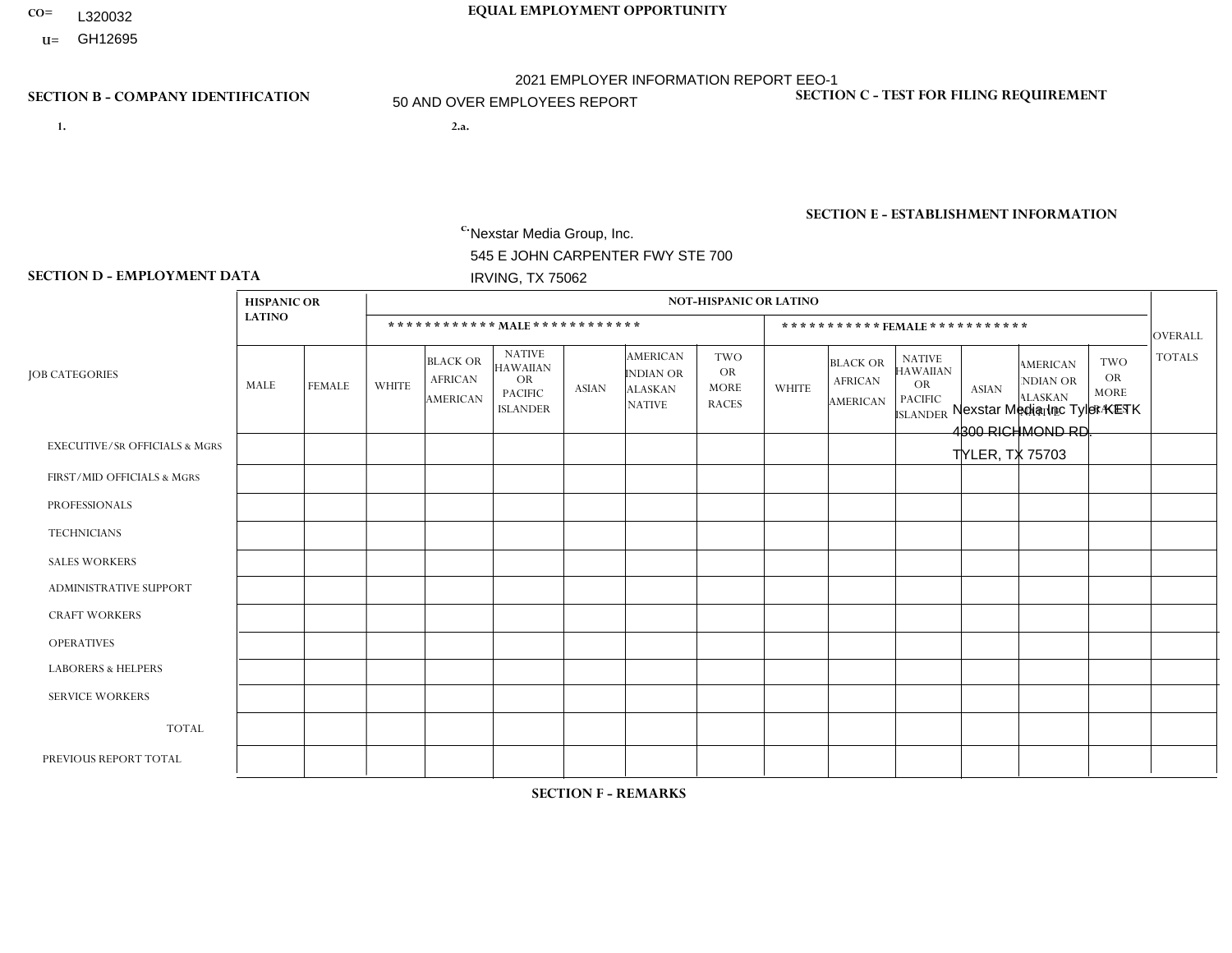- **CO= EQUAL EMPLOYMENT OPPORTUNITY** L320032
- **U=**

- **1. 2.a.** Nexstar Media Group, Inc. 545 E JOHN CARPENTER FWY STE 700 IRVING, TX 75062
- 2.a. Nexstar Media Inc Rochester WROC 201 HUMBOLDT ST ROCHESTER, NY 14610

EIN= 233063152

# **SECTION B - COMPANY IDENTIFICATION SECTION C - TEST FOR FILING REQUIREMENT**

1- Y 2- N 3- Y DUNS= 058168001

# **SECTION E - ESTABLISHMENT INFORMATION c.** NAICS: 515120 - Television Broadcasting

### **SECTION D - EMPLOYMENT DATA**

|                                          | <b>HISPANIC OR</b> |                |                |                                                      |                                                                                    |                |                                                                        | <b>NOT-HISPANIC OR LATINO</b>                          |                |                                               |                                                                                    |              |                                                                       |                                                        |                |
|------------------------------------------|--------------------|----------------|----------------|------------------------------------------------------|------------------------------------------------------------------------------------|----------------|------------------------------------------------------------------------|--------------------------------------------------------|----------------|-----------------------------------------------|------------------------------------------------------------------------------------|--------------|-----------------------------------------------------------------------|--------------------------------------------------------|----------------|
|                                          | <b>LATINO</b>      |                |                |                                                      | ************ MAIE************                                                      |                |                                                                        |                                                        |                | ***********FEMALE***********                  |                                                                                    |              |                                                                       |                                                        | <b>OVERALL</b> |
| <b>JOB CATEGORIES</b>                    | MALE               | <b>FEMALE</b>  | <b>WHITE</b>   | <b>BLACK OR</b><br><b>AFRICAN</b><br><b>AMERICAN</b> | <b>NATIVE</b><br><b>HAWAIIAN</b><br><b>OR</b><br><b>PACIFIC</b><br><b>ISLANDER</b> | <b>ASIAN</b>   | <b>AMERICAN</b><br><b>INDIAN OR</b><br><b>ALASKAN</b><br><b>NATIVE</b> | <b>TWO</b><br><b>OR</b><br><b>MORE</b><br><b>RACES</b> | <b>WHITE</b>   | <b>BLACK OR</b><br><b>AFRICAN</b><br>AMERICAN | <b>NATIVE</b><br><b>HAWAIIAN</b><br><b>OR</b><br><b>PACIFIC</b><br><b>ISLANDER</b> | <b>ASIAN</b> | <b>AMERICAN</b><br><b>NDIAN OR</b><br><b>ALASKAN</b><br><b>NATIVE</b> | <b>TWO</b><br><b>OR</b><br><b>MORE</b><br><b>RACES</b> | <b>TOTALS</b>  |
| <b>EXECUTIVE/SR OFFICIALS &amp; MGRS</b> | $\Omega$           | $\Omega$       | $\Omega$       | $\Omega$                                             | $\Omega$                                                                           | $\Omega$       | $\Omega$                                                               | $\Omega$                                               | $\Omega$       | $\Omega$                                      | $\Omega$                                                                           | $\Omega$     | $\Omega$                                                              | $\Omega$                                               | $\Omega$       |
| FIRST/MID OFFICIALS & MGRS               | 0                  | $\Omega$       | 5              | $\mathbf 0$                                          | $\Omega$                                                                           | $\Omega$       | $\Omega$                                                               | $\Omega$                                               | $\overline{2}$ | $\Omega$                                      | $\Omega$                                                                           | $\Omega$     | $\Omega$                                                              | $\Omega$                                               | $\overline{7}$ |
| <b>PROFESSIONALS</b>                     | 0                  | $\overline{0}$ | $\overline{7}$ | $\mathbf 0$                                          | $\mathbf 0$                                                                        | $\mathbf 0$    | $\Omega$                                                               | $\Omega$                                               | $\Omega$       | 1                                             | $\Omega$                                                                           | $\Omega$     | $\Omega$                                                              | $\mathbf 0$                                            | 8              |
| <b>TECHNICIANS</b>                       | 0                  | $\overline{0}$ | 23             | $\overline{1}$                                       | $\Omega$                                                                           | $\overline{2}$ | $\Omega$                                                               | -1                                                     | 9              | $\mathbf{1}$                                  | $\Omega$                                                                           | $\Omega$     | $\Omega$                                                              | $\overline{1}$                                         | 38             |
| <b>SALES WORKERS</b>                     | 0                  | $\Omega$       | 4              | $\mathbf 0$                                          | $\Omega$                                                                           | $\Omega$       | $\Omega$                                                               | $\Omega$                                               | 3              | $\Omega$                                      | $\Omega$                                                                           | $\Omega$     | $\Omega$                                                              | $\Omega$                                               | $\overline{7}$ |
| <b>ADMINISTRATIVE SUPPORT</b>            | 0                  | $\Omega$       | 8              | $\mathbf 0$                                          | $\mathbf 0$                                                                        | $\Omega$       | $\Omega$                                                               | $\Omega$                                               | $\overline{7}$ | $\overline{2}$                                | $\Omega$                                                                           |              | $\Omega$                                                              | $\Omega$                                               | 18             |
| <b>CRAFT WORKERS</b>                     | 0                  | $\Omega$       | $\Omega$       | $\Omega$                                             | $\Omega$                                                                           | $\Omega$       | $\Omega$                                                               | $\Omega$                                               | 0              | $\Omega$                                      | $\Omega$                                                                           | $\Omega$     | $\Omega$                                                              | $\Omega$                                               | $\Omega$       |
| <b>OPERATIVES</b>                        | 0                  | $\Omega$       | $\Omega$       | $\Omega$                                             | $\Omega$                                                                           | $\Omega$       | $\Omega$                                                               | $\Omega$                                               | 0              | $\Omega$                                      | $\Omega$                                                                           | $\Omega$     | $\Omega$                                                              | $\Omega$                                               | $\Omega$       |
| <b>LABORERS &amp; HELPERS</b>            | 0                  | $\Omega$       | $\mathbf 0$    | $\mathbf 0$                                          | 0                                                                                  | $\Omega$       | $\Omega$                                                               | $\Omega$                                               | $\Omega$       | $\Omega$                                      | $\Omega$                                                                           | $\Omega$     | $\Omega$                                                              | $\Omega$                                               | $\mathbf 0$    |
| <b>SERVICE WORKERS</b>                   | 0                  | $\Omega$       | $\mathbf 0$    | 0                                                    | 0                                                                                  | $\Omega$       | $\Omega$                                                               | $\Omega$                                               | $\Omega$       | $\Omega$                                      | $\Omega$                                                                           | $\Omega$     | $\Omega$                                                              | $\Omega$                                               | $\mathbf 0$    |
| <b>TOTAL</b>                             | 0                  | $\mathbf{0}$   | 47             | 1                                                    | $\mathbf 0$                                                                        | $\overline{2}$ | $\Omega$                                                               | $\overline{ }$                                         | 21             | 4                                             | $\Omega$                                                                           |              | $\Omega$                                                              | $\overline{1}$                                         | 78             |
| PREVIOUS REPORT TOTAL                    | $\overline{2}$     | $\overline{2}$ | 54             | $\mathbf 0$                                          | $\mathbf 0$                                                                        | $\Omega$       | $\Omega$                                                               | $\Omega$                                               | 22             | 4                                             | $\Omega$                                                                           |              | $\Omega$                                                              | 2                                                      | 87             |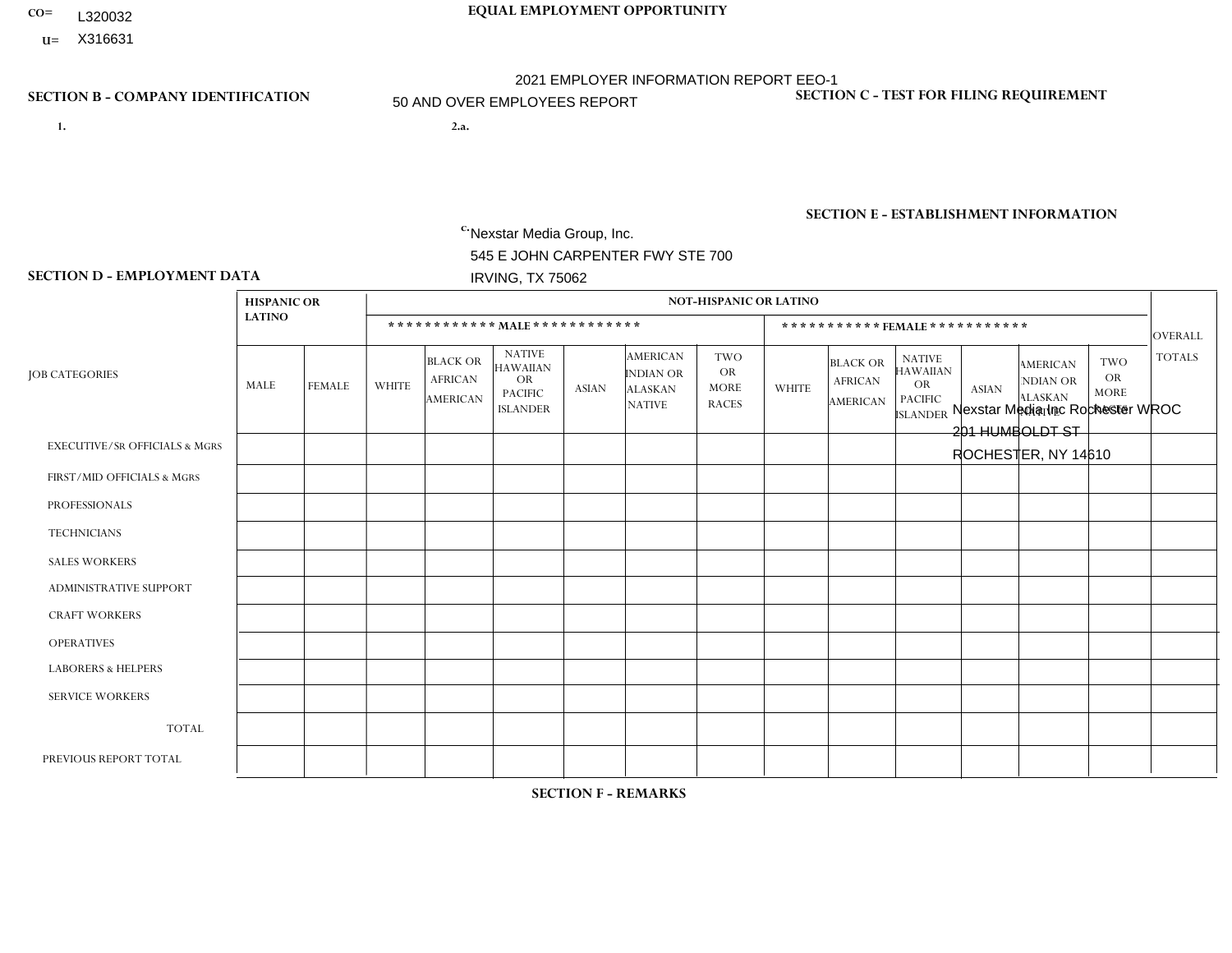- **CO= EQUAL EMPLOYMENT OPPORTUNITY** L320032
- **U=**

- **1. 2.a.** Nexstar Media Group, Inc. 545 E JOHN CARPENTER FWY STE 700 IRVING, TX 75062
- 2.a. Nexstar Media Inc Norfolk WAVY 300 WAVY STREET PORTSMOUTH, VA 23704

EIN= 233063152

# **SECTION B - COMPANY IDENTIFICATION SECTION C - TEST FOR FILING REQUIREMENT**

1- Y 2- N 3- Y DUNS= 058168001

**SECTION E - ESTABLISHMENT INFORMATION c.** NAICS: 515120 - Television Broadcasting

### **SECTION D - EMPLOYMENT DATA**

|                                          | <b>HISPANIC OR</b> |                |                |                                                      |                                                                                    |              |                                                                 | <b>NOT-HISPANIC OR LATINO</b>                          |              |                                                      |                                                                                    |              |                                                                       |                                                        |               |
|------------------------------------------|--------------------|----------------|----------------|------------------------------------------------------|------------------------------------------------------------------------------------|--------------|-----------------------------------------------------------------|--------------------------------------------------------|--------------|------------------------------------------------------|------------------------------------------------------------------------------------|--------------|-----------------------------------------------------------------------|--------------------------------------------------------|---------------|
|                                          | <b>LATINO</b>      |                |                |                                                      | ************ MALE ************                                                     |              |                                                                 |                                                        |              |                                                      | ***********FEMALE***********                                                       |              |                                                                       |                                                        | OVERALL       |
| <b>JOB CATEGORIES</b>                    | MALE               | <b>FEMALE</b>  | <b>WHITE</b>   | <b>BLACK OR</b><br><b>AFRICAN</b><br><b>AMERICAN</b> | <b>NATIVE</b><br><b>HAWAIIAN</b><br><b>OR</b><br><b>PACIFIC</b><br><b>ISLANDER</b> | <b>ASIAN</b> | <b>AMERICAN</b><br>INDIAN OR<br><b>ALASKAN</b><br><b>NATIVE</b> | <b>TWO</b><br><b>OR</b><br><b>MORE</b><br><b>RACES</b> | <b>WHITE</b> | <b>BLACK OR</b><br><b>AFRICAN</b><br><b>AMERICAN</b> | <b>NATIVE</b><br><b>HAWAIIAN</b><br><b>OR</b><br><b>PACIFIC</b><br><b>ISLANDER</b> | <b>ASIAN</b> | <b>AMERICAN</b><br><b>NDIAN OR</b><br><b>ALASKAN</b><br><b>NATIVE</b> | <b>TWO</b><br><b>OR</b><br><b>MORE</b><br><b>RACES</b> | <b>TOTALS</b> |
| <b>EXECUTIVE/SR OFFICIALS &amp; MGRS</b> | $\Omega$           | $\Omega$       | $\Omega$       | $\Omega$                                             | $\Omega$                                                                           | $\Omega$     | $\mathbf{0}$                                                    | $\Omega$                                               | $\Omega$     | $\Omega$                                             | $\mathbf{0}$                                                                       | $\Omega$     | $\Omega$                                                              | $\Omega$                                               | $\Omega$      |
| FIRST/MID OFFICIALS & MGRS               | 0                  | $\Omega$       | $\overline{4}$ | $\mathbf 0$                                          | $\mathbf 0$                                                                        | $\Omega$     | $\Omega$                                                        | $\Omega$                                               | 6            | $\Omega$                                             | $\mathbf{0}$                                                                       | $\Omega$     | $\mathbf{0}$                                                          | $\mathbf{0}$                                           | 10            |
| <b>PROFESSIONALS</b>                     | $\Omega$           | $\mathbf{1}$   | 10             | $\overline{2}$                                       | $\mathbf 0$                                                                        | $\Omega$     | $\Omega$                                                        | $\Omega$                                               | 6            | $\overline{2}$                                       | $\mathbf{0}$                                                                       | $\mathbf{0}$ | $\Omega$                                                              | $\Omega$                                               | 21            |
| <b>TECHNICIANS</b>                       | 2                  | 3              | 34             | 10                                                   | $\mathbf 0$                                                                        | $\mathbf 0$  | $\mathbf{0}$                                                    | 1                                                      | 14           | 10                                                   | $\mathbf 0$                                                                        | $\mathbf{1}$ | $\mathbf 0$                                                           | $\Omega$                                               | 75            |
| <b>SALES WORKERS</b>                     | 0                  | $\Omega$       | 3              | $\mathbf{1}$                                         | $\Omega$                                                                           | $\Omega$     | $\mathbf{0}$                                                    | $\overline{1}$                                         | 9            | $\mathbf{1}$                                         | $\Omega$                                                                           | $\mathbf{0}$ | $\Omega$                                                              | $\Omega$                                               | 15            |
| <b>ADMINISTRATIVE SUPPORT</b>            | 0                  | $\overline{2}$ | 3              | $\mathbf{1}$                                         | $\mathbf 0$                                                                        | $\mathbf{1}$ | $\Omega$                                                        | $\Omega$                                               |              | 6                                                    | $\Omega$                                                                           | $\Omega$     | $\mathbf{0}$                                                          | $\mathbf{0}$                                           | 14            |
| <b>CRAFT WORKERS</b>                     | 0                  | $\Omega$       | $\mathbf 0$    | $\mathbf 0$                                          | $\mathbf 0$                                                                        | $\Omega$     | $\Omega$                                                        | $\Omega$                                               | $\Omega$     | $\Omega$                                             | $\Omega$                                                                           | $\mathbf{0}$ | $\Omega$                                                              | $\Omega$                                               | $\mathbf 0$   |
| <b>OPERATIVES</b>                        | 0                  | $\mathbf 0$    | $\mathbf 0$    | $\mathbf 0$                                          | $\mathbf 0$                                                                        | $\mathbf 0$  | $\Omega$                                                        | $\Omega$                                               | $\Omega$     | $\Omega$                                             | $\mathbf{0}$                                                                       | $\Omega$     | $\mathbf{0}$                                                          | $\Omega$                                               | $\mathbf 0$   |
| <b>LABORERS &amp; HELPERS</b>            | 0                  | $\Omega$       | $\mathbf{0}$   | $\Omega$                                             | $\Omega$                                                                           | $\Omega$     | $\Omega$                                                        | $\Omega$                                               | $\Omega$     | $\Omega$                                             | $\Omega$                                                                           | $\mathbf{0}$ | $\Omega$                                                              | $\Omega$                                               | $\mathbf{0}$  |
| <b>SERVICE WORKERS</b>                   | 0                  | $\mathbf 0$    | $\mathbf 0$    | $\mathbf 0$                                          | $\mathbf 0$                                                                        | $\mathbf 0$  | $\Omega$                                                        | $\Omega$                                               | $\Omega$     | $\Omega$                                             | $\Omega$                                                                           | $\Omega$     | $\mathbf{0}$                                                          | $\Omega$                                               | $\mathbf{0}$  |
| <b>TOTAL</b>                             | 2                  | 6              | 54             | 14                                                   | $\mathbf 0$                                                                        | $\mathbf{1}$ | $\Omega$                                                        | $\overline{2}$                                         | 36           | 19                                                   | $\mathbf 0$                                                                        | 1            | $\Omega$                                                              | $\mathbf 0$                                            | 135           |
| PREVIOUS REPORT TOTAL                    | 3                  | $\overline{4}$ | 59             | 11                                                   | $\mathbf 0$                                                                        | $\mathbf{1}$ | $\Omega$                                                        | 1                                                      | 43           | 18                                                   | $\mathbf{0}$                                                                       | $\Omega$     | $\Omega$                                                              | 1                                                      | 141           |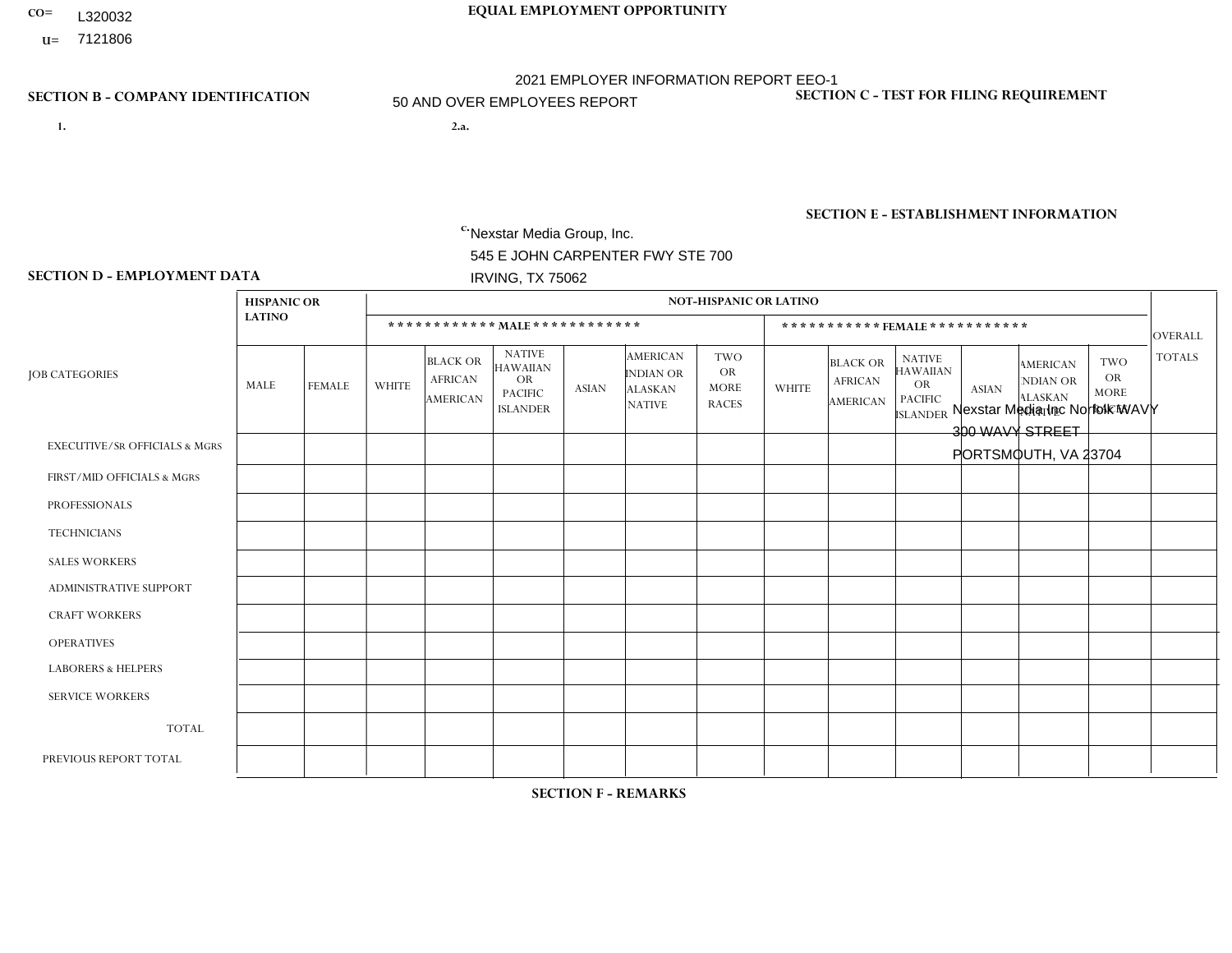- **CO= EQUAL EMPLOYMENT OPPORTUNITY** L320032
	- **U=**

- **1. 2.a.** Nexstar Media Group, Inc. 545 E JOHN CARPENTER FWY STE 700 IRVING, TX 75062
- 2.a. Nexstar Media Inc Altoona WTAJ 5000 SIXTH AVENUE ALTOONA, PA 16602

EIN= 233063152

# **SECTION B - COMPANY IDENTIFICATION SECTION C - TEST FOR FILING REQUIREMENT**

1- Y 2- N 3- Y DUNS= 058168001

**SECTION E - ESTABLISHMENT INFORMATION c.** NAICS: 515120 - Television Broadcasting

### **SECTION D - EMPLOYMENT DATA**

|                                          | <b>HISPANIC OR</b> |               |                |                                                      |                                                                                    |              |                                                                 | <b>NOT-HISPANIC OR LATINO</b>                          |                |                                                      |                                                                                    |              |                                                                       |                                                        |                |
|------------------------------------------|--------------------|---------------|----------------|------------------------------------------------------|------------------------------------------------------------------------------------|--------------|-----------------------------------------------------------------|--------------------------------------------------------|----------------|------------------------------------------------------|------------------------------------------------------------------------------------|--------------|-----------------------------------------------------------------------|--------------------------------------------------------|----------------|
|                                          | <b>LATINO</b>      |               |                |                                                      | ************ MALE ************                                                     |              |                                                                 |                                                        |                |                                                      | ***********FEMALE***********                                                       |              |                                                                       |                                                        | OVERALL        |
| <b>JOB CATEGORIES</b>                    | MALE               | <b>FEMALE</b> | <b>WHITE</b>   | <b>BLACK OR</b><br><b>AFRICAN</b><br><b>AMERICAN</b> | <b>NATIVE</b><br><b>HAWAIIAN</b><br><b>OR</b><br><b>PACIFIC</b><br><b>ISLANDER</b> | <b>ASIAN</b> | <b>AMERICAN</b><br>INDIAN OR<br><b>ALASKAN</b><br><b>NATIVE</b> | <b>TWO</b><br><b>OR</b><br><b>MORE</b><br><b>RACES</b> | <b>WHITE</b>   | <b>BLACK OR</b><br><b>AFRICAN</b><br><b>AMERICAN</b> | <b>NATIVE</b><br><b>HAWAIIAN</b><br><b>OR</b><br><b>PACIFIC</b><br><b>ISLANDER</b> | <b>ASIAN</b> | <b>AMERICAN</b><br><b>NDIAN OR</b><br><b>ALASKAN</b><br><b>NATIVE</b> | <b>TWO</b><br><b>OR</b><br><b>MORE</b><br><b>RACES</b> | <b>TOTALS</b>  |
| <b>EXECUTIVE/SR OFFICIALS &amp; MGRS</b> | $\Omega$           | $\Omega$      | $\Omega$       | $\Omega$                                             | $\Omega$                                                                           | $\Omega$     | $\Omega$                                                        | $\Omega$                                               | $\Omega$       | $\Omega$                                             | $\mathbf{0}$                                                                       | $\Omega$     | $\Omega$                                                              | $\Omega$                                               | $\Omega$       |
| FIRST/MID OFFICIALS & MGRS               | 0                  | $\Omega$      | $\overline{c}$ | $\mathbf 0$                                          | $\mathbf 0$                                                                        | $\Omega$     | $\Omega$                                                        | $\Omega$                                               | 3              | $\Omega$                                             | $\mathbf{0}$                                                                       | $\Omega$     | $\mathbf{0}$                                                          | $\Omega$                                               | $\overline{5}$ |
| <b>PROFESSIONALS</b>                     | 1                  | $\mathbf 0$   | 10             | $\mathbf 0$                                          | $\mathbf 0$                                                                        | $\mathbf{1}$ | $\Omega$                                                        | $\Omega$                                               | 5              | 1                                                    | $\Omega$                                                                           | $\mathbf{0}$ | $\Omega$                                                              | $\mathbf{0}$                                           | 18             |
| <b>TECHNICIANS</b>                       | 1                  | $\mathbf 0$   | 16             | $\mathbf 0$                                          | $\mathbf 0$                                                                        | $\Omega$     | $\mathbf{0}$                                                    | $\Omega$                                               | $\overline{7}$ | $\mathbf{1}$                                         | $\mathbf 0$                                                                        | $\mathbf 0$  | $\mathbf 0$                                                           | 1                                                      | 26             |
| <b>SALES WORKERS</b>                     | 0                  | $\Omega$      | $\overline{2}$ | $\Omega$                                             | $\Omega$                                                                           | $\Omega$     | $\mathbf{0}$                                                    | $\Omega$                                               | 4              | $\Omega$                                             | $\Omega$                                                                           | $\mathbf{0}$ | $\Omega$                                                              | $\Omega$                                               | 6              |
| <b>ADMINISTRATIVE SUPPORT</b>            | 0                  | $\Omega$      | 3              | $\mathbf 0$                                          | $\mathbf 0$                                                                        | $\Omega$     | $\Omega$                                                        | $\Omega$                                               | 6              | $\Omega$                                             | $\Omega$                                                                           | $\Omega$     | $\mathbf{0}$                                                          | $\Omega$                                               | 9              |
| <b>CRAFT WORKERS</b>                     | 0                  | $\Omega$      | $\mathbf 0$    | $\mathbf 0$                                          | $\mathbf 0$                                                                        | $\Omega$     | $\Omega$                                                        | $\Omega$                                               | $\Omega$       | $\Omega$                                             | $\Omega$                                                                           | $\Omega$     | $\Omega$                                                              | $\Omega$                                               | $\mathbf 0$    |
| <b>OPERATIVES</b>                        | 0                  | $\mathbf 0$   | $\mathbf 0$    | $\mathbf 0$                                          | $\mathbf 0$                                                                        | $\mathbf 0$  | $\Omega$                                                        | $\Omega$                                               | $\Omega$       | $\Omega$                                             | $\Omega$                                                                           | $\Omega$     | $\mathbf{0}$                                                          | $\Omega$                                               | $\mathbf 0$    |
| <b>LABORERS &amp; HELPERS</b>            | 0                  | $\Omega$      | $\Omega$       | $\Omega$                                             | $\Omega$                                                                           | $\Omega$     | $\Omega$                                                        | $\Omega$                                               | $\Omega$       | $\Omega$                                             | $\Omega$                                                                           | $\Omega$     | $\Omega$                                                              | $\Omega$                                               | $\mathbf{0}$   |
| <b>SERVICE WORKERS</b>                   | 0                  | $\mathbf 0$   | $\mathbf 0$    | $\mathbf 0$                                          | $\mathbf 0$                                                                        | $\mathbf 0$  | $\Omega$                                                        | $\Omega$                                               | $\Omega$       | $\Omega$                                             | $\Omega$                                                                           | $\Omega$     | $\mathbf{0}$                                                          | $\Omega$                                               | $\mathbf{0}$   |
| <b>TOTAL</b>                             | 2                  | $\mathbf 0$   | 33             | $\mathbf 0$                                          | $\mathbf 0$                                                                        | $\mathbf{1}$ | $\Omega$                                                        | $\Omega$                                               | 25             | $\overline{2}$                                       | $\Omega$                                                                           | $\mathbf 0$  | $\Omega$                                                              | 1                                                      | 64             |
| PREVIOUS REPORT TOTAL                    | $\overline{2}$     | $\mathbf{1}$  | 32             | $\mathbf{1}$                                         | $\mathbf 0$                                                                        | $\mathbf{1}$ | $\Omega$                                                        | $\Omega$                                               | 30             | $\mathbf{1}$                                         | $\mathbf{0}$                                                                       | $\Omega$     | $\mathbf{0}$                                                          | $\overline{2}$                                         | 70             |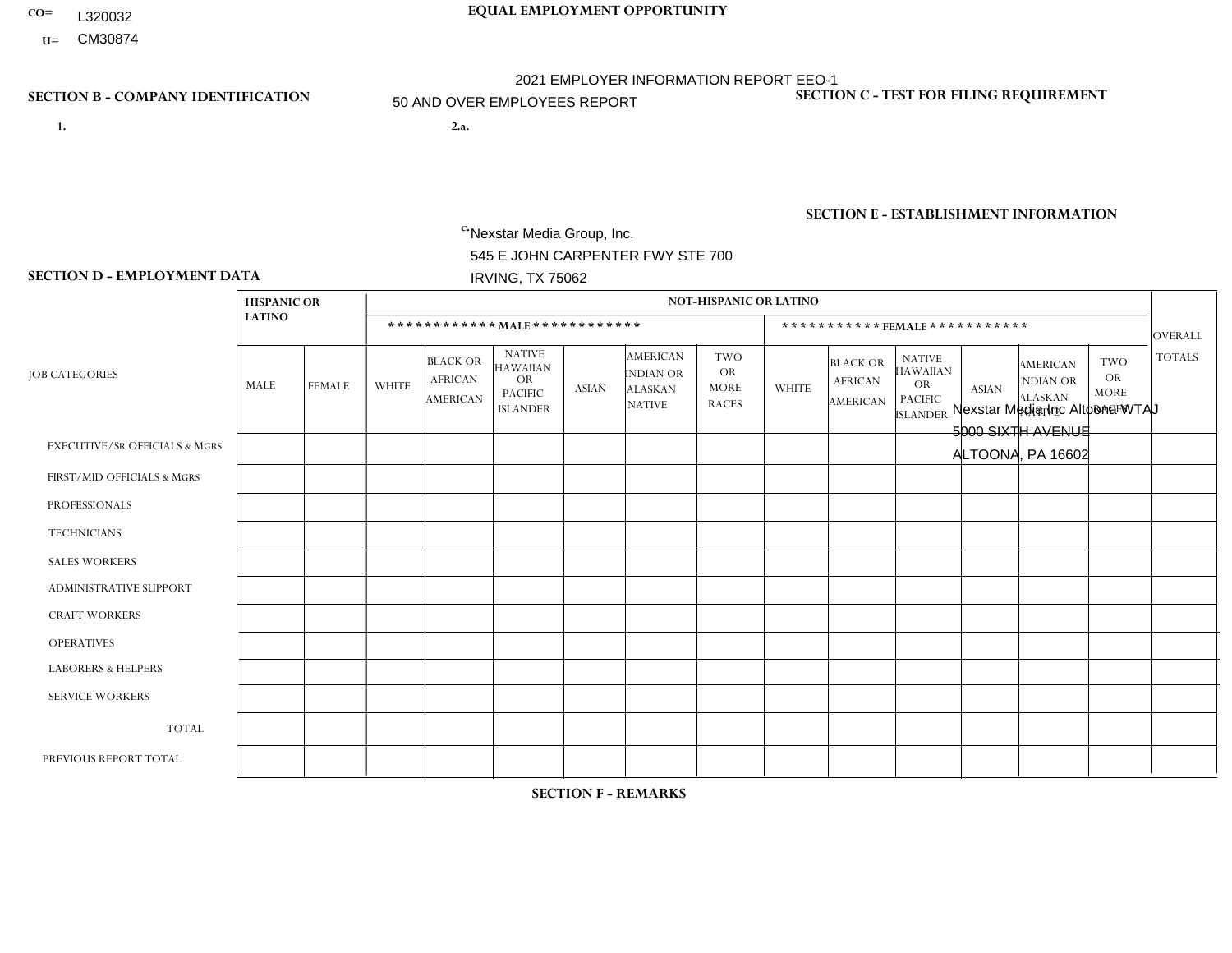- **CO= EQUAL EMPLOYMENT OPPORTUNITY** L320032
- **U=** JY63464

- **1. 2.a.** Nexstar Media Group, Inc. 545 E JOHN CARPENTER FWY STE 700 IRVING, TX 75062
- 2.a. Nexstar Media Inc.- WHO Des Moines 1801 Grand Avenue Des Moines, IA 50309

EIN= 364766010

# **SECTION B - COMPANY IDENTIFICATION SECTION C - TEST FOR FILING REQUIREMENT**

1- Y 2- N 3- Y DUNS= 058168001

**SECTION E - ESTABLISHMENT INFORMATION c.** NAICS: 515120 - Television Broadcasting

### **SECTION D - EMPLOYMENT DATA**

|                                          | <b>HISPANIC OR</b> |               |                |                                                      |                                                                             |              |                                                                 | <b>NOT-HISPANIC OR LATINO</b>                          |              |                                                      |                                                                                    |              |                                                                       |                                                        |                |
|------------------------------------------|--------------------|---------------|----------------|------------------------------------------------------|-----------------------------------------------------------------------------|--------------|-----------------------------------------------------------------|--------------------------------------------------------|--------------|------------------------------------------------------|------------------------------------------------------------------------------------|--------------|-----------------------------------------------------------------------|--------------------------------------------------------|----------------|
|                                          | <b>LATINO</b>      |               |                |                                                      | ************ MALE************                                               |              |                                                                 |                                                        |              |                                                      | ***********FEMALE ***********                                                      |              |                                                                       |                                                        | <b>OVERALL</b> |
| <b>JOB CATEGORIES</b>                    | MALE               | <b>FEMALE</b> | <b>WHITE</b>   | <b>BLACK OR</b><br><b>AFRICAN</b><br><b>AMERICAN</b> | <b>NATIVE</b><br><b>HAWAIIAN</b><br>OR<br><b>PACIFIC</b><br><b>ISLANDER</b> | <b>ASIAN</b> | <b>AMERICAN</b><br>INDIAN OR<br><b>ALASKAN</b><br><b>NATIVE</b> | <b>TWO</b><br><b>OR</b><br><b>MORE</b><br><b>RACES</b> | <b>WHITE</b> | <b>BLACK OR</b><br><b>AFRICAN</b><br><b>AMERICAN</b> | <b>NATIVE</b><br><b>HAWAIIAN</b><br><b>OR</b><br><b>PACIFIC</b><br><b>ISLANDER</b> | <b>ASIAN</b> | <b>AMERICAN</b><br><b>NDIAN OR</b><br><b>ALASKAN</b><br><b>NATIVE</b> | <b>TWO</b><br><b>OR</b><br><b>MORE</b><br><b>RACES</b> | <b>TOTALS</b>  |
| <b>EXECUTIVE/SR OFFICIALS &amp; MGRS</b> | $\Omega$           | $\mathbf 0$   | 1              | $\mathbf 0$                                          | $\mathbf 0$                                                                 | $\mathbf 0$  | $\Omega$                                                        | $\Omega$                                               | $\Omega$     | $\Omega$                                             | $\Omega$                                                                           | $\mathbf 0$  | $\Omega$                                                              | $\Omega$                                               |                |
| FIRST/MID OFFICIALS & MGRS               | 0                  | $\mathbf{0}$  | $\overline{7}$ | $\mathbf 0$                                          | $\mathbf 0$                                                                 | $\mathbf 0$  | $\Omega$                                                        | $\Omega$                                               | 3            | $\Omega$                                             | $\Omega$                                                                           | $\Omega$     | $\mathbf{0}$                                                          | $\Omega$                                               | 10             |
| <b>PROFESSIONALS</b>                     | 0                  | $\mathbf{1}$  | 30             | 3                                                    | $\mathbf{1}$                                                                | $\Omega$     | $\Omega$                                                        | $\Omega$                                               | 14           | $\overline{2}$                                       | $\Omega$                                                                           | $\Omega$     | $\Omega$                                                              | $\mathbf{0}$                                           | 51             |
| <b>TECHNICIANS</b>                       | 0                  | $\mathbf{0}$  | 12             | $\mathsf{O}\xspace$                                  | $\mathbf 0$                                                                 | $\mathbf{1}$ | $\Omega$                                                        | 1                                                      | 3            | $\Omega$                                             | $\Omega$                                                                           | $\mathbf 0$  | $\Omega$                                                              | $\Omega$                                               | 17             |
| <b>SALES WORKERS</b>                     | $\Omega$           | $\mathbf 0$   | 3              | $\mathbf 0$                                          | $\mathbf 0$                                                                 | $\Omega$     | $\mathbf{0}$                                                    | $\Omega$                                               | 5            | $\Omega$                                             | $\mathbf{0}$                                                                       | $\Omega$     | $\mathbf{0}$                                                          | $\Omega$                                               | 8              |
| <b>ADMINISTRATIVE SUPPORT</b>            | 0                  | $\mathbf{0}$  | $\mathbf 0$    | $\mathbf 0$                                          | $\mathbf 0$                                                                 | $\mathbf 0$  | $\Omega$                                                        | $\Omega$                                               | 3            | $\Omega$                                             | $\Omega$                                                                           | $\mathbf{0}$ | $\Omega$                                                              | 0                                                      | 3              |
| <b>CRAFT WORKERS</b>                     | 0                  | $\Omega$      | $\mathbf 0$    | $\mathbf 0$                                          | $\Omega$                                                                    | $\Omega$     | $\Omega$                                                        | $\Omega$                                               | $\Omega$     | $\Omega$                                             | $\Omega$                                                                           | $\Omega$     | $\Omega$                                                              | $\mathbf{0}$                                           | $\Omega$       |
| <b>OPERATIVES</b>                        | 0                  | $\Omega$      | $\mathbf 0$    | $\mathbf 0$                                          | $\mathbf 0$                                                                 | $\Omega$     | $\Omega$                                                        | $\Omega$                                               | $\Omega$     | $\Omega$                                             | $\Omega$                                                                           | $\Omega$     | $\Omega$                                                              | $\Omega$                                               | $\mathbf{0}$   |
| <b>LABORERS &amp; HELPERS</b>            | 0                  | $\Omega$      | $\mathbf 0$    | $\mathbf 0$                                          | $\mathbf 0$                                                                 | $\Omega$     | $\Omega$                                                        | $\Omega$                                               | $\Omega$     | $\Omega$                                             | $\mathbf{0}$                                                                       | $\mathbf{0}$ | $\Omega$                                                              | $\Omega$                                               | $\mathbf 0$    |
| <b>SERVICE WORKERS</b>                   | 0                  | $\mathbf{0}$  | $\mathbf 0$    | $\mathbf 0$                                          | $\mathbf 0$                                                                 | $\mathbf{0}$ | $\Omega$                                                        | $\Omega$                                               | $\Omega$     | $\Omega$                                             | $\Omega$                                                                           | $\Omega$     | $\mathbf 0$                                                           | $\mathbf 0$                                            | $\mathbf{0}$   |
| <b>TOTAL</b>                             | $\mathbf 0$        | $\mathbf{1}$  | 53             | 3                                                    | 1                                                                           | $\mathbf{1}$ | $\Omega$                                                        | 1                                                      | 28           | $\overline{2}$                                       | $\Omega$                                                                           | $\Omega$     | $\Omega$                                                              | $\Omega$                                               | 90             |
| PREVIOUS REPORT TOTAL                    | 0                  | $\mathbf{0}$  | 53             | $\mathbf{1}$                                         | $\mathbf 0$                                                                 | $\mathbf{1}$ | $\Omega$                                                        | $\Omega$                                               | 32           | $\overline{4}$                                       | $\Omega$                                                                           | $\Omega$     | $\mathbf{0}$                                                          | $\Omega$                                               | 91             |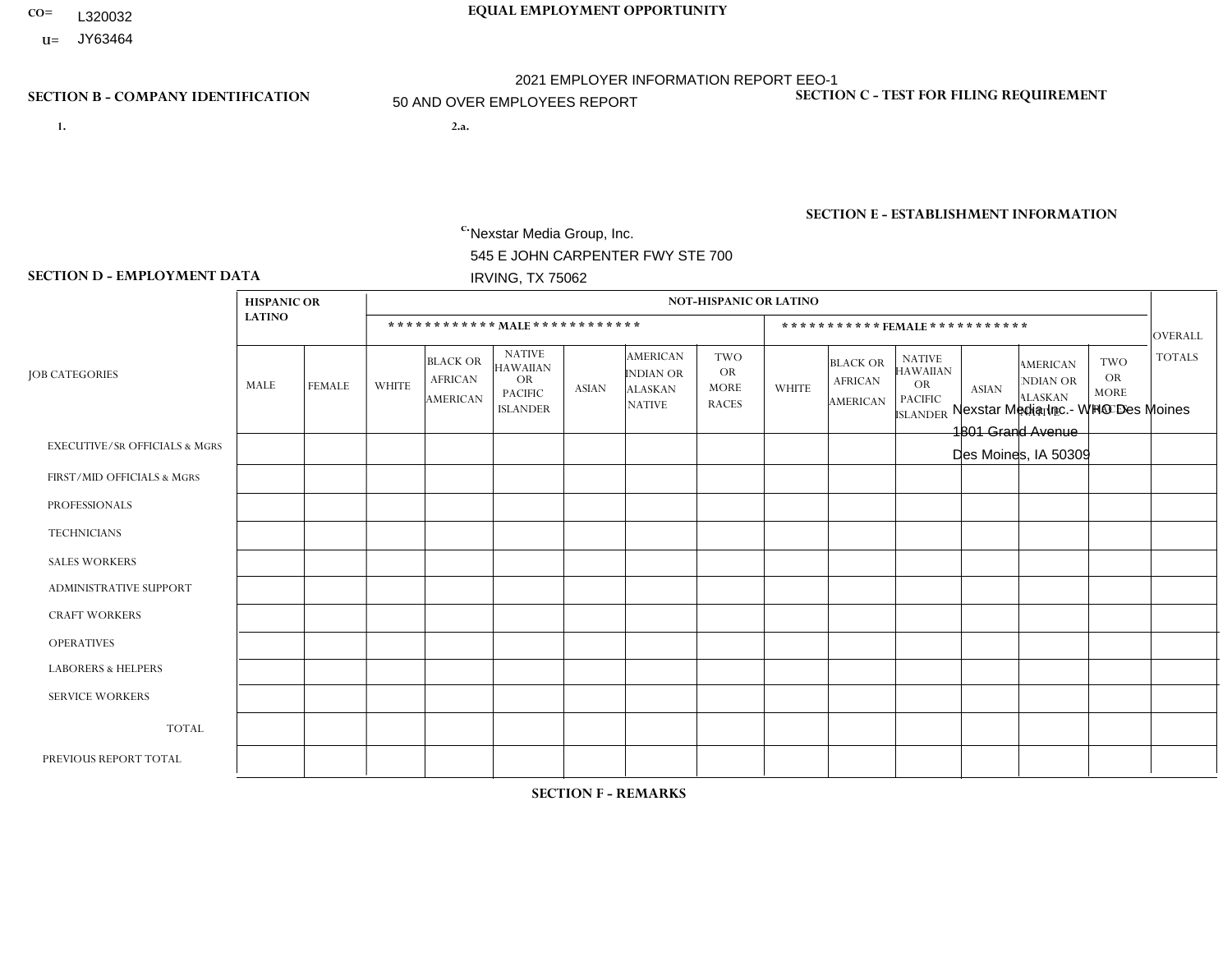- **CO= EQUAL EMPLOYMENT OPPORTUNITY** L320032
- **U=**

- **1. 2.a.** Nexstar Media Group, Inc. 545 E JOHN CARPENTER FWY STE 700 IRVING, TX 75062
- 2.a. Nexstar Media Inc Harrisburg WHTM 3235 HOFFMAN STREET HARRISBURG, PA 17110

EIN= 233063152

# **SECTION B - COMPANY IDENTIFICATION SECTION C - TEST FOR FILING REQUIREMENT**

1- Y 2- N 3- Y DUNS= 058168001

**SECTION E - ESTABLISHMENT INFORMATION c.** NAICS: 515120 - Television Broadcasting

### **SECTION D - EMPLOYMENT DATA**

|                                          | <b>HISPANIC OR</b> |               |                |                                                      |                                                                                    |              |                                                                 | <b>NOT-HISPANIC OR LATINO</b>                          |              |                                                      |                                                                                    |                |                                                                       |                                                        |               |
|------------------------------------------|--------------------|---------------|----------------|------------------------------------------------------|------------------------------------------------------------------------------------|--------------|-----------------------------------------------------------------|--------------------------------------------------------|--------------|------------------------------------------------------|------------------------------------------------------------------------------------|----------------|-----------------------------------------------------------------------|--------------------------------------------------------|---------------|
|                                          | <b>LATINO</b>      |               |                |                                                      | ************ MALE ************                                                     |              |                                                                 |                                                        |              |                                                      | ***********FEMALE***********                                                       |                |                                                                       |                                                        | OVERALL       |
| <b>JOB CATEGORIES</b>                    | MALE               | <b>FEMALE</b> | <b>WHITE</b>   | <b>BLACK OR</b><br><b>AFRICAN</b><br><b>AMERICAN</b> | <b>NATIVE</b><br><b>HAWAIIAN</b><br><b>OR</b><br><b>PACIFIC</b><br><b>ISLANDER</b> | <b>ASIAN</b> | <b>AMERICAN</b><br>INDIAN OR<br><b>ALASKAN</b><br><b>NATIVE</b> | <b>TWO</b><br><b>OR</b><br><b>MORE</b><br><b>RACES</b> | <b>WHITE</b> | <b>BLACK OR</b><br><b>AFRICAN</b><br><b>AMERICAN</b> | <b>NATIVE</b><br><b>HAWAIIAN</b><br><b>OR</b><br><b>PACIFIC</b><br><b>ISLANDER</b> | <b>ASIAN</b>   | <b>AMERICAN</b><br><b>NDIAN OR</b><br><b>ALASKAN</b><br><b>NATIVE</b> | <b>TWO</b><br><b>OR</b><br><b>MORE</b><br><b>RACES</b> | <b>TOTALS</b> |
| <b>EXECUTIVE/SR OFFICIALS &amp; MGRS</b> | $\Omega$           | $\Omega$      | $\Omega$       | $\Omega$                                             | $\Omega$                                                                           | $\Omega$     | $\Omega$                                                        | $\Omega$                                               | $\Omega$     | $\Omega$                                             | $\mathbf{0}$                                                                       | $\Omega$       | $\Omega$                                                              | $\Omega$                                               | $\Omega$      |
| FIRST/MID OFFICIALS & MGRS               | 0                  | $\Omega$      | 6              | $\mathbf 0$                                          | $\mathbf 0$                                                                        | $\Omega$     | $\Omega$                                                        | $\Omega$                                               | 4            | $\Omega$                                             | $\mathbf{0}$                                                                       | $\mathbf{0}$   | $\mathbf{0}$                                                          | $\mathbf{0}$                                           | 10            |
| <b>PROFESSIONALS</b>                     | $\Omega$           | $\mathbf 0$   | 6              | $\mathbf{1}$                                         | $\mathbf 0$                                                                        | $\Omega$     | $\Omega$                                                        | $\Omega$                                               | 4            | 1                                                    | $\Omega$                                                                           | $\Omega$       | $\Omega$                                                              | $\mathbf{0}$                                           | 12            |
| <b>TECHNICIANS</b>                       | 2                  | $\mathbf 0$   | 36             | $\overline{2}$                                       | $\mathbf 0$                                                                        | $\mathbf{1}$ | $\Omega$                                                        | $\Omega$                                               | 19           | $\mathbf{1}$                                         | $\mathbf 0$                                                                        | $\overline{2}$ | $\Omega$                                                              | $\Omega$                                               | 63            |
| <b>SALES WORKERS</b>                     | 0                  | $\Omega$      | $\overline{4}$ | $\Omega$                                             | $\Omega$                                                                           | $\Omega$     | $\Omega$                                                        | $\Omega$                                               | 6            | $\Omega$                                             | $\Omega$                                                                           | $\Omega$       | $\Omega$                                                              | $\Omega$                                               | 10            |
| <b>ADMINISTRATIVE SUPPORT</b>            | 0                  | $\Omega$      | $\overline{7}$ | $\mathbf 0$                                          | $\mathbf 0$                                                                        | $\Omega$     | $\Omega$                                                        | $\Omega$                                               | 8            | $\Omega$                                             | $\Omega$                                                                           | $\Omega$       | $\mathbf{0}$                                                          | $\mathbf{0}$                                           | 15            |
| <b>CRAFT WORKERS</b>                     | 0                  | $\Omega$      | $\mathbf 0$    | $\mathbf 0$                                          | $\Omega$                                                                           | $\Omega$     | $\Omega$                                                        | $\Omega$                                               | $\Omega$     | $\Omega$                                             | $\Omega$                                                                           | $\Omega$       | $\Omega$                                                              | $\Omega$                                               | $\mathbf 0$   |
| <b>OPERATIVES</b>                        | 0                  | $\mathbf 0$   | $\mathbf 0$    | $\mathbf 0$                                          | $\mathbf 0$                                                                        | $\mathbf 0$  | $\Omega$                                                        | $\Omega$                                               | $\Omega$     | $\Omega$                                             | $\mathbf{0}$                                                                       | $\Omega$       | $\mathbf{0}$                                                          | $\Omega$                                               | $\mathbf 0$   |
| <b>LABORERS &amp; HELPERS</b>            | 0                  | $\Omega$      | $\mathbf{0}$   | $\Omega$                                             | $\Omega$                                                                           | $\Omega$     | $\Omega$                                                        | $\Omega$                                               | $\Omega$     | $\Omega$                                             | $\Omega$                                                                           | $\mathbf{0}$   | $\Omega$                                                              | $\Omega$                                               | $\mathbf{0}$  |
| <b>SERVICE WORKERS</b>                   | 0                  | $\mathbf{0}$  | $\mathbf 0$    | $\mathbf 0$                                          | $\mathbf{0}$                                                                       | $\mathbf{0}$ | $\Omega$                                                        | $\Omega$                                               | $\Omega$     | $\Omega$                                             | $\Omega$                                                                           | $\Omega$       | $\mathbf{0}$                                                          | $\Omega$                                               | $\mathbf{0}$  |
| <b>TOTAL</b>                             | 2                  | $\mathbf{0}$  | 59             | 3                                                    | $\mathbf 0$                                                                        | $\mathbf{1}$ | $\Omega$                                                        | $\Omega$                                               | 41           | $\overline{2}$                                       | $\mathbf 0$                                                                        | 2              | $\Omega$                                                              | $\mathbf{0}$                                           | 110           |
| PREVIOUS REPORT TOTAL                    | $\overline{2}$     | $\Omega$      | 65             | $\overline{2}$                                       | $\mathbf 0$                                                                        | $\Omega$     | $\Omega$                                                        | 1                                                      | 41           | 3                                                    | $\mathbf{0}$                                                                       | 2              | $\mathbf{0}$                                                          | $\mathbf{0}$                                           | 116           |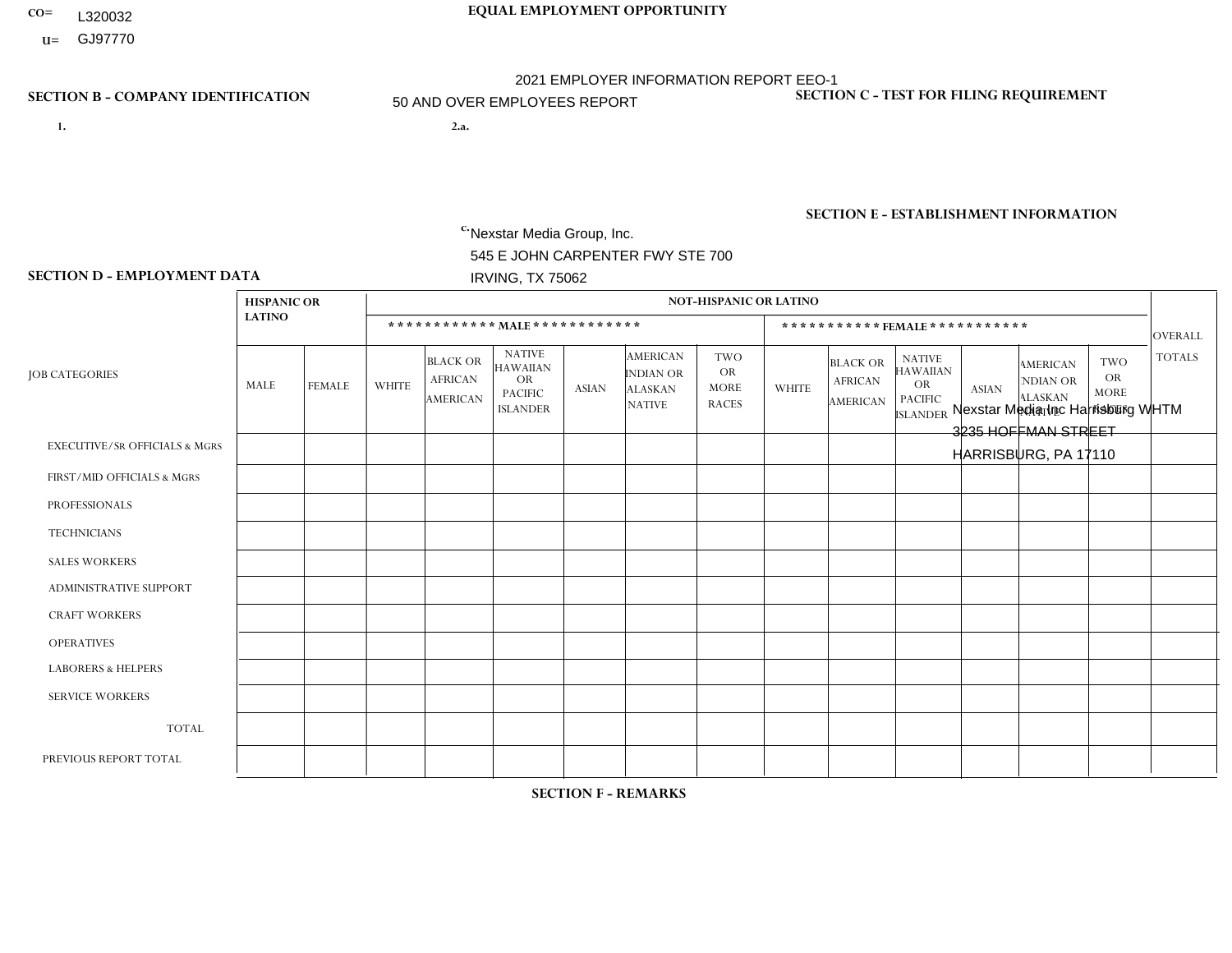- **CO= EQUAL EMPLOYMENT OPPORTUNITY** L320032
- **U=**

- **1. 2.a.** Nexstar Media Group, Inc. 545 E JOHN CARPENTER FWY STE 700 IRVING, TX 75062
- 2.a. Nexstar Media Inc Honolulu KHON 88 PIIKOI STREET HONOLULU, HI 96814

EIN= 233063152

# **SECTION B - COMPANY IDENTIFICATION SECTION C - TEST FOR FILING REQUIREMENT**

1- Y 2- N 3- Y DUNS= 058168001

**SECTION E - ESTABLISHMENT INFORMATION c.** NAICS: 515120 - Television Broadcasting

### **SECTION D - EMPLOYMENT DATA**

|                                          | <b>HISPANIC OR</b> |               |                |                                                      |                                                                                    |                |                                                                 | <b>NOT-HISPANIC OR LATINO</b>                          |                |                                                      |                                                                                    |                |                                                                       |                                                        |                |
|------------------------------------------|--------------------|---------------|----------------|------------------------------------------------------|------------------------------------------------------------------------------------|----------------|-----------------------------------------------------------------|--------------------------------------------------------|----------------|------------------------------------------------------|------------------------------------------------------------------------------------|----------------|-----------------------------------------------------------------------|--------------------------------------------------------|----------------|
|                                          | <b>LATINO</b>      |               |                |                                                      | ************ MALE ************                                                     |                |                                                                 |                                                        |                |                                                      | ***********FEMALE***********                                                       |                |                                                                       |                                                        | OVERALL        |
| <b>JOB CATEGORIES</b>                    | MALE               | <b>FEMALE</b> | <b>WHITE</b>   | <b>BLACK OR</b><br><b>AFRICAN</b><br><b>AMERICAN</b> | <b>NATIVE</b><br><b>HAWAIIAN</b><br><b>OR</b><br><b>PACIFIC</b><br><b>ISLANDER</b> | <b>ASIAN</b>   | <b>AMERICAN</b><br>INDIAN OR<br><b>ALASKAN</b><br><b>NATIVE</b> | <b>TWO</b><br><b>OR</b><br><b>MORE</b><br><b>RACES</b> | <b>WHITE</b>   | <b>BLACK OR</b><br><b>AFRICAN</b><br><b>AMERICAN</b> | <b>NATIVE</b><br><b>HAWAIIAN</b><br><b>OR</b><br><b>PACIFIC</b><br><b>ISLANDER</b> | <b>ASIAN</b>   | <b>AMERICAN</b><br><b>NDIAN OR</b><br><b>ALASKAN</b><br><b>NATIVE</b> | <b>TWO</b><br><b>OR</b><br><b>MORE</b><br><b>RACES</b> | <b>TOTALS</b>  |
| <b>EXECUTIVE/SR OFFICIALS &amp; MGRS</b> | $\Omega$           | $\Omega$      | $\mathbf 0$    | $\mathbf 0$                                          | $\mathbf 0$                                                                        | $\Omega$       | $\Omega$                                                        | $\Omega$                                               | $\Omega$       | $\Omega$                                             | $\Omega$                                                                           | $\Omega$       | $\mathbf{0}$                                                          | $\Omega$                                               | $\mathbf 0$    |
| FIRST/MID OFFICIALS & MGRS               | 0                  | $\mathbf 0$   | $\mathbf{1}$   | $\mathbf 0$                                          | $\mathbf 0$                                                                        | $\mathbf 0$    | $\Omega$                                                        | -1                                                     |                | $\Omega$                                             | $\mathbf{0}$                                                                       | $\overline{4}$ | $\mathbf 0$                                                           | 1                                                      | 8              |
| <b>PROFESSIONALS</b>                     | 0                  | $\Omega$      | 5              | $\mathbf 0$                                          | $\mathbf 1$                                                                        | $\overline{4}$ | $\Omega$                                                        | $\Omega$                                               | $\Omega$       | $\Omega$                                             |                                                                                    | 8              | $\Omega$                                                              | 1                                                      | 20             |
| <b>TECHNICIANS</b>                       | 4                  | $\mathbf 0$   | 3              | $\mathbf 0$                                          | $\mathbf{1}$                                                                       | 23             | $\Omega$                                                        | $\mathbf{1}$                                           | $\mathbf{1}$   | $\mathbf{1}$                                         | $\Omega$                                                                           | 13             | $\Omega$                                                              | 1                                                      | 48             |
| <b>SALES WORKERS</b>                     | 0                  | $\Omega$      | $\overline{1}$ | $\mathbf 0$                                          | $\Omega$                                                                           | $\overline{2}$ | $\Omega$                                                        | $\Omega$                                               | $\overline{2}$ | $\Omega$                                             | $\Omega$                                                                           | 5              | $\Omega$                                                              | $\mathbf{0}$                                           | 10             |
| <b>ADMINISTRATIVE SUPPORT</b>            | $\Omega$           | $\mathbf{1}$  | 1              | $\mathbf 0$                                          |                                                                                    | 3              | $\Omega$                                                        | 1                                                      |                | $\Omega$                                             | 2                                                                                  | $\overline{7}$ | $\mathbf{0}$                                                          | 1                                                      | 18             |
| <b>CRAFT WORKERS</b>                     | 0                  | $\Omega$      | $\mathbf 0$    | $\mathbf 0$                                          | $\Omega$                                                                           | $\Omega$       | $\Omega$                                                        | $\Omega$                                               | $\Omega$       | $\Omega$                                             | $\Omega$                                                                           | $\Omega$       | $\Omega$                                                              | $\Omega$                                               | $\mathbf{0}$   |
| <b>OPERATIVES</b>                        | 0                  | $\mathbf 0$   | $\mathbf 0$    | $\mathbf 0$                                          | $\mathbf 0$                                                                        | $\mathbf 0$    | $\Omega$                                                        | $\Omega$                                               | $\Omega$       | $\Omega$                                             | $\Omega$                                                                           | $\mathbf{0}$   | $\Omega$                                                              | $\mathbf{0}$                                           | $\overline{0}$ |
| <b>LABORERS &amp; HELPERS</b>            | 0                  | $\Omega$      | $\mathbf 0$    | $\mathbf 0$                                          | $\mathbf 0$                                                                        | $\mathbf 0$    | $\Omega$                                                        | $\Omega$                                               | $\Omega$       | $\Omega$                                             | $\mathbf{0}$                                                                       | $\mathbf{0}$   | $\Omega$                                                              | $\Omega$                                               | $\mathbf 0$    |
| <b>SERVICE WORKERS</b>                   | 0                  | $\Omega$      | $\mathbf 0$    | $\mathbf 0$                                          | $\mathbf 0$                                                                        | $\Omega$       | $\Omega$                                                        | $\Omega$                                               | $\Omega$       | $\Omega$                                             | $\Omega$                                                                           | $\mathbf{0}$   | $\Omega$                                                              | $\mathbf{0}$                                           | $\overline{0}$ |
| <b>TOTAL</b>                             | 4                  | $\mathbf{1}$  | 11             | 0                                                    | 3                                                                                  | 32             | $\Omega$                                                        | 3                                                      | 5              | $\mathbf{1}$                                         | 3                                                                                  | 37             | $\Omega$                                                              | 4                                                      | 104            |
| PREVIOUS REPORT TOTAL                    | 3                  | $\mathbf{1}$  | 11             | $\mathbf 0$                                          | 5                                                                                  | 29             | $\Omega$                                                        | 5                                                      | 13             | $\Omega$                                             | 5                                                                                  | 25             | $\mathbf{0}$                                                          | 6                                                      | 103            |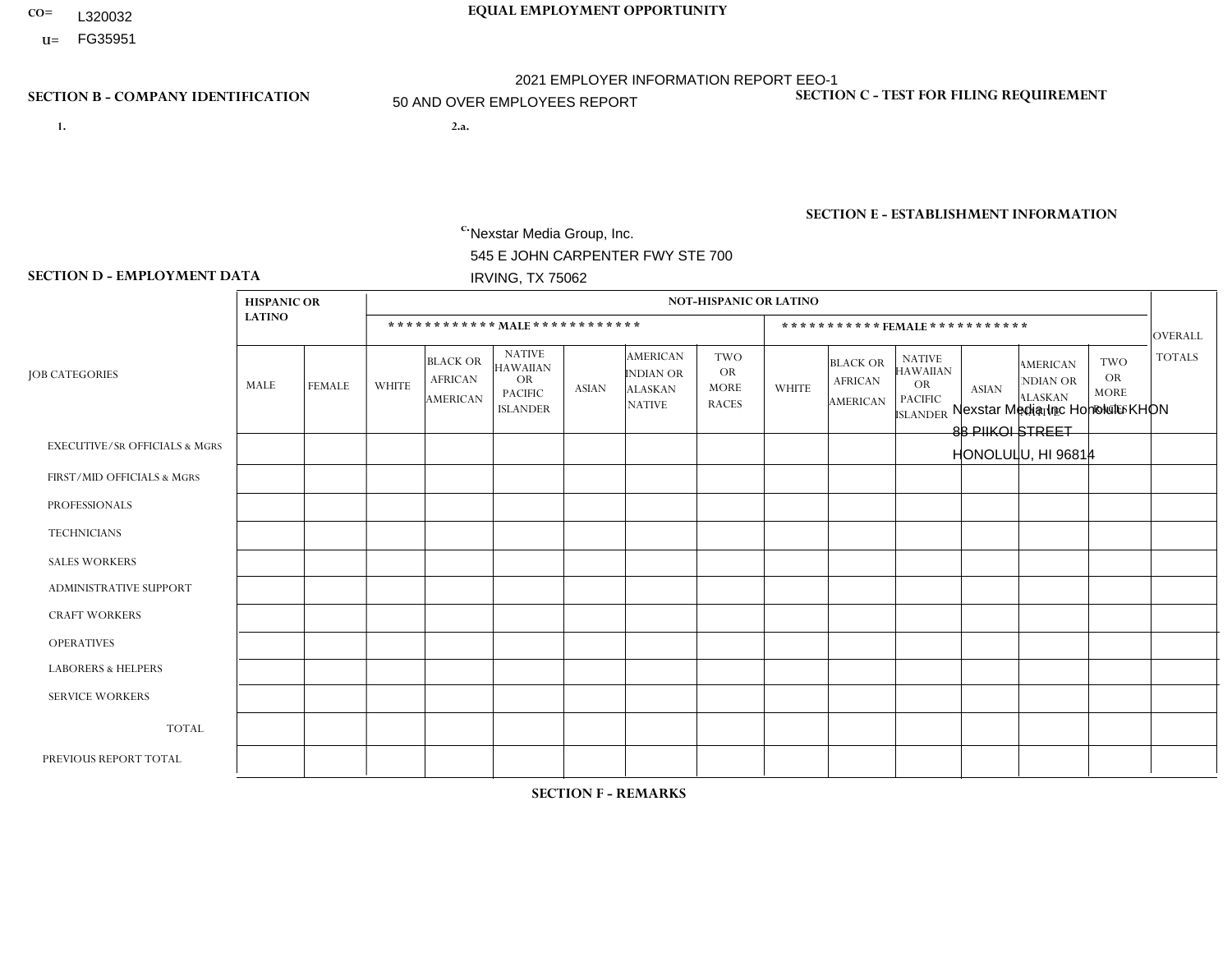- **CO= EQUAL EMPLOYMENT OPPORTUNITY** L320032
	- **U=**

# **SECTION B - COMPANY IDENTIFICATION SECTION C - TEST FOR FILING REQUIREMENT**

- **1. 2.a.** Nexstar Media Group, Inc. 545 E JOHN CARPENTER FWY STE 700 IRVING, TX 75062
- 2.a. Nexstar Media Inc Midland KMID 3200 LAFORCE BLVD MIDLAND, TX 79711

2021 EMPLOYER INFORMATION REPORT EEO-1 50 AND OVER EMPLOYEES REPORT

EIN= 233063152

1- Y 2- N 3- Y DUNS= 058168001

**SECTION E - ESTABLISHMENT INFORMATION c.** NAICS: 515120 - Television Broadcasting

### **SECTION D - EMPLOYMENT DATA**

|                                          | <b>HISPANIC OR</b> |                |                 |                                                      |                                                                                    |              |                                                                        | <b>NOT-HISPANIC OR LATINO</b>                          |                |                                               |                                                                             |              |                                                                       |                                                        |                |
|------------------------------------------|--------------------|----------------|-----------------|------------------------------------------------------|------------------------------------------------------------------------------------|--------------|------------------------------------------------------------------------|--------------------------------------------------------|----------------|-----------------------------------------------|-----------------------------------------------------------------------------|--------------|-----------------------------------------------------------------------|--------------------------------------------------------|----------------|
|                                          | <b>LATINO</b>      |                |                 |                                                      | ************ MAIE************                                                      |              |                                                                        |                                                        |                |                                               | *********** FEMALE ***********                                              |              |                                                                       |                                                        | <b>OVERALL</b> |
| <b>JOB CATEGORIES</b>                    | MALE               | <b>FEMALE</b>  | <b>WHITE</b>    | <b>BLACK OR</b><br><b>AFRICAN</b><br><b>AMERICAN</b> | <b>NATIVE</b><br><b>HAWAIIAN</b><br><b>OR</b><br><b>PACIFIC</b><br><b>ISLANDER</b> | <b>ASIAN</b> | <b>AMERICAN</b><br><b>INDIAN OR</b><br><b>ALASKAN</b><br><b>NATIVE</b> | <b>TWO</b><br><b>OR</b><br><b>MORE</b><br><b>RACES</b> | <b>WHITE</b>   | <b>BLACK OR</b><br><b>AFRICAN</b><br>AMERICAN | <b>NATIVE</b><br><b>HAWAIIAN</b><br>OR<br><b>PACIFIC</b><br><b>ISLANDER</b> | <b>ASIAN</b> | <b>AMERICAN</b><br><b>NDIAN OR</b><br><b>ALASKAN</b><br><b>NATIVE</b> | <b>TWO</b><br><b>OR</b><br><b>MORE</b><br><b>RACES</b> | <b>TOTALS</b>  |
| <b>EXECUTIVE/SR OFFICIALS &amp; MGRS</b> | $\Omega$           | $\mathbf 0$    | $\mathbf 0$     | 0                                                    | $\Omega$                                                                           | $\Omega$     | $\Omega$                                                               | $\Omega$                                               | $\Omega$       | $\Omega$                                      | $\Omega$                                                                    | $\Omega$     | $\Omega$                                                              | $\Omega$                                               | $\mathbf 0$    |
| FIRST/MID OFFICIALS & MGRS               |                    | $\mathbf 0$    | $\overline{2}$  | $\mathbf 0$                                          | $\mathbf{0}$                                                                       | $\Omega$     | $\Omega$                                                               | $\Omega$                                               | 1              | 1                                             | $\Omega$                                                                    | $\Omega$     | $\Omega$                                                              | $\Omega$                                               | 5              |
| <b>PROFESSIONALS</b>                     | $\mathbf 0$        | $\overline{2}$ | $5\phantom{.0}$ | 3                                                    | $\Omega$                                                                           | $\Omega$     | $\Omega$                                                               |                                                        | $\overline{2}$ | $\Omega$                                      | $\Omega$                                                                    | $\mathbf 0$  | $\Omega$                                                              | $\Omega$                                               | 13             |
| <b>TECHNICIANS</b>                       | 4                  | 4              | 6               | $\mathbf 0$                                          | $\Omega$                                                                           | $\Omega$     | $\Omega$                                                               | 2                                                      | $\overline{4}$ | $\overline{2}$                                | $\Omega$                                                                    | $\Omega$     | $\Omega$                                                              | $\Omega$                                               | 22             |
| <b>SALES WORKERS</b>                     | $\mathbf 0$        | $\overline{1}$ | $\mathbf 0$     | 0                                                    | $\Omega$                                                                           | $\Omega$     | $\Omega$                                                               | $\Omega$                                               | 5              | $\Omega$                                      | $\Omega$                                                                    | $\Omega$     | $\Omega$                                                              | $\Omega$                                               | 6              |
| ADMINISTRATIVE SUPPORT                   |                    | $\overline{2}$ | $\mathbf{1}$    | $\mathbf 0$                                          | $\Omega$                                                                           | $\Omega$     | $\Omega$                                                               | $\Omega$                                               | 3              | $\Omega$                                      | $\Omega$                                                                    | $\Omega$     | $\Omega$                                                              | $\Omega$                                               | $\overline{7}$ |
| <b>CRAFT WORKERS</b>                     | $\mathbf{0}$       | $\mathbf 0$    | $\mathbf 0$     | 0                                                    | $\Omega$                                                                           | $\Omega$     | $\Omega$                                                               | $\Omega$                                               | $\Omega$       | $\Omega$                                      | $\Omega$                                                                    | $\Omega$     | $\Omega$                                                              | $\Omega$                                               | $\mathbf 0$    |
| <b>OPERATIVES</b>                        | $\mathbf 0$        | $\mathbf 0$    | $\mathbf 0$     | $\mathbf 0$                                          | $\Omega$                                                                           | $\Omega$     | $\Omega$                                                               | $\Omega$                                               | $\Omega$       | $\Omega$                                      | $\Omega$                                                                    | $\Omega$     | $\Omega$                                                              | $\Omega$                                               | $\mathbf 0$    |
| <b>LABORERS &amp; HELPERS</b>            | $\mathbf{0}$       | $\Omega$       | $\mathbf 0$     | 0                                                    | $\Omega$                                                                           | $\Omega$     | $\Omega$                                                               | $\Omega$                                               | $\Omega$       | $\Omega$                                      | $\Omega$                                                                    | $\Omega$     | $\Omega$                                                              | $\Omega$                                               | $\mathbf 0$    |
| <b>SERVICE WORKERS</b>                   | $\mathbf{0}$       | $\mathbf 0$    | 0               | 0                                                    | $\Omega$                                                                           | $\Omega$     | $\Omega$                                                               | $\Omega$                                               | $\Omega$       | $\Omega$                                      | $\Omega$                                                                    | $\Omega$     | $\Omega$                                                              | $\Omega$                                               | 0              |
| <b>TOTAL</b>                             | 6                  | 9              | 14              | 3                                                    | $\mathbf 0$                                                                        | $\Omega$     | $\Omega$                                                               | 3                                                      | 15             | 3                                             | $\Omega$                                                                    | $\mathbf 0$  | $\Omega$                                                              | $\mathbf 0$                                            | 53             |
| PREVIOUS REPORT TOTAL                    | 9                  | 6              | 16              | $\overline{c}$                                       | $\Omega$                                                                           | $\Omega$     | $\Omega$                                                               |                                                        | 13             | 3                                             | $\Omega$                                                                    |              | $\Omega$                                                              | $\Omega$                                               | 51             |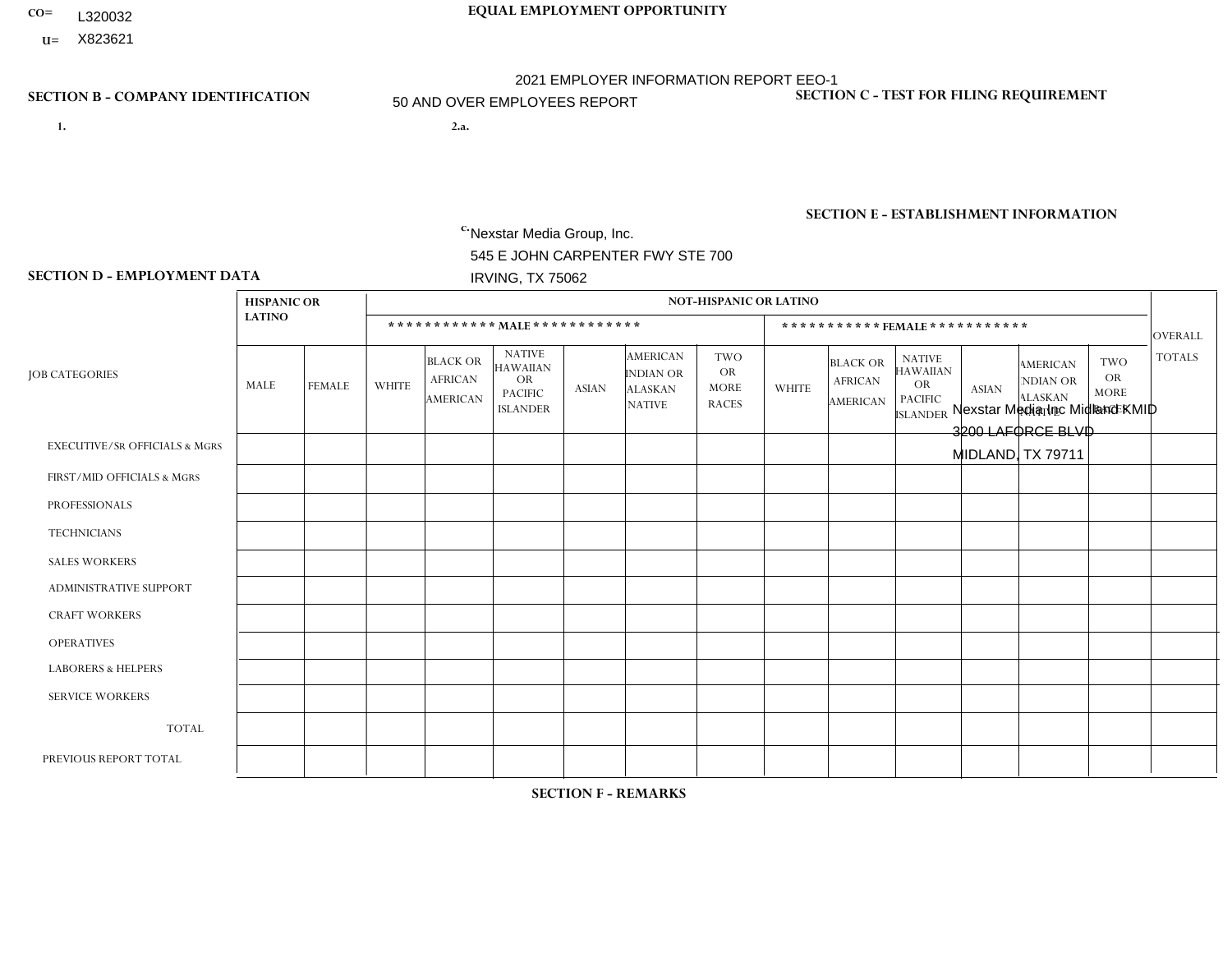- **CO= EQUAL EMPLOYMENT OPPORTUNITY** L320032
- **U=** JY63503

- **1. 2.a.** Nexstar Media Group, Inc. 545 E JOHN CARPENTER FWY STE 700 IRVING, TX 75062
- 2.a. Nexstar Media WOWK Charleston WV 350 Quarrier St Charleston, WV 25301

EIN= 233063152

# **SECTION B - COMPANY IDENTIFICATION SECTION C - TEST FOR FILING REQUIREMENT**

1- Y 2- N 3- Y DUNS= 058168001

**SECTION E - ESTABLISHMENT INFORMATION c.** NAICS: 515120 - Television Broadcasting

### **SECTION D - EMPLOYMENT DATA**

|                                          | <b>HISPANIC OR</b> |                |              |                                                      |                                                                                    |                |                                                                        | <b>NOT-HISPANIC OR LATINO</b>                   |              |                                               |                                                                                    |              |                                                                       |                                                        |                |
|------------------------------------------|--------------------|----------------|--------------|------------------------------------------------------|------------------------------------------------------------------------------------|----------------|------------------------------------------------------------------------|-------------------------------------------------|--------------|-----------------------------------------------|------------------------------------------------------------------------------------|--------------|-----------------------------------------------------------------------|--------------------------------------------------------|----------------|
|                                          | <b>LATINO</b>      |                |              | ************ MALE ************                       |                                                                                    |                |                                                                        |                                                 |              | ***********FEMALE***********                  |                                                                                    |              |                                                                       |                                                        | <b>OVERALL</b> |
| <b>JOB CATEGORIES</b>                    | MALE               | <b>FEMALE</b>  | <b>WHITE</b> | <b>BLACK OR</b><br><b>AFRICAN</b><br><b>AMERICAN</b> | <b>NATIVE</b><br><b>HAWAIIAN</b><br><b>OR</b><br><b>PACIFIC</b><br><b>ISLANDER</b> | ASIAN          | <b>AMERICAN</b><br><b>INDIAN OR</b><br><b>ALASKAN</b><br><b>NATIVE</b> | TWO<br><b>OR</b><br><b>MORE</b><br><b>RACES</b> | <b>WHITE</b> | <b>BLACK OR</b><br><b>AFRICAN</b><br>AMERICAN | <b>NATIVE</b><br><b>HAWAIIAN</b><br><b>OR</b><br><b>PACIFIC</b><br><b>ISLANDER</b> | <b>ASIAN</b> | <b>AMERICAN</b><br><b>NDIAN OR</b><br><b>ALASKAN</b><br><b>NATIVE</b> | <b>TWO</b><br><b>OR</b><br><b>MORE</b><br><b>RACES</b> | <b>TOTALS</b>  |
| <b>EXECUTIVE/SR OFFICIALS &amp; MGRS</b> | $\Omega$           | $\mathbf 0$    | $\mathbf 0$  | $\mathbf 0$                                          | $\mathbf 0$                                                                        | $\mathbf 0$    | $\Omega$                                                               | $\Omega$                                        | $\Omega$     | $\Omega$                                      | $\Omega$                                                                           | $\mathbf 0$  | $\mathbf 0$                                                           | $\mathbf 0$                                            | $\mathbf 0$    |
| FIRST/MID OFFICIALS & MGRS               | 0                  | $\Omega$       | 10           | $\mathbf 0$                                          | $\Omega$                                                                           | $\Omega$       | $\Omega$                                                               |                                                 | 3            | $\Omega$                                      | $\Omega$                                                                           | $\mathbf{0}$ | $\Omega$                                                              | $\mathbf{0}$                                           | 14             |
| <b>PROFESSIONALS</b>                     | 0                  | $\overline{0}$ | 13           | $\mathbf 0$                                          | $\mathbf 0$                                                                        | $\overline{1}$ | $\Omega$                                                               | $\Omega$                                        | 10           | 3                                             | $\Omega$                                                                           | $\mathbf 0$  | 0                                                                     | $\mathbf 0$                                            | 27             |
| <b>TECHNICIANS</b>                       | 0                  | 3              | 31           | 8                                                    | $\Omega$                                                                           | $\mathbf 1$    | $\Omega$                                                               |                                                 | 17           | 4                                             | $\Omega$                                                                           | $\Omega$     | $\Omega$                                                              | $\Omega$                                               | 65             |
| <b>SALES WORKERS</b>                     | 0                  | $\Omega$       | 10           | $\mathbf 0$                                          | $\Omega$                                                                           | $\Omega$       | $\Omega$                                                               | $\Omega$                                        | 13           | $\Omega$                                      | $\Omega$                                                                           | $\Omega$     | $\Omega$                                                              | $\Omega$                                               | 23             |
| ADMINISTRATIVE SUPPORT                   | $\Omega$           | $\Omega$       | 4            | $\overline{1}$                                       | $\Omega$                                                                           | $\Omega$       | $\Omega$                                                               | $\Omega$                                        | 8            | $\overline{1}$                                | $\Omega$                                                                           | $\Omega$     | $\Omega$                                                              | $\Omega$                                               | 14             |
| <b>CRAFT WORKERS</b>                     | 0                  | $\Omega$       | $\Omega$     | $\mathbf 0$                                          | $\Omega$                                                                           | $\Omega$       | $\Omega$                                                               | $\Omega$                                        | $\Omega$     | $\Omega$                                      | $\Omega$                                                                           | $\Omega$     | $\Omega$                                                              | $\mathbf{0}$                                           | $\mathbf{0}$   |
| <b>OPERATIVES</b>                        | 0                  | $\Omega$       | $\Omega$     | $\mathbf 0$                                          | $\Omega$                                                                           | $\Omega$       | $\Omega$                                                               | $\Omega$                                        | $\Omega$     | $\Omega$                                      | $\Omega$                                                                           | $\Omega$     | $\Omega$                                                              | $\Omega$                                               | $\mathbf 0$    |
| <b>LABORERS &amp; HELPERS</b>            | 0                  | $\Omega$       | $\Omega$     | $\mathbf 0$                                          | $\Omega$                                                                           | $\Omega$       | $\Omega$                                                               | $\Omega$                                        | $\Omega$     | $\Omega$                                      | $\Omega$                                                                           | $\Omega$     | $\Omega$                                                              | $\Omega$                                               | $\overline{0}$ |
| <b>SERVICE WORKERS</b>                   | 0                  | $\Omega$       | $\Omega$     | 0                                                    | $\mathbf{0}$                                                                       | $\Omega$       | $\Omega$                                                               | $\Omega$                                        | $\Omega$     | $\Omega$                                      | $\Omega$                                                                           | $\Omega$     | $\Omega$                                                              | $\mathbf 0$                                            | $\mathbf 0$    |
| <b>TOTAL</b>                             | $\Omega$           | 3              | 68           | 9                                                    | 0                                                                                  | 2              | $\Omega$                                                               | $\overline{2}$                                  | 51           | 8                                             | $\Omega$                                                                           | $\mathbf 0$  | 0                                                                     | $\mathbf 0$                                            | 143            |
| PREVIOUS REPORT TOTAL                    | 0                  | $\overline{2}$ | 36           | $\mathbf{1}$                                         | 0                                                                                  | $\Omega$       | $\Omega$                                                               | $\Omega$                                        | 24           | $\overline{2}$                                | $\Omega$                                                                           | $\mathbf 0$  | 0                                                                     | $\mathbf 1$                                            | 66             |

**SECTION F - REMARKS**

acquisition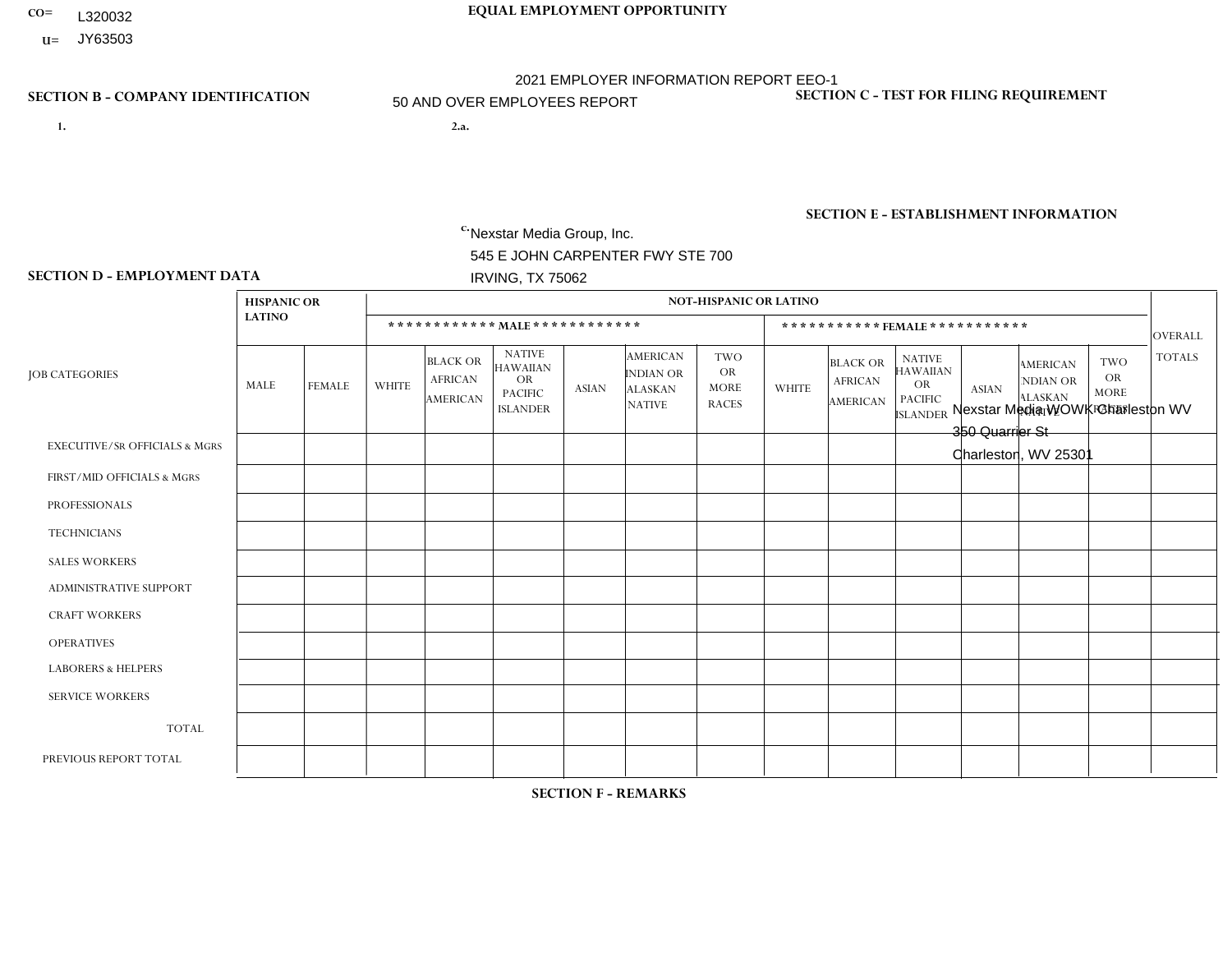- **CO= EQUAL EMPLOYMENT OPPORTUNITY** L320032
- **U=** JY63376

- **1. 2.a.** Nexstar Media Group, Inc. 545 E JOHN CARPENTER FWY STE 700 IRVING, TX 75062
- 2.a. Nexstar Media Inc. Los Angeles KTLA 5800 Sunset Blvd LOS ANGELES, CA 90028

EIN= 361880355

# **SECTION B - COMPANY IDENTIFICATION SECTION C - TEST FOR FILING REQUIREMENT**

1- Y 2- N 3- Y DUNS= 058168001

**SECTION E - ESTABLISHMENT INFORMATION c.** NAICS: 515120 - Television Broadcasting

### **SECTION D - EMPLOYMENT DATA**

|                                          | <b>HISPANIC OR</b> |               |                |                                                      |                                                                                    |                |                                                                        | <b>NOT-HISPANIC OR LATINO</b>                          |              |                                                      |                                                                                    |              |                                                                       |                                                        |                |
|------------------------------------------|--------------------|---------------|----------------|------------------------------------------------------|------------------------------------------------------------------------------------|----------------|------------------------------------------------------------------------|--------------------------------------------------------|--------------|------------------------------------------------------|------------------------------------------------------------------------------------|--------------|-----------------------------------------------------------------------|--------------------------------------------------------|----------------|
|                                          | <b>LATINO</b>      |               |                |                                                      | ************ MALE ************                                                     |                |                                                                        |                                                        |              | ***********FEMALE***********                         |                                                                                    |              |                                                                       |                                                        | <b>OVERALL</b> |
| <b>JOB CATEGORIES</b>                    | MALE               | <b>FEMALE</b> | <b>WHITE</b>   | <b>BLACK OR</b><br><b>AFRICAN</b><br><b>AMERICAN</b> | <b>NATIVE</b><br><b>HAWAIIAN</b><br><b>OR</b><br><b>PACIFIC</b><br><b>ISLANDER</b> | <b>ASIAN</b>   | <b>AMERICAN</b><br><b>INDIAN OR</b><br><b>ALASKAN</b><br><b>NATIVE</b> | <b>TWO</b><br><b>OR</b><br><b>MORE</b><br><b>RACES</b> | <b>WHITE</b> | <b>BLACK OR</b><br><b>AFRICAN</b><br><b>AMERICAN</b> | <b>NATIVE</b><br><b>HAWAIIAN</b><br><b>OR</b><br><b>PACIFIC</b><br><b>ISLANDER</b> | <b>ASIAN</b> | <b>AMERICAN</b><br><b>NDIAN OR</b><br><b>ALASKAN</b><br><b>NATIVE</b> | <b>TWO</b><br><b>OR</b><br><b>MORE</b><br><b>RACES</b> | <b>TOTALS</b>  |
| <b>EXECUTIVE/SR OFFICIALS &amp; MGRS</b> | 0                  | 0             | $\Omega$       | $\Omega$                                             | $\Omega$                                                                           | $\Omega$       | $\Omega$                                                               | $\Omega$                                               |              | $\Omega$                                             | $\Omega$                                                                           | $\Omega$     | $\Omega$                                                              | $\Omega$                                               |                |
| FIRST/MID OFFICIALS & MGRS               | 4                  | 4             | 16             | 1                                                    | $\mathbf 0$                                                                        | 1              | $\Omega$                                                               | -1                                                     | 9            | 3                                                    | $\Omega$                                                                           | $\Omega$     | $\Omega$                                                              | $\Omega$                                               | 39             |
| <b>PROFESSIONALS</b>                     | 33                 | 27            | 74             | 18                                                   | $\mathbf 0$                                                                        | 8              | $\Omega$                                                               | 3                                                      | 50           | 8                                                    |                                                                                    | 6            | $\Omega$                                                              | $\overline{4}$                                         | 232            |
| <b>TECHNICIANS</b>                       | 46                 | 9             | 79             | 6                                                    | $\mathbf 0$                                                                        | $\overline{2}$ | 1                                                                      | 3                                                      | 28           | $\mathbf{1}$                                         | $\Omega$                                                                           | 6            | $\Omega$                                                              | $\mathbf{1}$                                           | 182            |
| <b>SALES WORKERS</b>                     | 0                  | $\Omega$      | $\Omega$       | $\mathbf 0$                                          | $\Omega$                                                                           | $\Omega$       | $\Omega$                                                               | $\Omega$                                               | $\Omega$     | $\Omega$                                             | $\Omega$                                                                           | $\Omega$     | $\Omega$                                                              | $\Omega$                                               | $\Omega$       |
| ADMINISTRATIVE SUPPORT                   | 3                  | 4             | $\overline{c}$ | $\mathbf 0$                                          | $\mathbf 0$                                                                        | $\Omega$       | $\Omega$                                                               | 1                                                      | 4            | 1                                                    | $\Omega$                                                                           | $\Omega$     | $\Omega$                                                              | $\Omega$                                               | 15             |
| <b>CRAFT WORKERS</b>                     | 0                  | $\Omega$      | $\mathbf 0$    | $\mathbf 0$                                          | $\mathbf 0$                                                                        | $\Omega$       | $\Omega$                                                               | $\Omega$                                               | $\Omega$     | $\Omega$                                             | $\Omega$                                                                           | $\Omega$     | $\Omega$                                                              | $\Omega$                                               | $\Omega$       |
| <b>OPERATIVES</b>                        | 0                  | $\Omega$      | 0              | $\mathbf 0$                                          | 0                                                                                  | $\Omega$       | $\Omega$                                                               | $\Omega$                                               | 0            | $\Omega$                                             | $\Omega$                                                                           | $\Omega$     | $\Omega$                                                              | $\Omega$                                               | $\mathbf 0$    |
| <b>LABORERS &amp; HELPERS</b>            | 0                  | $\Omega$      | $\Omega$       | $\mathbf 0$                                          | $\Omega$                                                                           | $\Omega$       | $\Omega$                                                               | $\Omega$                                               | $\Omega$     | $\Omega$                                             | $\Omega$                                                                           | $\Omega$     | 0                                                                     | $\Omega$                                               | $\mathbf 0$    |
| <b>SERVICE WORKERS</b>                   | 0                  | 0             | $\mathbf 0$    | $\mathbf 0$                                          | 0                                                                                  | $\Omega$       | $\Omega$                                                               | $\Omega$                                               | 0            | $\Omega$                                             | $\Omega$                                                                           | $\Omega$     | $\Omega$                                                              | $\Omega$                                               | $\mathbf 0$    |
| <b>TOTAL</b>                             | 86                 | 44            | 171            | 25                                                   | 0                                                                                  | 11             |                                                                        | 8                                                      | 92           | 13                                                   | -1                                                                                 | 12           | $\Omega$                                                              | 5                                                      | 469            |
| PREVIOUS REPORT TOTAL                    | 59                 | 41            | 161            | 25                                                   | 0                                                                                  | $\overline{7}$ | $\Omega$                                                               | 9                                                      | 87           | 13                                                   | 1                                                                                  | 14           |                                                                       | 5                                                      | 423            |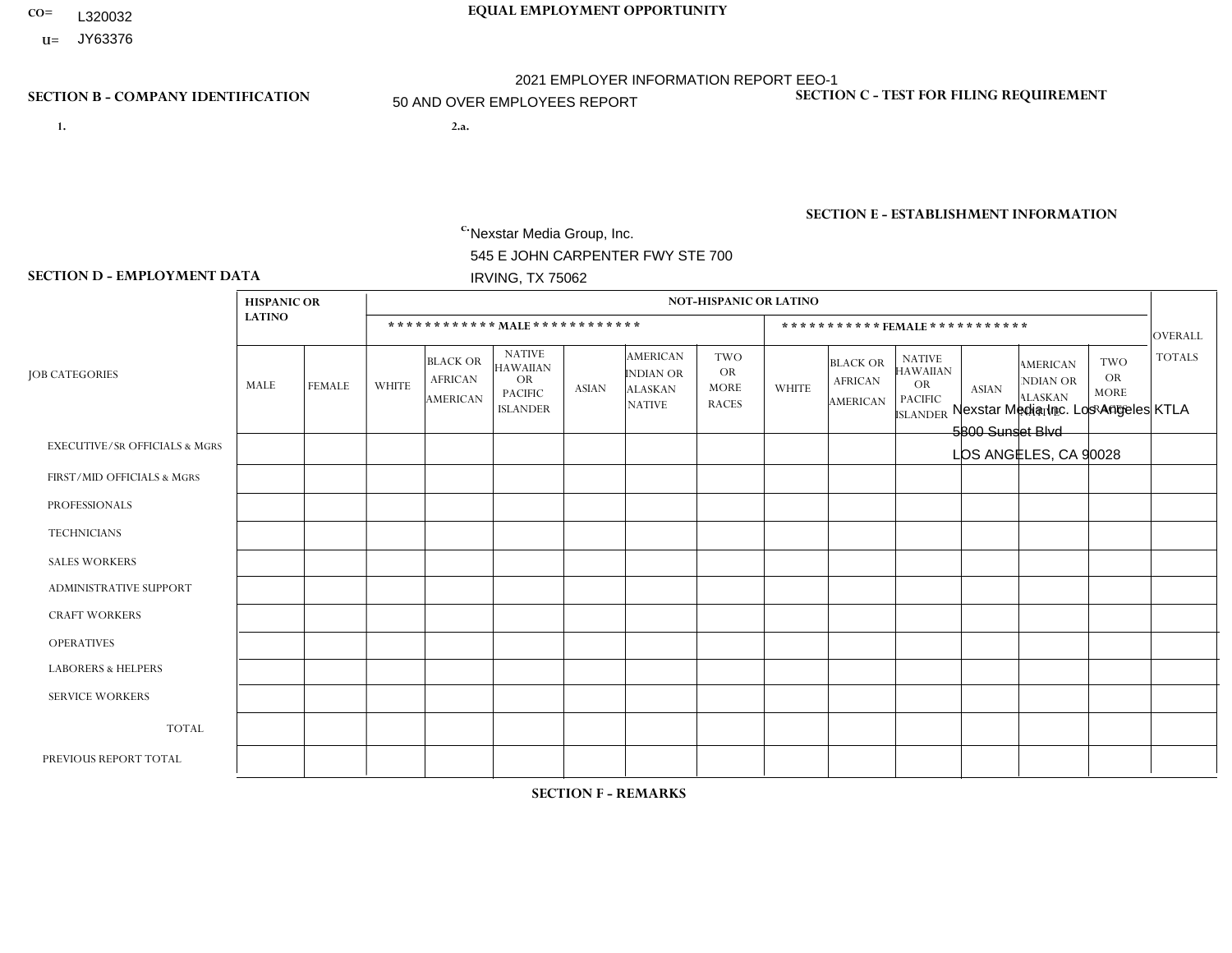- **CO= EQUAL EMPLOYMENT OPPORTUNITY** L320032
- **U=**

- **1. 2.a.** Nexstar Media Group, Inc. 545 E JOHN CARPENTER FWY STE 700 IRVING, TX 75062
- 2.a. Nexstar Media Inc Nashville WKRN 441 MURFREESBORO ROAD NASHVILLE, TN 37210

EIN= 233063152

### **SECTION B - COMPANY IDENTIFICATION SECTION C - TEST FOR FILING REQUIREMENT**

1- Y 2- N 3- Y DUNS= 058168001

# **SECTION E - ESTABLISHMENT INFORMATION c.** NAICS: 515120 - Television Broadcasting

### **SECTION D - EMPLOYMENT DATA**

|                                          | <b>HISPANIC OR</b>      |                |              |                                                      |                                                                             |              |                                                                 | <b>NOT-HISPANIC OR LATINO</b>                          |              |                                                      |                                                                                    |                |                                                                       |                                                        |                |
|------------------------------------------|-------------------------|----------------|--------------|------------------------------------------------------|-----------------------------------------------------------------------------|--------------|-----------------------------------------------------------------|--------------------------------------------------------|--------------|------------------------------------------------------|------------------------------------------------------------------------------------|----------------|-----------------------------------------------------------------------|--------------------------------------------------------|----------------|
|                                          | <b>LATINO</b>           |                |              | ************ MALE ************                       |                                                                             |              |                                                                 |                                                        |              |                                                      | ***********FEMALE***********                                                       |                |                                                                       |                                                        | <b>OVERALL</b> |
| <b>JOB CATEGORIES</b>                    | MALE                    | <b>FEMALE</b>  | <b>WHITE</b> | <b>BLACK OR</b><br><b>AFRICAN</b><br><b>AMERICAN</b> | <b>NATIVE</b><br><b>HAWAIIAN</b><br>OR<br><b>PACIFIC</b><br><b>ISLANDER</b> | <b>ASIAN</b> | <b>AMERICAN</b><br>INDIAN OR<br><b>ALASKAN</b><br><b>NATIVE</b> | <b>TWO</b><br><b>OR</b><br><b>MORE</b><br><b>RACES</b> | <b>WHITE</b> | <b>BLACK OR</b><br><b>AFRICAN</b><br><b>AMERICAN</b> | <b>NATIVE</b><br><b>HAWAIIAN</b><br><b>OR</b><br><b>PACIFIC</b><br><b>ISLANDER</b> | <b>ASIAN</b>   | <b>AMERICAN</b><br><b>NDIAN OR</b><br><b>ALASKAN</b><br><b>NATIVE</b> | <b>TWO</b><br><b>OR</b><br><b>MORE</b><br><b>RACES</b> | <b>TOTALS</b>  |
| <b>EXECUTIVE/SR OFFICIALS &amp; MGRS</b> | $\Omega$                | $\mathbf{0}$   | $\Omega$     | $\Omega$                                             | $\Omega$                                                                    | 0            | $\Omega$                                                        | $\Omega$                                               | $\Omega$     | $\Omega$                                             | $\Omega$                                                                           | $\Omega$       | $\Omega$                                                              | $\Omega$                                               | $\mathbf 0$    |
| FIRST/MID OFFICIALS & MGRS               | $\overline{\mathbf{A}}$ | $\Omega$       | 10           | $\overline{1}$                                       | $\Omega$                                                                    | 1            | $\Omega$                                                        | $\Omega$                                               | 4            | $\Omega$                                             | 0                                                                                  | $\Omega$       | $\Omega$                                                              | $\Omega$                                               | 17             |
| <b>PROFESSIONALS</b>                     | $\mathbf 0$             | $\mathbf{1}$   | 6            | $\mathbf 0$                                          | $\mathbf 0$                                                                 | 0            | $\mathbf{0}$                                                    | $\Omega$                                               | 16           | $\overline{2}$                                       | 0                                                                                  | $\mathbf{1}$   | 0                                                                     | $\mathbf 0$                                            | 26             |
| <b>TECHNICIANS</b>                       | $\overline{2}$          | $\Omega$       | 26           | 9                                                    | $\Omega$                                                                    | 0            | -1                                                              | $\mathbf{0}$                                           | 14           | 5                                                    | 0                                                                                  | $\Omega$       | $\Omega$                                                              | $\Omega$                                               | 57             |
| <b>SALES WORKERS</b>                     | $\Omega$                | $\Omega$       | 3            | $\Omega$                                             | $\Omega$                                                                    | $\Omega$     | $\Omega$                                                        | $\Omega$                                               | 10           | $\Omega$                                             | 0                                                                                  | $\Omega$       | $\Omega$                                                              | $\Omega$                                               | 13             |
| <b>ADMINISTRATIVE SUPPORT</b>            | $\Omega$                |                | 3            | $\mathbf 0$                                          | $\Omega$                                                                    | 0            | $\Omega$                                                        | -1                                                     | 4            |                                                      | $\Omega$                                                                           | 1              | $\Omega$                                                              | $\Omega$                                               | 11             |
| <b>CRAFT WORKERS</b>                     | $\Omega$                | $\Omega$       | $\Omega$     | $\Omega$                                             | $\Omega$                                                                    | 0            | $\mathbf{0}$                                                    | $\Omega$                                               | $\Omega$     | $\Omega$                                             | 0                                                                                  | $\Omega$       | $\Omega$                                                              | $\Omega$                                               | $\overline{0}$ |
| <b>OPERATIVES</b>                        | $\Omega$                | $\Omega$       | 0            | $\Omega$                                             | $\Omega$                                                                    | 0            | $\Omega$                                                        | $\Omega$                                               | $\Omega$     | $\Omega$                                             | $\Omega$                                                                           | $\Omega$       | $\Omega$                                                              | $\Omega$                                               | $\mathbf 0$    |
| <b>LABORERS &amp; HELPERS</b>            | $\Omega$                | $\Omega$       | 0            | $\mathbf 0$                                          | $\Omega$                                                                    | 0            | $\mathbf{0}$                                                    | $\Omega$                                               | $\Omega$     | $\Omega$                                             | 0                                                                                  | $\Omega$       | $\Omega$                                                              | $\Omega$                                               | $\mathbf{0}$   |
| <b>SERVICE WORKERS</b>                   | $\Omega$                | $\mathbf 0$    | 0            | $\mathbf 0$                                          | $\mathbf 0$                                                                 | 0            | $\mathbf{0}$                                                    | $\mathbf{0}$                                           | $\Omega$     | $\Omega$                                             | $\Omega$                                                                           | $\Omega$       | $\Omega$                                                              | $\mathbf 0$                                            | $\mathbf{0}$   |
| <b>TOTAL</b>                             | 3                       | $\overline{2}$ | 48           | 10                                                   | $\mathbf 0$                                                                 | $\mathbf{1}$ | -1                                                              | $\overline{\mathbf{1}}$                                | 48           | 8                                                    | 0                                                                                  | $\overline{2}$ | $\Omega$                                                              | $\Omega$                                               | 124            |
| PREVIOUS REPORT TOTAL                    | 4                       | 2              | 49           | 8                                                    | $\mathbf{0}$                                                                | 0            | -1                                                              |                                                        | 52           | 9                                                    | 0                                                                                  | 2              | $\Omega$                                                              | $\mathbf 0$                                            | 128            |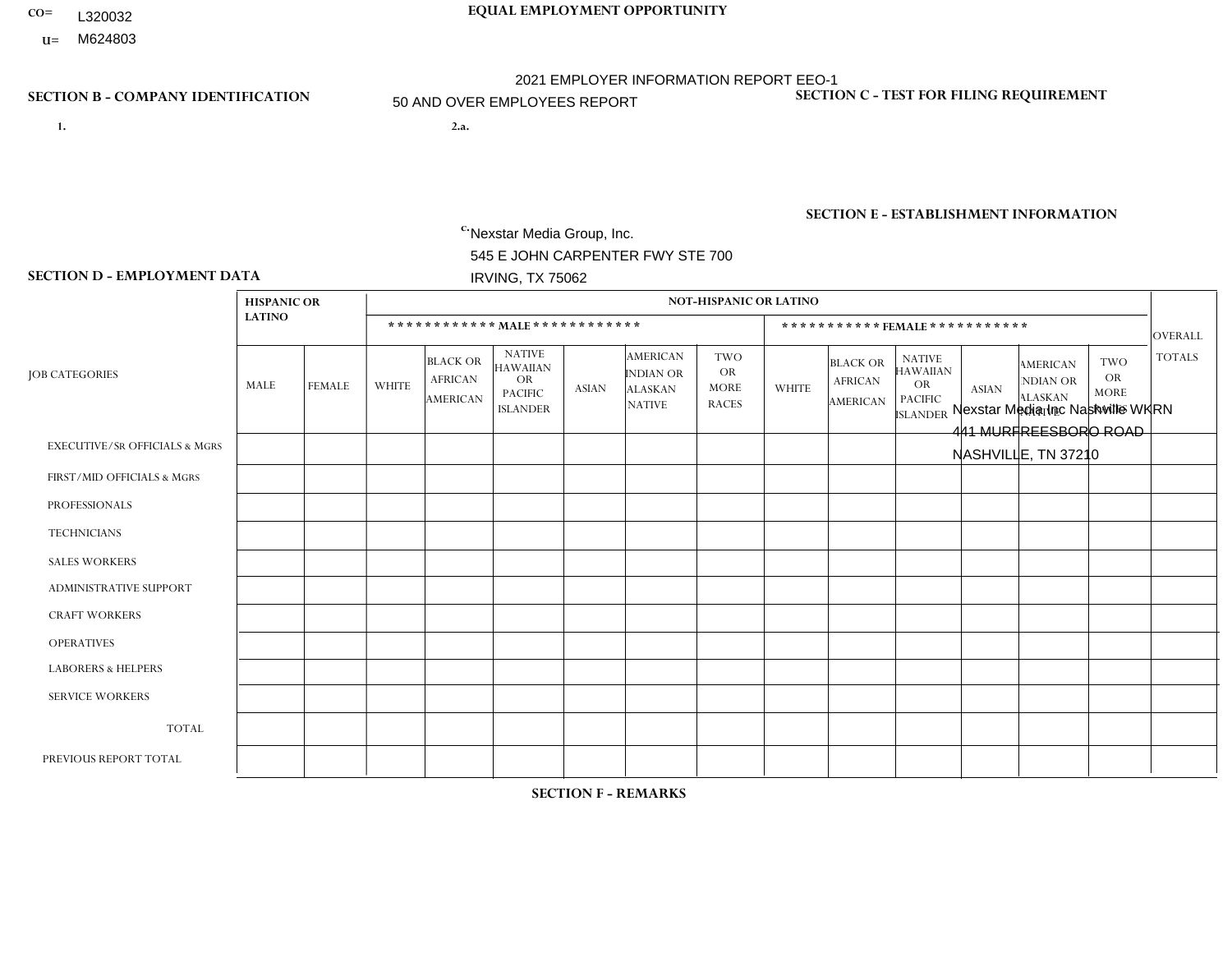- **CO= EQUAL EMPLOYMENT OPPORTUNITY** L320032
	- **U=** ND81896

- **1. 2.a.** Nexstar Media Group, Inc. 545 E JOHN CARPENTER FWY STE 700 IRVING, TX 75062
- 2.a. Nexstar Media Inc.- New York City location 220 E. 42nd Street New York, NY 10017

EIN= 233063152

# **SECTION B - COMPANY IDENTIFICATION SECTION C - TEST FOR FILING REQUIREMENT**

1- Y 2- N 3- Y DUNS= 058168001

**SECTION E - ESTABLISHMENT INFORMATION c.** NAICS: 515120 - Television Broadcasting

### **SECTION D - EMPLOYMENT DATA**

|                                          | <b>HISPANIC OR</b> |                |                |                                                      |                                                                             |                |                                                                 | NOT-HISPANIC OR LATINO                                 |                |                                                      |                                                                                    |                |                                                                       |                                                        |                |
|------------------------------------------|--------------------|----------------|----------------|------------------------------------------------------|-----------------------------------------------------------------------------|----------------|-----------------------------------------------------------------|--------------------------------------------------------|----------------|------------------------------------------------------|------------------------------------------------------------------------------------|----------------|-----------------------------------------------------------------------|--------------------------------------------------------|----------------|
|                                          | <b>LATINO</b>      |                |                |                                                      | ************ MALE ************                                              |                |                                                                 |                                                        |                |                                                      | *********** FEMALE ***********                                                     |                |                                                                       |                                                        | <b>OVERALL</b> |
| <b>JOB CATEGORIES</b>                    | MALE               | <b>FEMALE</b>  | <b>WHITE</b>   | <b>BLACK OR</b><br><b>AFRICAN</b><br><b>AMERICAN</b> | <b>NATIVE</b><br><b>HAWAIIAN</b><br>OR<br><b>PACIFIC</b><br><b>ISLANDER</b> | <b>ASIAN</b>   | <b>AMERICAN</b><br>INDIAN OR<br><b>ALASKAN</b><br><b>NATIVE</b> | <b>TWO</b><br><b>OR</b><br><b>MORE</b><br><b>RACES</b> | <b>WHITE</b>   | <b>BLACK OR</b><br><b>AFRICAN</b><br><b>AMERICAN</b> | <b>NATIVE</b><br><b>HAWAIIAN</b><br><b>OR</b><br><b>PACIFIC</b><br><b>ISLANDER</b> | <b>ASIAN</b>   | <b>AMERICAN</b><br><b>NDIAN OR</b><br><b>ALASKAN</b><br><b>NATIVE</b> | <b>TWO</b><br><b>OR</b><br><b>MORE</b><br><b>RACES</b> | <b>TOTALS</b>  |
| <b>EXECUTIVE/SR OFFICIALS &amp; MGRS</b> | $\mathbf 0$        | $\mathbf 0$    | 1              | $\mathbf 0$                                          | $\mathbf 0$                                                                 | $\mathbf 0$    | $\Omega$                                                        | $\mathbf{0}$                                           | $\mathbf 0$    | $\Omega$                                             | $\mathbf 0$                                                                        | $\mathbf 0$    | $\mathbf 0$                                                           | $\Omega$                                               | $\mathbf{1}$   |
| FIRST/MID OFFICIALS & MGRS               | 1                  | 3              | 11             | $\mathbf 0$                                          | $\mathbf 0$                                                                 | $\Omega$       | $\Omega$                                                        | $\Omega$                                               | 3              | $\Omega$                                             | $\Omega$                                                                           | $\overline{2}$ | $\Omega$                                                              | $\mathbf{0}$                                           | 20             |
| <b>PROFESSIONALS</b>                     | 8                  | $\overline{7}$ | 61             | 12                                                   | $\mathbf 0$                                                                 | 3              | $\mathbf{0}$                                                    | $\Omega$                                               | 28             | 10                                                   | $\Omega$                                                                           | 5              | $\mathbf{0}$                                                          | 1                                                      | 135            |
| <b>TECHNICIANS</b>                       | $\overline{7}$     | $\mathbf{1}$   | 37             | $\overline{7}$                                       | $\mathbf 0$                                                                 | $\overline{2}$ | $\mathbf{0}$                                                    | 1                                                      | $\overline{2}$ | $\overline{2}$                                       | $\mathbf 0$                                                                        | $\mathbf 0$    | $\Omega$                                                              | $\Omega$                                               | 59             |
| <b>SALES WORKERS</b>                     | 0                  | $\mathbf 0$    | $\mathbf{1}$   | $\mathbf{1}$                                         | $\mathbf 0$                                                                 | $\mathbf 0$    | $\mathbf{0}$                                                    | $\Omega$                                               | $\overline{2}$ | $\mathbf 0$                                          | $\mathbf{0}$                                                                       | $\Omega$       | $\Omega$                                                              | $\Omega$                                               | $\overline{4}$ |
| ADMINISTRATIVE SUPPORT                   | 0                  | 3              | $\overline{c}$ | $\mathbf 0$                                          | $\mathbf 0$                                                                 | $\Omega$       | $\Omega$                                                        | $\Omega$                                               | 4              | $\Omega$                                             | $\Omega$                                                                           | $\mathbf{0}$   | $\Omega$                                                              | $\Omega$                                               | 9              |
| <b>CRAFT WORKERS</b>                     | 0                  | $\Omega$       | $\mathbf 0$    | $\mathbf 0$                                          | $\mathbf 0$                                                                 | $\Omega$       | $\Omega$                                                        | $\Omega$                                               | $\Omega$       | $\Omega$                                             | $\Omega$                                                                           | $\mathbf{0}$   | $\Omega$                                                              | $\mathbf{0}$                                           | $\mathbf{0}$   |
| <b>OPERATIVES</b>                        | 0                  | $\Omega$       | $\mathbf 0$    | $\mathbf 0$                                          | $\Omega$                                                                    | $\Omega$       | $\Omega$                                                        | $\Omega$                                               | $\Omega$       | $\Omega$                                             | $\Omega$                                                                           | $\Omega$       | $\Omega$                                                              | $\mathbf{0}$                                           | $\Omega$       |
| <b>LABORERS &amp; HELPERS</b>            | 0                  | $\Omega$       | $\mathbf 0$    | 0                                                    | $\mathbf 0$                                                                 | $\mathbf 0$    | $\Omega$                                                        | $\Omega$                                               | $\Omega$       | $\Omega$                                             | $\Omega$                                                                           | $\Omega$       | $\Omega$                                                              | $\mathbf{0}$                                           | $\mathbf 0$    |
| <b>SERVICE WORKERS</b>                   | 0                  | $\Omega$       | $\mathbf 0$    | $\mathbf 0$                                          | 0                                                                           | $\mathbf 0$    | $\Omega$                                                        | $\Omega$                                               | $\Omega$       | $\Omega$                                             | $\Omega$                                                                           | $\Omega$       | $\mathbf{0}$                                                          | $\Omega$                                               | $\mathbf{0}$   |
| <b>TOTAL</b>                             | 16                 | 14             | 113            | 20                                                   | $\mathbf 0$                                                                 | 5              | $\mathbf 0$                                                     | 1                                                      | 39             | 12                                                   | $\mathbf 0$                                                                        | $\overline{7}$ | 0                                                                     | 1                                                      | 228            |
| PREVIOUS REPORT TOTAL                    |                    |                |                |                                                      |                                                                             |                |                                                                 |                                                        |                |                                                      |                                                                                    |                |                                                                       |                                                        |                |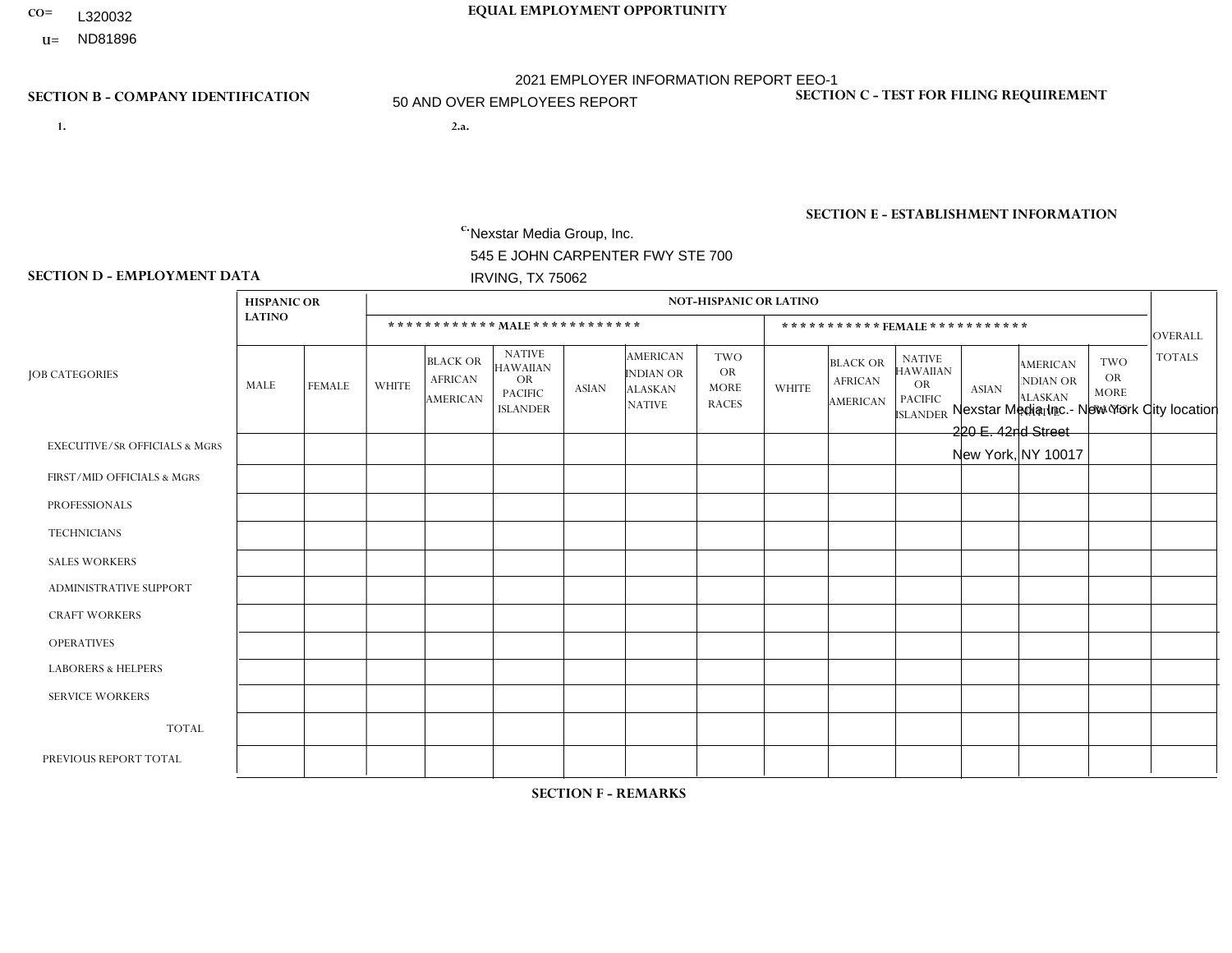- **CO= EQUAL EMPLOYMENT OPPORTUNITY** L320032
- **U=**

- **1. 2.a.** Nexstar Media Group, Inc. 545 E JOHN CARPENTER FWY STE 700 IRVING, TX 75062
- 2.a. Nexstar Media Inc- Digital 6250 HOLLYWOOD BLVD #300 LOS ANGELES, CA 90028

EIN= 233063152

# **SECTION B - COMPANY IDENTIFICATION SECTION C - TEST FOR FILING REQUIREMENT**

1- Y 2- N 3- Y DUNS= 058168001

# **SECTION E - ESTABLISHMENT INFORMATION c.** NAICS: 515120 - Television Broadcasting

### **SECTION D - EMPLOYMENT DATA**

|                                          | <b>HISPANIC OR</b> |                |              |                                                      |                                                                                    |              |                                                                        | <b>NOT-HISPANIC OR LATINO</b>                          |              |                                                      |                                                                             |                |                                                                       |                                                        |                |
|------------------------------------------|--------------------|----------------|--------------|------------------------------------------------------|------------------------------------------------------------------------------------|--------------|------------------------------------------------------------------------|--------------------------------------------------------|--------------|------------------------------------------------------|-----------------------------------------------------------------------------|----------------|-----------------------------------------------------------------------|--------------------------------------------------------|----------------|
|                                          | <b>LATINO</b>      |                |              |                                                      | ************ MALE************                                                      |              |                                                                        |                                                        |              | *********** FEMALE ***********                       |                                                                             |                |                                                                       |                                                        | <b>OVERALL</b> |
| <b>JOB CATEGORIES</b>                    | MALE               | <b>FEMALE</b>  | <b>WHITE</b> | <b>BLACK OR</b><br><b>AFRICAN</b><br><b>AMERICAN</b> | <b>NATIVE</b><br><b>HAWAIIAN</b><br><b>OR</b><br><b>PACIFIC</b><br><b>ISLANDER</b> | <b>ASIAN</b> | <b>AMERICAN</b><br><b>INDIAN OR</b><br><b>ALASKAN</b><br><b>NATIVE</b> | <b>TWO</b><br><b>OR</b><br><b>MORE</b><br><b>RACES</b> | <b>WHITE</b> | <b>BLACK OR</b><br><b>AFRICAN</b><br><b>AMERICAN</b> | <b>NATIVE</b><br><b>HAWAIIAN</b><br>OR<br><b>PACIFIC</b><br><b>ISLANDER</b> | <b>ASIAN</b>   | <b>AMERICAN</b><br><b>NDIAN OR</b><br><b>ALASKAN</b><br><b>NATIVE</b> | <b>TWO</b><br><b>OR</b><br><b>MORE</b><br><b>RACES</b> | <b>TOTALS</b>  |
| <b>EXECUTIVE/SR OFFICIALS &amp; MGRS</b> | 0                  | 3              | 4            | $\mathbf 0$                                          | $\Omega$                                                                           | $\Omega$     | $\Omega$                                                               | $\Omega$                                               | 3            | $\Omega$                                             | $\Omega$                                                                    | $\Omega$       | $\Omega$                                                              | $\Omega$                                               | 10             |
| FIRST/MID OFFICIALS & MGRS               | 4                  | 3              | 42           | 1                                                    | $\Omega$                                                                           | 5            |                                                                        | $\Omega$                                               | 19           | $\overline{2}$                                       | $\Omega$                                                                    | 4              | $\Omega$                                                              | $\Omega$                                               | 81             |
| <b>PROFESSIONALS</b>                     | $\overline{2}$     | 5              | 17           | $\mathbf 0$                                          | $\Omega$                                                                           | 3            | $\Omega$                                                               | $\Omega$                                               | 20           | $\mathbf{1}$                                         | $\Omega$                                                                    | $\overline{2}$ | $\Omega$                                                              | $\Omega$                                               | 50             |
| <b>TECHNICIANS</b>                       | 3                  | $\mathbf{0}$   | 5            | $\mathsf{O}\xspace$                                  | 0                                                                                  | $\mathbf 1$  | $\Omega$                                                               | $\Omega$                                               | 9            | $\mathbf 1$                                          | $\Omega$                                                                    | $\overline{2}$ | $\Omega$                                                              | $\mathbf{1}$                                           | 22             |
| <b>SALES WORKERS</b>                     | 0                  | $\overline{0}$ | 1            | $\mathbf 0$                                          | $\Omega$                                                                           | $\Omega$     | $\Omega$                                                               | $\Omega$                                               | $\Omega$     | $\Omega$                                             | $\Omega$                                                                    | $\Omega$       | $\Omega$                                                              | $\Omega$                                               | $\mathbf{1}$   |
| ADMINISTRATIVE SUPPORT                   | $\Omega$           | $\mathbf{1}$   | 5            | $\mathbf 0$                                          | $\mathbf 0$                                                                        | $\Omega$     | $\Omega$                                                               | $\Omega$                                               | 3            | 3                                                    | $\Omega$                                                                    | -1             | $\Omega$                                                              | -1                                                     | 14             |
| <b>CRAFT WORKERS</b>                     | 0                  | $\Omega$       | $\mathbf 0$  | $\mathbf 0$                                          | $\mathbf 0$                                                                        | $\Omega$     | $\Omega$                                                               | $\Omega$                                               | 0            | $\Omega$                                             | $\Omega$                                                                    | $\Omega$       | $\Omega$                                                              | $\Omega$                                               | $\Omega$       |
| <b>OPERATIVES</b>                        | 0                  | $\Omega$       | $\mathbf 0$  | $\mathbf 0$                                          | 0                                                                                  | $\Omega$     | $\Omega$                                                               | $\Omega$                                               | 0            | $\Omega$                                             | $\Omega$                                                                    | $\Omega$       | $\Omega$                                                              | $\Omega$                                               | $\mathbf 0$    |
| <b>LABORERS &amp; HELPERS</b>            | 0                  | $\Omega$       | $\mathbf 0$  | $\mathbf 0$                                          | 0                                                                                  | $\Omega$     | $\Omega$                                                               | $\Omega$                                               | $\Omega$     | $\Omega$                                             | $\Omega$                                                                    | $\Omega$       | 0                                                                     | $\Omega$                                               | $\mathbf 0$    |
| <b>SERVICE WORKERS</b>                   | 0                  | $\mathbf{0}$   | $\mathbf 0$  | $\mathbf 0$                                          | 0                                                                                  | 0            | $\Omega$                                                               | $\Omega$                                               | 0            | $\Omega$                                             | $\Omega$                                                                    | $\mathbf 0$    | $\mathbf 0$                                                           | 0                                                      | $\mathbf 0$    |
| <b>TOTAL</b>                             | 9                  | 12             | 74           | 1                                                    | $\mathbf 0$                                                                        | 9            |                                                                        | $\Omega$                                               | 54           | $\overline{7}$                                       | $\Omega$                                                                    | 9              | $\Omega$                                                              | 2                                                      | 178            |
| PREVIOUS REPORT TOTAL                    | 8                  | 5              | 29           | $\Omega$                                             | $\Omega$                                                                           | 3            | $\Omega$                                                               | $\Omega$                                               | 16           | 2                                                    | $\Omega$                                                                    | 5              | $\Omega$                                                              | $\overline{1}$                                         | 69             |

**SECTION F - REMARKS**

new office location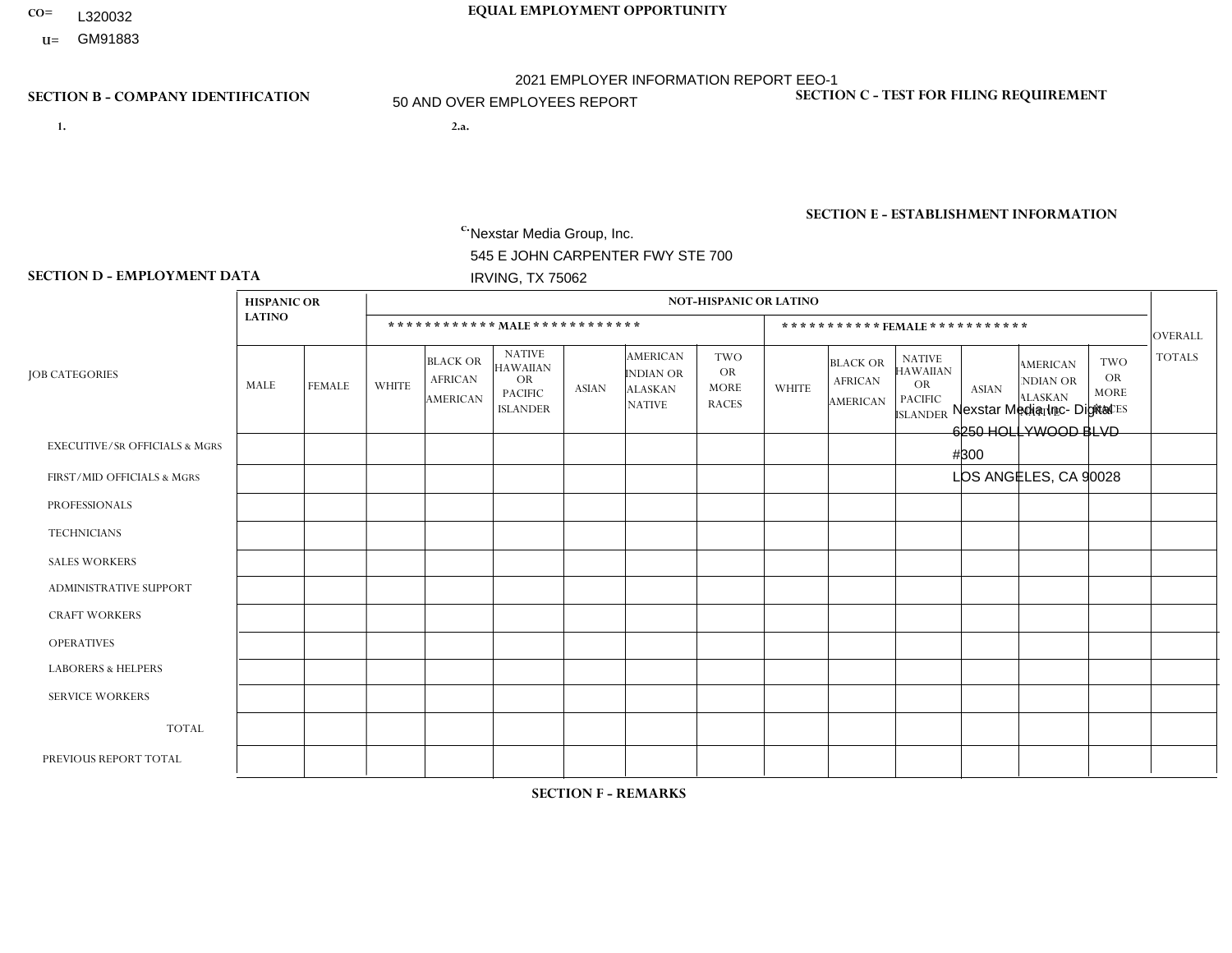- **CO= EQUAL EMPLOYMENT OPPORTUNITY** L320032
- **U=**

- **1. 2.a.** Nexstar Media Group, Inc. 545 E JOHN CARPENTER FWY STE 700 IRVING, TX 75062
- 2.a. Nexstar Media Inc. San Diego KSWB 7191 Engineer Road San Diego, CA 92111

EIN= 361880355

# **SECTION B - COMPANY IDENTIFICATION SECTION C - TEST FOR FILING REQUIREMENT**

1- Y 2- N 3- Y DUNS= 058168001

**SECTION E - ESTABLISHMENT INFORMATION c.** NAICS: 515120 - Television Broadcasting

### **SECTION D - EMPLOYMENT DATA**

|                                          | <b>HISPANIC OR</b> |               |                |                                                      |                                                                                    |              |                                                                 | <b>NOT-HISPANIC OR LATINO</b>                          |                |                                                      |                                                                                    |              |                                                                       |                                                        |                |
|------------------------------------------|--------------------|---------------|----------------|------------------------------------------------------|------------------------------------------------------------------------------------|--------------|-----------------------------------------------------------------|--------------------------------------------------------|----------------|------------------------------------------------------|------------------------------------------------------------------------------------|--------------|-----------------------------------------------------------------------|--------------------------------------------------------|----------------|
|                                          | <b>LATINO</b>      |               |                |                                                      | ************ MALE *************                                                    |              |                                                                 |                                                        |                |                                                      | ***********FEMALE***********                                                       |              |                                                                       |                                                        | OVERALL        |
| <b>JOB CATEGORIES</b>                    | MALE               | <b>FEMALE</b> | <b>WHITE</b>   | <b>BLACK OR</b><br><b>AFRICAN</b><br><b>AMERICAN</b> | <b>NATIVE</b><br><b>HAWAIIAN</b><br><b>OR</b><br><b>PACIFIC</b><br><b>ISLANDER</b> | <b>ASIAN</b> | <b>AMERICAN</b><br>INDIAN OR<br><b>ALASKAN</b><br><b>NATIVE</b> | <b>TWO</b><br><b>OR</b><br><b>MORE</b><br><b>RACES</b> | <b>WHITE</b>   | <b>BLACK OR</b><br><b>AFRICAN</b><br><b>AMERICAN</b> | <b>NATIVE</b><br><b>HAWAIIAN</b><br><b>OR</b><br><b>PACIFIC</b><br><b>ISLANDER</b> | <b>ASIAN</b> | <b>AMERICAN</b><br><b>NDIAN OR</b><br><b>ALASKAN</b><br><b>NATIVE</b> | <b>TWO</b><br><b>OR</b><br><b>MORE</b><br><b>RACES</b> | <b>TOTALS</b>  |
| <b>EXECUTIVE/SR OFFICIALS &amp; MGRS</b> | $\Omega$           | $\Omega$      | 1              | $\mathbf 0$                                          | $\mathbf 0$                                                                        | $\Omega$     | $\Omega$                                                        | $\Omega$                                               | $\Omega$       | $\Omega$                                             | $\mathbf{0}$                                                                       | $\mathbf{0}$ | $\mathbf{0}$                                                          | $\Omega$                                               |                |
| FIRST/MID OFFICIALS & MGRS               | 3                  | $\mathbf{1}$  | 6              | $\mathbf 0$                                          | $\mathbf 0$                                                                        | $\mathbf 0$  | $\Omega$                                                        | $\Omega$                                               | $\overline{2}$ | $\Omega$                                             | $\Omega$                                                                           | 1            | $\mathbf{0}$                                                          | 0                                                      | 13             |
| <b>PROFESSIONALS</b>                     | 14                 | 9             | 34             | $\mathbf{1}$                                         | $\mathbf 1$                                                                        | 3            |                                                                 | 3                                                      | 20             | $\Omega$                                             | $\Omega$                                                                           | 6            | $\Omega$                                                              | 1                                                      | 93             |
| <b>TECHNICIANS</b>                       | 6                  | 3             | 8              | $\overline{2}$                                       | $\mathbf 0$                                                                        | $\Omega$     | $\mathbf{0}$                                                    | 1                                                      | $\overline{2}$ | $\Omega$                                             | $\Omega$                                                                           | $\mathbf{1}$ | $\Omega$                                                              | $\mathbf{0}$                                           | 23             |
| <b>SALES WORKERS</b>                     | 0                  | $\mathbf{1}$  | $\overline{1}$ | $\mathbf 0$                                          | $\Omega$                                                                           | $\Omega$     | $\mathbf{0}$                                                    | $\Omega$                                               | $\overline{2}$ | $\Omega$                                             | $\mathbf{0}$                                                                       | $\Omega$     | $\Omega$                                                              | $\Omega$                                               | $\overline{4}$ |
| <b>ADMINISTRATIVE SUPPORT</b>            | $\Omega$           | $\mathbf{1}$  | $\mathbf 0$    | $\mathbf 0$                                          | $\mathbf 0$                                                                        | $\Omega$     | $\Omega$                                                        | $\Omega$                                               | 3              | 1                                                    | $\Omega$                                                                           | $\Omega$     | $\mathbf{0}$                                                          | 1                                                      | 6              |
| <b>CRAFT WORKERS</b>                     | 0                  | $\Omega$      | $\mathbf 0$    | $\mathbf 0$                                          | $\Omega$                                                                           | $\Omega$     | $\Omega$                                                        | $\Omega$                                               | $\Omega$       | $\Omega$                                             | $\Omega$                                                                           | $\Omega$     | $\Omega$                                                              | $\Omega$                                               | $\mathbf{0}$   |
| <b>OPERATIVES</b>                        | 0                  | $\Omega$      | $\mathbf 0$    | $\mathbf 0$                                          | $\mathbf 0$                                                                        | $\mathbf 0$  | $\Omega$                                                        | $\Omega$                                               | $\Omega$       | $\Omega$                                             | $\Omega$                                                                           | $\mathbf{0}$ | $\Omega$                                                              | $\mathbf{0}$                                           | $\mathbf{0}$   |
| <b>LABORERS &amp; HELPERS</b>            | 0                  | $\Omega$      | $\mathbf 0$    | $\mathbf 0$                                          | $\mathbf 0$                                                                        | $\mathbf 0$  | $\Omega$                                                        | $\Omega$                                               | $\Omega$       | $\Omega$                                             | $\mathbf{0}$                                                                       | $\mathbf{0}$ | $\Omega$                                                              | $\Omega$                                               | $\mathbf{0}$   |
| <b>SERVICE WORKERS</b>                   | 0                  | $\Omega$      | $\mathbf 0$    | $\mathbf 0$                                          | $\mathbf 0$                                                                        | $\mathbf{0}$ | $\Omega$                                                        | $\Omega$                                               | $\Omega$       | $\Omega$                                             | $\Omega$                                                                           | $\Omega$     | $\mathbf{0}$                                                          | $\mathbf{0}$                                           | $\mathbf{0}$   |
| <b>TOTAL</b>                             | 23                 | 15            | 50             | 3                                                    | $\mathbf 1$                                                                        | 3            | -1                                                              | 4                                                      | 29             | $\mathbf{1}$                                         | $\Omega$                                                                           | 8            | $\Omega$                                                              | $\overline{2}$                                         | 140            |
| PREVIOUS REPORT TOTAL                    | 22                 | 8             | 59             | $\sqrt{3}$                                           | $\overline{2}$                                                                     | 2            | $\Omega$                                                        | 3                                                      | 32             | $\overline{1}$                                       | $\mathbf{0}$                                                                       | 9            | $\Omega$                                                              | 1                                                      | 142            |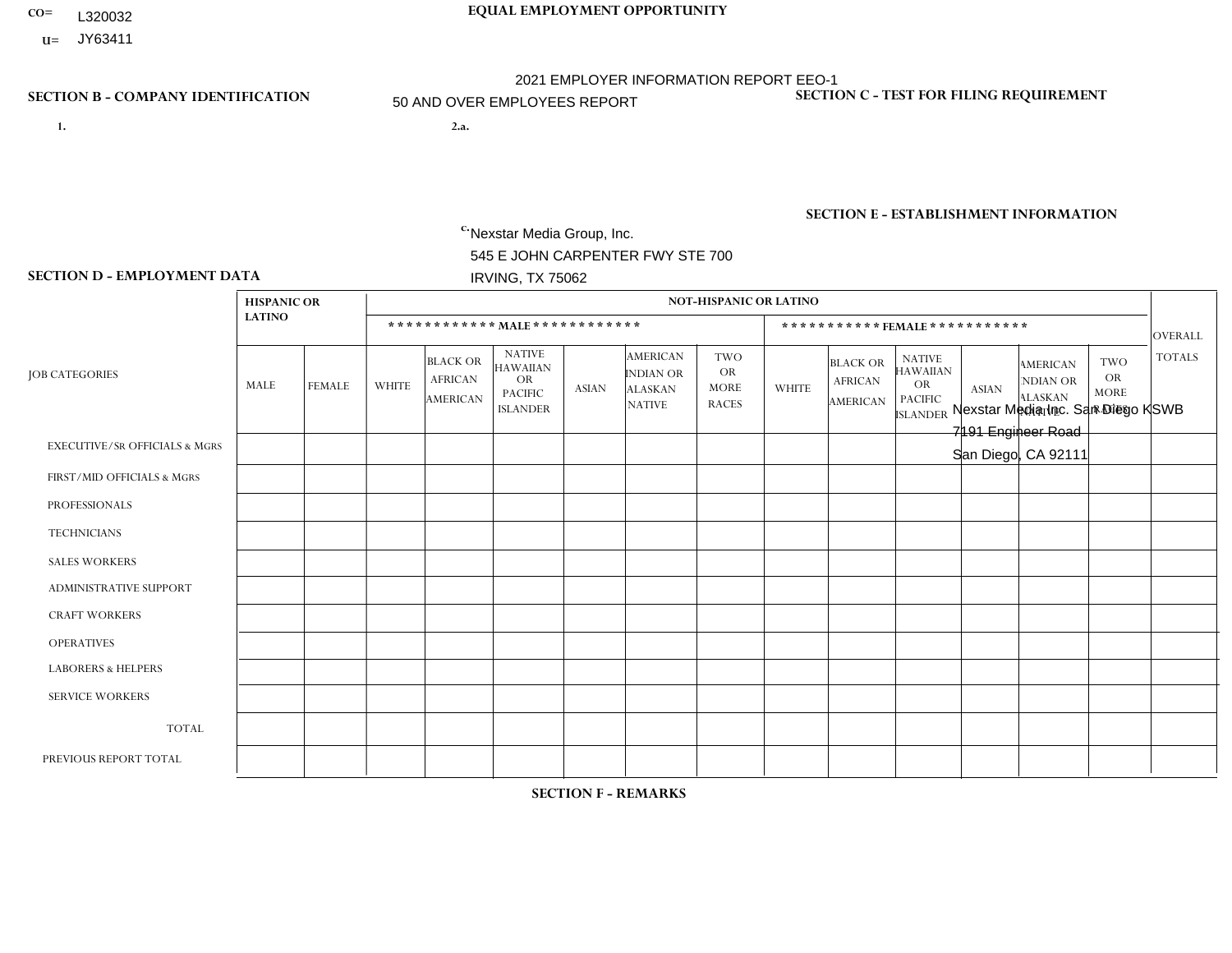- **CO= EQUAL EMPLOYMENT OPPORTUNITY** L320032
- **U=** JY63277

- **1. 2.a.** Nexstar Media Group, Inc. 545 E JOHN CARPENTER FWY STE 700 IRVING, TX 75062
- 2.a. Nexstar Media Inc- Houston KIAH 7700 Westpark Drive Houston, TX 77063

EIN= 361880355

# **SECTION B - COMPANY IDENTIFICATION SECTION C - TEST FOR FILING REQUIREMENT**

1- Y 2- N 3- Y DUNS= 058168001

**SECTION E - ESTABLISHMENT INFORMATION c.** NAICS: 515120 - Television Broadcasting

### **SECTION D - EMPLOYMENT DATA**

|                                          | <b>HISPANIC OR</b> |                |                |                                                      |                                                                                    |                |                                                                        | <b>NOT-HISPANIC OR LATINO</b>                          |                         |                                                      |                                                                                    |              |                                                                |                                                        |                |
|------------------------------------------|--------------------|----------------|----------------|------------------------------------------------------|------------------------------------------------------------------------------------|----------------|------------------------------------------------------------------------|--------------------------------------------------------|-------------------------|------------------------------------------------------|------------------------------------------------------------------------------------|--------------|----------------------------------------------------------------|--------------------------------------------------------|----------------|
|                                          | <b>LATINO</b>      |                |                |                                                      | ************ MALE ************                                                     |                |                                                                        |                                                        |                         |                                                      | ***********FEMALE***********                                                       |              |                                                                |                                                        | <b>OVERALL</b> |
| <b>JOB CATEGORIES</b>                    | MALE               | <b>FEMALE</b>  | <b>WHITE</b>   | <b>BLACK OR</b><br><b>AFRICAN</b><br><b>AMERICAN</b> | <b>NATIVE</b><br><b>HAWAIIAN</b><br><b>OR</b><br><b>PACIFIC</b><br><b>ISLANDER</b> | <b>ASIAN</b>   | <b>AMERICAN</b><br><b>INDIAN OR</b><br><b>ALASKAN</b><br><b>NATIVE</b> | <b>TWO</b><br><b>OR</b><br><b>MORE</b><br><b>RACES</b> | <b>WHITE</b>            | <b>BLACK OR</b><br><b>AFRICAN</b><br><b>AMERICAN</b> | <b>NATIVE</b><br><b>HAWAIIAN</b><br><b>OR</b><br><b>PACIFIC</b><br><b>ISLANDER</b> | <b>ASIAN</b> | <b>AMERICAN</b><br>NDIAN OR<br><b>ALASKAN</b><br><b>NATIVE</b> | <b>TWO</b><br><b>OR</b><br><b>MORE</b><br><b>RACES</b> | <b>TOTALS</b>  |
| <b>EXECUTIVE/SR OFFICIALS &amp; MGRS</b> | $\Omega$           | $\mathbf 0$    | $\mathbf 0$    | $\mathbf 0$                                          | $\mathbf 0$                                                                        |                | $\Omega$                                                               | $\mathbf{0}$                                           | $\mathbf{0}$            | $\Omega$                                             | $\Omega$                                                                           | $\Omega$     | 0                                                              | $\Omega$                                               | $\overline{1}$ |
| FIRST/MID OFFICIALS & MGRS               | 2                  | $\overline{1}$ | $\overline{c}$ | $\Omega$                                             | $\Omega$                                                                           | $\Omega$       | $\Omega$                                                               | -1                                                     | $\mathbf{0}$            | 2                                                    | $\Omega$                                                                           | $\Omega$     | 0                                                              | $\Omega$                                               | 8              |
| <b>PROFESSIONALS</b>                     | 1                  | 2              | $\overline{4}$ | $\mathbf 0$                                          | $\Omega$                                                                           | $\mathbf 0$    | $\mathbf 0$                                                            | $\Omega$                                               | 2                       | $\overline{4}$                                       | $\Omega$                                                                           | $\Omega$     | $\Omega$                                                       | $\Omega$                                               | 13             |
| <b>TECHNICIANS</b>                       | $\overline{c}$     | $\mathbf{1}$   | 8              | 1                                                    | $\mathbf 0$                                                                        | $\mathbf 0$    | $\Omega$                                                               | $\Omega$                                               |                         | 1                                                    | $\Omega$                                                                           | $\Omega$     | 0                                                              | $\Omega$                                               | 14             |
| <b>SALES WORKERS</b>                     | 1                  | $\mathbf 0$    | $\overline{2}$ | $\mathbf{1}$                                         | $\Omega$                                                                           | $\mathbf 0$    | $\Omega$                                                               | $\mathbf{0}$                                           | $\overline{\mathbf{1}}$ | 5                                                    | $\Omega$                                                                           | $\Omega$     | $\Omega$                                                       | $\Omega$                                               | 10             |
| <b>ADMINISTRATIVE SUPPORT</b>            | $\mathbf 0$        | $\mathbf 0$    | $\mathbf 0$    | 1                                                    | $\mathbf 0$                                                                        | 1              | $\mathbf 0$                                                            | $\Omega$                                               | 3                       | 1                                                    | $\Omega$                                                                           | $\Omega$     | $\Omega$                                                       | $\mathbf 0$                                            | 6              |
| <b>CRAFT WORKERS</b>                     | $\Omega$           | $\mathbf 0$    | $\Omega$       | $\mathbf 0$                                          | $\Omega$                                                                           | $\mathbf 0$    | $\Omega$                                                               | $\Omega$                                               | $\Omega$                | $\Omega$                                             | $\Omega$                                                                           | $\Omega$     | $\Omega$                                                       | $\Omega$                                               | $\mathbf 0$    |
| <b>OPERATIVES</b>                        | $\Omega$           | $\Omega$       | $\Omega$       | $\mathbf 0$                                          | $\Omega$                                                                           | $\mathbf 0$    | $\Omega$                                                               | $\Omega$                                               | $\mathbf{0}$            | $\Omega$                                             | $\Omega$                                                                           | $\mathbf{0}$ | 0                                                              | $\Omega$                                               | $\mathbf 0$    |
| <b>LABORERS &amp; HELPERS</b>            | 0                  | $\mathbf 0$    | $\mathbf 0$    | $\mathbf 0$                                          | 0                                                                                  | $\mathbf 0$    | $\Omega$                                                               | $\Omega$                                               | $\Omega$                | $\Omega$                                             | $\Omega$                                                                           | $\Omega$     | $\Omega$                                                       | $\Omega$                                               | $\mathbf 0$    |
| <b>SERVICE WORKERS</b>                   | $\Omega$           | $\mathbf 0$    | $\mathbf 0$    | 0                                                    | 0                                                                                  | 0              | $\mathbf 0$                                                            | $\Omega$                                               | $\Omega$                | $\Omega$                                             | $\Omega$                                                                           | $\Omega$     | 0                                                              | $\Omega$                                               | $\mathbf 0$    |
| <b>TOTAL</b>                             | 6                  | $\overline{4}$ | 16             | 3                                                    | $\Omega$                                                                           | $\overline{2}$ | $\Omega$                                                               | -1                                                     | $\overline{7}$          | 13                                                   | $\Omega$                                                                           | $\Omega$     | 0                                                              | $\Omega$                                               | 52             |
| PREVIOUS REPORT TOTAL                    | 6                  | $\overline{4}$ | 15             | $\overline{\mathbf{4}}$                              | $\mathbf 0$                                                                        | 1              | 0                                                                      | -1                                                     | 11                      | 8                                                    | $\Omega$                                                                           | $\mathbf{0}$ | 0                                                              | 0                                                      | 50             |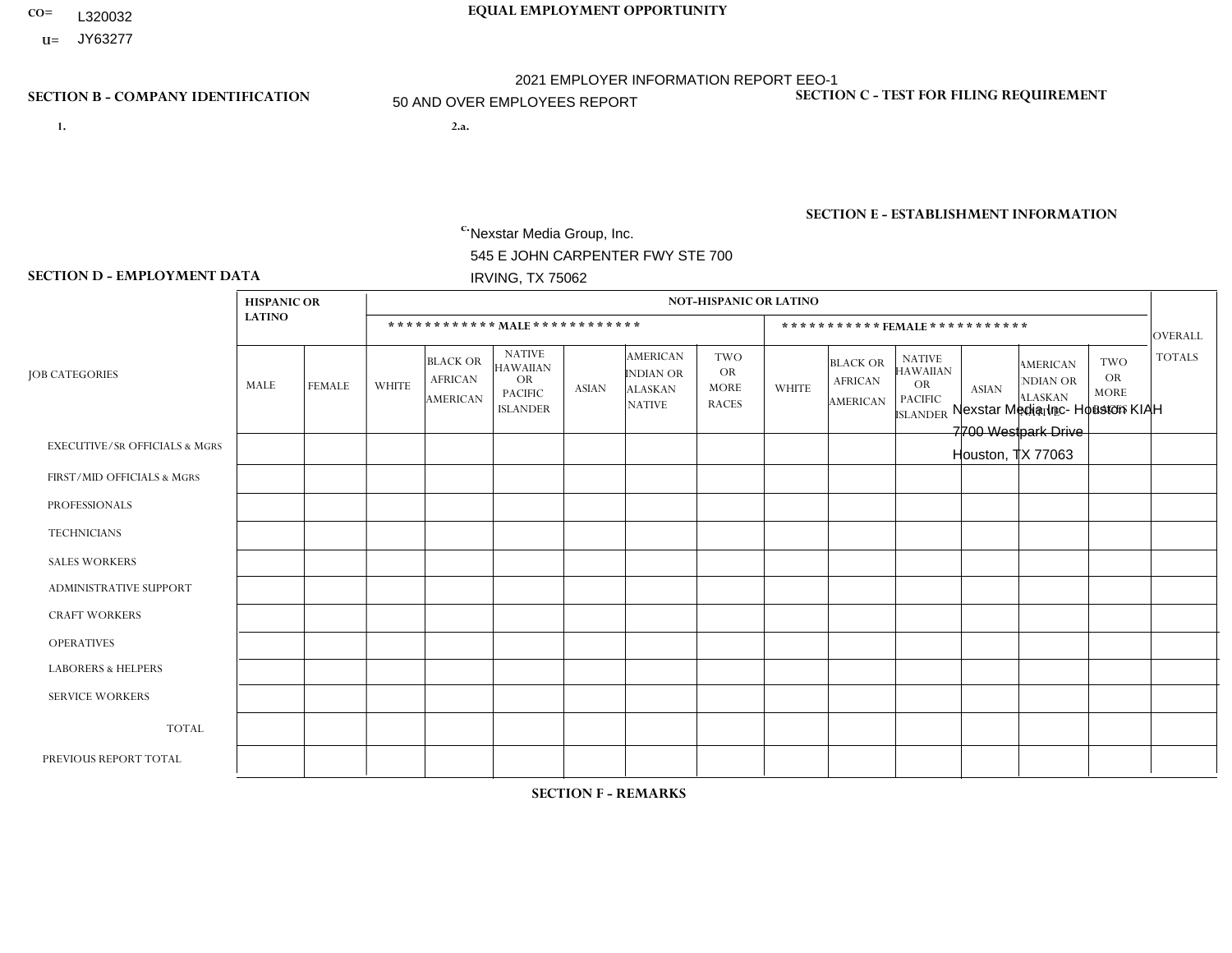- L320032
- **U=**

# **CO= EQUAL EMPLOYMENT OPPORTUNITY** 2021 EMPLOYER INFORMATION REPORT EEO-1 50 AND OVER EMPLOYEES REPORT

**1. 2.a.** Nexstar Media Group, Inc. 545 E JOHN CARPENTER FWY STE 700 IRVING, TX 75062

2.a. Nexstar Media Inc Erie WJET 8455 PEACH ST ERIE, PA 16509

EIN= 233063152

# **SECTION B - COMPANY IDENTIFICATION SECTION C - TEST FOR FILING REQUIREMENT**

1- Y 2- N 3- Y DUNS= 058168001

# **SECTION E - ESTABLISHMENT INFORMATION c.** NAICS: 515120 - Television Broadcasting

### **SECTION D - EMPLOYMENT DATA**

|                                          | <b>HISPANIC OR</b> |               |              |                                                      |                                                                             |              |                                                                        | <b>NOT-HISPANIC OR LATINO</b>                          |                |                                                      |                                                                                    |              |                                                                       |                                                        |                |
|------------------------------------------|--------------------|---------------|--------------|------------------------------------------------------|-----------------------------------------------------------------------------|--------------|------------------------------------------------------------------------|--------------------------------------------------------|----------------|------------------------------------------------------|------------------------------------------------------------------------------------|--------------|-----------------------------------------------------------------------|--------------------------------------------------------|----------------|
|                                          | <b>LATINO</b>      |               |              | ************ MALE ************                       |                                                                             |              |                                                                        |                                                        |                |                                                      | ***********FEMALE***********                                                       |              |                                                                       |                                                        | OVERALL        |
| <b>JOB CATEGORIES</b>                    | MALE               | <b>FEMALE</b> | <b>WHITE</b> | <b>BLACK OR</b><br><b>AFRICAN</b><br><b>AMERICAN</b> | <b>NATIVE</b><br><b>HAWAIIAN</b><br>OR<br><b>PACIFIC</b><br><b>ISLANDER</b> | <b>ASIAN</b> | <b>AMERICAN</b><br><b>INDIAN OR</b><br><b>ALASKAN</b><br><b>NATIVE</b> | <b>TWO</b><br><b>OR</b><br><b>MORE</b><br><b>RACES</b> | <b>WHITE</b>   | <b>BLACK OR</b><br><b>AFRICAN</b><br><b>AMERICAN</b> | <b>NATIVE</b><br><b>HAWAIIAN</b><br><b>OR</b><br><b>PACIFIC</b><br><b>ISLANDER</b> | <b>ASIAN</b> | <b>AMERICAN</b><br><b>NDIAN OR</b><br><b>ALASKAN</b><br><b>NATIVE</b> | <b>TWO</b><br><b>OR</b><br><b>MORE</b><br><b>RACES</b> | <b>TOTALS</b>  |
| <b>EXECUTIVE/SR OFFICIALS &amp; MGRS</b> | $\Omega$           | $\Omega$      | $\Omega$     | $\mathbf 0$                                          | $\Omega$                                                                    | 0            | $\Omega$                                                               | $\mathbf{0}$                                           | $\Omega$       | $\Omega$                                             | 0                                                                                  | $\Omega$     | $\Omega$                                                              | $\Omega$                                               | $\mathbf 0$    |
| FIRST/MID OFFICIALS & MGRS               | $\Omega$           | $\Omega$      | $\mathbf{1}$ | $\Omega$                                             | $\Omega$                                                                    | 0            | $\mathbf{0}$                                                           | $\Omega$                                               | $\overline{2}$ | $\Omega$                                             | 0                                                                                  | $\Omega$     | $\Omega$                                                              | $\Omega$                                               | 3              |
| <b>PROFESSIONALS</b>                     | $\Omega$           | $\mathbf 0$   | 5            | $\mathbf 0$                                          | $\mathbf 0$                                                                 | 0            | $\Omega$                                                               | $\Omega$                                               | 4              | $\Omega$                                             | 0                                                                                  | $\Omega$     | $\Omega$                                                              | $\mathbf 0$                                            | 9              |
| <b>TECHNICIANS</b>                       | 2                  | $\mathbf 0$   | 28           | $\overline{4}$                                       | $\mathbf 0$                                                                 | 0            | $\Omega$                                                               | $\mathbf{1}$                                           | $\overline{7}$ | $\overline{2}$                                       | 0                                                                                  | $\Omega$     | $\Omega$                                                              | $\mathbf 0$                                            | 44             |
| <b>SALES WORKERS</b>                     | $\mathbf 0$        | $\mathbf 0$   | 6            | $\mathbf 0$                                          | $\mathbf 0$                                                                 | 0            | $\Omega$                                                               | $\mathbf{0}$                                           | 6              | $\Omega$                                             | 0                                                                                  | $\Omega$     | $\Omega$                                                              | $\mathbf{0}$                                           | 12             |
| <b>ADMINISTRATIVE SUPPORT</b>            | $\Omega$           | $\Omega$      | 5            | $\Omega$                                             | $\Omega$                                                                    | 0            | $\mathbf{0}$                                                           | $\Omega$                                               | 1              | $\Omega$                                             | 0                                                                                  | $\Omega$     | $\Omega$                                                              | $\Omega$                                               | 6              |
| <b>CRAFT WORKERS</b>                     | $\Omega$           | $\Omega$      | 0            | $\mathbf 0$                                          | $\Omega$                                                                    | 0            | $\Omega$                                                               | $\Omega$                                               | $\Omega$       | $\Omega$                                             | 0                                                                                  | $\Omega$     | $\Omega$                                                              | $\Omega$                                               | $\mathbf 0$    |
| <b>OPERATIVES</b>                        | $\Omega$           | $\Omega$      | 0            | $\Omega$                                             | $\Omega$                                                                    | 0            | $\mathbf{0}$                                                           | $\Omega$                                               | $\Omega$       | $\Omega$                                             | 0                                                                                  | $\Omega$     | $\Omega$                                                              | $\Omega$                                               | $\overline{0}$ |
| <b>LABORERS &amp; HELPERS</b>            | $\Omega$           | $\Omega$      | 0            | $\mathbf 0$                                          | $\Omega$                                                                    | 0            | $\Omega$                                                               | $\Omega$                                               | $\Omega$       | $\Omega$                                             | $\Omega$                                                                           | $\Omega$     | $\Omega$                                                              | $\Omega$                                               | $\mathbf 0$    |
| <b>SERVICE WORKERS</b>                   | $\Omega$           | $\mathbf 0$   | 0            | $\mathbf 0$                                          | $\mathbf 0$                                                                 | 0            | $\Omega$                                                               | $\Omega$                                               | $\Omega$       | $\Omega$                                             | 0                                                                                  | $\Omega$     | $\Omega$                                                              | $\Omega$                                               | $\mathbf{0}$   |
| <b>TOTAL</b>                             | 2                  | $\mathbf 0$   | 45           | 4                                                    | $\mathbf{0}$                                                                | 0            | $\Omega$                                                               | -1                                                     | 20             | $\overline{2}$                                       | 0                                                                                  | $\Omega$     | $\Omega$                                                              | $\mathbf 0$                                            | 74             |
| PREVIOUS REPORT TOTAL                    | 3                  | 1             | 48           | 3                                                    | $\Omega$                                                                    | 0            | $\mathbf{0}$                                                           | 2                                                      | 20             | $\overline{2}$                                       | 0                                                                                  | $\Omega$     | $\Omega$                                                              | $\Omega$                                               | 79             |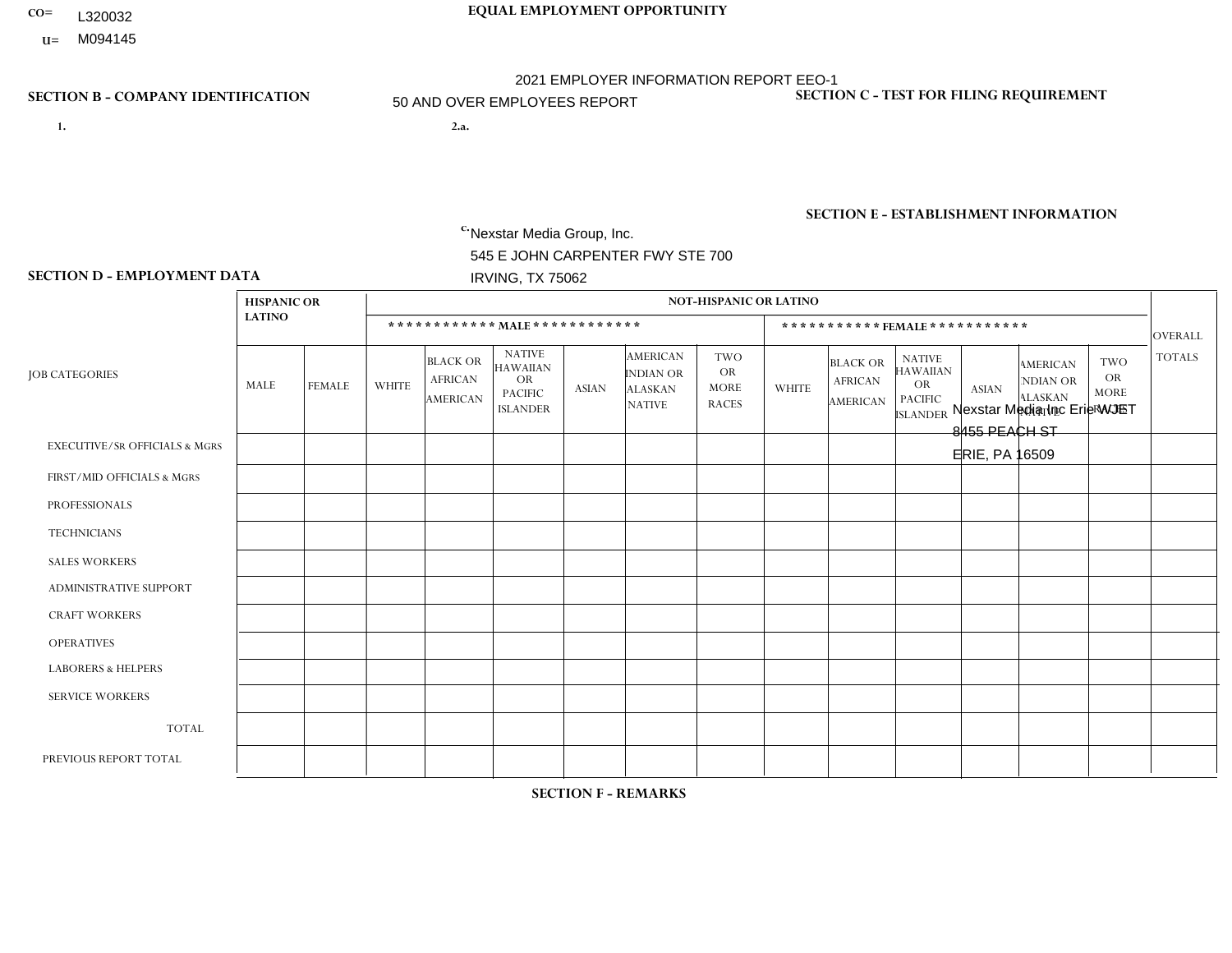- **CO= EQUAL EMPLOYMENT OPPORTUNITY** L320032
- **U=** FP30526

- **1. 2.a.** Nexstar Media Group, Inc. 545 E JOHN CARPENTER FWY STE 700 IRVING, TX 75062
- 2.a. Nexstar Media Inc La Fayette KLFY 1808 ERASTE LANDRY ROAD LAFAYETTE, LA 70506

EIN= 233063152

# **SECTION B - COMPANY IDENTIFICATION SECTION C - TEST FOR FILING REQUIREMENT**

1- Y 2- N 3- Y DUNS= 058168001

**SECTION E - ESTABLISHMENT INFORMATION c.** NAICS: 515120 - Television Broadcasting

### **SECTION D - EMPLOYMENT DATA**

| <b>LATINO</b><br>************ MALE ************<br>*********** FEMALE ***********<br><b>NATIVE</b><br><b>AMERICAN</b><br><b>TWO</b><br><b>NATIVE</b><br><b>BLACK OR</b><br><b>TWO</b><br><b>BLACK OR</b><br><b>AMERICAN</b><br><b>HAWAIIAN</b><br><b>HAWAIIAN</b><br><b>OR</b><br>INDIAN OR<br><b>JOB CATEGORIES</b><br><b>OR</b><br><b>AFRICAN</b><br><b>OR</b><br><b>AFRICAN</b><br><b>NDIAN OR</b><br><b>OR</b><br>MALE<br><b>WHITE</b><br><b>FEMALE</b><br><b>MORE</b><br><b>WHITE</b><br><b>ASIAN</b><br><b>ASIAN</b><br><b>ALASKAN</b><br><b>PACIFIC</b><br><b>MORE</b><br><b>ALASKAN</b><br><b>PACIFIC</b><br><b>AMERICAN</b><br>AMERICAN<br><b>RACES</b><br><b>NATIVE</b><br><b>ISLANDER</b><br><b>RACES</b><br><b>NATIVE</b><br><b>ISLANDER</b><br><b>EXECUTIVE/SR OFFICIALS &amp; MGRS</b><br>$\mathbf 0$<br>$\Omega$<br>$\Omega$<br>$\Omega$<br>$\mathbf{0}$<br>$\Omega$<br>1<br>$\mathbf 0$<br>$\mathbf 0$<br>$\Omega$<br>$\Omega$<br>$\mathbf{0}$<br>$\mathbf{0}$<br>$\Omega$<br>3<br>$\mathbf 0$<br>$\mathbf{1}$<br>$\mathbf 0$<br>$\Omega$<br>0<br>$\mathbf 0$<br>$\Omega$<br>$\Omega$<br>$\Omega$<br>$\Omega$<br>$\mathbf{0}$<br>$\Omega$<br>1<br>FIRST/MID OFFICIALS & MGRS<br>3<br>$\overline{c}$<br>$\Omega$<br>$\Omega$<br>$\overline{2}$<br>$\overline{2}$<br>$\mathbf{0}$<br>0<br>$\mathbf{1}$<br>$\Omega$<br>$\Omega$<br>$\Omega$<br>$\Omega$<br>$\Omega$<br><b>PROFESSIONALS</b><br>8<br>$\overline{2}$<br>19<br>9<br>$\mathbf{0}$<br>$\mathbf 0$<br>$\mathbf 0$<br>$\mathbf 0$<br>$\Omega$<br>$\Omega$<br>$\Omega$<br>$\Omega$<br>$\Omega$<br>$\overline{4}$<br><b>TECHNICIANS</b><br>$\mathbf 0$<br>$\mathbf 0$<br>8<br>$\mathbf{0}$<br>$\Omega$<br>$\Omega$<br>$\Omega$<br>$\Omega$<br>$\Omega$<br>$\Omega$<br>$\Omega$<br>$\Omega$<br>$\mathbf{0}$<br>0<br><b>SALES WORKERS</b> |                 |
|-------------------------------------------------------------------------------------------------------------------------------------------------------------------------------------------------------------------------------------------------------------------------------------------------------------------------------------------------------------------------------------------------------------------------------------------------------------------------------------------------------------------------------------------------------------------------------------------------------------------------------------------------------------------------------------------------------------------------------------------------------------------------------------------------------------------------------------------------------------------------------------------------------------------------------------------------------------------------------------------------------------------------------------------------------------------------------------------------------------------------------------------------------------------------------------------------------------------------------------------------------------------------------------------------------------------------------------------------------------------------------------------------------------------------------------------------------------------------------------------------------------------------------------------------------------------------------------------------------------------------------------------------------------------------------------------------------------------------------------------------------------------------------------------------------------|-----------------|
|                                                                                                                                                                                                                                                                                                                                                                                                                                                                                                                                                                                                                                                                                                                                                                                                                                                                                                                                                                                                                                                                                                                                                                                                                                                                                                                                                                                                                                                                                                                                                                                                                                                                                                                                                                                                             | <b>OVERALL</b>  |
|                                                                                                                                                                                                                                                                                                                                                                                                                                                                                                                                                                                                                                                                                                                                                                                                                                                                                                                                                                                                                                                                                                                                                                                                                                                                                                                                                                                                                                                                                                                                                                                                                                                                                                                                                                                                             | <b>TOTALS</b>   |
|                                                                                                                                                                                                                                                                                                                                                                                                                                                                                                                                                                                                                                                                                                                                                                                                                                                                                                                                                                                                                                                                                                                                                                                                                                                                                                                                                                                                                                                                                                                                                                                                                                                                                                                                                                                                             |                 |
|                                                                                                                                                                                                                                                                                                                                                                                                                                                                                                                                                                                                                                                                                                                                                                                                                                                                                                                                                                                                                                                                                                                                                                                                                                                                                                                                                                                                                                                                                                                                                                                                                                                                                                                                                                                                             | $5\phantom{.0}$ |
|                                                                                                                                                                                                                                                                                                                                                                                                                                                                                                                                                                                                                                                                                                                                                                                                                                                                                                                                                                                                                                                                                                                                                                                                                                                                                                                                                                                                                                                                                                                                                                                                                                                                                                                                                                                                             | 10              |
|                                                                                                                                                                                                                                                                                                                                                                                                                                                                                                                                                                                                                                                                                                                                                                                                                                                                                                                                                                                                                                                                                                                                                                                                                                                                                                                                                                                                                                                                                                                                                                                                                                                                                                                                                                                                             | 42              |
|                                                                                                                                                                                                                                                                                                                                                                                                                                                                                                                                                                                                                                                                                                                                                                                                                                                                                                                                                                                                                                                                                                                                                                                                                                                                                                                                                                                                                                                                                                                                                                                                                                                                                                                                                                                                             | 8               |
| 5<br>$\mathbf 0$<br><b>ADMINISTRATIVE SUPPORT</b><br>3<br>$\mathbf{0}$<br>$\Omega$<br>$\mathbf 0$<br>$\Omega$<br>$\Omega$<br>$\Omega$<br>6<br>$\Omega$<br>$\Omega$<br>$\Omega$<br>$\mathbf{0}$                                                                                                                                                                                                                                                                                                                                                                                                                                                                                                                                                                                                                                                                                                                                                                                                                                                                                                                                                                                                                                                                                                                                                                                                                                                                                                                                                                                                                                                                                                                                                                                                              | 14              |
| <b>CRAFT WORKERS</b><br>$\mathbf 0$<br>$\mathbf 0$<br>$\Omega$<br>$\Omega$<br>$\Omega$<br>$\Omega$<br>$\Omega$<br>$\Omega$<br>$\mathbf{0}$<br>0<br>$\Omega$<br>$\Omega$<br>$\Omega$<br>$\mathbf{0}$                                                                                                                                                                                                                                                                                                                                                                                                                                                                                                                                                                                                                                                                                                                                                                                                                                                                                                                                                                                                                                                                                                                                                                                                                                                                                                                                                                                                                                                                                                                                                                                                         | $\mathbf{0}$    |
| <b>OPERATIVES</b><br>$\Omega$<br>$\mathbf 0$<br>$\Omega$<br>$\Omega$<br>$\Omega$<br>$\Omega$<br>0<br>$\Omega$<br>$\Omega$<br>$\Omega$<br>$\Omega$<br>$\Omega$<br>$\Omega$<br>$\mathbf{0}$                                                                                                                                                                                                                                                                                                                                                                                                                                                                                                                                                                                                                                                                                                                                                                                                                                                                                                                                                                                                                                                                                                                                                                                                                                                                                                                                                                                                                                                                                                                                                                                                                   | $\mathbf{0}$    |
| <b>LABORERS &amp; HELPERS</b><br>$\mathbf 0$<br>$\mathbf 0$<br>$\Omega$<br>$\Omega$<br>$\mathbf{0}$<br>0<br>$\Omega$<br>$\Omega$<br>$\Omega$<br>$\Omega$<br>$\Omega$<br>$\Omega$<br>$\Omega$<br>$\Omega$                                                                                                                                                                                                                                                                                                                                                                                                                                                                                                                                                                                                                                                                                                                                                                                                                                                                                                                                                                                                                                                                                                                                                                                                                                                                                                                                                                                                                                                                                                                                                                                                    | $\mathbf{0}$    |
| <b>SERVICE WORKERS</b><br>$\mathbf 0$<br>$\mathbf{0}$<br>$\mathbf{0}$<br>$\mathbf 0$<br>$\mathbf 0$<br>$\mathbf{0}$<br>$\Omega$<br>$\Omega$<br>$\Omega$<br>$\Omega$<br>$\Omega$<br>0<br>$\Omega$<br>$\Omega$                                                                                                                                                                                                                                                                                                                                                                                                                                                                                                                                                                                                                                                                                                                                                                                                                                                                                                                                                                                                                                                                                                                                                                                                                                                                                                                                                                                                                                                                                                                                                                                                | $\mathbf{0}$    |
| <b>TOTAL</b><br>$\overline{2}$<br>31<br>11<br>$\mathbf{1}$<br>$\mathbf 0$<br>$\mathbf{0}$<br>$\Omega$<br>25<br>10<br>$\Omega$<br>$\mathbf 0$<br>0<br>0<br>$\Omega$                                                                                                                                                                                                                                                                                                                                                                                                                                                                                                                                                                                                                                                                                                                                                                                                                                                                                                                                                                                                                                                                                                                                                                                                                                                                                                                                                                                                                                                                                                                                                                                                                                          | 80              |
| 3<br>29<br>11<br>27<br>8<br>$\mathbf 0$<br>$\mathbf{0}$<br>$\mathbf 0$<br>$\mathbf{0}$<br>$\Omega$<br>$\Omega$<br>$\Omega$<br>$\Omega$<br>0<br>PREVIOUS REPORT TOTAL                                                                                                                                                                                                                                                                                                                                                                                                                                                                                                                                                                                                                                                                                                                                                                                                                                                                                                                                                                                                                                                                                                                                                                                                                                                                                                                                                                                                                                                                                                                                                                                                                                        | 78              |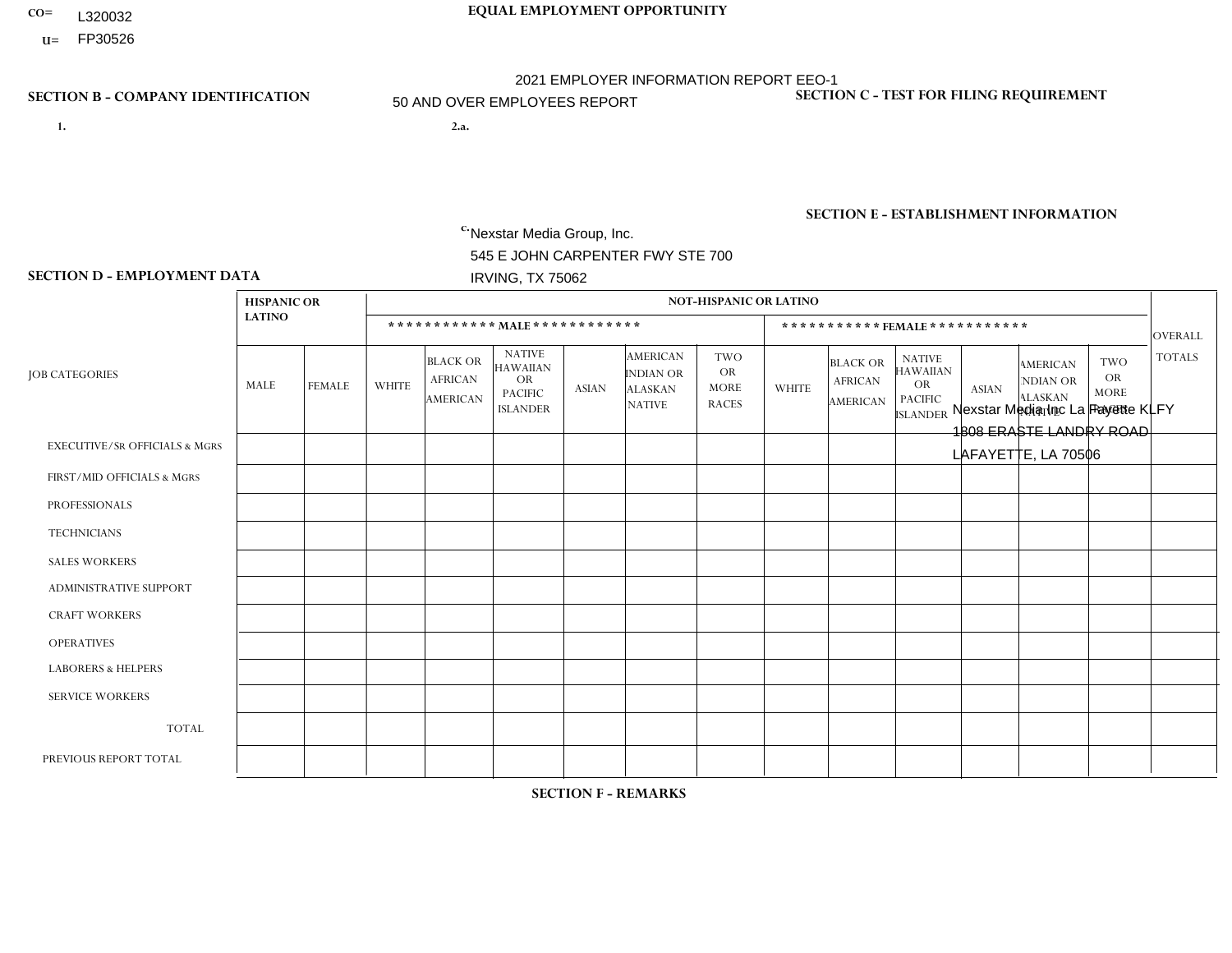- **CO= EQUAL EMPLOYMENT OPPORTUNITY** L320032
- **U=**

- **1. 2.a.** Nexstar Media Group, Inc. 545 E JOHN CARPENTER FWY STE 700 IRVING, TX 75062
- 2.a. Nexstar Media Huntsville AL WHNT 200 Holmes Ave NW Huntsville, AL 35801

EIN= 364766010

# **SECTION B - COMPANY IDENTIFICATION SECTION C - TEST FOR FILING REQUIREMENT**

1- Y 2- N 3- Y DUNS= 058168001

# **SECTION E - ESTABLISHMENT INFORMATION c.** NAICS: 515120 - Television Broadcasting

### **SECTION D - EMPLOYMENT DATA**

|                                          | <b>HISPANIC OR</b> |               |                |                                               |                                                                                    |              |                                                                 | NOT-HISPANIC OR LATINO                                 |                |                                               |                                                                                    |                |                                                                       |                                                        |                |
|------------------------------------------|--------------------|---------------|----------------|-----------------------------------------------|------------------------------------------------------------------------------------|--------------|-----------------------------------------------------------------|--------------------------------------------------------|----------------|-----------------------------------------------|------------------------------------------------------------------------------------|----------------|-----------------------------------------------------------------------|--------------------------------------------------------|----------------|
|                                          | <b>LATINO</b>      |               |                |                                               | ************ MALE ************                                                     |              |                                                                 |                                                        |                |                                               | ***********FEMALE***********                                                       |                |                                                                       |                                                        | <b>OVERALL</b> |
| <b>JOB CATEGORIES</b>                    | MALE               | <b>FEMALE</b> | <b>WHITE</b>   | <b>BLACK OR</b><br><b>AFRICAN</b><br>AMERICAN | <b>NATIVE</b><br><b>HAWAIIAN</b><br><b>OR</b><br><b>PACIFIC</b><br><b>ISLANDER</b> | <b>ASIAN</b> | <b>AMERICAN</b><br>INDIAN OR<br><b>ALASKAN</b><br><b>NATIVE</b> | <b>TWO</b><br><b>OR</b><br><b>MORE</b><br><b>RACES</b> | <b>WHITE</b>   | <b>BLACK OR</b><br><b>AFRICAN</b><br>AMERICAN | <b>NATIVE</b><br><b>HAWAIIAN</b><br><b>OR</b><br><b>PACIFIC</b><br><b>ISLANDER</b> | <b>ASIAN</b>   | <b>AMERICAN</b><br><b>NDIAN OR</b><br><b>ALASKAN</b><br><b>NATIVE</b> | <b>TWO</b><br><b>OR</b><br><b>MORE</b><br><b>RACES</b> | <b>TOTALS</b>  |
| <b>EXECUTIVE/SR OFFICIALS &amp; MGRS</b> | $\Omega$           | $\Omega$      | 1              | $\Omega$                                      | $\Omega$                                                                           | $\Omega$     | $\Omega$                                                        | $\Omega$                                               | $\Omega$       | $\Omega$                                      | $\mathbf{0}$                                                                       | $\mathbf{0}$   | $\Omega$                                                              | $\Omega$                                               |                |
| FIRST/MID OFFICIALS & MGRS               | 0                  | $\mathbf 0$   | 5              | $\mathbf 0$                                   | $\mathbf 0$                                                                        | $\mathbf 0$  | $\mathbf{0}$                                                    | $\Omega$                                               | 6              | $\Omega$                                      | $\Omega$                                                                           | $\Omega$       | $\mathbf{0}$                                                          | $\mathbf 0$                                            | 11             |
| <b>PROFESSIONALS</b>                     | 0                  | $\mathbf{1}$  | 15             | 3                                             | $\Omega$                                                                           | $\Omega$     | $\mathbf{0}$                                                    | 1                                                      | 13             | $\overline{4}$                                | $\Omega$                                                                           | $\Omega$       | $\Omega$                                                              | 1                                                      | 38             |
| <b>TECHNICIANS</b>                       | $\overline{1}$     | $\mathbf 0$   | 9              | $\overline{7}$                                | $\mathbf 0$                                                                        | $\mathbf 0$  | $\mathbf{0}$                                                    | $\Omega$                                               | $\overline{4}$ | $\overline{2}$                                | $\mathbf 0$                                                                        | 1              | $\mathbf 0$                                                           | 1                                                      | 25             |
| <b>SALES WORKERS</b>                     | 0                  | $\Omega$      | 3              | $\mathbf 0$                                   | $\Omega$                                                                           | $\Omega$     | $\Omega$                                                        | $\Omega$                                               | 6              | $\mathbf{1}$                                  | $\Omega$                                                                           | $\mathbf{0}$   | $\Omega$                                                              | $\Omega$                                               | 10             |
| <b>ADMINISTRATIVE SUPPORT</b>            | 0                  | $\Omega$      | $\overline{2}$ | $\mathbf 0$                                   | $\mathbf 0$                                                                        | $\Omega$     | $\mathbf{0}$                                                    | $\Omega$                                               | 8              | $\overline{2}$                                | $\Omega$                                                                           | $\Omega$       | $\mathbf{0}$                                                          | $\mathbf{0}$                                           | 12             |
| <b>CRAFT WORKERS</b>                     | 0                  | $\Omega$      | $\mathbf 0$    | $\mathbf 0$                                   | $\mathbf 0$                                                                        | $\mathbf{0}$ | $\Omega$                                                        | $\Omega$                                               | $\Omega$       | $\Omega$                                      | $\Omega$                                                                           | $\Omega$       | $\Omega$                                                              | $\Omega$                                               | $\Omega$       |
| <b>OPERATIVES</b>                        | 0                  | $\Omega$      | $\Omega$       | $\Omega$                                      | $\Omega$                                                                           | $\Omega$     | $\Omega$                                                        | $\Omega$                                               | $\Omega$       | $\Omega$                                      | $\Omega$                                                                           | $\Omega$       | $\Omega$                                                              | $\Omega$                                               | $\Omega$       |
| <b>LABORERS &amp; HELPERS</b>            | 0                  | $\mathbf{0}$  | $\mathbf 0$    | $\mathbf 0$                                   | $\mathbf 0$                                                                        | $\mathbf{0}$ | $\Omega$                                                        | $\Omega$                                               | $\Omega$       | $\Omega$                                      | $\Omega$                                                                           | $\Omega$       | $\Omega$                                                              | $\mathbf 0$                                            | $\mathbf 0$    |
| <b>SERVICE WORKERS</b>                   | 0                  | $\mathbf{0}$  | $\mathbf 0$    | 0                                             | 0                                                                                  | $\mathbf{0}$ | $\Omega$                                                        | $\Omega$                                               | $\Omega$       | $\Omega$                                      | $\Omega$                                                                           | $\Omega$       | $\Omega$                                                              | $\mathbf{0}$                                           | $\mathbf 0$    |
| <b>TOTAL</b>                             | 1                  | $\mathbf{1}$  | 35             | 10                                            | $\mathbf 0$                                                                        | $\mathbf{0}$ | $\Omega$                                                        | 1                                                      | 37             | 9                                             | $\mathbf 0$                                                                        | $\overline{1}$ | $\mathbf 0$                                                           | 2                                                      | 97             |
| PREVIOUS REPORT TOTAL                    |                    | $\mathbf{1}$  | 37             | 6                                             | $\mathbf 0$                                                                        | $\Omega$     | $\Omega$                                                        | 1                                                      | 42             | 6                                             | $\Omega$                                                                           | $\overline{ }$ | $\Omega$                                                              | 1                                                      | 96             |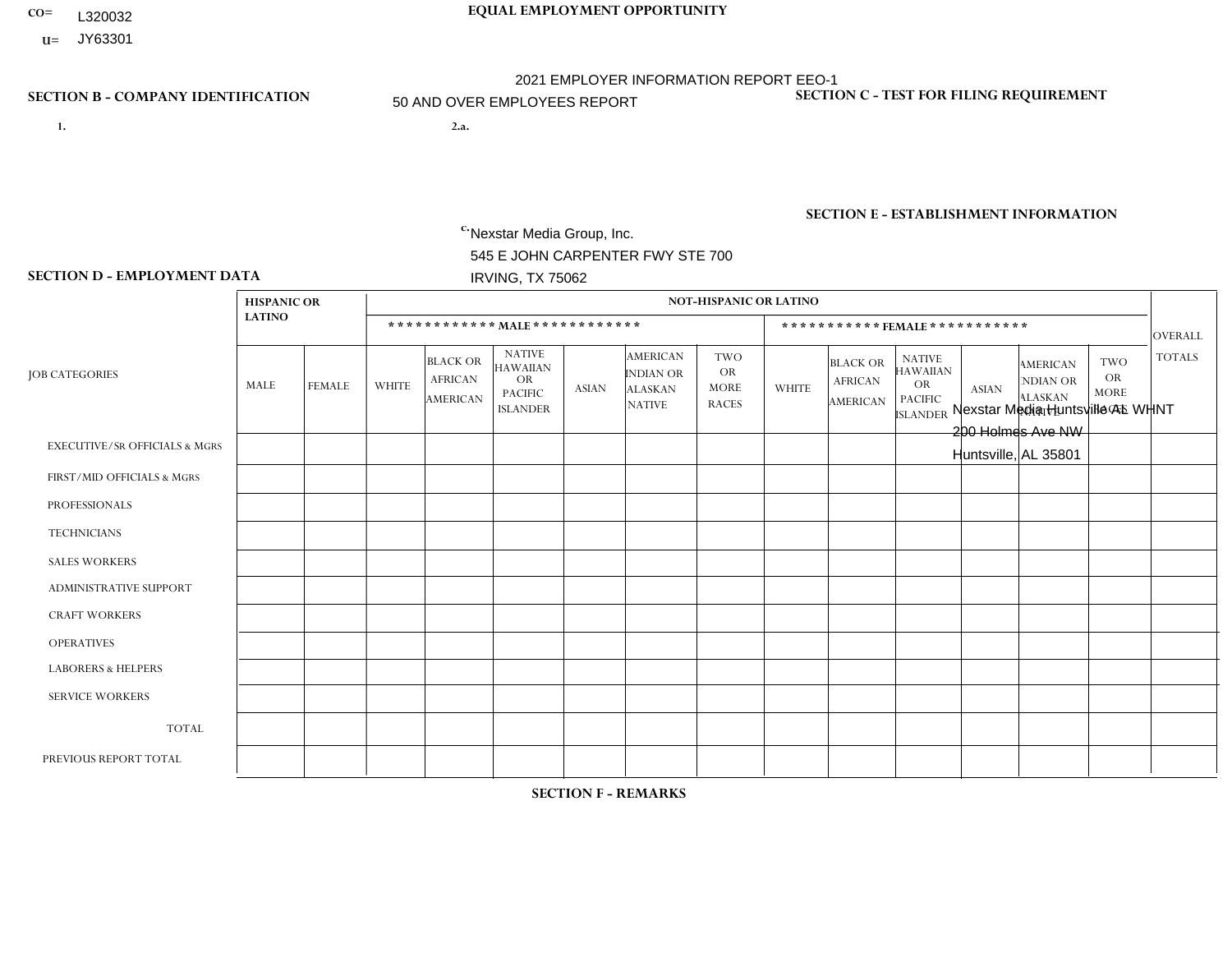- **CO= EQUAL EMPLOYMENT OPPORTUNITY** L320032
- **U=**

- **1. 2.a.** Nexstar Media Group, Inc. 545 E JOHN CARPENTER FWY STE 700 IRVING, TX 75062
- 2.a. Nexstar Media Inc Fort Wayne WANE 3707 Hillegas Road FORT WAYNE, IN 46808

EIN= 233063152

### **SECTION B - COMPANY IDENTIFICATION SECTION C - TEST FOR FILING REQUIREMENT**

1- Y 2- N 3- Y DUNS= 058168001

**SECTION E - ESTABLISHMENT INFORMATION c.** NAICS: 515120 - Television Broadcasting

### **SECTION D - EMPLOYMENT DATA**

|                                          | <b>HISPANIC OR</b> |               |                |                                                      |                                                                                    |              |                                                                 | <b>NOT-HISPANIC OR LATINO</b>                          |                |                                                      |                                                                                    |              |                                                                       |                                                        |               |
|------------------------------------------|--------------------|---------------|----------------|------------------------------------------------------|------------------------------------------------------------------------------------|--------------|-----------------------------------------------------------------|--------------------------------------------------------|----------------|------------------------------------------------------|------------------------------------------------------------------------------------|--------------|-----------------------------------------------------------------------|--------------------------------------------------------|---------------|
|                                          | <b>LATINO</b>      |               |                |                                                      | ************ MALE ************                                                     |              |                                                                 |                                                        |                |                                                      | ***********FEMALE***********                                                       |              |                                                                       |                                                        | OVERALL       |
| <b>JOB CATEGORIES</b>                    | MALE               | <b>FEMALE</b> | <b>WHITE</b>   | <b>BLACK OR</b><br><b>AFRICAN</b><br><b>AMERICAN</b> | <b>NATIVE</b><br><b>HAWAIIAN</b><br><b>OR</b><br><b>PACIFIC</b><br><b>ISLANDER</b> | <b>ASIAN</b> | <b>AMERICAN</b><br>INDIAN OR<br><b>ALASKAN</b><br><b>NATIVE</b> | <b>TWO</b><br><b>OR</b><br><b>MORE</b><br><b>RACES</b> | <b>WHITE</b>   | <b>BLACK OR</b><br><b>AFRICAN</b><br><b>AMERICAN</b> | <b>NATIVE</b><br><b>HAWAIIAN</b><br><b>OR</b><br><b>PACIFIC</b><br><b>ISLANDER</b> | <b>ASIAN</b> | <b>AMERICAN</b><br><b>NDIAN OR</b><br><b>ALASKAN</b><br><b>NATIVE</b> | <b>TWO</b><br><b>OR</b><br><b>MORE</b><br><b>RACES</b> | <b>TOTALS</b> |
| <b>EXECUTIVE/SR OFFICIALS &amp; MGRS</b> | $\Omega$           | $\Omega$      | $\Omega$       | $\Omega$                                             | $\Omega$                                                                           | $\Omega$     | $\Omega$                                                        | $\Omega$                                               | $\Omega$       | $\Omega$                                             | $\mathbf{0}$                                                                       | $\Omega$     | $\Omega$                                                              | $\Omega$                                               | $\Omega$      |
| FIRST/MID OFFICIALS & MGRS               | 0                  | $\Omega$      | $\overline{4}$ | $\mathbf 0$                                          | $\mathbf 0$                                                                        | $\Omega$     | $\Omega$                                                        | $\Omega$                                               | $\overline{2}$ | $\Omega$                                             | $\mathbf{0}$                                                                       | $\mathbf{0}$ | $\mathbf{0}$                                                          | $\Omega$                                               | 6             |
| <b>PROFESSIONALS</b>                     | 0                  | $\mathbf 0$   | $\overline{7}$ | $\mathbf 0$                                          | $\mathbf 0$                                                                        | $\Omega$     | $\Omega$                                                        | $\Omega$                                               | $\overline{2}$ | $\Omega$                                             | $\Omega$                                                                           | $\mathbf{0}$ | $\Omega$                                                              | $\Omega$                                               | 9             |
| <b>TECHNICIANS</b>                       | 1                  | $\mathbf 0$   | 27             | $\overline{2}$                                       | $\mathbf 0$                                                                        | $\mathbf 0$  | $\mathbf{0}$                                                    | 1                                                      | 10             | 5                                                    | $\mathbf 0$                                                                        | $\mathbf 0$  | $\Omega$                                                              | $\Omega$                                               | 46            |
| <b>SALES WORKERS</b>                     | 0                  | $\Omega$      | $\overline{4}$ | $\Omega$                                             | $\Omega$                                                                           | $\Omega$     | $\Omega$                                                        | $\Omega$                                               | 5              | $\Omega$                                             | $\Omega$                                                                           | $\Omega$     | $\Omega$                                                              | $\Omega$                                               | 9             |
| <b>ADMINISTRATIVE SUPPORT</b>            | 0                  | $\mathbf{0}$  | $\overline{c}$ | $\mathbf 0$                                          | $\mathbf 0$                                                                        | $\Omega$     | $\Omega$                                                        | $\Omega$                                               | 6              | $\Omega$                                             | $\Omega$                                                                           | $\Omega$     | $\mathbf{0}$                                                          | $\Omega$                                               | 8             |
| <b>CRAFT WORKERS</b>                     | 0                  | $\Omega$      | $\mathbf 0$    | $\mathbf 0$                                          | $\mathbf 0$                                                                        | $\Omega$     | $\Omega$                                                        | $\Omega$                                               | $\Omega$       | $\Omega$                                             | $\Omega$                                                                           | $\Omega$     | $\Omega$                                                              | $\Omega$                                               | $\mathbf 0$   |
| <b>OPERATIVES</b>                        | 0                  | $\mathbf 0$   | $\mathbf 0$    | $\mathbf 0$                                          | $\mathbf 0$                                                                        | $\mathbf 0$  | $\Omega$                                                        | $\Omega$                                               | $\Omega$       | $\Omega$                                             | $\Omega$                                                                           | $\Omega$     | $\mathbf{0}$                                                          | $\Omega$                                               | $\mathbf 0$   |
| <b>LABORERS &amp; HELPERS</b>            | 0                  | $\Omega$      | $\Omega$       | $\Omega$                                             | $\Omega$                                                                           | $\Omega$     | $\Omega$                                                        | $\Omega$                                               | $\Omega$       | $\Omega$                                             | $\Omega$                                                                           | $\Omega$     | $\Omega$                                                              | $\Omega$                                               | $\mathbf 0$   |
| <b>SERVICE WORKERS</b>                   | 0                  | $\mathbf 0$   | $\mathbf 0$    | $\mathbf 0$                                          | $\mathbf 0$                                                                        | $\mathbf 0$  | $\mathbf{0}$                                                    | $\Omega$                                               | $\Omega$       | $\Omega$                                             | $\Omega$                                                                           | $\Omega$     | $\mathbf{0}$                                                          | $\Omega$                                               | $\mathbf{0}$  |
| <b>TOTAL</b>                             | 1                  | $\mathbf 0$   | 44             | $\overline{c}$                                       | $\mathbf 0$                                                                        | $\mathbf 0$  | $\Omega$                                                        | 1                                                      | 25             | 5                                                    | $\Omega$                                                                           | $\mathbf 0$  | $\Omega$                                                              | $\mathbf{0}$                                           | 78            |
| PREVIOUS REPORT TOTAL                    | 0                  | $\mathbf 0$   | 44             | 3                                                    | $\mathbf 0$                                                                        | $\Omega$     | $\Omega$                                                        | 1                                                      | 26             | $\overline{4}$                                       | $\mathbf{0}$                                                                       | $\Omega$     | $\mathbf{0}$                                                          | $\Omega$                                               | 78            |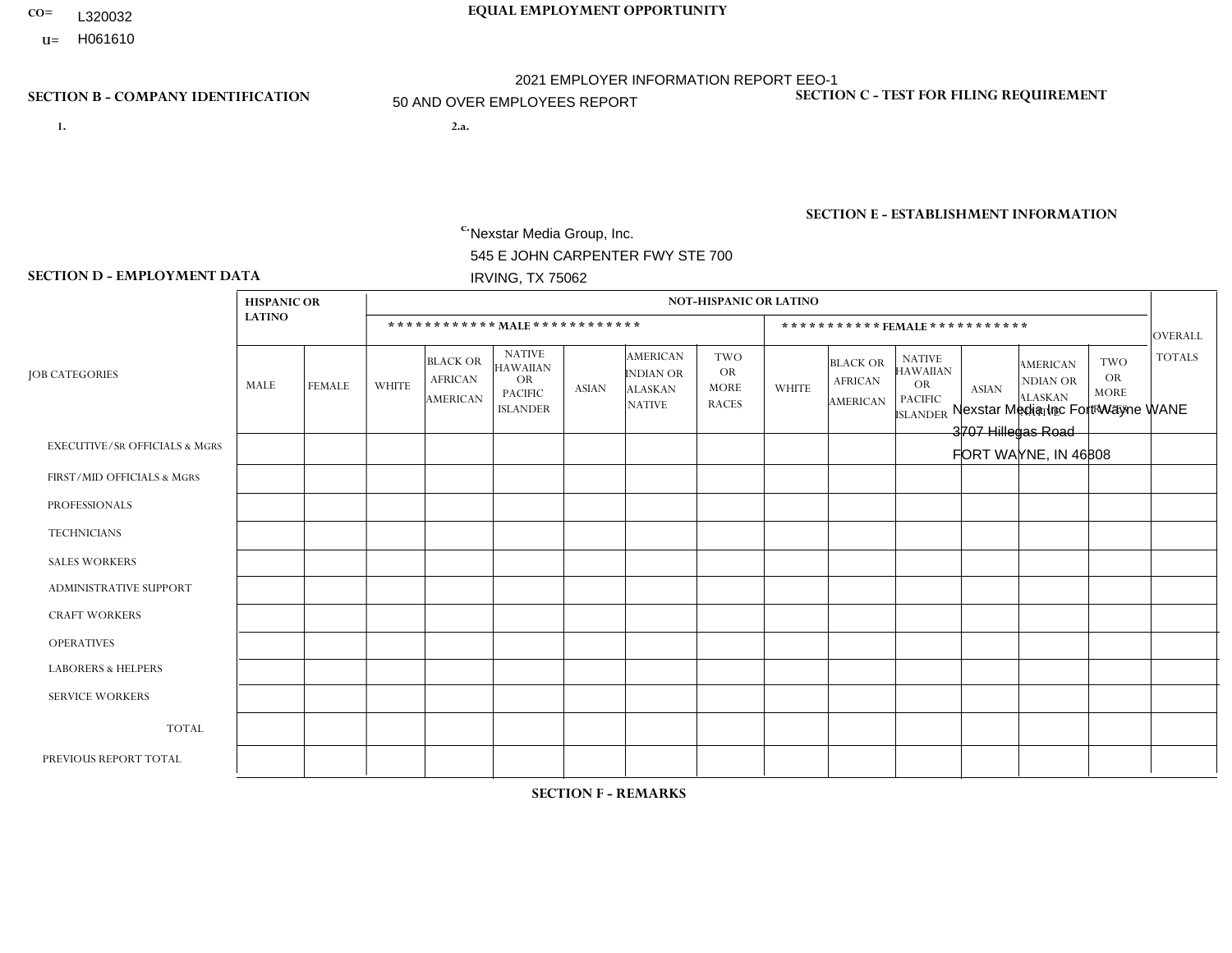- **CO= EQUAL EMPLOYMENT OPPORTUNITY** L320032
	- **U=** JY63398

- **1. 2.a.** Nexstar Media Group, Inc. 545 E JOHN CARPENTER FWY STE 700 IRVING, TX 75062
- 2.a. Nexstar Media Inc. New Orleans WGNO 1 Galleria Blvd. Ste 850 Metarie, LA 70001

EIN= 363234055

# **SECTION B - COMPANY IDENTIFICATION SECTION C - TEST FOR FILING REQUIREMENT**

1- Y 2- N 3- Y DUNS= 058168001

# **SECTION E - ESTABLISHMENT INFORMATION c.** NAICS: 515120 - Television Broadcasting

### **SECTION D - EMPLOYMENT DATA**

|                                          | <b>HISPANIC OR</b> |                |                |                                                      |                                                                                    |              |                                                                        | <b>NOT-HISPANIC OR LATINO</b>                          |                |                                               |                                                                                    |              |                                                                       |                                                        |                |
|------------------------------------------|--------------------|----------------|----------------|------------------------------------------------------|------------------------------------------------------------------------------------|--------------|------------------------------------------------------------------------|--------------------------------------------------------|----------------|-----------------------------------------------|------------------------------------------------------------------------------------|--------------|-----------------------------------------------------------------------|--------------------------------------------------------|----------------|
|                                          | <b>LATINO</b>      |                |                |                                                      | ************ MALE ************                                                     |              |                                                                        |                                                        |                |                                               | ***********FEMALE***********                                                       |              |                                                                       |                                                        | <b>OVERALL</b> |
| <b>JOB CATEGORIES</b>                    | MALE               | <b>FEMALE</b>  | <b>WHITE</b>   | <b>BLACK OR</b><br><b>AFRICAN</b><br><b>AMERICAN</b> | <b>NATIVE</b><br><b>HAWAIIAN</b><br><b>OR</b><br><b>PACIFIC</b><br><b>ISLANDER</b> | <b>ASIAN</b> | <b>AMERICAN</b><br><b>INDIAN OR</b><br><b>ALASKAN</b><br><b>NATIVE</b> | <b>TWO</b><br><b>OR</b><br><b>MORE</b><br><b>RACES</b> | <b>WHITE</b>   | <b>BLACK OR</b><br><b>AFRICAN</b><br>AMERICAN | <b>NATIVE</b><br><b>HAWAIIAN</b><br><b>OR</b><br><b>PACIFIC</b><br><b>ISLANDER</b> | <b>ASIAN</b> | <b>AMERICAN</b><br><b>NDIAN OR</b><br><b>ALASKAN</b><br><b>NATIVE</b> | <b>TWO</b><br><b>OR</b><br><b>MORE</b><br><b>RACES</b> | <b>TOTALS</b>  |
| <b>EXECUTIVE/SR OFFICIALS &amp; MGRS</b> | $\mathbf 0$        | $\mathbf 0$    | $\mathbf{1}$   | $\mathbf 0$                                          | $\mathbf 0$                                                                        | $\Omega$     | $\Omega$                                                               | $\Omega$                                               | $\Omega$       | $\mathbf 0$                                   | $\mathbf 0$                                                                        | $\mathbf 0$  | $\Omega$                                                              | $\mathbf 0$                                            | $\mathbf{1}$   |
| FIRST/MID OFFICIALS & MGRS               | $\mathbf{0}$       | $\Omega$       | $\overline{7}$ | 0                                                    | $\Omega$                                                                           |              | $\Omega$                                                               | $\Omega$                                               | 3              | $\Omega$                                      | $\Omega$                                                                           | $\Omega$     | $\Omega$                                                              | $\Omega$                                               | 11             |
| <b>PROFESSIONALS</b>                     | $\overline{2}$     | 1              | 23             | 5                                                    | $\Omega$                                                                           | $\Omega$     | $\Omega$                                                               | $\Omega$                                               | 10             | 4                                             | $\Omega$                                                                           | $\Omega$     | $\Omega$                                                              | $\Omega$                                               | 45             |
| <b>TECHNICIANS</b>                       | $\mathbf 0$        | $\overline{0}$ | $\overline{7}$ | $\mathbf{1}$                                         | $\Omega$                                                                           | $\Omega$     | $\Omega$                                                               | $\Omega$                                               | $\overline{4}$ | $\Omega$                                      | $\Omega$                                                                           | $\Omega$     | $\Omega$                                                              | $\mathbf 0$                                            | 12             |
| <b>SALES WORKERS</b>                     | $\mathbf{0}$       | $\overline{0}$ | $\overline{4}$ | $\Omega$                                             | $\Omega$                                                                           | $\Omega$     | $\Omega$                                                               | $\Omega$                                               | $\mathbf 1$    | $\Omega$                                      | $\Omega$                                                                           | $\Omega$     | $\Omega$                                                              | $\Omega$                                               | 5              |
| ADMINISTRATIVE SUPPORT                   | $\mathbf{0}$       | $\mathbf 0$    | $\mathbf 0$    | $\mathbf 0$                                          | $\Omega$                                                                           | $\Omega$     | $\Omega$                                                               | $\Omega$                                               | 1              | 2                                             | $\Omega$                                                                           | $\Omega$     | $\Omega$                                                              | $\Omega$                                               | 3              |
| <b>CRAFT WORKERS</b>                     | 0                  | $\mathbf 0$    | $\mathbf 0$    | $\mathbf 0$                                          | $\Omega$                                                                           | $\Omega$     | $\Omega$                                                               | $\Omega$                                               | $\Omega$       | $\Omega$                                      | $\Omega$                                                                           | $\Omega$     | $\Omega$                                                              | $\Omega$                                               | $\mathbf 0$    |
| <b>OPERATIVES</b>                        | $\Omega$           | $\Omega$       | $\Omega$       | $\mathbf 0$                                          | $\Omega$                                                                           | $\Omega$     | $\Omega$                                                               | $\Omega$                                               | $\Omega$       | $\Omega$                                      | $\Omega$                                                                           | $\Omega$     | $\Omega$                                                              | $\Omega$                                               | $\mathbf 0$    |
| <b>LABORERS &amp; HELPERS</b>            | $\mathbf{0}$       | $\Omega$       | $\Omega$       | 0                                                    | $\Omega$                                                                           | $\Omega$     | $\Omega$                                                               | $\Omega$                                               | $\Omega$       | $\Omega$                                      | $\Omega$                                                                           | $\Omega$     | $\Omega$                                                              | $\Omega$                                               | 0              |
| <b>SERVICE WORKERS</b>                   | $\mathbf 0$        | $\overline{0}$ | $\mathbf 0$    | $\mathbf 0$                                          | $\Omega$                                                                           | $\Omega$     | $\Omega$                                                               | $\Omega$                                               | $\Omega$       | $\Omega$                                      | $\Omega$                                                                           | $\Omega$     | $\Omega$                                                              | $\Omega$                                               | $\mathbf 0$    |
| <b>TOTAL</b>                             | 2                  | $\mathbf{1}$   | 42             | 6                                                    | $\Omega$                                                                           |              | $\Omega$                                                               | $\Omega$                                               | 19             | 6                                             | $\Omega$                                                                           | $\mathbf{0}$ | $\Omega$                                                              | $\Omega$                                               | 77             |
| PREVIOUS REPORT TOTAL                    | $\overline{c}$     | $\mathbf 0$    | 42             | 5                                                    | $\Omega$                                                                           |              | 0                                                                      | $\Omega$                                               | 23             | 6                                             | $\Omega$                                                                           | $\Omega$     | $\Omega$                                                              | $\Omega$                                               | 79             |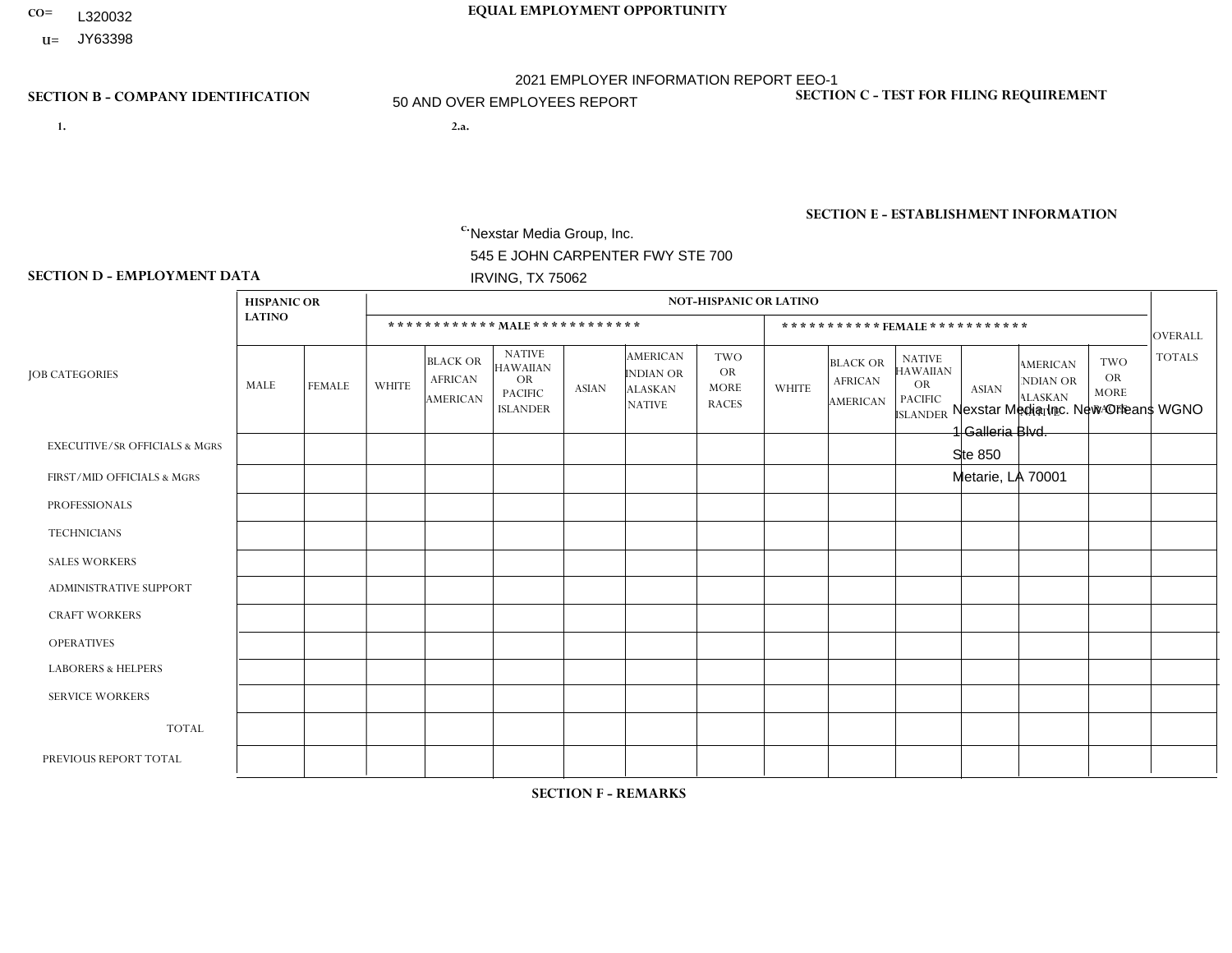- **CO= EQUAL EMPLOYMENT OPPORTUNITY** L320032
- **U=**

- **1. 2.a.** Nexstar Media Group, Inc. 545 E JOHN CARPENTER FWY STE 700 IRVING, TX 75062
- 2.a. Nexstar Media Inc Panama City WMBB 613 HARRISON AVE PANAMA CITY, FL 32401

EIN= 233063152

### **SECTION B - COMPANY IDENTIFICATION SECTION C - TEST FOR FILING REQUIREMENT**

1- Y 2- N 3- Y DUNS= 058168001

# **SECTION E - ESTABLISHMENT INFORMATION c.** NAICS: 515120 - Television Broadcasting

### **SECTION D - EMPLOYMENT DATA**

|                                          | <b>HISPANIC OR</b> |               |                |                                                      |                                                                             |              |                                                                 | <b>NOT-HISPANIC OR LATINO</b>                          |                |                                               |                                                                                    |                |                                                                       |                                                        |                |
|------------------------------------------|--------------------|---------------|----------------|------------------------------------------------------|-----------------------------------------------------------------------------|--------------|-----------------------------------------------------------------|--------------------------------------------------------|----------------|-----------------------------------------------|------------------------------------------------------------------------------------|----------------|-----------------------------------------------------------------------|--------------------------------------------------------|----------------|
|                                          | <b>LATINO</b>      |               |                |                                                      | ************ MALE************                                               |              |                                                                 |                                                        |                |                                               | *********** FEMALE ***********                                                     |                |                                                                       |                                                        | <b>OVERALL</b> |
| <b>JOB CATEGORIES</b>                    | MALE               | <b>FEMALE</b> | <b>WHITE</b>   | <b>BLACK OR</b><br><b>AFRICAN</b><br><b>AMERICAN</b> | <b>NATIVE</b><br><b>HAWAIIAN</b><br>OR<br><b>PACIFIC</b><br><b>ISLANDER</b> | <b>ASIAN</b> | <b>AMERICAN</b><br>INDIAN OR<br><b>ALASKAN</b><br><b>NATIVE</b> | <b>TWO</b><br><b>OR</b><br><b>MORE</b><br><b>RACES</b> | <b>WHITE</b>   | <b>BLACK OR</b><br><b>AFRICAN</b><br>AMERICAN | <b>NATIVE</b><br><b>HAWAIIAN</b><br><b>OR</b><br><b>PACIFIC</b><br><b>ISLANDER</b> | <b>ASIAN</b>   | <b>AMERICAN</b><br><b>NDIAN OR</b><br><b>ALASKAN</b><br><b>NATIVE</b> | <b>TWO</b><br><b>OR</b><br><b>MORE</b><br><b>RACES</b> | <b>TOTALS</b>  |
| <b>EXECUTIVE/SR OFFICIALS &amp; MGRS</b> | $\Omega$           | $\Omega$      | $\mathbf 0$    | $\mathbf 0$                                          | $\mathbf 0$                                                                 | $\Omega$     | $\Omega$                                                        | $\Omega$                                               | $\Omega$       | $\Omega$                                      | $\Omega$                                                                           | $\Omega$       | $\Omega$                                                              | $\Omega$                                               | $\mathbf 0$    |
| FIRST/MID OFFICIALS & MGRS               | 0                  | $\Omega$      | $\overline{4}$ | $\mathbf 0$                                          | $\mathbf 0$                                                                 | $\Omega$     | $\Omega$                                                        | $\Omega$                                               | $\overline{2}$ | $\Omega$                                      | $\mathbf{0}$                                                                       | $\mathbf{0}$   | $\Omega$                                                              | $\Omega$                                               | 6              |
| <b>PROFESSIONALS</b>                     | 0                  | $\Omega$      | 3              | $\mathbf 0$                                          | $\mathbf 0$                                                                 | $\Omega$     | $\Omega$                                                        | $\Omega$                                               | 5              | $\Omega$                                      | $\Omega$                                                                           | $\Omega$       | $\Omega$                                                              | $\mathbf{0}$                                           | 8              |
| <b>TECHNICIANS</b>                       | $\overline{1}$     | $\mathbf 0$   | 8              | $\mathbf{1}$                                         | $\mathbf 0$                                                                 | $\mathbf{1}$ | $\mathbf{0}$                                                    | $\Omega$                                               | 11             | $\overline{2}$                                | $\mathbf 0$                                                                        | $\mathbf 0$    | $\mathbf 0$                                                           | $\mathbf 0$                                            | 24             |
| <b>SALES WORKERS</b>                     | 0                  | $\Omega$      | $\mathbf{1}$   | $\mathbf 0$                                          | $\Omega$                                                                    | $\Omega$     | $\mathbf{0}$                                                    | $\Omega$                                               | 4              | $\Omega$                                      | $\mathbf{0}$                                                                       | $\mathbf{0}$   | $\Omega$                                                              | $\Omega$                                               | 5              |
| <b>ADMINISTRATIVE SUPPORT</b>            | 0                  | $\mathbf 0$   | 5              | $\mathbf 0$                                          | $\mathbf 0$                                                                 | $\mathbf 0$  |                                                                 | $\Omega$                                               | 3              | $\overline{2}$                                | $\Omega$                                                                           | $\overline{1}$ | $\Omega$                                                              | $\mathbf{0}$                                           | 12             |
| <b>CRAFT WORKERS</b>                     | 0                  | $\Omega$      | $\mathbf 0$    | $\mathbf 0$                                          | $\Omega$                                                                    | $\Omega$     | $\Omega$                                                        | $\Omega$                                               | $\Omega$       | $\Omega$                                      | $\Omega$                                                                           | $\Omega$       | $\Omega$                                                              | $\Omega$                                               | $\Omega$       |
| <b>OPERATIVES</b>                        | 0                  | $\mathbf 0$   | $\mathbf 0$    | $\mathbf 0$                                          | $\mathbf 0$                                                                 | $\mathbf 0$  | $\Omega$                                                        | $\Omega$                                               | $\Omega$       | $\Omega$                                      | $\Omega$                                                                           | $\Omega$       | $\Omega$                                                              | $\Omega$                                               | $\mathbf 0$    |
| <b>LABORERS &amp; HELPERS</b>            | 0                  | $\Omega$      | $\mathbf 0$    | $\mathbf 0$                                          | $\mathbf 0$                                                                 | $\mathbf 0$  | $\Omega$                                                        | $\Omega$                                               | $\Omega$       | $\Omega$                                      | $\Omega$                                                                           | $\Omega$       | $\Omega$                                                              | $\Omega$                                               | $\mathbf{0}$   |
| <b>SERVICE WORKERS</b>                   | 0                  | $\Omega$      | $\mathbf 0$    | 0                                                    | $\mathbf 0$                                                                 | $\mathbf 0$  | $\Omega$                                                        | $\Omega$                                               | $\Omega$       | $\Omega$                                      | $\Omega$                                                                           | $\Omega$       | $\Omega$                                                              | $\mathbf{0}$                                           | $\mathbf 0$    |
| <b>TOTAL</b>                             | 1                  | $\mathbf 0$   | 21             | $\mathbf{1}$                                         | $\mathbf 0$                                                                 | $\mathbf{1}$ |                                                                 | $\Omega$                                               | 25             | $\overline{4}$                                | $\mathbf 0$                                                                        | 1              | $\mathbf 0$                                                           | $\mathbf 0$                                            | 55             |
| PREVIOUS REPORT TOTAL                    | $\overline{c}$     | $\Omega$      | 21             | $\Omega$                                             | $\mathbf{0}$                                                                | 1            | $\Omega$                                                        | $\Omega$                                               | 28             | 3                                             | $\Omega$                                                                           | $\overline{2}$ | $\Omega$                                                              | $\Omega$                                               | 57             |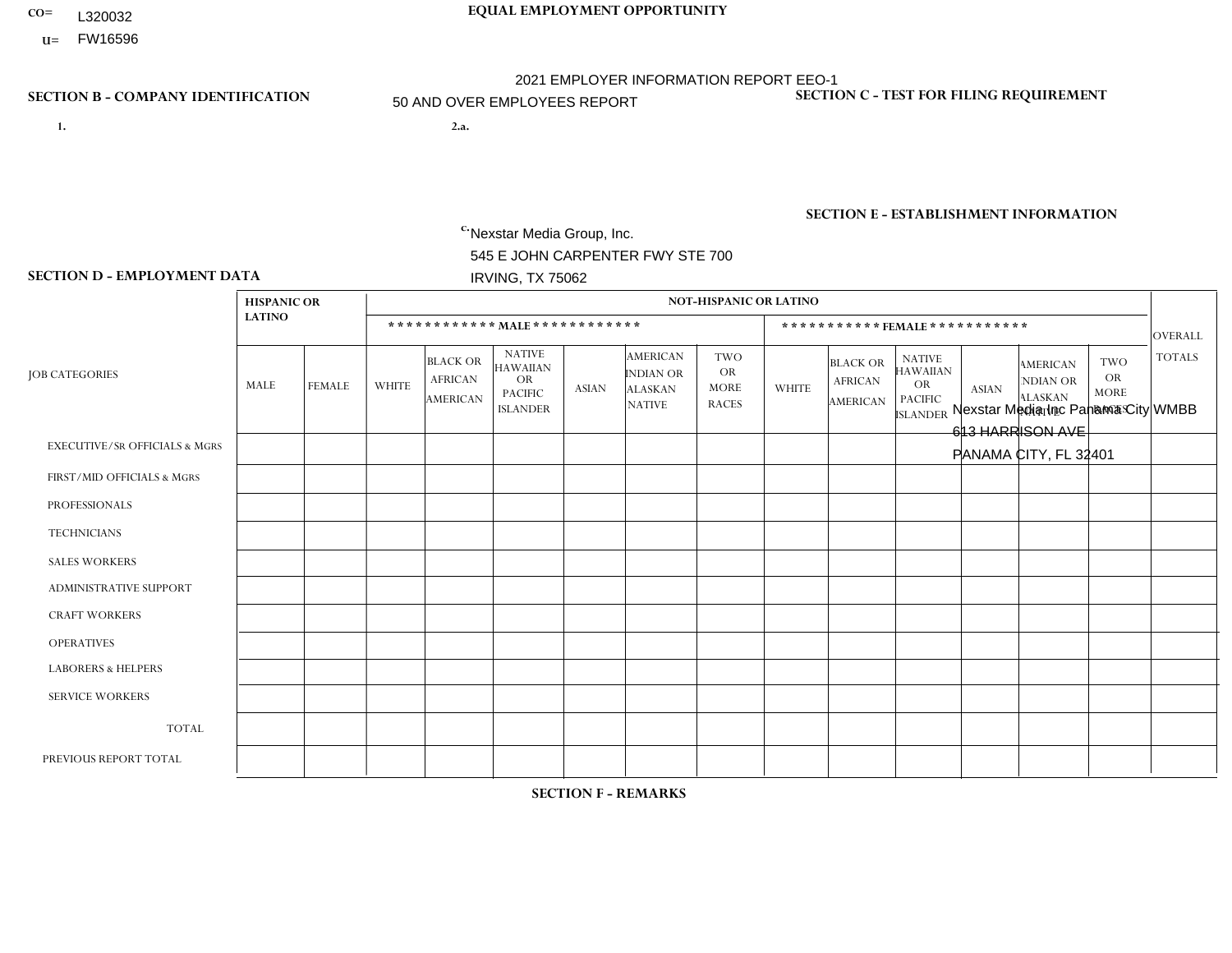- **CO= EQUAL EMPLOYMENT OPPORTUNITY** L320032
- **U=** JY63387

- **1. 2.a.** Nexstar Media Group, Inc. 545 E JOHN CARPENTER FWY STE 700 IRVING, TX 75062
- 2.a. Nexstar Media Inc. Memphis WREG 803 Channel 3 Drive Memphis, TN 38103

EIN= 364766010

# **SECTION B - COMPANY IDENTIFICATION SECTION C - TEST FOR FILING REQUIREMENT**

1- Y 2- N 3- Y DUNS= 058168001

**SECTION E - ESTABLISHMENT INFORMATION c.** NAICS: 515120 - Television Broadcasting

### **SECTION D - EMPLOYMENT DATA**

|                                          | <b>HISPANIC OR</b> |               |              |                                                      |                                                                                    |              |                                                                        | <b>NOT-HISPANIC OR LATINO</b>                          |                         |                                                      |                                                                                    |              |                                                                       |                                                        |               |
|------------------------------------------|--------------------|---------------|--------------|------------------------------------------------------|------------------------------------------------------------------------------------|--------------|------------------------------------------------------------------------|--------------------------------------------------------|-------------------------|------------------------------------------------------|------------------------------------------------------------------------------------|--------------|-----------------------------------------------------------------------|--------------------------------------------------------|---------------|
|                                          | <b>LATINO</b>      |               |              | ************ MALE ************                       |                                                                                    |              |                                                                        |                                                        |                         | ***********FEMALE***********                         |                                                                                    |              |                                                                       |                                                        | OVERALL       |
| <b>JOB CATEGORIES</b>                    | MALE               | <b>FEMALE</b> | <b>WHITE</b> | <b>BLACK OR</b><br><b>AFRICAN</b><br><b>AMERICAN</b> | <b>NATIVE</b><br><b>HAWAIIAN</b><br><b>OR</b><br><b>PACIFIC</b><br><b>ISLANDER</b> | <b>ASIAN</b> | <b>AMERICAN</b><br><b>INDIAN OR</b><br><b>ALASKAN</b><br><b>NATIVE</b> | <b>TWO</b><br><b>OR</b><br><b>MORE</b><br><b>RACES</b> | <b>WHITE</b>            | <b>BLACK OR</b><br><b>AFRICAN</b><br><b>AMERICAN</b> | <b>NATIVE</b><br><b>HAWAIIAN</b><br><b>OR</b><br><b>PACIFIC</b><br><b>ISLANDER</b> | <b>ASIAN</b> | <b>AMERICAN</b><br><b>NDIAN OR</b><br><b>ALASKAN</b><br><b>NATIVE</b> | <b>TWO</b><br><b>OR</b><br><b>MORE</b><br><b>RACES</b> | <b>TOTALS</b> |
| <b>EXECUTIVE/SR OFFICIALS &amp; MGRS</b> | $\Omega$           | $\mathbf 0$   | $\Omega$     | $\mathbf 0$                                          | $\mathbf 0$                                                                        | 0            | $\Omega$                                                               | $\Omega$                                               | $\overline{ }$          | $\mathbf{0}$                                         | $\Omega$                                                                           | $\Omega$     | $\Omega$                                                              | $\mathbf 0$                                            |               |
| FIRST/MID OFFICIALS & MGRS               | $\Omega$           | 0             | 10           | $\mathbf{1}$                                         | $\mathbf 0$                                                                        | 0            | $\Omega$                                                               | $\Omega$                                               | $\overline{\mathbf{1}}$ | $\overline{2}$                                       | $\Omega$                                                                           | $\Omega$     | $\Omega$                                                              | $\Omega$                                               | 14            |
| <b>PROFESSIONALS</b>                     | 3                  | $\mathbf 0$   | 24           | 11                                                   | $\mathbf 0$                                                                        | 1            | $\Omega$                                                               | $\Omega$                                               | 15                      | 18                                                   | $\Omega$                                                                           | $\Omega$     | $\Omega$                                                              | $\mathbf 1$                                            | 73            |
| <b>TECHNICIANS</b>                       | $\mathbf 0$        | $\mathbf 0$   | 9            | $\boldsymbol{9}$                                     | $\mathbf 0$                                                                        | 0            | $\Omega$                                                               | $\mathbf 0$                                            | $\overline{7}$          | -1                                                   | $\mathbf 0$                                                                        | $\Omega$     | 0                                                                     | $\mathbf 0$                                            | 26            |
| <b>SALES WORKERS</b>                     | $\mathbf 0$        | $\mathbf{1}$  | 0            | $\mathbf 0$                                          | $\mathbf 0$                                                                        | $\mathbf 0$  | $\Omega$                                                               | $\mathbf 0$                                            | $\overline{1}$          | $\Omega$                                             | $\mathbf 0$                                                                        | $\Omega$     | $\Omega$                                                              | $\mathbf 0$                                            | 2             |
| <b>ADMINISTRATIVE SUPPORT</b>            | $\mathbf 0$        | $\mathbf 0$   | $\mathbf 0$  | $\mathbf 0$                                          | $\mathbf 0$                                                                        | 0            | $\Omega$                                                               | $\mathbf 0$                                            | -1                      | $\overline{2}$                                       | $\Omega$                                                                           | $\Omega$     | $\Omega$                                                              | $\Omega$                                               | 3             |
| <b>CRAFT WORKERS</b>                     | $\mathbf 0$        | $\mathbf 0$   | $\mathbf 0$  | $\mathbf 0$                                          | $\mathbf 0$                                                                        | 0            | $\Omega$                                                               | $\mathbf 0$                                            | $\Omega$                | $\Omega$                                             | $\Omega$                                                                           | $\Omega$     | $\Omega$                                                              | $\mathbf 0$                                            | $\mathbf 0$   |
| <b>OPERATIVES</b>                        | $\mathbf 0$        | 0             | $\mathbf 0$  | $\mathbf 0$                                          | 0                                                                                  | 0            | $\Omega$                                                               | $\Omega$                                               | $\Omega$                | $\Omega$                                             | $\Omega$                                                                           | $\Omega$     | $\Omega$                                                              | $\Omega$                                               | $\mathbf 0$   |
| <b>LABORERS &amp; HELPERS</b>            | $\Omega$           | $\mathbf 0$   | $\Omega$     | $\mathbf 0$                                          | $\mathbf 0$                                                                        | $\mathbf 0$  | $\Omega$                                                               | $\Omega$                                               | $\Omega$                | $\Omega$                                             | $\Omega$                                                                           | $\Omega$     | $\Omega$                                                              | $\Omega$                                               | $\mathbf 0$   |
| <b>SERVICE WORKERS</b>                   | $\Omega$           | $\mathbf 0$   | $\mathbf 0$  | $\mathbf 0$                                          | $\mathbf 0$                                                                        | 0            | $\Omega$                                                               | $\Omega$                                               | $\Omega$                | $\Omega$                                             | $\Omega$                                                                           | $\Omega$     | $\Omega$                                                              | $\Omega$                                               | $\Omega$      |
| <b>TOTAL</b>                             | 3                  | $\mathbf{1}$  | 43           | 21                                                   | 0                                                                                  |              | $\mathbf 0$                                                            | 0                                                      | 26                      | 23                                                   | $\mathbf 0$                                                                        | $\Omega$     | $\Omega$                                                              | $\mathbf{1}$                                           | 119           |
| PREVIOUS REPORT TOTAL                    | $\overline{2}$     | $\mathbf 1$   | 44           | 24                                                   | 0                                                                                  | 1            | $\Omega$                                                               | $\mathbf 0$                                            | 24                      | 25                                                   | $\Omega$                                                                           | $\Omega$     | $\Omega$                                                              | $\mathbf 0$                                            | 121           |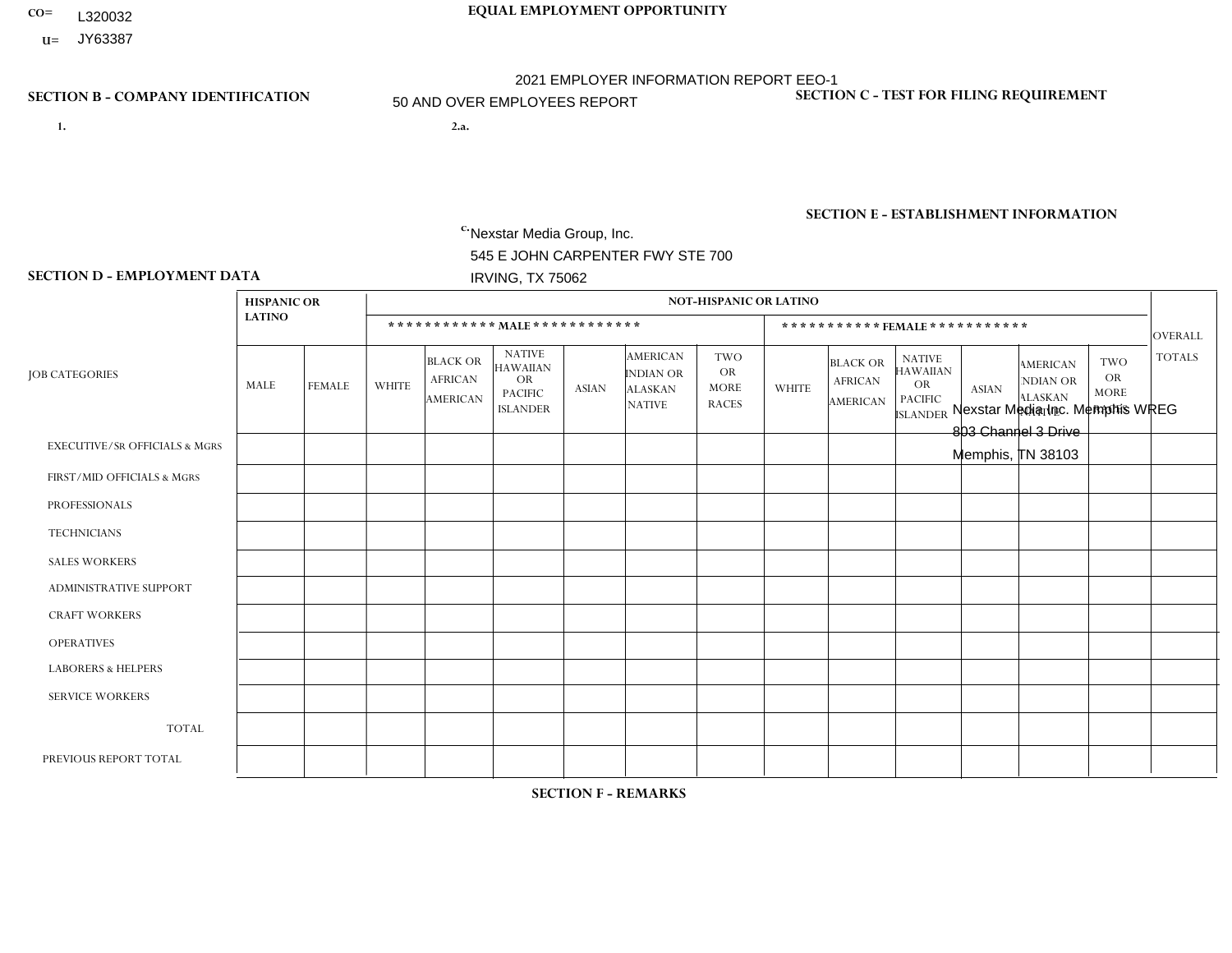- **CO= EQUAL EMPLOYMENT OPPORTUNITY** L320032
- **U=**

- **1. 2.a.** Nexstar Media Group, Inc. 545 E JOHN CARPENTER FWY STE 700 IRVING, TX 75062
- 2.a. Nexstar Media Inc San Angelo KLST 2800 ARMSTRONG ST SAN ANGELO, TX 76903

EIN= 233063152

### **SECTION B - COMPANY IDENTIFICATION SECTION C - TEST FOR FILING REQUIREMENT**

1- Y 2- N 3- Y DUNS= 058168001

# **SECTION E - ESTABLISHMENT INFORMATION c.** NAICS: 515120 - Television Broadcasting

### **SECTION D - EMPLOYMENT DATA**

|                                          | <b>HISPANIC OR</b> |                |                |                                                      |                                                                                    |              |                                                                        | <b>NOT-HISPANIC OR LATINO</b>                          |                |                                                      |                                                                                    |              |                                                                       |                                                        |                |
|------------------------------------------|--------------------|----------------|----------------|------------------------------------------------------|------------------------------------------------------------------------------------|--------------|------------------------------------------------------------------------|--------------------------------------------------------|----------------|------------------------------------------------------|------------------------------------------------------------------------------------|--------------|-----------------------------------------------------------------------|--------------------------------------------------------|----------------|
|                                          | <b>LATINO</b>      |                |                |                                                      | ************ MALE ************                                                     |              |                                                                        |                                                        |                |                                                      | *********** FEMALE ***********                                                     |              |                                                                       |                                                        | <b>OVERALL</b> |
| <b>JOB CATEGORIES</b>                    | MALE               | <b>FEMALE</b>  | <b>WHITE</b>   | <b>BLACK OR</b><br><b>AFRICAN</b><br><b>AMERICAN</b> | <b>NATIVE</b><br><b>HAWAIIAN</b><br><b>OR</b><br><b>PACIFIC</b><br><b>ISLANDER</b> | <b>ASIAN</b> | <b>AMERICAN</b><br><b>INDIAN OR</b><br><b>ALASKAN</b><br><b>NATIVE</b> | <b>TWO</b><br><b>OR</b><br><b>MORE</b><br><b>RACES</b> | <b>WHITE</b>   | <b>BLACK OR</b><br><b>AFRICAN</b><br><b>AMERICAN</b> | <b>NATIVE</b><br><b>HAWAIIAN</b><br><b>OR</b><br><b>PACIFIC</b><br><b>ISLANDER</b> | <b>ASIAN</b> | <b>AMERICAN</b><br><b>NDIAN OR</b><br><b>ALASKAN</b><br><b>NATIVE</b> | <b>TWO</b><br><b>OR</b><br><b>MORE</b><br><b>RACES</b> | <b>TOTALS</b>  |
| <b>EXECUTIVE/SR OFFICIALS &amp; MGRS</b> | $\mathbf{0}$       | $\Omega$       | $\Omega$       | 0                                                    | $\Omega$                                                                           | $\Omega$     | $\Omega$                                                               | $\Omega$                                               | $\Omega$       | $\Omega$                                             | $\Omega$                                                                           | $\Omega$     | $\Omega$                                                              | $\mathbf{0}$                                           | $\Omega$       |
| FIRST/MID OFFICIALS & MGRS               | $\mathbf{0}$       | 1              | $\overline{4}$ | 0                                                    | $\Omega$                                                                           | $\mathbf{0}$ | $\Omega$                                                               | 0                                                      | 1              | $\Omega$                                             | $\Omega$                                                                           | $\mathbf 0$  | $\Omega$                                                              | $\Omega$                                               | 6              |
| <b>PROFESSIONALS</b>                     |                    | $\mathbf 0$    | 6              | 0                                                    | $\Omega$                                                                           | $\Omega$     | $\Omega$                                                               | 0                                                      | $\overline{2}$ | $\Omega$                                             | 0                                                                                  | $\mathbf 0$  | 0                                                                     | $\mathbf 0$                                            | 9              |
| <b>TECHNICIANS</b>                       | 8                  | 3              | 12             | $\overline{c}$                                       | $\Omega$                                                                           | $\Omega$     |                                                                        | 0                                                      | 6              | 2                                                    | $\Omega$                                                                           | $\Omega$     | $\Omega$                                                              | $\overline{1}$                                         | 35             |
| <b>SALES WORKERS</b>                     | $\mathbf{0}$       | 1              | 1              | $\Omega$                                             | $\mathbf{0}$                                                                       | $\Omega$     |                                                                        | 0                                                      | 3              | $\mathbf{0}$                                         | $\Omega$                                                                           | $\Omega$     | $\Omega$                                                              | $\Omega$                                               | 6              |
| <b>ADMINISTRATIVE SUPPORT</b>            | $\mathbf{0}$       | $\overline{2}$ | $\Omega$       | 0                                                    | $\Omega$                                                                           | $\Omega$     | $\Omega$                                                               | $\Omega$                                               | $\Omega$       | $\Omega$                                             | $\Omega$                                                                           | $\Omega$     | $\Omega$                                                              | $\Omega$                                               | $\overline{2}$ |
| <b>CRAFT WORKERS</b>                     | $\Omega$           | $\Omega$       | $\Omega$       | 0                                                    | $\Omega$                                                                           | $\Omega$     | $\Omega$                                                               | 0                                                      | $\Omega$       | $\mathbf{0}$                                         | $\Omega$                                                                           | $\Omega$     | $\Omega$                                                              | $\Omega$                                               | $\Omega$       |
| <b>OPERATIVES</b>                        | $\mathbf{0}$       | $\Omega$       | $\Omega$       | 0                                                    | $\Omega$                                                                           | $\Omega$     | $\Omega$                                                               | $\Omega$                                               | $\Omega$       | $\Omega$                                             | $\Omega$                                                                           | $\Omega$     | $\Omega$                                                              | $\Omega$                                               | $\Omega$       |
| <b>LABORERS &amp; HELPERS</b>            | $\mathbf{0}$       | $\mathbf 0$    | $\mathbf 0$    | 0                                                    | $\Omega$                                                                           | $\Omega$     | $\Omega$                                                               | 0                                                      | $\Omega$       | $\mathbf{0}$                                         | $\Omega$                                                                           | $\mathbf 0$  | $\Omega$                                                              | $\Omega$                                               | 0              |
| <b>SERVICE WORKERS</b>                   | $\mathbf 0$        | $\overline{1}$ | $\mathbf 0$    | 0                                                    | $\mathbf 0$                                                                        | $\Omega$     | $\Omega$                                                               | 0                                                      | $\Omega$       | $\Omega$                                             | $\Omega$                                                                           | $\mathbf 0$  | 0                                                                     | $\mathbf 0$                                            | -1             |
| <b>TOTAL</b>                             | 9                  | 8              | 23             | $\overline{2}$                                       | $\Omega$                                                                           | $\Omega$     | $\overline{2}$                                                         | 0                                                      | 12             | 2                                                    | $\Omega$                                                                           | $\mathbf 0$  | $\mathbf 0$                                                           | $\mathbf{1}$                                           | 59             |
| PREVIOUS REPORT TOTAL                    | 10                 | 8              | 29             | $\mathbf{1}$                                         | $\Omega$                                                                           | $\Omega$     |                                                                        |                                                        | 12             |                                                      | $\Omega$                                                                           | $\mathbf 0$  | 0                                                                     | $\mathbf 0$                                            | 63             |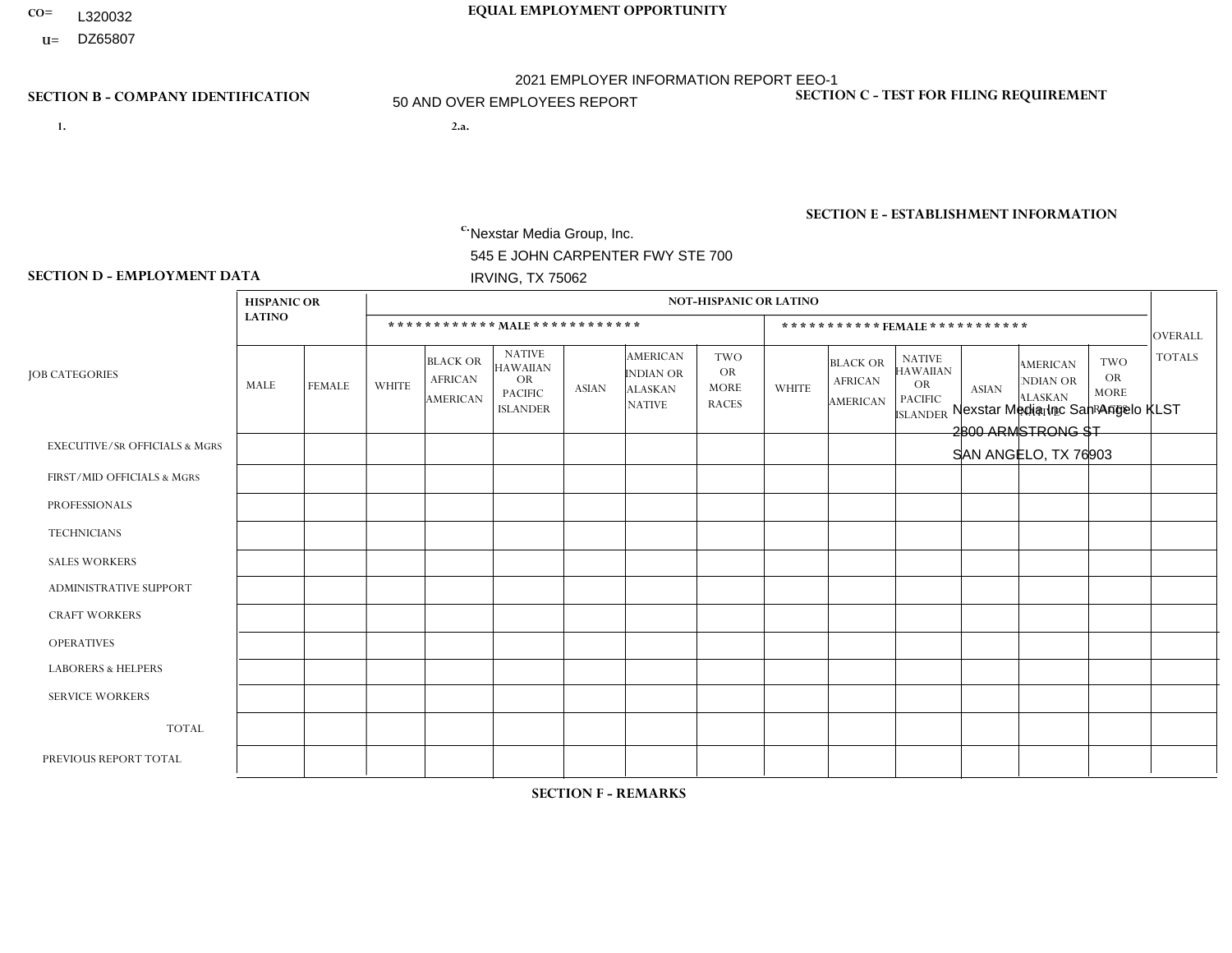- **CO= EQUAL EMPLOYMENT OPPORTUNITY** L320032
- **U=**

- **1. 2.a.** Nexstar Media Group, Inc. 545 E JOHN CARPENTER FWY STE 700 IRVING, TX 75062
- 2.a. Nexstar Media Inc Little Rock KARK 1401 W CAPITOL AVE SUITE 104 LITTLE ROCK, AR 72201

EIN= 233063152

### **SECTION B - COMPANY IDENTIFICATION SECTION C - TEST FOR FILING REQUIREMENT**

1- Y 2- N 3- Y DUNS= 058168001

# **SECTION E - ESTABLISHMENT INFORMATION c.** NAICS: 515120 - Television Broadcasting

### **SECTION D - EMPLOYMENT DATA**

|                                          | <b>HISPANIC OR</b> |               |              |                                                      |                                                                             |              |                                                                 | <b>NOT-HISPANIC OR LATINO</b>                          |                |                                                      |                                                                                    |              |                                                                       |                                                  |                 |
|------------------------------------------|--------------------|---------------|--------------|------------------------------------------------------|-----------------------------------------------------------------------------|--------------|-----------------------------------------------------------------|--------------------------------------------------------|----------------|------------------------------------------------------|------------------------------------------------------------------------------------|--------------|-----------------------------------------------------------------------|--------------------------------------------------|-----------------|
|                                          | <b>LATINO</b>      |               |              | ************ MAIE************                        |                                                                             |              |                                                                 |                                                        |                |                                                      | ***********FEMALE***********                                                       |              |                                                                       |                                                  | OVERALL         |
| <b>JOB CATEGORIES</b>                    | MALE               | <b>FEMALE</b> | <b>WHITE</b> | <b>BLACK OR</b><br><b>AFRICAN</b><br><b>AMERICAN</b> | <b>NATIVE</b><br><b>HAWAIIAN</b><br>OR<br><b>PACIFIC</b><br><b>ISLANDER</b> | <b>ASIAN</b> | <b>AMERICAN</b><br>INDIAN OR<br><b>ALASKAN</b><br><b>NATIVE</b> | <b>TWO</b><br><b>OR</b><br><b>MORE</b><br><b>RACES</b> | <b>WHITE</b>   | <b>BLACK OR</b><br><b>AFRICAN</b><br><b>AMERICAN</b> | <b>NATIVE</b><br><b>HAWAIIAN</b><br><b>OR</b><br><b>PACIFIC</b><br><b>ISLANDER</b> | <b>ASIAN</b> | <b>AMERICAN</b><br><b>NDIAN OR</b><br><b>ALASKAN</b><br><b>NATIVE</b> | <b>TWO</b><br>OR.<br><b>MORE</b><br><b>RACES</b> | <b>TOTALS</b>   |
| <b>EXECUTIVE/SR OFFICIALS &amp; MGRS</b> | $\Omega$           | $\mathbf{0}$  | 0            | $\Omega$                                             | $\Omega$                                                                    | 0            | $\Omega$                                                        | $\mathbf{0}$                                           | $\Omega$       | $\Omega$                                             | 0                                                                                  | $\Omega$     | $\Omega$                                                              | $\Omega$                                         | $\mathbf 0$     |
| FIRST/MID OFFICIALS & MGRS               | $\Omega$           | $\Omega$      | 5            | $\mathbf 0$                                          | $\mathbf 0$                                                                 | 0            | $\Omega$                                                        | $\Omega$                                               | 4              |                                                      | 0                                                                                  | $\Omega$     | $\Omega$                                                              | $\Omega$                                         | 10 <sup>°</sup> |
| <b>PROFESSIONALS</b>                     | $\Omega$           | $\mathbf{1}$  | 13           | $\mathbf 0$                                          | $\mathbf 0$                                                                 | 0            | $\mathbf{0}$                                                    | -1                                                     | 6              | $\overline{2}$                                       | 0                                                                                  | $\Omega$     | $\Omega$                                                              | 0                                                | 23              |
| <b>TECHNICIANS</b>                       | $\mathbf{1}$       | $\mathbf{1}$  | 32           | 12                                                   | $\mathbf 0$                                                                 | 0            | $\overline{1}$                                                  | $\overline{1}$                                         | 14             | $\overline{4}$                                       | 0                                                                                  | $\Omega$     | $\Omega$                                                              | $\Omega$                                         | 66              |
| <b>SALES WORKERS</b>                     | $\Omega$           | $\Omega$      | 5            | $\overline{1}$                                       | $\Omega$                                                                    | $\mathbf{1}$ | $\Omega$                                                        | $\Omega$                                               | $\overline{7}$ | $\overline{2}$                                       | 0                                                                                  | $\Omega$     | $\Omega$                                                              | $\Omega$                                         | 16              |
| <b>ADMINISTRATIVE SUPPORT</b>            | $\Omega$           | $\mathbf 0$   | 3            | $\mathbf 0$                                          | $\mathbf 0$                                                                 | 0            | $\Omega$                                                        | $\mathbf{0}$                                           | 4              | $\overline{2}$                                       | 0                                                                                  | $\Omega$     | $\Omega$                                                              | $\Omega$                                         | 9               |
| <b>CRAFT WORKERS</b>                     | $\Omega$           | $\Omega$      | 0            | $\mathbf 0$                                          | $\Omega$                                                                    | 0            | $\Omega$                                                        | $\Omega$                                               | $\Omega$       | $\Omega$                                             | 0                                                                                  | $\Omega$     | $\Omega$                                                              | $\Omega$                                         | $\mathbf{0}$    |
| <b>OPERATIVES</b>                        | $\Omega$           | $\Omega$      | $\Omega$     | $\mathbf 0$                                          | $\mathbf 0$                                                                 | 0            | $\Omega$                                                        | $\Omega$                                               | $\Omega$       | $\Omega$                                             | 0                                                                                  | $\Omega$     | $\Omega$                                                              | $\Omega$                                         | $\mathbf{0}$    |
| <b>LABORERS &amp; HELPERS</b>            | $\Omega$           | $\Omega$      | 0            | $\mathbf 0$                                          | $\Omega$                                                                    | 0            | $\Omega$                                                        | $\Omega$                                               | $\Omega$       | $\Omega$                                             | $\Omega$                                                                           | $\Omega$     | $\Omega$                                                              | $\Omega$                                         | $\mathbf 0$     |
| <b>SERVICE WORKERS</b>                   | $\Omega$           | $\Omega$      | 0            | $\mathbf 0$                                          | $\mathbf 0$                                                                 | 0            | $\mathbf{0}$                                                    | $\Omega$                                               | $\Omega$       | $\Omega$                                             | 0                                                                                  | $\Omega$     | $\Omega$                                                              | $\Omega$                                         | $\mathbf{0}$    |
| <b>TOTAL</b>                             | -1                 | 2             | 58           | 13                                                   | $\mathbf 0$                                                                 | $\mathbf{1}$ | -1                                                              | 2                                                      | 35             | 11                                                   | 0                                                                                  | $\Omega$     | $\Omega$                                                              | $\Omega$                                         | 124             |
| PREVIOUS REPORT TOTAL                    | $\mathbf 0$        | $\mathbf{1}$  | 61           | 18                                                   | $\mathbf 0$                                                                 | 0            |                                                                 | 3                                                      | 38             | 14                                                   |                                                                                    | $\Omega$     | $\Omega$                                                              | $\overline{2}$                                   | 139             |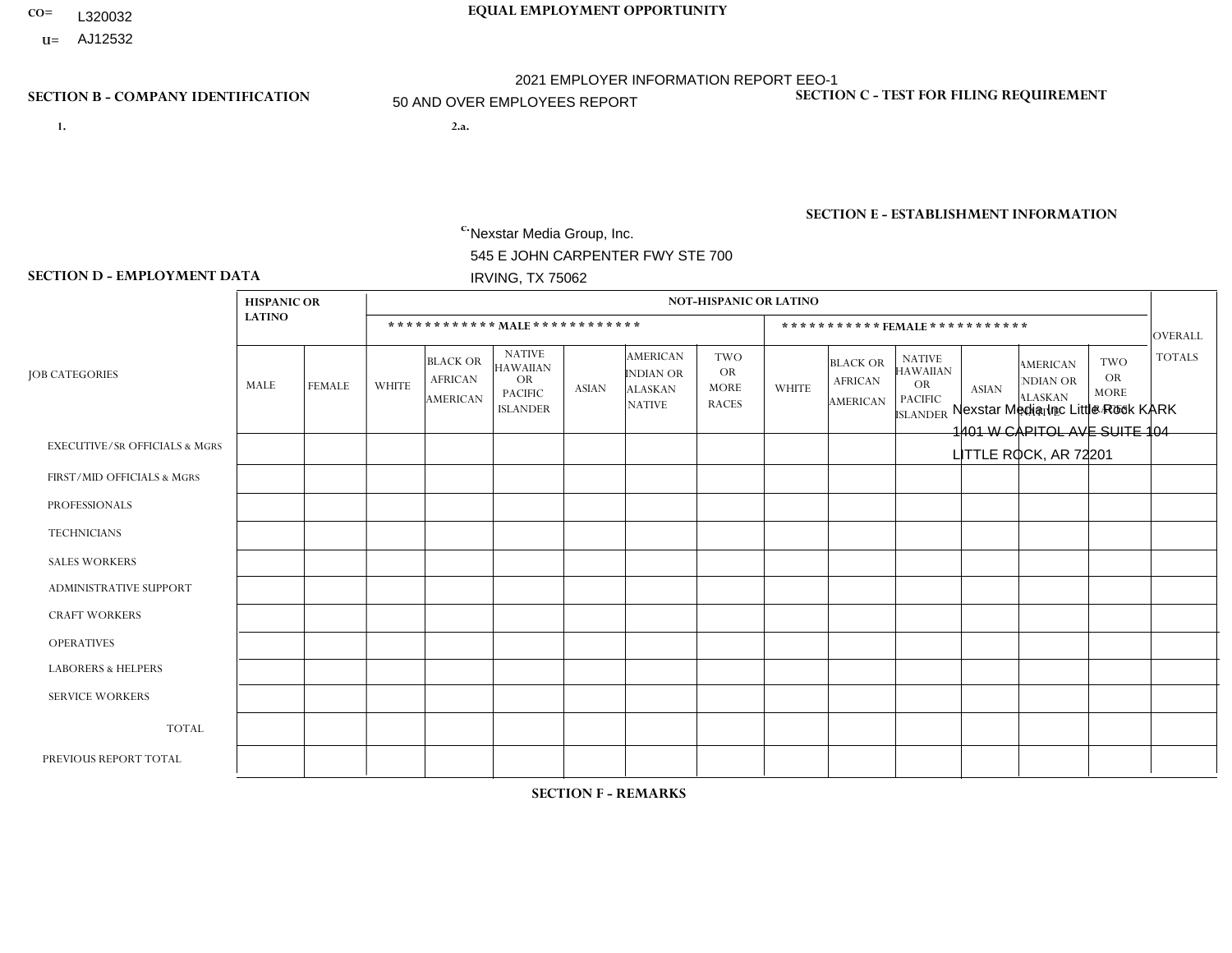- **CO= EQUAL EMPLOYMENT OPPORTUNITY** L320032
- **U=**

- **1. 2.a.** Nexstar Media Group, Inc. 545 E JOHN CARPENTER FWY STE 700 IRVING, TX 75062
- 2.a. Nexstar Media Inc New Haven WTNH 8 ELM ST NEW HAVEN, CT 06510

EIN= 233063152

# **SECTION B - COMPANY IDENTIFICATION SECTION C - TEST FOR FILING REQUIREMENT**

1- Y 2- N 3- Y DUNS= 058168001

**SECTION E - ESTABLISHMENT INFORMATION c.** NAICS: 515120 - Television Broadcasting

### **SECTION D - EMPLOYMENT DATA**

|                                          | <b>HISPANIC OR</b> |                |              |                                                      |                                                                                    |                |                                                                        | <b>NOT-HISPANIC OR LATINO</b>                          |                |                                                      |                                                                                    |                |                                                                       |                                                        |                |
|------------------------------------------|--------------------|----------------|--------------|------------------------------------------------------|------------------------------------------------------------------------------------|----------------|------------------------------------------------------------------------|--------------------------------------------------------|----------------|------------------------------------------------------|------------------------------------------------------------------------------------|----------------|-----------------------------------------------------------------------|--------------------------------------------------------|----------------|
|                                          | <b>LATINO</b>      |                |              |                                                      | ************ MALE ************                                                     |                |                                                                        |                                                        |                | ***********FEMALE***********                         |                                                                                    |                |                                                                       |                                                        | <b>OVERALL</b> |
| <b>JOB CATEGORIES</b>                    | MALE               | <b>FEMALE</b>  | <b>WHITE</b> | <b>BLACK OR</b><br><b>AFRICAN</b><br><b>AMERICAN</b> | <b>NATIVE</b><br><b>HAWAIIAN</b><br><b>OR</b><br><b>PACIFIC</b><br><b>ISLANDER</b> | <b>ASIAN</b>   | <b>AMERICAN</b><br><b>INDIAN OR</b><br><b>ALASKAN</b><br><b>NATIVE</b> | <b>TWO</b><br><b>OR</b><br><b>MORE</b><br><b>RACES</b> | <b>WHITE</b>   | <b>BLACK OR</b><br><b>AFRICAN</b><br><b>AMERICAN</b> | <b>NATIVE</b><br><b>HAWAIIAN</b><br><b>OR</b><br><b>PACIFIC</b><br><b>ISLANDER</b> | <b>ASIAN</b>   | <b>AMERICAN</b><br><b>NDIAN OR</b><br><b>ALASKAN</b><br><b>NATIVE</b> | <b>TWO</b><br><b>OR</b><br><b>MORE</b><br><b>RACES</b> | <b>TOTALS</b>  |
| <b>EXECUTIVE/SR OFFICIALS &amp; MGRS</b> | 0                  | 0              | $\Omega$     | $\Omega$                                             | $\Omega$                                                                           | $\Omega$       | $\Omega$                                                               | $\Omega$                                               | 0              | $\Omega$                                             | $\Omega$                                                                           | $\Omega$       | $\Omega$                                                              | $\Omega$                                               | $\Omega$       |
| FIRST/MID OFFICIALS & MGRS               | 0                  | $\Omega$       | 6            | 1                                                    | $\Omega$                                                                           | $\Omega$       | $\Omega$                                                               | $\Omega$                                               | $\overline{2}$ | $\overline{ }$                                       | $\Omega$                                                                           | $\Omega$       | $\Omega$                                                              | $\Omega$                                               | 10             |
| <b>PROFESSIONALS</b>                     | $\Omega$           | $\overline{0}$ | 13           | $\mathbf 0$                                          | $\mathbf 0$                                                                        | 3              | $\Omega$                                                               | $\Omega$                                               | 5              | $\Omega$                                             | $\Omega$                                                                           | $\overline{2}$ | $\Omega$                                                              | $\mathbf 1$                                            | 24             |
| <b>TECHNICIANS</b>                       | 5                  | $\mathbf{1}$   | 33           | 8                                                    | $\mathbf 0$                                                                        | 3              | $\Omega$                                                               | $\Omega$                                               | 17             | 2                                                    | $\Omega$                                                                           | 5              | $\Omega$                                                              | $\Omega$                                               | 74             |
| <b>SALES WORKERS</b>                     | 0                  | $\Omega$       | 4            | $\Omega$                                             | $\Omega$                                                                           | $\Omega$       | $\Omega$                                                               | $\Omega$                                               | 3              | $\mathbf{1}$                                         | $\Omega$                                                                           | $\Omega$       | $\Omega$                                                              | $\Omega$                                               | 8              |
| ADMINISTRATIVE SUPPORT                   | 0                  | $\mathbf{1}$   | 3            | $\mathbf 0$                                          | $\mathbf 0$                                                                        | $\mathbf{1}$   | $\Omega$                                                               | $\Omega$                                               | 8              | $\mathbf{1}$                                         | $\Omega$                                                                           | 1              | $\Omega$                                                              | $\Omega$                                               | 15             |
| <b>CRAFT WORKERS</b>                     | 0                  | $\Omega$       | $\mathbf 0$  | $\mathbf 0$                                          | $\mathbf 0$                                                                        | $\Omega$       | $\Omega$                                                               | $\Omega$                                               | $\Omega$       | $\Omega$                                             | $\Omega$                                                                           | $\Omega$       | $\Omega$                                                              | $\Omega$                                               | $\Omega$       |
| <b>OPERATIVES</b>                        | 0                  | $\Omega$       | 0            | $\mathbf 0$                                          | 0                                                                                  | $\Omega$       | $\Omega$                                                               | $\Omega$                                               | $\Omega$       | $\Omega$                                             | $\Omega$                                                                           | $\Omega$       | $\Omega$                                                              | $\Omega$                                               | $\mathbf 0$    |
| <b>LABORERS &amp; HELPERS</b>            | 0                  | $\Omega$       | $\Omega$     | $\mathbf 0$                                          | $\Omega$                                                                           | $\Omega$       | $\Omega$                                                               | $\Omega$                                               | $\Omega$       | $\Omega$                                             | $\Omega$                                                                           | $\Omega$       | 0                                                                     | $\Omega$                                               | $\mathbf 0$    |
| <b>SERVICE WORKERS</b>                   | 0                  | $\Omega$       | $\mathbf 0$  | $\mathbf 0$                                          | 0                                                                                  | 0              | $\Omega$                                                               | $\Omega$                                               | 0              | $\Omega$                                             | $\Omega$                                                                           | $\Omega$       | $\Omega$                                                              | $\Omega$                                               | $\mathbf 0$    |
| <b>TOTAL</b>                             | 5                  | $\overline{2}$ | 59           | 9                                                    | 0                                                                                  | $\overline{7}$ | $\Omega$                                                               | $\Omega$                                               | 35             | 5                                                    | $\Omega$                                                                           | 8              | $\Omega$                                                              | $\blacktriangleleft$                                   | 131            |
| PREVIOUS REPORT TOTAL                    | 4                  | 8              | 61           | 9                                                    | $\mathbf 0$                                                                        | $\Omega$       | $\Omega$                                                               | $\Omega$                                               | 40             | 5                                                    | $\Omega$                                                                           | 4              | $\Omega$                                                              | $\mathbf{1}$                                           | 132            |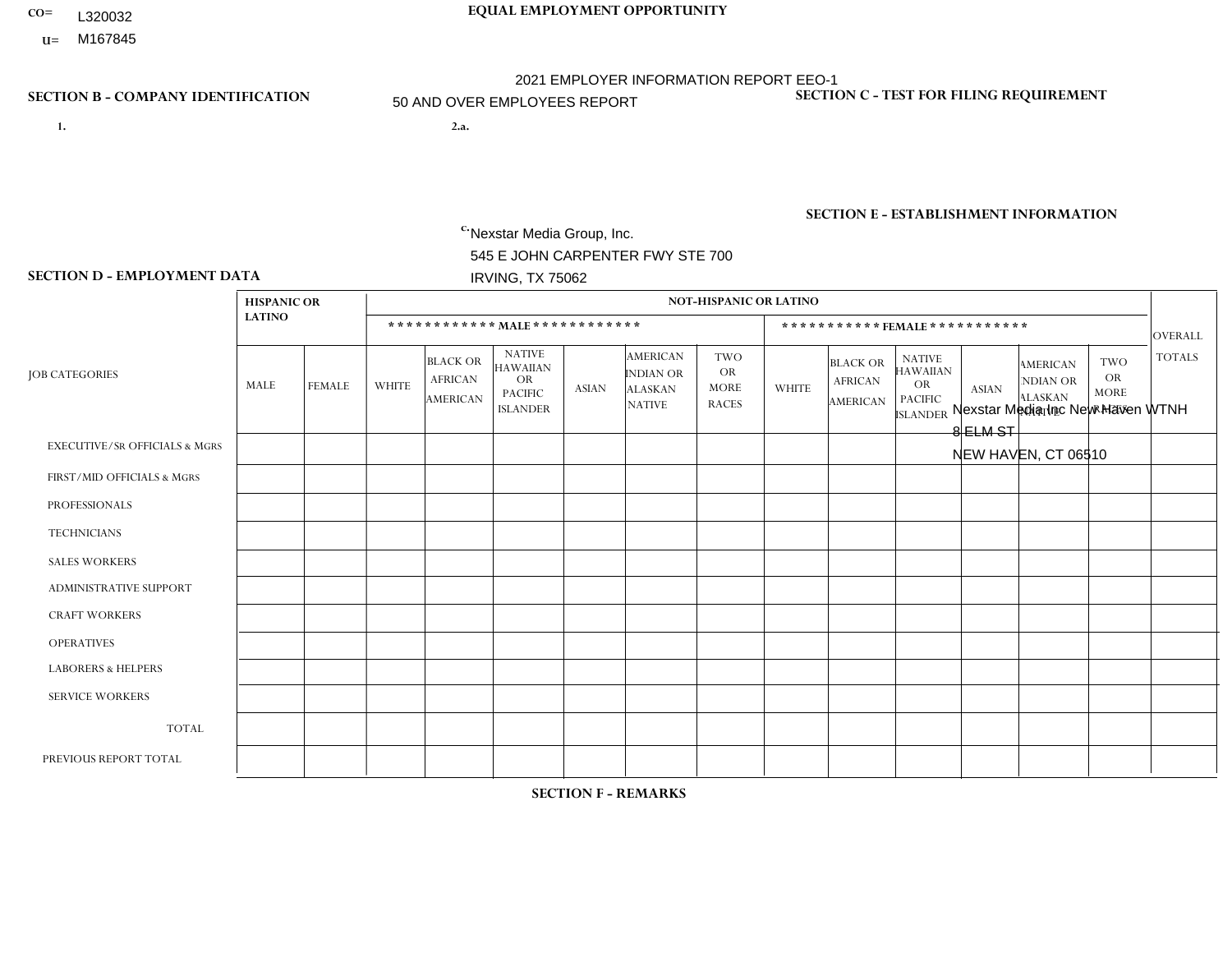- **CO= EQUAL EMPLOYMENT OPPORTUNITY** L320032
	- **U=**

- **1. 2.a.** Nexstar Media Group, Inc. 545 E JOHN CARPENTER FWY STE 700 IRVING, TX 75062
- 2.a. Nexstar Media Inc Syracuse WSYR 5904 BRIDGE STREET EAST SYRACUSE, NY 13057

EIN= 233063152

# **SECTION B - COMPANY IDENTIFICATION SECTION C - TEST FOR FILING REQUIREMENT**

1- Y 2- N 3- Y DUNS= 058168001

**SECTION E - ESTABLISHMENT INFORMATION c.** NAICS: 515120 - Television Broadcasting

### **SECTION D - EMPLOYMENT DATA**

|                                          | <b>HISPANIC OR</b> |               |                |                                                      |                                                                             |              |                                                                 | <b>NOT-HISPANIC OR LATINO</b>                          |                |                                                      |                                                                                    |                      |                                                                       |                                                        |                |
|------------------------------------------|--------------------|---------------|----------------|------------------------------------------------------|-----------------------------------------------------------------------------|--------------|-----------------------------------------------------------------|--------------------------------------------------------|----------------|------------------------------------------------------|------------------------------------------------------------------------------------|----------------------|-----------------------------------------------------------------------|--------------------------------------------------------|----------------|
|                                          | <b>LATINO</b>      |               |                |                                                      | ************ MALE************                                               |              |                                                                 |                                                        |                |                                                      | *********** FEMALE ***********                                                     |                      |                                                                       |                                                        | <b>OVERALL</b> |
| <b>JOB CATEGORIES</b>                    | MALE               | <b>FEMALE</b> | <b>WHITE</b>   | <b>BLACK OR</b><br><b>AFRICAN</b><br><b>AMERICAN</b> | <b>NATIVE</b><br><b>HAWAIIAN</b><br>OR<br><b>PACIFIC</b><br><b>ISLANDER</b> | <b>ASIAN</b> | <b>AMERICAN</b><br>INDIAN OR<br><b>ALASKAN</b><br><b>NATIVE</b> | <b>TWO</b><br><b>OR</b><br><b>MORE</b><br><b>RACES</b> | <b>WHITE</b>   | <b>BLACK OR</b><br><b>AFRICAN</b><br><b>AMERICAN</b> | <b>NATIVE</b><br><b>HAWAIIAN</b><br><b>OR</b><br><b>PACIFIC</b><br><b>ISLANDER</b> | <b>ASIAN</b>         | <b>AMERICAN</b><br><b>NDIAN OR</b><br><b>ALASKAN</b><br><b>NATIVE</b> | <b>TWO</b><br><b>OR</b><br><b>MORE</b><br><b>RACES</b> | <b>TOTALS</b>  |
| <b>EXECUTIVE/SR OFFICIALS &amp; MGRS</b> | $\mathbf 0$        | $\mathbf 0$   | $\mathbf 0$    | $\mathbf 0$                                          | $\mathbf 0$                                                                 | $\mathbf 0$  | $\Omega$                                                        | $\Omega$                                               | $\Omega$       | $\Omega$                                             | $\Omega$                                                                           | $\mathbf 0$          | $\Omega$                                                              | $\Omega$                                               | $\mathbf 0$    |
| FIRST/MID OFFICIALS & MGRS               | 0                  | $\mathbf 0$   | 5              | $\mathbf 0$                                          | $\mathbf 0$                                                                 | $\mathbf 0$  | $\Omega$                                                        | $\Omega$                                               | $\Omega$       | $\Omega$                                             | $\Omega$                                                                           | $\Omega$             | $\mathbf{0}$                                                          | $\Omega$                                               | 5              |
| <b>PROFESSIONALS</b>                     | 0                  | $\Omega$      | $\overline{7}$ | $\mathbf 0$                                          | $\Omega$                                                                    | $\Omega$     | $\Omega$                                                        | $\Omega$                                               |                | $\mathbf 1$                                          | $\Omega$                                                                           | $\Omega$             | $\Omega$                                                              | $\mathbf{0}$                                           | 9              |
| <b>TECHNICIANS</b>                       | 1                  | $\mathbf 0$   | 24             | $\mathbf{1}$                                         | $\mathbf 0$                                                                 | $\mathbf 0$  | $\Omega$                                                        | $\Omega$                                               | 23             | 0                                                    | $\mathbf 0$                                                                        | $\mathbf{1}$         | $\mathbf 0$                                                           | $\Omega$                                               | 50             |
| <b>SALES WORKERS</b>                     | $\Omega$           | $\mathbf 0$   | 3              | $\mathbf 0$                                          | $\mathbf 0$                                                                 | $\Omega$     | $\Omega$                                                        | $\Omega$                                               | $\overline{4}$ | $\Omega$                                             | $\mathbf{0}$                                                                       | $\Omega$             | $\mathbf{0}$                                                          | $\Omega$                                               | $\overline{7}$ |
| <b>ADMINISTRATIVE SUPPORT</b>            | 0                  | $\mathbf 0$   | 13             | $\mathbf 0$                                          | $\mathbf 0$                                                                 | $\mathbf 0$  | $\Omega$                                                        | $\Omega$                                               | $\overline{7}$ | 1                                                    | $\Omega$                                                                           | $\mathbf{0}$         | $\Omega$                                                              | 0                                                      | 21             |
| <b>CRAFT WORKERS</b>                     | 0                  | $\Omega$      | $\mathbf 0$    | $\mathbf 0$                                          | $\Omega$                                                                    | $\Omega$     | $\Omega$                                                        | $\Omega$                                               | $\Omega$       | $\Omega$                                             | $\Omega$                                                                           | $\Omega$             | $\Omega$                                                              | $\mathbf{0}$                                           | $\mathbf{0}$   |
| <b>OPERATIVES</b>                        | 0                  | $\Omega$      | $\mathbf 0$    | $\mathbf 0$                                          | $\mathbf 0$                                                                 | $\mathbf 0$  | $\Omega$                                                        | $\Omega$                                               | $\Omega$       | $\Omega$                                             | $\Omega$                                                                           | $\Omega$             | $\Omega$                                                              | $\Omega$                                               | $\mathbf{0}$   |
| <b>LABORERS &amp; HELPERS</b>            | 0                  | $\Omega$      | $\mathbf 0$    | $\mathbf 0$                                          | $\mathbf 0$                                                                 | $\Omega$     | $\Omega$                                                        | $\Omega$                                               | $\Omega$       | $\Omega$                                             | $\mathbf{0}$                                                                       | $\mathbf{0}$         | $\Omega$                                                              | $\Omega$                                               | $\mathbf 0$    |
| <b>SERVICE WORKERS</b>                   | 0                  | $\mathbf 0$   | $\mathbf 0$    | $\mathbf{1}$                                         | $\mathbf 0$                                                                 | $\mathbf 0$  | $\Omega$                                                        | $\Omega$                                               | $\Omega$       | $\Omega$                                             | $\Omega$                                                                           | $\Omega$             | $\mathbf{0}$                                                          | $\mathbf 0$                                            | $\mathbf{1}$   |
| <b>TOTAL</b>                             | 1                  | $\mathbf 0$   | 52             | $\overline{2}$                                       | $\mathbf 0$                                                                 | $\mathbf 0$  | $\Omega$                                                        | $\Omega$                                               | 35             | $\overline{2}$                                       | $\Omega$                                                                           | $\mathbf{1}$         | $\Omega$                                                              | $\mathbf{0}$                                           | 93             |
| PREVIOUS REPORT TOTAL                    | 0                  | $\mathbf 0$   | 73             | $\sqrt{3}$                                           | $\overline{0}$                                                              | $\Omega$     | $\Omega$                                                        | $\Omega$                                               | 40             | $\Omega$                                             | $\Omega$                                                                           | $\blacktriangleleft$ | $\mathbf{0}$                                                          | $\Omega$                                               | 117            |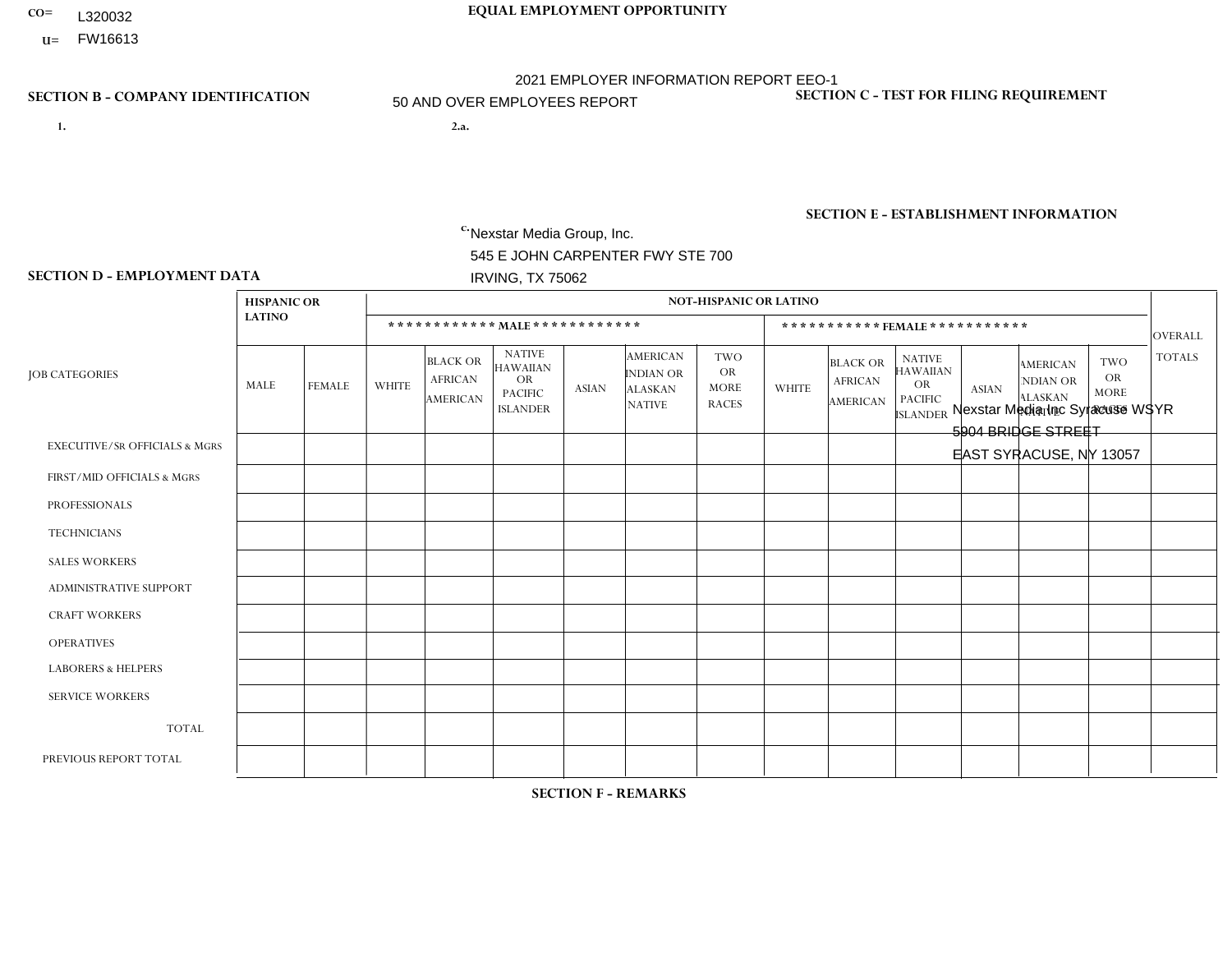- **CO= EQUAL EMPLOYMENT OPPORTUNITY** L320032
	- **U=**

- **1. 2.a.** Nexstar Media Group, Inc. 545 E JOHN CARPENTER FWY STE 700 IRVING, TX 75062
- 2.a. Nexstar Media Inc Austin KXAN 908 N MARTIN LUTHER KING JR BL AUSTIN, TX 78701

EIN= 233063152

# **SECTION B - COMPANY IDENTIFICATION SECTION C - TEST FOR FILING REQUIREMENT**

1- Y 2- N 3- Y DUNS= 058168001

# **SECTION E - ESTABLISHMENT INFORMATION c.** NAICS: 515120 - Television Broadcasting

### **SECTION D - EMPLOYMENT DATA**

|                                          | <b>HISPANIC OR</b> |                |                |                                                      |                                                                                    |                |                                                                        | <b>NOT-HISPANIC OR LATINO</b>                          |                |                                                      |                                                                             |                |                                                                       |                                                        |                |
|------------------------------------------|--------------------|----------------|----------------|------------------------------------------------------|------------------------------------------------------------------------------------|----------------|------------------------------------------------------------------------|--------------------------------------------------------|----------------|------------------------------------------------------|-----------------------------------------------------------------------------|----------------|-----------------------------------------------------------------------|--------------------------------------------------------|----------------|
|                                          | <b>LATINO</b>      |                |                |                                                      | ************ MAIE************                                                      |                |                                                                        |                                                        |                |                                                      | *********** FEMALE ***********                                              |                |                                                                       |                                                        | <b>OVERALL</b> |
| <b>JOB CATEGORIES</b>                    | MALE               | <b>FEMALE</b>  | <b>WHITE</b>   | <b>BLACK OR</b><br><b>AFRICAN</b><br><b>AMERICAN</b> | <b>NATIVE</b><br><b>HAWAIIAN</b><br><b>OR</b><br><b>PACIFIC</b><br><b>ISLANDER</b> | <b>ASIAN</b>   | <b>AMERICAN</b><br><b>INDIAN OR</b><br><b>ALASKAN</b><br><b>NATIVE</b> | <b>TWO</b><br><b>OR</b><br><b>MORE</b><br><b>RACES</b> | <b>WHITE</b>   | <b>BLACK OR</b><br><b>AFRICAN</b><br><b>AMERICAN</b> | <b>NATIVE</b><br><b>HAWAIIAN</b><br>OR<br><b>PACIFIC</b><br><b>ISLANDER</b> | <b>ASIAN</b>   | <b>AMERICAN</b><br><b>NDIAN OR</b><br><b>ALASKAN</b><br><b>NATIVE</b> | <b>TWO</b><br><b>OR</b><br><b>MORE</b><br><b>RACES</b> | <b>TOTALS</b>  |
| <b>EXECUTIVE/SR OFFICIALS &amp; MGRS</b> | $\Omega$           | $\mathbf 0$    | $\mathbf 0$    | 0                                                    | $\Omega$                                                                           | $\Omega$       | $\Omega$                                                               | $\Omega$                                               | $\Omega$       | $\Omega$                                             | $\Omega$                                                                    | $\Omega$       | $\Omega$                                                              | $\Omega$                                               | $\mathbf 0$    |
| FIRST/MID OFFICIALS & MGRS               | $\mathbf 0$        | $\mathbf 0$    | 4              | $\mathbf 0$                                          | $\mathbf{0}$                                                                       | 2              | $\Omega$                                                               | $\Omega$                                               | 4              | $\Omega$                                             | $\Omega$                                                                    | $\Omega$       | $\Omega$                                                              | $\Omega$                                               | 10             |
| <b>PROFESSIONALS</b>                     | -1                 | $\overline{2}$ | $\overline{7}$ | 0                                                    | $\Omega$                                                                           | $\Omega$       | $\Omega$                                                               | $\Omega$                                               | 8              | 3                                                    | $\Omega$                                                                    | $\mathbf{1}$   | $\Omega$                                                              | $\mathbf 0$                                            | 22             |
| <b>TECHNICIANS</b>                       | 8                  | $\overline{2}$ | 23             | $\overline{c}$                                       | $\Omega$                                                                           | 15             | $\Omega$                                                               | $\Omega$                                               | 13             | 2                                                    | $\mathbf 0$                                                                 | $\overline{4}$ | $\Omega$                                                              | $\mathbf{1}$                                           | 70             |
| <b>SALES WORKERS</b>                     | $\mathbf 0$        | $\overline{1}$ | $\overline{7}$ | 0                                                    | $\Omega$                                                                           | $\overline{2}$ | $\Omega$                                                               | $\Omega$                                               | $\overline{2}$ | $\Omega$                                             | $\Omega$                                                                    | $\overline{2}$ | -1                                                                    | $\Omega$                                               | 15             |
| ADMINISTRATIVE SUPPORT                   | 2                  | 3              | 8              | $\mathbf 0$                                          | $\Omega$                                                                           | $\Omega$       | $\Omega$                                                               | $\Omega$                                               | $\overline{4}$ | $\Omega$                                             | $\Omega$                                                                    | $\overline{1}$ | $\Omega$                                                              | $\Omega$                                               | 18             |
| <b>CRAFT WORKERS</b>                     | $\mathbf 0$        | $\mathbf 0$    | 0              | 0                                                    | $\Omega$                                                                           | $\Omega$       | $\Omega$                                                               | $\Omega$                                               | $\Omega$       | $\Omega$                                             | $\Omega$                                                                    | $\Omega$       | $\Omega$                                                              | $\Omega$                                               | $\mathbf 0$    |
| <b>OPERATIVES</b>                        | $\mathbf 0$        | $\mathbf 0$    | $\mathbf 0$    | $\mathbf 0$                                          | $\Omega$                                                                           | $\Omega$       | $\Omega$                                                               | $\Omega$                                               | $\Omega$       | $\Omega$                                             | $\Omega$                                                                    | $\Omega$       | $\Omega$                                                              | $\Omega$                                               | $\mathbf 0$    |
| <b>LABORERS &amp; HELPERS</b>            | $\mathbf{0}$       | $\Omega$       | $\mathbf 0$    | 0                                                    | $\Omega$                                                                           | $\Omega$       | $\Omega$                                                               | $\Omega$                                               | $\Omega$       | $\Omega$                                             | $\Omega$                                                                    | $\Omega$       | $\Omega$                                                              | $\Omega$                                               | $\mathbf 0$    |
| <b>SERVICE WORKERS</b>                   | $\mathbf{0}$       | $\mathbf 0$    | 0              | 0                                                    | $\Omega$                                                                           | $\Omega$       | $\Omega$                                                               | $\Omega$                                               | $\Omega$       | $\Omega$                                             | $\Omega$                                                                    | $\Omega$       | $\Omega$                                                              | $\Omega$                                               | 0              |
| <b>TOTAL</b>                             | 11                 | 8              | 49             | $\overline{c}$                                       | $\mathbf 0$                                                                        | 19             | $\Omega$                                                               | $\Omega$                                               | 31             | 5                                                    | $\mathbf 0$                                                                 | 8              |                                                                       | $\mathbf{1}$                                           | 135            |
| PREVIOUS REPORT TOTAL                    | 16                 | 11             | 74             | $\overline{7}$                                       | $\Omega$                                                                           | 8              | $\overline{2}$                                                         |                                                        | 48             | $\overline{4}$                                       | $\Omega$                                                                    | 8              | $\Omega$                                                              | $\mathbf{1}$                                           | 180            |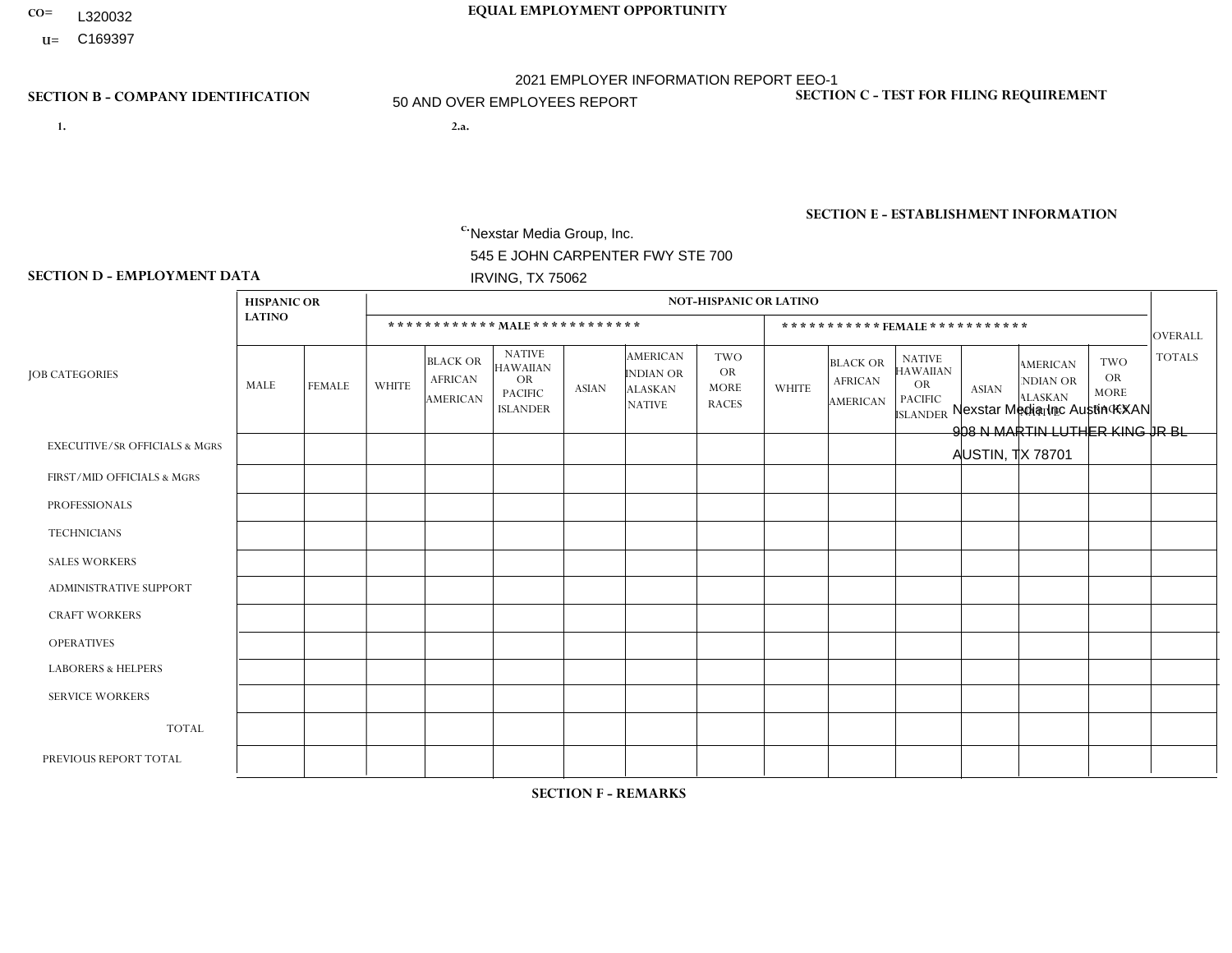- **CO= EQUAL EMPLOYMENT OPPORTUNITY** L320032
- **U=**

- **1. 2.a.** Nexstar Media Group, Inc. 545 E JOHN CARPENTER FWY STE 700 IRVING, TX 75062
- 2.a. Nexstar Media Inc. Wheeling WTRF 96 16th Street Wheeling, WV 26003

EIN= 233063152

### **SECTION B - COMPANY IDENTIFICATION SECTION C - TEST FOR FILING REQUIREMENT**

1- Y 2- N 3- Y DUNS= 058168001

# **SECTION E - ESTABLISHMENT INFORMATION c.** NAICS: 515120 - Television Broadcasting

### **SECTION D - EMPLOYMENT DATA**

|                                          | <b>HISPANIC OR</b> |               |                |                                                      |                                                                                    |              |                                                                 | <b>NOT-HISPANIC OR LATINO</b>                          |                |                                                      |                                                                                    |                |                                                                       |                                                        |                |
|------------------------------------------|--------------------|---------------|----------------|------------------------------------------------------|------------------------------------------------------------------------------------|--------------|-----------------------------------------------------------------|--------------------------------------------------------|----------------|------------------------------------------------------|------------------------------------------------------------------------------------|----------------|-----------------------------------------------------------------------|--------------------------------------------------------|----------------|
|                                          | <b>LATINO</b>      |               |                |                                                      | ************ MALE ************                                                     |              |                                                                 |                                                        |                |                                                      | ***********FEMALE***********                                                       |                |                                                                       |                                                        | <b>OVERALL</b> |
| <b>JOB CATEGORIES</b>                    | MALE               | <b>FEMALE</b> | <b>WHITE</b>   | <b>BLACK OR</b><br><b>AFRICAN</b><br><b>AMERICAN</b> | <b>NATIVE</b><br><b>HAWAIIAN</b><br><b>OR</b><br><b>PACIFIC</b><br><b>ISLANDER</b> | <b>ASIAN</b> | <b>AMERICAN</b><br>INDIAN OR<br><b>ALASKAN</b><br><b>NATIVE</b> | <b>TWO</b><br><b>OR</b><br><b>MORE</b><br><b>RACES</b> | <b>WHITE</b>   | <b>BLACK OR</b><br><b>AFRICAN</b><br><b>AMERICAN</b> | <b>NATIVE</b><br><b>HAWAIIAN</b><br><b>OR</b><br><b>PACIFIC</b><br><b>ISLANDER</b> | <b>ASIAN</b>   | <b>AMERICAN</b><br><b>NDIAN OR</b><br><b>ALASKAN</b><br><b>NATIVE</b> | <b>TWO</b><br><b>OR</b><br><b>MORE</b><br><b>RACES</b> | <b>TOTALS</b>  |
| <b>EXECUTIVE/SR OFFICIALS &amp; MGRS</b> | $\Omega$           | $\Omega$      | $\mathbf 0$    | $\mathbf 0$                                          | $\mathbf 0$                                                                        | $\mathbf{0}$ | $\mathbf{0}$                                                    | $\Omega$                                               | $\Omega$       | $\Omega$                                             | $\mathbf{0}$                                                                       | $\mathbf{0}$   | $\mathbf{0}$                                                          | $\Omega$                                               | $\mathbf{0}$   |
| FIRST/MID OFFICIALS & MGRS               | 0                  | $\mathbf 0$   | $\overline{1}$ | $\mathbf 0$                                          | $\mathbf 0$                                                                        | $\Omega$     | $\Omega$                                                        | $\Omega$                                               | 3              | $\Omega$                                             | $\mathbf{0}$                                                                       | $\mathbf{0}$   | $\Omega$                                                              | $\Omega$                                               | $\overline{4}$ |
| <b>PROFESSIONALS</b>                     | 0                  | $\mathbf 0$   | 3              | $\mathbf 0$                                          | $\mathbf 0$                                                                        | $\Omega$     | $\mathbf{0}$                                                    | $\Omega$                                               |                | $\Omega$                                             | $\Omega$                                                                           | $\mathbf{0}$   | $\mathbf{0}$                                                          | $\mathbf{0}$                                           | $\overline{4}$ |
| <b>TECHNICIANS</b>                       | 0                  | $\mathbf 0$   | 18             | $\mathbf{1}$                                         | $\mathbf 0$                                                                        | $\mathbf 0$  | $\Omega$                                                        | $\Omega$                                               | 12             | 0                                                    | $\Omega$                                                                           | $\overline{2}$ | $\Omega$                                                              | $\mathbf{0}$                                           | 33             |
| <b>SALES WORKERS</b>                     | 0                  | $\Omega$      | 6              | $\mathbf 0$                                          | $\Omega$                                                                           | $\Omega$     | $\Omega$                                                        | $\Omega$                                               | $\mathbf{1}$   | $\Omega$                                             | $\Omega$                                                                           | $\Omega$       | $\Omega$                                                              | $\mathbf{0}$                                           | $\overline{7}$ |
| <b>ADMINISTRATIVE SUPPORT</b>            | $\mathbf 0$        | $\mathbf 0$   | $\overline{c}$ | $\mathbf 0$                                          | $\mathbf 0$                                                                        | $\mathbf 0$  | $\Omega$                                                        | $\Omega$                                               | $\overline{2}$ | $\Omega$                                             | $\Omega$                                                                           | $\Omega$       | $\Omega$                                                              | $\mathbf{0}$                                           | $\overline{4}$ |
| <b>CRAFT WORKERS</b>                     | 0                  | $\Omega$      | $\mathbf 0$    | $\mathbf 0$                                          | $\Omega$                                                                           | $\Omega$     | $\Omega$                                                        | $\Omega$                                               | $\Omega$       | $\Omega$                                             | $\Omega$                                                                           | $\Omega$       | $\Omega$                                                              | $\mathbf{0}$                                           | $\Omega$       |
| <b>OPERATIVES</b>                        | 0                  | $\Omega$      | $\mathbf 0$    | $\mathbf 0$                                          | $\mathbf 0$                                                                        | $\Omega$     | $\Omega$                                                        | $\Omega$                                               | $\Omega$       | $\Omega$                                             | $\Omega$                                                                           | $\mathbf{0}$   | $\Omega$                                                              | $\Omega$                                               | $\mathbf{0}$   |
| <b>LABORERS &amp; HELPERS</b>            | 0                  | $\Omega$      | $\mathbf 0$    | $\mathbf 0$                                          | $\Omega$                                                                           | $\Omega$     | $\Omega$                                                        | $\Omega$                                               | $\Omega$       | $\Omega$                                             | $\Omega$                                                                           | $\Omega$       | $\Omega$                                                              | $\Omega$                                               | $\mathbf 0$    |
| <b>SERVICE WORKERS</b>                   | 0                  | $\mathbf 0$   | $\mathbf 0$    | $\mathbf 0$                                          | $\mathbf 0$                                                                        | $\mathbf 0$  | $\mathbf{0}$                                                    | $\Omega$                                               | $\Omega$       | $\Omega$                                             | $\mathbf{0}$                                                                       | $\mathbf{0}$   | $\mathbf{0}$                                                          | $\Omega$                                               | $\mathbf 0$    |
| <b>TOTAL</b>                             | $\Omega$           | $\mathbf{0}$  | 30             | $\mathbf{1}$                                         | $\mathbf 0$                                                                        | $\mathbf{0}$ | $\Omega$                                                        | $\Omega$                                               | 19             | $\Omega$                                             | $\Omega$                                                                           | 2              | $\Omega$                                                              | $\Omega$                                               | 52             |
| PREVIOUS REPORT TOTAL                    | 0                  | $\mathbf 0$   | 28             | $\mathbf{1}$                                         | $\mathbf 0$                                                                        | $\Omega$     | $\Omega$                                                        | $\Omega$                                               | 20             | $\Omega$                                             | $\Omega$                                                                           | 1              |                                                                       | 1                                                      | 52             |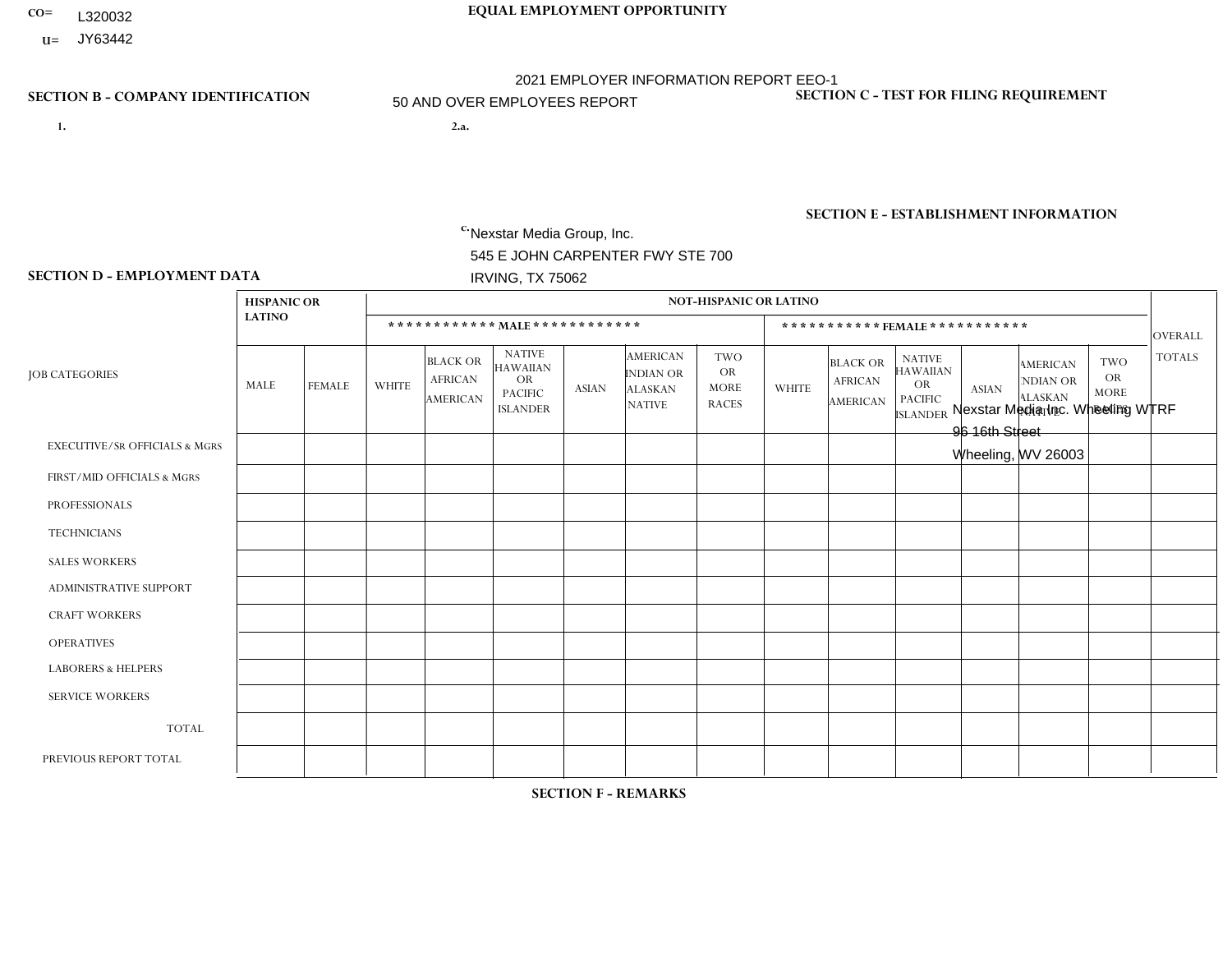- **CO= EQUAL EMPLOYMENT OPPORTUNITY** L320032
- **U=**

- **1. 2.a.** Nexstar Media Group, Inc. 545 E JOHN CARPENTER FWY STE 700 IRVING, TX 75062
- 2.a. Nexstar Media Springfield MO KOZL 2650 EAST DIVISION STREET SPRINGFIELD, MO 65803

EIN= 233063152

### **SECTION B - COMPANY IDENTIFICATION SECTION C - TEST FOR FILING REQUIREMENT**

1- Y 2- N 3- Y DUNS= 058168001

**SECTION E - ESTABLISHMENT INFORMATION c.** NAICS: 515120 - Television Broadcasting

### **SECTION D - EMPLOYMENT DATA**

|                                          | <b>HISPANIC OR</b> |                |              |                                                      |                                                                                    |              |                                                                        | <b>NOT-HISPANIC OR LATINO</b>                          |                |                                                      |                                                                             |              |                                                                       |                                                        |                |
|------------------------------------------|--------------------|----------------|--------------|------------------------------------------------------|------------------------------------------------------------------------------------|--------------|------------------------------------------------------------------------|--------------------------------------------------------|----------------|------------------------------------------------------|-----------------------------------------------------------------------------|--------------|-----------------------------------------------------------------------|--------------------------------------------------------|----------------|
|                                          | <b>LATINO</b>      |                |              |                                                      | ************ MALE************                                                      |              |                                                                        |                                                        |                | *********** FEMALE ***********                       |                                                                             |              |                                                                       |                                                        | <b>OVERALL</b> |
| <b>JOB CATEGORIES</b>                    | MALE               | <b>FEMALE</b>  | <b>WHITE</b> | <b>BLACK OR</b><br><b>AFRICAN</b><br><b>AMERICAN</b> | <b>NATIVE</b><br><b>HAWAIIAN</b><br><b>OR</b><br><b>PACIFIC</b><br><b>ISLANDER</b> | <b>ASIAN</b> | <b>AMERICAN</b><br><b>INDIAN OR</b><br><b>ALASKAN</b><br><b>NATIVE</b> | <b>TWO</b><br><b>OR</b><br><b>MORE</b><br><b>RACES</b> | <b>WHITE</b>   | <b>BLACK OR</b><br><b>AFRICAN</b><br><b>AMERICAN</b> | <b>NATIVE</b><br><b>HAWAIIAN</b><br>OR<br><b>PACIFIC</b><br><b>ISLANDER</b> | <b>ASIAN</b> | <b>AMERICAN</b><br><b>NDIAN OR</b><br><b>ALASKAN</b><br><b>NATIVE</b> | <b>TWO</b><br><b>OR</b><br><b>MORE</b><br><b>RACES</b> | <b>TOTALS</b>  |
| <b>EXECUTIVE/SR OFFICIALS &amp; MGRS</b> | $\Omega$           | $\mathbf 0$    | 1            | $\mathbf 0$                                          | $\mathbf 0$                                                                        | $\mathbf 0$  | $\Omega$                                                               | $\Omega$                                               | $\Omega$       | $\Omega$                                             | $\Omega$                                                                    | $\mathbf 0$  | $\Omega$                                                              | $\Omega$                                               | $\overline{1}$ |
| FIRST/MID OFFICIALS & MGRS               | 0                  | $\Omega$       | 3            | $\mathbf 0$                                          | $\mathbf 0$                                                                        | $\Omega$     | $\Omega$                                                               | $\Omega$                                               | $\overline{2}$ | $\Omega$                                             | $\Omega$                                                                    | $\Omega$     | $\Omega$                                                              | $\Omega$                                               | 5              |
| <b>PROFESSIONALS</b>                     | 0                  | $\mathbf{1}$   | 12           | $\mathbf{1}$                                         | $\mathbf 0$                                                                        | $\mathbf{1}$ | $\Omega$                                                               | $\Omega$                                               | 6              | $\Omega$                                             | $\Omega$                                                                    | $\Omega$     | $\Omega$                                                              | $\Omega$                                               | 21             |
| <b>TECHNICIANS</b>                       | 0                  | $\mathbf{0}$   | 30           | $\mathbf{1}$                                         | 0                                                                                  | $\Omega$     | $\Omega$                                                               | $\Omega$                                               | 20             | $\Omega$                                             | $\Omega$                                                                    | 0            |                                                                       | $\Omega$                                               | 52             |
| <b>SALES WORKERS</b>                     | 0                  | $\Omega$       | 6            | $\mathbf 0$                                          | $\mathbf 0$                                                                        | $\Omega$     | $\Omega$                                                               | $\Omega$                                               | 4              | $\Omega$                                             | $\Omega$                                                                    | $\Omega$     | $\Omega$                                                              | $\Omega$                                               | 10             |
| <b>ADMINISTRATIVE SUPPORT</b>            | 0                  | $\mathbf{1}$   | 6            | $\mathbf 0$                                          | $\mathbf 0$                                                                        | $\Omega$     | $\Omega$                                                               | 1                                                      | 5              | $\Omega$                                             | $\Omega$                                                                    | $\Omega$     | $\Omega$                                                              | $\Omega$                                               | 13             |
| <b>CRAFT WORKERS</b>                     | 0                  | $\Omega$       | $\mathbf 0$  | $\mathbf 0$                                          | $\mathbf 0$                                                                        | $\Omega$     | $\Omega$                                                               | $\Omega$                                               | 0              | $\Omega$                                             | $\Omega$                                                                    | $\Omega$     | $\Omega$                                                              | $\Omega$                                               | $\mathbf 0$    |
| <b>OPERATIVES</b>                        | 0                  | $\Omega$       | $\mathbf 0$  | $\mathbf 0$                                          | $\Omega$                                                                           | $\Omega$     | $\Omega$                                                               | $\Omega$                                               | 0              | $\Omega$                                             | $\Omega$                                                                    | $\Omega$     | $\Omega$                                                              | $\Omega$                                               | $\Omega$       |
| <b>LABORERS &amp; HELPERS</b>            | 0                  | $\Omega$       | 0            | $\mathbf 0$                                          | $\mathbf 0$                                                                        | $\mathbf 0$  | $\Omega$                                                               | $\Omega$                                               | $\Omega$       | $\Omega$                                             | $\Omega$                                                                    | $\Omega$     | $\Omega$                                                              | $\Omega$                                               | $\mathbf 0$    |
| <b>SERVICE WORKERS</b>                   | 0                  | $\Omega$       | $\mathbf 0$  | 0                                                    | 0                                                                                  | $\Omega$     | $\Omega$                                                               | $\Omega$                                               | 0              | 0                                                    | $\Omega$                                                                    | $\Omega$     | 0                                                                     | $\Omega$                                               | $\Omega$       |
| <b>TOTAL</b>                             | 0                  | $\overline{2}$ | 58           | $\overline{2}$                                       | $\mathbf 0$                                                                        | 1            | $\Omega$                                                               | 1                                                      | 37             | $\Omega$                                             | $\Omega$                                                                    | $\Omega$     |                                                                       | $\Omega$                                               | 102            |
| PREVIOUS REPORT TOTAL                    | $\overline{2}$     | 6              | 121          | 3                                                    | 0                                                                                  | $\mathbf 1$  | $\Omega$                                                               | 2                                                      | 68             | 4                                                    | $\Omega$                                                                    | 1            | $\Omega$                                                              | 2                                                      | 210            |

**SECTION F - REMARKS**

business needs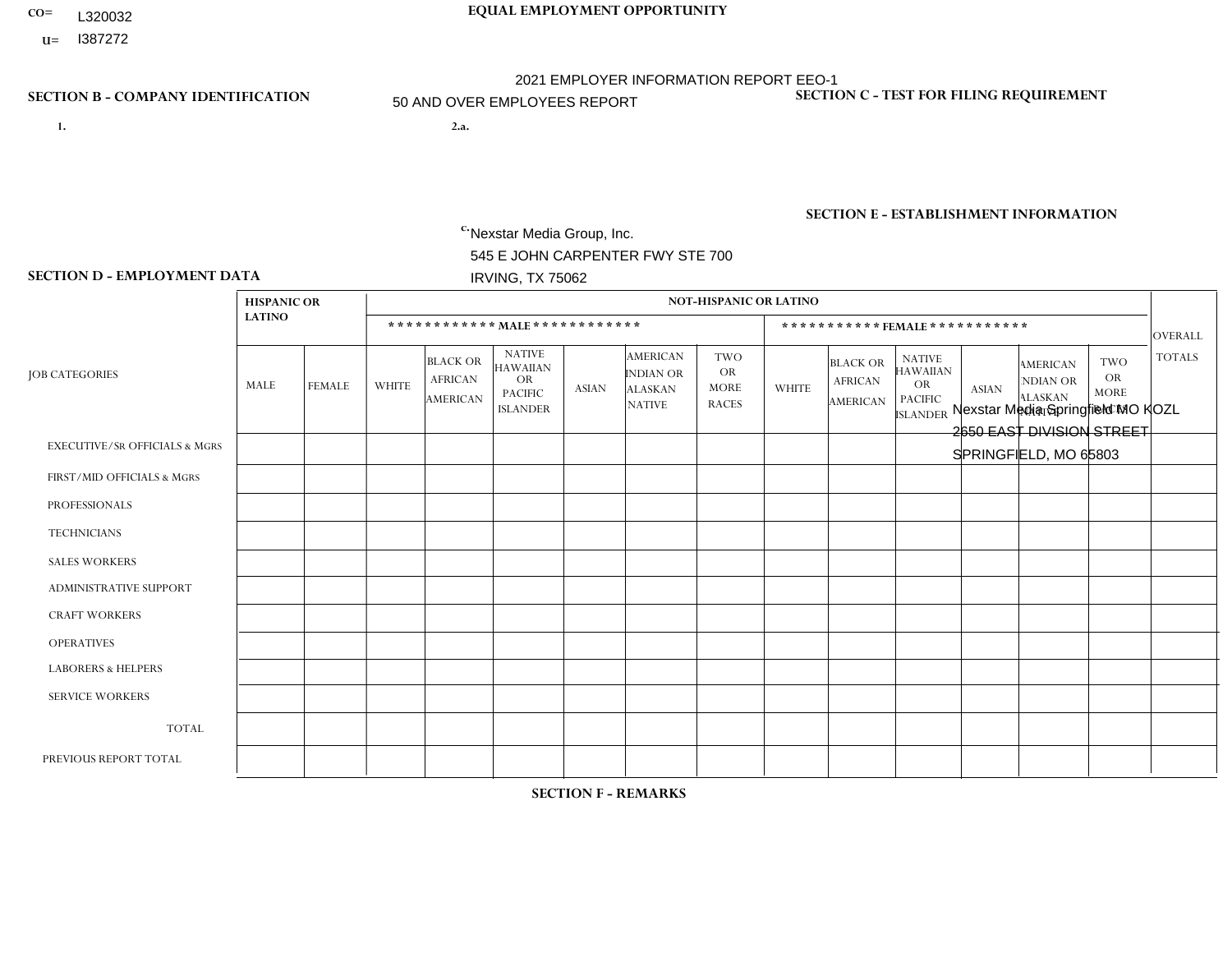- **CO= EQUAL EMPLOYMENT OPPORTUNITY** L320032
- **U=**

- **1. 2.a.** Nexstar Media Group, Inc. 545 E JOHN CARPENTER FWY STE 700 IRVING, TX 75062
- 2.a. Nexstar Media Inc Bismark KXMA 1811 North 15th Street Bismark, ND 58501

EIN= 233063152

# **SECTION B - COMPANY IDENTIFICATION SECTION C - TEST FOR FILING REQUIREMENT**

1- Y 2- N 3- Y DUNS= 058168001

# **SECTION E - ESTABLISHMENT INFORMATION c.** NAICS: 515120 - Television Broadcasting

### **SECTION D - EMPLOYMENT DATA**

|                                          | <b>HISPANIC OR</b>      |                |                |                                                      |                                                                                    |              |                                                                        | <b>NOT-HISPANIC OR LATINO</b>                          |              |                                                      |                                                                                    |                |                                                                       |                                                  |                |
|------------------------------------------|-------------------------|----------------|----------------|------------------------------------------------------|------------------------------------------------------------------------------------|--------------|------------------------------------------------------------------------|--------------------------------------------------------|--------------|------------------------------------------------------|------------------------------------------------------------------------------------|----------------|-----------------------------------------------------------------------|--------------------------------------------------|----------------|
|                                          | <b>LATINO</b>           |                |                | ************ MALE ************                       |                                                                                    |              |                                                                        |                                                        |              |                                                      | ***********FEMALE***********                                                       |                |                                                                       |                                                  | OVERALL        |
| <b>JOB CATEGORIES</b>                    | MALE                    | <b>FEMALE</b>  | <b>WHITE</b>   | <b>BLACK OR</b><br><b>AFRICAN</b><br><b>AMERICAN</b> | <b>NATIVE</b><br><b>HAWAIIAN</b><br><b>OR</b><br><b>PACIFIC</b><br><b>ISLANDER</b> | <b>ASIAN</b> | <b>AMERICAN</b><br><b>INDIAN OR</b><br><b>ALASKAN</b><br><b>NATIVE</b> | <b>TWO</b><br><b>OR</b><br><b>MORE</b><br><b>RACES</b> | <b>WHITE</b> | <b>BLACK OR</b><br><b>AFRICAN</b><br><b>AMERICAN</b> | <b>NATIVE</b><br><b>HAWAIIAN</b><br><b>OR</b><br><b>PACIFIC</b><br><b>ISLANDER</b> | <b>ASIAN</b>   | <b>AMERICAN</b><br><b>NDIAN OR</b><br><b>ALASKAN</b><br><b>NATIVE</b> | <b>TWO</b><br>OR.<br><b>MORE</b><br><b>RACES</b> | <b>TOTALS</b>  |
| <b>EXECUTIVE/SR OFFICIALS &amp; MGRS</b> | $\Omega$                | $\Omega$       | $\Omega$       | $\mathbf 0$                                          | 0                                                                                  | 0            | $\Omega$                                                               | $\Omega$                                               | $\Omega$     | $\Omega$                                             | 0                                                                                  | $\Omega$       | $\Omega$                                                              | $\mathbf 0$                                      | $\mathbf 0$    |
| FIRST/MID OFFICIALS & MGRS               | $\Omega$                | $\mathbf 0$    | 0              | $\mathbf 0$                                          | $\mathbf 0$                                                                        | 0            | $\Omega$                                                               | $\Omega$                                               | 3            | $\Omega$                                             | 0                                                                                  | 1              | $\Omega$                                                              | $\mathbf 0$                                      | 4              |
| <b>PROFESSIONALS</b>                     | $\Omega$                | $\mathbf{1}$   | 11             | $\mathbf 0$                                          | $\Omega$                                                                           | $\Omega$     | $\Omega$                                                               |                                                        | 9            |                                                      | 0                                                                                  | $\Omega$       | $\Omega$                                                              | $\Omega$                                         | 23             |
| <b>TECHNICIANS</b>                       | $\overline{\mathbf{A}}$ |                | 20             | 3                                                    | $\mathbf 0$                                                                        | $\mathbf{1}$ | $\Omega$                                                               | $\Omega$                                               | 10           | 3                                                    | 0                                                                                  | $\Omega$       | $\Omega$                                                              | 1                                                | 40             |
| <b>SALES WORKERS</b>                     | $\Omega$                | $\Omega$       | $\overline{c}$ | $\Omega$                                             | $\Omega$                                                                           | $\Omega$     | $\Omega$                                                               | $\Omega$                                               | 4            | $\Omega$                                             | 0                                                                                  | 1              | $\Omega$                                                              | $\Omega$                                         | $\overline{7}$ |
| <b>ADMINISTRATIVE SUPPORT</b>            | $\Omega$                | $\mathbf 0$    | 1              | 0                                                    | $\mathbf 0$                                                                        | 0            | $\Omega$                                                               | $\Omega$                                               | 5            | $\Omega$                                             | 0                                                                                  | $\Omega$       | $\Omega$                                                              | $\Omega$                                         | 6              |
| <b>CRAFT WORKERS</b>                     | $\Omega$                | $\mathbf 0$    | 0              | $\mathbf 0$                                          | $\mathbf 0$                                                                        | 0            | $\Omega$                                                               | $\Omega$                                               | $\Omega$     | $\Omega$                                             | 0                                                                                  | $\Omega$       | $\Omega$                                                              | $\Omega$                                         | $\mathbf{0}$   |
| <b>OPERATIVES</b>                        | $\mathbf 0$             | $\mathbf 0$    | 0              | $\mathbf 0$                                          | $\mathbf 0$                                                                        | 0            | $\Omega$                                                               | $\Omega$                                               | $\Omega$     | $\Omega$                                             | 0                                                                                  | $\Omega$       | $\Omega$                                                              | $\Omega$                                         | $\mathbf{0}$   |
| <b>LABORERS &amp; HELPERS</b>            | $\Omega$                | $\mathbf 0$    | 0              | $\mathbf 0$                                          | $\mathbf 0$                                                                        | 0            | $\Omega$                                                               | $\Omega$                                               | $\Omega$     | $\Omega$                                             | 0                                                                                  | $\Omega$       | $\Omega$                                                              | $\Omega$                                         | $\mathsf{O}$   |
| <b>SERVICE WORKERS</b>                   | $\Omega$                | $\mathbf 0$    | 0              | $\mathbf 0$                                          | $\mathbf 0$                                                                        | 0            | $\Omega$                                                               | $\Omega$                                               | $\Omega$     | $\Omega$                                             | 0                                                                                  | $\Omega$       | $\Omega$                                                              | $\Omega$                                         | $\mathbf{0}$   |
| <b>TOTAL</b>                             | -1                      | $\overline{2}$ | 34             | 3                                                    | $\mathbf 0$                                                                        | $\mathbf{1}$ | $\mathbf{0}$                                                           | $\overline{\mathbf{1}}$                                | 31           | 4                                                    | 0                                                                                  | $\overline{2}$ | 0                                                                     |                                                  | 80             |
| PREVIOUS REPORT TOTAL                    |                         | 3              | 35             | 6                                                    | $\mathbf 0$                                                                        | $\mathbf{1}$ | $\Omega$                                                               | $\Omega$                                               | 42           | $\Omega$                                             | 0                                                                                  | $\Omega$       | $\Omega$                                                              | 0                                                | 88             |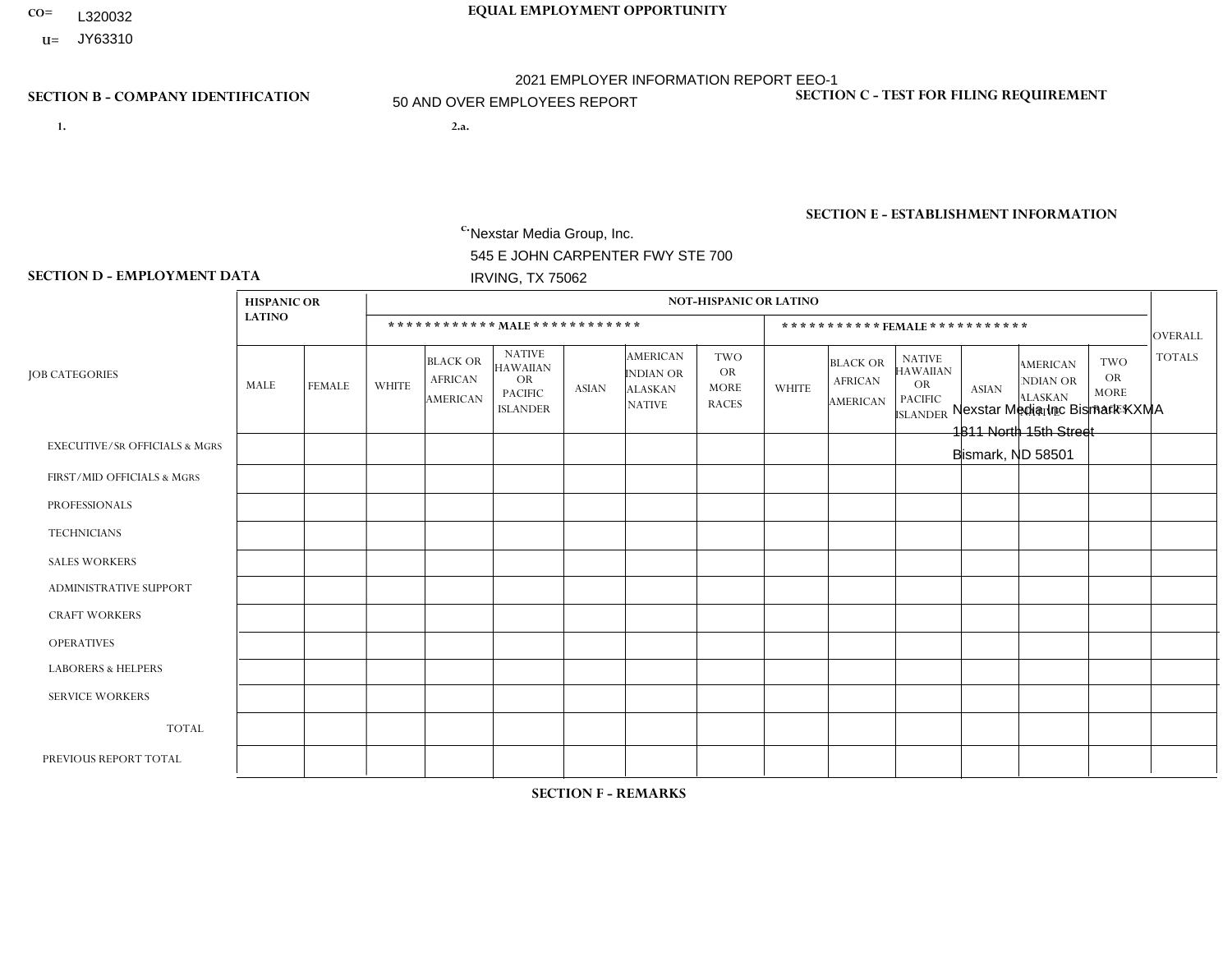- **CO= EQUAL EMPLOYMENT OPPORTUNITY** L320032
- **U=**

- **1. 2.a.** Nexstar Media Group, Inc. 545 E JOHN CARPENTER FWY STE 700 IRVING, TX 75062
- 2.a. Nexstar Media Inc Hagerstown WHAG 13 EAST WASHINGTON STREET HAGERSTOWN, MD 21740

EIN= 233063152

### **SECTION B - COMPANY IDENTIFICATION SECTION C - TEST FOR FILING REQUIREMENT**

1- Y 2- N 3- Y DUNS= 058168001

**SECTION E - ESTABLISHMENT INFORMATION c.** NAICS: 515120 - Television Broadcasting

### **SECTION D - EMPLOYMENT DATA**

|                                          | <b>HISPANIC OR</b> |                |                |                                                      |                                                                                    |                |                                                                 | <b>NOT-HISPANIC OR LATINO</b>                          |              |                                                      |                                                                                    |                      |                                                                       |                                                        |                |
|------------------------------------------|--------------------|----------------|----------------|------------------------------------------------------|------------------------------------------------------------------------------------|----------------|-----------------------------------------------------------------|--------------------------------------------------------|--------------|------------------------------------------------------|------------------------------------------------------------------------------------|----------------------|-----------------------------------------------------------------------|--------------------------------------------------------|----------------|
|                                          | <b>LATINO</b>      |                |                |                                                      | ************ MALE************                                                      |                |                                                                 |                                                        |              |                                                      | *********** FEMALE ***********                                                     |                      |                                                                       |                                                        | <b>OVERALL</b> |
| <b>JOB CATEGORIES</b>                    | MALE               | <b>FEMALE</b>  | <b>WHITE</b>   | <b>BLACK OR</b><br><b>AFRICAN</b><br><b>AMERICAN</b> | <b>NATIVE</b><br><b>HAWAIIAN</b><br><b>OR</b><br><b>PACIFIC</b><br><b>ISLANDER</b> | <b>ASIAN</b>   | <b>AMERICAN</b><br>INDIAN OR<br><b>ALASKAN</b><br><b>NATIVE</b> | <b>TWO</b><br><b>OR</b><br><b>MORE</b><br><b>RACES</b> | <b>WHITE</b> | <b>BLACK OR</b><br><b>AFRICAN</b><br><b>AMERICAN</b> | <b>NATIVE</b><br><b>HAWAIIAN</b><br><b>OR</b><br><b>PACIFIC</b><br><b>ISLANDER</b> | <b>ASIAN</b>         | <b>AMERICAN</b><br><b>NDIAN OR</b><br><b>ALASKAN</b><br><b>NATIVE</b> | <b>TWO</b><br><b>OR</b><br><b>MORE</b><br><b>RACES</b> | <b>TOTALS</b>  |
| <b>EXECUTIVE/SR OFFICIALS &amp; MGRS</b> | $\Omega$           | $\Omega$       | $\Omega$       | $\mathbf 0$                                          | $\Omega$                                                                           | $\Omega$       | $\mathbf{0}$                                                    | $\Omega$                                               | $\Omega$     | $\Omega$                                             | $\mathbf{0}$                                                                       | $\Omega$             | $\mathbf{0}$                                                          | $\Omega$                                               | $\Omega$       |
| FIRST/MID OFFICIALS & MGRS               | 0                  | $\mathbf{0}$   | 1              | 1                                                    | $\mathbf 0$                                                                        | $\mathbf 0$    | $\Omega$                                                        | $\Omega$                                               | $\Omega$     | $\Omega$                                             | $\Omega$                                                                           | $\mathbf{0}$         | $\mathbf{0}$                                                          | $\Omega$                                               | $\overline{2}$ |
| <b>PROFESSIONALS</b>                     | 0                  | $\mathbf{0}$   | 6              | $\overline{2}$                                       | $\mathbf 0$                                                                        | $\mathbf{1}$   | $\Omega$                                                        | $\Omega$                                               |              | $\Omega$                                             | $\mathbf 0$                                                                        | $\mathbf{1}$         | $\Omega$                                                              | $\mathbf{0}$                                           | 11             |
| <b>TECHNICIANS</b>                       |                    | $\overline{2}$ | 21             | $\overline{4}$                                       | $\mathbf 0$                                                                        | $\mathbf{1}$   | $\mathbf{0}$                                                    | 1                                                      | 11           | 6                                                    | $\mathbf{0}$                                                                       | $\overline{2}$       | $\mathbf 0$                                                           | 1                                                      | 50             |
| <b>SALES WORKERS</b>                     | 1                  | $\Omega$       | $\overline{c}$ | $\mathbf{1}$                                         | $\Omega$                                                                           | $\Omega$       | $\Omega$                                                        | $\Omega$                                               | 3            | $\Omega$                                             | $\Omega$                                                                           | $\blacktriangleleft$ | $\Omega$                                                              | 1                                                      | 9              |
| <b>ADMINISTRATIVE SUPPORT</b>            | 0                  | $\mathbf{0}$   | $\overline{1}$ | $\mathbf 0$                                          | $\mathbf 0$                                                                        | $\mathbf{0}$   | $\Omega$                                                        | 1                                                      | 4            | 1                                                    | $\Omega$                                                                           | $\mathbf{0}$         | $\Omega$                                                              | $\Omega$                                               | $\overline{7}$ |
| <b>CRAFT WORKERS</b>                     | 0                  | $\Omega$       | $\mathbf 0$    | $\mathbf 0$                                          | $\Omega$                                                                           | $\Omega$       | $\Omega$                                                        | $\Omega$                                               | $\Omega$     | $\Omega$                                             | $\Omega$                                                                           | $\Omega$             | $\Omega$                                                              | $\Omega$                                               | $\Omega$       |
| <b>OPERATIVES</b>                        | 0                  | $\Omega$       | $\mathbf 0$    | $\mathbf 0$                                          | $\mathbf 0$                                                                        | $\mathbf 0$    | $\Omega$                                                        | $\Omega$                                               | $\Omega$     | $\Omega$                                             | $\Omega$                                                                           | $\Omega$             | $\mathbf{0}$                                                          | $\Omega$                                               | $\mathbf{0}$   |
| <b>LABORERS &amp; HELPERS</b>            | 0                  | $\Omega$       | $\mathbf 0$    | $\mathbf 0$                                          | $\mathbf 0$                                                                        | $\mathbf 0$    | $\Omega$                                                        | $\Omega$                                               | $\Omega$     | $\Omega$                                             | $\mathbf{0}$                                                                       | $\mathbf{0}$         | $\Omega$                                                              | $\Omega$                                               | $\mathbf{0}$   |
| <b>SERVICE WORKERS</b>                   | 0                  | $\mathbf 0$    | $\mathbf 0$    | $\mathbf 0$                                          | $\mathbf 0$                                                                        | $\mathbf 0$    | $\Omega$                                                        | $\Omega$                                               | $\Omega$     | $\Omega$                                             | $\Omega$                                                                           | $\Omega$             | $\mathbf{0}$                                                          | $\Omega$                                               | $\mathbf{0}$   |
| <b>TOTAL</b>                             | $\overline{2}$     | $\overline{2}$ | 31             | 8                                                    | $\mathbf 0$                                                                        | $\overline{2}$ | $\Omega$                                                        | $\overline{2}$                                         | 19           | $\overline{7}$                                       | $\mathbf 0$                                                                        | $\overline{4}$       | $\mathbf 0$                                                           | 2                                                      | 79             |
| PREVIOUS REPORT TOTAL                    | 0                  | $\mathbf 0$    | 34             | 8                                                    | $\mathbf 0$                                                                        | 3              | $\Omega$                                                        | $\Omega$                                               | 24           | 9                                                    | $\Omega$                                                                           | $\overline{2}$       | $\mathbf{0}$                                                          | 1                                                      | 81             |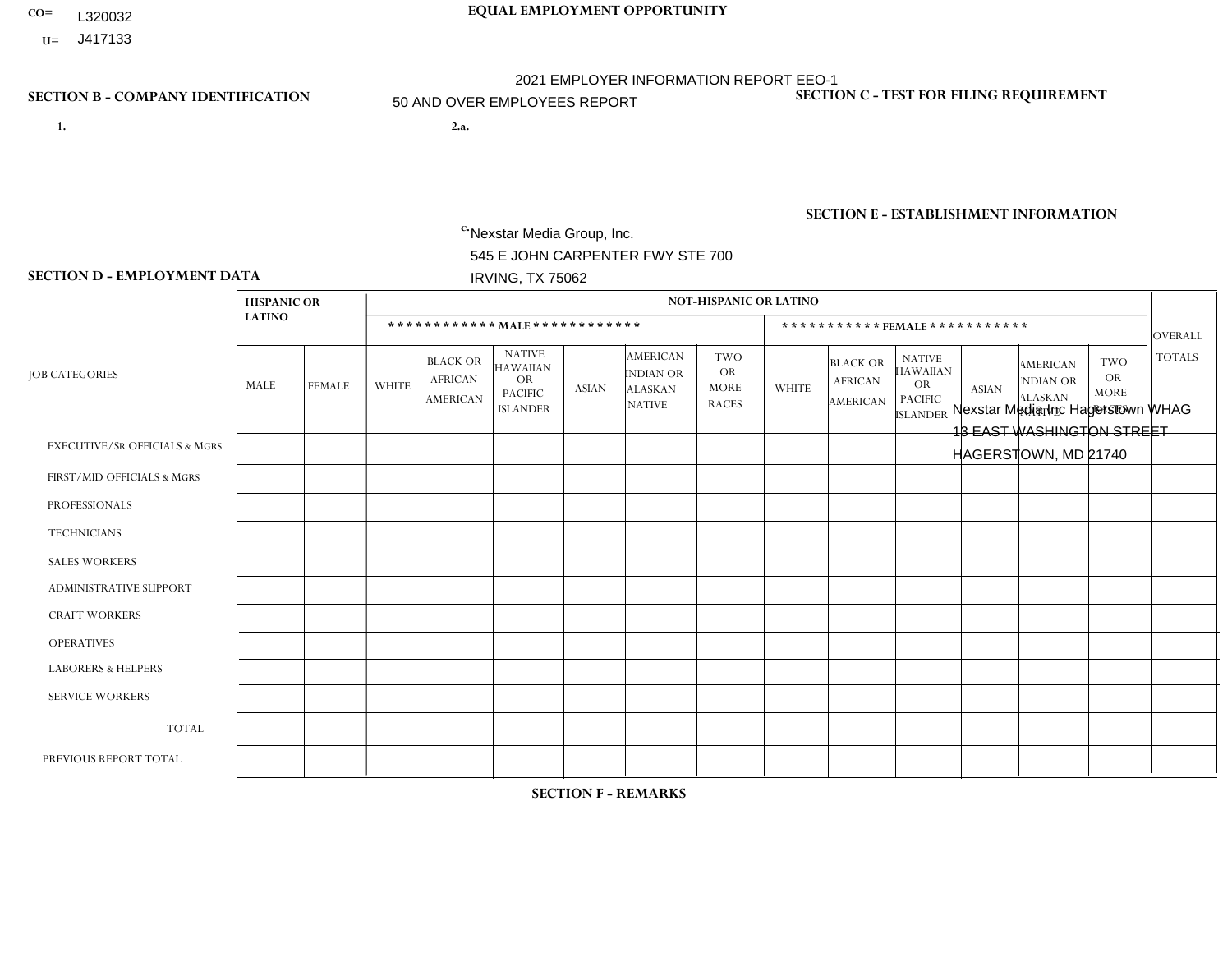- **CO= EQUAL EMPLOYMENT OPPORTUNITY** L320032
- **U=**

- **1. 2.a.** Nexstar Media Group, Inc. 545 E JOHN CARPENTER FWY STE 700 IRVING, TX 75062
- 2.a. Nexstar Media Inc Topeka KSNT 6835 NORTHWEST HIGHWAY 24 TOPEKA, KS 66618

EIN= 233063152

### **SECTION B - COMPANY IDENTIFICATION SECTION C - TEST FOR FILING REQUIREMENT**

1- Y 2- N 3- Y DUNS= 058168001

**SECTION E - ESTABLISHMENT INFORMATION c.** NAICS: 515120 - Television Broadcasting

### **SECTION D - EMPLOYMENT DATA**

|                                          | <b>HISPANIC OR</b> |                |              |                                                      |                                                                             |              |                                                                        | <b>NOT-HISPANIC OR LATINO</b>                          |                |                                                      |                                                                                    |              |                                                                       |                                                  |                |
|------------------------------------------|--------------------|----------------|--------------|------------------------------------------------------|-----------------------------------------------------------------------------|--------------|------------------------------------------------------------------------|--------------------------------------------------------|----------------|------------------------------------------------------|------------------------------------------------------------------------------------|--------------|-----------------------------------------------------------------------|--------------------------------------------------|----------------|
|                                          | <b>LATINO</b>      |                |              | ************ MAIE************                        |                                                                             |              |                                                                        |                                                        |                | ***********FEMALE***********                         |                                                                                    |              |                                                                       |                                                  | OVERALL        |
| <b>JOB CATEGORIES</b>                    | MALE               | <b>FEMALE</b>  | <b>WHITE</b> | <b>BLACK OR</b><br><b>AFRICAN</b><br><b>AMERICAN</b> | <b>NATIVE</b><br><b>HAWAIIAN</b><br>OR<br><b>PACIFIC</b><br><b>ISLANDER</b> | <b>ASIAN</b> | <b>AMERICAN</b><br><b>INDIAN OR</b><br><b>ALASKAN</b><br><b>NATIVE</b> | <b>TWO</b><br><b>OR</b><br><b>MORE</b><br><b>RACES</b> | <b>WHITE</b>   | <b>BLACK OR</b><br><b>AFRICAN</b><br><b>AMERICAN</b> | <b>NATIVE</b><br><b>HAWAIIAN</b><br><b>OR</b><br><b>PACIFIC</b><br><b>ISLANDER</b> | <b>ASIAN</b> | <b>AMERICAN</b><br><b>NDIAN OR</b><br><b>ALASKAN</b><br><b>NATIVE</b> | <b>TWO</b><br>OR.<br><b>MORE</b><br><b>RACES</b> | <b>TOTALS</b>  |
| <b>EXECUTIVE/SR OFFICIALS &amp; MGRS</b> | $\Omega$           | $\Omega$       | 0            | $\mathbf 0$                                          | 0                                                                           | 0            | $\Omega$                                                               | $\Omega$                                               | $\Omega$       | $\Omega$                                             | 0                                                                                  | $\Omega$     | $\Omega$                                                              | $\mathbf 0$                                      | $\mathbf 0$    |
| FIRST/MID OFFICIALS & MGRS               | $\mathbf 0$        | $\mathbf 0$    | 5            | $\mathbf 0$                                          | $\mathbf 0$                                                                 | 0            | $\mathbf{0}$                                                           | $\Omega$                                               | 1              | $\Omega$                                             | 0                                                                                  | $\Omega$     | $\Omega$                                                              | $\Omega$                                         | 6              |
| <b>PROFESSIONALS</b>                     | $\Omega$           | $\Omega$       | 5            | $\mathbf 0$                                          | $\Omega$                                                                    | $\Omega$     | $\Omega$                                                               | $\Omega$                                               | $\overline{2}$ |                                                      | 0                                                                                  | $\Omega$     | $\Omega$                                                              |                                                  | 9              |
| <b>TECHNICIANS</b>                       | 3                  | $\overline{4}$ | 17           | 1                                                    | $\mathbf 0$                                                                 | 0            | $\Omega$                                                               | $\Omega$                                               | $\overline{7}$ |                                                      | 0                                                                                  | $\Omega$     | $\Omega$                                                              | $\Omega$                                         | 33             |
| <b>SALES WORKERS</b>                     | $\Omega$           | $\mathbf 0$    | 1            | $\mathbf 0$                                          | $\mathbf 0$                                                                 | 0            | $\Omega$                                                               | $\Omega$                                               | 5              | $\Omega$                                             | $\Omega$                                                                           | $\Omega$     | $\Omega$                                                              | $\Omega$                                         | 6              |
| <b>ADMINISTRATIVE SUPPORT</b>            | $\Omega$           |                | 3            | $\mathbf 0$                                          | $\mathbf 0$                                                                 | 0            | $\Omega$                                                               | $\Omega$                                               | 3              | $\Omega$                                             | 0                                                                                  | $\Omega$     | $\Omega$                                                              | $\Omega$                                         | $\overline{7}$ |
| <b>CRAFT WORKERS</b>                     | $\Omega$           | $\Omega$       | $\Omega$     | $\mathbf 0$                                          | $\Omega$                                                                    | 0            | $\Omega$                                                               | $\Omega$                                               | $\Omega$       | $\Omega$                                             | 0                                                                                  | $\Omega$     | $\Omega$                                                              | $\Omega$                                         | $\mathbf{0}$   |
| <b>OPERATIVES</b>                        | $\Omega$           | $\Omega$       | 0            | $\mathbf 0$                                          | $\mathbf 0$                                                                 | 0            | $\Omega$                                                               | $\Omega$                                               | $\Omega$       | $\Omega$                                             | 0                                                                                  | $\Omega$     | $\Omega$                                                              | $\Omega$                                         | $\mathbf{0}$   |
| <b>LABORERS &amp; HELPERS</b>            | $\Omega$           | $\Omega$       | 0            | $\mathbf 0$                                          | $\mathbf 0$                                                                 | 0            | $\Omega$                                                               | $\Omega$                                               | $\Omega$       | $\Omega$                                             | $\Omega$                                                                           | $\Omega$     | $\Omega$                                                              | $\Omega$                                         | $\mathbf{0}$   |
| <b>SERVICE WORKERS</b>                   | $\Omega$           | $\mathbf 0$    | 0            | $\mathbf 0$                                          | $\mathbf 0$                                                                 | 0            | $\Omega$                                                               | $\mathbf{0}$                                           | $\Omega$       | $\Omega$                                             | 0                                                                                  | $\Omega$     | $\Omega$                                                              | $\mathbf 0$                                      | $\mathbf{0}$   |
| <b>TOTAL</b>                             | 3                  | 5              | 31           | $\mathbf{1}$                                         | $\mathbf 0$                                                                 | 0            | $\mathbf{0}$                                                           | $\Omega$                                               | 18             | $\overline{2}$                                       | 0                                                                                  | $\Omega$     | $\Omega$                                                              |                                                  | 61             |
| PREVIOUS REPORT TOTAL                    | 2                  | 3              | 38           | $\overline{A}$                                       | $\Omega$                                                                    | 0            | $\Omega$                                                               | $\Omega$                                               | 20             | $\overline{2}$                                       | 0                                                                                  | $\Omega$     | $\Omega$                                                              | $\overline{2}$                                   | 68             |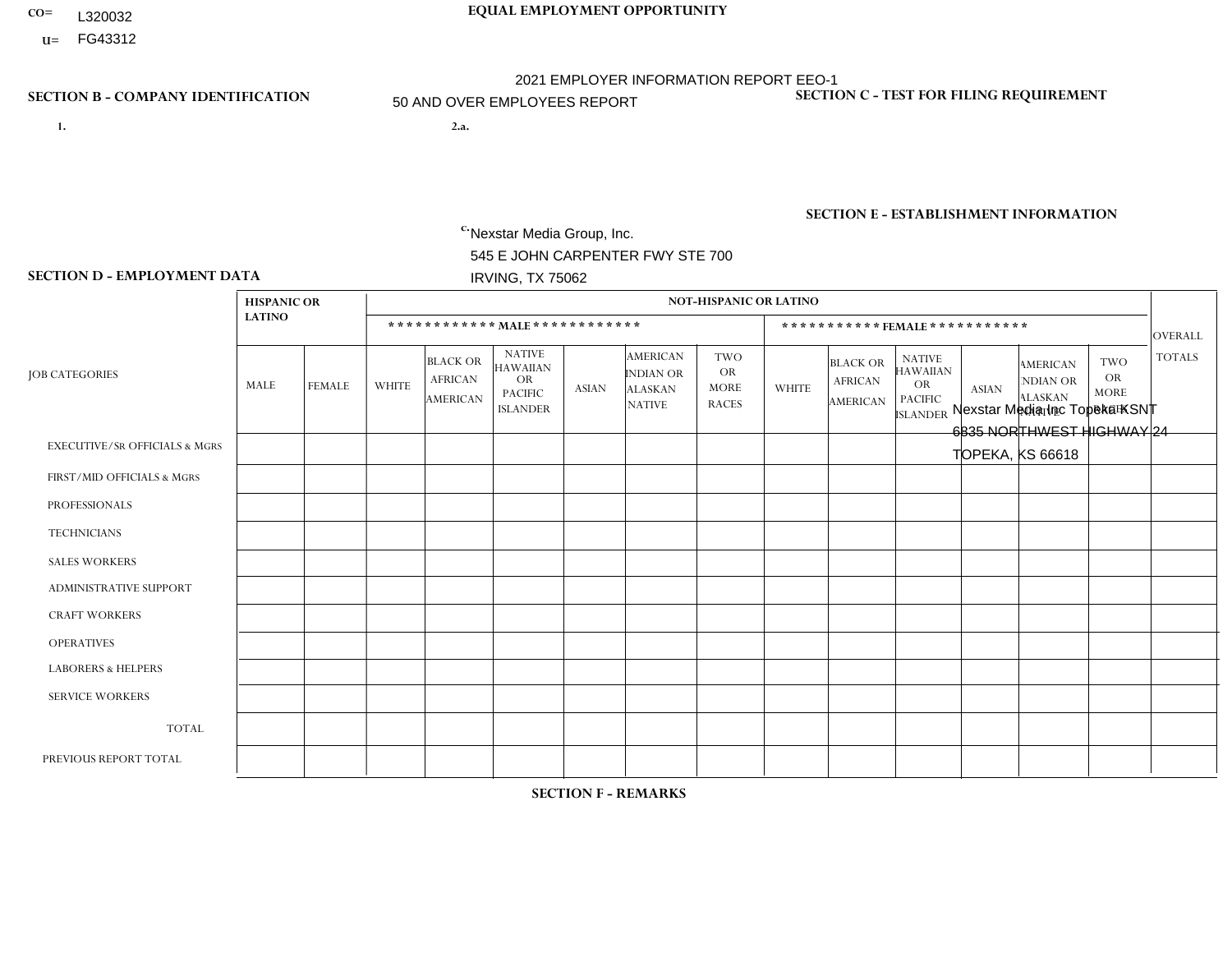- **CO= EQUAL EMPLOYMENT OPPORTUNITY** L320032
- **U=**

- **1. 2.a.** Nexstar Media Group, Inc. 545 E JOHN CARPENTER FWY STE 700 IRVING, TX 75062
- 2.a. Nexstar Media Inc Grand Rapids WOOD 120 COLLEGE AVE SE GRAND RAPIDS, MI 49503

c. EIN= 233063152

# **SECTION B - COMPANY IDENTIFICATION SECTION C - TEST FOR FILING REQUIREMENT**

1- Y 2- N 3- Y DUNS= 058168001

**SECTION E - ESTABLISHMENT INFORMATION c.** NAICS: 515120 - Television Broadcasting

### **SECTION D - EMPLOYMENT DATA**

|                                          | <b>HISPANIC OR</b> |                |              |                                                      |                                                                             |              |                                                                 | <b>NOT-HISPANIC OR LATINO</b>                          |                |                                                      |                                                                                    |                      |                                                                       |                                                        |                |
|------------------------------------------|--------------------|----------------|--------------|------------------------------------------------------|-----------------------------------------------------------------------------|--------------|-----------------------------------------------------------------|--------------------------------------------------------|----------------|------------------------------------------------------|------------------------------------------------------------------------------------|----------------------|-----------------------------------------------------------------------|--------------------------------------------------------|----------------|
|                                          | <b>LATINO</b>      |                |              |                                                      | ************ MALE************                                               |              |                                                                 |                                                        |                |                                                      | *********** FEMALE ***********                                                     |                      |                                                                       |                                                        | <b>OVERALL</b> |
| <b>JOB CATEGORIES</b>                    | MALE               | <b>FEMALE</b>  | <b>WHITE</b> | <b>BLACK OR</b><br><b>AFRICAN</b><br><b>AMERICAN</b> | <b>NATIVE</b><br><b>HAWAIIAN</b><br>OR<br><b>PACIFIC</b><br><b>ISLANDER</b> | <b>ASIAN</b> | <b>AMERICAN</b><br>INDIAN OR<br><b>ALASKAN</b><br><b>NATIVE</b> | <b>TWO</b><br><b>OR</b><br><b>MORE</b><br><b>RACES</b> | <b>WHITE</b>   | <b>BLACK OR</b><br><b>AFRICAN</b><br><b>AMERICAN</b> | <b>NATIVE</b><br><b>HAWAIIAN</b><br><b>OR</b><br><b>PACIFIC</b><br><b>ISLANDER</b> | <b>ASIAN</b>         | <b>AMERICAN</b><br><b>NDIAN OR</b><br><b>ALASKAN</b><br><b>NATIVE</b> | <b>TWO</b><br><b>OR</b><br><b>MORE</b><br><b>RACES</b> | <b>TOTALS</b>  |
| <b>EXECUTIVE/SR OFFICIALS &amp; MGRS</b> | $\Omega$           | $\mathbf 0$    | $\mathbf 0$  | $\mathbf 0$                                          | $\mathbf 0$                                                                 | $\mathbf 0$  | $\Omega$                                                        | $\Omega$                                               | $\Omega$       | $\Omega$                                             | $\Omega$                                                                           | $\mathbf 0$          | $\Omega$                                                              | $\Omega$                                               | $\mathbf 0$    |
| FIRST/MID OFFICIALS & MGRS               | 0                  | $\mathbf{0}$   | 6            | $\mathbf 0$                                          | $\mathbf 0$                                                                 | $\mathbf 0$  | $\Omega$                                                        | $\Omega$                                               | 6              | $\Omega$                                             | $\Omega$                                                                           | $\Omega$             | $\mathbf{0}$                                                          | $\Omega$                                               | 12             |
| <b>PROFESSIONALS</b>                     | 0                  | $\mathbf{1}$   | 6            | $\mathbf{1}$                                         | $\Omega$                                                                    | $\Omega$     | $\Omega$                                                        | $\Omega$                                               | 6              | $\Omega$                                             | $\Omega$                                                                           | $\Omega$             | $\Omega$                                                              | 2                                                      | 16             |
| <b>TECHNICIANS</b>                       | $\overline{2}$     | $\mathbf{1}$   | 42           | $\mathbf{1}$                                         | $\mathbf 0$                                                                 | $\mathbf{0}$ | $\Omega$                                                        | $\Omega$                                               | 20             | $\overline{4}$                                       | $\Omega$                                                                           | $\mathbf 0$          | $\Omega$                                                              | 2                                                      | 72             |
| <b>SALES WORKERS</b>                     | $\Omega$           | $\mathbf 0$    | 3            | $\mathbf 0$                                          | $\mathbf 0$                                                                 | $\mathbf{1}$ | $\Omega$                                                        | $\Omega$                                               | $\overline{7}$ | $\Omega$                                             | $\Omega$                                                                           | $\Omega$             | $\Omega$                                                              | $\Omega$                                               | 11             |
| <b>ADMINISTRATIVE SUPPORT</b>            | 0                  | $\mathbf{0}$   | 6            | $\overline{c}$                                       | $\mathbf 0$                                                                 | $\mathbf 0$  | $\Omega$                                                        | $\Omega$                                               | 6              | $\Omega$                                             | $\Omega$                                                                           | 1                    | $\Omega$                                                              | 0                                                      | 15             |
| <b>CRAFT WORKERS</b>                     | 0                  | $\Omega$       | $\mathbf 0$  | $\mathbf 0$                                          | $\Omega$                                                                    | $\Omega$     | $\Omega$                                                        | $\Omega$                                               | $\Omega$       | $\Omega$                                             | $\Omega$                                                                           | $\Omega$             | $\Omega$                                                              | $\mathbf{0}$                                           | $\mathbf{0}$   |
| <b>OPERATIVES</b>                        | 0                  | $\Omega$       | $\mathbf 0$  | $\mathbf 0$                                          | $\mathbf 0$                                                                 | $\Omega$     | $\Omega$                                                        | $\Omega$                                               | $\Omega$       | $\Omega$                                             | $\Omega$                                                                           | $\Omega$             | $\Omega$                                                              | $\Omega$                                               | $\mathbf{0}$   |
| <b>LABORERS &amp; HELPERS</b>            | 0                  | $\Omega$       | $\mathbf 0$  | $\mathbf 0$                                          | $\mathbf 0$                                                                 | $\Omega$     | $\Omega$                                                        | $\Omega$                                               | $\Omega$       | $\Omega$                                             | $\Omega$                                                                           | $\Omega$             | $\Omega$                                                              | $\Omega$                                               | $\mathbf 0$    |
| <b>SERVICE WORKERS</b>                   | 0                  | $\mathbf{0}$   | $\mathbf 0$  | $\mathbf 0$                                          | $\mathbf 0$                                                                 | $\mathbf{0}$ | $\Omega$                                                        | $\Omega$                                               | $\Omega$       | $\Omega$                                             | $\Omega$                                                                           | $\Omega$             | $\mathbf{0}$                                                          | $\mathbf 0$                                            | $\mathbf{0}$   |
| <b>TOTAL</b>                             | $\overline{2}$     | $\overline{2}$ | 63           | $\overline{4}$                                       | $\mathbf 0$                                                                 | $\mathbf{1}$ | $\Omega$                                                        | $\Omega$                                               | 45             | $\overline{4}$                                       | $\mathbf 0$                                                                        | $\mathbf{1}$         | $\Omega$                                                              | $\overline{4}$                                         | 126            |
| PREVIOUS REPORT TOTAL                    | 5                  | $\overline{2}$ | 74           | $\sqrt{3}$                                           | $\mathbf 0$                                                                 | $\Omega$     | $\Omega$                                                        | $\Omega$                                               | 48             | $\overline{4}$                                       | $\Omega$                                                                           | $\blacktriangleleft$ | $\mathbf{0}$                                                          | 3                                                      | 140            |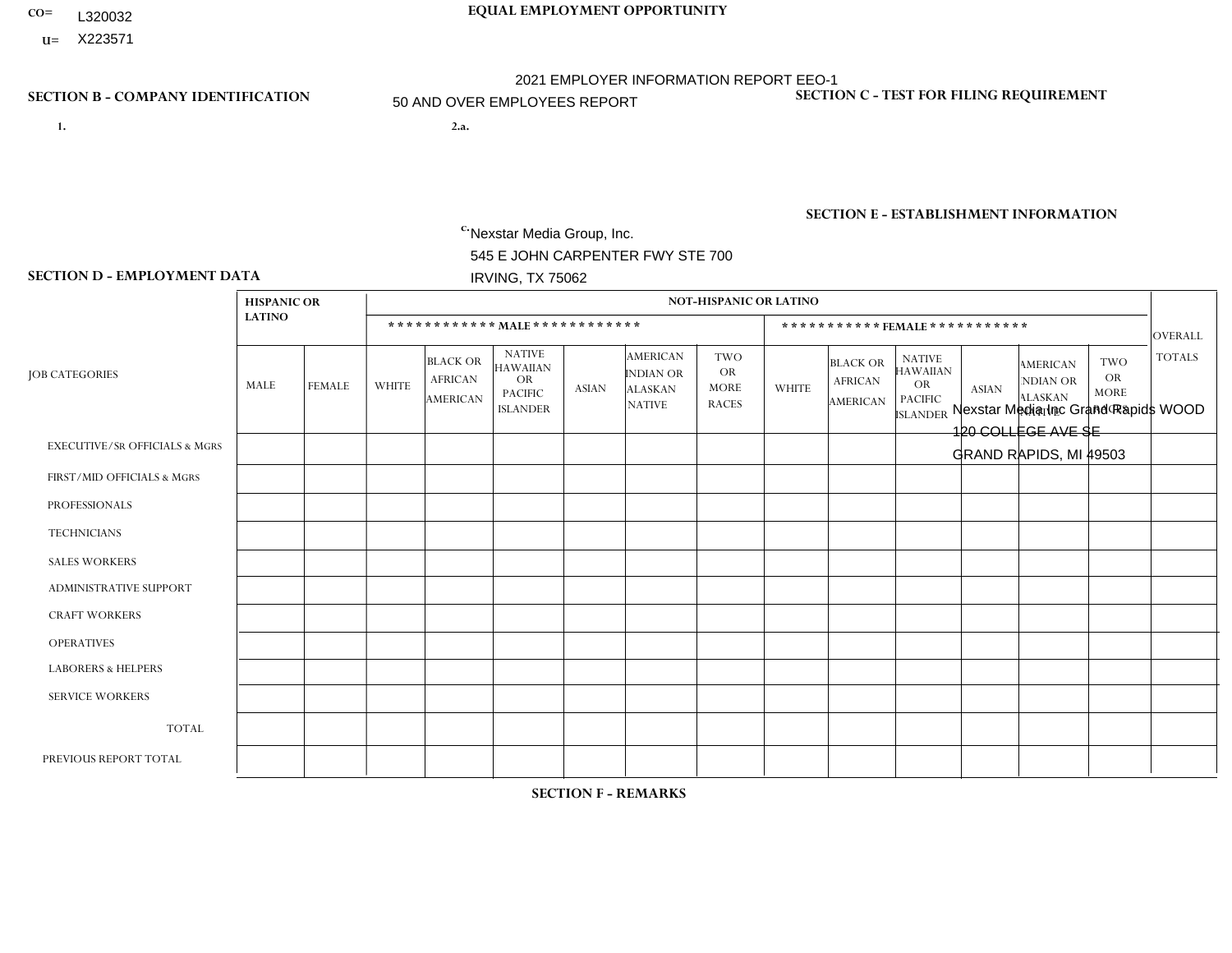- **CO= EQUAL EMPLOYMENT OPPORTUNITY** L320032
- **U=**

- **1. 2.a.** Nexstar Media Group, Inc. 545 E JOHN CARPENTER FWY STE 700 IRVING, TX 75062
- 2.a. Nexstar Media Inc Monroe KARD 200 PAVILION ROAD WEST MONROE, LA 71292

EIN= 233063152

# **SECTION B - COMPANY IDENTIFICATION SECTION C - TEST FOR FILING REQUIREMENT**

1- Y 2- N 3- Y DUNS= 058168001

**SECTION E - ESTABLISHMENT INFORMATION c.** NAICS: 515120 - Television Broadcasting

### **SECTION D - EMPLOYMENT DATA**

|                                          | <b>HISPANIC OR</b> |               |                |                                                      |                                                                                    |              |                                                                 | <b>NOT-HISPANIC OR LATINO</b>                          |                |                                                      |                                                                                    |              |                                                                       |                                                        |                |
|------------------------------------------|--------------------|---------------|----------------|------------------------------------------------------|------------------------------------------------------------------------------------|--------------|-----------------------------------------------------------------|--------------------------------------------------------|----------------|------------------------------------------------------|------------------------------------------------------------------------------------|--------------|-----------------------------------------------------------------------|--------------------------------------------------------|----------------|
|                                          | <b>LATINO</b>      |               |                |                                                      | ************ MALE************                                                      |              |                                                                 |                                                        |                |                                                      | *********** FEMALE ***********                                                     |              |                                                                       |                                                        | <b>OVERALL</b> |
| <b>JOB CATEGORIES</b>                    | MALE               | <b>FEMALE</b> | <b>WHITE</b>   | <b>BLACK OR</b><br><b>AFRICAN</b><br><b>AMERICAN</b> | <b>NATIVE</b><br><b>HAWAIIAN</b><br><b>OR</b><br><b>PACIFIC</b><br><b>ISLANDER</b> | <b>ASIAN</b> | <b>AMERICAN</b><br>INDIAN OR<br><b>ALASKAN</b><br><b>NATIVE</b> | <b>TWO</b><br><b>OR</b><br><b>MORE</b><br><b>RACES</b> | <b>WHITE</b>   | <b>BLACK OR</b><br><b>AFRICAN</b><br><b>AMERICAN</b> | <b>NATIVE</b><br><b>HAWAIIAN</b><br><b>OR</b><br><b>PACIFIC</b><br><b>ISLANDER</b> | <b>ASIAN</b> | <b>AMERICAN</b><br><b>NDIAN OR</b><br><b>ALASKAN</b><br><b>NATIVE</b> | <b>TWO</b><br><b>OR</b><br><b>MORE</b><br><b>RACES</b> | <b>TOTALS</b>  |
| <b>EXECUTIVE/SR OFFICIALS &amp; MGRS</b> | $\Omega$           | $\Omega$      | $\Omega$       | $\mathbf 0$                                          | $\Omega$                                                                           | $\Omega$     | $\mathbf{0}$                                                    | $\Omega$                                               | $\Omega$       | $\Omega$                                             | $\mathbf{0}$                                                                       | $\Omega$     | $\mathbf{0}$                                                          | $\Omega$                                               | $\Omega$       |
| FIRST/MID OFFICIALS & MGRS               |                    | $\mathbf{0}$  | 1              | 1                                                    | $\mathbf 0$                                                                        | $\mathbf 0$  | $\Omega$                                                        | $\Omega$                                               |                | $\Omega$                                             | $\Omega$                                                                           | $\mathbf{0}$ | $\mathbf{0}$                                                          | $\Omega$                                               | $\overline{4}$ |
| <b>PROFESSIONALS</b>                     | 0                  | $\mathbf{1}$  | $\overline{4}$ | $\mathbf{1}$                                         | $\mathbf 0$                                                                        | $\mathbf 0$  | $\Omega$                                                        | $\Omega$                                               | $\overline{2}$ | $\overline{2}$                                       | $\Omega$                                                                           | $\mathbf 0$  | $\Omega$                                                              | $\Omega$                                               | 10             |
| <b>TECHNICIANS</b>                       | $\overline{2}$     | 3             | 15             | $\overline{4}$                                       | $\mathbf 0$                                                                        | $\Omega$     | $\mathbf{0}$                                                    | $\Omega$                                               | 8              | $\mathbf{1}$                                         | $\Omega$                                                                           | $\Omega$     | $\Omega$                                                              | $\mathbf{0}$                                           | 33             |
| <b>SALES WORKERS</b>                     | 0                  | $\Omega$      | $\overline{c}$ | $\mathbf 0$                                          | $\Omega$                                                                           | $\Omega$     | $\Omega$                                                        | $\Omega$                                               | 6              | $\Omega$                                             | $\Omega$                                                                           | $\mathbf{0}$ | $\Omega$                                                              | $\Omega$                                               | 8              |
| <b>ADMINISTRATIVE SUPPORT</b>            | 0                  | $\mathbf 0$   | $\overline{2}$ | 3                                                    | $\mathbf 0$                                                                        | $\mathbf 0$  | $\Omega$                                                        | $\Omega$                                               | 5              | $\Omega$                                             | $\Omega$                                                                           | $\mathbf{0}$ | $\Omega$                                                              | $\Omega$                                               | 10             |
| <b>CRAFT WORKERS</b>                     | 0                  | $\Omega$      | $\mathbf 0$    | $\mathbf 0$                                          | $\Omega$                                                                           | $\Omega$     | $\Omega$                                                        | $\Omega$                                               | $\Omega$       | $\Omega$                                             | $\Omega$                                                                           | $\Omega$     | $\Omega$                                                              | $\Omega$                                               | $\Omega$       |
| <b>OPERATIVES</b>                        | 0                  | $\Omega$      | $\mathbf 0$    | $\mathbf 0$                                          | $\mathbf 0$                                                                        | $\mathbf 0$  | $\Omega$                                                        | $\Omega$                                               | $\Omega$       | $\Omega$                                             | $\Omega$                                                                           | $\Omega$     | $\mathbf{0}$                                                          | $\Omega$                                               | $\mathbf{0}$   |
| <b>LABORERS &amp; HELPERS</b>            | 0                  | $\Omega$      | $\mathbf 0$    | $\mathbf 0$                                          | $\mathbf 0$                                                                        | $\mathbf 0$  | $\Omega$                                                        | $\Omega$                                               | $\Omega$       | $\Omega$                                             | $\Omega$                                                                           | $\Omega$     | $\Omega$                                                              | $\Omega$                                               | $\mathbf{0}$   |
| <b>SERVICE WORKERS</b>                   | 0                  | $\mathbf 0$   | $\mathbf 0$    | $\mathbf 0$                                          | $\mathbf 0$                                                                        | $\mathbf 0$  | $\Omega$                                                        | $\Omega$                                               | $\Omega$       | $\Omega$                                             | $\Omega$                                                                           | $\Omega$     | $\mathbf{0}$                                                          | $\Omega$                                               | $\mathbf{0}$   |
| <b>TOTAL</b>                             | 3                  | 4             | 24             | 9                                                    | $\mathbf 0$                                                                        | $\mathbf 0$  | $\Omega$                                                        | $\mathbf 0$                                            | 22             | 3                                                    | $\mathbf 0$                                                                        | $\mathbf 0$  | $\Omega$                                                              | $\mathbf{0}$                                           | 65             |
| PREVIOUS REPORT TOTAL                    |                    | 3             | 28             | $\overline{7}$                                       | $\mathbf 0$                                                                        | $\Omega$     | $\Omega$                                                        | $\Omega$                                               | 21             | 3                                                    | $\mathbf{0}$                                                                       | $\Omega$     | $\mathbf{0}$                                                          | $\Omega$                                               | 63             |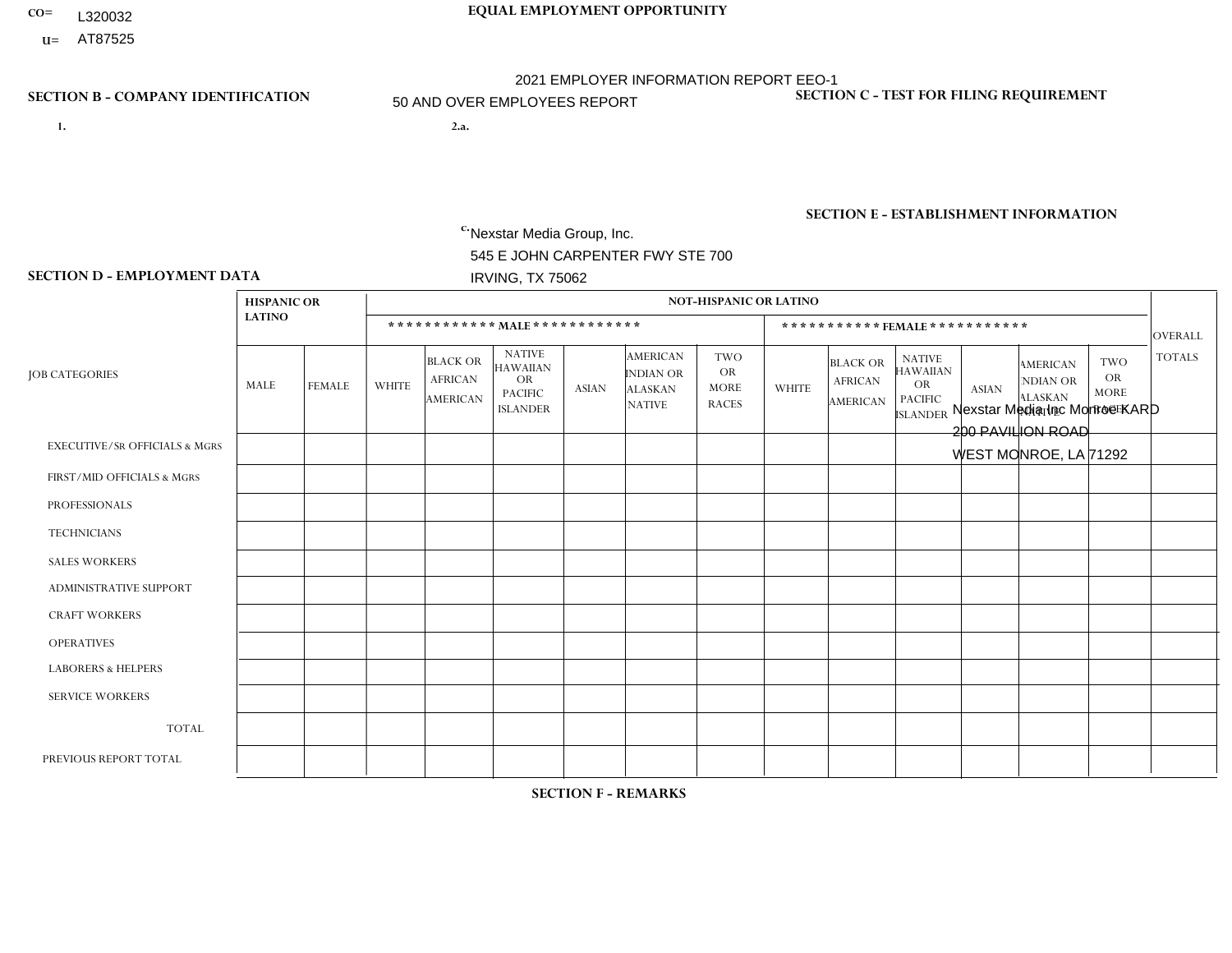- **CO= EQUAL EMPLOYMENT OPPORTUNITY** L320032
- **U=**

- **1. 2.a.** Nexstar Media Group, Inc. 545 E JOHN CARPENTER FWY STE 700 IRVING, TX 75062
- 2.a. Nexstar Media Inc. Lexington WDKY 836 East Euclid Ave., Suite 201 Lexington, KY 40502

EIN= 361880355

# **SECTION B - COMPANY IDENTIFICATION SECTION C - TEST FOR FILING REQUIREMENT**

1- Y 2- N 3- Y DUNS= 058168001

# **SECTION E - ESTABLISHMENT INFORMATION c.** NAICS: 515120 - Television Broadcasting

### **SECTION D - EMPLOYMENT DATA**

|                                          | <b>HISPANIC OR</b> |                |                |                                                      |                                                                             |              |                                                                 | <b>NOT-HISPANIC OR LATINO</b>                          |                |                                                      |                                                                                    |              |                                                                       |                                                        |                |
|------------------------------------------|--------------------|----------------|----------------|------------------------------------------------------|-----------------------------------------------------------------------------|--------------|-----------------------------------------------------------------|--------------------------------------------------------|----------------|------------------------------------------------------|------------------------------------------------------------------------------------|--------------|-----------------------------------------------------------------------|--------------------------------------------------------|----------------|
|                                          | <b>LATINO</b>      |                |                |                                                      | ************ MALE ************                                              |              |                                                                 |                                                        |                |                                                      | *********** FEMALE ***********                                                     |              |                                                                       |                                                        | <b>OVERALL</b> |
| <b>JOB CATEGORIES</b>                    | MALE               | <b>FEMALE</b>  | <b>WHITE</b>   | <b>BLACK OR</b><br><b>AFRICAN</b><br><b>AMERICAN</b> | <b>NATIVE</b><br><b>HAWAIIAN</b><br>OR<br><b>PACIFIC</b><br><b>ISLANDER</b> | <b>ASIAN</b> | <b>AMERICAN</b><br>INDIAN OR<br><b>ALASKAN</b><br><b>NATIVE</b> | <b>TWO</b><br><b>OR</b><br><b>MORE</b><br><b>RACES</b> | <b>WHITE</b>   | <b>BLACK OR</b><br><b>AFRICAN</b><br><b>AMERICAN</b> | <b>NATIVE</b><br><b>HAWAIIAN</b><br><b>OR</b><br><b>PACIFIC</b><br><b>ISLANDER</b> | <b>ASIAN</b> | <b>AMERICAN</b><br><b>NDIAN OR</b><br><b>ALASKAN</b><br><b>NATIVE</b> | <b>TWO</b><br><b>OR</b><br><b>MORE</b><br><b>RACES</b> | <b>TOTALS</b>  |
| <b>EXECUTIVE/SR OFFICIALS &amp; MGRS</b> | $\mathbf 0$        | $\mathbf 0$    | $\mathbf 0$    | $\mathbf 0$                                          | 1                                                                           | $\mathbf 0$  | $\Omega$                                                        | $\Omega$                                               | $\Omega$       | $\Omega$                                             | $\Omega$                                                                           | $\mathbf 0$  | $\Omega$                                                              | $\Omega$                                               | 1              |
| FIRST/MID OFFICIALS & MGRS               | 0                  | $\mathbf 0$    | 3              | $\mathbf 0$                                          | $\mathbf 0$                                                                 | $\mathbf 0$  | $\Omega$                                                        | $\Omega$                                               |                | $\Omega$                                             | $\Omega$                                                                           | $\Omega$     | $\Omega$                                                              | $\Omega$                                               | $\overline{4}$ |
| <b>PROFESSIONALS</b>                     | 0                  | $\mathbf 0$    | 12             | $\overline{2}$                                       | $\mathbf 0$                                                                 | $\mathbf 0$  | $\Omega$                                                        | $\Omega$                                               | 5              | $\overline{2}$                                       | $\Omega$                                                                           | $\mathbf 0$  | $\Omega$                                                              | $\mathbf{0}$                                           | 21             |
| <b>TECHNICIANS</b>                       | 0                  | $\overline{0}$ | 11             | $\overline{2}$                                       | $\mathbf 0$                                                                 | $\mathbf{1}$ | $\Omega$                                                        | $\Omega$                                               | $\overline{7}$ | $\overline{2}$                                       | $\Omega$                                                                           | $\Omega$     | $\Omega$                                                              | $\mathbf{1}$                                           | 24             |
| <b>SALES WORKERS</b>                     | $\Omega$           | $\mathbf 0$    | $\overline{c}$ | $\mathbf 0$                                          | $\mathbf 0$                                                                 | $\Omega$     | $\Omega$                                                        | $\Omega$                                               | 5              | $\Omega$                                             | $\Omega$                                                                           | $\Omega$     | $\Omega$                                                              | $\Omega$                                               | $\overline{7}$ |
| <b>ADMINISTRATIVE SUPPORT</b>            | $\Omega$           | $\Omega$       | $\overline{c}$ | $\Omega$                                             | $\Omega$                                                                    | $\Omega$     | $\Omega$                                                        | $\Omega$                                               | $\overline{2}$ | $\Omega$                                             | $\Omega$                                                                           | $\Omega$     | $\Omega$                                                              | $\mathbf{0}$                                           | $\overline{4}$ |
| <b>CRAFT WORKERS</b>                     | 0                  | $\Omega$       | $\mathbf 0$    | $\mathbf 0$                                          | $\mathbf 0$                                                                 | $\Omega$     | $\Omega$                                                        | $\Omega$                                               | $\Omega$       | $\Omega$                                             | $\Omega$                                                                           | $\Omega$     | $\mathbf{0}$                                                          | $\mathbf{0}$                                           | $\Omega$       |
| <b>OPERATIVES</b>                        | 0                  | $\mathbf{0}$   | $\overline{4}$ | $\mathbf{1}$                                         | $\Omega$                                                                    | $\Omega$     | $\Omega$                                                        | $\Omega$                                               | 1              | $\Omega$                                             | $\Omega$                                                                           | 1            | $\Omega$                                                              | $\Omega$                                               | $\overline{7}$ |
| <b>LABORERS &amp; HELPERS</b>            | 0                  | $\Omega$       | $\mathbf 0$    | $\mathbf 0$                                          | $\mathbf{0}$                                                                | $\mathbf 0$  | $\Omega$                                                        | $\Omega$                                               | $\Omega$       | $\Omega$                                             | $\Omega$                                                                           | $\Omega$     | $\Omega$                                                              | $\Omega$                                               | $\mathbf{0}$   |
| <b>SERVICE WORKERS</b>                   | 0                  | $\Omega$       | $\mathbf 0$    | $\mathbf 0$                                          | $\mathbf 0$                                                                 | $\mathbf{0}$ | $\Omega$                                                        | $\Omega$                                               | $\Omega$       | $\Omega$                                             | $\Omega$                                                                           | $\Omega$     | $\Omega$                                                              | $\Omega$                                               | $\mathbf{0}$   |
| <b>TOTAL</b>                             | 0                  | $\mathbf 0$    | 34             | 5                                                    | 1                                                                           | $\mathbf{1}$ | $\Omega$                                                        | $\Omega$                                               | 21             | $\overline{4}$                                       | $\mathbf 0$                                                                        | 1            | $\mathbf{0}$                                                          | 1                                                      | 68             |
| PREVIOUS REPORT TOTAL                    | 0                  | $\mathbf{0}$   | 8              | $\mathbf{1}$                                         | $\overline{1}$                                                              | $\mathbf{0}$ | $\Omega$                                                        | $\Omega$                                               | 11             | $\Omega$                                             | $\mathbf 0$                                                                        | $\mathbf 0$  | $\Omega$                                                              | 0                                                      | 21             |

**SECTION F - REMARKS**

acquisition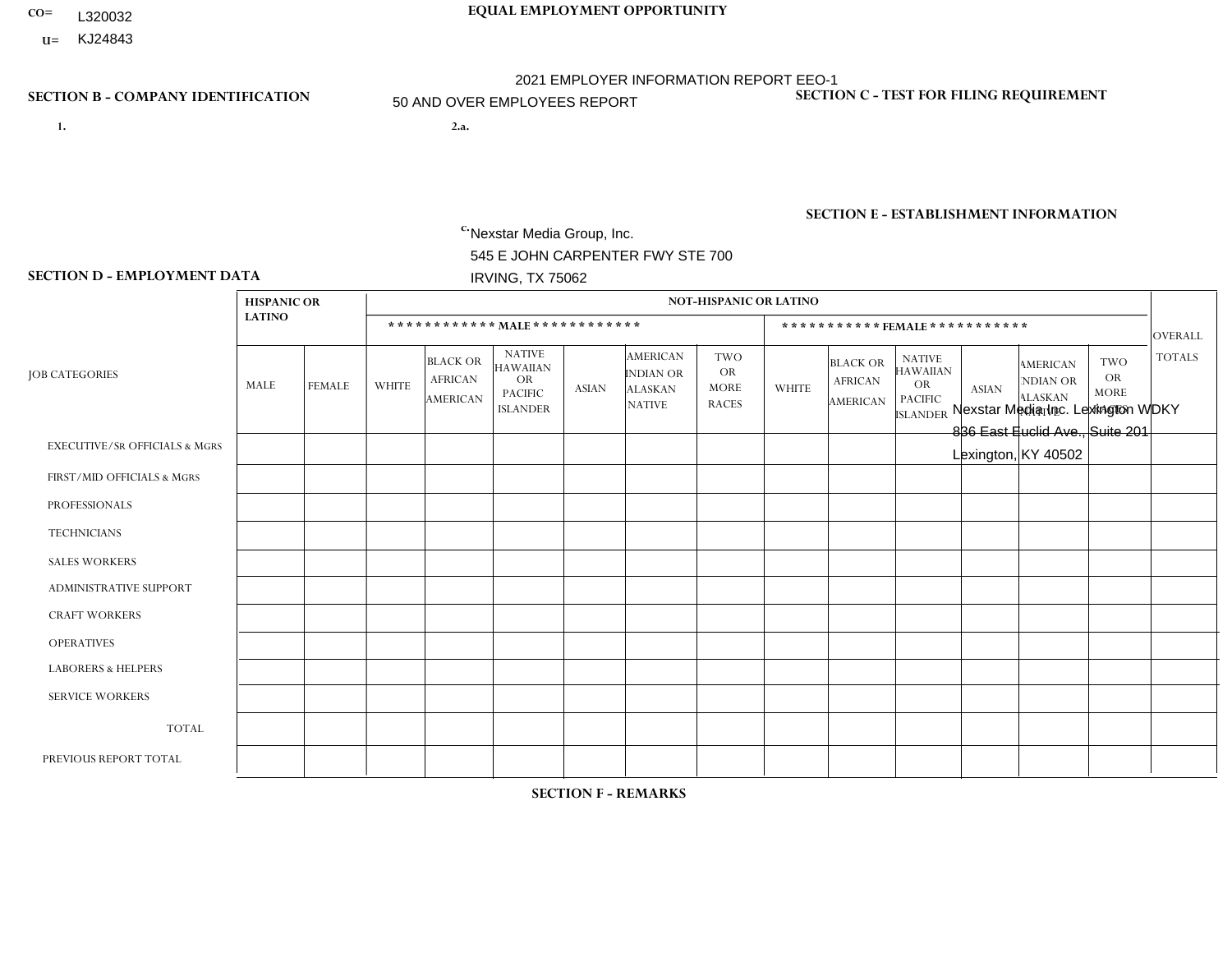- **CO= EQUAL EMPLOYMENT OPPORTUNITY** L320032
- **U=**

- **1. 2.a.** Nexstar Media Group, Inc. 545 E JOHN CARPENTER FWY STE 700 IRVING, TX 75062
- 2.a. Nexstar Media Inc Jackson WHLT 1820 TV RD JTV039 JACKSON, MS 39204

c. EIN= 233063152

# **SECTION B - COMPANY IDENTIFICATION SECTION C - TEST FOR FILING REQUIREMENT**

1- Y 2- N 3- Y DUNS= 058168001

# **SECTION E - ESTABLISHMENT INFORMATION c.** NAICS: 515120 - Television Broadcasting

### **SECTION D - EMPLOYMENT DATA**

|                                          | <b>HISPANIC OR</b> |                |              |                                                      |                                                                             |              |                                                                 | <b>NOT-HISPANIC OR LATINO</b>                          |                |                                                      |                                                                                    |                      |                                                                       |                                                        |                |
|------------------------------------------|--------------------|----------------|--------------|------------------------------------------------------|-----------------------------------------------------------------------------|--------------|-----------------------------------------------------------------|--------------------------------------------------------|----------------|------------------------------------------------------|------------------------------------------------------------------------------------|----------------------|-----------------------------------------------------------------------|--------------------------------------------------------|----------------|
|                                          | <b>LATINO</b>      |                |              |                                                      | ************ MALE************                                               |              |                                                                 |                                                        |                |                                                      | ***********FEMALE ***********                                                      |                      |                                                                       |                                                        | <b>OVERALL</b> |
| <b>JOB CATEGORIES</b>                    | MALE               | <b>FEMALE</b>  | <b>WHITE</b> | <b>BLACK OR</b><br><b>AFRICAN</b><br><b>AMERICAN</b> | <b>NATIVE</b><br><b>HAWAIIAN</b><br>OR<br><b>PACIFIC</b><br><b>ISLANDER</b> | <b>ASIAN</b> | <b>AMERICAN</b><br>INDIAN OR<br><b>ALASKAN</b><br><b>NATIVE</b> | <b>TWO</b><br><b>OR</b><br><b>MORE</b><br><b>RACES</b> | <b>WHITE</b>   | <b>BLACK OR</b><br><b>AFRICAN</b><br><b>AMERICAN</b> | <b>NATIVE</b><br><b>HAWAIIAN</b><br><b>OR</b><br><b>PACIFIC</b><br><b>ISLANDER</b> | <b>ASIAN</b>         | <b>AMERICAN</b><br><b>NDIAN OR</b><br><b>ALASKAN</b><br><b>NATIVE</b> | <b>TWO</b><br><b>OR</b><br><b>MORE</b><br><b>RACES</b> | <b>TOTALS</b>  |
| <b>EXECUTIVE/SR OFFICIALS &amp; MGRS</b> | $\Omega$           | $\mathbf 0$    | $\mathbf 0$  | $\mathbf 0$                                          | $\mathbf 0$                                                                 | $\mathbf 0$  | $\Omega$                                                        | $\Omega$                                               | $\Omega$       | $\Omega$                                             | $\Omega$                                                                           | $\mathbf 0$          | $\Omega$                                                              | $\Omega$                                               | $\mathbf 0$    |
| FIRST/MID OFFICIALS & MGRS               | 0                  | $\mathbf{0}$   | 3            | $\mathbf{1}$                                         | 1                                                                           | $\mathbf 1$  | $\Omega$                                                        | $\Omega$                                               | $\overline{2}$ | $\Omega$                                             | $\Omega$                                                                           | $\Omega$             | $\mathbf{0}$                                                          | $\Omega$                                               | 8              |
| <b>PROFESSIONALS</b>                     | 0                  | $\mathbf{1}$   | 3            | $\overline{2}$                                       | $\Omega$                                                                    | $\Omega$     | $\Omega$                                                        | $\Omega$                                               | 3              | $\Omega$                                             | $\Omega$                                                                           | $\Omega$             | $\Omega$                                                              | $\mathbf{0}$                                           | 9              |
| <b>TECHNICIANS</b>                       | 0                  | $\mathbf{1}$   | 20           | 8                                                    | $\mathbf 0$                                                                 | $\mathbf{0}$ | $\Omega$                                                        | $\Omega$                                               | 3              | 9                                                    | $\Omega$                                                                           | $\mathbf{1}$         | $\mathbf 0$                                                           | $\Omega$                                               | 42             |
| <b>SALES WORKERS</b>                     | $\Omega$           | $\mathbf 0$    | 5            | $\mathbf 0$                                          | $\mathbf 0$                                                                 | $\Omega$     | $\Omega$                                                        | $\Omega$                                               | $\overline{4}$ | 3                                                    | $\mathbf{0}$                                                                       | $\Omega$             | $\mathbf{0}$                                                          | $\Omega$                                               | 12             |
| <b>ADMINISTRATIVE SUPPORT</b>            | 0                  | $\mathbf 0$    | 1            | 1                                                    | $\mathbf 0$                                                                 | $\mathbf 0$  | $\Omega$                                                        | $\Omega$                                               | 3              | 5                                                    | $\Omega$                                                                           | $\mathbf{0}$         | $\Omega$                                                              | 0                                                      | 10             |
| <b>CRAFT WORKERS</b>                     | 0                  | $\Omega$       | $\mathbf 0$  | $\mathbf 0$                                          | $\Omega$                                                                    | $\Omega$     | $\Omega$                                                        | $\Omega$                                               | $\Omega$       | $\Omega$                                             | $\Omega$                                                                           | $\Omega$             | $\Omega$                                                              | $\mathbf{0}$                                           | $\mathbf{0}$   |
| <b>OPERATIVES</b>                        | 0                  | $\Omega$       | $\mathbf 0$  | $\mathbf 0$                                          | $\mathbf 0$                                                                 | $\Omega$     | $\Omega$                                                        | $\Omega$                                               | $\Omega$       | $\Omega$                                             | $\Omega$                                                                           | $\Omega$             | $\Omega$                                                              | $\Omega$                                               | $\overline{0}$ |
| <b>LABORERS &amp; HELPERS</b>            | 0                  | $\Omega$       | $\mathbf 0$  | $\mathbf 0$                                          | $\mathbf 0$                                                                 | $\Omega$     | $\Omega$                                                        | $\Omega$                                               | $\Omega$       | $\Omega$                                             | $\Omega$                                                                           | $\Omega$             | $\Omega$                                                              | $\Omega$                                               | $\mathbf 0$    |
| <b>SERVICE WORKERS</b>                   | 0                  | $\mathbf 0$    | $\mathbf 0$  | $\mathbf 0$                                          | $\mathbf 0$                                                                 | $\mathbf 0$  | $\Omega$                                                        | $\Omega$                                               | $\Omega$       | $\Omega$                                             | $\Omega$                                                                           | $\Omega$             | $\mathbf{0}$                                                          | $\mathbf 0$                                            | $\overline{0}$ |
| <b>TOTAL</b>                             | $\mathbf 0$        | $\overline{2}$ | 32           | 12                                                   | $\mathbf{1}$                                                                | $\mathbf{1}$ | $\Omega$                                                        | $\Omega$                                               | 15             | 17                                                   | $\Omega$                                                                           | $\mathbf{1}$         | $\Omega$                                                              | $\Omega$                                               | 81             |
| PREVIOUS REPORT TOTAL                    | 0                  | $\mathbf{1}$   | 37           | 13                                                   | $\mathbf{1}$                                                                | $\mathbf{1}$ | $\Omega$                                                        | $\Omega$                                               | 13             | 14                                                   | $\Omega$                                                                           | $\blacktriangleleft$ | $\mathbf{0}$                                                          | $\Omega$                                               | 81             |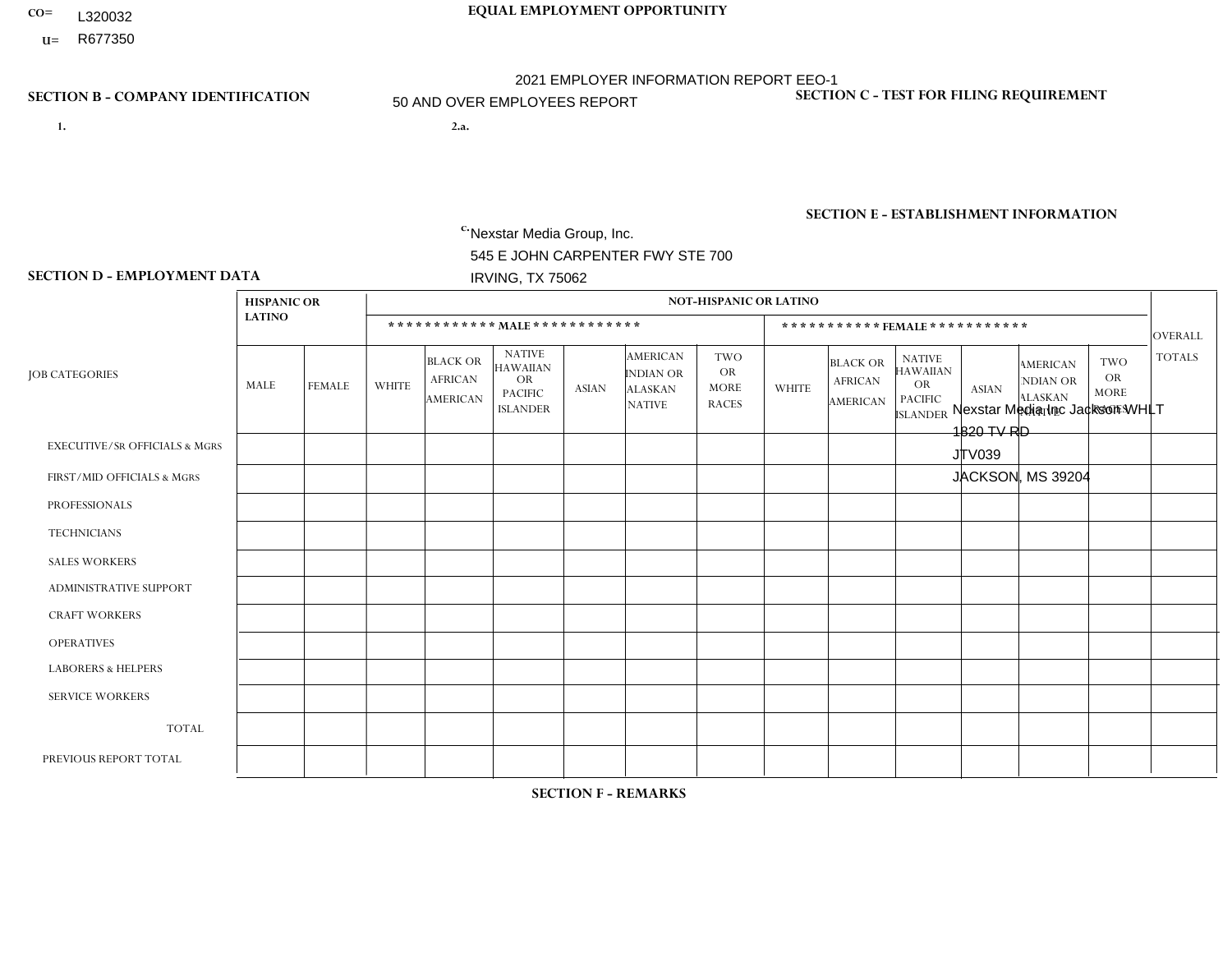- **CO= EQUAL EMPLOYMENT OPPORTUNITY** L320032
	- **U=**

- **1. 2.a.** Nexstar Media Group, Inc. 545 E JOHN CARPENTER FWY STE 700 IRVING, TX 75062
- 2.a. Nexstar Media Inc. WVB WNLO Buffalo 2077 ELMWOOD AVE BUFFALO, NY 14207

EIN= 233063152

# **SECTION B - COMPANY IDENTIFICATION SECTION C - TEST FOR FILING REQUIREMENT**

1- Y 2- N 3- Y DUNS= 058168001

**SECTION E - ESTABLISHMENT INFORMATION c.** NAICS: 515120 - Television Broadcasting

### **SECTION D - EMPLOYMENT DATA**

|                                          | <b>HISPANIC OR</b> |                |              |                                                      |                                                                                    |              |                                                                        | <b>NOT-HISPANIC OR LATINO</b>                          |                |                                                      |                                                                                    |              |                                                                       |                                                        |               |
|------------------------------------------|--------------------|----------------|--------------|------------------------------------------------------|------------------------------------------------------------------------------------|--------------|------------------------------------------------------------------------|--------------------------------------------------------|----------------|------------------------------------------------------|------------------------------------------------------------------------------------|--------------|-----------------------------------------------------------------------|--------------------------------------------------------|---------------|
|                                          | <b>LATINO</b>      |                |              | ************ MAIE************                        |                                                                                    |              |                                                                        |                                                        |                |                                                      | ***********FEMALE***********                                                       |              |                                                                       |                                                        | OVERALL       |
| <b>JOB CATEGORIES</b>                    | MALE               | <b>FEMALE</b>  | <b>WHITE</b> | <b>BLACK OR</b><br><b>AFRICAN</b><br><b>AMERICAN</b> | <b>NATIVE</b><br><b>HAWAIIAN</b><br><b>OR</b><br><b>PACIFIC</b><br><b>ISLANDER</b> | <b>ASIAN</b> | <b>AMERICAN</b><br><b>INDIAN OR</b><br><b>ALASKAN</b><br><b>NATIVE</b> | <b>TWO</b><br><b>OR</b><br><b>MORE</b><br><b>RACES</b> | <b>WHITE</b>   | <b>BLACK OR</b><br><b>AFRICAN</b><br><b>AMERICAN</b> | <b>NATIVE</b><br><b>HAWAIIAN</b><br><b>OR</b><br><b>PACIFIC</b><br><b>ISLANDER</b> | <b>ASIAN</b> | <b>AMERICAN</b><br><b>NDIAN OR</b><br><b>ALASKAN</b><br><b>NATIVE</b> | <b>TWO</b><br><b>OR</b><br><b>MORE</b><br><b>RACES</b> | <b>TOTALS</b> |
| <b>EXECUTIVE/SR OFFICIALS &amp; MGRS</b> | $\Omega$           | $\Omega$       | $\Omega$     | $\mathbf 0$                                          | 0                                                                                  | $\Omega$     | $\Omega$                                                               | $\Omega$                                               | $\Omega$       | $\Omega$                                             | 0                                                                                  | $\Omega$     | $\Omega$                                                              | $\Omega$                                               | $\mathbf 0$   |
| FIRST/MID OFFICIALS & MGRS               | -1                 | $\mathbf 0$    | 5            | $\mathbf 0$                                          | $\mathbf 0$                                                                        | 0            | $\Omega$                                                               | $\Omega$                                               | $\overline{2}$ | $\Omega$                                             | 0                                                                                  | $\Omega$     | $\Omega$                                                              | $\Omega$                                               | 8             |
| <b>PROFESSIONALS</b>                     | $\Omega$           | $\mathbf 0$    | 9            | $\mathbf 0$                                          | $\Omega$                                                                           | 0            | $\Omega$                                                               | $\Omega$                                               | 3              | $\Omega$                                             | 0                                                                                  | $\Omega$     | $\Omega$                                                              | $\Omega$                                               | 12            |
| <b>TECHNICIANS</b>                       | $\mathbf 0$        | $\overline{2}$ | 44           | $\overline{4}$                                       | $\mathbf 0$                                                                        | 0            | -1                                                                     | $\overline{1}$                                         | 20             | $\overline{\mathbf{A}}$                              | 0                                                                                  | $\Omega$     | $\Omega$                                                              | 1                                                      | 74            |
| <b>SALES WORKERS</b>                     | $\Omega$           | $\Omega$       | 5            | $\mathbf 0$                                          | $\Omega$                                                                           | $\Omega$     | $\Omega$                                                               | $\mathbf{0}$                                           | 4              | $\Omega$                                             | 0                                                                                  | $\Omega$     | $\Omega$                                                              | $\Omega$                                               | 9             |
| <b>ADMINISTRATIVE SUPPORT</b>            | $\Omega$           | 1              | 5            | $\Omega$                                             | $\mathbf 0$                                                                        | 0            | $\mathbf{0}$                                                           | $\Omega$                                               | $\overline{4}$ |                                                      | 0                                                                                  | $\Omega$     | $\Omega$                                                              | $\Omega$                                               | 11            |
| <b>CRAFT WORKERS</b>                     | $\Omega$           | $\mathbf{0}$   | 0            | $\mathbf 0$                                          | $\Omega$                                                                           | 0            | $\Omega$                                                               | $\Omega$                                               | $\Omega$       | $\Omega$                                             | 0                                                                                  | $\Omega$     | $\Omega$                                                              | $\Omega$                                               | $\mathbf 0$   |
| <b>OPERATIVES</b>                        | $\Omega$           | $\Omega$       | 0            | $\mathbf 0$                                          | $\Omega$                                                                           | 0            | $\mathbf{0}$                                                           | $\Omega$                                               | $\Omega$       | $\Omega$                                             | 0                                                                                  | $\Omega$     | $\Omega$                                                              | $\Omega$                                               | $\mathbf{0}$  |
| <b>LABORERS &amp; HELPERS</b>            | $\Omega$           | $\Omega$       | $\Omega$     | $\mathbf 0$                                          | $\Omega$                                                                           | 0            | $\Omega$                                                               | $\Omega$                                               | $\Omega$       | $\Omega$                                             | 0                                                                                  | $\Omega$     | $\Omega$                                                              | $\Omega$                                               | $\mathbf{0}$  |
| <b>SERVICE WORKERS</b>                   | $\Omega$           | $\mathbf 0$    | 0            | $\mathbf 0$                                          | $\mathbf 0$                                                                        | 0            | $\mathbf{0}$                                                           | $\Omega$                                               | $\Omega$       | $\Omega$                                             | 0                                                                                  | $\Omega$     | $\Omega$                                                              | $\Omega$                                               | $\mathbf{0}$  |
| <b>TOTAL</b>                             |                    | 3              | 68           | 4                                                    | 0                                                                                  | 0            | -1                                                                     |                                                        | 33             | $\overline{2}$                                       | 0                                                                                  | $\Omega$     | $\Omega$                                                              | $\mathbf{1}$                                           | 114           |
| PREVIOUS REPORT TOTAL                    | -1                 | $\mathbf{1}$   | 70           | $\overline{7}$                                       | $\mathbf 0$                                                                        | 0            | -1                                                                     | $\Omega$                                               | 33             | 3                                                    | 0                                                                                  | $\Omega$     | 0                                                                     | $\overline{1}$                                         | 117           |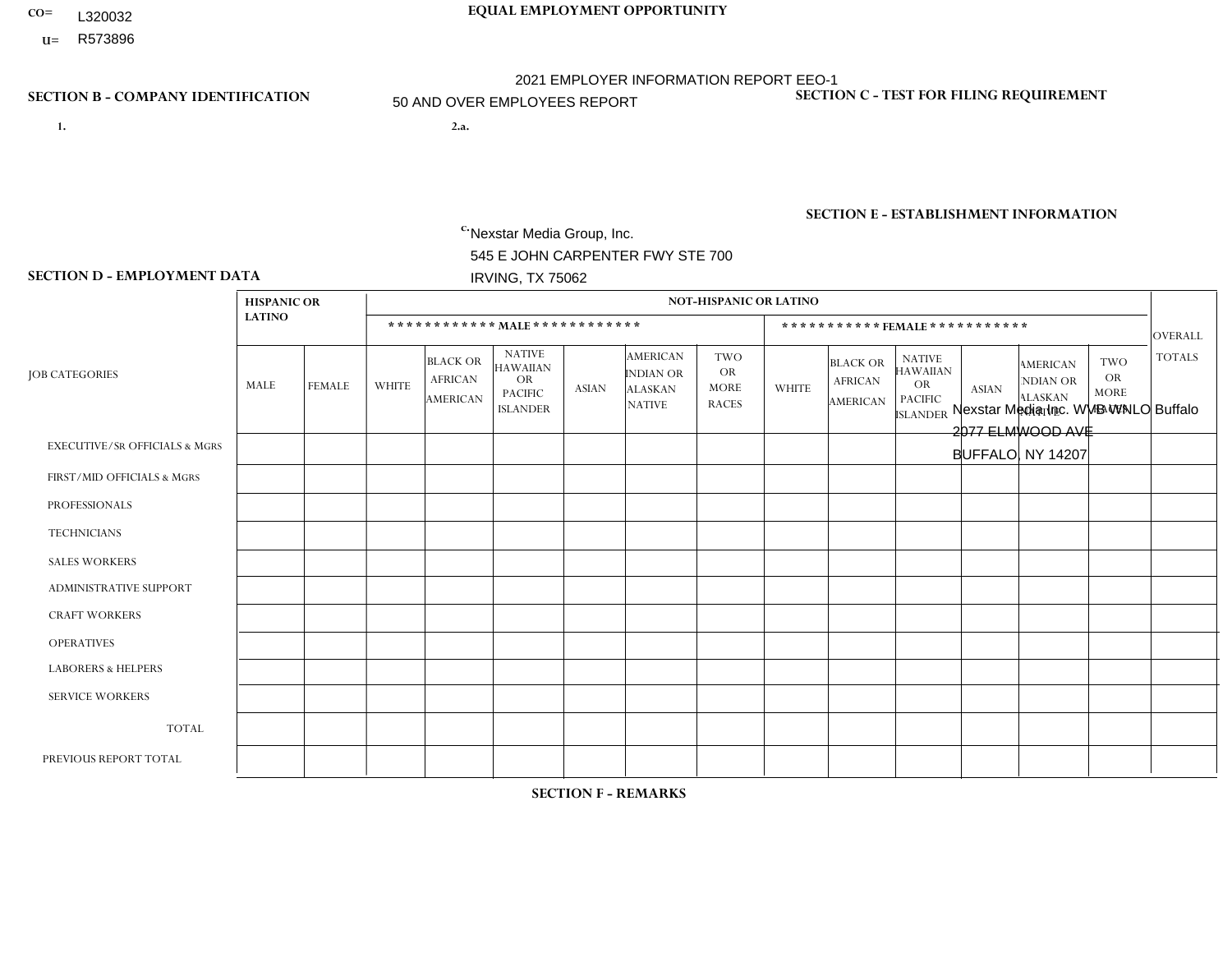- **CO= EQUAL EMPLOYMENT OPPORTUNITY** L320032
	- **U=**

- **1. 2.a.** Nexstar Media Group, Inc. 545 E JOHN CARPENTER FWY STE 700 IRVING, TX 75062
- 2.a. Nexstar Media Inc Rockford WQRF 1917 N MERIDIAN RD ROCKFORD, IL 61101

EIN= 233063152

### **SECTION B - COMPANY IDENTIFICATION SECTION C - TEST FOR FILING REQUIREMENT**

1- Y 2- N 3- Y DUNS= 058168001

**SECTION E - ESTABLISHMENT INFORMATION c.** NAICS: 515120 - Television Broadcasting

### **SECTION D - EMPLOYMENT DATA**

|                                          | <b>HISPANIC OR</b> |                |                |                                                      |                                                                                    |              |                                                                 | <b>NOT-HISPANIC OR LATINO</b>                          |                |                                                      |                                                                                    |              |                                                                       |                                                        |                |
|------------------------------------------|--------------------|----------------|----------------|------------------------------------------------------|------------------------------------------------------------------------------------|--------------|-----------------------------------------------------------------|--------------------------------------------------------|----------------|------------------------------------------------------|------------------------------------------------------------------------------------|--------------|-----------------------------------------------------------------------|--------------------------------------------------------|----------------|
|                                          | <b>LATINO</b>      |                |                |                                                      | ************ MALE ************                                                     |              |                                                                 |                                                        |                |                                                      | ***********FEMALE***********                                                       |              |                                                                       |                                                        | OVERALL        |
| <b>JOB CATEGORIES</b>                    | MALE               | <b>FEMALE</b>  | <b>WHITE</b>   | <b>BLACK OR</b><br><b>AFRICAN</b><br><b>AMERICAN</b> | <b>NATIVE</b><br><b>HAWAIIAN</b><br><b>OR</b><br><b>PACIFIC</b><br><b>ISLANDER</b> | <b>ASIAN</b> | <b>AMERICAN</b><br>INDIAN OR<br><b>ALASKAN</b><br><b>NATIVE</b> | <b>TWO</b><br><b>OR</b><br><b>MORE</b><br><b>RACES</b> | <b>WHITE</b>   | <b>BLACK OR</b><br><b>AFRICAN</b><br><b>AMERICAN</b> | <b>NATIVE</b><br><b>HAWAIIAN</b><br><b>OR</b><br><b>PACIFIC</b><br><b>ISLANDER</b> | <b>ASIAN</b> | <b>AMERICAN</b><br><b>NDIAN OR</b><br><b>ALASKAN</b><br><b>NATIVE</b> | <b>TWO</b><br><b>OR</b><br><b>MORE</b><br><b>RACES</b> | <b>TOTALS</b>  |
| <b>EXECUTIVE/SR OFFICIALS &amp; MGRS</b> | $\Omega$           | $\Omega$       | $\overline{1}$ | $\Omega$                                             | $\Omega$                                                                           | $\Omega$     | $\Omega$                                                        | $\Omega$                                               | $\Omega$       | $\Omega$                                             | $\mathbf{0}$                                                                       | $\Omega$     | $\Omega$                                                              | $\Omega$                                               | $\mathbf 1$    |
| FIRST/MID OFFICIALS & MGRS               | 0                  | $\Omega$       | 3              | $\mathbf 0$                                          | $\mathbf 0$                                                                        | $\Omega$     | $\Omega$                                                        | $\Omega$                                               | $\Omega$       | $\Omega$                                             | $\mathbf{0}$                                                                       | $\Omega$     | $\mathbf{0}$                                                          | $\Omega$                                               | 3              |
| <b>PROFESSIONALS</b>                     | 0                  | $\mathbf 0$    | 5              | $\mathbf 0$                                          | $\mathbf 0$                                                                        | $\Omega$     | $\Omega$                                                        | $\Omega$                                               | $\overline{7}$ | $\Omega$                                             | $\Omega$                                                                           | $\mathbf{0}$ | $\Omega$                                                              | $\Omega$                                               | 12             |
| <b>TECHNICIANS</b>                       | 1                  | $\overline{2}$ | 15             | $\mathbf 0$                                          | $\mathbf 0$                                                                        | $\mathbf{1}$ | $\mathbf{0}$                                                    | $\overline{1}$                                         | 6              | $\mathbf 0$                                          | $\mathbf 0$                                                                        | $\mathbf 0$  | $\Omega$                                                              | $\Omega$                                               | 26             |
| <b>SALES WORKERS</b>                     | 0                  | $\Omega$       | $\overline{2}$ | $\Omega$                                             | $\Omega$                                                                           | $\Omega$     | $\mathbf{0}$                                                    | $\Omega$                                               | 4              | $\Omega$                                             | $\Omega$                                                                           | $\mathbf{0}$ | $\Omega$                                                              | $\Omega$                                               | 6              |
| <b>ADMINISTRATIVE SUPPORT</b>            | 0                  | $\mathbf{1}$   | 6              | $\mathbf 0$                                          | $\mathbf 0$                                                                        | $\Omega$     | $\Omega$                                                        | $\Omega$                                               | $\overline{7}$ | $\Omega$                                             | $\Omega$                                                                           | $\Omega$     | $\mathbf{0}$                                                          | $\mathbf{0}$                                           | 14             |
| <b>CRAFT WORKERS</b>                     | 0                  | $\Omega$       | $\mathbf 0$    | $\mathbf 0$                                          | $\mathbf 0$                                                                        | $\Omega$     | $\Omega$                                                        | $\Omega$                                               | $\Omega$       | $\Omega$                                             | $\Omega$                                                                           | $\mathbf{0}$ | $\Omega$                                                              | $\Omega$                                               | $\mathbf 0$    |
| <b>OPERATIVES</b>                        | 0                  | $\mathbf 0$    | $\mathbf 0$    | $\mathbf 0$                                          | $\mathbf 0$                                                                        | $\mathbf 0$  | $\Omega$                                                        | $\Omega$                                               | $\Omega$       | $\Omega$                                             | $\mathbf{0}$                                                                       | $\Omega$     | $\mathbf{0}$                                                          | $\Omega$                                               | $\mathbf 0$    |
| <b>LABORERS &amp; HELPERS</b>            | 0                  | $\Omega$       | $\mathbf{0}$   | $\Omega$                                             | $\Omega$                                                                           | $\Omega$     | $\Omega$                                                        | $\Omega$                                               | $\Omega$       | $\Omega$                                             | $\Omega$                                                                           | $\mathbf{0}$ | $\Omega$                                                              | $\Omega$                                               | $\mathbf 0$    |
| <b>SERVICE WORKERS</b>                   | 0                  | $\mathbf{0}$   | $\mathbf 0$    | $\mathbf 0$                                          | $\mathbf{0}$                                                                       | $\mathbf{0}$ | $\mathbf{0}$                                                    | $\Omega$                                               | $\Omega$       | $\Omega$                                             | $\Omega$                                                                           | $\Omega$     | $\mathbf{0}$                                                          | $\Omega$                                               | $\overline{0}$ |
| <b>TOTAL</b>                             | 1                  | 3              | 32             | $\mathbf 0$                                          | $\mathbf 0$                                                                        | $\mathbf{1}$ | $\Omega$                                                        | 1                                                      | 24             | $\Omega$                                             | $\Omega$                                                                           | $\mathbf 0$  | $\Omega$                                                              | $\mathbf{0}$                                           | 62             |
| PREVIOUS REPORT TOTAL                    | 1                  | $\mathbf{1}$   | 32             | $\mathbf 0$                                          | $\mathbf 0$                                                                        | $\Omega$     | $\Omega$                                                        | 1                                                      | 28             | $\mathbf{1}$                                         | $\mathbf{0}$                                                                       | $\Omega$     | $\mathbf{0}$                                                          | 1                                                      | 65             |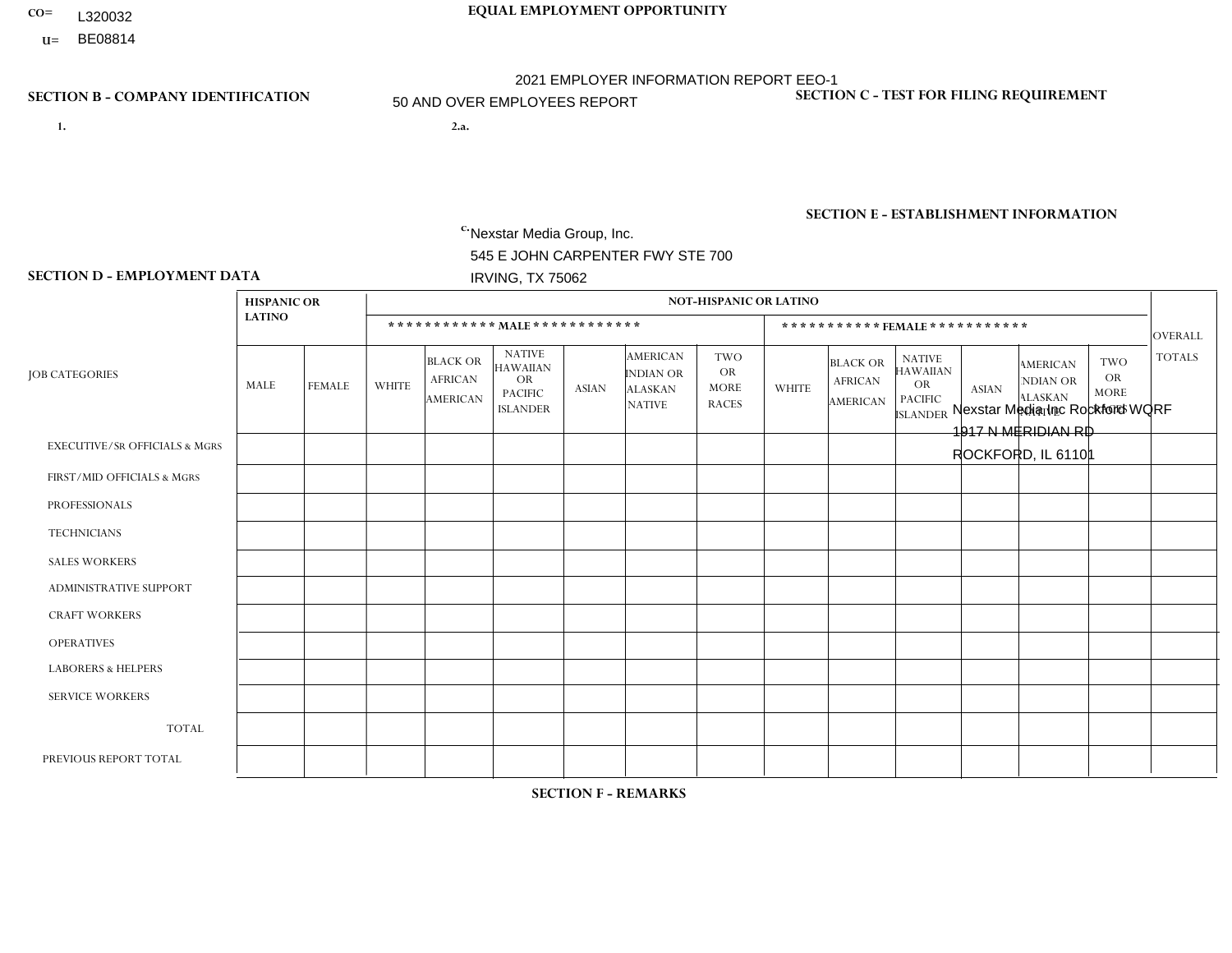- **CO= EQUAL EMPLOYMENT OPPORTUNITY** L320032
- **U=**

- **1. 2.a.** Nexstar Media Group, Inc. 545 E JOHN CARPENTER FWY STE 700 IRVING, TX 75062
- 2.a. Nexstar Media WWLP Springfield MA ONE BROADCAST CENTER CHICOPEE, MA 01013

EIN= 233063152

### **SECTION B - COMPANY IDENTIFICATION SECTION C - TEST FOR FILING REQUIREMENT**

1- Y 2- N 3- Y DUNS= 058168001

**SECTION E - ESTABLISHMENT INFORMATION c.** NAICS: 515120 - Television Broadcasting

### **SECTION D - EMPLOYMENT DATA**

|                                          | <b>HISPANIC OR</b> |                |                |                                                      |                                                                                    |                |                                                                 | <b>NOT-HISPANIC OR LATINO</b>                          |                |                                               |                                                                                    |                |                                                                       |                                                        |                |
|------------------------------------------|--------------------|----------------|----------------|------------------------------------------------------|------------------------------------------------------------------------------------|----------------|-----------------------------------------------------------------|--------------------------------------------------------|----------------|-----------------------------------------------|------------------------------------------------------------------------------------|----------------|-----------------------------------------------------------------------|--------------------------------------------------------|----------------|
|                                          | <b>LATINO</b>      |                |                |                                                      | ************ MAIE************                                                      |                |                                                                 |                                                        |                |                                               | ***********FEMALE***********                                                       |                |                                                                       |                                                        | <b>OVERALL</b> |
| <b>JOB CATEGORIES</b>                    | MALE               | <b>FEMALE</b>  | <b>WHITE</b>   | <b>BLACK OR</b><br><b>AFRICAN</b><br><b>AMERICAN</b> | <b>NATIVE</b><br><b>HAWAIIAN</b><br><b>OR</b><br><b>PACIFIC</b><br><b>ISLANDER</b> | <b>ASIAN</b>   | <b>AMERICAN</b><br>INDIAN OR<br><b>ALASKAN</b><br><b>NATIVE</b> | <b>TWO</b><br><b>OR</b><br><b>MORE</b><br><b>RACES</b> | <b>WHITE</b>   | <b>BLACK OR</b><br><b>AFRICAN</b><br>AMERICAN | <b>NATIVE</b><br><b>HAWAIIAN</b><br><b>OR</b><br><b>PACIFIC</b><br><b>ISLANDER</b> | <b>ASIAN</b>   | <b>AMERICAN</b><br><b>NDIAN OR</b><br><b>ALASKAN</b><br><b>NATIVE</b> | <b>TWO</b><br><b>OR</b><br><b>MORE</b><br><b>RACES</b> | <b>TOTALS</b>  |
| <b>EXECUTIVE/SR OFFICIALS &amp; MGRS</b> | $\Omega$           | $\mathbf 0$    | $\mathbf 0$    | $\mathbf 0$                                          | $\mathbf 0$                                                                        | $\mathbf 0$    | $\Omega$                                                        | $\Omega$                                               | $\Omega$       | $\Omega$                                      | $\Omega$                                                                           | $\mathbf 0$    | $\mathbf{0}$                                                          | $\Omega$                                               | $\mathbf 0$    |
| FIRST/MID OFFICIALS & MGRS               | 0                  | $\Omega$       | $\mathbf{1}$   | $\mathbf 0$                                          | $\Omega$                                                                           | $\mathbf{1}$   | $\Omega$                                                        | $\Omega$                                               |                | $\Omega$                                      | $\Omega$                                                                           | $\overline{2}$ | $\mathbf{0}$                                                          | $\Omega$                                               | 5              |
| <b>PROFESSIONALS</b>                     | 0                  | $\mathbf 0$    | 8              | $\pmb{0}$                                            | $\mathbf 0$                                                                        | 3              | $\Omega$                                                        | $\Omega$                                               | 3              | $\Omega$                                      | $\Omega$                                                                           | 1              | $\Omega$                                                              | 1                                                      | 16             |
| <b>TECHNICIANS</b>                       | $\overline{2}$     | $\overline{4}$ | 63             | 5                                                    | $\mathbf 0$                                                                        | $\mathbf 0$    | $\Omega$                                                        | 1                                                      | 21             | $\overline{2}$                                | $\mathbf 0$                                                                        | $\mathbf 0$    | $\mathbf 0$                                                           | $\mathbf{0}$                                           | 98             |
| <b>SALES WORKERS</b>                     | 0                  | $\mathbf 0$    | $\mathbf{1}$   | $\mathbf 0$                                          | $\mathbf 0$                                                                        | $\mathbf 0$    | $\Omega$                                                        | $\Omega$                                               |                | $\Omega$                                      | $\Omega$                                                                           | $\overline{2}$ | $\Omega$                                                              | $\Omega$                                               | $\overline{4}$ |
| <b>ADMINISTRATIVE SUPPORT</b>            | 0                  | $\mathbf 0$    | $\overline{c}$ | $\mathbf 0$                                          | $\mathbf 0$                                                                        | $\Omega$       | $\Omega$                                                        | $\Omega$                                               | $\overline{2}$ | $\Omega$                                      | $\Omega$                                                                           | $\overline{4}$ | $\Omega$                                                              | $\Omega$                                               | 8              |
| <b>CRAFT WORKERS</b>                     | 0                  | $\Omega$       | $\mathbf 0$    | $\mathbf 0$                                          | $\mathbf 0$                                                                        | $\Omega$       | $\Omega$                                                        | $\Omega$                                               | $\Omega$       | $\Omega$                                      | $\Omega$                                                                           | $\Omega$       | $\mathbf{0}$                                                          | $\mathbf{0}$                                           | $\mathbf 0$    |
| <b>OPERATIVES</b>                        | 0                  | $\mathbf 0$    | $\mathbf 0$    | $\mathbf 0$                                          | $\mathbf 0$                                                                        | $\mathbf 0$    | $\Omega$                                                        | $\Omega$                                               | $\Omega$       | $\Omega$                                      | $\Omega$                                                                           | $\Omega$       | $\Omega$                                                              | $\Omega$                                               | $\mathbf 0$    |
| <b>LABORERS &amp; HELPERS</b>            | 0                  | $\Omega$       | $\mathbf 0$    | $\mathbf 0$                                          | $\mathbf 0$                                                                        | $\mathbf 0$    | $\Omega$                                                        | $\Omega$                                               | $\Omega$       | $\Omega$                                      | $\Omega$                                                                           | $\Omega$       | $\mathbf{0}$                                                          | $\mathbf{0}$                                           | $\overline{0}$ |
| <b>SERVICE WORKERS</b>                   | 0                  | $\Omega$       | $\mathbf 0$    | $\mathbf 0$                                          | 0                                                                                  | $\mathbf 0$    | $\Omega$                                                        | $\Omega$                                               | $\Omega$       | $\Omega$                                      | $\Omega$                                                                           | $\Omega$       | $\Omega$                                                              | $\Omega$                                               | $\mathbf 0$    |
| <b>TOTAL</b>                             | $\overline{2}$     | 4              | 75             | $5\phantom{.0}$                                      | $\mathbf 0$                                                                        | $\overline{4}$ | $\mathbf{0}$                                                    | 1                                                      | 28             | $\overline{2}$                                | $\mathbf{0}$                                                                       | 9              | $\mathbf 0$                                                           | 1                                                      | 131            |
| PREVIOUS REPORT TOTAL                    | 1                  | $\mathbf{1}$   | 24             | $\mathbf{1}$                                         | $\mathbf 0$                                                                        | $\Omega$       | $\Omega$                                                        | $\Omega$                                               | 5              | $\Omega$                                      | $\mathbf{0}$                                                                       | $\Omega$       | $\Omega$                                                              | $\Omega$                                               | 32             |

**SECTION F - REMARKS**

business needs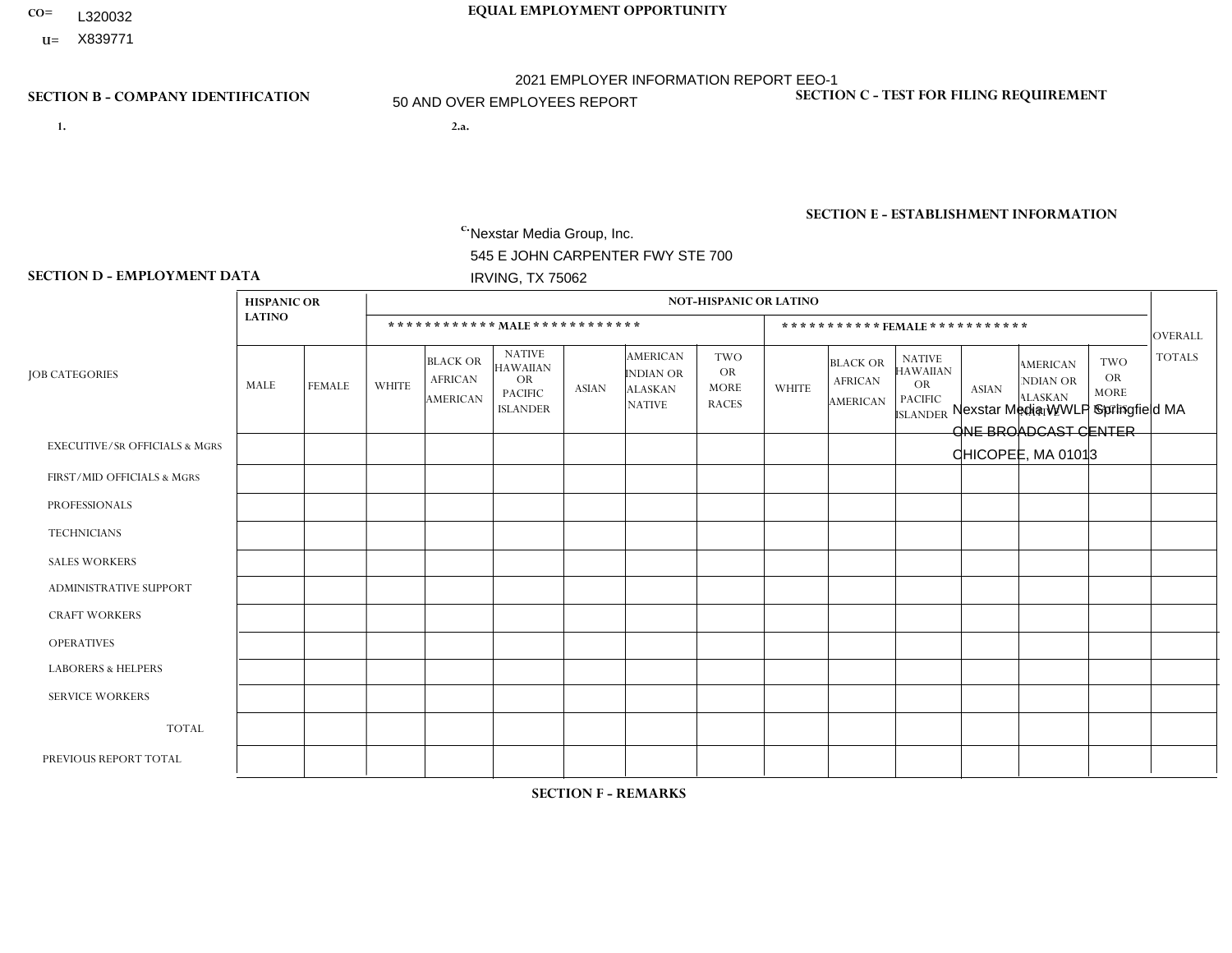- **CO= EQUAL EMPLOYMENT OPPORTUNITY** L320032
- **U=** JY63354

- **1. 2.a.** Nexstar Media Group, Inc. 545 E JOHN CARPENTER FWY STE 700 IRVING, TX 75062
- 2.a. Nexstar Media Inc. Greensboro WGHP 2005 Francis St High Point, NC 27263

EIN= 364766010

# **SECTION B - COMPANY IDENTIFICATION SECTION C - TEST FOR FILING REQUIREMENT**

1- Y 2- N 3- Y DUNS= 058168001

**SECTION E - ESTABLISHMENT INFORMATION c.** NAICS: 515120 - Television Broadcasting

### **SECTION D - EMPLOYMENT DATA**

|                                          | <b>HISPANIC OR</b> |               |                |                                                      |                                                                             |              |                                                                 | <b>NOT-HISPANIC OR LATINO</b>                          |                |                                                      |                                                                                    |              |                                                                       |                                                        |                |
|------------------------------------------|--------------------|---------------|----------------|------------------------------------------------------|-----------------------------------------------------------------------------|--------------|-----------------------------------------------------------------|--------------------------------------------------------|----------------|------------------------------------------------------|------------------------------------------------------------------------------------|--------------|-----------------------------------------------------------------------|--------------------------------------------------------|----------------|
|                                          | <b>LATINO</b>      |               |                |                                                      | ************ MALE************                                               |              |                                                                 |                                                        |                |                                                      | ***********FEMALE ***********                                                      |              |                                                                       |                                                        | <b>OVERALL</b> |
| <b>JOB CATEGORIES</b>                    | MALE               | <b>FEMALE</b> | <b>WHITE</b>   | <b>BLACK OR</b><br><b>AFRICAN</b><br><b>AMERICAN</b> | <b>NATIVE</b><br><b>HAWAIIAN</b><br>OR<br><b>PACIFIC</b><br><b>ISLANDER</b> | <b>ASIAN</b> | <b>AMERICAN</b><br>INDIAN OR<br><b>ALASKAN</b><br><b>NATIVE</b> | <b>TWO</b><br><b>OR</b><br><b>MORE</b><br><b>RACES</b> | <b>WHITE</b>   | <b>BLACK OR</b><br><b>AFRICAN</b><br><b>AMERICAN</b> | <b>NATIVE</b><br><b>HAWAIIAN</b><br><b>OR</b><br><b>PACIFIC</b><br><b>ISLANDER</b> | <b>ASIAN</b> | <b>AMERICAN</b><br><b>NDIAN OR</b><br><b>ALASKAN</b><br><b>NATIVE</b> | <b>TWO</b><br><b>OR</b><br><b>MORE</b><br><b>RACES</b> | <b>TOTALS</b>  |
| <b>EXECUTIVE/SR OFFICIALS &amp; MGRS</b> | $\mathbf 0$        | $\mathbf 0$   | 1              | $\mathbf 0$                                          | $\mathbf 0$                                                                 | $\mathbf 0$  | $\Omega$                                                        | $\Omega$                                               | $\Omega$       | $\Omega$                                             | $\Omega$                                                                           | $\mathbf 0$  | $\Omega$                                                              | $\Omega$                                               |                |
| FIRST/MID OFFICIALS & MGRS               |                    | $\mathbf 0$   | 10             | $\mathbf 0$                                          | $\mathbf 0$                                                                 | $\mathbf 0$  | $\Omega$                                                        | $\Omega$                                               | 3              | 1                                                    | $\Omega$                                                                           | $\Omega$     | $\mathbf{0}$                                                          | $\Omega$                                               | 15             |
| <b>PROFESSIONALS</b>                     | 0                  | $\mathbf{1}$  | 35             | $\overline{7}$                                       | $\Omega$                                                                    | $\Omega$     | $\Omega$                                                        | 1                                                      | 22             | 6                                                    | $\Omega$                                                                           | $\Omega$     |                                                                       | $\mathbf{0}$                                           | 73             |
| <b>TECHNICIANS</b>                       | 1                  | $\mathbf 0$   | 16             | $\overline{2}$                                       | $\mathbf 0$                                                                 | $\mathbf 0$  | $\Omega$                                                        | $\Omega$                                               | $\overline{2}$ | 3                                                    | $\Omega$                                                                           | $\mathbf 0$  | $\Omega$                                                              | $\Omega$                                               | 24             |
| <b>SALES WORKERS</b>                     | $\Omega$           | $\mathbf 0$   | $\overline{1}$ | $\mathbf{1}$                                         | $\mathbf 0$                                                                 | $\Omega$     | $\Omega$                                                        | $\Omega$                                               | 5              | $\mathbf{1}$                                         | $\mathbf{0}$                                                                       | $\Omega$     | $\mathbf{0}$                                                          | $\Omega$                                               | 8              |
| <b>ADMINISTRATIVE SUPPORT</b>            | 0                  | $\mathbf 0$   | $\mathbf 0$    | $\mathbf 0$                                          | $\mathbf 0$                                                                 | $\mathbf 0$  | $\Omega$                                                        | $\Omega$                                               |                | 3                                                    | $\Omega$                                                                           | $\mathbf{0}$ | $\Omega$                                                              | 0                                                      | $\overline{4}$ |
| <b>CRAFT WORKERS</b>                     | 0                  | $\Omega$      | $\mathbf 0$    | $\mathbf 0$                                          | $\Omega$                                                                    | $\Omega$     | $\Omega$                                                        | $\Omega$                                               | $\Omega$       | $\Omega$                                             | $\Omega$                                                                           | $\Omega$     | $\Omega$                                                              | $\mathbf{0}$                                           | $\Omega$       |
| <b>OPERATIVES</b>                        | 0                  | $\Omega$      | $\mathbf 0$    | $\mathbf 0$                                          | $\mathbf 0$                                                                 | $\mathbf{0}$ | $\Omega$                                                        | $\Omega$                                               | $\Omega$       | $\Omega$                                             | $\Omega$                                                                           | $\Omega$     | $\Omega$                                                              | $\Omega$                                               | $\overline{0}$ |
| <b>LABORERS &amp; HELPERS</b>            | 0                  | $\Omega$      | $\mathbf 0$    | $\mathbf 0$                                          | $\mathbf 0$                                                                 | $\Omega$     | $\Omega$                                                        | $\Omega$                                               | $\Omega$       | $\Omega$                                             | $\Omega$                                                                           | $\Omega$     | $\Omega$                                                              | $\Omega$                                               | $\mathbf 0$    |
| <b>SERVICE WORKERS</b>                   | 0                  | $\mathbf{0}$  | $\mathbf 0$    | $\mathbf 0$                                          | $\mathbf 0$                                                                 | $\mathbf{0}$ | $\Omega$                                                        | $\Omega$                                               | $\Omega$       | $\Omega$                                             | $\Omega$                                                                           | $\Omega$     | $\mathbf 0$                                                           | $\mathbf 0$                                            | $\mathbf 0$    |
| <b>TOTAL</b>                             | $\overline{2}$     | $\mathbf{1}$  | 63             | 10                                                   | 0                                                                           | $\mathbf{0}$ | $\Omega$                                                        | 1                                                      | 33             | 14                                                   | $\Omega$                                                                           | $\mathbf 0$  |                                                                       | $\Omega$                                               | 125            |
| PREVIOUS REPORT TOTAL                    |                    | $\Omega$      | 68             | 12                                                   | $\mathbf 0$                                                                 | $\Omega$     | $\Omega$                                                        | 1                                                      | 38             | 10                                                   | $\Omega$                                                                           | $\Omega$     | 2                                                                     | $\Omega$                                               | 132            |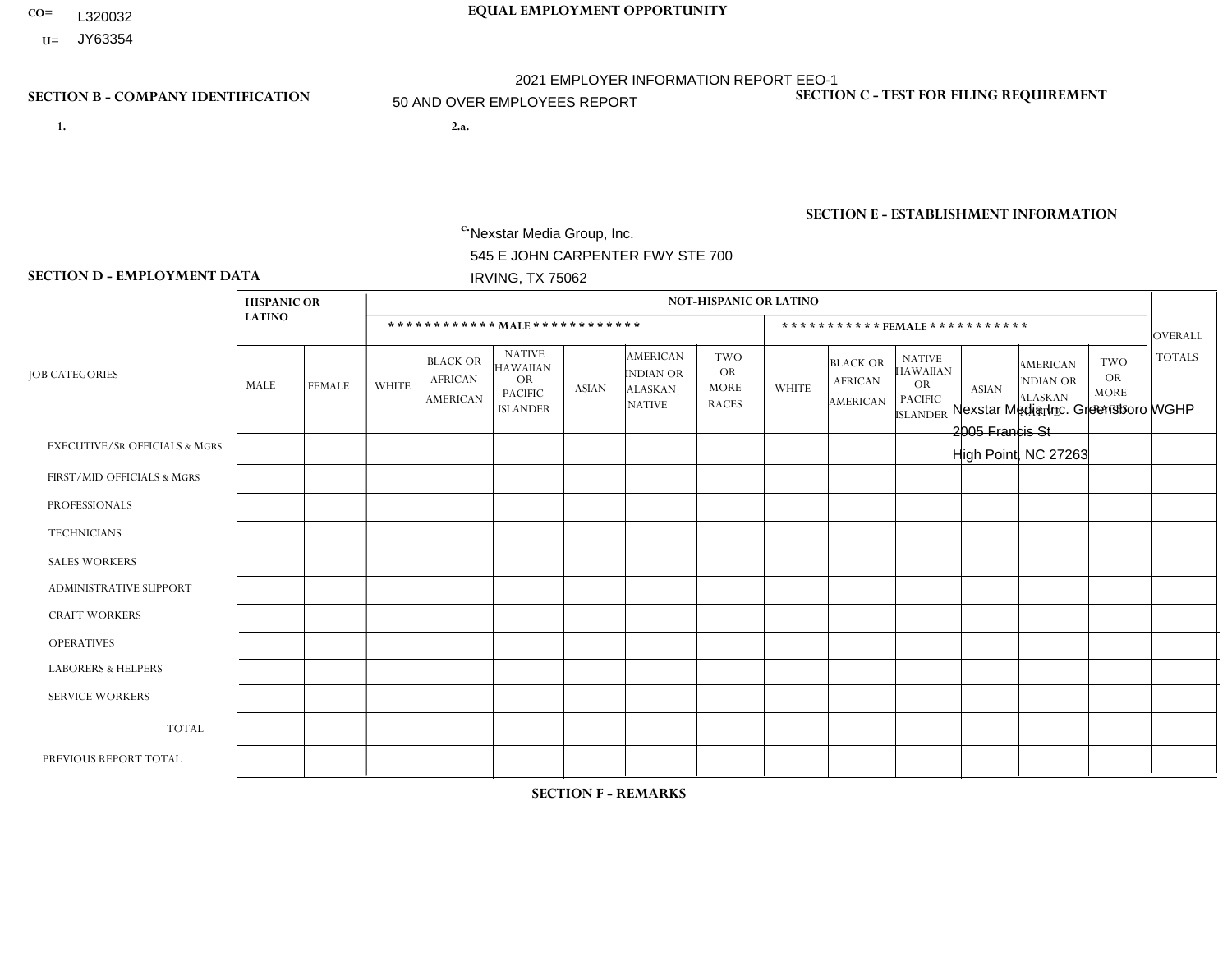- **CO= EQUAL EMPLOYMENT OPPORTUNITY** L320032
- **U=**

- **1. 2.a.** Nexstar Media Group, Inc. 545 E JOHN CARPENTER FWY STE 700 IRVING, TX 75062
- 2.a. Nexstar Media Inc Tri Cities WJHL 338 E MAIN ST JHL026 JOHNSON CITY, TN 37601

c. EIN= 233063152

# **SECTION B - COMPANY IDENTIFICATION SECTION C - TEST FOR FILING REQUIREMENT**

1- Y 2- N 3- Y DUNS= 058168001

# **SECTION E - ESTABLISHMENT INFORMATION c.** NAICS: 515120 - Television Broadcasting

### **SECTION D - EMPLOYMENT DATA**

|                                          | <b>HISPANIC OR</b> |                |                |                                                      |                                                                                    |              |                                                                        | <b>NOT-HISPANIC OR LATINO</b>                          |              |                                                      |                                                                                    |                |                                                                       |                                                        |                |
|------------------------------------------|--------------------|----------------|----------------|------------------------------------------------------|------------------------------------------------------------------------------------|--------------|------------------------------------------------------------------------|--------------------------------------------------------|--------------|------------------------------------------------------|------------------------------------------------------------------------------------|----------------|-----------------------------------------------------------------------|--------------------------------------------------------|----------------|
|                                          | <b>LATINO</b>      |                |                |                                                      | ************ MALE *************                                                    |              |                                                                        |                                                        |              | ***********FEMALE***********                         |                                                                                    |                |                                                                       |                                                        | <b>OVERALL</b> |
| <b>JOB CATEGORIES</b>                    | MALE               | <b>FEMALE</b>  | <b>WHITE</b>   | <b>BLACK OR</b><br><b>AFRICAN</b><br><b>AMERICAN</b> | <b>NATIVE</b><br><b>HAWAIIAN</b><br><b>OR</b><br><b>PACIFIC</b><br><b>ISLANDER</b> | <b>ASIAN</b> | <b>AMERICAN</b><br><b>INDIAN OR</b><br><b>ALASKAN</b><br><b>NATIVE</b> | <b>TWO</b><br><b>OR</b><br><b>MORE</b><br><b>RACES</b> | <b>WHITE</b> | <b>BLACK OR</b><br><b>AFRICAN</b><br><b>AMERICAN</b> | <b>NATIVE</b><br><b>HAWAIIAN</b><br><b>OR</b><br><b>PACIFIC</b><br><b>ISLANDER</b> | <b>ASIAN</b>   | <b>AMERICAN</b><br><b>NDIAN OR</b><br><b>ALASKAN</b><br><b>NATIVE</b> | <b>TWO</b><br><b>OR</b><br><b>MORE</b><br><b>RACES</b> | <b>TOTALS</b>  |
| <b>EXECUTIVE/SR OFFICIALS &amp; MGRS</b> | 0                  | $\Omega$       | $\Omega$       | $\mathbf 0$                                          | $\Omega$                                                                           | $\Omega$     | $\Omega$                                                               | $\Omega$                                               | 0            | $\Omega$                                             | $\Omega$                                                                           | $\Omega$       | $\Omega$                                                              | $\Omega$                                               | $\Omega$       |
| FIRST/MID OFFICIALS & MGRS               | 0                  | $\Omega$       | $\overline{c}$ | $\mathbf 0$                                          |                                                                                    | $\Omega$     | $\Omega$                                                               | $\Omega$                                               | 3            | $\Omega$                                             | $\Omega$                                                                           | $\Omega$       | $\Omega$                                                              | $\Omega$                                               | 6              |
| <b>PROFESSIONALS</b>                     | 0                  | $\mathbf{0}$   | 8              | $\mathbf{1}$                                         | $\mathbf 0$                                                                        | $\Omega$     | $\Omega$                                                               | $\Omega$                                               | 8            | $\Omega$                                             | $\Omega$                                                                           | $\mathbf 0$    | $\Omega$                                                              | $\Omega$                                               | 17             |
| <b>TECHNICIANS</b>                       | 0                  | $\Omega$       | 20             | $\mathbf{1}$                                         | $\mathbf 0$                                                                        | $\Omega$     | $\Omega$                                                               | $\Omega$                                               | 13           | $\mathbf{1}$                                         | $\Omega$                                                                           | $\overline{ }$ | $\Omega$                                                              | $\Omega$                                               | 36             |
| <b>SALES WORKERS</b>                     | 0                  | 0              | 5              | $\mathbf 0$                                          | $\Omega$                                                                           | $\Omega$     | $\Omega$                                                               | $\Omega$                                               | 5            | $\Omega$                                             | $\Omega$                                                                           | $\Omega$       | $\Omega$                                                              | $\Omega$                                               | 10             |
| <b>ADMINISTRATIVE SUPPORT</b>            | 0                  | 0              | $\overline{4}$ | $\mathbf 0$                                          | $\mathbf 0$                                                                        | 0            | $\Omega$                                                               | $\Omega$                                               | 6            | 1                                                    | $\Omega$                                                                           | $\Omega$       | $\Omega$                                                              | $\Omega$                                               | 11             |
| <b>CRAFT WORKERS</b>                     | 0                  | $\Omega$       | $\mathbf 0$    | $\mathbf 0$                                          | 0                                                                                  | $\Omega$     | $\Omega$                                                               | $\Omega$                                               | $\Omega$     | $\Omega$                                             | $\Omega$                                                                           | $\Omega$       | $\Omega$                                                              | $\Omega$                                               | $\Omega$       |
| <b>OPERATIVES</b>                        | 0                  | $\Omega$       | $\mathbf 0$    | $\mathbf 0$                                          | 0                                                                                  | $\Omega$     | $\Omega$                                                               | $\Omega$                                               | $\Omega$     | $\Omega$                                             | $\Omega$                                                                           | $\Omega$       | $\Omega$                                                              | $\Omega$                                               | $\mathbf 0$    |
| <b>LABORERS &amp; HELPERS</b>            | 0                  | $\Omega$       | $\mathbf 0$    | $\mathbf 0$                                          | 0                                                                                  | $\Omega$     | $\Omega$                                                               | $\Omega$                                               | $\Omega$     | $\Omega$                                             | $\Omega$                                                                           | $\Omega$       | 0                                                                     | $\Omega$                                               | $\mathbf 0$    |
| <b>SERVICE WORKERS</b>                   | 0                  | $\Omega$       | $\mathbf 0$    | $\mathbf 0$                                          | 0                                                                                  | $\Omega$     | $\Omega$                                                               | $\Omega$                                               | 0            | $\Omega$                                             | $\Omega$                                                                           | $\Omega$       | $\Omega$                                                              | $\Omega$                                               | $\mathbf 0$    |
| <b>TOTAL</b>                             | 0                  | 0              | 39             | $\overline{c}$                                       |                                                                                    | 0            | $\Omega$                                                               | $\Omega$                                               | 35           | $\overline{2}$                                       | $\mathbf 0$                                                                        |                | $\Omega$                                                              | 0                                                      | 80             |
| PREVIOUS REPORT TOTAL                    | 0                  | $\overline{2}$ | 42             | $\overline{2}$                                       | $\mathbf 0$                                                                        | $\Omega$     | $\Omega$                                                               | $\Omega$                                               | 38           | $\mathbf{1}$                                         | $\Omega$                                                                           | $\Omega$       | $\Omega$                                                              | $\mathbf 0$                                            | 85             |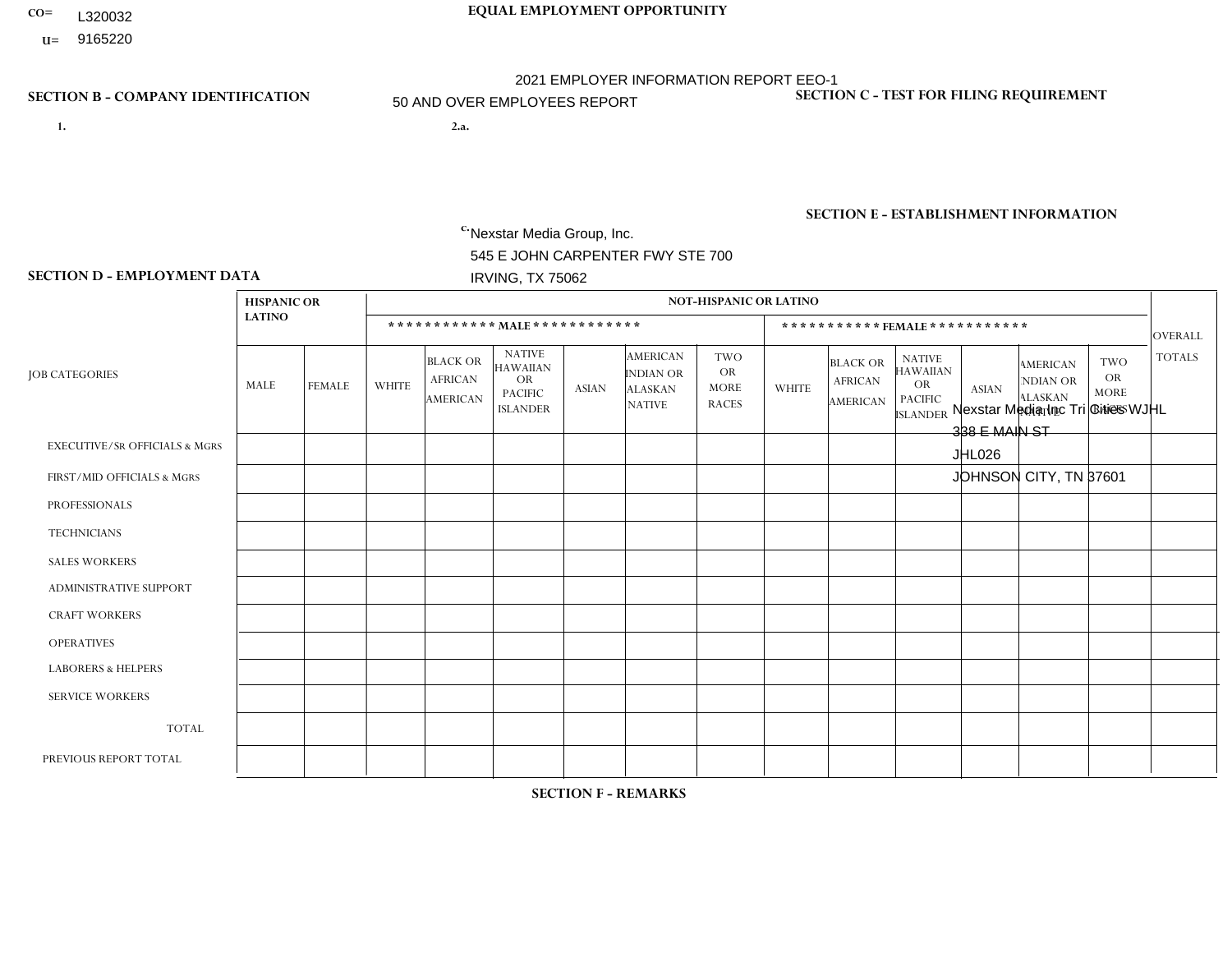- **CO= EQUAL EMPLOYMENT OPPORTUNITY** L320032
- **U=**

- **1. 2.a.** Nexstar Media Group, Inc. 545 E JOHN CARPENTER FWY STE 700 IRVING, TX 75062
- 2.a. Nexstar Media San Francisco KRON 900 Front Street, Suite 300 SAN FRANCISCO, CA 94111

EIN= 233063152

### **SECTION B - COMPANY IDENTIFICATION SECTION C - TEST FOR FILING REQUIREMENT**

1- Y 2- N 3- Y DUNS= 058168001

**SECTION E - ESTABLISHMENT INFORMATION c.** NAICS: 515120 - Television Broadcasting

### **SECTION D - EMPLOYMENT DATA**

|                                          | <b>HISPANIC OR</b> |                |                 |                                                      |                                                                                    |                 |                                                                 | <b>NOT-HISPANIC OR LATINO</b>                          |              |                                                      |                                                                                    |                |                                                                       |                                                        |                |
|------------------------------------------|--------------------|----------------|-----------------|------------------------------------------------------|------------------------------------------------------------------------------------|-----------------|-----------------------------------------------------------------|--------------------------------------------------------|--------------|------------------------------------------------------|------------------------------------------------------------------------------------|----------------|-----------------------------------------------------------------------|--------------------------------------------------------|----------------|
|                                          | <b>LATINO</b>      |                |                 |                                                      | ************ MALE ************                                                     |                 |                                                                 |                                                        |              |                                                      | ***********FEMALE***********                                                       |                |                                                                       |                                                        | OVERALL        |
| <b>JOB CATEGORIES</b>                    | MALE               | <b>FEMALE</b>  | <b>WHITE</b>    | <b>BLACK OR</b><br><b>AFRICAN</b><br><b>AMERICAN</b> | <b>NATIVE</b><br><b>HAWAIIAN</b><br><b>OR</b><br><b>PACIFIC</b><br><b>ISLANDER</b> | <b>ASIAN</b>    | <b>AMERICAN</b><br>INDIAN OR<br><b>ALASKAN</b><br><b>NATIVE</b> | <b>TWO</b><br><b>OR</b><br><b>MORE</b><br><b>RACES</b> | <b>WHITE</b> | <b>BLACK OR</b><br><b>AFRICAN</b><br><b>AMERICAN</b> | <b>NATIVE</b><br><b>HAWAIIAN</b><br><b>OR</b><br><b>PACIFIC</b><br><b>ISLANDER</b> | <b>ASIAN</b>   | <b>AMERICAN</b><br><b>NDIAN OR</b><br><b>ALASKAN</b><br><b>NATIVE</b> | <b>TWO</b><br><b>OR</b><br><b>MORE</b><br><b>RACES</b> | <b>TOTALS</b>  |
| <b>EXECUTIVE/SR OFFICIALS &amp; MGRS</b> | $\Omega$           | $\Omega$       | $\Omega$        | $\Omega$                                             | $\Omega$                                                                           | $\Omega$        | $\Omega$                                                        | $\Omega$                                               | $\Omega$     | $\Omega$                                             | $\mathbf{0}$                                                                       | $\Omega$       | $\Omega$                                                              | $\Omega$                                               | $\Omega$       |
| FIRST/MID OFFICIALS & MGRS               | $\overline{2}$     | $\mathbf{1}$   | $5\phantom{.0}$ | 1                                                    | $\mathbf 0$                                                                        | $\mathbf{1}$    | $\Omega$                                                        | $\Omega$                                               |              | $\overline{1}$                                       | $\mathbf{0}$                                                                       | 1              | $\mathbf{0}$                                                          | $\mathbf{0}$                                           | 13             |
| <b>PROFESSIONALS</b>                     | $\Omega$           | $\overline{2}$ | $\overline{7}$  | $\mathbf{1}$                                         | 1                                                                                  | $\mathbf{1}$    | $\Omega$                                                        | $\Omega$                                               | 5            | 3                                                    | $\mathbf{0}$                                                                       | $\mathbf{0}$   | $\Omega$                                                              | $\Omega$                                               | 20             |
| <b>TECHNICIANS</b>                       | 4                  | 8              | 22              | $\overline{4}$                                       | $\mathbf 0$                                                                        | 8               | $\mathbf{0}$                                                    | 1                                                      | 10           | $\overline{2}$                                       | $\mathbf{0}$                                                                       | 5 <sup>5</sup> | $\Omega$                                                              | $\Omega$                                               | 64             |
| <b>SALES WORKERS</b>                     | 0                  | $\mathbf{1}$   | 3               | $\mathbf{1}$                                         | $\Omega$                                                                           | $\Omega$        | $\Omega$                                                        | $\Omega$                                               | $\mathbf{1}$ | $\Omega$                                             | $\Omega$                                                                           | 1              | $\Omega$                                                              | 1                                                      | 8              |
| <b>ADMINISTRATIVE SUPPORT</b>            | $\overline{2}$     | 5              | 3               | $\mathbf 0$                                          | $\mathbf 0$                                                                        | $\Omega$        | $\Omega$                                                        | 1                                                      | 5            | $\overline{2}$                                       | $\Omega$                                                                           | $\overline{2}$ | $\mathbf{0}$                                                          | $\mathbf{0}$                                           | 20             |
| <b>CRAFT WORKERS</b>                     | 0                  | $\Omega$       | $\mathbf 0$     | $\mathbf 0$                                          | $\mathbf 0$                                                                        | $\Omega$        | $\Omega$                                                        | $\Omega$                                               | $\Omega$     | $\Omega$                                             | $\Omega$                                                                           | $\Omega$       | $\Omega$                                                              | $\Omega$                                               | $\mathbf 0$    |
| <b>OPERATIVES</b>                        | 0                  | $\mathbf 0$    | $\mathbf 0$     | $\mathbf 0$                                          | $\mathbf 0$                                                                        | $\mathbf 0$     | $\Omega$                                                        | $\Omega$                                               | $\Omega$     | $\Omega$                                             | $\Omega$                                                                           | $\Omega$       | $\mathbf{0}$                                                          | $\Omega$                                               | $\mathbf 0$    |
| <b>LABORERS &amp; HELPERS</b>            | 0                  | $\Omega$       | $\Omega$        | $\Omega$                                             | $\Omega$                                                                           | $\Omega$        | $\Omega$                                                        | $\Omega$                                               | $\Omega$     | $\Omega$                                             | $\Omega$                                                                           | $\Omega$       | $\Omega$                                                              | $\Omega$                                               | $\overline{0}$ |
| <b>SERVICE WORKERS</b>                   | 0                  | $\Omega$       | $\mathbf 0$     | $\mathbf 0$                                          | 0                                                                                  | $\Omega$        | $\Omega$                                                        | $\Omega$                                               | $\Omega$     | $\Omega$                                             | $\Omega$                                                                           | $\Omega$       | $\mathbf{0}$                                                          | $\Omega$                                               | $\overline{0}$ |
| <b>TOTAL</b>                             | 8                  | 17             | 40              | $\overline{7}$                                       | 1                                                                                  | 10 <sup>°</sup> | $\Omega$                                                        | $\overline{2}$                                         | 22           | 8                                                    | $\Omega$                                                                           | 9              | $\Omega$                                                              | $\overline{1}$                                         | 125            |
| PREVIOUS REPORT TOTAL                    | 9                  | 12             | 46              | 6                                                    | 2                                                                                  | 10              | $\Omega$                                                        | $\overline{2}$                                         | 24           | $\overline{7}$                                       | $\mathbf{0}$                                                                       | 8              | $\mathbf{0}$                                                          | $\overline{c}$                                         | 128            |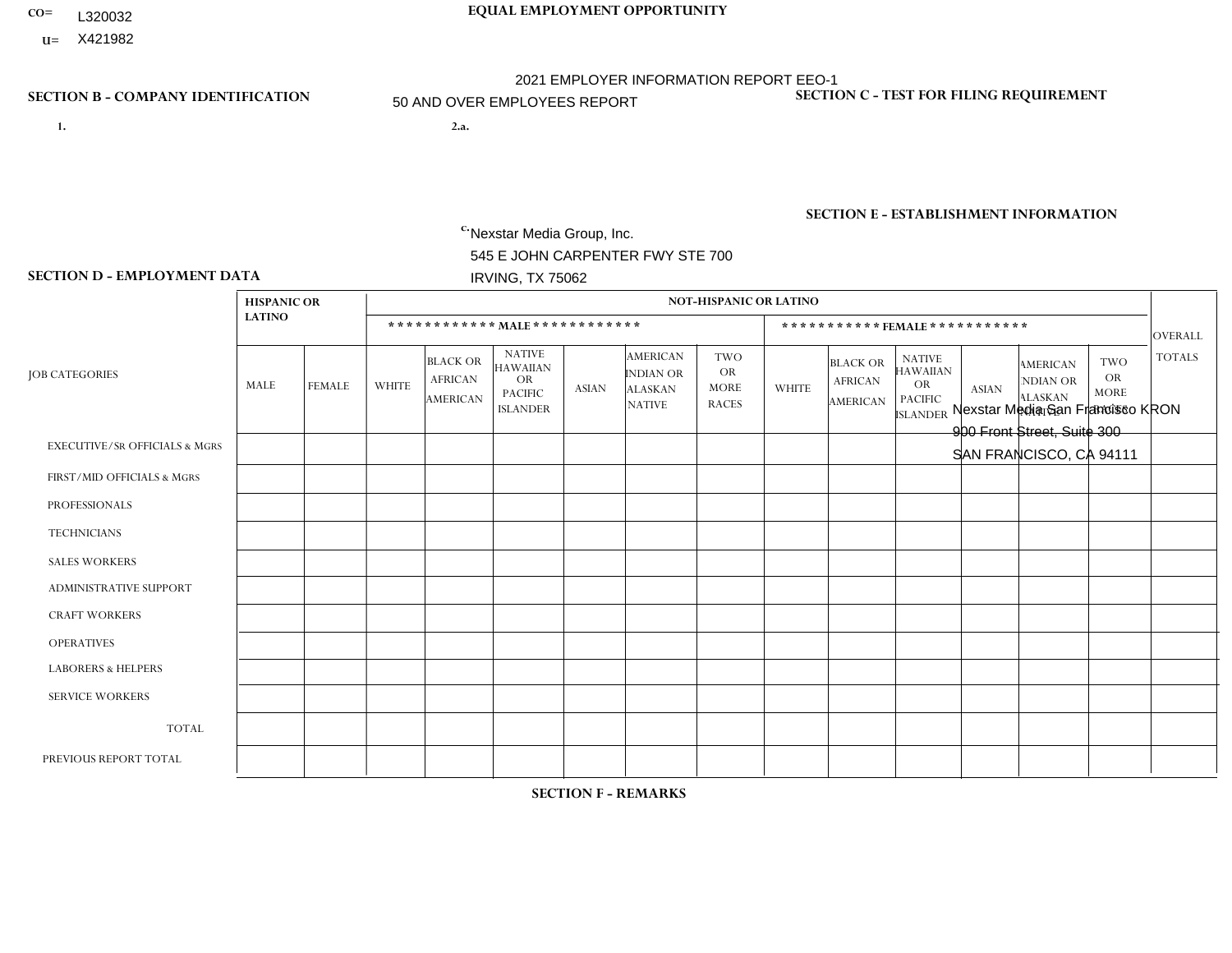- **CO= EQUAL EMPLOYMENT OPPORTUNITY** L320032
	- **U=**

- **1. 2.a.** Nexstar Media Group, Inc. 545 E JOHN CARPENTER FWY STE 700 IRVING, TX 75062
- 2.a. Nexstar Media Inc Abilene KTAB 4510 SOUTH 14TH STREET ABILENE, TX 79605

EIN= 233063152

# **SECTION B - COMPANY IDENTIFICATION SECTION C - TEST FOR FILING REQUIREMENT**

1- Y 2- N 3- Y DUNS= 058168001

**SECTION E - ESTABLISHMENT INFORMATION c.** NAICS: 515120 - Television Broadcasting

### **SECTION D - EMPLOYMENT DATA**

|                                          | <b>HISPANIC OR</b> |                |                |                                                      |                                                                             |              |                                                                 | <b>NOT-HISPANIC OR LATINO</b>                          |                |                                                      |                                                                                    |              |                                                                       |                                                  |                |
|------------------------------------------|--------------------|----------------|----------------|------------------------------------------------------|-----------------------------------------------------------------------------|--------------|-----------------------------------------------------------------|--------------------------------------------------------|----------------|------------------------------------------------------|------------------------------------------------------------------------------------|--------------|-----------------------------------------------------------------------|--------------------------------------------------|----------------|
|                                          | <b>LATINO</b>      |                |                | ************ MAIE************                        |                                                                             |              |                                                                 |                                                        |                | ***********FEMALE***********                         |                                                                                    |              |                                                                       |                                                  | OVERALL        |
| <b>JOB CATEGORIES</b>                    | MALE               | <b>FEMALE</b>  | <b>WHITE</b>   | <b>BLACK OR</b><br><b>AFRICAN</b><br><b>AMERICAN</b> | <b>NATIVE</b><br><b>HAWAIIAN</b><br>OR<br><b>PACIFIC</b><br><b>ISLANDER</b> | <b>ASIAN</b> | <b>AMERICAN</b><br>INDIAN OR<br><b>ALASKAN</b><br><b>NATIVE</b> | <b>TWO</b><br><b>OR</b><br><b>MORE</b><br><b>RACES</b> | <b>WHITE</b>   | <b>BLACK OR</b><br><b>AFRICAN</b><br><b>AMERICAN</b> | <b>NATIVE</b><br><b>HAWAIIAN</b><br><b>OR</b><br><b>PACIFIC</b><br><b>ISLANDER</b> | <b>ASIAN</b> | <b>AMERICAN</b><br><b>NDIAN OR</b><br><b>ALASKAN</b><br><b>NATIVE</b> | <b>TWO</b><br>OR.<br><b>MORE</b><br><b>RACES</b> | <b>TOTALS</b>  |
| <b>EXECUTIVE/SR OFFICIALS &amp; MGRS</b> | $\Omega$           | $\Omega$       | 0              | $\mathbf 0$                                          | 0                                                                           | 0            | $\Omega$                                                        | $\Omega$                                               | $\Omega$       | $\Omega$                                             | 0                                                                                  | $\Omega$     | $\Omega$                                                              | $\mathbf 0$                                      | $\mathbf 0$    |
| FIRST/MID OFFICIALS & MGRS               | -1                 | $\mathbf 0$    | 1              | $\mathbf 0$                                          | $\mathbf 0$                                                                 | $\mathbf{1}$ | $\mathbf{0}$                                                    | $\Omega$                                               | $\overline{2}$ | $\Omega$                                             | 0                                                                                  | $\Omega$     | $\Omega$                                                              | $\mathbf 0$                                      | 5              |
| <b>PROFESSIONALS</b>                     | -1                 | $\mathbf{1}$   | $\overline{7}$ | $\mathbf 0$                                          | $\Omega$                                                                    | $\Omega$     | $\Omega$                                                        | $\Omega$                                               | 3              | $\Omega$                                             | 0                                                                                  | $\Omega$     | $\Omega$                                                              | $\Omega$                                         | 12             |
| <b>TECHNICIANS</b>                       | 5                  | $\overline{7}$ | 18             | 1                                                    | $\mathbf 0$                                                                 | 3            | $\Omega$                                                        | $\Omega$                                               | 11             | $\overline{2}$                                       | 0                                                                                  | $\Omega$     | $\mathbf{1}$                                                          | 1                                                | 49             |
| <b>SALES WORKERS</b>                     | $\Omega$           | $\mathbf{1}$   | 1              | $\mathbf 0$                                          | $\mathbf 0$                                                                 | 0            | $\Omega$                                                        | $\Omega$                                               | 5              | $\Omega$                                             | $\Omega$                                                                           | $\Omega$     | $\Omega$                                                              | $\Omega$                                         | $\overline{7}$ |
| <b>ADMINISTRATIVE SUPPORT</b>            | 2                  | $\overline{2}$ | 5              | $\mathbf 0$                                          | $\mathbf 0$                                                                 | 0            | $\Omega$                                                        | $\Omega$                                               | 3              | $\Omega$                                             | 0                                                                                  | $\Omega$     | $\Omega$                                                              | $\Omega$                                         | 12             |
| <b>CRAFT WORKERS</b>                     | $\Omega$           | $\Omega$       | 0              | $\mathbf 0$                                          | $\Omega$                                                                    | 0            | $\Omega$                                                        | $\Omega$                                               | $\Omega$       | $\Omega$                                             | 0                                                                                  | $\Omega$     | $\Omega$                                                              | $\Omega$                                         | $\mathbf 0$    |
| <b>OPERATIVES</b>                        | $\Omega$           | $\Omega$       | 0              | $\mathbf 0$                                          | $\mathbf 0$                                                                 | 0            | $\Omega$                                                        | $\Omega$                                               | $\Omega$       | $\Omega$                                             | 0                                                                                  | $\Omega$     | $\Omega$                                                              | $\Omega$                                         | $\mathbf{0}$   |
| <b>LABORERS &amp; HELPERS</b>            | $\Omega$           | $\Omega$       | 0              | $\mathbf 0$                                          | $\mathbf 0$                                                                 | 0            | $\Omega$                                                        | $\Omega$                                               | $\Omega$       | $\Omega$                                             | $\Omega$                                                                           | $\Omega$     | $\Omega$                                                              | $\Omega$                                         | $\mathbf 0$    |
| <b>SERVICE WORKERS</b>                   | $\Omega$           |                | 0              | $\mathbf 0$                                          | $\mathbf 0$                                                                 | 0            | $\Omega$                                                        | $\mathbf{0}$                                           | $\Omega$       | $\Omega$                                             | 0                                                                                  | $\Omega$     | $\Omega$                                                              | $\mathbf 0$                                      | 1              |
| <b>TOTAL</b>                             | 9                  | 12             | 32             | 1                                                    | $\mathbf 0$                                                                 | 4            | $\mathbf{0}$                                                    | $\Omega$                                               | 24             | $\overline{2}$                                       | 0                                                                                  | $\Omega$     | 1                                                                     |                                                  | 86             |
| PREVIOUS REPORT TOTAL                    | 10                 | 14             | 37             | $\Omega$                                             | $\mathbf 0$                                                                 | $\mathbf{1}$ |                                                                 |                                                        | 20             | $\Omega$                                             | 0                                                                                  | $\Omega$     | $\Omega$                                                              |                                                  | 85             |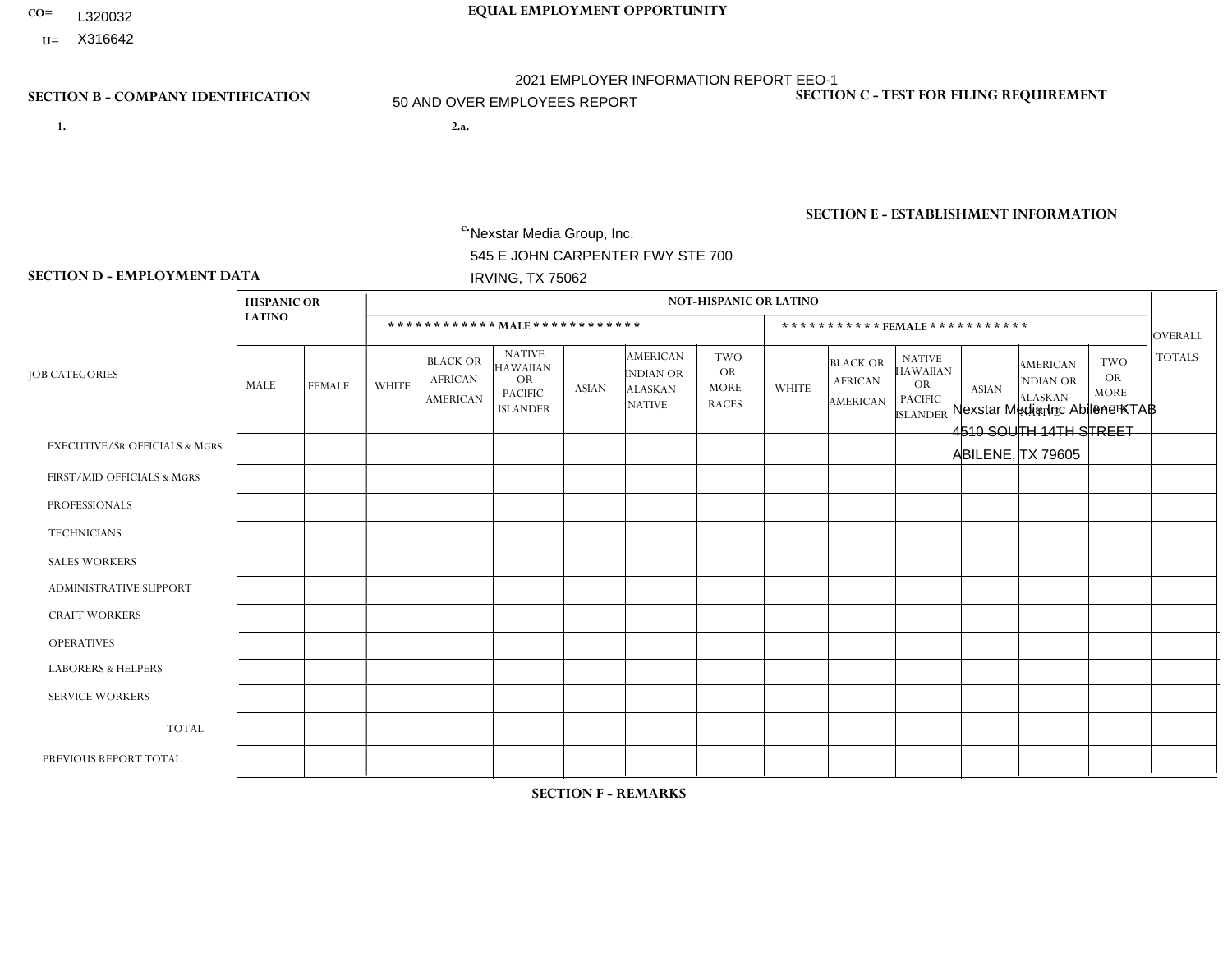- **CO= EQUAL EMPLOYMENT OPPORTUNITY** L320032
- **U=** MV05193

- **1. 2.a.** Nexstar Media Group, Inc. 545 E JOHN CARPENTER FWY STE 700 IRVING, TX 75062
- 2.a. NEXSTAR MEDIA INC. NewsNation 303 E Wacker Drive Chicago, IL 60601

EIN= 361880355

# **SECTION B - COMPANY IDENTIFICATION SECTION C - TEST FOR FILING REQUIREMENT**

1- Y 2- N 3- Y DUNS= 058168001

**SECTION E - ESTABLISHMENT INFORMATION c.** NAICS: 515120 - Television Broadcasting

### **SECTION D - EMPLOYMENT DATA**

|                                          | <b>HISPANIC OR</b> |                |                |                                                      |                                                                                    |              |                                                                 | <b>NOT-HISPANIC OR LATINO</b>                          |              |                                               |                                                                                    |                |                                                                       |                                                        |                |
|------------------------------------------|--------------------|----------------|----------------|------------------------------------------------------|------------------------------------------------------------------------------------|--------------|-----------------------------------------------------------------|--------------------------------------------------------|--------------|-----------------------------------------------|------------------------------------------------------------------------------------|----------------|-----------------------------------------------------------------------|--------------------------------------------------------|----------------|
|                                          | <b>LATINO</b>      |                |                |                                                      | ************ MAIE************                                                      |              |                                                                 |                                                        |              |                                               | ***********FEMALE ***********                                                      |                |                                                                       |                                                        | <b>OVERALL</b> |
| <b>JOB CATEGORIES</b>                    | MALE               | <b>FEMALE</b>  | <b>WHITE</b>   | <b>BLACK OR</b><br><b>AFRICAN</b><br><b>AMERICAN</b> | <b>NATIVE</b><br><b>HAWAIIAN</b><br><b>OR</b><br><b>PACIFIC</b><br><b>ISLANDER</b> | <b>ASIAN</b> | <b>AMERICAN</b><br>INDIAN OR<br><b>ALASKAN</b><br><b>NATIVE</b> | <b>TWO</b><br><b>OR</b><br><b>MORE</b><br><b>RACES</b> | <b>WHITE</b> | <b>BLACK OR</b><br><b>AFRICAN</b><br>AMERICAN | <b>NATIVE</b><br><b>HAWAIIAN</b><br><b>OR</b><br><b>PACIFIC</b><br><b>ISLANDER</b> | <b>ASIAN</b>   | <b>AMERICAN</b><br><b>NDIAN OR</b><br><b>ALASKAN</b><br><b>NATIVE</b> | <b>TWO</b><br><b>OR</b><br><b>MORE</b><br><b>RACES</b> | <b>TOTALS</b>  |
| <b>EXECUTIVE/SR OFFICIALS &amp; MGRS</b> | $\Omega$           | $\mathbf 0$    | $\overline{4}$ | $\mathbf 0$                                          | $\mathbf 0$                                                                        | $\mathbf 0$  | $\Omega$                                                        | $\mathbf{0}$                                           |              | $\Omega$                                      | $\mathbf{0}$                                                                       | $\Omega$       | $\mathbf{0}$                                                          | $\Omega$                                               | 5              |
| FIRST/MID OFFICIALS & MGRS               |                    | $\mathbf{1}$   | 15             | $\mathbf{1}$                                         | $\mathbf 0$                                                                        | $\mathbf 1$  | $\mathbf{0}$                                                    | 1                                                      | 12           | 1                                             | $\Omega$                                                                           | $\overline{2}$ | $\Omega$                                                              | 1                                                      | 36             |
| <b>PROFESSIONALS</b>                     | $\overline{7}$     | 8              | 83             | 8                                                    | $\mathbf 0$                                                                        | $\mathbf{1}$ | $\mathbf{0}$                                                    | $\overline{1}$                                         | 44           | 8                                             | $\Omega$                                                                           | 1              | $\Omega$                                                              | $\overline{4}$                                         | 165            |
| <b>TECHNICIANS</b>                       | 0                  | $\mathbf{1}$   | 12             | $\mathbf{1}$                                         | $\mathbf 0$                                                                        | $\mathbf{1}$ | $\Omega$                                                        | $\Omega$                                               | $\Omega$     | $\Omega$                                      | $\Omega$                                                                           | $\Omega$       | $\Omega$                                                              | $\Omega$                                               | 15             |
| <b>SALES WORKERS</b>                     | 0                  | $\mathbf 0$    | $\mathbf 0$    | $\mathbf 0$                                          | $\mathbf 0$                                                                        | $\mathbf 0$  | $\mathbf{0}$                                                    | $\Omega$                                               | $\mathbf 0$  | $\mathbf 0$                                   | $\mathbf 0$                                                                        | $\mathbf 0$    | $\mathbf 0$                                                           | $\mathbf 0$                                            | $\mathbf 0$    |
| ADMINISTRATIVE SUPPORT                   | 1                  | $\overline{4}$ | 3              | $\mathbf 0$                                          | $\mathbf 0$                                                                        | $\Omega$     | $\mathbf{0}$                                                    | $\Omega$                                               | 6            | $\mathbf{1}$                                  | $\Omega$                                                                           | 1              | $\Omega$                                                              | $\Omega$                                               | 16             |
| <b>CRAFT WORKERS</b>                     | 0                  | $\Omega$       | $\mathbf 0$    | $\mathbf 0$                                          | $\mathbf 0$                                                                        | $\Omega$     | $\Omega$                                                        | $\Omega$                                               | $\Omega$     | $\Omega$                                      | $\Omega$                                                                           | $\mathbf{0}$   | $\Omega$                                                              | $\mathbf{0}$                                           | $\overline{0}$ |
| <b>OPERATIVES</b>                        | 0                  | $\mathbf{0}$   | $\mathbf 0$    | $\mathbf 0$                                          | $\mathbf 0$                                                                        | $\mathbf 0$  | $\Omega$                                                        | $\Omega$                                               | $\Omega$     | $\Omega$                                      | $\Omega$                                                                           | $\Omega$       | $\Omega$                                                              | $\Omega$                                               | $\overline{0}$ |
| <b>LABORERS &amp; HELPERS</b>            | 0                  | $\mathbf{0}$   | $\mathbf 0$    | $\mathbf 0$                                          | $\mathbf 0$                                                                        | $\mathbf{0}$ | $\Omega$                                                        | $\Omega$                                               | $\Omega$     | $\Omega$                                      | $\Omega$                                                                           | $\Omega$       | $\Omega$                                                              | $\mathbf{0}$                                           | $\overline{0}$ |
| <b>SERVICE WORKERS</b>                   | 0                  | $\Omega$       | $\mathbf 0$    | $\mathbf 0$                                          | $\mathbf 0$                                                                        | $\mathbf{0}$ | $\Omega$                                                        | $\Omega$                                               | $\Omega$     | $\Omega$                                      | $\Omega$                                                                           | $\Omega$       | $\Omega$                                                              | $\Omega$                                               | $\overline{0}$ |
| <b>TOTAL</b>                             | 9                  | 14             | 117            | 10                                                   | $\mathbf 0$                                                                        | 3            | $\Omega$                                                        | $\overline{2}$                                         | 63           | 10                                            | $\Omega$                                                                           | 4              | $\mathbf{0}$                                                          | 5                                                      | 237            |
| PREVIOUS REPORT TOTAL                    |                    |                |                |                                                      |                                                                                    |              |                                                                 |                                                        |              |                                               |                                                                                    |                |                                                                       |                                                        |                |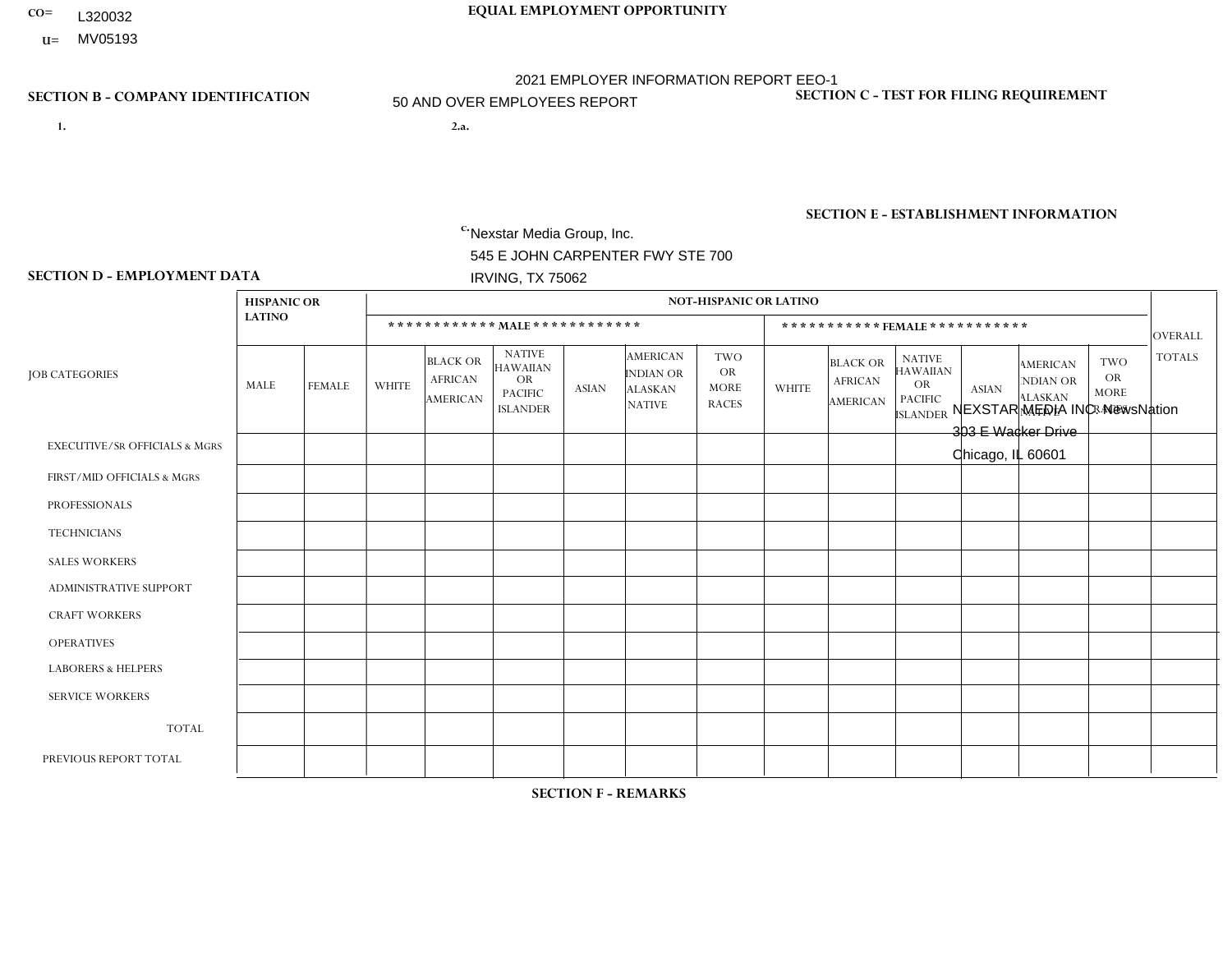- **CO= EQUAL EMPLOYMENT OPPORTUNITY** L320032
- **U=**

- **1. 2.a.** Nexstar Media Group, Inc. 545 E JOHN CARPENTER FWY STE 700 IRVING, TX 75062
- 2.a. Nexstar Media Wichita Falls KFDX 4500 SEYMOUR HWY WICHITA FALLS, TX 76309

EIN= 233063152

### **SECTION B - COMPANY IDENTIFICATION SECTION C - TEST FOR FILING REQUIREMENT**

1- Y 2- N 3- Y DUNS= 058168001

**SECTION E - ESTABLISHMENT INFORMATION c.** NAICS: 515120 - Television Broadcasting

### **SECTION D - EMPLOYMENT DATA**

|                                          | <b>HISPANIC OR</b> |                |                |                                                      |                                                                                    |              |                                                                 | <b>NOT-HISPANIC OR LATINO</b>                          |                |                                                      |                                                                                    |                |                                                                       |                                                        |                |
|------------------------------------------|--------------------|----------------|----------------|------------------------------------------------------|------------------------------------------------------------------------------------|--------------|-----------------------------------------------------------------|--------------------------------------------------------|----------------|------------------------------------------------------|------------------------------------------------------------------------------------|----------------|-----------------------------------------------------------------------|--------------------------------------------------------|----------------|
|                                          | <b>LATINO</b>      |                |                |                                                      | ************ MALE ************                                                     |              |                                                                 |                                                        |                |                                                      | ***********FEMALE***********                                                       |                |                                                                       |                                                        | OVERALL        |
| <b>JOB CATEGORIES</b>                    | MALE               | <b>FEMALE</b>  | <b>WHITE</b>   | <b>BLACK OR</b><br><b>AFRICAN</b><br><b>AMERICAN</b> | <b>NATIVE</b><br><b>HAWAIIAN</b><br><b>OR</b><br><b>PACIFIC</b><br><b>ISLANDER</b> | <b>ASIAN</b> | <b>AMERICAN</b><br>INDIAN OR<br><b>ALASKAN</b><br><b>NATIVE</b> | <b>TWO</b><br><b>OR</b><br><b>MORE</b><br><b>RACES</b> | <b>WHITE</b>   | <b>BLACK OR</b><br><b>AFRICAN</b><br><b>AMERICAN</b> | <b>NATIVE</b><br><b>HAWAIIAN</b><br><b>OR</b><br><b>PACIFIC</b><br><b>ISLANDER</b> | <b>ASIAN</b>   | <b>AMERICAN</b><br><b>NDIAN OR</b><br><b>ALASKAN</b><br><b>NATIVE</b> | <b>TWO</b><br><b>OR</b><br><b>MORE</b><br><b>RACES</b> | <b>TOTALS</b>  |
| <b>EXECUTIVE/SR OFFICIALS &amp; MGRS</b> | $\Omega$           | $\Omega$       | $\mathbf 0$    | $\mathbf 0$                                          | $\mathbf 0$                                                                        | $\Omega$     | $\Omega$                                                        | $\Omega$                                               | $\Omega$       | $\Omega$                                             | $\mathbf{0}$                                                                       | $\Omega$       | $\mathbf{0}$                                                          | $\Omega$                                               | $\mathbf 0$    |
| FIRST/MID OFFICIALS & MGRS               | 0                  | $\mathbf 0$    | 6              | $\mathbf 0$                                          | $\mathbf 0$                                                                        | $\mathbf 0$  | $\Omega$                                                        | $\Omega$                                               | $\Omega$       | $\Omega$                                             | $\Omega$                                                                           | $\Omega$       | $\mathbf{0}$                                                          | $\Omega$                                               | 6              |
| <b>PROFESSIONALS</b>                     | 1                  | $\Omega$       | 3              | $\mathbf{1}$                                         | $\Omega$                                                                           | $\mathbf{1}$ | $\mathbf{0}$                                                    | $\Omega$                                               | $\overline{7}$ | $\Omega$                                             | $\Omega$                                                                           | $\mathbf{0}$   | $\Omega$                                                              | $\mathbf{0}$                                           | 13             |
| <b>TECHNICIANS</b>                       | 6                  | $\mathbf{1}$   | 10             | $\overline{2}$                                       | $\mathbf{1}$                                                                       | $\Omega$     | $\overline{1}$                                                  | $\Omega$                                               | 8              | $\overline{2}$                                       | $\Omega$                                                                           | $\mathbf{1}$   | $\Omega$                                                              | $\mathbf{0}$                                           | 32             |
| <b>SALES WORKERS</b>                     | $\Omega$           | $\mathbf{1}$   | $\overline{4}$ | $\mathbf 0$                                          | $\Omega$                                                                           | $\Omega$     | $\mathbf{0}$                                                    | $\Omega$                                               | 5              | $\Omega$                                             | $\mathbf{0}$                                                                       | $\Omega$       | $\Omega$                                                              | $\Omega$                                               | 10             |
| <b>ADMINISTRATIVE SUPPORT</b>            |                    | $\mathbf{1}$   | 5              | 1                                                    | $\mathbf 0$                                                                        | $\Omega$     | $\Omega$                                                        | $\overline{ }$                                         | 6              | $\Omega$                                             | $\Omega$                                                                           | $\Omega$       | $\mathbf{0}$                                                          | $\mathbf{0}$                                           | 15             |
| <b>CRAFT WORKERS</b>                     | 0                  | $\Omega$       | $\mathbf 0$    | $\mathbf 0$                                          | $\Omega$                                                                           | $\Omega$     | $\Omega$                                                        | $\Omega$                                               | $\Omega$       | $\Omega$                                             | $\Omega$                                                                           | $\Omega$       | $\Omega$                                                              | $\Omega$                                               | $\overline{0}$ |
| <b>OPERATIVES</b>                        | 0                  | $\Omega$       | $\mathbf 0$    | $\mathbf 0$                                          | $\mathbf 0$                                                                        | $\mathbf 0$  | $\Omega$                                                        | $\Omega$                                               | $\Omega$       | $\Omega$                                             | $\mathbf{0}$                                                                       | $\mathbf{0}$   | $\Omega$                                                              | $\mathbf{0}$                                           | $\overline{0}$ |
| <b>LABORERS &amp; HELPERS</b>            | 0                  | $\Omega$       | $\mathbf 0$    | $\mathbf 0$                                          | $\mathbf 0$                                                                        | $\mathbf 0$  | $\Omega$                                                        | $\Omega$                                               | $\Omega$       | $\Omega$                                             | $\Omega$                                                                           | $\Omega$       | $\Omega$                                                              | $\Omega$                                               | $\mathbf 0$    |
| <b>SERVICE WORKERS</b>                   | 0                  | $\mathbf{1}$   | $\mathbf 0$    | $\mathbf 0$                                          | $\mathbf 0$                                                                        | $\mathbf{0}$ | $\Omega$                                                        | $\Omega$                                               | $\Omega$       | $\Omega$                                             | $\Omega$                                                                           | $\Omega$       | $\mathbf{0}$                                                          | $\mathbf{0}$                                           | $\mathbf{1}$   |
| <b>TOTAL</b>                             | 8                  | $\overline{4}$ | 28             | 4                                                    | $\mathbf{1}$                                                                       | $\mathbf{1}$ | $\overline{\mathbf{1}}$                                         | 1                                                      | 26             | $\overline{2}$                                       | $\Omega$                                                                           | $\mathbf{1}$   | $\Omega$                                                              | $\Omega$                                               | 77             |
| PREVIOUS REPORT TOTAL                    | $\overline{7}$     | $\mathbf{1}$   | 31             | 6                                                    | $\mathbf{1}$                                                                       | $\mathbf{1}$ |                                                                 | $\overline{2}$                                         | 28             | 3                                                    | $\Omega$                                                                           | $\overline{2}$ | $\mathbf{0}$                                                          | $\Omega$                                               | 83             |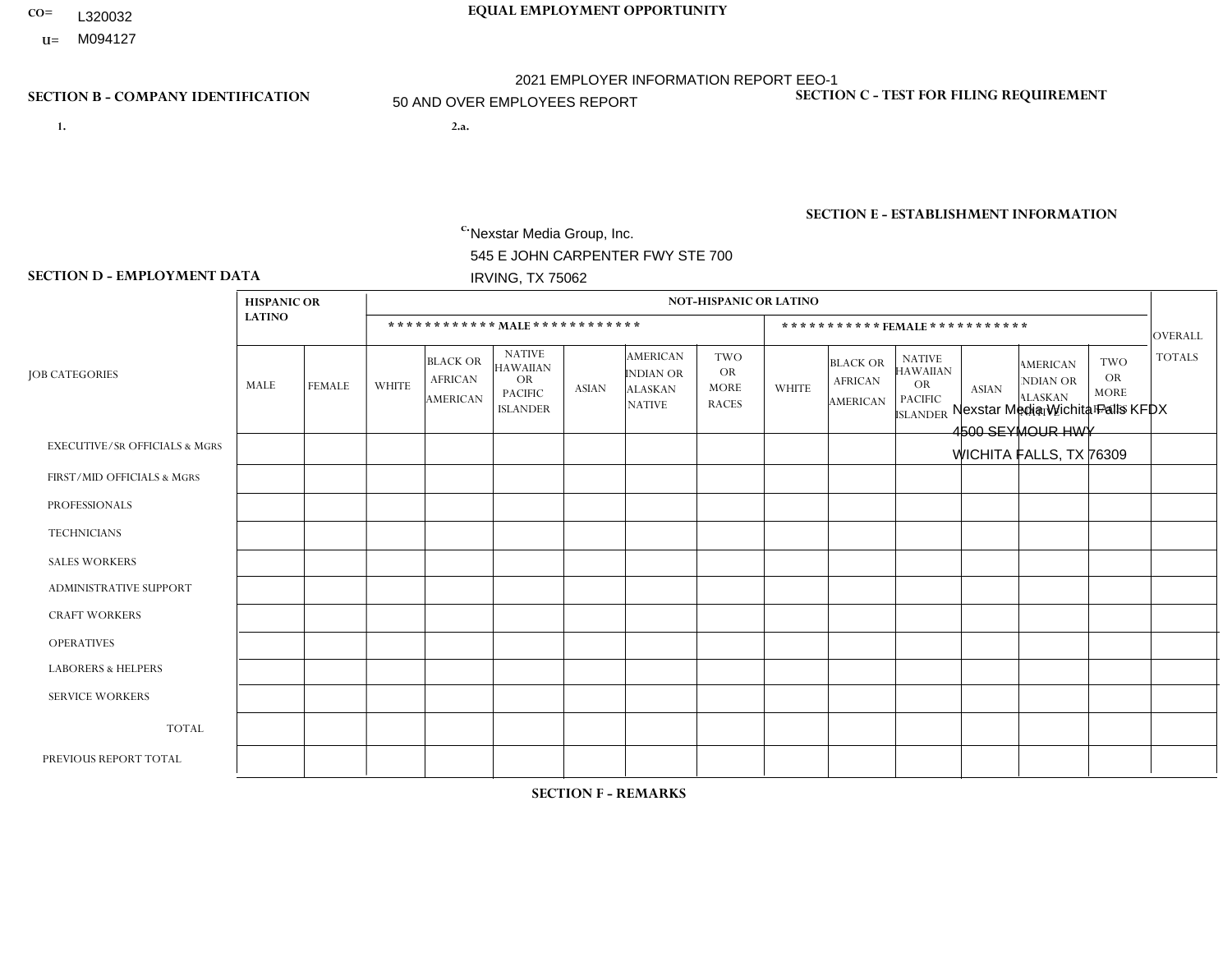- **CO= EQUAL EMPLOYMENT OPPORTUNITY** L320032
	- **U=**

- **1. 2.a.** Nexstar Media Group, Inc. 545 E JOHN CARPENTER FWY STE 700 IRVING, TX 75062
- 2.a. Nexstar Media Inc Rock Island WHBF 231 18TH STREET ROCK ISLAND, IL 61201

EIN= 233063152

### **SECTION B - COMPANY IDENTIFICATION SECTION C - TEST FOR FILING REQUIREMENT**

1- Y 2- N 3- Y DUNS= 058168001

# **SECTION E - ESTABLISHMENT INFORMATION c.** NAICS: 515120 - Television Broadcasting

### **SECTION D - EMPLOYMENT DATA**

|                                          | <b>HISPANIC OR</b> |               |                |                                                      |                                                                                    |              |                                                                        | <b>NOT-HISPANIC OR LATINO</b>                          |                |                                                      |                                                                                    |              |                                                                |                                                        |                |
|------------------------------------------|--------------------|---------------|----------------|------------------------------------------------------|------------------------------------------------------------------------------------|--------------|------------------------------------------------------------------------|--------------------------------------------------------|----------------|------------------------------------------------------|------------------------------------------------------------------------------------|--------------|----------------------------------------------------------------|--------------------------------------------------------|----------------|
|                                          | <b>LATINO</b>      |               |                |                                                      | ************ MAIE************                                                      |              |                                                                        |                                                        |                |                                                      | *********** FEMALE ***********                                                     |              |                                                                |                                                        | <b>OVERALL</b> |
| <b>JOB CATEGORIES</b>                    | MALE               | <b>FEMALE</b> | <b>WHITE</b>   | <b>BLACK OR</b><br><b>AFRICAN</b><br><b>AMERICAN</b> | <b>NATIVE</b><br><b>HAWAIIAN</b><br><b>OR</b><br><b>PACIFIC</b><br><b>ISLANDER</b> | <b>ASIAN</b> | <b>AMERICAN</b><br><b>INDIAN OR</b><br><b>ALASKAN</b><br><b>NATIVE</b> | <b>TWO</b><br><b>OR</b><br><b>MORE</b><br><b>RACES</b> | <b>WHITE</b>   | <b>BLACK OR</b><br><b>AFRICAN</b><br><b>AMERICAN</b> | <b>NATIVE</b><br><b>HAWAIIAN</b><br><b>OR</b><br><b>PACIFIC</b><br><b>ISLANDER</b> | <b>ASIAN</b> | <b>AMERICAN</b><br>NDIAN OR<br><b>ALASKAN</b><br><b>NATIVE</b> | <b>TWO</b><br><b>OR</b><br><b>MORE</b><br><b>RACES</b> | <b>TOTALS</b>  |
| <b>EXECUTIVE/SR OFFICIALS &amp; MGRS</b> | $\mathbf{0}$       | $\Omega$      | 1              | 0                                                    | $\Omega$                                                                           | $\Omega$     | $\Omega$                                                               | 0                                                      | $\Omega$       | $\mathbf{0}$                                         | $\Omega$                                                                           | $\Omega$     | $\Omega$                                                       | $\mathbf{0}$                                           | -1             |
| FIRST/MID OFFICIALS & MGRS               | $\mathbf{0}$       | $\mathbf 0$   | $\overline{2}$ | 0                                                    | $\Omega$                                                                           | $\Omega$     | $\Omega$                                                               | 0                                                      | $\overline{2}$ | $\mathbf{0}$                                         | $\Omega$                                                                           | $\mathbf 0$  | $\Omega$                                                       | $\Omega$                                               | $\overline{4}$ |
| <b>PROFESSIONALS</b>                     | $\mathbf 0$        | 1             | 5              | 0                                                    | $\mathbf{0}$                                                                       | $\Omega$     | $\Omega$                                                               | 0                                                      | $\overline{1}$ |                                                      | $\Omega$                                                                           | $\mathbf 0$  | $\Omega$                                                       | $\overline{2}$                                         | 10             |
| <b>TECHNICIANS</b>                       | 3                  | 1             | 20             | 3                                                    | $\Omega$                                                                           | $\Omega$     | $\Omega$                                                               | 0                                                      | 10             |                                                      | $\Omega$                                                                           | $\Omega$     | $\Omega$                                                       | $\mathbf{1}$                                           | 39             |
| <b>SALES WORKERS</b>                     | $\mathbf{0}$       | 1             | 5              | 0                                                    | $\Omega$                                                                           | $\mathbf{0}$ | $\Omega$                                                               | 0                                                      | 3              | $\mathbf{0}$                                         | $\Omega$                                                                           | $\Omega$     | $\Omega$                                                       | $\Omega$                                               | 9              |
| <b>ADMINISTRATIVE SUPPORT</b>            | $\mathbf{0}$       | $\mathbf 0$   | 3              | 0                                                    | $\Omega$                                                                           | $\Omega$     | $\Omega$                                                               | 0                                                      | 10             | $\mathbf{0}$                                         | $\Omega$                                                                           | $\Omega$     | $\Omega$                                                       | $\Omega$                                               | 13             |
| <b>CRAFT WORKERS</b>                     | $\Omega$           | $\mathbf{0}$  | $\Omega$       | 0                                                    | $\Omega$                                                                           | $\Omega$     | $\Omega$                                                               | 0                                                      | $\Omega$       | $\Omega$                                             | $\Omega$                                                                           | $\Omega$     | $\Omega$                                                       | $\Omega$                                               | $\Omega$       |
| <b>OPERATIVES</b>                        | $\mathbf{0}$       | $\Omega$      | $\Omega$       | $\Omega$                                             | $\Omega$                                                                           | $\Omega$     | $\Omega$                                                               | 0                                                      | $\Omega$       | $\mathbf{0}$                                         | $\Omega$                                                                           | $\Omega$     | $\Omega$                                                       | $\Omega$                                               | $\Omega$       |
| <b>LABORERS &amp; HELPERS</b>            | $\mathbf{0}$       | $\mathbf{0}$  | $\mathbf 0$    | 0                                                    | $\mathbf{0}$                                                                       | $\Omega$     | $\Omega$                                                               | 0                                                      | $\Omega$       | $\Omega$                                             | $\Omega$                                                                           | $\mathbf 0$  | $\Omega$                                                       | $\Omega$                                               | $\mathbf 0$    |
| <b>SERVICE WORKERS</b>                   | $\Omega$           | $\mathbf{0}$  | $\mathbf{1}$   | 0                                                    | $\Omega$                                                                           | $\mathbf{0}$ | $\Omega$                                                               | $\Omega$                                               | $\Omega$       | $\Omega$                                             | $\Omega$                                                                           | 0            | 0                                                              | $\Omega$                                               | -1             |
| <b>TOTAL</b>                             | 3                  | 3             | 37             | 3                                                    | $\Omega$                                                                           | $\Omega$     | $\Omega$                                                               | 0                                                      | 26             | 2                                                    | $\Omega$                                                                           | $\mathbf 0$  | $\Omega$                                                       | 3                                                      | 77             |
| PREVIOUS REPORT TOTAL                    | 2                  | 3             | 43             | $\overline{4}$                                       | $\Omega$                                                                           | $\Omega$     | $\Omega$                                                               | 0                                                      | 29             |                                                      | $\Omega$                                                                           | $\mathbf 0$  | 0                                                              | 2                                                      | 84             |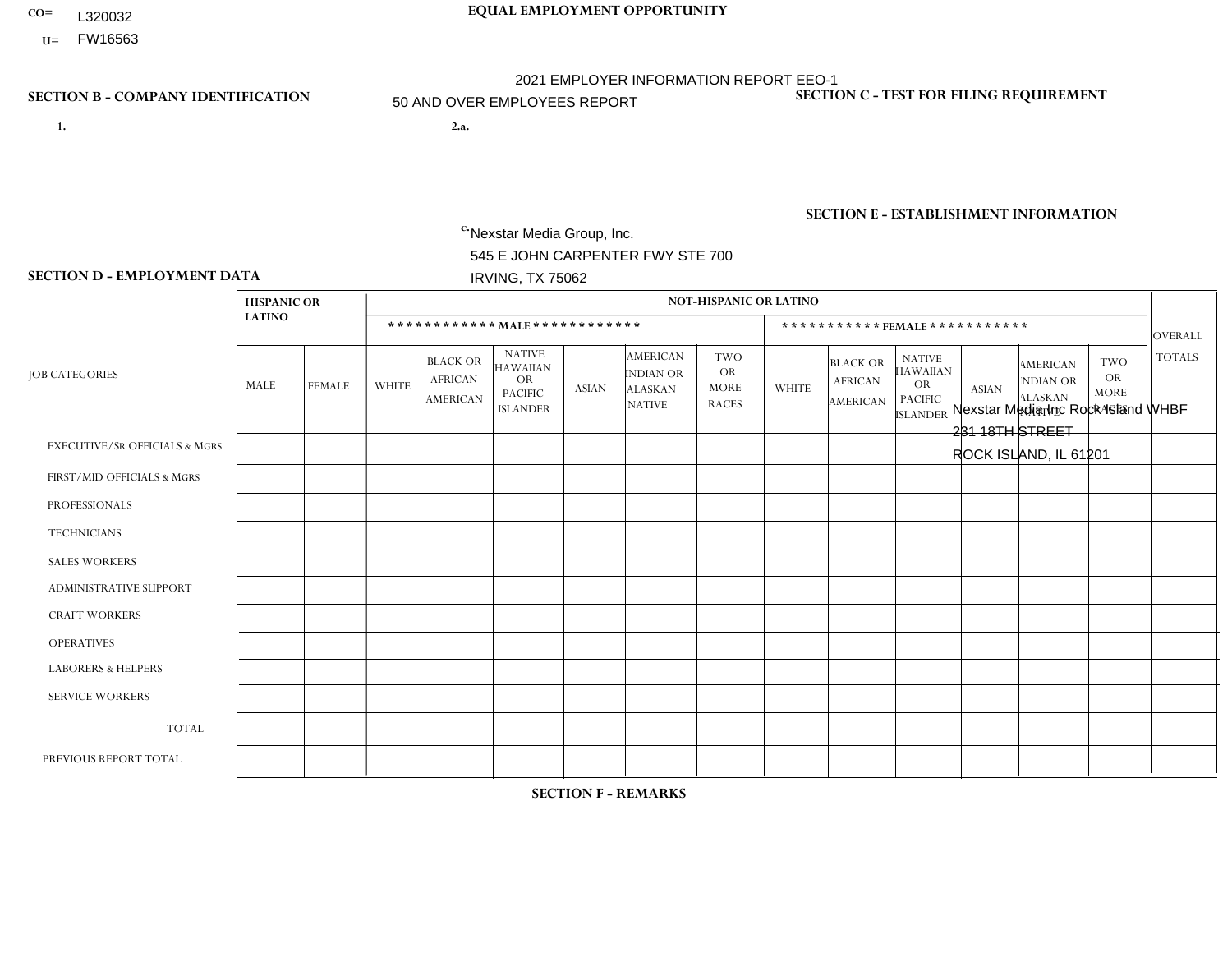- **CO= EQUAL EMPLOYMENT OPPORTUNITY** L320032
- **U=**

- **1. 2.a.** Nexstar Media Group, Inc. 545 E JOHN CARPENTER FWY STE 700 IRVING, TX 75062
- 2.a. Nexstar Media Greenville NC WNCT 3221 S EVANS ST GREENVILLE, NC 27834

EIN= 233063152

## **SECTION B - COMPANY IDENTIFICATION SECTION C - TEST FOR FILING REQUIREMENT**

1- Y 2- N 3- Y DUNS= 058168001

## **SECTION E - ESTABLISHMENT INFORMATION c.** NAICS: 515120 - Television Broadcasting

### **SECTION D - EMPLOYMENT DATA**

|                                          | <b>HISPANIC OR</b> |               |                |                                                      |                                                                                    |              |                                                                 | <b>NOT-HISPANIC OR LATINO</b>                          |                |                                                      |                                                                                    |              |                                                                       |                                                        |                |
|------------------------------------------|--------------------|---------------|----------------|------------------------------------------------------|------------------------------------------------------------------------------------|--------------|-----------------------------------------------------------------|--------------------------------------------------------|----------------|------------------------------------------------------|------------------------------------------------------------------------------------|--------------|-----------------------------------------------------------------------|--------------------------------------------------------|----------------|
|                                          | <b>LATINO</b>      |               |                |                                                      | ************ MALE *************                                                    |              |                                                                 |                                                        |                |                                                      | *********** FEMALE ***********                                                     |              |                                                                       |                                                        | <b>OVERALL</b> |
| <b>JOB CATEGORIES</b>                    | MALE               | <b>FEMALE</b> | <b>WHITE</b>   | <b>BLACK OR</b><br><b>AFRICAN</b><br><b>AMERICAN</b> | <b>NATIVE</b><br><b>HAWAIIAN</b><br><b>OR</b><br><b>PACIFIC</b><br><b>ISLANDER</b> | <b>ASIAN</b> | <b>AMERICAN</b><br>INDIAN OR<br><b>ALASKAN</b><br><b>NATIVE</b> | <b>TWO</b><br><b>OR</b><br><b>MORE</b><br><b>RACES</b> | <b>WHITE</b>   | <b>BLACK OR</b><br><b>AFRICAN</b><br><b>AMERICAN</b> | <b>NATIVE</b><br><b>HAWAIIAN</b><br><b>OR</b><br><b>PACIFIC</b><br><b>ISLANDER</b> | <b>ASIAN</b> | <b>AMERICAN</b><br><b>NDIAN OR</b><br><b>ALASKAN</b><br><b>NATIVE</b> | <b>TWO</b><br><b>OR</b><br><b>MORE</b><br><b>RACES</b> | <b>TOTALS</b>  |
| <b>EXECUTIVE/SR OFFICIALS &amp; MGRS</b> | $\Omega$           | $\Omega$      | $\mathbf 0$    | $\Omega$                                             | $\Omega$                                                                           | $\Omega$     | $\mathbf{0}$                                                    | $\Omega$                                               | $\Omega$       | $\Omega$                                             | $\mathbf{0}$                                                                       | $\Omega$     | $\Omega$                                                              | $\Omega$                                               | $\Omega$       |
| FIRST/MID OFFICIALS & MGRS               | 0                  | $\mathbf{1}$  | $\mathbf{1}$   | $\mathbf{1}$                                         | $\mathbf 0$                                                                        | $\Omega$     | $\mathbf{0}$                                                    | $\Omega$                                               | $\overline{2}$ | $\Omega$                                             | $\mathbf{0}$                                                                       | $\Omega$     | $\mathbf{0}$                                                          | $\Omega$                                               | 5              |
| <b>PROFESSIONALS</b>                     | $\Omega$           | $\mathbf{1}$  | 8              | $\mathbf 0$                                          | $\mathbf 0$                                                                        | $\Omega$     | $\Omega$                                                        | $\Omega$                                               | 6              | 1                                                    | $\Omega$                                                                           | $\Omega$     | $\Omega$                                                              | $\Omega$                                               | 16             |
| <b>TECHNICIANS</b>                       | 3                  | 3             | 9              | 4                                                    | $\mathbf 0$                                                                        | $\mathbf 0$  | $\mathbf{0}$                                                    | $\Omega$                                               | 9              | 3                                                    | $\mathbf{0}$                                                                       | $\mathbf 0$  | $\mathbf{0}$                                                          | $\mathbf{0}$                                           | 31             |
| <b>SALES WORKERS</b>                     | 0                  | $\Omega$      | $\overline{c}$ | $\mathbf 0$                                          | $\Omega$                                                                           | $\Omega$     | $\mathbf{0}$                                                    | $\Omega$                                               | $\overline{2}$ | $\mathbf{1}$                                         | $\Omega$                                                                           | $\Omega$     | $\Omega$                                                              | $\Omega$                                               | 5              |
| <b>ADMINISTRATIVE SUPPORT</b>            | 0                  | $\mathbf{1}$  | 1              | $\mathbf 0$                                          | $\mathbf 0$                                                                        | $\mathbf 0$  | $\Omega$                                                        | $\Omega$                                               | 3              | $\overline{2}$                                       | $\Omega$                                                                           | $\Omega$     | $\mathbf{0}$                                                          | $\Omega$                                               | $\overline{7}$ |
| <b>CRAFT WORKERS</b>                     | 0                  | $\Omega$      | $\mathbf{0}$   | $\mathbf 0$                                          | $\Omega$                                                                           | $\Omega$     | $\Omega$                                                        | $\Omega$                                               | $\Omega$       | $\Omega$                                             | $\Omega$                                                                           | $\Omega$     | $\Omega$                                                              | $\Omega$                                               | $\Omega$       |
| <b>OPERATIVES</b>                        | 0                  | $\Omega$      | $\mathbf 0$    | $\Omega$                                             | $\Omega$                                                                           | $\Omega$     | $\Omega$                                                        | $\Omega$                                               | $\Omega$       | $\Omega$                                             | $\Omega$                                                                           | $\mathbf{0}$ | $\Omega$                                                              | $\Omega$                                               | $\overline{0}$ |
| <b>LABORERS &amp; HELPERS</b>            | 0                  | $\Omega$      | $\mathbf 0$    | $\mathbf 0$                                          | $\mathbf 0$                                                                        | $\mathbf 0$  | $\Omega$                                                        | $\Omega$                                               | $\Omega$       | $\Omega$                                             | $\Omega$                                                                           | $\Omega$     | $\Omega$                                                              | $\mathbf{0}$                                           | $\mathbf 0$    |
| <b>SERVICE WORKERS</b>                   | 0                  | $\mathbf 0$   | $\mathbf 0$    | $\mathbf 0$                                          | $\mathbf 0$                                                                        | $\mathbf 0$  | $\Omega$                                                        | $\Omega$                                               | $\Omega$       | $\Omega$                                             | $\Omega$                                                                           | $\Omega$     | $\Omega$                                                              | $\mathbf{0}$                                           | $\overline{0}$ |
| <b>TOTAL</b>                             | 3                  | 6             | 21             | 5                                                    | $\mathbf 0$                                                                        | $\mathbf 0$  | $\Omega$                                                        | $\Omega$                                               | 22             | $\overline{7}$                                       | $\Omega$                                                                           | $\Omega$     | $\mathbf{0}$                                                          | $\mathbf{0}$                                           | 64             |
| PREVIOUS REPORT TOTAL                    |                    | 5             | 24             | 6                                                    | $\mathbf 0$                                                                        | $\Omega$     | $\Omega$                                                        | $\Omega$                                               | 26             | $\overline{7}$                                       | $\mathbf{0}$                                                                       | $\Omega$     | $\Omega$                                                              | 1                                                      | 70             |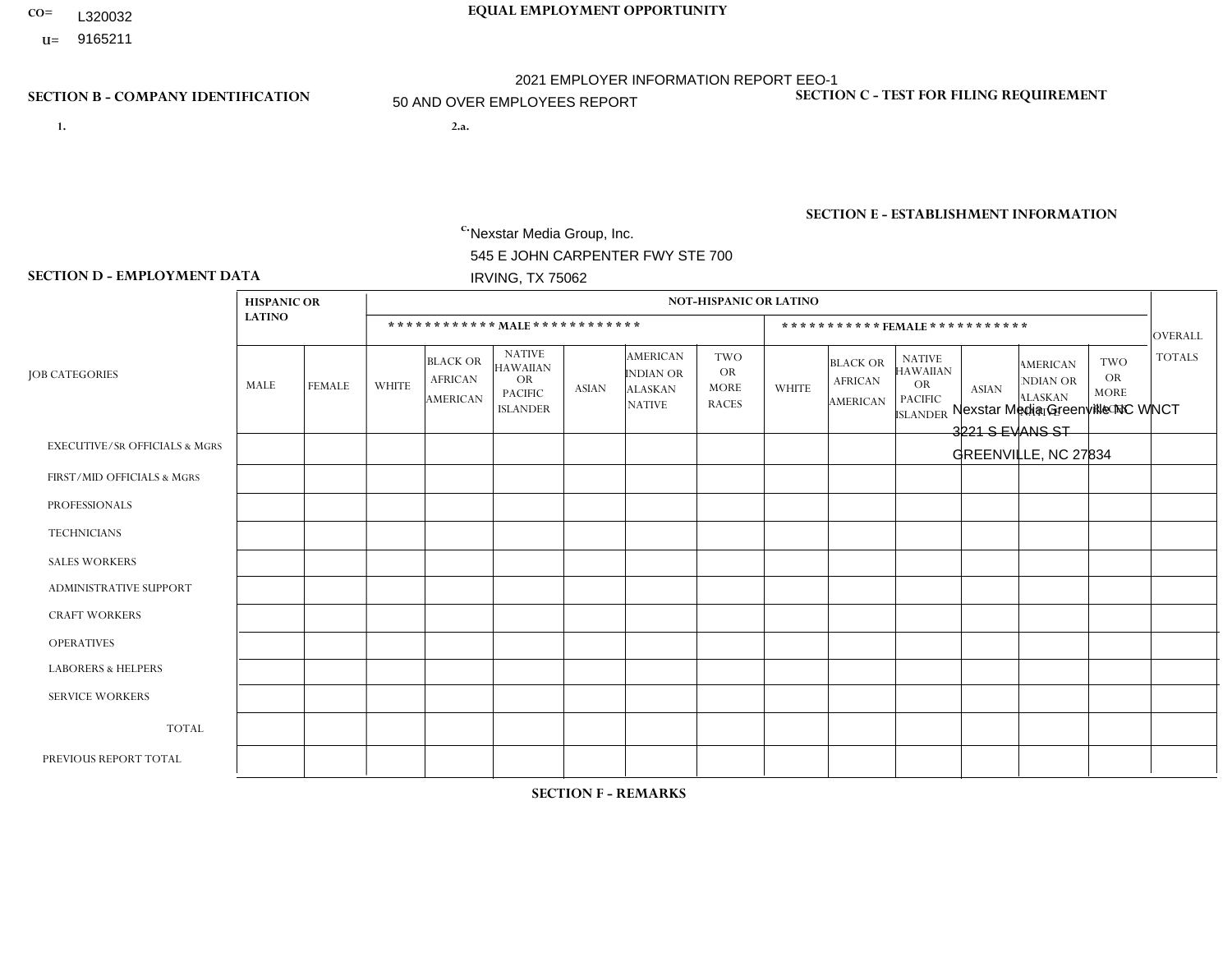- **CO= EQUAL EMPLOYMENT OPPORTUNITY** L320032
- **U=**

- **1. 2.a.** Nexstar Media Group, Inc. 545 E JOHN CARPENTER FWY STE 700 IRVING, TX 75062
- 2.a. Nexstar Media Inc. Dayton WDTN 4595 SOUTH DIXIE DRIVE DAYTON, OH 45439

EIN= 233063152

## **SECTION B - COMPANY IDENTIFICATION SECTION C - TEST FOR FILING REQUIREMENT**

1- Y 2- N 3- Y DUNS= 058168001

**SECTION E - ESTABLISHMENT INFORMATION c.** NAICS: 515120 - Television Broadcasting

### **SECTION D - EMPLOYMENT DATA**

|                                          | <b>HISPANIC OR</b> |               |                |                                                      |                                                                                    |              |                                                                        | <b>NOT-HISPANIC OR LATINO</b>                          |              |                                               |                                                                             |                |                                                                       |                                                        |                |
|------------------------------------------|--------------------|---------------|----------------|------------------------------------------------------|------------------------------------------------------------------------------------|--------------|------------------------------------------------------------------------|--------------------------------------------------------|--------------|-----------------------------------------------|-----------------------------------------------------------------------------|----------------|-----------------------------------------------------------------------|--------------------------------------------------------|----------------|
|                                          | <b>LATINO</b>      |               |                |                                                      | ************ MALE ************                                                     |              |                                                                        |                                                        |              |                                               | *********** FEMALE ***********                                              |                |                                                                       |                                                        | <b>OVERALL</b> |
| <b>JOB CATEGORIES</b>                    | MALE               | <b>FEMALE</b> | <b>WHITE</b>   | <b>BLACK OR</b><br><b>AFRICAN</b><br><b>AMERICAN</b> | <b>NATIVE</b><br><b>HAWAIIAN</b><br><b>OR</b><br><b>PACIFIC</b><br><b>ISLANDER</b> | <b>ASIAN</b> | <b>AMERICAN</b><br><b>INDIAN OR</b><br><b>ALASKAN</b><br><b>NATIVE</b> | <b>TWO</b><br><b>OR</b><br><b>MORE</b><br><b>RACES</b> | <b>WHITE</b> | <b>BLACK OR</b><br><b>AFRICAN</b><br>AMERICAN | <b>NATIVE</b><br><b>HAWAIIAN</b><br>OR<br><b>PACIFIC</b><br><b>ISLANDER</b> | <b>ASIAN</b>   | <b>AMERICAN</b><br><b>NDIAN OR</b><br><b>ALASKAN</b><br><b>NATIVE</b> | <b>TWO</b><br><b>OR</b><br><b>MORE</b><br><b>RACES</b> | <b>TOTALS</b>  |
| <b>EXECUTIVE/SR OFFICIALS &amp; MGRS</b> | $\Omega$           | $\mathbf 0$   | $\mathbf 0$    | 0                                                    | $\mathbf{0}$                                                                       | $\Omega$     | $\Omega$                                                               | $\Omega$                                               | $\Omega$     | $\Omega$                                      | $\Omega$                                                                    | $\Omega$       | $\Omega$                                                              | $\Omega$                                               | $\mathbf 0$    |
| FIRST/MID OFFICIALS & MGRS               | $\mathbf 0$        | $\mathbf 0$   | 5              | $\mathbf 0$                                          | $\Omega$                                                                           |              | $\Omega$                                                               |                                                        | 4            | $\Omega$                                      | $\Omega$                                                                    | $\Omega$       | $\Omega$                                                              | $\Omega$                                               | 11             |
| <b>PROFESSIONALS</b>                     | $\mathbf{0}$       | $\mathbf 0$   | $\overline{4}$ | $\mathbf 0$                                          | -1                                                                                 | $\Omega$     | $\Omega$                                                               | $\Omega$                                               | 3            | $\Omega$                                      | $\Omega$                                                                    | $\Omega$       | $\Omega$                                                              | 1                                                      | 9              |
| <b>TECHNICIANS</b>                       | $\mathbf 0$        | $\mathbf{1}$  | 17             | 4                                                    | -1                                                                                 | 4            | $\Omega$                                                               | $\Omega$                                               | 18           | 3                                             | $\Omega$                                                                    | $\overline{ }$ | $\Omega$                                                              | 1                                                      | 50             |
| <b>SALES WORKERS</b>                     | $\mathbf{0}$       | $\mathbf 0$   | 5              | 0                                                    | $\Omega$                                                                           | $\Omega$     | $\Omega$                                                               |                                                        | $\mathbf{1}$ | $\Omega$                                      | $\Omega$                                                                    | $\Omega$       | $\Omega$                                                              | $\Omega$                                               | $\overline{7}$ |
| ADMINISTRATIVE SUPPORT                   | $\mathbf{0}$       | 0             | 3              | $\mathbf 0$                                          | $\Omega$                                                                           | $\Omega$     | $\Omega$                                                               | $\Omega$                                               | 4            | $\overline{1}$                                | $\Omega$                                                                    | $\overline{ }$ | $\Omega$                                                              | $\Omega$                                               | 9              |
| <b>CRAFT WORKERS</b>                     | $\mathbf{0}$       | 0             | $\mathbf 0$    | $\mathbf 0$                                          | $\Omega$                                                                           | $\Omega$     | $\Omega$                                                               | $\Omega$                                               | $\Omega$     | $\Omega$                                      | $\Omega$                                                                    | $\Omega$       | $\Omega$                                                              | $\Omega$                                               | $\Omega$       |
| <b>OPERATIVES</b>                        | $\mathbf{0}$       | $\mathbf{0}$  | $\mathbf 0$    | $\mathbf 0$                                          | $\Omega$                                                                           | $\Omega$     | $\Omega$                                                               | $\Omega$                                               | $\Omega$     | $\Omega$                                      | $\Omega$                                                                    | $\Omega$       | $\Omega$                                                              | $\Omega$                                               | $\mathbf 0$    |
| <b>LABORERS &amp; HELPERS</b>            | $\mathbf{0}$       | $\Omega$      | $\Omega$       | $\mathbf 0$                                          | $\Omega$                                                                           | $\Omega$     | $\Omega$                                                               | $\Omega$                                               | $\Omega$     | $\Omega$                                      | $\Omega$                                                                    | $\Omega$       | $\Omega$                                                              | $\Omega$                                               | $\mathbf 0$    |
| <b>SERVICE WORKERS</b>                   | $\mathbf{0}$       | $\mathbf{0}$  | $\mathbf 0$    | $\mathbf 0$                                          | $\Omega$                                                                           | $\Omega$     | $\Omega$                                                               | $\Omega$                                               | $\Omega$     | $\Omega$                                      | $\Omega$                                                                    | $\Omega$       | $\Omega$                                                              | $\Omega$                                               | $\mathbf 0$    |
| <b>TOTAL</b>                             | 0                  | $\mathbf{1}$  | 34             | 4                                                    | 2                                                                                  | 5            | $\Omega$                                                               | $\overline{2}$                                         | 30           | 4                                             | 0                                                                           | $\overline{2}$ | $\Omega$                                                              | 2                                                      | 86             |
| PREVIOUS REPORT TOTAL                    | 0                  | $\mathbf 0$   | 42             | $\overline{7}$                                       | -1                                                                                 | $\Omega$     | $\Omega$                                                               | 2                                                      | 29           | 6                                             | $\mathbf 0$                                                                 | $\Omega$       | $\Omega$                                                              | 3                                                      | 90             |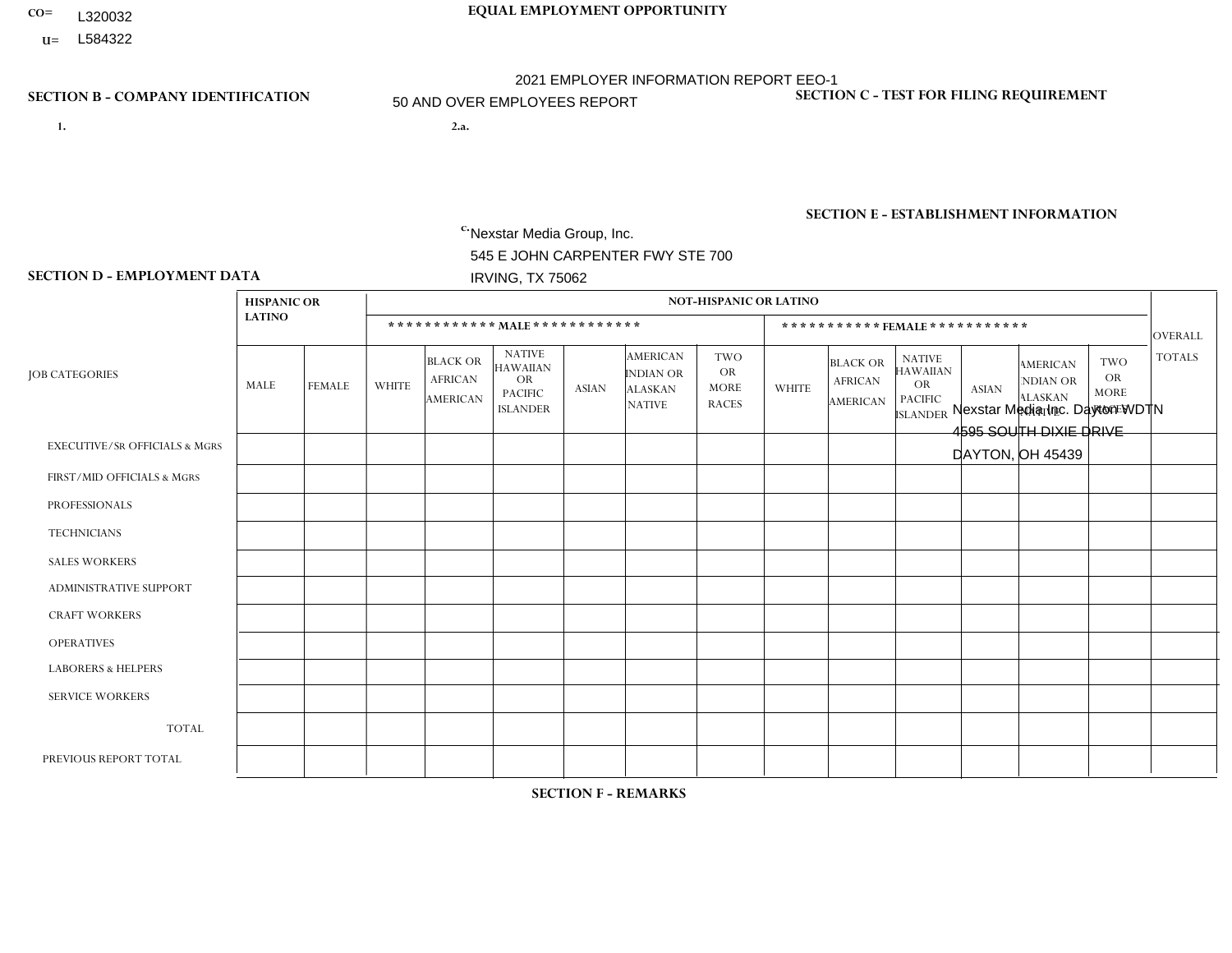- **CO= EQUAL EMPLOYMENT OPPORTUNITY** L320032
- **U=**

- **1. 2.a.** Nexstar Media Group, Inc. 545 E JOHN CARPENTER FWY STE 700 IRVING, TX 75062
- 2.a. Nexstar Media Indianapolis WXIN 6910 Network Place Indianapolis, IN 46278

EIN= 361880355

## **SECTION B - COMPANY IDENTIFICATION SECTION C - TEST FOR FILING REQUIREMENT**

1- Y 2- N 3- Y DUNS= 058168001

**SECTION E - ESTABLISHMENT INFORMATION c.** NAICS: 515120 - Television Broadcasting

### **SECTION D - EMPLOYMENT DATA**

|                                          | <b>HISPANIC OR</b> |                |              |                                                      |                                                                                    |              |                                                                        | <b>NOT-HISPANIC OR LATINO</b>                          |              |                                               |                                                                                    |                |                                                                       |                                                        |                |
|------------------------------------------|--------------------|----------------|--------------|------------------------------------------------------|------------------------------------------------------------------------------------|--------------|------------------------------------------------------------------------|--------------------------------------------------------|--------------|-----------------------------------------------|------------------------------------------------------------------------------------|----------------|-----------------------------------------------------------------------|--------------------------------------------------------|----------------|
|                                          | <b>LATINO</b>      |                |              | ************ MALE************                        |                                                                                    |              |                                                                        |                                                        |              | ***********FEMALE***********                  |                                                                                    |                |                                                                       |                                                        | <b>OVERALL</b> |
| <b>JOB CATEGORIES</b>                    | MALE               | <b>FEMALE</b>  | <b>WHITE</b> | <b>BLACK OR</b><br><b>AFRICAN</b><br><b>AMERICAN</b> | <b>NATIVE</b><br><b>HAWAIIAN</b><br><b>OR</b><br><b>PACIFIC</b><br><b>ISLANDER</b> | ASIAN        | <b>AMERICAN</b><br><b>INDIAN OR</b><br><b>ALASKAN</b><br><b>NATIVE</b> | <b>TWO</b><br><b>OR</b><br><b>MORE</b><br><b>RACES</b> | <b>WHITE</b> | <b>BLACK OR</b><br><b>AFRICAN</b><br>AMERICAN | <b>NATIVE</b><br><b>HAWAIIAN</b><br><b>OR</b><br><b>PACIFIC</b><br><b>ISLANDER</b> | <b>ASIAN</b>   | <b>AMERICAN</b><br><b>NDIAN OR</b><br><b>ALASKAN</b><br><b>NATIVE</b> | <b>TWO</b><br><b>OR</b><br><b>MORE</b><br><b>RACES</b> | <b>TOTALS</b>  |
| <b>EXECUTIVE/SR OFFICIALS &amp; MGRS</b> | $\Omega$           | $\Omega$       | 1            | $\mathbf 0$                                          | $\Omega$                                                                           | $\mathbf{0}$ | $\Omega$                                                               | $\Omega$                                               | 0            | $\Omega$                                      | $\Omega$                                                                           | $\Omega$       | $\Omega$                                                              | $\mathbf{0}$                                           | $\mathbf{1}$   |
| FIRST/MID OFFICIALS & MGRS               | 0                  | $\Omega$       | 12           | $\Omega$                                             | $\Omega$                                                                           | $\Omega$     | $\Omega$                                                               | $\Omega$                                               | 11           | $\overline{1}$                                | $\Omega$                                                                           | $\Omega$       | $\Omega$                                                              | $\mathbf{0}$                                           | 24             |
| <b>PROFESSIONALS</b>                     |                    | $\mathbf{1}$   | 53           | 10                                                   |                                                                                    | $\Omega$     | $\Omega$                                                               | $\overline{2}$                                         | 37           | 6                                             | $\Omega$                                                                           | $\Omega$       | $\Omega$                                                              | $\mathbf{0}$                                           | 111            |
| <b>TECHNICIANS</b>                       | 4                  | $\mathbf{1}$   | 73           | 11                                                   | $\mathbf 0$                                                                        | $\Omega$     | $\Omega$                                                               | -1                                                     | 32           | $\overline{7}$                                | $\mathbf 0$                                                                        | $\mathbf{1}$   | 0                                                                     | $\mathbf{1}$                                           | 131            |
| <b>SALES WORKERS</b>                     |                    | $\mathbf 0$    | 3            | $\mathbf 0$                                          | $\mathbf 0$                                                                        | $\Omega$     | $\Omega$                                                               | $\Omega$                                               | 3            | $\Omega$                                      | $\Omega$                                                                           | $\mathbf 0$    | $\mathbf 0$                                                           | $\mathbf 0$                                            | $\overline{7}$ |
| <b>ADMINISTRATIVE SUPPORT</b>            | $\Omega$           | $\overline{4}$ | 23           | $\overline{2}$                                       | $\Omega$                                                                           | $\Omega$     | $\Omega$                                                               |                                                        | 32           | 10                                            | $\Omega$                                                                           | $\overline{1}$ | $\mathbf 0$                                                           | $\mathbf{1}$                                           | 74             |
| <b>CRAFT WORKERS</b>                     | 0                  | $\mathbf 0$    | $\mathbf 0$  | $\mathbf 0$                                          | $\Omega$                                                                           | $\mathbf{0}$ | $\Omega$                                                               | $\Omega$                                               | $\Omega$     | $\Omega$                                      | $\Omega$                                                                           | $\mathbf{0}$   | $\mathbf{0}$                                                          | $\mathbf 0$                                            | $\mathbf 0$    |
| <b>OPERATIVES</b>                        | 0                  | $\mathbf 0$    | $\mathbf 0$  | $\mathbf 0$                                          | $\mathbf 0$                                                                        | $\Omega$     | $\Omega$                                                               | $\Omega$                                               | 0            | $\Omega$                                      | $\Omega$                                                                           | $\mathbf 0$    | $\Omega$                                                              | $\mathbf 0$                                            | $\mathbf 0$    |
| <b>LABORERS &amp; HELPERS</b>            | $\Omega$           | $\Omega$       | $\mathbf 0$  | $\mathbf 0$                                          | $\mathbf 0$                                                                        | $\Omega$     | $\Omega$                                                               | $\Omega$                                               | $\Omega$     | $\Omega$                                      | $\Omega$                                                                           | $\mathbf{0}$   | $\Omega$                                                              | $\mathbf{0}$                                           | $\mathbf 0$    |
| <b>SERVICE WORKERS</b>                   | 0                  | $\Omega$       | $\Omega$     | $\mathbf 0$                                          | $\mathbf 0$                                                                        | $\Omega$     | $\Omega$                                                               | $\Omega$                                               | $\Omega$     | $\Omega$                                      | $\Omega$                                                                           | $\mathbf{0}$   | $\Omega$                                                              | $\mathbf 0$                                            | $\mathbf 0$    |
| <b>TOTAL</b>                             | 6                  | 6              | 165          | 23                                                   |                                                                                    | $\mathbf 0$  | $\Omega$                                                               | 4                                                      | 115          | 24                                            | $\Omega$                                                                           | $\overline{2}$ | $\Omega$                                                              | 2                                                      | 348            |
| PREVIOUS REPORT TOTAL                    |                    | 3              | 109          | 18                                                   | 1                                                                                  | $\Omega$     | $\Omega$                                                               | 4                                                      | 85           | 6                                             | $\Omega$                                                                           | $\mathbf{1}$   | $\mathbf 1$                                                           | $\mathbf{1}$                                           | 230            |

**SECTION F - REMARKS**

acquisition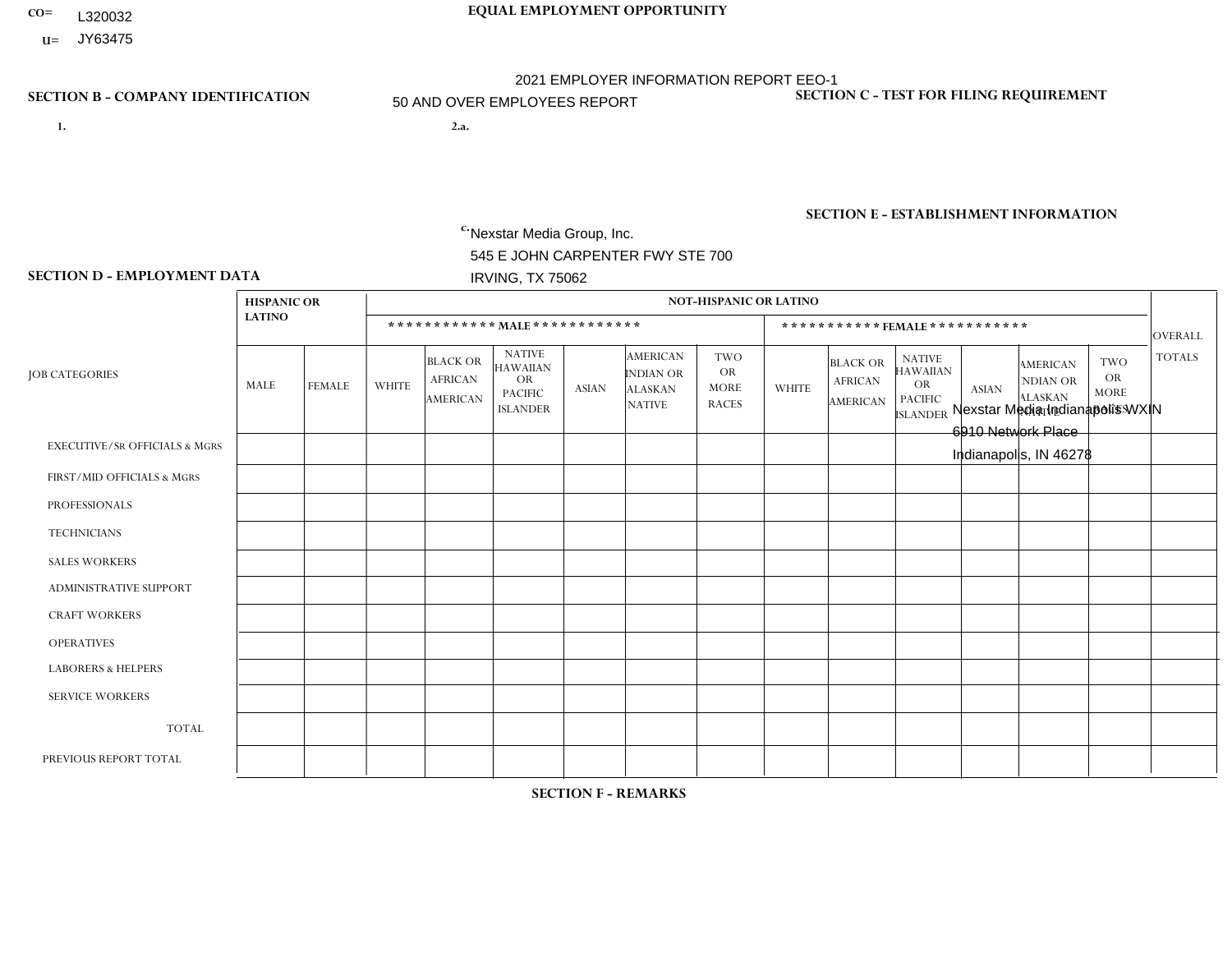- **CO= EQUAL EMPLOYMENT OPPORTUNITY** L320032
- **U=**

- **1. 2.a.** Nexstar Media Group, Inc. 545 E JOHN CARPENTER FWY STE 700 IRVING, TX 75062
- 2.a. Nexstar Media Inc Las Vegas KLAS 3228 CHANNEL 8 DRIVE LAS VEGAS, NV 89149

EIN= 233063152

## **SECTION B - COMPANY IDENTIFICATION SECTION C - TEST FOR FILING REQUIREMENT**

1- Y 2- N 3- Y DUNS= 058168001

**SECTION E - ESTABLISHMENT INFORMATION c.** NAICS: 515120 - Television Broadcasting

### **SECTION D - EMPLOYMENT DATA**

|                                          | <b>HISPANIC OR</b> |                |                |                                                      |                                                                                    |                |                                                                 | <b>NOT-HISPANIC OR LATINO</b>                          |                |                                                      |                                                                                    |                      |                                                                       |                                                        |                |
|------------------------------------------|--------------------|----------------|----------------|------------------------------------------------------|------------------------------------------------------------------------------------|----------------|-----------------------------------------------------------------|--------------------------------------------------------|----------------|------------------------------------------------------|------------------------------------------------------------------------------------|----------------------|-----------------------------------------------------------------------|--------------------------------------------------------|----------------|
|                                          | <b>LATINO</b>      |                |                |                                                      | ************ MALE *************                                                    |                |                                                                 |                                                        |                |                                                      | ***********FEMALE***********                                                       |                      |                                                                       |                                                        | OVERALL        |
| <b>JOB CATEGORIES</b>                    | MALE               | <b>FEMALE</b>  | <b>WHITE</b>   | <b>BLACK OR</b><br><b>AFRICAN</b><br><b>AMERICAN</b> | <b>NATIVE</b><br><b>HAWAIIAN</b><br><b>OR</b><br><b>PACIFIC</b><br><b>ISLANDER</b> | <b>ASIAN</b>   | <b>AMERICAN</b><br>INDIAN OR<br><b>ALASKAN</b><br><b>NATIVE</b> | <b>TWO</b><br><b>OR</b><br><b>MORE</b><br><b>RACES</b> | <b>WHITE</b>   | <b>BLACK OR</b><br><b>AFRICAN</b><br><b>AMERICAN</b> | <b>NATIVE</b><br><b>HAWAIIAN</b><br><b>OR</b><br><b>PACIFIC</b><br><b>ISLANDER</b> | <b>ASIAN</b>         | <b>AMERICAN</b><br><b>NDIAN OR</b><br><b>ALASKAN</b><br><b>NATIVE</b> | <b>TWO</b><br><b>OR</b><br><b>MORE</b><br><b>RACES</b> | <b>TOTALS</b>  |
| <b>EXECUTIVE/SR OFFICIALS &amp; MGRS</b> | $\Omega$           | $\Omega$       | $\mathbf 0$    | $\mathbf 0$                                          | $\mathbf 0$                                                                        | $\Omega$       | $\Omega$                                                        | $\Omega$                                               | $\Omega$       | $\Omega$                                             | $\mathbf{0}$                                                                       | $\mathbf{0}$         | $\mathbf{0}$                                                          | $\Omega$                                               | $\mathbf 0$    |
| FIRST/MID OFFICIALS & MGRS               | 0                  | $\mathbf{1}$   | 5              | $\mathbf 0$                                          | $\mathbf 0$                                                                        | $\mathbf 0$    | $\Omega$                                                        | $\Omega$                                               | 3              | $\Omega$                                             | $\Omega$                                                                           | $\overline{2}$       | $\mathbf{0}$                                                          | $\mathbf{0}$                                           | 11             |
| <b>PROFESSIONALS</b>                     | 0                  | 3              | 11             | $\mathbf 0$                                          | $\Omega$                                                                           | $\mathbf{1}$   | $\mathbf{0}$                                                    | $\Omega$                                               | 6              | $\Omega$                                             | $\Omega$                                                                           | $\mathbf{0}$         | $\Omega$                                                              | $\mathbf{0}$                                           | 21             |
| <b>TECHNICIANS</b>                       | 11                 | $\overline{7}$ | 23             | $\mathbf{1}$                                         | $\mathbf 0$                                                                        | 3              | $\overline{1}$                                                  | $\overline{2}$                                         | 11             | 4                                                    | $\Omega$                                                                           | 3                    | $\Omega$                                                              | $\overline{2}$                                         | 68             |
| <b>SALES WORKERS</b>                     | $\Omega$           | $\overline{2}$ | $\overline{4}$ | $\mathbf 0$                                          | $\Omega$                                                                           | $\Omega$       | $\Omega$                                                        | $\Omega$                                               | 3              | $\mathbf{1}$                                         | $\Omega$                                                                           | $\Omega$             | $\Omega$                                                              | $\Omega$                                               | 10             |
| <b>ADMINISTRATIVE SUPPORT</b>            | 0                  | $\overline{4}$ | 5              | $\mathbf 0$                                          | $\mathbf 0$                                                                        | $\Omega$       | $\Omega$                                                        | 1                                                      | $\overline{4}$ | 3                                                    | $\Omega$                                                                           | $\blacktriangleleft$ | $\mathbf{0}$                                                          | 1                                                      | 19             |
| <b>CRAFT WORKERS</b>                     | 0                  | $\Omega$       | $\mathbf 0$    | $\mathbf 0$                                          | $\Omega$                                                                           | $\Omega$       | $\Omega$                                                        | $\Omega$                                               | $\Omega$       | $\Omega$                                             | $\Omega$                                                                           | $\Omega$             | $\Omega$                                                              | $\Omega$                                               | $\overline{0}$ |
| <b>OPERATIVES</b>                        | 0                  | $\Omega$       | $\mathbf 0$    | $\mathbf 0$                                          | $\mathbf 0$                                                                        | $\mathbf 0$    | $\Omega$                                                        | $\Omega$                                               | $\Omega$       | $\Omega$                                             | $\Omega$                                                                           | $\Omega$             | $\Omega$                                                              | $\mathbf{0}$                                           | $\overline{0}$ |
| <b>LABORERS &amp; HELPERS</b>            | 0                  | $\Omega$       | $\mathbf 0$    | $\mathbf 0$                                          | $\mathbf 0$                                                                        | $\mathbf 0$    | $\Omega$                                                        | $\Omega$                                               | $\Omega$       | $\Omega$                                             | $\mathbf{0}$                                                                       | $\mathbf{0}$         | $\Omega$                                                              | $\Omega$                                               | $\mathbf 0$    |
| <b>SERVICE WORKERS</b>                   | 0                  | $\Omega$       | $\mathbf 0$    | $\mathbf 0$                                          | $\mathbf 0$                                                                        | $\mathbf 0$    | $\Omega$                                                        | $\Omega$                                               | $\Omega$       | $\Omega$                                             | $\Omega$                                                                           | $\mathbf{0}$         | $\mathbf{0}$                                                          | $\mathbf{0}$                                           | $\overline{0}$ |
| <b>TOTAL</b>                             | 11                 | 17             | 48             | $\mathbf{1}$                                         | $\mathbf 0$                                                                        | $\overline{4}$ | -1                                                              | 3                                                      | 27             | 8                                                    | $\Omega$                                                                           | 6                    | $\Omega$                                                              | 3                                                      | 129            |
| PREVIOUS REPORT TOTAL                    | 16                 | 13             | 53             | 3                                                    | $\mathbf 0$                                                                        | 5              |                                                                 | $\overline{2}$                                         | 35             | 9                                                    | $\Omega$                                                                           | 4                    | $\mathbf{0}$                                                          | 3                                                      | 144            |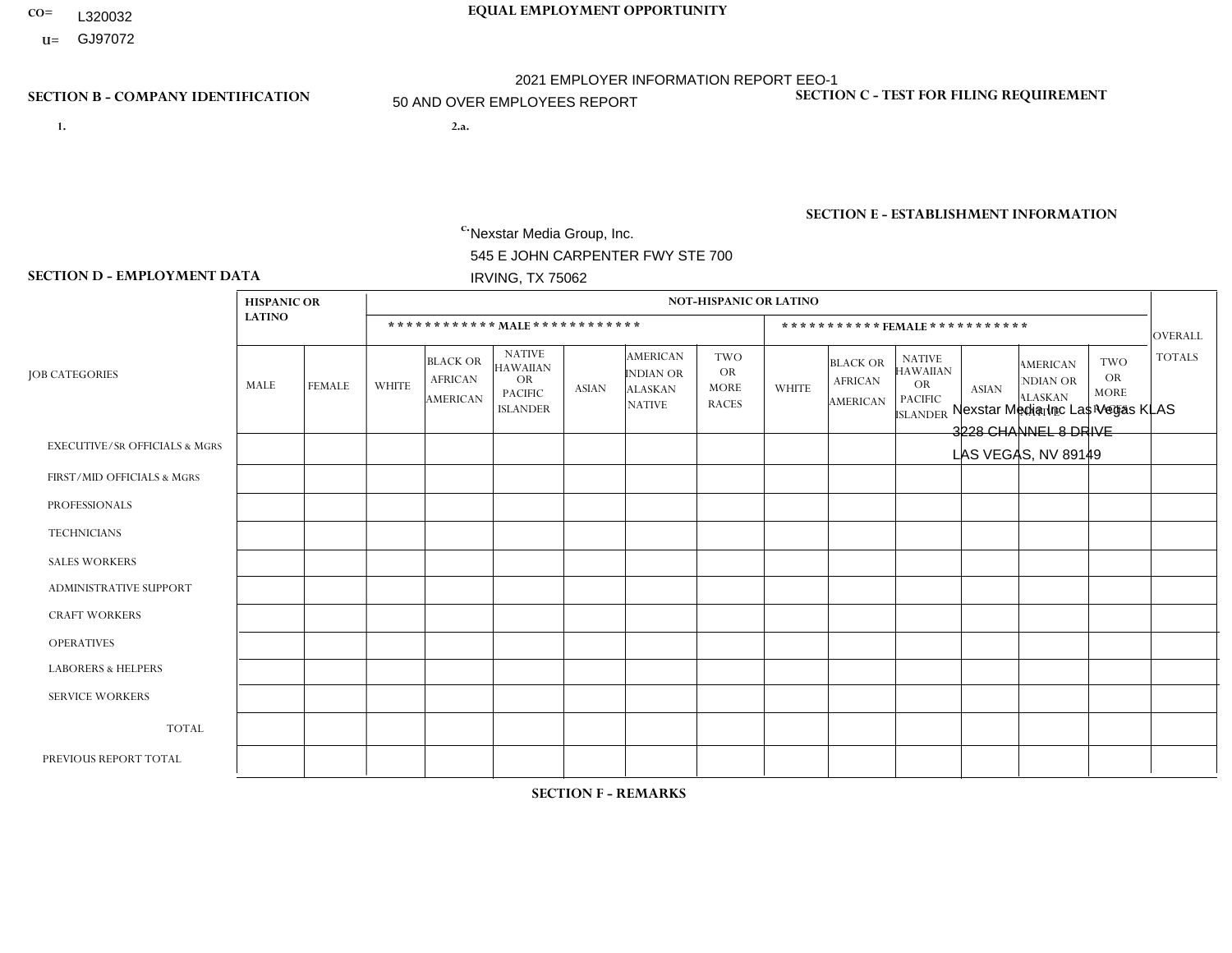- **CO= EQUAL EMPLOYMENT OPPORTUNITY** L320032
	- **U=**

- **1. 2.a.** Nexstar Media Group, Inc. 545 E JOHN CARPENTER FWY STE 700 IRVING, TX 75062
- 2.a. Nexstar Media Inc Peoria WMBD 3131 NORTH UNIVERSITY ST PEORIA, IL 61604

EIN= 233063152

## **SECTION B - COMPANY IDENTIFICATION SECTION C - TEST FOR FILING REQUIREMENT**

1- Y 2- N 3- Y DUNS= 058168001

## **SECTION E - ESTABLISHMENT INFORMATION c.** NAICS: 515120 - Television Broadcasting

### **SECTION D - EMPLOYMENT DATA**

|                                          | <b>HISPANIC OR</b> |                |              |                                               |                                                                                    |              |                                                                 | <b>NOT-HISPANIC OR LATINO</b>                          |              |                                                      |                                                                                    |              |                                                                       |                                                  |                |
|------------------------------------------|--------------------|----------------|--------------|-----------------------------------------------|------------------------------------------------------------------------------------|--------------|-----------------------------------------------------------------|--------------------------------------------------------|--------------|------------------------------------------------------|------------------------------------------------------------------------------------|--------------|-----------------------------------------------------------------------|--------------------------------------------------|----------------|
|                                          | <b>LATINO</b>      |                |              | ************ MALE ************                |                                                                                    |              |                                                                 |                                                        |              | *********** FEMALE ***********                       |                                                                                    |              |                                                                       |                                                  | <b>OVERALL</b> |
| <b>JOB CATEGORIES</b>                    | MALE               | <b>FEMALE</b>  | <b>WHITE</b> | <b>BLACK OR</b><br><b>AFRICAN</b><br>AMERICAN | <b>NATIVE</b><br><b>HAWAIIAN</b><br><b>OR</b><br><b>PACIFIC</b><br><b>ISLANDER</b> | <b>ASIAN</b> | <b>AMERICAN</b><br>INDIAN OR<br><b>ALASKAN</b><br><b>NATIVE</b> | <b>TWO</b><br><b>OR</b><br><b>MORE</b><br><b>RACES</b> | <b>WHITE</b> | <b>BLACK OR</b><br><b>AFRICAN</b><br><b>AMERICAN</b> | <b>NATIVE</b><br><b>HAWAIIAN</b><br><b>OR</b><br><b>PACIFIC</b><br><b>ISLANDER</b> | <b>ASIAN</b> | <b>AMERICAN</b><br><b>NDIAN OR</b><br><b>ALASKAN</b><br><b>NATIVE</b> | <b>TWO</b><br>OR.<br><b>MORE</b><br><b>RACES</b> | <b>TOTALS</b>  |
| <b>EXECUTIVE/SR OFFICIALS &amp; MGRS</b> | $\mathbf 0$        | $\mathbf 0$    | 0            | $\mathbf 0$                                   | $\mathbf 0$                                                                        | 0            | $\Omega$                                                        | $\Omega$                                               | $\Omega$     | $\Omega$                                             | 0                                                                                  | $\mathbf 0$  | $\mathbf 0$                                                           | $\mathbf 0$                                      | $\mathbf 0$    |
| FIRST/MID OFFICIALS & MGRS               | $\Omega$           | $\Omega$       | 4            | $\Omega$                                      | $\Omega$                                                                           | 0            | $\Omega$                                                        | $\mathbf{0}$                                           | $\Omega$     | $\Omega$                                             | 0                                                                                  | $\Omega$     | $\Omega$                                                              | $\Omega$                                         | $\overline{4}$ |
| <b>PROFESSIONALS</b>                     |                    | $\mathbf 0$    | 9            | $\overline{1}$                                | $\mathbf 0$                                                                        | 0            | $\Omega$                                                        | $\Omega$                                               | 3            | $\overline{2}$                                       | 0                                                                                  | $\Omega$     | $\Omega$                                                              | $\mathbf 0$                                      | 16             |
| <b>TECHNICIANS</b>                       | 2                  | $\overline{2}$ | 24           | $\overline{1}$                                | $\mathbf 0$                                                                        | 0            | $\Omega$                                                        | $\mathbf{0}$                                           | 15           | 3                                                    | 0                                                                                  | $\mathbf 0$  | $\mathbf 0$                                                           |                                                  | 48             |
| <b>SALES WORKERS</b>                     | $\Omega$           | $\Omega$       | 6            | $\Omega$                                      | $\Omega$                                                                           | $\Omega$     | $\Omega$                                                        | $\Omega$                                               | 3            | $\Omega$                                             | $\Omega$                                                                           | $\Omega$     | $\Omega$                                                              | $\Omega$                                         | 9              |
| <b>ADMINISTRATIVE SUPPORT</b>            | $\Omega$           | $\mathbf 0$    | 1            | -1                                            | $\mathbf 0$                                                                        | 0            | $\Omega$                                                        | $\Omega$                                               | 5            | $\Omega$                                             | 0                                                                                  | $\Omega$     | $\Omega$                                                              | $\Omega$                                         | $\overline{7}$ |
| <b>CRAFT WORKERS</b>                     | $\Omega$           | $\mathbf 0$    | 0            | $\mathbf 0$                                   | $\mathbf 0$                                                                        | 0            | $\Omega$                                                        | $\Omega$                                               | $\Omega$     | $\Omega$                                             | 0                                                                                  | $\Omega$     | $\Omega$                                                              | $\Omega$                                         | $\mathbf 0$    |
| <b>OPERATIVES</b>                        | $\Omega$           | $\Omega$       | $\Omega$     | $\Omega$                                      | $\Omega$                                                                           | 0            | $\mathbf{0}$                                                    | $\Omega$                                               | $\Omega$     | $\Omega$                                             | 0                                                                                  | $\Omega$     | $\Omega$                                                              | $\Omega$                                         | $\mathbf{0}$   |
| <b>LABORERS &amp; HELPERS</b>            | $\Omega$           | $\Omega$       | 0            | 0                                             | $\mathbf 0$                                                                        | 0            | $\Omega$                                                        | $\Omega$                                               | $\Omega$     | $\Omega$                                             | $\Omega$                                                                           | $\Omega$     | $\Omega$                                                              | $\Omega$                                         | $\mathbf 0$    |
| <b>SERVICE WORKERS</b>                   | $\Omega$           | $\mathbf 0$    | 1            | $\mathbf 0$                                   | $\mathbf 0$                                                                        | 0            | $\Omega$                                                        | $\Omega$                                               | $\Omega$     | $\Omega$                                             | 0                                                                                  | $\Omega$     | $\Omega$                                                              | $\mathbf 0$                                      | 1              |
| <b>TOTAL</b>                             | 3                  | $\overline{2}$ | 45           | 3                                             | $\mathbf{0}$                                                                       | 0            | $\Omega$                                                        | $\Omega$                                               | 26           | 5                                                    | 0                                                                                  | $\Omega$     | $\Omega$                                                              |                                                  | 85             |
| PREVIOUS REPORT TOTAL                    | $\overline{c}$     |                | 47           | $\overline{c}$                                | $\mathbf 0$                                                                        | 0            | $\Omega$                                                        | $\Omega$                                               | 27           | 4                                                    | 0                                                                                  | $\Omega$     | $\Omega$                                                              |                                                  | 84             |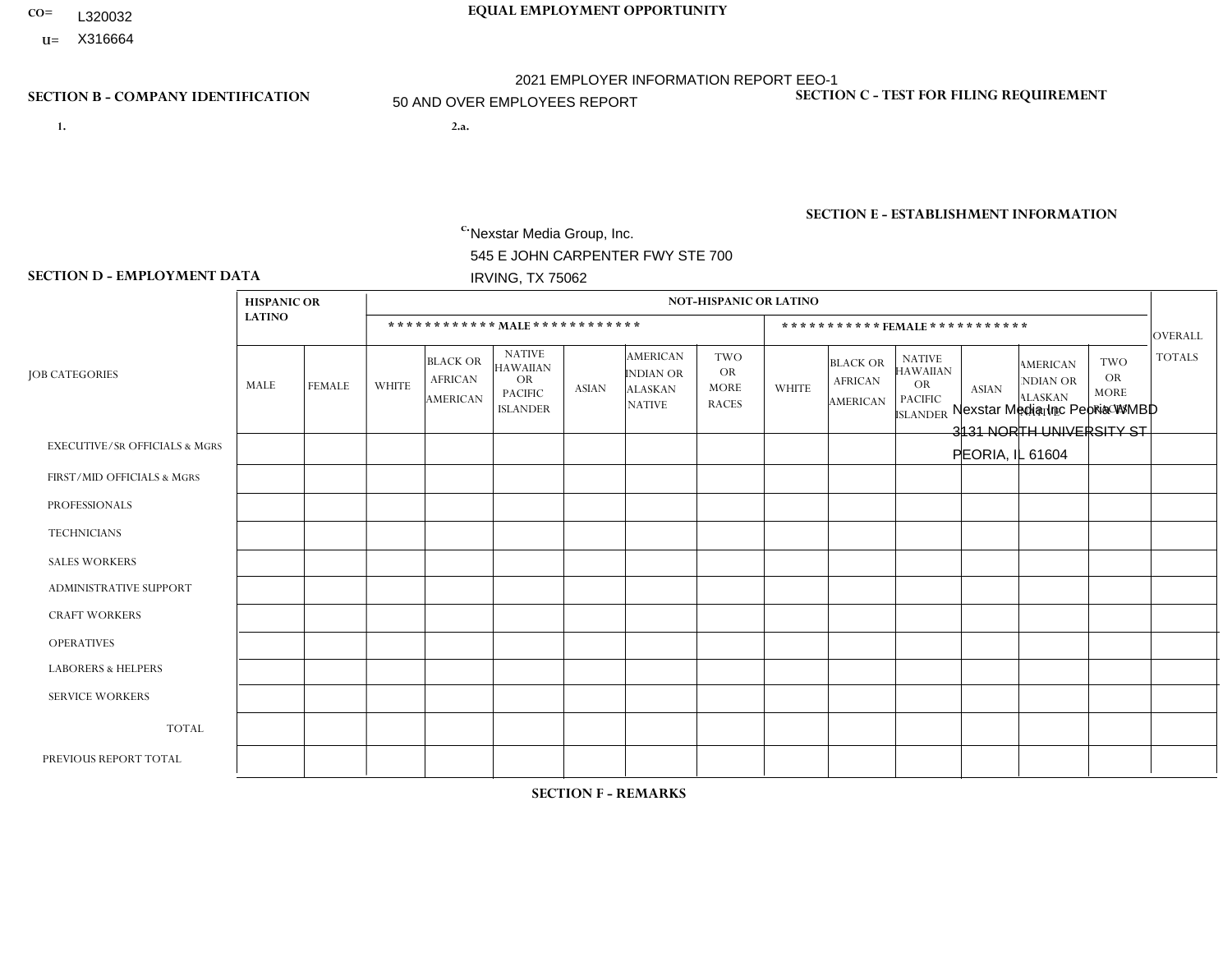- **CO= EQUAL EMPLOYMENT OPPORTUNITY** L320032
- **U=**

- **1. 2.a.** Nexstar Media Group, Inc. 545 E JOHN CARPENTER FWY STE 700 IRVING, TX 75062
- 2.a. Nexstar Media Inc Augusta WJBF 1336 AUGUSTA WEST PARKWAY JBF063 AUGUSTA, GA 30909

EIN= 233063152

## **SECTION B - COMPANY IDENTIFICATION SECTION C - TEST FOR FILING REQUIREMENT**

1- Y 2- N 3- Y DUNS= 058168001

## **SECTION E - ESTABLISHMENT INFORMATION c.** NAICS: 515120 - Television Broadcasting

### **SECTION D - EMPLOYMENT DATA**

|                                          | <b>HISPANIC OR</b> |                |                |                                                      |                                                                                    |              |                                                                        | <b>NOT-HISPANIC OR LATINO</b>                          |              |                                               |                                                                             |              |                                                                       |                                                        |                |
|------------------------------------------|--------------------|----------------|----------------|------------------------------------------------------|------------------------------------------------------------------------------------|--------------|------------------------------------------------------------------------|--------------------------------------------------------|--------------|-----------------------------------------------|-----------------------------------------------------------------------------|--------------|-----------------------------------------------------------------------|--------------------------------------------------------|----------------|
|                                          | <b>LATINO</b>      |                |                |                                                      | ************ MALE ************                                                     |              |                                                                        |                                                        |              |                                               | *********** FEMALE ***********                                              |              |                                                                       |                                                        | <b>OVERALL</b> |
| <b>JOB CATEGORIES</b>                    | MALE               | <b>FEMALE</b>  | <b>WHITE</b>   | <b>BLACK OR</b><br><b>AFRICAN</b><br><b>AMERICAN</b> | <b>NATIVE</b><br><b>HAWAIIAN</b><br><b>OR</b><br><b>PACIFIC</b><br><b>ISLANDER</b> | <b>ASIAN</b> | <b>AMERICAN</b><br><b>INDIAN OR</b><br><b>ALASKAN</b><br><b>NATIVE</b> | <b>TWO</b><br><b>OR</b><br><b>MORE</b><br><b>RACES</b> | <b>WHITE</b> | <b>BLACK OR</b><br><b>AFRICAN</b><br>AMERICAN | <b>NATIVE</b><br><b>HAWAIIAN</b><br>OR<br><b>PACIFIC</b><br><b>ISLANDER</b> | <b>ASIAN</b> | <b>AMERICAN</b><br><b>NDIAN OR</b><br><b>ALASKAN</b><br><b>NATIVE</b> | <b>TWO</b><br><b>OR</b><br><b>MORE</b><br><b>RACES</b> | <b>TOTALS</b>  |
| <b>EXECUTIVE/SR OFFICIALS &amp; MGRS</b> | $\Omega$           | $\Omega$       | $\Omega$       | $\Omega$                                             | $\Omega$                                                                           | $\Omega$     | $\Omega$                                                               | $\Omega$                                               | $\Omega$     | $\Omega$                                      | $\Omega$                                                                    | $\Omega$     | $\Omega$                                                              | $\Omega$                                               | $\Omega$       |
| FIRST/MID OFFICIALS & MGRS               | $\mathbf{0}$       | 0              | 6              | $\mathbf 0$                                          | $\Omega$                                                                           | $\Omega$     | $\Omega$                                                               | $\Omega$                                               | 1            | $\overline{1}$                                | $\Omega$                                                                    | $\Omega$     | $\Omega$                                                              | $\Omega$                                               | 8              |
| <b>PROFESSIONALS</b>                     | $\mathbf 0$        | $\overline{0}$ | $\overline{7}$ | 0                                                    | $\Omega$                                                                           |              | $\Omega$                                                               | $\Omega$                                               | 4            | 2                                             | 0                                                                           | $\Omega$     | $\Omega$                                                              | $\Omega$                                               | 14             |
| <b>TECHNICIANS</b>                       | $\mathbf 0$        | $\mathbf{1}$   | 14             | 10                                                   | $\Omega$                                                                           |              | $\Omega$                                                               | $\Omega$                                               | 11           | 6                                             | $\Omega$                                                                    | $\Omega$     | $\Omega$                                                              | $\mathbf{1}$                                           | 44             |
| <b>SALES WORKERS</b>                     | $\mathbf 0$        | $\mathbf 0$    | 3              | $\Omega$                                             | $\Omega$                                                                           |              | $\Omega$                                                               | $\Omega$                                               | 3            | $\overline{2}$                                | $\Omega$                                                                    | $\Omega$     | $\Omega$                                                              | $\Omega$                                               | 9              |
| <b>ADMINISTRATIVE SUPPORT</b>            | 0                  | 0              | $\overline{4}$ | $\mathbf 0$                                          | $\mathbf{0}$                                                                       |              | $\Omega$                                                               | $\Omega$                                               | 5            | 4                                             | $\Omega$                                                                    | $\Omega$     | $\Omega$                                                              | $\Omega$                                               | 14             |
| <b>CRAFT WORKERS</b>                     | $\Omega$           | 0              | $\mathbf 0$    | 0                                                    | $\Omega$                                                                           | $\Omega$     | $\Omega$                                                               | $\Omega$                                               | $\Omega$     | $\Omega$                                      | $\Omega$                                                                    | $\Omega$     | $\Omega$                                                              | $\Omega$                                               | $\Omega$       |
| <b>OPERATIVES</b>                        | $\mathbf 0$        | $\mathbf{0}$   | $\mathbf 0$    | $\mathbf 0$                                          | $\Omega$                                                                           | $\Omega$     | $\Omega$                                                               | $\Omega$                                               | $\Omega$     | $\Omega$                                      | $\Omega$                                                                    | $\Omega$     | $\Omega$                                                              | $\Omega$                                               | $\mathbf 0$    |
| <b>LABORERS &amp; HELPERS</b>            | $\mathbf 0$        | $\overline{0}$ | $\mathbf 0$    | 0                                                    | $\Omega$                                                                           | $\Omega$     | $\Omega$                                                               | $\Omega$                                               | $\Omega$     | $\Omega$                                      | $\Omega$                                                                    | $\Omega$     | $\Omega$                                                              | $\Omega$                                               | $\mathbf 0$    |
| <b>SERVICE WORKERS</b>                   | $\mathbf{0}$       | $\overline{0}$ | $\mathbf 0$    | $\mathbf 0$                                          | $\Omega$                                                                           | $\Omega$     | $\Omega$                                                               | $\Omega$                                               | $\Omega$     | $\Omega$                                      | $\Omega$                                                                    | $\Omega$     | $\Omega$                                                              | $\Omega$                                               | $\mathbf 0$    |
| <b>TOTAL</b>                             | $\mathbf 0$        | $\mathbf{1}$   | 34             | 10                                                   | $\mathbf 0$                                                                        | 4            | $\Omega$                                                               | $\Omega$                                               | 24           | 15                                            | $\Omega$                                                                    | $\mathbf 0$  | $\Omega$                                                              | $\mathbf{1}$                                           | 89             |
| PREVIOUS REPORT TOTAL                    | $\mathbf 0$        | 1              | 33             | 12                                                   | $\Omega$                                                                           | 4            | $\Omega$                                                               | $\Omega$                                               | 22           | 19                                            | $\mathbf 0$                                                                 | $\Omega$     | $\Omega$                                                              | 1                                                      | 92             |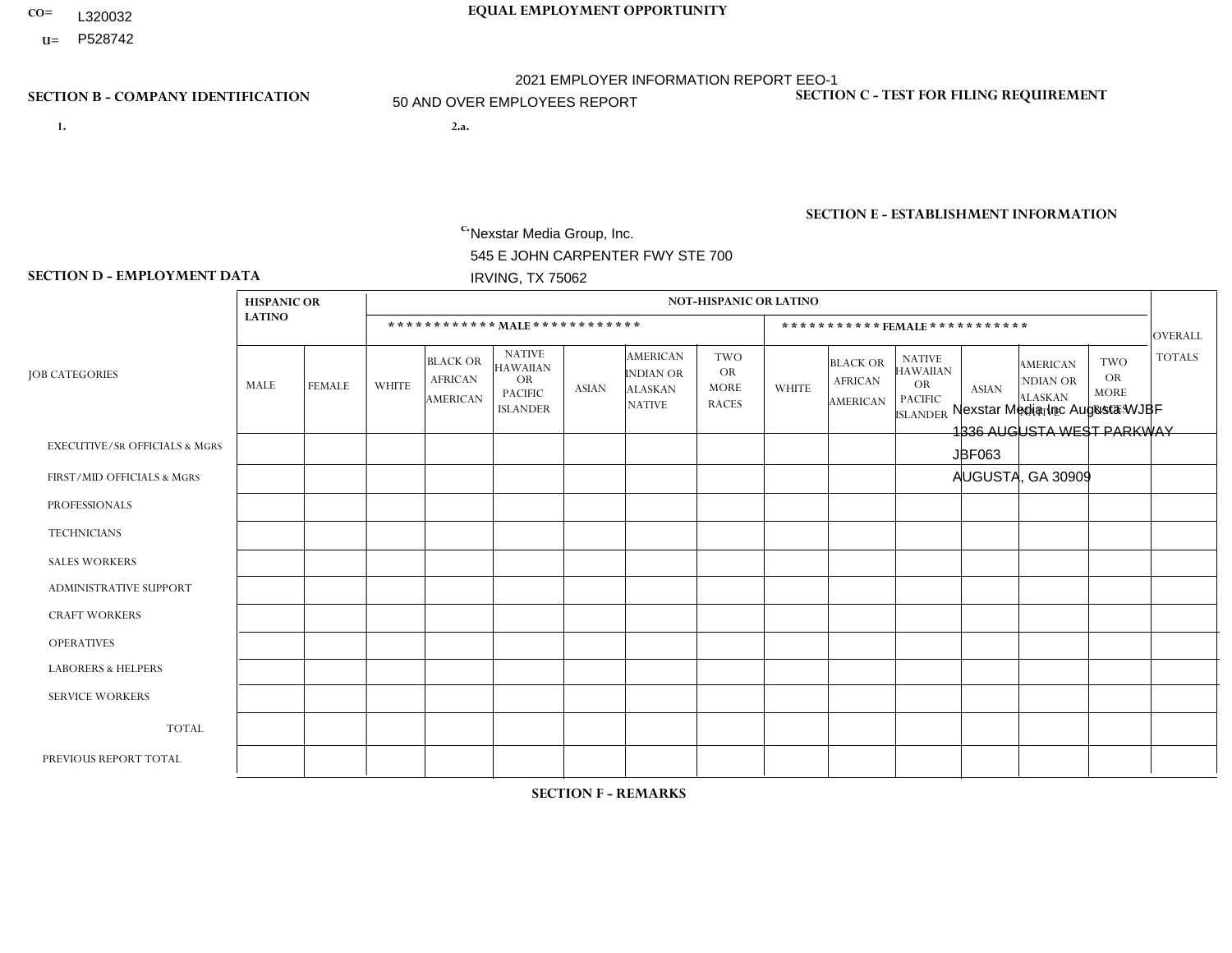- **CO= EQUAL EMPLOYMENT OPPORTUNITY** L320032
	- **U=**

## **SECTION B - COMPANY IDENTIFICATION SECTION C - TEST FOR FILING REQUIREMENT**

- **1. 2.a.** Nexstar Media Group, Inc. 545 E JOHN CARPENTER FWY STE 700 IRVING, TX 75062
- 2.a. Nexstar Media Inc Joplin KSNF 1502 S CLEVELAND AVE JOPLIN, MO 64801

2021 EMPLOYER INFORMATION REPORT EEO-1 50 AND OVER EMPLOYEES REPORT

EIN= 233063152

1- Y 2- N 3- Y DUNS= 058168001

## **SECTION E - ESTABLISHMENT INFORMATION c.** NAICS: 515120 - Television Broadcasting

### **SECTION D - EMPLOYMENT DATA**

|                                          | <b>HISPANIC OR</b> |                |                |                                                      |                                                                             |              |                                                                        | <b>NOT-HISPANIC OR LATINO</b>                          |              |                                                      |                                                                                    |              |                                                                       |                                                  |                |
|------------------------------------------|--------------------|----------------|----------------|------------------------------------------------------|-----------------------------------------------------------------------------|--------------|------------------------------------------------------------------------|--------------------------------------------------------|--------------|------------------------------------------------------|------------------------------------------------------------------------------------|--------------|-----------------------------------------------------------------------|--------------------------------------------------|----------------|
|                                          | <b>LATINO</b>      |                |                | ************ MAIE************                        |                                                                             |              |                                                                        |                                                        |              | ***********FEMALE***********                         |                                                                                    |              |                                                                       |                                                  | OVERALL        |
| <b>JOB CATEGORIES</b>                    | MALE               | <b>FEMALE</b>  | <b>WHITE</b>   | <b>BLACK OR</b><br><b>AFRICAN</b><br><b>AMERICAN</b> | <b>NATIVE</b><br><b>HAWAIIAN</b><br>OR<br><b>PACIFIC</b><br><b>ISLANDER</b> | <b>ASIAN</b> | <b>AMERICAN</b><br><b>INDIAN OR</b><br><b>ALASKAN</b><br><b>NATIVE</b> | <b>TWO</b><br><b>OR</b><br><b>MORE</b><br><b>RACES</b> | <b>WHITE</b> | <b>BLACK OR</b><br><b>AFRICAN</b><br><b>AMERICAN</b> | <b>NATIVE</b><br><b>HAWAIIAN</b><br><b>OR</b><br><b>PACIFIC</b><br><b>ISLANDER</b> | <b>ASIAN</b> | <b>AMERICAN</b><br><b>NDIAN OR</b><br><b>ALASKAN</b><br><b>NATIVE</b> | <b>TWO</b><br>OR.<br><b>MORE</b><br><b>RACES</b> | <b>TOTALS</b>  |
| <b>EXECUTIVE/SR OFFICIALS &amp; MGRS</b> | $\Omega$           | $\Omega$       | $\Omega$       | $\mathbf 0$                                          | $\Omega$                                                                    | 0            | $\Omega$                                                               | $\mathbf{0}$                                           | $\Omega$     | $\Omega$                                             | 0                                                                                  | $\Omega$     | $\Omega$                                                              | $\Omega$                                         | $\mathbf 0$    |
| FIRST/MID OFFICIALS & MGRS               | $\Omega$           | $\Omega$       | 5              | $\Omega$                                             | $\Omega$                                                                    | 0            | $\mathbf{0}$                                                           | $\Omega$                                               | -1           |                                                      | 0                                                                                  | $\Omega$     | $\Omega$                                                              | $\Omega$                                         | $\overline{7}$ |
| <b>PROFESSIONALS</b>                     | $\Omega$           | $\mathbf{1}$   | $\overline{7}$ | $\mathbf 0$                                          | $\mathbf 0$                                                                 | 0            | $\Omega$                                                               | -1                                                     | 3            | $\Omega$                                             | 0                                                                                  | $\Omega$     | $\Omega$                                                              | $\mathbf 0$                                      | 12             |
| <b>TECHNICIANS</b>                       | 1                  | $\mathbf{1}$   | 32             | $\mathbf{1}$                                         | $\mathbf 0$                                                                 | 0            | 2                                                                      | $\Omega$                                               | 17           | $\overline{\mathbf{A}}$                              | 1                                                                                  | $\mathbf{0}$ | 1                                                                     | $\mathbf 0$                                      | 57             |
| <b>SALES WORKERS</b>                     | $\mathbf 0$        | $\mathbf 0$    | 4              | $\mathbf 0$                                          | $\mathbf 0$                                                                 | 0            | $\Omega$                                                               | $\Omega$                                               | 6            | $\Omega$                                             | $\Omega$                                                                           | $\Omega$     | $\Omega$                                                              | $\mathbf 0$                                      | 10             |
| <b>ADMINISTRATIVE SUPPORT</b>            | $\Omega$           | $\Omega$       | 6              | $\Omega$                                             | $\Omega$                                                                    | 0            | -1                                                                     | $\Omega$                                               | 9            | $\Omega$                                             | 0                                                                                  | 1            | $\Omega$                                                              | $\Omega$                                         | 17             |
| <b>CRAFT WORKERS</b>                     | $\Omega$           | $\Omega$       | 0              | $\mathbf 0$                                          | $\Omega$                                                                    | 0            | $\Omega$                                                               | $\Omega$                                               | $\Omega$     | $\Omega$                                             | 0                                                                                  | $\Omega$     | $\Omega$                                                              | $\Omega$                                         | $\mathbf 0$    |
| <b>OPERATIVES</b>                        | $\Omega$           | $\Omega$       | 0              | $\Omega$                                             | $\Omega$                                                                    | 0            | $\mathbf{0}$                                                           | $\Omega$                                               | $\Omega$     | $\Omega$                                             | 0                                                                                  | $\Omega$     | $\Omega$                                                              | $\Omega$                                         | $\overline{0}$ |
| <b>LABORERS &amp; HELPERS</b>            | $\Omega$           | $\Omega$       | 0              | $\mathbf 0$                                          | $\Omega$                                                                    | 0            | $\Omega$                                                               | $\Omega$                                               | $\Omega$     | $\Omega$                                             | $\Omega$                                                                           | $\Omega$     | $\Omega$                                                              | $\Omega$                                         | $\mathbf 0$    |
| <b>SERVICE WORKERS</b>                   | $\Omega$           | $\mathbf 0$    | 0              | $\mathbf 0$                                          | $\mathbf 0$                                                                 | 0            | $\Omega$                                                               | $\Omega$                                               | $\Omega$     | $\Omega$                                             | 0                                                                                  | $\Omega$     | $\Omega$                                                              | $\Omega$                                         | $\mathbf{0}$   |
| <b>TOTAL</b>                             | -1                 | $\overline{2}$ | 54             | $\mathbf{1}$                                         | $\mathbf{0}$                                                                | 0            | 3                                                                      | $\overline{1}$                                         | 36           | $\overline{2}$                                       |                                                                                    | 1            | 1                                                                     | $\mathbf 0$                                      | 103            |
| PREVIOUS REPORT TOTAL                    | $\Omega$           | 3              | 57             | $\overline{c}$                                       | $\Omega$                                                                    | 0            | 2                                                                      | $\overline{1}$                                         | 34           | 3                                                    |                                                                                    | $\Omega$     | $\Omega$                                                              | $\Omega$                                         | 103            |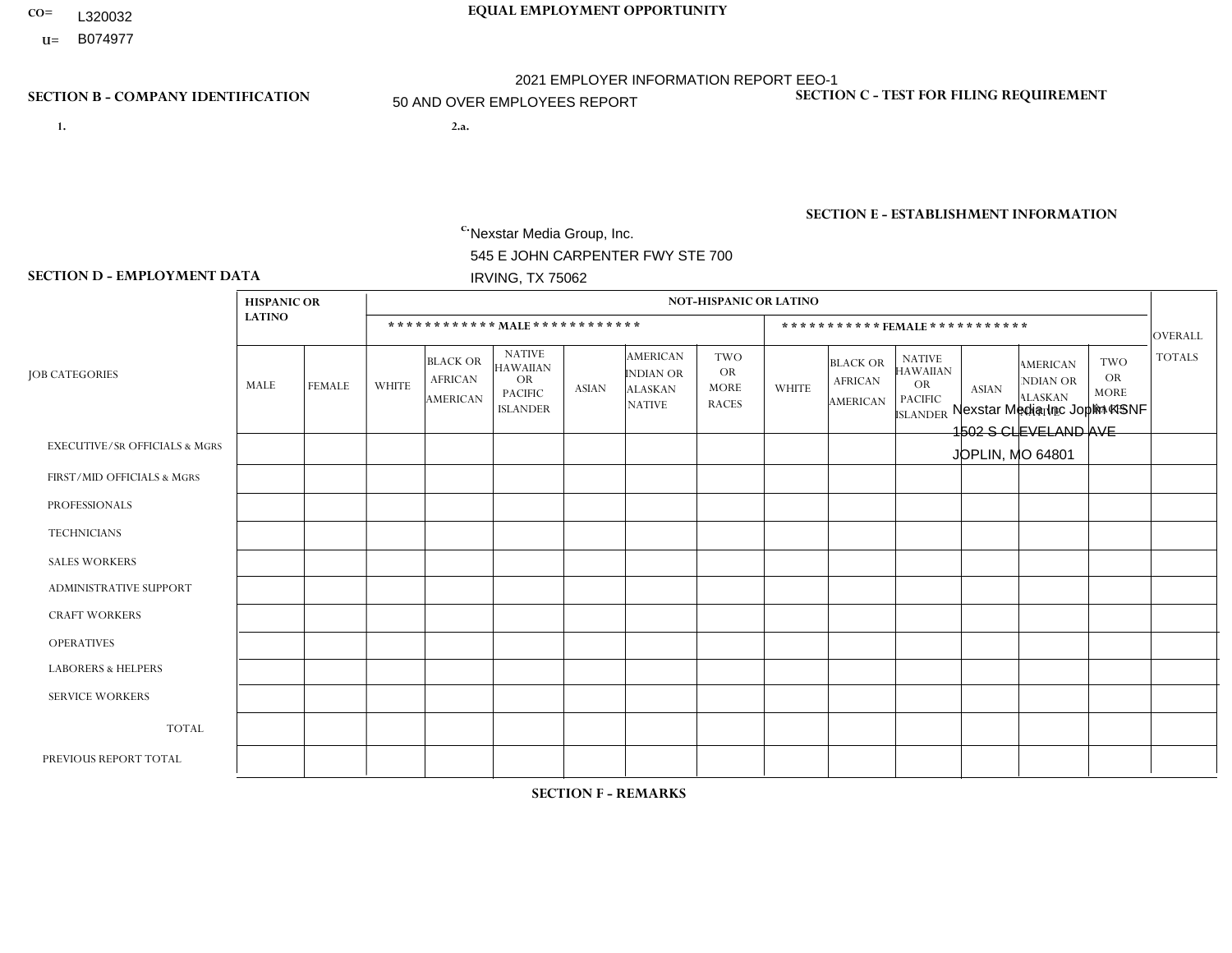- L320032
- **U=**

# **CO= EQUAL EMPLOYMENT OPPORTUNITY** 2021 EMPLOYER INFORMATION REPORT EEO-1 50 AND OVER EMPLOYEES REPORT

- **1. 2.a.** Nexstar Media Group, Inc. 545 E JOHN CARPENTER FWY STE 700 IRVING, TX 75062
- WTHI-ETHI 918 OHIO STREET TERRE HAUTE, IN 47807

EIN= 233063152

## **SECTION B - COMPANY IDENTIFICATION SECTION C - TEST FOR FILING REQUIREMENT**

1- Y 2- N 3- Y DUNS= 058168001

## **SECTION E - ESTABLISHMENT INFORMATION c.** NAICS: 515120 - Television Broadcasting

### **SECTION D - EMPLOYMENT DATA**

|                                          | <b>HISPANIC OR</b> |                |                |                                               |                                                                                    |              |                                                                        | <b>NOT-HISPANIC OR LATINO</b>                          |                |                                               |                                                                             |              |                                                                       |                                                        |                |
|------------------------------------------|--------------------|----------------|----------------|-----------------------------------------------|------------------------------------------------------------------------------------|--------------|------------------------------------------------------------------------|--------------------------------------------------------|----------------|-----------------------------------------------|-----------------------------------------------------------------------------|--------------|-----------------------------------------------------------------------|--------------------------------------------------------|----------------|
|                                          | <b>LATINO</b>      |                |                |                                               | ************ MALE ************                                                     |              |                                                                        |                                                        |                | ***********FEMALE***********                  |                                                                             |              |                                                                       |                                                        | <b>OVERALL</b> |
| <b>JOB CATEGORIES</b>                    | MALE               | <b>FEMALE</b>  | <b>WHITE</b>   | <b>BLACK OR</b><br><b>AFRICAN</b><br>AMERICAN | <b>NATIVE</b><br><b>HAWAIIAN</b><br><b>OR</b><br><b>PACIFIC</b><br><b>ISLANDER</b> | ASIAN        | <b>AMERICAN</b><br><b>INDIAN OR</b><br><b>ALASKAN</b><br><b>NATIVE</b> | <b>TWO</b><br><b>OR</b><br><b>MORE</b><br><b>RACES</b> | <b>WHITE</b>   | <b>BLACK OR</b><br><b>AFRICAN</b><br>AMERICAN | <b>NATIVE</b><br><b>HAWAIIAN</b><br>OR<br><b>PACIFIC</b><br><b>ISLANDER</b> | <b>ASIAN</b> | <b>AMERICAN</b><br><b>NDIAN OR</b><br><b>ALASKAN</b><br><b>NATIVE</b> | <b>TWO</b><br><b>OR</b><br><b>MORE</b><br><b>RACES</b> | <b>TOTALS</b>  |
| <b>EXECUTIVE/SR OFFICIALS &amp; MGRS</b> | $\Omega$           | $\Omega$       | $\Omega$       | $\Omega$                                      | $\Omega$                                                                           | $\mathbf{0}$ | $\Omega$                                                               | $\Omega$                                               | 0              | $\Omega$                                      | $\Omega$                                                                    | $\Omega$     | $\Omega$                                                              | $\Omega$                                               | $\mathbf{0}$   |
| FIRST/MID OFFICIALS & MGRS               | 0                  | $\mathbf 0$    | 4              | $\mathbf 0$                                   | $\Omega$                                                                           | $\Omega$     | $\Omega$                                                               | $\Omega$                                               |                | $\Omega$                                      | $\Omega$                                                                    | $\mathbf{0}$ | $\Omega$                                                              | $\mathbf{0}$                                           | 5              |
| <b>PROFESSIONALS</b>                     | 0                  | $\Omega$       | 4              | $\mathbf 0$                                   | $\Omega$                                                                           | $\mathbf{1}$ | $\Omega$                                                               | $\Omega$                                               | $\overline{2}$ | $\Omega$                                      | $\Omega$                                                                    | $\Omega$     | 0                                                                     | $\Omega$                                               | $\overline{7}$ |
| <b>TECHNICIANS</b>                       | 1                  | $\overline{0}$ | 20             | $\overline{2}$                                | $\mathbf 0$                                                                        | $\Omega$     | $\Omega$                                                               | $\Omega$                                               | 9              |                                               | $\Omega$                                                                    | $\mathbf 0$  | $\mathbf 0$                                                           | $\mathbf{1}$                                           | 34             |
| <b>SALES WORKERS</b>                     | $\Omega$           | $\Omega$       | $\overline{2}$ | $\mathbf 0$                                   | $\Omega$                                                                           | $\Omega$     | $\Omega$                                                               | $\Omega$                                               | 5              | $\Omega$                                      | $\Omega$                                                                    | $\Omega$     | $\Omega$                                                              | $\Omega$                                               | $\overline{7}$ |
| <b>ADMINISTRATIVE SUPPORT</b>            | 0                  | $\mathbf{1}$   | $\Omega$       | $\mathbf 0$                                   | $\Omega$                                                                           | $\Omega$     | $\Omega$                                                               | $\Omega$                                               | 3              |                                               | $\Omega$                                                                    | $\Omega$     | $\Omega$                                                              | $\mathbf{0}$                                           | 5              |
| <b>CRAFT WORKERS</b>                     | 0                  | $\Omega$       | $\Omega$       | $\mathbf 0$                                   | $\Omega$                                                                           | $\Omega$     | $\Omega$                                                               | $\Omega$                                               | 0              | $\Omega$                                      | $\Omega$                                                                    | $\Omega$     | $\Omega$                                                              | $\Omega$                                               | $\overline{0}$ |
| <b>OPERATIVES</b>                        | 0                  | $\Omega$       | $\Omega$       | $\Omega$                                      | $\Omega$                                                                           | $\Omega$     | $\Omega$                                                               | $\Omega$                                               | $\overline{0}$ | $\Omega$                                      | $\Omega$                                                                    | $\Omega$     | $\Omega$                                                              | $\Omega$                                               | $\mathbf{0}$   |
| <b>LABORERS &amp; HELPERS</b>            | 0                  | $\Omega$       | $\Omega$       | $\mathbf 0$                                   | $\mathbf{0}$                                                                       | $\Omega$     | $\Omega$                                                               | $\Omega$                                               | $\Omega$       | $\Omega$                                      | $\Omega$                                                                    | $\Omega$     | $\Omega$                                                              | $\mathbf 0$                                            | $\overline{0}$ |
| <b>SERVICE WORKERS</b>                   | 0                  | $\Omega$       |                | 0                                             | 0                                                                                  | $\Omega$     | $\Omega$                                                               | $\Omega$                                               | $\Omega$       | $\Omega$                                      | $\Omega$                                                                    | $\Omega$     | $\Omega$                                                              | $\mathbf 0$                                            | $\mathbf{1}$   |
| <b>TOTAL</b>                             |                    | $\mathbf{1}$   | 31             | $\overline{c}$                                | 0                                                                                  | -1           | $\Omega$                                                               | $\Omega$                                               | 20             | $\overline{2}$                                | $\mathbf 0$                                                                 | $\mathbf 0$  | 0                                                                     | $\mathbf{1}$                                           | 59             |
| PREVIOUS REPORT TOTAL                    | 0                  | $\Omega$       | 29             | $\overline{2}$                                | $\Omega$                                                                           | -1           | $\Omega$                                                               | $\Omega$                                               | 24             | 5                                             | $\Omega$                                                                    | $\mathbf{0}$ | $\Omega$                                                              | $\mathbf 0$                                            | 61             |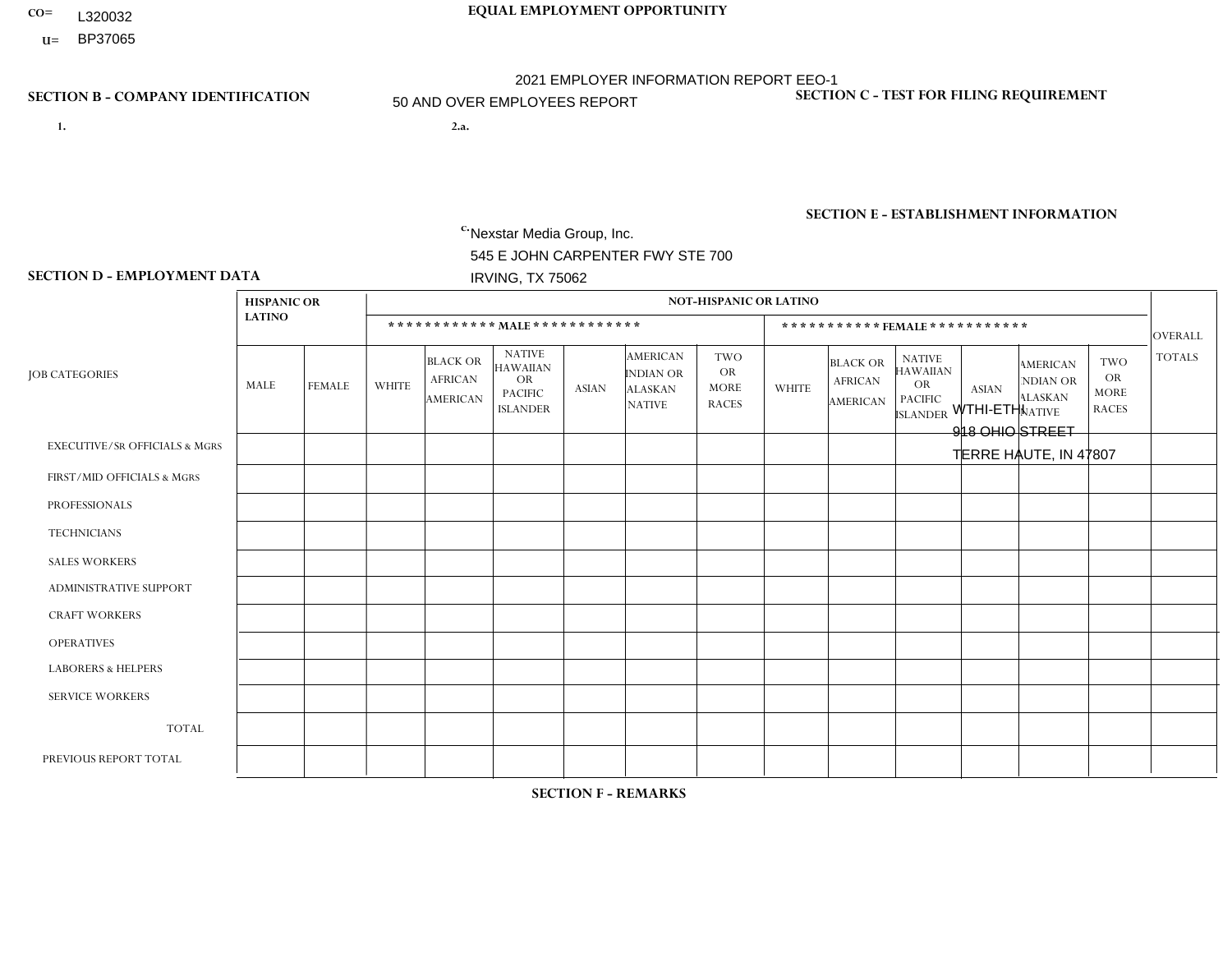- **CO= EQUAL EMPLOYMENT OPPORTUNITY** L320032
	- **U=** FJ91326

- **1. 2.a.** Nexstar Media Group, Inc. 545 E JOHN CARPENTER FWY STE 700 IRVING, TX 75062
- 2.a. Nexstar Media Inc Fresno KSEE 5035 E MCKINLEY AVENUE FRESNO, CA 93727

EIN= 233063152

## **SECTION B - COMPANY IDENTIFICATION SECTION C - TEST FOR FILING REQUIREMENT**

1- Y 2- N 3- Y DUNS= 058168001

## **SECTION E - ESTABLISHMENT INFORMATION c.** NAICS: 515120 - Television Broadcasting

### **SECTION D - EMPLOYMENT DATA**

|                                          | <b>HISPANIC OR</b> |                |                |                                                      |                                                                                    |                |                                                                        | <b>NOT-HISPANIC OR LATINO</b>                          |                |                                               |                                                                             |                |                                                                       |                                                        |                |
|------------------------------------------|--------------------|----------------|----------------|------------------------------------------------------|------------------------------------------------------------------------------------|----------------|------------------------------------------------------------------------|--------------------------------------------------------|----------------|-----------------------------------------------|-----------------------------------------------------------------------------|----------------|-----------------------------------------------------------------------|--------------------------------------------------------|----------------|
|                                          | <b>LATINO</b>      |                |                |                                                      | ************ MAIE************                                                      |                |                                                                        |                                                        |                |                                               | *********** FEMALE ***********                                              |                |                                                                       |                                                        | <b>OVERALL</b> |
| <b>JOB CATEGORIES</b>                    | MALE               | <b>FEMALE</b>  | <b>WHITE</b>   | <b>BLACK OR</b><br><b>AFRICAN</b><br><b>AMERICAN</b> | <b>NATIVE</b><br><b>HAWAIIAN</b><br><b>OR</b><br><b>PACIFIC</b><br><b>ISLANDER</b> | <b>ASIAN</b>   | <b>AMERICAN</b><br><b>INDIAN OR</b><br><b>ALASKAN</b><br><b>NATIVE</b> | <b>TWO</b><br><b>OR</b><br><b>MORE</b><br><b>RACES</b> | <b>WHITE</b>   | <b>BLACK OR</b><br><b>AFRICAN</b><br>AMERICAN | <b>NATIVE</b><br><b>HAWAIIAN</b><br>OR<br><b>PACIFIC</b><br><b>ISLANDER</b> | <b>ASIAN</b>   | <b>AMERICAN</b><br><b>NDIAN OR</b><br><b>ALASKAN</b><br><b>NATIVE</b> | <b>TWO</b><br><b>OR</b><br><b>MORE</b><br><b>RACES</b> | <b>TOTALS</b>  |
| <b>EXECUTIVE/SR OFFICIALS &amp; MGRS</b> | $\mathbf{0}$       | $\Omega$       | 1              | $\Omega$                                             | $\mathbf{0}$                                                                       | $\Omega$       | $\Omega$                                                               | $\Omega$                                               | $\Omega$       | $\Omega$                                      | $\Omega$                                                                    | $\Omega$       | $\Omega$                                                              | $\Omega$                                               | $\mathbf 1$    |
| FIRST/MID OFFICIALS & MGRS               |                    | 1              | $\mathbf{3}$   | $\mathbf 0$                                          | $\mathbf{0}$                                                                       | $\Omega$       | $\Omega$                                                               | $\Omega$                                               | $\overline{2}$ | $\Omega$                                      | $\Omega$                                                                    | $\Omega$       | $\Omega$                                                              | $\Omega$                                               | $\overline{7}$ |
| <b>PROFESSIONALS</b>                     |                    | $\overline{0}$ | $\overline{7}$ | $\mathbf{1}$                                         | $\Omega$                                                                           | $\Omega$       | $\Omega$                                                               | $\Omega$                                               | 5              | $\Omega$                                      | $\Omega$                                                                    | $\Omega$       | $\Omega$                                                              | $\Omega$                                               | 14             |
| <b>TECHNICIANS</b>                       | 13                 | 12             | 32             | 4                                                    | $\Omega$                                                                           | $\overline{4}$ | $\Omega$                                                               |                                                        | 15             | 3                                             | $\Omega$                                                                    | $\overline{2}$ | $\Omega$                                                              | $\Omega$                                               | 86             |
| <b>SALES WORKERS</b>                     | $\overline{4}$     | $\overline{2}$ | 5              | 0                                                    | $\Omega$                                                                           | $\Omega$       | $\Omega$                                                               | $\Omega$                                               | 3              | $\Omega$                                      | $\Omega$                                                                    | $\Omega$       | $\Omega$                                                              | $\Omega$                                               | 14             |
| <b>ADMINISTRATIVE SUPPORT</b>            | $\mathbf 0$        | 3              | 3              | $\mathbf 0$                                          | $\mathbf{0}$                                                                       | $\Omega$       | $\Omega$                                                               | $\Omega$                                               | 5              | $\Omega$                                      | $\Omega$                                                                    | 3              | $\Omega$                                                              | $\Omega$                                               | 14             |
| <b>CRAFT WORKERS</b>                     | $\Omega$           | 0              | $\mathbf 0$    | 0                                                    | $\Omega$                                                                           | $\Omega$       | $\Omega$                                                               | $\Omega$                                               | $\Omega$       | $\Omega$                                      | $\Omega$                                                                    | $\Omega$       | $\Omega$                                                              | $\Omega$                                               | $\Omega$       |
| <b>OPERATIVES</b>                        | $\mathbf{0}$       | $\overline{0}$ | $\mathbf 0$    | 0                                                    | $\Omega$                                                                           | $\Omega$       | 0                                                                      | $\Omega$                                               | $\Omega$       | $\Omega$                                      | $\Omega$                                                                    | $\Omega$       | $\Omega$                                                              | $\Omega$                                               | $\mathbf 0$    |
| <b>LABORERS &amp; HELPERS</b>            | $\mathbf{0}$       | $\Omega$       | $\mathbf 0$    | 0                                                    | $\Omega$                                                                           | $\Omega$       | $\Omega$                                                               | $\Omega$                                               | $\Omega$       | $\Omega$                                      | $\Omega$                                                                    | $\Omega$       | $\Omega$                                                              | $\Omega$                                               | 0              |
| <b>SERVICE WORKERS</b>                   | $\mathbf{0}$       | $\mathbf 0$    | $\mathbf 0$    | $\mathbf 0$                                          | $\Omega$                                                                           | $\Omega$       | $\Omega$                                                               | $\Omega$                                               | $\Omega$       | $\Omega$                                      | $\Omega$                                                                    | $\Omega$       | $\Omega$                                                              | $\Omega$                                               | $\mathbf 0$    |
| <b>TOTAL</b>                             | 19                 | 18             | 51             | 5                                                    | $\mathbf{0}$                                                                       | 4              | $\Omega$                                                               |                                                        | 30             | 3                                             | $\mathbf 0$                                                                 | 5              | 0                                                                     | $\mathbf 0$                                            | 136            |
| PREVIOUS REPORT TOTAL                    | 20                 | 18             | 55             | 5                                                    | $\Omega$                                                                           | 2              | $\Omega$                                                               | 4                                                      | 25             | 3                                             | 0                                                                           | 5              |                                                                       | 1                                                      | 139            |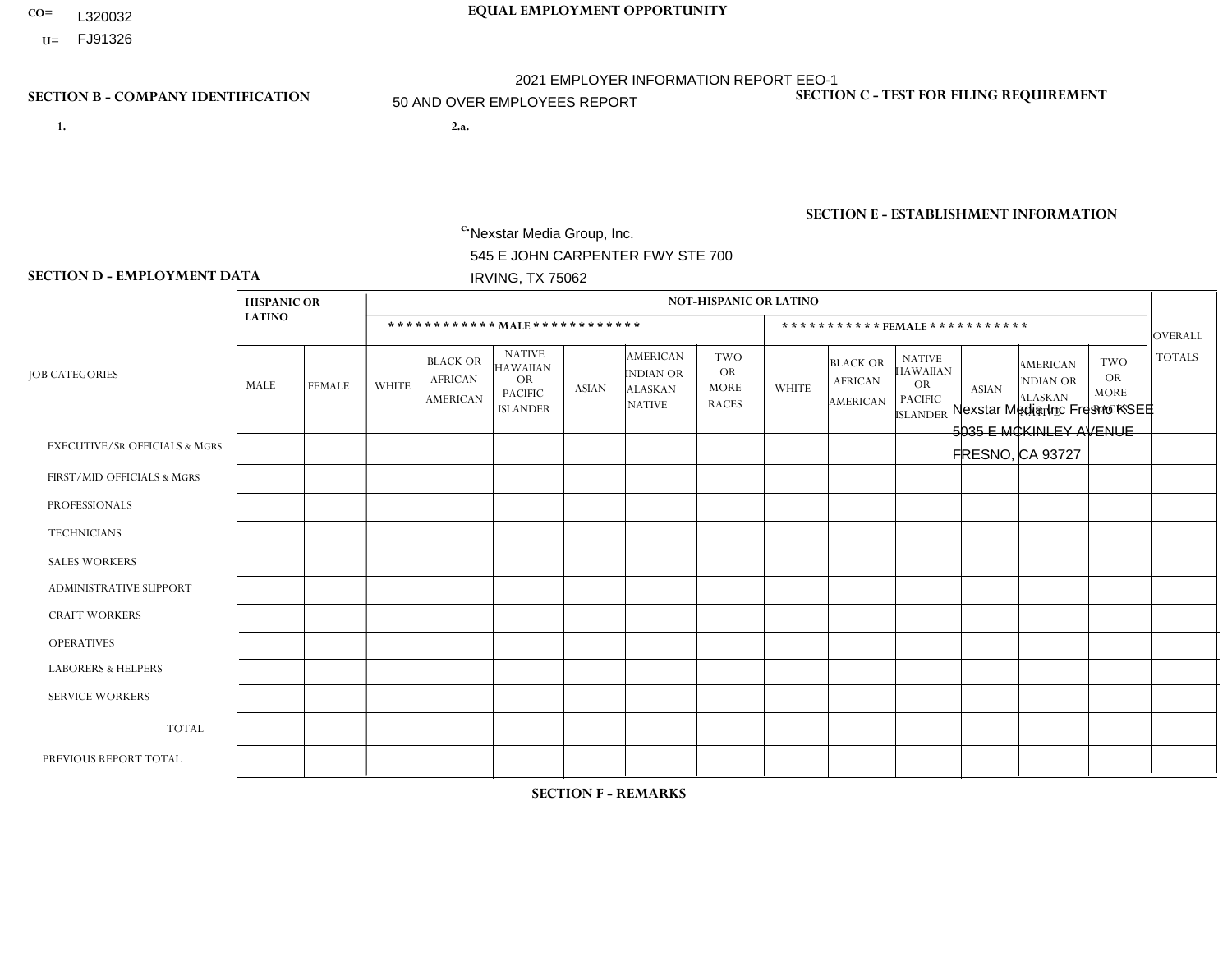- **CO= EQUAL EMPLOYMENT OPPORTUNITY** L320032
- **U=**

- **1. 2.a.** Nexstar Media Group, Inc. 545 E JOHN CARPENTER FWY STE 700 IRVING, TX 75062
- 2.a. Nexstar Media Inc Columbus GA WRBL 1350 13TH AVE RBL061 COLUMBUS, GA 31901

c. EIN= 233063152

## **SECTION B - COMPANY IDENTIFICATION SECTION C - TEST FOR FILING REQUIREMENT**

1- Y 2- N 3- Y DUNS= 058168001

## **SECTION E - ESTABLISHMENT INFORMATION c.** NAICS: 515120 - Television Broadcasting

### **SECTION D - EMPLOYMENT DATA**

|                                          | <b>HISPANIC OR</b> |                |                |                                                      |                                                                                    |              |                                                                        | <b>NOT-HISPANIC OR LATINO</b>                          |              |                                                      |                                                                             |                |                                                                       |                                                        |                |
|------------------------------------------|--------------------|----------------|----------------|------------------------------------------------------|------------------------------------------------------------------------------------|--------------|------------------------------------------------------------------------|--------------------------------------------------------|--------------|------------------------------------------------------|-----------------------------------------------------------------------------|----------------|-----------------------------------------------------------------------|--------------------------------------------------------|----------------|
|                                          | <b>LATINO</b>      |                |                |                                                      | ************ MALE *************                                                    |              |                                                                        |                                                        |              |                                                      | *********** FEMALE ***********                                              |                |                                                                       |                                                        | <b>OVERALL</b> |
| <b>JOB CATEGORIES</b>                    | MALE               | <b>FEMALE</b>  | <b>WHITE</b>   | <b>BLACK OR</b><br><b>AFRICAN</b><br><b>AMERICAN</b> | <b>NATIVE</b><br><b>HAWAIIAN</b><br><b>OR</b><br><b>PACIFIC</b><br><b>ISLANDER</b> | <b>ASIAN</b> | <b>AMERICAN</b><br><b>INDIAN OR</b><br><b>ALASKAN</b><br><b>NATIVE</b> | <b>TWO</b><br><b>OR</b><br><b>MORE</b><br><b>RACES</b> | <b>WHITE</b> | <b>BLACK OR</b><br><b>AFRICAN</b><br><b>AMERICAN</b> | <b>NATIVE</b><br><b>HAWAIIAN</b><br>OR<br><b>PACIFIC</b><br><b>ISLANDER</b> | <b>ASIAN</b>   | <b>AMERICAN</b><br><b>NDIAN OR</b><br><b>ALASKAN</b><br><b>NATIVE</b> | <b>TWO</b><br><b>OR</b><br><b>MORE</b><br><b>RACES</b> | <b>TOTALS</b>  |
| <b>EXECUTIVE/SR OFFICIALS &amp; MGRS</b> | $\Omega$           | $\mathbf 0$    | $\mathbf 0$    | 0                                                    | $\Omega$                                                                           | $\Omega$     | $\Omega$                                                               | $\Omega$                                               | $\Omega$     | $\Omega$                                             | $\Omega$                                                                    | $\Omega$       | $\Omega$                                                              | $\Omega$                                               | $\mathbf 0$    |
| FIRST/MID OFFICIALS & MGRS               | $\Omega$           | $\mathbf 0$    | $\overline{2}$ | $\mathbf 0$                                          | $\Omega$                                                                           | $\Omega$     | $\Omega$                                                               | $\Omega$                                               | $\Omega$     | $\overline{1}$                                       | $\Omega$                                                                    | $\Omega$       | $\Omega$                                                              | $\Omega$                                               | 3              |
| <b>PROFESSIONALS</b>                     | $\mathbf 0$        | $\mathbf{0}$   | $\overline{4}$ | $\overline{c}$                                       | $\Omega$                                                                           |              | $\Omega$                                                               | $\Omega$                                               | 3            | 2                                                    | $\Omega$                                                                    | $\Omega$       | $\Omega$                                                              | $\Omega$                                               | 12             |
| <b>TECHNICIANS</b>                       |                    | $\mathbf{1}$   | 6              | $\overline{7}$                                       | $\Omega$                                                                           | $\Omega$     | $\Omega$                                                               | $\mathbf 0$                                            | 6            | 5                                                    | $\mathbf 0$                                                                 | $\overline{2}$ | $\Omega$                                                              | $\Omega$                                               | 28             |
| <b>SALES WORKERS</b>                     | $\mathbf 0$        | $\overline{1}$ | $\overline{2}$ | 0                                                    | $\Omega$                                                                           | $\Omega$     | $\Omega$                                                               | $\Omega$                                               | 1            | $\overline{2}$                                       | $\Omega$                                                                    | $\Omega$       | $\Omega$                                                              | $\Omega$                                               | 6              |
| <b>ADMINISTRATIVE SUPPORT</b>            | $\mathbf 0$        | 1              | $\overline{2}$ | $\mathbf{1}$                                         | $\mathbf{0}$                                                                       | $\Omega$     | $\Omega$                                                               | $\mathbf{0}$                                           | 4            | 3                                                    | $\Omega$                                                                    | $\Omega$       | $\Omega$                                                              | 1                                                      | 12             |
| <b>CRAFT WORKERS</b>                     | $\Omega$           | $\Omega$       | $\mathbf 0$    | $\mathbf 0$                                          | $\Omega$                                                                           | $\Omega$     | $\Omega$                                                               | $\Omega$                                               | $\Omega$     | $\Omega$                                             | $\Omega$                                                                    | $\Omega$       | $\Omega$                                                              | $\Omega$                                               | $\Omega$       |
| <b>OPERATIVES</b>                        | $\mathbf{0}$       | $\overline{0}$ | $\mathbf 0$    | 0                                                    | $\Omega$                                                                           | $\Omega$     | $\Omega$                                                               | $\Omega$                                               | $\Omega$     | $\Omega$                                             | $\Omega$                                                                    | $\Omega$       | $\Omega$                                                              | $\Omega$                                               | $\mathbf 0$    |
| <b>LABORERS &amp; HELPERS</b>            | $\mathbf{0}$       | $\mathbf{0}$   | $\mathbf 0$    | $\mathbf 0$                                          | $\Omega$                                                                           | $\Omega$     | $\Omega$                                                               | $\Omega$                                               | $\Omega$     | $\Omega$                                             | $\Omega$                                                                    | $\Omega$       | $\Omega$                                                              | $\Omega$                                               | 0              |
| <b>SERVICE WORKERS</b>                   | $\mathbf{0}$       | 0              | $\mathbf 0$    | $\mathbf 0$                                          | $\Omega$                                                                           | $\Omega$     | $\Omega$                                                               | $\Omega$                                               | $\Omega$     | $\Omega$                                             | $\Omega$                                                                    | $\Omega$       | $\Omega$                                                              | $\Omega$                                               | 0              |
| <b>TOTAL</b>                             |                    | 3              | 16             | 10                                                   | $\mathbf 0$                                                                        |              | $\Omega$                                                               | $\Omega$                                               | 14           | 13                                                   | $\mathbf{0}$                                                                | $\overline{2}$ | $\mathbf 0$                                                           | 1                                                      | 61             |
| PREVIOUS REPORT TOTAL                    |                    | 1              | 21             | 9                                                    | $\Omega$                                                                           |              | $\Omega$                                                               | $\Omega$                                               | 13           | 13                                                   | $\Omega$                                                                    |                | $\Omega$                                                              | 1                                                      | 61             |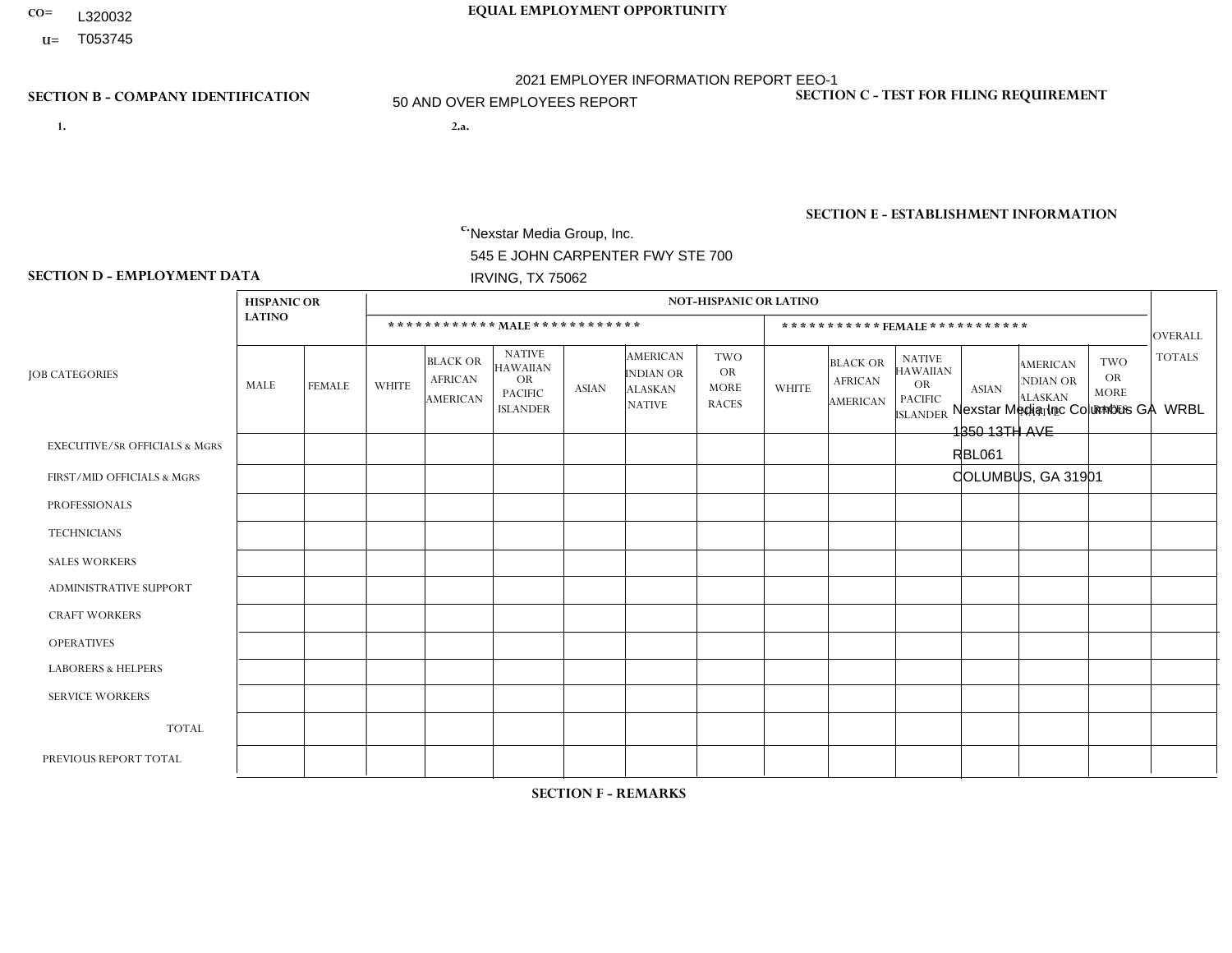- **CO= EQUAL EMPLOYMENT OPPORTUNITY** L320032
	- **U=**

- **1. 2.a.** Nexstar Media Group, Inc. 545 E JOHN CARPENTER FWY STE 700 IRVING, TX 75062
- 2.a. Nexstar Media Inc Knoxville WATE 1306 BROADWAY NE KNOXVILLE, TN 37917

EIN= 233063152

## **SECTION B - COMPANY IDENTIFICATION SECTION C - TEST FOR FILING REQUIREMENT**

1- Y 2- N 3- Y DUNS= 058168001

**SECTION E - ESTABLISHMENT INFORMATION c.** NAICS: 515120 - Television Broadcasting

### **SECTION D - EMPLOYMENT DATA**

|                                          | <b>HISPANIC OR</b> |                |                |                                                      |                                                                                    |              |                                                                 | <b>NOT-HISPANIC OR LATINO</b>                          |              |                                                      |                                                                                    |              |                                                                       |                                                        |                |
|------------------------------------------|--------------------|----------------|----------------|------------------------------------------------------|------------------------------------------------------------------------------------|--------------|-----------------------------------------------------------------|--------------------------------------------------------|--------------|------------------------------------------------------|------------------------------------------------------------------------------------|--------------|-----------------------------------------------------------------------|--------------------------------------------------------|----------------|
|                                          | <b>LATINO</b>      |                |                |                                                      | ************ MALE************                                                      |              |                                                                 |                                                        |              |                                                      | *********** FEMALE ***********                                                     |              |                                                                       |                                                        | <b>OVERALL</b> |
| <b>JOB CATEGORIES</b>                    | MALE               | <b>FEMALE</b>  | <b>WHITE</b>   | <b>BLACK OR</b><br><b>AFRICAN</b><br><b>AMERICAN</b> | <b>NATIVE</b><br><b>HAWAIIAN</b><br><b>OR</b><br><b>PACIFIC</b><br><b>ISLANDER</b> | <b>ASIAN</b> | <b>AMERICAN</b><br>INDIAN OR<br><b>ALASKAN</b><br><b>NATIVE</b> | <b>TWO</b><br><b>OR</b><br><b>MORE</b><br><b>RACES</b> | <b>WHITE</b> | <b>BLACK OR</b><br><b>AFRICAN</b><br><b>AMERICAN</b> | <b>NATIVE</b><br><b>HAWAIIAN</b><br><b>OR</b><br><b>PACIFIC</b><br><b>ISLANDER</b> | <b>ASIAN</b> | <b>AMERICAN</b><br><b>NDIAN OR</b><br><b>ALASKAN</b><br><b>NATIVE</b> | <b>TWO</b><br><b>OR</b><br><b>MORE</b><br><b>RACES</b> | <b>TOTALS</b>  |
| <b>EXECUTIVE/SR OFFICIALS &amp; MGRS</b> | 0                  | $\Omega$       | $\Omega$       | $\mathbf 0$                                          | $\Omega$                                                                           | $\Omega$     | $\mathbf{0}$                                                    | $\Omega$                                               | $\Omega$     | $\Omega$                                             | $\mathbf{0}$                                                                       | $\Omega$     | $\mathbf{0}$                                                          | $\Omega$                                               | $\Omega$       |
| FIRST/MID OFFICIALS & MGRS               | 0                  | $\mathbf{0}$   | $\overline{4}$ | $\mathbf 0$                                          | $\mathbf 0$                                                                        | $\mathbf{0}$ | $\Omega$                                                        | $\Omega$                                               | 5            | $\Omega$                                             | $\Omega$                                                                           | $\mathbf{0}$ | $\mathbf{0}$                                                          | $\Omega$                                               | 9              |
| <b>PROFESSIONALS</b>                     | 0                  | $\mathbf{1}$   | 11             | $\mathbf{1}$                                         | $\mathbf 0$                                                                        | $\mathbf 0$  | $\Omega$                                                        | $\Omega$                                               | 6            | 1                                                    | $\Omega$                                                                           | 1            | $\Omega$                                                              | $\Omega$                                               | 21             |
| <b>TECHNICIANS</b>                       | 0                  | $\overline{2}$ | 27             | 3                                                    | $\mathbf 0$                                                                        | $\Omega$     | $\mathbf{0}$                                                    | $\Omega$                                               | 11           | $\Omega$                                             | $\Omega$                                                                           | $\Omega$     |                                                                       | $\mathbf{0}$                                           | 44             |
| <b>SALES WORKERS</b>                     | 0                  | $\Omega$       | $\overline{c}$ | $\mathbf 0$                                          | $\Omega$                                                                           | $\Omega$     | $\Omega$                                                        | $\Omega$                                               | 6            | $\Omega$                                             | $\Omega$                                                                           | $\mathbf{0}$ | $\Omega$                                                              | $\Omega$                                               | 8              |
| <b>ADMINISTRATIVE SUPPORT</b>            | 0                  | $\mathbf 0$    | $\overline{4}$ | $\mathbf 0$                                          | $\mathbf 0$                                                                        | $\mathbf 0$  | $\Omega$                                                        | $\Omega$                                               | 4            | $\Omega$                                             | $\Omega$                                                                           | $\mathbf{0}$ | $\Omega$                                                              | $\mathbf{0}$                                           | 8              |
| <b>CRAFT WORKERS</b>                     | 0                  | $\Omega$       | $\mathbf 0$    | $\mathbf 0$                                          | $\Omega$                                                                           | $\Omega$     | $\Omega$                                                        | $\Omega$                                               | $\Omega$     | $\Omega$                                             | $\Omega$                                                                           | $\Omega$     | $\Omega$                                                              | $\Omega$                                               | $\Omega$       |
| <b>OPERATIVES</b>                        | 0                  | $\Omega$       | $\mathbf 0$    | $\mathbf 0$                                          | $\mathbf 0$                                                                        | $\Omega$     | $\Omega$                                                        | $\Omega$                                               | $\Omega$     | $\Omega$                                             | $\Omega$                                                                           | $\Omega$     | $\mathbf{0}$                                                          | $\Omega$                                               | $\overline{0}$ |
| <b>LABORERS &amp; HELPERS</b>            | 0                  | $\Omega$       | $\mathbf 0$    | $\mathbf 0$                                          | $\mathbf 0$                                                                        | $\mathbf 0$  | $\Omega$                                                        | $\Omega$                                               | $\Omega$     | $\Omega$                                             | $\mathbf{0}$                                                                       | $\mathbf{0}$ | $\Omega$                                                              | $\Omega$                                               | $\overline{0}$ |
| <b>SERVICE WORKERS</b>                   | 0                  | $\mathbf 0$    | $\mathbf 0$    | $\mathbf 0$                                          | $\mathbf 0$                                                                        | $\mathbf 0$  | $\Omega$                                                        | $\Omega$                                               | $\Omega$     | $\Omega$                                             | $\Omega$                                                                           | $\Omega$     | $\mathbf{0}$                                                          | $\Omega$                                               | $\overline{0}$ |
| <b>TOTAL</b>                             | $\mathbf 0$        | 3              | 48             | 4                                                    | $\mathbf 0$                                                                        | $\mathbf 0$  | $\Omega$                                                        | $\Omega$                                               | 32           | $\mathbf{1}$                                         | $\mathbf 0$                                                                        | 1            |                                                                       | $\Omega$                                               | 90             |
| PREVIOUS REPORT TOTAL                    | 0                  | $\overline{2}$ | 48             | 3                                                    | $\mathbf 0$                                                                        | $\Omega$     | $\Omega$                                                        | $\Omega$                                               | 37           | 3                                                    | $\mathbf{0}$                                                                       | $\Omega$     | $\mathbf{0}$                                                          | $\Omega$                                               | 93             |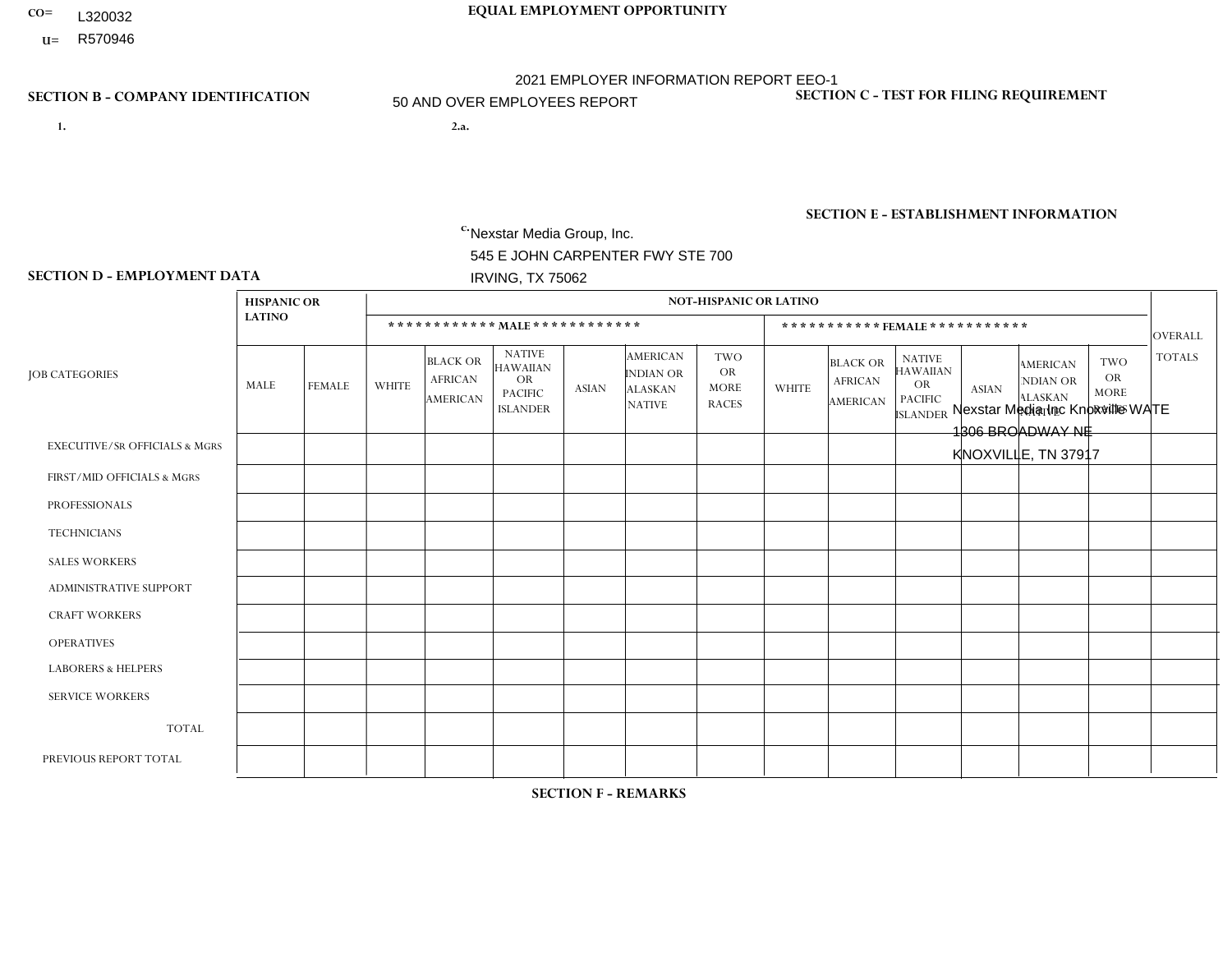- **CO= EQUAL EMPLOYMENT OPPORTUNITY** L320032
- **U=**

- **1. 2.a.** Nexstar Media Group, Inc. 545 E JOHN CARPENTER FWY STE 700 IRVING, TX 75062
- 2.a. Nexstar Media Inc Columbus OH WCMH 3165 OLENTANGY RIVER ROAD COLUMBUS, OH 43202

EIN= 233063152

## **SECTION B - COMPANY IDENTIFICATION SECTION C - TEST FOR FILING REQUIREMENT**

1- Y 2- N 3- Y DUNS= 058168001

**SECTION E - ESTABLISHMENT INFORMATION c.** NAICS: 515120 - Television Broadcasting

### **SECTION D - EMPLOYMENT DATA**

|                                          | <b>HISPANIC OR</b> |               |                 |                                                      |                                                                                    |                |                                                                 | <b>NOT-HISPANIC OR LATINO</b>                          |              |                                                      |                                                                                    |                |                                                                       |                                                        |                |
|------------------------------------------|--------------------|---------------|-----------------|------------------------------------------------------|------------------------------------------------------------------------------------|----------------|-----------------------------------------------------------------|--------------------------------------------------------|--------------|------------------------------------------------------|------------------------------------------------------------------------------------|----------------|-----------------------------------------------------------------------|--------------------------------------------------------|----------------|
|                                          | <b>LATINO</b>      |               |                 |                                                      | ************ MALE ************                                                     |                |                                                                 |                                                        |              |                                                      | ***********FEMALE***********                                                       |                |                                                                       |                                                        | OVERALL        |
| <b>JOB CATEGORIES</b>                    | MALE               | <b>FEMALE</b> | <b>WHITE</b>    | <b>BLACK OR</b><br><b>AFRICAN</b><br><b>AMERICAN</b> | <b>NATIVE</b><br><b>HAWAIIAN</b><br><b>OR</b><br><b>PACIFIC</b><br><b>ISLANDER</b> | <b>ASIAN</b>   | <b>AMERICAN</b><br>INDIAN OR<br><b>ALASKAN</b><br><b>NATIVE</b> | <b>TWO</b><br><b>OR</b><br><b>MORE</b><br><b>RACES</b> | <b>WHITE</b> | <b>BLACK OR</b><br><b>AFRICAN</b><br><b>AMERICAN</b> | <b>NATIVE</b><br><b>HAWAIIAN</b><br><b>OR</b><br><b>PACIFIC</b><br><b>ISLANDER</b> | <b>ASIAN</b>   | <b>AMERICAN</b><br><b>NDIAN OR</b><br><b>ALASKAN</b><br><b>NATIVE</b> | <b>TWO</b><br><b>OR</b><br><b>MORE</b><br><b>RACES</b> | <b>TOTALS</b>  |
| <b>EXECUTIVE/SR OFFICIALS &amp; MGRS</b> | $\Omega$           | $\Omega$      | $\mathbf 0$     | $\Omega$                                             | $\Omega$                                                                           | $\Omega$       | $\Omega$                                                        | $\Omega$                                               | $\Omega$     | $\Omega$                                             | $\mathbf{0}$                                                                       | $\Omega$       | $\Omega$                                                              | $\Omega$                                               | $\Omega$       |
| FIRST/MID OFFICIALS & MGRS               |                    | $\Omega$      | $5\phantom{.0}$ | $\mathbf 0$                                          | $\mathbf 0$                                                                        | $\Omega$       | $\Omega$                                                        | $\Omega$                                               |              | $\Omega$                                             | $\mathbf{0}$                                                                       | $\Omega$       | $\mathbf{0}$                                                          | $\Omega$                                               | $\overline{7}$ |
| <b>PROFESSIONALS</b>                     | $\Omega$           | $\mathbf 0$   | 8               | $\overline{2}$                                       | $\mathbf 0$                                                                        | $\Omega$       | $\Omega$                                                        | $\Omega$                                               | 10           | $\overline{2}$                                       | $\mathbf{0}$                                                                       | $\mathbf{0}$   | $\Omega$                                                              | $\mathbf{0}$                                           | 22             |
| <b>TECHNICIANS</b>                       | $\overline{1}$     | $\mathbf{1}$  | 38              | $\overline{7}$                                       | $\mathbf 0$                                                                        | $\mathbf{1}$   | $\Omega$                                                        | $\Omega$                                               | 17           | $\Omega$                                             | $\mathbf 0$                                                                        | 1              | $\mathbf 0$                                                           | $\Omega$                                               | 66             |
| <b>SALES WORKERS</b>                     | 0                  | $\Omega$      | $\overline{c}$  | 3                                                    | $\Omega$                                                                           | $\Omega$       | $\mathbf{0}$                                                    | $\Omega$                                               | 5            | $\Omega$                                             | $\Omega$                                                                           | $\mathbf{0}$   | $\Omega$                                                              | $\Omega$                                               | 10             |
| <b>ADMINISTRATIVE SUPPORT</b>            | 0                  | $\mathbf 0$   | $\overline{7}$  | $\mathbf 0$                                          | $\mathbf 0$                                                                        | $\Omega$       | $\Omega$                                                        | $\Omega$                                               | 8            | $\mathbf{1}$                                         | $\Omega$                                                                           | $\Omega$       | $\mathbf{0}$                                                          | $\mathbf{0}$                                           | 16             |
| <b>CRAFT WORKERS</b>                     | 0                  | $\Omega$      | $\mathbf 0$     | $\mathbf 0$                                          | $\mathbf 0$                                                                        | $\Omega$       | $\Omega$                                                        | $\Omega$                                               | $\Omega$     | $\Omega$                                             | $\Omega$                                                                           | $\mathbf{0}$   | $\Omega$                                                              | $\Omega$                                               | $\mathbf 0$    |
| <b>OPERATIVES</b>                        | 0                  | $\mathbf 0$   | $\mathbf 0$     | $\mathbf 0$                                          | $\mathbf 0$                                                                        | $\mathbf 0$    | $\Omega$                                                        | $\Omega$                                               | $\Omega$     | $\Omega$                                             | $\mathbf{0}$                                                                       | $\Omega$       | $\mathbf{0}$                                                          | $\Omega$                                               | $\mathbf 0$    |
| <b>LABORERS &amp; HELPERS</b>            | 0                  | $\Omega$      | $\mathbf{0}$    | $\Omega$                                             | $\Omega$                                                                           | $\Omega$       | $\Omega$                                                        | $\Omega$                                               | $\Omega$     | $\Omega$                                             | $\Omega$                                                                           | $\mathbf{0}$   | $\Omega$                                                              | $\Omega$                                               | $\overline{0}$ |
| <b>SERVICE WORKERS</b>                   | 0                  | $\mathbf{0}$  | $\mathbf 0$     | $\mathbf 0$                                          | $\mathbf{0}$                                                                       | $\mathbf{0}$   | $\Omega$                                                        | $\Omega$                                               | $\Omega$     | $\Omega$                                             | $\Omega$                                                                           | $\Omega$       | $\mathbf{0}$                                                          | $\Omega$                                               | $\overline{0}$ |
| <b>TOTAL</b>                             | 2                  | $\mathbf{1}$  | 60              | 12                                                   | $\mathbf 0$                                                                        | $\mathbf{1}$   | $\Omega$                                                        | $\Omega$                                               | 41           | 3                                                    | $\mathbf 0$                                                                        | 1              | $\Omega$                                                              | $\mathbf 0$                                            | 121            |
| PREVIOUS REPORT TOTAL                    | $\overline{2}$     | $\mathbf{1}$  | 59              | 11                                                   | $\mathbf 0$                                                                        | $\overline{2}$ | $\Omega$                                                        | $\Omega$                                               | 41           | $\overline{7}$                                       | $\mathbf{0}$                                                                       | $\overline{2}$ | $\Omega$                                                              | 1                                                      | 126            |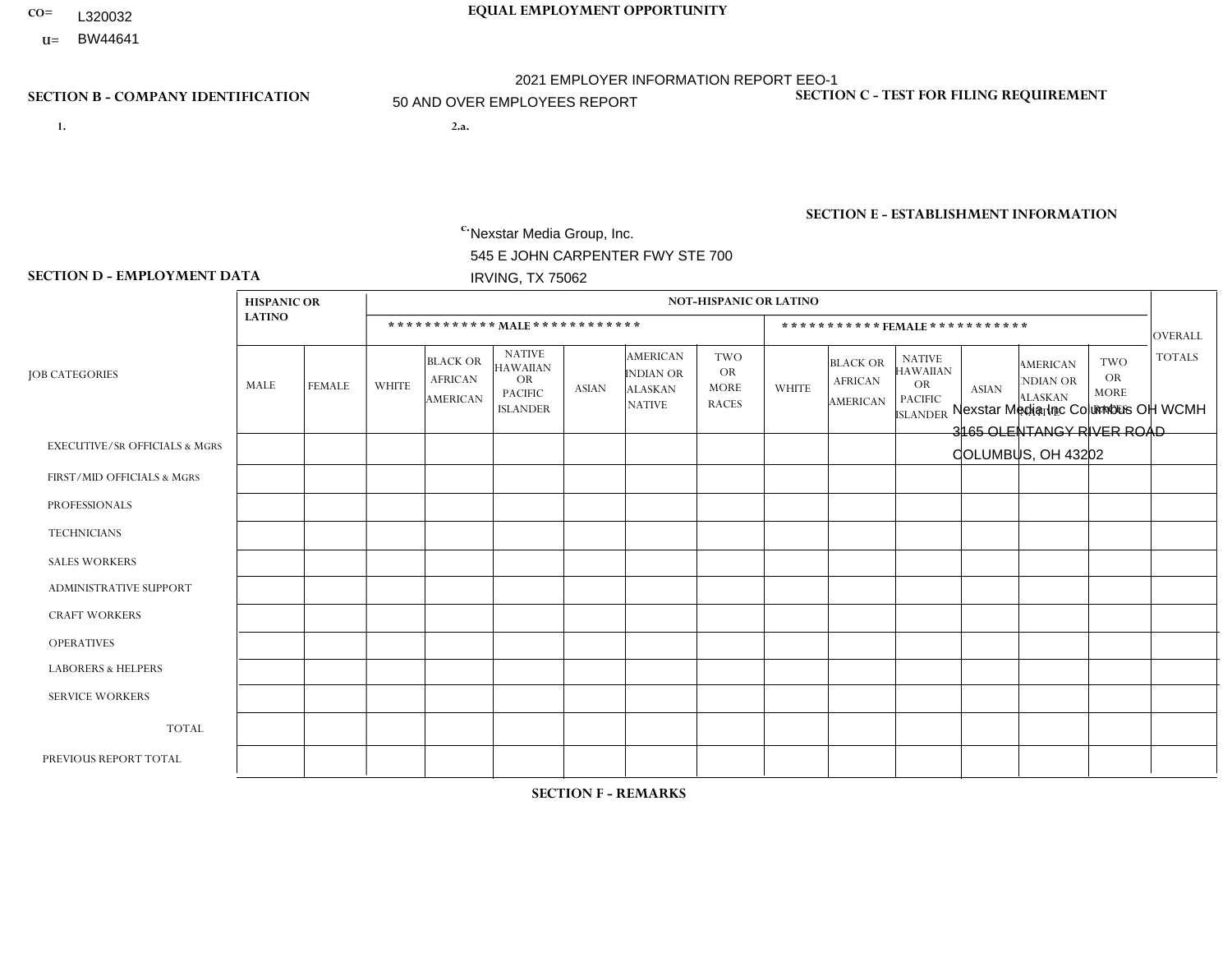- **CO= EQUAL EMPLOYMENT OPPORTUNITY** L320032
- **U=**

- **1. 2.a.** Nexstar Media Group, Inc. 545 E JOHN CARPENTER FWY STE 700 IRVING, TX 75062
- 2.a. Nexstar Media Salt Lake City KTVX 2175 WEST 1700 SOUTH SALT LAKE CITY, UT 84101

EIN= 233063152

## **SECTION B - COMPANY IDENTIFICATION SECTION C - TEST FOR FILING REQUIREMENT**

1- Y 2- N 3- Y DUNS= 058168001

## **SECTION E - ESTABLISHMENT INFORMATION c.** NAICS: 515120 - Television Broadcasting

### **SECTION D - EMPLOYMENT DATA**

|                                          | <b>HISPANIC OR</b> |                |                |                                                      |                                                                                    |              |                                                                        | <b>NOT-HISPANIC OR LATINO</b>                          |                      |                                               |                                                                                    |              |                                                                |                                                        |                |
|------------------------------------------|--------------------|----------------|----------------|------------------------------------------------------|------------------------------------------------------------------------------------|--------------|------------------------------------------------------------------------|--------------------------------------------------------|----------------------|-----------------------------------------------|------------------------------------------------------------------------------------|--------------|----------------------------------------------------------------|--------------------------------------------------------|----------------|
|                                          | <b>LATINO</b>      |                |                |                                                      | ************ MAIE************                                                      |              |                                                                        |                                                        |                      |                                               | *********** FEMALE ***********                                                     |              |                                                                |                                                        | <b>OVERALL</b> |
| <b>JOB CATEGORIES</b>                    | MALE               | <b>FEMALE</b>  | <b>WHITE</b>   | <b>BLACK OR</b><br><b>AFRICAN</b><br><b>AMERICAN</b> | <b>NATIVE</b><br><b>HAWAIIAN</b><br><b>OR</b><br><b>PACIFIC</b><br><b>ISLANDER</b> | <b>ASIAN</b> | <b>AMERICAN</b><br><b>INDIAN OR</b><br><b>ALASKAN</b><br><b>NATIVE</b> | <b>TWO</b><br><b>OR</b><br><b>MORE</b><br><b>RACES</b> | <b>WHITE</b>         | <b>BLACK OR</b><br><b>AFRICAN</b><br>AMERICAN | <b>NATIVE</b><br><b>HAWAIIAN</b><br><b>OR</b><br><b>PACIFIC</b><br><b>ISLANDER</b> | <b>ASIAN</b> | <b>AMERICAN</b><br>NDIAN OR<br><b>ALASKAN</b><br><b>NATIVE</b> | <b>TWO</b><br><b>OR</b><br><b>MORE</b><br><b>RACES</b> | <b>TOTALS</b>  |
| <b>EXECUTIVE/SR OFFICIALS &amp; MGRS</b> | $\mathbf{0}$       | $\Omega$       | $\Omega$       | $\Omega$                                             | $\Omega$                                                                           | $\Omega$     | $\Omega$                                                               | 0                                                      | $\Omega$             | $\mathbf{0}$                                  | $\Omega$                                                                           | $\Omega$     | $\Omega$                                                       | $\mathbf{0}$                                           | $\Omega$       |
| FIRST/MID OFFICIALS & MGRS               | $\mathbf{0}$       | $\mathbf 0$    | $\overline{7}$ | $\overline{2}$                                       | $\Omega$                                                                           | $\mathbf{0}$ | $\Omega$                                                               | 0                                                      | $\blacktriangleleft$ | $\mathbf{0}$                                  | 1                                                                                  | $\mathbf 0$  | $\Omega$                                                       | $\Omega$                                               | 11             |
| <b>PROFESSIONALS</b>                     |                    | $\mathbf 0$    | 9              | $\mathbf{1}$                                         | $\Omega$                                                                           | $\Omega$     | $\Omega$                                                               | 0                                                      | 9                    |                                               | $\Omega$                                                                           | $\mathbf 0$  | $\Omega$                                                       | $\Omega$                                               | 21             |
| <b>TECHNICIANS</b>                       | 9                  | $\overline{4}$ | 30             | 4                                                    | $\Omega$                                                                           | $\Omega$     | $\Omega$                                                               | $\Omega$                                               | 11                   |                                               | $\mathbf 0$                                                                        | 1            | $\mathbf 0$                                                    | $\overline{2}$                                         | 62             |
| <b>SALES WORKERS</b>                     | $\mathbf 0$        | $\mathbf 0$    | $\overline{7}$ | 0                                                    | $\mathbf{0}$                                                                       | $\Omega$     | $\Omega$                                                               | 0                                                      | 4                    | $\mathbf{0}$                                  | $\Omega$                                                                           | $\Omega$     | $\Omega$                                                       | $\Omega$                                               | 11             |
| <b>ADMINISTRATIVE SUPPORT</b>            | 3                  | 3              | 25             | $\overline{2}$                                       | 0                                                                                  | $\Omega$     | $\Omega$                                                               | 0                                                      | 29                   |                                               | $\Omega$                                                                           |              | 0                                                              | -1                                                     | 65             |
| <b>CRAFT WORKERS</b>                     | $\Omega$           | $\mathbf 0$    | $\Omega$       | 0                                                    | $\Omega$                                                                           | $\Omega$     | $\Omega$                                                               | 0                                                      | $\Omega$             | $\Omega$                                      | $\Omega$                                                                           | $\Omega$     | 0                                                              | $\Omega$                                               | $\Omega$       |
| <b>OPERATIVES</b>                        | $\mathbf{0}$       | $\mathbf 0$    | $\mathbf 0$    | 0                                                    | $\Omega$                                                                           | $\Omega$     | $\Omega$                                                               | 0                                                      | $\Omega$             | $\Omega$                                      | $\Omega$                                                                           | $\Omega$     | $\Omega$                                                       | $\Omega$                                               | $\mathbf 0$    |
| <b>LABORERS &amp; HELPERS</b>            | $\mathbf{0}$       | $\Omega$       | $\mathbf 0$    | 0                                                    | $\Omega$                                                                           | $\Omega$     | $\Omega$                                                               | 0                                                      | $\Omega$             | $\mathbf{0}$                                  | $\Omega$                                                                           | $\Omega$     | $\Omega$                                                       | $\Omega$                                               | $\mathbf 0$    |
| <b>SERVICE WORKERS</b>                   | $\mathbf{0}$       | $\mathbf{0}$   | $\mathbf 0$    | 0                                                    | $\mathbf{0}$                                                                       | $\Omega$     | $\Omega$                                                               | 0                                                      | $\Omega$             | $\Omega$                                      | $\Omega$                                                                           | $\mathbf 0$  | $\Omega$                                                       | $\Omega$                                               | $\mathbf 0$    |
| <b>TOTAL</b>                             | 13                 | $\overline{7}$ | 78             | 9                                                    | $\mathbf 0$                                                                        | $\Omega$     | $\Omega$                                                               | 0                                                      | 54                   | 3                                             | 1                                                                                  | 2            | 0                                                              | 3                                                      | 170            |
| PREVIOUS REPORT TOTAL                    | 13                 | $\overline{7}$ | 83             | 13                                                   | $\Omega$                                                                           | -1           | $\Omega$                                                               |                                                        | 62                   | 3                                             | 1                                                                                  | 3            | 0                                                              | $\overline{4}$                                         | 191            |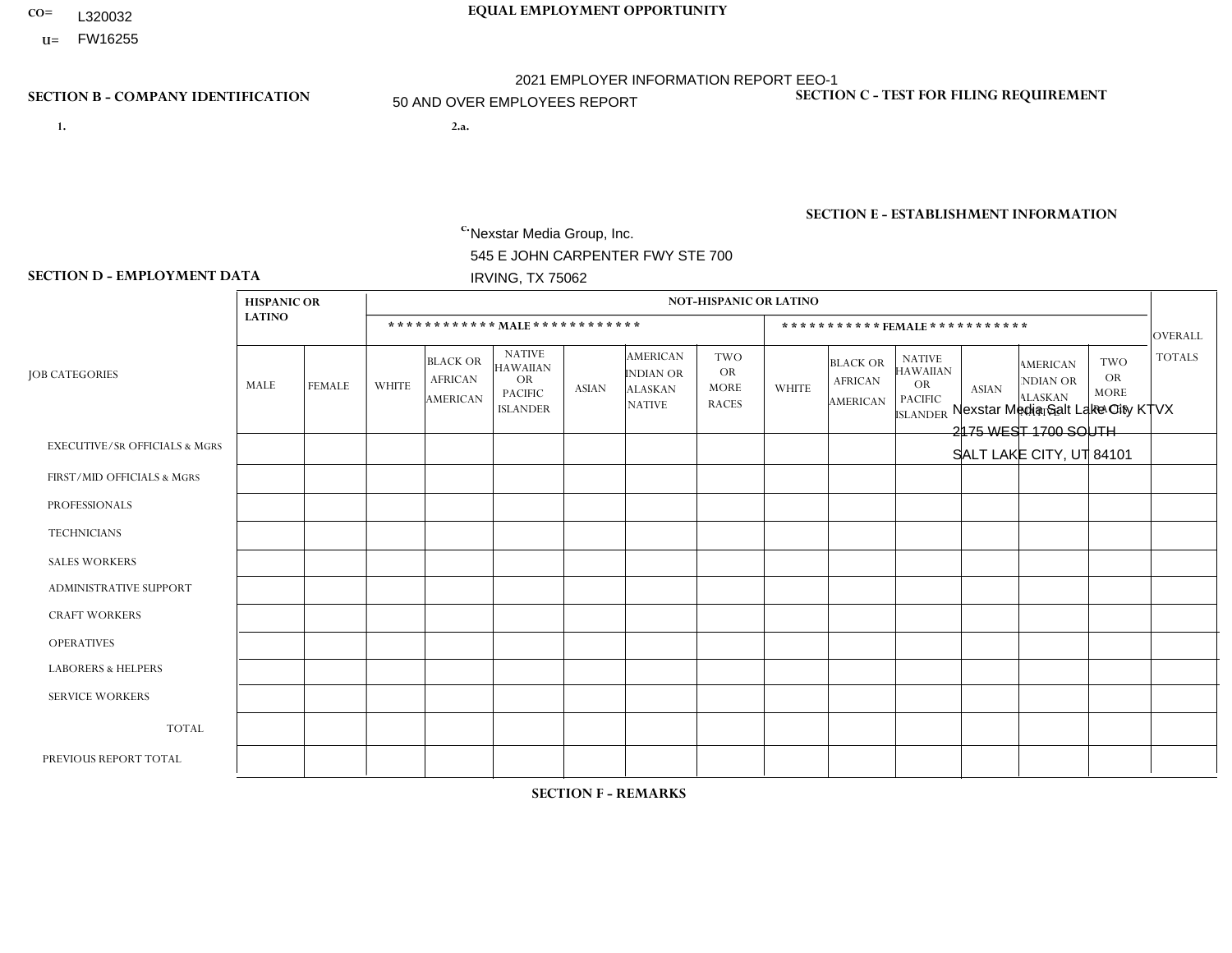- **CO= EQUAL EMPLOYMENT OPPORTUNITY** L320032
- **U=**

- **1. 2.a.** Nexstar Media Group, Inc. 545 E JOHN CARPENTER FWY STE 700 IRVING, TX 75062
- 2.a. Nexstar Media Inc Baton Rouge WGMB 10000 PERKINS ROAD BATON ROUGE, LA 70810

EIN= 233063152

## **SECTION B - COMPANY IDENTIFICATION SECTION C - TEST FOR FILING REQUIREMENT**

1- Y 2- N 3- Y DUNS= 058168001

**SECTION E - ESTABLISHMENT INFORMATION c.** NAICS: 515120 - Television Broadcasting

### **SECTION D - EMPLOYMENT DATA**

|                                          | <b>HISPANIC OR</b> |                |                |                                                      |                                                                                    |              |                                                                        | <b>NOT-HISPANIC OR LATINO</b>                          |                |                                               |                                                                                    |                |                                                                |                                                        |                |
|------------------------------------------|--------------------|----------------|----------------|------------------------------------------------------|------------------------------------------------------------------------------------|--------------|------------------------------------------------------------------------|--------------------------------------------------------|----------------|-----------------------------------------------|------------------------------------------------------------------------------------|----------------|----------------------------------------------------------------|--------------------------------------------------------|----------------|
|                                          | <b>LATINO</b>      |                |                | ************ MAIE************                        |                                                                                    |              |                                                                        |                                                        |                | ***********FEMALE***********                  |                                                                                    |                |                                                                |                                                        | <b>OVERALL</b> |
| <b>JOB CATEGORIES</b>                    | MALE               | FEMALE         | <b>WHITE</b>   | <b>BLACK OR</b><br><b>AFRICAN</b><br><b>AMERICAN</b> | <b>NATIVE</b><br><b>HAWAIIAN</b><br><b>OR</b><br><b>PACIFIC</b><br><b>ISLANDER</b> | <b>ASIAN</b> | <b>AMERICAN</b><br><b>INDIAN OR</b><br><b>ALASKAN</b><br><b>NATIVE</b> | <b>TWO</b><br><b>OR</b><br><b>MORE</b><br><b>RACES</b> | <b>WHITE</b>   | <b>BLACK OR</b><br><b>AFRICAN</b><br>AMERICAN | <b>NATIVE</b><br><b>HAWAIIAN</b><br><b>OR</b><br><b>PACIFIC</b><br><b>ISLANDER</b> | <b>ASIAN</b>   | <b>AMERICAN</b><br>NDIAN OR<br><b>ALASKAN</b><br><b>NATIVE</b> | <b>TWO</b><br><b>OR</b><br><b>MORE</b><br><b>RACES</b> | <b>TOTALS</b>  |
| <b>EXECUTIVE/SR OFFICIALS &amp; MGRS</b> | $\Omega$           | $\Omega$       | $\Omega$       | $\mathbf 0$                                          | $\Omega$                                                                           | $\mathbf{0}$ | $\Omega$                                                               | $\Omega$                                               | $\Omega$       | $\Omega$                                      | $\Omega$                                                                           | $\Omega$       | $\Omega$                                                       | $\mathbf{0}$                                           | $\Omega$       |
| FIRST/MID OFFICIALS & MGRS               | 0                  | $\mathbf 0$    | $\overline{2}$ | $\overline{2}$                                       | $\Omega$                                                                           | $\Omega$     | $\Omega$                                                               | $\Omega$                                               | $\overline{2}$ | $\Omega$                                      | $\Omega$                                                                           | $\mathbf{0}$   | $\Omega$                                                       | $\mathbf 0$                                            | 6              |
| <b>PROFESSIONALS</b>                     | $\Omega$           | $\mathbf{1}$   | 5              | $\mathbf{1}$                                         | $\mathbf 0$                                                                        | $\Omega$     | $\Omega$                                                               | $\Omega$                                               | $\overline{2}$ | 5                                             | $\Omega$                                                                           | $\mathbf 0$    | 0                                                              | $\Omega$                                               | 14             |
| <b>TECHNICIANS</b>                       | 0                  | $\mathbf 0$    | 10             | 9                                                    | $\mathbf 0$                                                                        | $\Omega$     | $\Omega$                                                               | $\Omega$                                               | 6              | $\overline{4}$                                | $\Omega$                                                                           | $\overline{1}$ | 0                                                              | $\Omega$                                               | 30             |
| <b>SALES WORKERS</b>                     | $\Omega$           | $\mathbf 0$    | 4              | $\overline{2}$                                       | $\Omega$                                                                           | $\Omega$     | $\Omega$                                                               | $\Omega$                                               | 6              | $\mathbf{1}$                                  | $\Omega$                                                                           | $\mathbf{1}$   | $\Omega$                                                       | $\mathbf{0}$                                           | 14             |
| <b>ADMINISTRATIVE SUPPORT</b>            | 0                  | $\overline{2}$ | $\overline{7}$ | $\overline{4}$                                       | $\Omega$                                                                           | $\Omega$     | $\Omega$                                                               |                                                        | 4              | $\overline{7}$                                | $\Omega$                                                                           | $\mathbf{0}$   | $\mathbf{0}$                                                   | $\Omega$                                               | 25             |
| <b>CRAFT WORKERS</b>                     | 0                  | $\Omega$       | $\Omega$       | $\mathbf 0$                                          | $\Omega$                                                                           | $\Omega$     | $\Omega$                                                               | $\Omega$                                               | 0              | $\Omega$                                      | $\Omega$                                                                           | $\Omega$       | $\Omega$                                                       | $\Omega$                                               | $\Omega$       |
| <b>OPERATIVES</b>                        | 0                  | $\Omega$       | $\Omega$       | $\mathbf 0$                                          | $\Omega$                                                                           | $\Omega$     | $\Omega$                                                               | $\Omega$                                               | $\Omega$       | $\Omega$                                      | $\Omega$                                                                           | $\Omega$       | $\Omega$                                                       | $\Omega$                                               | $\mathbf 0$    |
| <b>LABORERS &amp; HELPERS</b>            | 0                  | $\Omega$       | $\Omega$       | $\mathbf 0$                                          | $\Omega$                                                                           | $\Omega$     | $\Omega$                                                               | $\Omega$                                               | 0              | $\Omega$                                      | $\Omega$                                                                           | $\Omega$       | $\Omega$                                                       | $\Omega$                                               | 0              |
| <b>SERVICE WORKERS</b>                   | 0                  | $\Omega$       | $\Omega$       | $\mathbf 0$                                          | $\mathbf{0}$                                                                       | $\Omega$     | $\Omega$                                                               | $\Omega$                                               | $\Omega$       | $\Omega$                                      | $\Omega$                                                                           | $\Omega$       | $\Omega$                                                       | $\Omega$                                               | 0              |
| <b>TOTAL</b>                             | $\Omega$           | 3              | 28             | 18                                                   | $\mathbf{0}$                                                                       | $\mathbf{0}$ | $\Omega$                                                               | -1                                                     | 20             | 17                                            | $\Omega$                                                                           | $\overline{2}$ | 0                                                              | $\mathbf 0$                                            | 89             |
| PREVIOUS REPORT TOTAL                    | $\Omega$           | 3              | 34             | 16                                                   | $\mathbf 0$                                                                        | $\Omega$     | $\Omega$                                                               | $\overline{2}$                                         | 18             | 16                                            | $\Omega$                                                                           | $\overline{1}$ | $\mathbf 0$                                                    | $\mathbf{1}$                                           | 91             |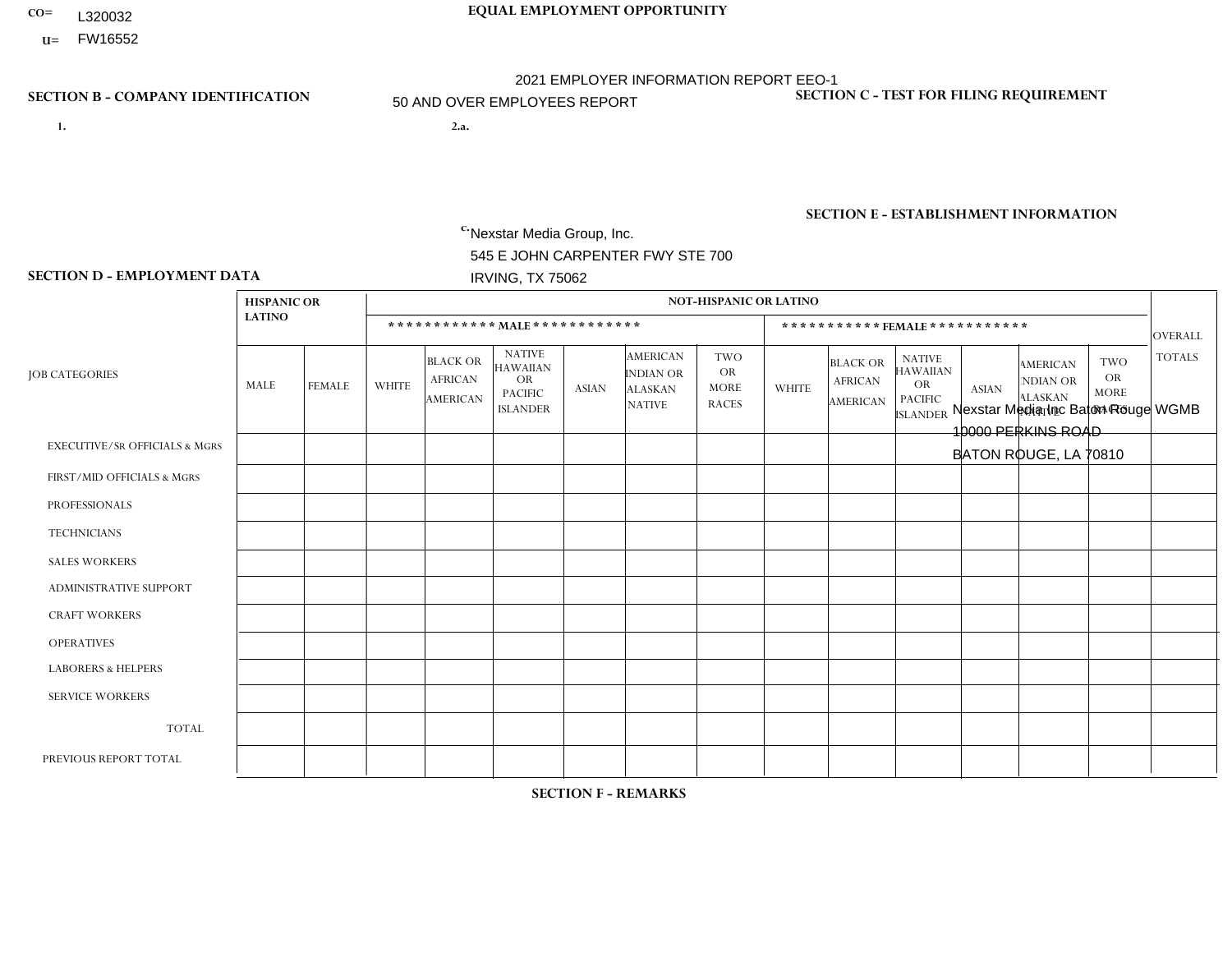- **CO= EQUAL EMPLOYMENT OPPORTUNITY** L320032
- **U=** JY63486

- **1. 2.a.** Nexstar Media Group, Inc. 545 E JOHN CARPENTER FWY STE 700 IRVING, TX 75062
- 2.a. Nexstar Media Oklahoma City KFCR 444 E. Britton Rd Oklahoma City, OK 73114

EIN= 364766010

## **SECTION B - COMPANY IDENTIFICATION SECTION C - TEST FOR FILING REQUIREMENT**

1- Y 2- N 3- Y DUNS= 058168001

## **SECTION E - ESTABLISHMENT INFORMATION c.** NAICS: 515120 - Television Broadcasting

### **SECTION D - EMPLOYMENT DATA**

|                                          | <b>HISPANIC OR</b> |                |                |                                                      |                                                                                    |              |                                                                 | <b>NOT-HISPANIC OR LATINO</b>                          |          |                                                      |                                                                                    |              |                                                                       |                                                        |                |
|------------------------------------------|--------------------|----------------|----------------|------------------------------------------------------|------------------------------------------------------------------------------------|--------------|-----------------------------------------------------------------|--------------------------------------------------------|----------|------------------------------------------------------|------------------------------------------------------------------------------------|--------------|-----------------------------------------------------------------------|--------------------------------------------------------|----------------|
|                                          | <b>LATINO</b>      |                |                |                                                      | ************ MALE ************                                                     |              |                                                                 |                                                        |          |                                                      | ***********FEMALE ***********                                                      |              |                                                                       |                                                        | <b>OVERALL</b> |
| <b>JOB CATEGORIES</b>                    | MALE               | <b>FEMALE</b>  | <b>WHITE</b>   | <b>BLACK OR</b><br><b>AFRICAN</b><br><b>AMERICAN</b> | <b>NATIVE</b><br><b>HAWAIIAN</b><br><b>OR</b><br><b>PACIFIC</b><br><b>ISLANDER</b> | <b>ASIAN</b> | <b>AMERICAN</b><br>INDIAN OR<br><b>ALASKAN</b><br><b>NATIVE</b> | <b>TWO</b><br><b>OR</b><br><b>MORE</b><br><b>RACES</b> | WHITE    | <b>BLACK OR</b><br><b>AFRICAN</b><br><b>AMERICAN</b> | <b>NATIVE</b><br><b>HAWAIIAN</b><br><b>OR</b><br><b>PACIFIC</b><br><b>ISLANDER</b> | <b>ASIAN</b> | <b>AMERICAN</b><br><b>NDIAN OR</b><br><b>ALASKAN</b><br><b>NATIVE</b> | <b>TWO</b><br><b>OR</b><br><b>MORE</b><br><b>RACES</b> | <b>TOTALS</b>  |
| <b>EXECUTIVE/SR OFFICIALS &amp; MGRS</b> | $\Omega$           | $\Omega$       | $\overline{1}$ | $\Omega$                                             | $\Omega$                                                                           | $\Omega$     | $\Omega$                                                        | $\Omega$                                               | $\Omega$ | $\Omega$                                             | $\mathbf{0}$                                                                       | $\Omega$     | $\Omega$                                                              | $\Omega$                                               |                |
| FIRST/MID OFFICIALS & MGRS               | 0                  | $\mathbf 0$    | 10             | $\mathbf 0$                                          | $\mathbf 0$                                                                        | $\Omega$     | $\mathbf{0}$                                                    | $\Omega$                                               | 4        | $\Omega$                                             | $\Omega$                                                                           | $\mathbf{0}$ | $\Omega$                                                              | $\Omega$                                               | 14             |
| <b>PROFESSIONALS</b>                     | 1                  | 2              | 44             | 6                                                    | $\mathbf 0$                                                                        | $\mathbf{1}$ | 2                                                               | 1                                                      | 26       | $\overline{2}$                                       | $\Omega$                                                                           | $\mathbf 0$  | 3                                                                     | 2                                                      | 90             |
| <b>TECHNICIANS</b>                       | $\Omega$           | $\mathbf 0$    | 13             | 4                                                    | $\Omega$                                                                           | $\Omega$     | $\Omega$                                                        | $\Omega$                                               |          | $\Omega$                                             | $\Omega$                                                                           | $\Omega$     | $\Omega$                                                              | $\Omega$                                               | 18             |
| <b>SALES WORKERS</b>                     | $\Omega$           | $\mathbf{1}$   | $\overline{c}$ | $\Omega$                                             | $\Omega$                                                                           | $\Omega$     | $\Omega$                                                        | $\Omega$                                               | 2        | $\Omega$                                             | $\Omega$                                                                           | $\Omega$     | $\Omega$                                                              | $\Omega$                                               | 5              |
| <b>ADMINISTRATIVE SUPPORT</b>            | 0                  | $\Omega$       | 1              | $\mathbf 0$                                          | $\Omega$                                                                           | $\Omega$     | $\Omega$                                                        | $\Omega$                                               | 3        | 1                                                    | $\Omega$                                                                           | $\Omega$     | $\Omega$                                                              | $\Omega$                                               | 5              |
| <b>CRAFT WORKERS</b>                     | 0                  | $\Omega$       | $\mathbf 0$    | $\mathbf 0$                                          | $\mathbf 0$                                                                        | $\Omega$     | $\Omega$                                                        | $\Omega$                                               | $\Omega$ | $\Omega$                                             | $\Omega$                                                                           | $\mathbf{0}$ | $\mathbf{0}$                                                          | $\Omega$                                               | $\mathbf{0}$   |
| <b>OPERATIVES</b>                        | 0                  | $\Omega$       | $\mathbf 0$    | $\Omega$                                             | $\Omega$                                                                           | $\Omega$     | $\Omega$                                                        | $\Omega$                                               | $\Omega$ | $\Omega$                                             | $\Omega$                                                                           | $\Omega$     | $\Omega$                                                              | $\Omega$                                               | $\mathbf{0}$   |
| <b>LABORERS &amp; HELPERS</b>            | 0                  | $\Omega$       | $\Omega$       | $\mathbf 0$                                          | $\mathbf 0$                                                                        | $\Omega$     | $\Omega$                                                        | $\Omega$                                               | $\Omega$ | $\Omega$                                             | $\Omega$                                                                           | $\Omega$     | $\Omega$                                                              | $\Omega$                                               | $\mathbf 0$    |
| <b>SERVICE WORKERS</b>                   | $\Omega$           | $\mathbf 0$    | $\mathbf 0$    | $\mathbf 0$                                          | $\mathbf 0$                                                                        | $\mathbf 0$  | $\mathbf{0}$                                                    | $\Omega$                                               | $\Omega$ | $\Omega$                                             | $\Omega$                                                                           | $\Omega$     | $\Omega$                                                              | $\mathbf 0$                                            | $\mathbf{0}$   |
| <b>TOTAL</b>                             |                    | 3              | 71             | 10                                                   | $\mathbf 0$                                                                        | $\mathbf{1}$ | 2                                                               | 1                                                      | 36       | 3                                                    | $\Omega$                                                                           | $\Omega$     | 3                                                                     | $\overline{2}$                                         | 133            |
| PREVIOUS REPORT TOTAL                    | 2                  | $\overline{2}$ | 75             | 9                                                    | 0                                                                                  | $\Omega$     | 3                                                               | 2                                                      | 37       | 3                                                    | $\mathbf{0}$                                                                       | -1           | 5                                                                     | $\overline{c}$                                         | 141            |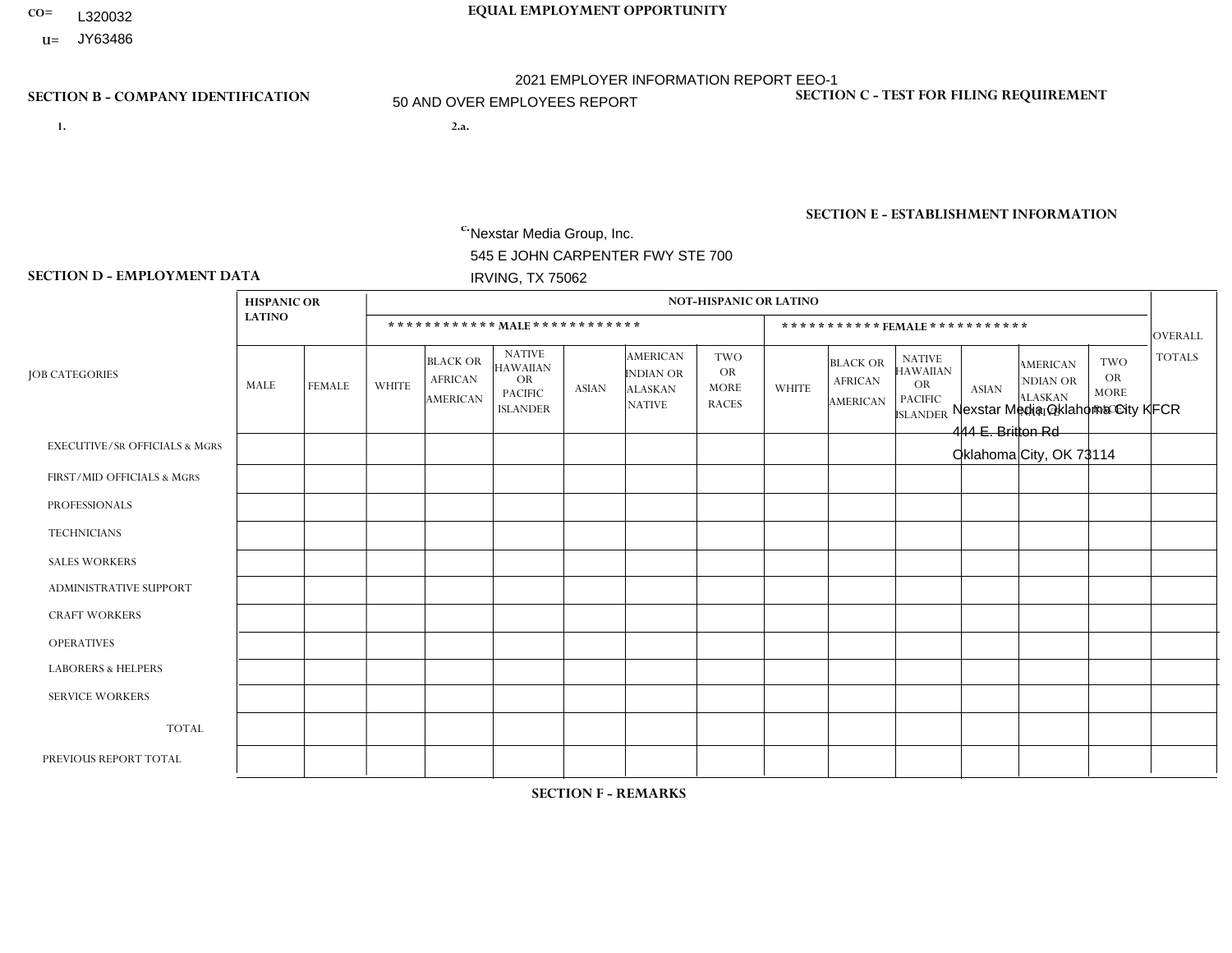- **CO= EQUAL EMPLOYMENT OPPORTUNITY** L320032
- **U=**

- **1. 2.a.** Nexstar Media Group, Inc. 545 E JOHN CARPENTER FWY STE 700 IRVING, TX 75062
- 2.a. Nexstar Media Inc Portland KOIN 222 SW COLUMBIA STREET PORTLAND, OR 97201

EIN= 233063152

## **SECTION B - COMPANY IDENTIFICATION SECTION C - TEST FOR FILING REQUIREMENT**

1- Y 2- N 3- Y DUNS= 058168001

**SECTION E - ESTABLISHMENT INFORMATION c.** NAICS: 515120 - Television Broadcasting

### **SECTION D - EMPLOYMENT DATA**

|                                          | <b>HISPANIC OR</b> |                |                 |                                                      |                                                                                    |                |                                                                 | <b>NOT-HISPANIC OR LATINO</b>                          |                |                                                      |                                                                                    |                |                                                                       |                                                        |               |
|------------------------------------------|--------------------|----------------|-----------------|------------------------------------------------------|------------------------------------------------------------------------------------|----------------|-----------------------------------------------------------------|--------------------------------------------------------|----------------|------------------------------------------------------|------------------------------------------------------------------------------------|----------------|-----------------------------------------------------------------------|--------------------------------------------------------|---------------|
|                                          | <b>LATINO</b>      |                |                 |                                                      | ************ MALE ************                                                     |                |                                                                 |                                                        |                |                                                      | ***********FEMALE***********                                                       |                |                                                                       |                                                        | OVERALL       |
| <b>JOB CATEGORIES</b>                    | MALE               | <b>FEMALE</b>  | <b>WHITE</b>    | <b>BLACK OR</b><br><b>AFRICAN</b><br><b>AMERICAN</b> | <b>NATIVE</b><br><b>HAWAIIAN</b><br><b>OR</b><br><b>PACIFIC</b><br><b>ISLANDER</b> | <b>ASIAN</b>   | <b>AMERICAN</b><br>INDIAN OR<br><b>ALASKAN</b><br><b>NATIVE</b> | <b>TWO</b><br><b>OR</b><br><b>MORE</b><br><b>RACES</b> | <b>WHITE</b>   | <b>BLACK OR</b><br><b>AFRICAN</b><br><b>AMERICAN</b> | <b>NATIVE</b><br><b>HAWAIIAN</b><br><b>OR</b><br><b>PACIFIC</b><br><b>ISLANDER</b> | <b>ASIAN</b>   | <b>AMERICAN</b><br><b>NDIAN OR</b><br><b>ALASKAN</b><br><b>NATIVE</b> | <b>TWO</b><br><b>OR</b><br><b>MORE</b><br><b>RACES</b> | <b>TOTALS</b> |
| <b>EXECUTIVE/SR OFFICIALS &amp; MGRS</b> | $\Omega$           | $\Omega$       | $\mathbf 0$     | $\mathbf 0$                                          | $\mathbf 0$                                                                        | $\Omega$       | $\Omega$                                                        | $\Omega$                                               | $\Omega$       | $\Omega$                                             | $\mathbf{0}$                                                                       | $\Omega$       | $\mathbf{0}$                                                          | $\Omega$                                               | $\mathbf 0$   |
| FIRST/MID OFFICIALS & MGRS               | 0                  | $\mathbf 0$    | 8               | $\mathbf 0$                                          | $\mathbf 0$                                                                        | $\mathbf 0$    | $\Omega$                                                        | $\Omega$                                               | 3              | $\Omega$                                             | $\Omega$                                                                           | $\Omega$       | $\mathbf{0}$                                                          | $\mathbf{0}$                                           | 11            |
| <b>PROFESSIONALS</b>                     | 0                  | $\Omega$       | 12              | $\mathbf{1}$                                         | $\Omega$                                                                           | $\mathbf{1}$   | $\Omega$                                                        | $\Omega$                                               | $\overline{7}$ | 1                                                    | $\Omega$                                                                           | 1              | $\Omega$                                                              | $\mathbf{0}$                                           | 23            |
| <b>TECHNICIANS</b>                       | 3                  | $\overline{2}$ | 25              | $\overline{2}$                                       | $\mathbf 0$                                                                        | $\overline{2}$ | $\Omega$                                                        | $\Omega$                                               | 23             | $\overline{2}$                                       | $\Omega$                                                                           | $\Omega$       | $\Omega$                                                              | 1                                                      | 60            |
| <b>SALES WORKERS</b>                     | $\Omega$           | $\mathbf{1}$   | 5               | $\mathbf 0$                                          | $\Omega$                                                                           | $\mathbf{1}$   | $\Omega$                                                        | $\Omega$                                               | $\overline{7}$ | $\Omega$                                             | $\Omega$                                                                           | $\Omega$       | $\Omega$                                                              | $\mathbf{0}$                                           | 14            |
| <b>ADMINISTRATIVE SUPPORT</b>            | $\Omega$           | $\mathbf{1}$   | $5\phantom{.0}$ | $\overline{c}$                                       | $\mathbf 0$                                                                        | $\Omega$       | $\Omega$                                                        | 1                                                      | $\overline{7}$ | $\Omega$                                             | $\Omega$                                                                           | $\overline{1}$ | $\mathbf{0}$                                                          | 1                                                      | 18            |
| <b>CRAFT WORKERS</b>                     | 0                  | $\Omega$       | $\mathbf 0$     | $\mathbf 0$                                          | $\Omega$                                                                           | $\Omega$       | $\Omega$                                                        | $\Omega$                                               | $\Omega$       | $\Omega$                                             | $\Omega$                                                                           | $\Omega$       | $\Omega$                                                              | $\Omega$                                               | $\mathbf{0}$  |
| <b>OPERATIVES</b>                        | 0                  | $\Omega$       | $\mathbf 0$     | $\mathbf 0$                                          | $\mathbf 0$                                                                        | $\mathbf 0$    | $\Omega$                                                        | $\Omega$                                               | $\Omega$       | $\Omega$                                             | $\Omega$                                                                           | $\Omega$       | $\Omega$                                                              | $\mathbf{0}$                                           | $\mathbf{0}$  |
| <b>LABORERS &amp; HELPERS</b>            | 0                  | $\Omega$       | $\mathbf 0$     | $\mathbf 0$                                          | $\mathbf 0$                                                                        | $\mathbf 0$    | $\Omega$                                                        | $\Omega$                                               | $\Omega$       | $\Omega$                                             | $\Omega$                                                                           | $\Omega$       | $\Omega$                                                              | $\Omega$                                               | $\mathbf{0}$  |
| <b>SERVICE WORKERS</b>                   | 0                  | $\Omega$       | $\mathbf 0$     | $\mathbf 0$                                          | $\mathbf 0$                                                                        | $\mathbf 0$    | $\Omega$                                                        | $\Omega$                                               | $\Omega$       | $\Omega$                                             | $\Omega$                                                                           | $\Omega$       | $\mathbf{0}$                                                          | $\mathbf{0}$                                           | $\mathbf{0}$  |
| <b>TOTAL</b>                             | 3                  | $\overline{4}$ | 55              | $5\phantom{.0}$                                      | $\mathbf 0$                                                                        | $\overline{4}$ | $\Omega$                                                        | $\mathbf{1}$                                           | 47             | 3                                                    | $\Omega$                                                                           | $\overline{2}$ | $\Omega$                                                              | $\overline{2}$                                         | 126           |
| PREVIOUS REPORT TOTAL                    |                    | 3              | 54              | $\overline{7}$                                       | $\mathbf 0$                                                                        | 5              | $\Omega$                                                        | 1                                                      | 45             | $\mathbf{1}$                                         | $\mathbf{0}$                                                                       | 3              | $\Omega$                                                              | 1                                                      | 121           |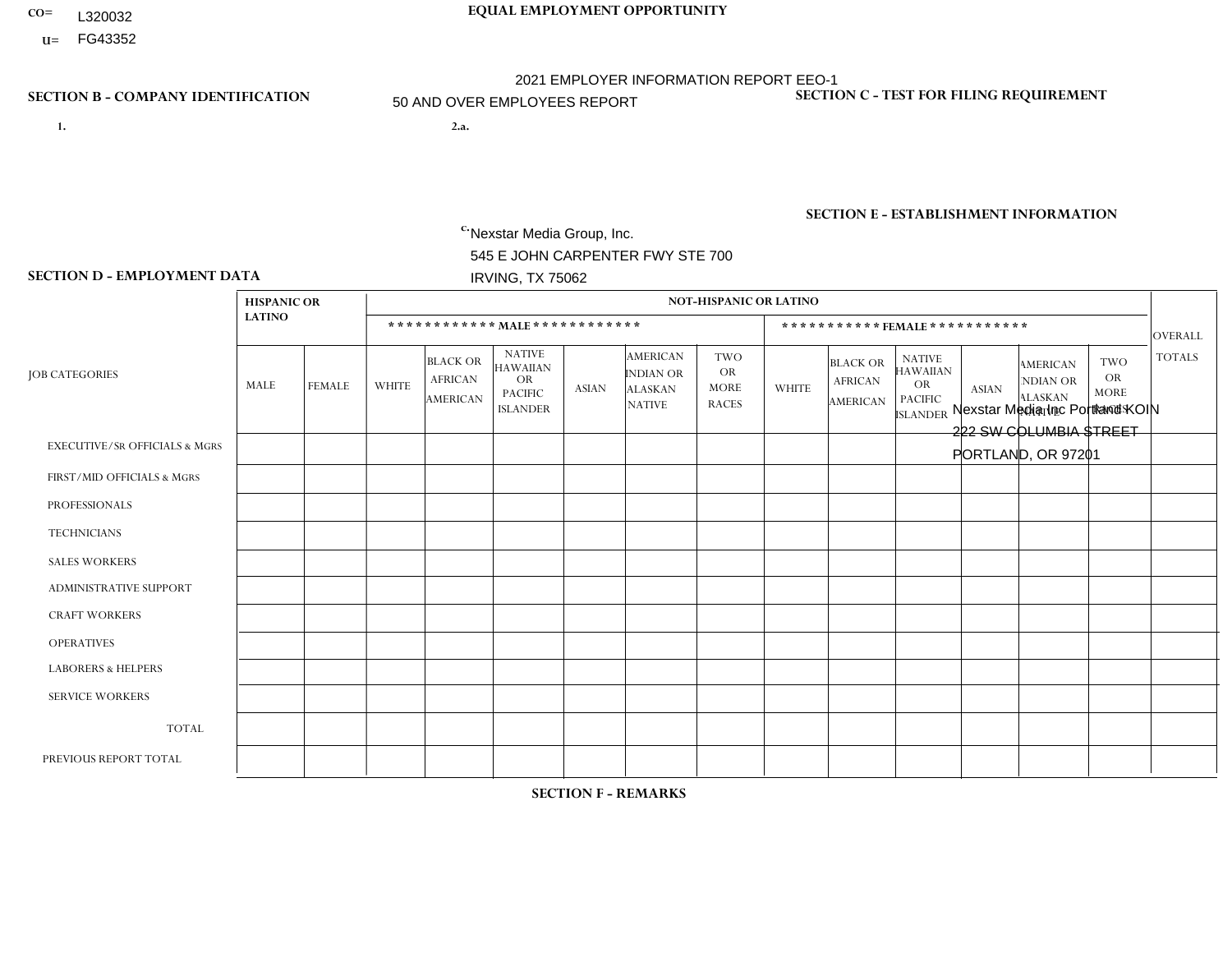- **CO= EQUAL EMPLOYMENT OPPORTUNITY** L320032
	- **U=**

- **1. 2.a.** Nexstar Media Group, Inc. 545 E JOHN CARPENTER FWY STE 700 IRVING, TX 75062
- 2.a. Nexstar Media Inc El Paso KTSM 3801 D Constitution EL PASO, TX 79902

EIN= 233063152

## **SECTION B - COMPANY IDENTIFICATION SECTION C - TEST FOR FILING REQUIREMENT**

1- Y 2- N 3- Y DUNS= 058168001

## **SECTION E - ESTABLISHMENT INFORMATION c.** NAICS: 515120 - Television Broadcasting

### **SECTION D - EMPLOYMENT DATA**

|                                          | <b>HISPANIC OR</b> |                |                |                                                      |                                                                                    |              |                                                                        | <b>NOT-HISPANIC OR LATINO</b>                          |              |                                                      |                                                                             |              |                                                                |                                                        |                |
|------------------------------------------|--------------------|----------------|----------------|------------------------------------------------------|------------------------------------------------------------------------------------|--------------|------------------------------------------------------------------------|--------------------------------------------------------|--------------|------------------------------------------------------|-----------------------------------------------------------------------------|--------------|----------------------------------------------------------------|--------------------------------------------------------|----------------|
|                                          | <b>LATINO</b>      |                |                |                                                      | ************ MALE ************                                                     |              |                                                                        |                                                        |              |                                                      | ***********FEMALE***********                                                |              |                                                                |                                                        | <b>OVERALL</b> |
| <b>JOB CATEGORIES</b>                    | MALE               | <b>FEMALE</b>  | <b>WHITE</b>   | <b>BLACK OR</b><br><b>AFRICAN</b><br><b>AMERICAN</b> | <b>NATIVE</b><br><b>HAWAIIAN</b><br><b>OR</b><br><b>PACIFIC</b><br><b>ISLANDER</b> | <b>ASIAN</b> | <b>AMERICAN</b><br><b>INDIAN OR</b><br><b>ALASKAN</b><br><b>NATIVE</b> | <b>TWO</b><br><b>OR</b><br><b>MORE</b><br><b>RACES</b> | <b>WHITE</b> | <b>BLACK OR</b><br><b>AFRICAN</b><br><b>AMERICAN</b> | <b>NATIVE</b><br><b>HAWAIIAN</b><br>OR<br><b>PACIFIC</b><br><b>ISLANDER</b> | <b>ASIAN</b> | <b>AMERICAN</b><br>NDIAN OR<br><b>ALASKAN</b><br><b>NATIVE</b> | <b>TWO</b><br><b>OR</b><br><b>MORE</b><br><b>RACES</b> | <b>TOTALS</b>  |
| <b>EXECUTIVE/SR OFFICIALS &amp; MGRS</b> | $\mathbf{0}$       | $\mathbf 0$    | $\mathbf 0$    | $\Omega$                                             | $\Omega$                                                                           | $\Omega$     | $\Omega$                                                               | $\Omega$                                               | $\Omega$     | $\Omega$                                             | $\Omega$                                                                    | $\Omega$     | $\Omega$                                                       | $\Omega$                                               | $\mathbf{0}$   |
| FIRST/MID OFFICIALS & MGRS               | $\overline{4}$     | $\mathbf 0$    | $\mathbf 0$    | $\mathbf 0$                                          | $\Omega$                                                                           |              | $\Omega$                                                               | $\Omega$                                               | $\Omega$     | $\Omega$                                             | $\Omega$                                                                    | $\Omega$     | $\Omega$                                                       | $\Omega$                                               | 5              |
| <b>PROFESSIONALS</b>                     | $\overline{4}$     | 5              | $\overline{2}$ | $\Omega$                                             | $\Omega$                                                                           | $\Omega$     | $\Omega$                                                               | $\Omega$                                               | $\Omega$     | $\Omega$                                             | $\Omega$                                                                    | $\Omega$     | $\Omega$                                                       | $\Omega$                                               | 11             |
| <b>TECHNICIANS</b>                       | 19                 | 11             | $\overline{4}$ | $\mathbf 0$                                          | $\Omega$                                                                           | $\Omega$     | $\Omega$                                                               | $\Omega$                                               | 3            | $\Omega$                                             | $\Omega$                                                                    | $\Omega$     | $\Omega$                                                       | $\mathbf{1}$                                           | 38             |
| <b>SALES WORKERS</b>                     | $\overline{2}$     | $\mathbf{1}$   | $\overline{2}$ | 0                                                    | $\Omega$                                                                           | $\Omega$     | $\Omega$                                                               |                                                        | $\Omega$     | $\Omega$                                             | $\Omega$                                                                    | $\Omega$     | $\Omega$                                                       | $\Omega$                                               | 6              |
| ADMINISTRATIVE SUPPORT                   |                    | 6              | $\mathbf 0$    | $\mathbf 0$                                          | $\Omega$                                                                           | $\Omega$     | $\Omega$                                                               | $\Omega$                                               | $\Omega$     | $\Omega$                                             | $\Omega$                                                                    | $\Omega$     | $\Omega$                                                       | $\Omega$                                               | $\overline{7}$ |
| <b>CRAFT WORKERS</b>                     | $\Omega$           | $\mathbf 0$    | $\mathbf 0$    | $\mathbf 0$                                          | $\Omega$                                                                           | $\Omega$     | $\Omega$                                                               | $\Omega$                                               | $\Omega$     | $\Omega$                                             | $\Omega$                                                                    | $\Omega$     | $\Omega$                                                       | $\Omega$                                               | $\mathbf 0$    |
| <b>OPERATIVES</b>                        | $\mathbf 0$        | $\mathbf{0}$   | $\mathbf 0$    | $\mathbf 0$                                          | $\Omega$                                                                           | $\Omega$     | $\Omega$                                                               | $\Omega$                                               | $\Omega$     | $\Omega$                                             | $\Omega$                                                                    | $\Omega$     | $\Omega$                                                       | $\Omega$                                               | $\mathbf 0$    |
| <b>LABORERS &amp; HELPERS</b>            | $\mathbf 0$        | $\overline{0}$ | $\mathbf 0$    | 0                                                    | $\Omega$                                                                           | $\Omega$     | $\Omega$                                                               | $\Omega$                                               | $\Omega$     | $\Omega$                                             | $\Omega$                                                                    | $\Omega$     | $\Omega$                                                       | $\Omega$                                               | $\mathbf 0$    |
| <b>SERVICE WORKERS</b>                   | $\mathbf 0$        | $\mathbf{0}$   | $\mathbf 0$    | $\mathbf 0$                                          | $\Omega$                                                                           | $\Omega$     | $\Omega$                                                               | $\Omega$                                               | $\Omega$     | $\Omega$                                             | $\Omega$                                                                    | $\Omega$     | $\Omega$                                                       | $\mathbf 0$                                            | $\mathbf 0$    |
| <b>TOTAL</b>                             | 30                 | 23             | 8              | 0                                                    | $\Omega$                                                                           |              | $\Omega$                                                               |                                                        | 3            | $\Omega$                                             | $\Omega$                                                                    | $\Omega$     | $\Omega$                                                       | 1                                                      | 67             |
| PREVIOUS REPORT TOTAL                    | 31                 | 26             | 9              | 1                                                    | $\Omega$                                                                           | $\Omega$     | $\Omega$                                                               |                                                        | 4            | $\Omega$                                             | $\Omega$                                                                    | $\Omega$     | $\Omega$                                                       | $\mathbf{1}$                                           | 73             |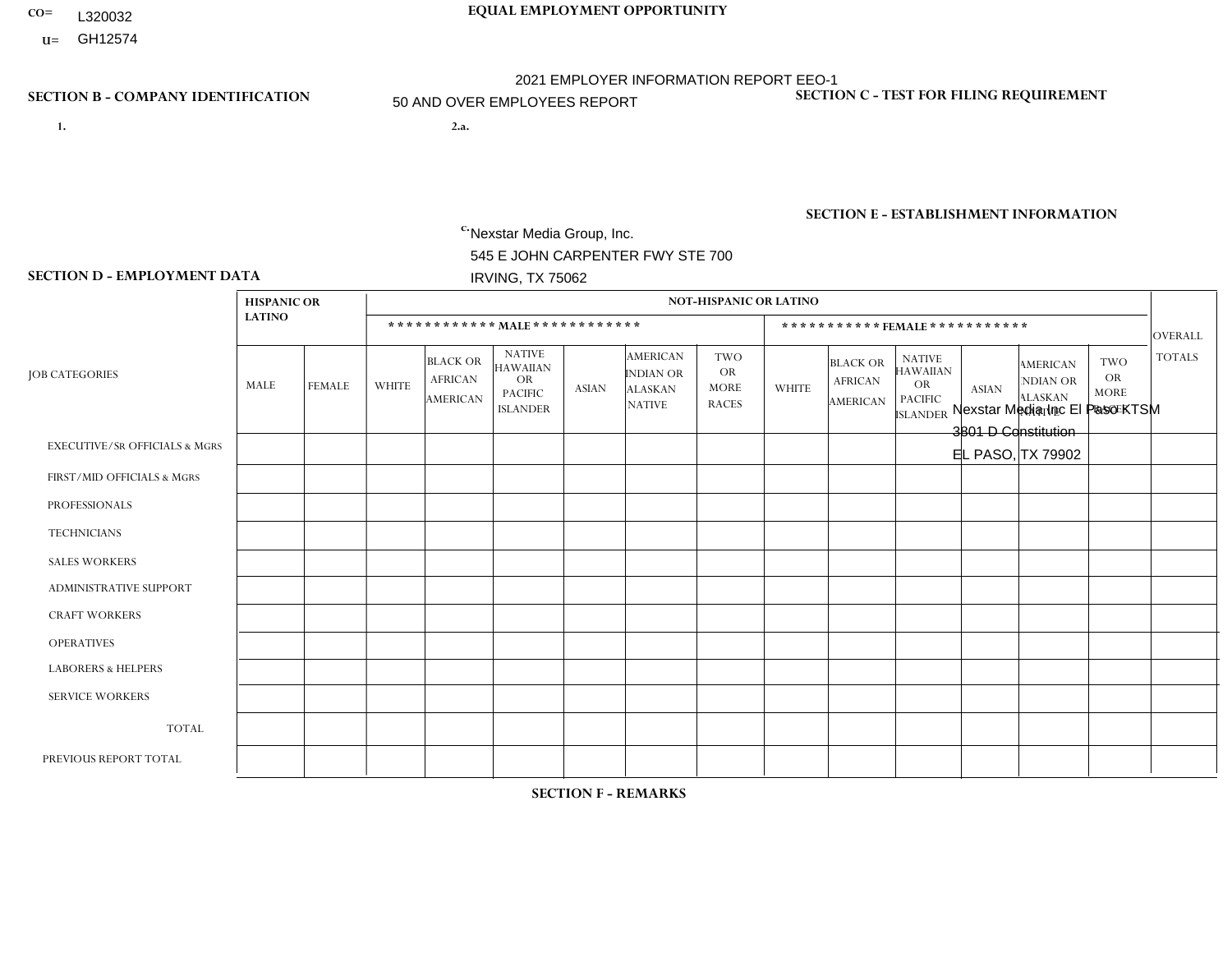- **CO= EQUAL EMPLOYMENT OPPORTUNITY** L320032
- **U=**

- **1. 2.a.** Nexstar Media Group, Inc. 545 E JOHN CARPENTER FWY STE 700 IRVING, TX 75062
- 2.a. Nexstar Media Inc Albany WTEN 341 NORTHERN BLVD ALBANY, NY 12204

EIN= 233063152

## **SECTION B - COMPANY IDENTIFICATION SECTION C - TEST FOR FILING REQUIREMENT**

1- Y 2- N 3- Y DUNS= 058168001

**SECTION E - ESTABLISHMENT INFORMATION c.** NAICS: 515120 - Television Broadcasting

### **SECTION D - EMPLOYMENT DATA**

|                                          | <b>HISPANIC OR</b> |                |                |                                                      |                                                                                    |              |                                                                        | <b>NOT-HISPANIC OR LATINO</b>                          |              |                                               |                                                                             |                         |                                                                       |                                                        |                |
|------------------------------------------|--------------------|----------------|----------------|------------------------------------------------------|------------------------------------------------------------------------------------|--------------|------------------------------------------------------------------------|--------------------------------------------------------|--------------|-----------------------------------------------|-----------------------------------------------------------------------------|-------------------------|-----------------------------------------------------------------------|--------------------------------------------------------|----------------|
|                                          | <b>LATINO</b>      |                |                |                                                      | ************ MALE ************                                                     |              |                                                                        |                                                        |              |                                               | *********** FEMALE ***********                                              |                         |                                                                       |                                                        | <b>OVERALL</b> |
| <b>JOB CATEGORIES</b>                    | MALE               | <b>FEMALE</b>  | <b>WHITE</b>   | <b>BLACK OR</b><br><b>AFRICAN</b><br><b>AMERICAN</b> | <b>NATIVE</b><br><b>HAWAIIAN</b><br><b>OR</b><br><b>PACIFIC</b><br><b>ISLANDER</b> | <b>ASIAN</b> | <b>AMERICAN</b><br><b>INDIAN OR</b><br><b>ALASKAN</b><br><b>NATIVE</b> | <b>TWO</b><br><b>OR</b><br><b>MORE</b><br><b>RACES</b> | <b>WHITE</b> | <b>BLACK OR</b><br><b>AFRICAN</b><br>AMERICAN | <b>NATIVE</b><br><b>HAWAIIAN</b><br>OR<br><b>PACIFIC</b><br><b>ISLANDER</b> | <b>ASIAN</b>            | <b>AMERICAN</b><br><b>NDIAN OR</b><br><b>ALASKAN</b><br><b>NATIVE</b> | <b>TWO</b><br><b>OR</b><br><b>MORE</b><br><b>RACES</b> | <b>TOTALS</b>  |
| <b>EXECUTIVE/SR OFFICIALS &amp; MGRS</b> | $\Omega$           | $\mathbf 0$    | $\mathbf{1}$   | 0                                                    | $\mathbf{0}$                                                                       | $\Omega$     | $\Omega$                                                               | $\Omega$                                               | $\Omega$     | $\Omega$                                      | $\Omega$                                                                    | $\Omega$                | $\Omega$                                                              | $\Omega$                                               | $\mathbf{1}$   |
| FIRST/MID OFFICIALS & MGRS               | $\mathbf 0$        | $\mathbf 0$    | 5              | $\mathbf 0$                                          | $\Omega$                                                                           | $\Omega$     | $\Omega$                                                               | $\Omega$                                               | 3            | $\Omega$                                      | $\Omega$                                                                    | $\Omega$                | $\Omega$                                                              | $\Omega$                                               | 8              |
| <b>PROFESSIONALS</b>                     | $\mathbf{0}$       | $\mathbf 0$    | 9              | $\Omega$                                             | $\Omega$                                                                           | $\Omega$     | $\Omega$                                                               | $\Omega$                                               | 8            | $\Omega$                                      | $\Omega$                                                                    | $\overline{1}$          | $\Omega$                                                              | $\Omega$                                               | 18             |
| <b>TECHNICIANS</b>                       |                    | 3              | 44             | $\overline{c}$                                       | $\Omega$                                                                           | $\Omega$     | $\Omega$                                                               | $\Omega$                                               | 14           | $\blacktriangleleft$                          | $\Omega$                                                                    | $\Omega$                | $\Omega$                                                              | $\Omega$                                               | 65             |
| <b>SALES WORKERS</b>                     | $\mathbf{0}$       | $\mathbf 0$    | 3              | $\Omega$                                             | $\Omega$                                                                           | $\Omega$     | $\Omega$                                                               | $\Omega$                                               | 10           | $\Omega$                                      | $\Omega$                                                                    | $\Omega$                | $\Omega$                                                              | $\Omega$                                               | 13             |
| ADMINISTRATIVE SUPPORT                   | $\mathbf{0}$       | 1              | $\overline{2}$ | $\mathbf 0$                                          | $\Omega$                                                                           | $\Omega$     | $\Omega$                                                               | $\Omega$                                               | 5            | $\Omega$                                      | $\Omega$                                                                    | $\Omega$                | $\Omega$                                                              | 1                                                      | 9              |
| <b>CRAFT WORKERS</b>                     | $\mathbf{0}$       | $\mathbf 0$    | $\mathbf 0$    | $\mathbf 0$                                          | $\Omega$                                                                           | $\Omega$     | $\Omega$                                                               | $\Omega$                                               | $\Omega$     | $\Omega$                                      | $\Omega$                                                                    | $\Omega$                | $\Omega$                                                              | $\Omega$                                               | $\Omega$       |
| <b>OPERATIVES</b>                        | $\mathbf{0}$       | $\mathbf{0}$   | $\mathbf 0$    | $\mathbf 0$                                          | $\Omega$                                                                           | $\Omega$     | $\Omega$                                                               | $\Omega$                                               | $\Omega$     | $\Omega$                                      | $\Omega$                                                                    | $\Omega$                | $\Omega$                                                              | $\Omega$                                               | $\mathbf 0$    |
| <b>LABORERS &amp; HELPERS</b>            | $\mathbf{0}$       | $\Omega$       | $\Omega$       | $\mathbf 0$                                          | $\Omega$                                                                           | $\Omega$     | $\Omega$                                                               | $\Omega$                                               | $\Omega$     | $\Omega$                                      | $\Omega$                                                                    | $\Omega$                | $\Omega$                                                              | $\Omega$                                               | $\mathbf 0$    |
| <b>SERVICE WORKERS</b>                   | $\mathbf 0$        | $\mathbf{0}$   | $\mathbf 0$    | $\mathbf 0$                                          | $\mathbf 0$                                                                        | $\Omega$     | $\Omega$                                                               | $\Omega$                                               | $\Omega$     | $\Omega$                                      | $\Omega$                                                                    | $\Omega$                | $\Omega$                                                              | $\mathbf 0$                                            | $\mathbf 0$    |
| <b>TOTAL</b>                             |                    | $\overline{4}$ | 64             | 2                                                    | $\mathbf 0$                                                                        | $\Omega$     | $\Omega$                                                               | $\Omega$                                               | 40           | $\blacktriangleleft$                          | 0                                                                           | -1                      | $\Omega$                                                              | 1                                                      | 114            |
| PREVIOUS REPORT TOTAL                    | 0                  | $\overline{4}$ | 64             | 4                                                    | $\Omega$                                                                           | -1           | $\Omega$                                                               | $\Omega$                                               | 48           | 2                                             | $\mathbf 0$                                                                 | $\overline{\mathbf{A}}$ | $\mathbf 0$                                                           | $\mathbf{1}$                                           | 125            |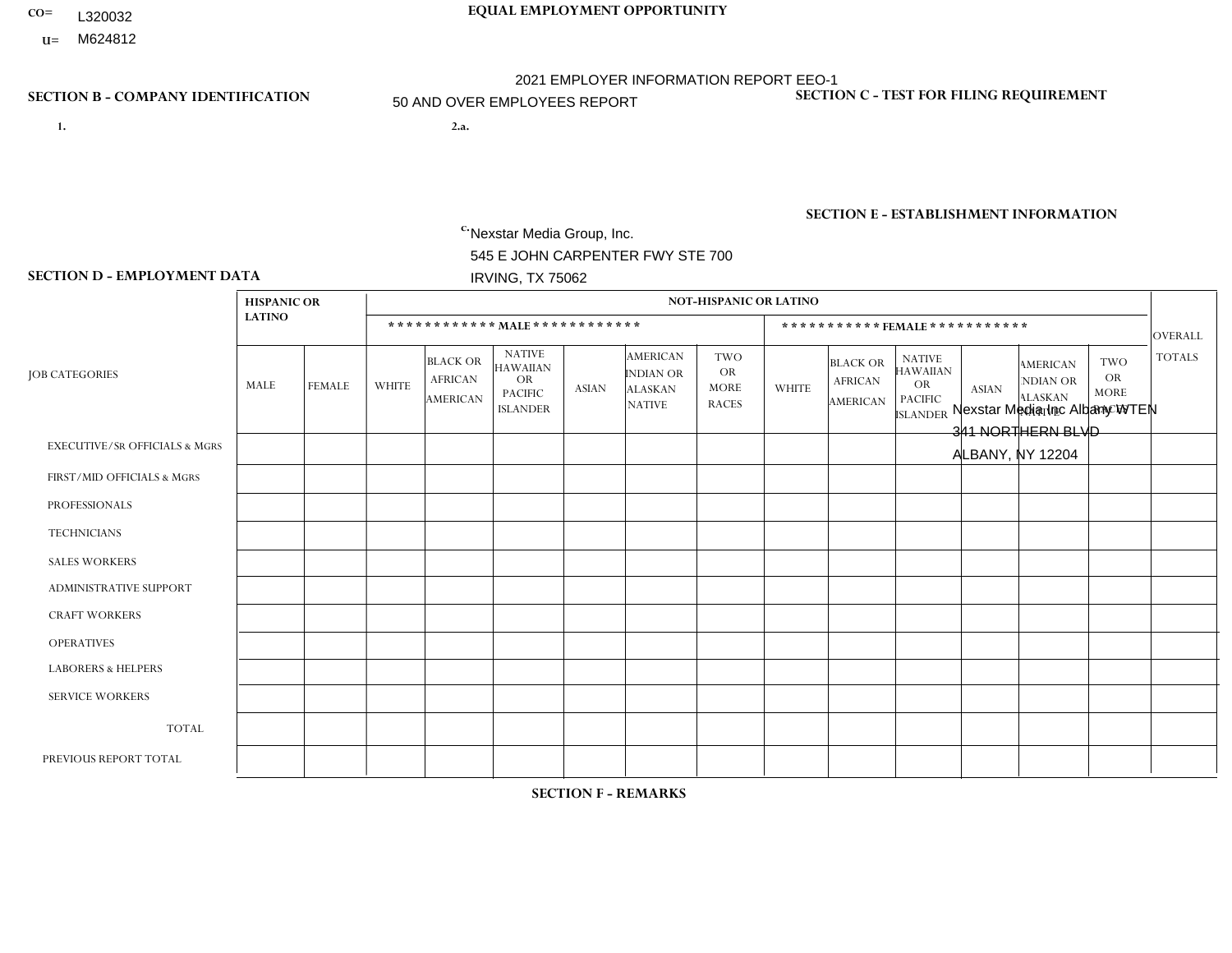- **CO= EQUAL EMPLOYMENT OPPORTUNITY** L320032
- **U=** JY63453

- **1. 2.a.** Nexstar Media Group, Inc. 545 E JOHN CARPENTER FWY STE 700 IRVING, TX 75062
- 2.a. Nexstar Media Inc.- KDVR Denver 10 E Speer Blvd Denver, CO 80203

EIN= 364766010

## **SECTION B - COMPANY IDENTIFICATION SECTION C - TEST FOR FILING REQUIREMENT**

1- Y 2- N 3- Y DUNS= 058168001

## **SECTION E - ESTABLISHMENT INFORMATION c.** NAICS: 515120 - Television Broadcasting

### **SECTION D - EMPLOYMENT DATA**

|                                          | <b>HISPANIC OR</b> |                |                |                                                      |                                                                                    |                |                                                                        | NOT-HISPANIC OR LATINO                                 |                         |                                                      |                                                                                    |                |                                                                       |                                           |                |
|------------------------------------------|--------------------|----------------|----------------|------------------------------------------------------|------------------------------------------------------------------------------------|----------------|------------------------------------------------------------------------|--------------------------------------------------------|-------------------------|------------------------------------------------------|------------------------------------------------------------------------------------|----------------|-----------------------------------------------------------------------|-------------------------------------------|----------------|
|                                          | <b>LATINO</b>      |                |                |                                                      | ************ MAIE************                                                      |                |                                                                        |                                                        |                         |                                                      | ***********FEMALE ***********                                                      |                |                                                                       |                                           | OVERALL        |
| <b>JOB CATEGORIES</b>                    | MALE               | <b>FEMALE</b>  | <b>WHITE</b>   | <b>BLACK OR</b><br><b>AFRICAN</b><br><b>AMERICAN</b> | <b>NATIVE</b><br><b>HAWAIIAN</b><br><b>OR</b><br><b>PACIFIC</b><br><b>ISLANDER</b> | <b>ASIAN</b>   | <b>AMERICAN</b><br><b>INDIAN OR</b><br><b>ALASKAN</b><br><b>NATIVE</b> | <b>TWO</b><br><b>OR</b><br><b>MORE</b><br><b>RACES</b> | <b>WHITE</b>            | <b>BLACK OR</b><br><b>AFRICAN</b><br><b>AMERICAN</b> | <b>NATIVE</b><br><b>HAWAIIAN</b><br><b>OR</b><br><b>PACIFIC</b><br><b>ISLANDER</b> | <b>ASIAN</b>   | <b>AMERICAN</b><br><b>NDIAN OR</b><br><b>ALASKAN</b><br><b>NATIVE</b> | TWO<br>OR.<br><b>MORE</b><br><b>RACES</b> | <b>TOTALS</b>  |
| <b>EXECUTIVE/SR OFFICIALS &amp; MGRS</b> | $\Omega$           | $\Omega$       | $\overline{1}$ | $\Omega$                                             | 0                                                                                  | $\Omega$       | $\Omega$                                                               | $\Omega$                                               | $\Omega$                | $\Omega$                                             | $\Omega$                                                                           | $\Omega$       | $\Omega$                                                              | $\Omega$                                  | 1              |
| FIRST/MID OFFICIALS & MGRS               | $\Omega$           | 0              | 14             | $\mathbf{1}$                                         | 0                                                                                  | $\mathbf 0$    | $\mathbf 0$                                                            | $\Omega$                                               | 6                       | $\Omega$                                             | $\Omega$                                                                           | 0              | $\Omega$                                                              | $\mathbf 0$                               | 21             |
| <b>PROFESSIONALS</b>                     | 10                 | $\overline{7}$ | 49             | $\mathbf{1}$                                         | $\mathbf{1}$                                                                       | $\overline{2}$ | $\Omega$                                                               | 2                                                      | 34                      | $\overline{2}$                                       | $\Omega$                                                                           | $\overline{2}$ | $\Omega$                                                              | $\overline{2}$                            | 112            |
| <b>TECHNICIANS</b>                       | 14                 | 3              | 46             | $\overline{4}$                                       | 0                                                                                  | $\mathbf 0$    | $\Omega$                                                               | $\overline{2}$                                         | 16                      | $\mathbf{1}$                                         | $\mathbf{1}$                                                                       | $\Omega$       | $\Omega$                                                              | $\Omega$                                  | 87             |
| <b>SALES WORKERS</b>                     |                    |                | 2              | $\mathbf 0$                                          | 0                                                                                  | $\Omega$       | $\Omega$                                                               | $\Omega$                                               | $\overline{\mathbf{1}}$ | 1                                                    | $\Omega$                                                                           | $\Omega$       | $\Omega$                                                              | $\Omega$                                  | 6              |
| <b>ADMINISTRATIVE SUPPORT</b>            |                    | 0              | $\mathbf{1}$   | $\mathbf 0$                                          | 0                                                                                  | $\Omega$       | $\Omega$                                                               | $\Omega$                                               | 5                       | $\Omega$                                             | $\Omega$                                                                           | 0              | $\Omega$                                                              | $\Omega$                                  | $\overline{7}$ |
| <b>CRAFT WORKERS</b>                     | $\Omega$           | $\Omega$       | $\mathbf 0$    | $\mathbf 0$                                          | 0                                                                                  | $\mathbf 0$    | $\Omega$                                                               | $\Omega$                                               | $\Omega$                | $\Omega$                                             | $\Omega$                                                                           | $\Omega$       | $\Omega$                                                              | $\Omega$                                  | $\overline{0}$ |
| <b>OPERATIVES</b>                        | $\Omega$           | $\Omega$       | $\mathbf 0$    | $\mathbf 0$                                          | 0                                                                                  | $\mathbf 0$    | $\Omega$                                                               | $\Omega$                                               | $\Omega$                | $\overline{0}$                                       | $\Omega$                                                                           | 0              | $\Omega$                                                              | $\Omega$                                  | $\mathbf 0$    |
| <b>LABORERS &amp; HELPERS</b>            | $\Omega$           | $\Omega$       | $\mathbf 0$    | $\mathbf{0}$                                         | 0                                                                                  | $\Omega$       | $\Omega$                                                               | $\Omega$                                               | $\mathbf{0}$            | $\Omega$                                             | $\Omega$                                                                           | 0              | $\Omega$                                                              | $\Omega$                                  | $\mathbf 0$    |
| <b>SERVICE WORKERS</b>                   | $\Omega$           | $\Omega$       | $\mathbf 0$    | $\mathbf 0$                                          | 0                                                                                  | $\mathbf 0$    | $\mathbf 0$                                                            | $\Omega$                                               | $\Omega$                | $\Omega$                                             | $\Omega$                                                                           | 0              | $\Omega$                                                              | $\mathbf 0$                               | $\overline{0}$ |
| <b>TOTAL</b>                             | 26                 | 11             | 113            | 6                                                    | $\mathbf{1}$                                                                       | $\overline{2}$ | $\mathbf 0$                                                            | $\overline{4}$                                         | 62                      | 4                                                    |                                                                                    | $\overline{2}$ | $\mathbf 0$                                                           | $\overline{2}$                            | 234            |
| PREVIOUS REPORT TOTAL                    | 22                 | 9              | 121            | 5                                                    | 1                                                                                  | $\overline{2}$ | $\Omega$                                                               | 3                                                      | 67                      | $\overline{2}$                                       | $\Omega$                                                                           | $\overline{2}$ | $\Omega$                                                              | 3                                         | 237            |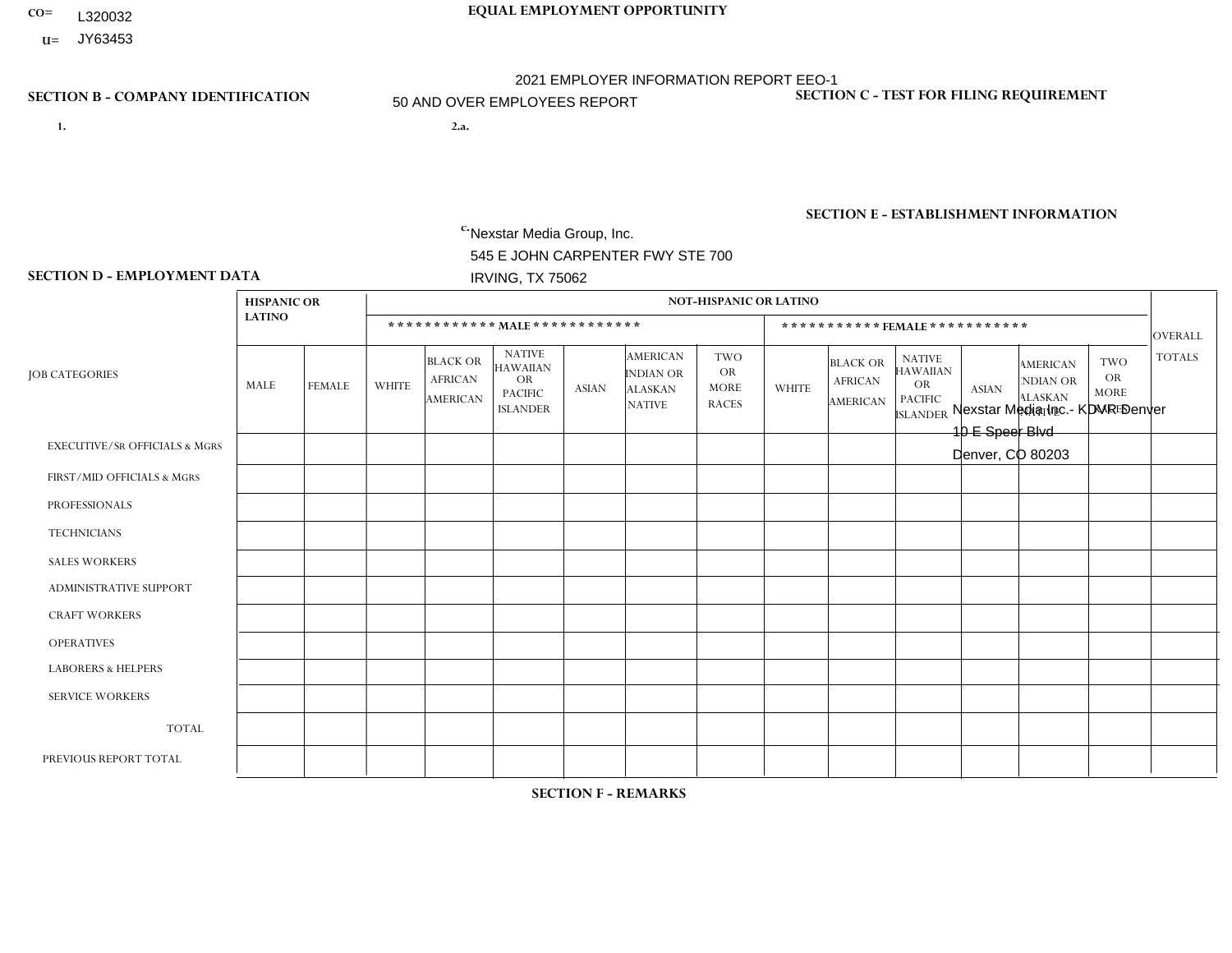- **CO= EQUAL EMPLOYMENT OPPORTUNITY** L320032
- **U=** MV05182

- **1. 2.a.** Nexstar Media Group, Inc. 545 E JOHN CARPENTER FWY STE 700 IRVING, TX 75062
- 2.a. Capitol Hill Publishing Corp 1221 Potomac Avenue SE Washington, DC 20003

EIN= 113217916

## **SECTION B - COMPANY IDENTIFICATION SECTION C - TEST FOR FILING REQUIREMENT**

1- Y 2- N 3- Y DUNS= 058168001

**SECTION E - ESTABLISHMENT INFORMATION c.** NAICS: 515120 - Television Broadcasting

### **SECTION D - EMPLOYMENT DATA**

|                                          | <b>HISPANIC OR</b> |                |                |                                                      |                                                                             |              |                                                                 | <b>NOT-HISPANIC OR LATINO</b>                          |                |                                                      |                                                                                    |                |                                                                       |                                                        |                |
|------------------------------------------|--------------------|----------------|----------------|------------------------------------------------------|-----------------------------------------------------------------------------|--------------|-----------------------------------------------------------------|--------------------------------------------------------|----------------|------------------------------------------------------|------------------------------------------------------------------------------------|----------------|-----------------------------------------------------------------------|--------------------------------------------------------|----------------|
|                                          | <b>LATINO</b>      |                |                |                                                      | ************ MALE ************                                              |              |                                                                 |                                                        |                |                                                      | ***********FEMALE ***********                                                      |                |                                                                       |                                                        | <b>OVERALL</b> |
| <b>JOB CATEGORIES</b>                    | MALE               | <b>FEMALE</b>  | <b>WHITE</b>   | <b>BLACK OR</b><br><b>AFRICAN</b><br><b>AMERICAN</b> | <b>NATIVE</b><br><b>HAWAIIAN</b><br>OR<br><b>PACIFIC</b><br><b>ISLANDER</b> | <b>ASIAN</b> | <b>AMERICAN</b><br>INDIAN OR<br><b>ALASKAN</b><br><b>NATIVE</b> | <b>TWO</b><br><b>OR</b><br><b>MORE</b><br><b>RACES</b> | <b>WHITE</b>   | <b>BLACK OR</b><br><b>AFRICAN</b><br><b>AMERICAN</b> | <b>NATIVE</b><br><b>HAWAIIAN</b><br><b>OR</b><br><b>PACIFIC</b><br><b>ISLANDER</b> | <b>ASIAN</b>   | <b>AMERICAN</b><br><b>NDIAN OR</b><br><b>ALASKAN</b><br><b>NATIVE</b> | <b>TWO</b><br><b>OR</b><br><b>MORE</b><br><b>RACES</b> | <b>TOTALS</b>  |
| <b>EXECUTIVE/SR OFFICIALS &amp; MGRS</b> | $\mathbf 0$        | $\mathbf{0}$   | $\overline{4}$ | $\mathbf 0$                                          | $\mathbf 0$                                                                 | $\mathbf{0}$ | $\Omega$                                                        | $\Omega$                                               |                | $\Omega$                                             | $\mathbf{0}$                                                                       | $\Omega$       | $\mathbf{0}$                                                          | $\Omega$                                               | 5              |
| FIRST/MID OFFICIALS & MGRS               | 0                  | $\mathbf{1}$   | 12             | $\mathbf 0$                                          | $\Omega$                                                                    | $\Omega$     | $\Omega$                                                        | $\Omega$                                               | 14             | $\Omega$                                             | $\Omega$                                                                           | 1              | $\Omega$                                                              | $\Omega$                                               | 28             |
| <b>PROFESSIONALS</b>                     | 3                  | 3              | 39             | $\mathbf{1}$                                         | $\mathbf 0$                                                                 | $\mathbf{1}$ | $\Omega$                                                        | $\Omega$                                               | 40             | $\overline{2}$                                       | $\mathbf 0$                                                                        | $\overline{4}$ | $\mathbf 0$                                                           | 1                                                      | 94             |
| <b>TECHNICIANS</b>                       | 0                  | $\mathbf{0}$   | $\overline{7}$ | $\overline{2}$                                       | $\mathbf 0$                                                                 | $\mathbf{1}$ | $\Omega$                                                        | $\Omega$                                               | 9              | 0                                                    | $\mathbf 0$                                                                        | $\mathbf{1}$   | $\mathbf 0$                                                           | $\Omega$                                               | 20             |
| <b>SALES WORKERS</b>                     | 0                  | $\mathbf 0$    | $\overline{4}$ | $\mathbf 0$                                          | $\mathbf 0$                                                                 | $\mathbf 0$  | $\mathbf{0}$                                                    | $\Omega$                                               | $\overline{2}$ | $\mathbf 0$                                          | $\mathbf 0$                                                                        | $\mathbf 0$    | $\mathbf 0$                                                           | $\mathbf{0}$                                           | 6              |
| ADMINISTRATIVE SUPPORT                   | 0                  | $\mathbf 0$    | $\overline{c}$ | $\mathbf 0$                                          | $\mathbf 0$                                                                 | $\mathbf 0$  | $\mathbf{0}$                                                    | $\Omega$                                               | 4              | 1                                                    | $\Omega$                                                                           | $\mathbf{0}$   | $\Omega$                                                              | $\mathbf{0}$                                           | $\overline{7}$ |
| <b>CRAFT WORKERS</b>                     | 0                  | $\Omega$       | $\mathbf 0$    | $\mathbf 0$                                          | $\mathbf 0$                                                                 | $\mathbf{0}$ | $\Omega$                                                        | $\Omega$                                               | $\Omega$       | $\Omega$                                             | $\Omega$                                                                           | $\Omega$       | $\Omega$                                                              | $\mathbf{0}$                                           | $\mathbf{0}$   |
| <b>OPERATIVES</b>                        | 0                  | $\Omega$       | $\mathbf 0$    | $\mathbf 0$                                          | $\mathbf 0$                                                                 | $\mathbf{0}$ | $\Omega$                                                        | $\Omega$                                               | $\Omega$       | $\Omega$                                             | $\Omega$                                                                           | $\Omega$       | $\Omega$                                                              | $\mathbf{0}$                                           | $\mathbf{0}$   |
| <b>LABORERS &amp; HELPERS</b>            | 0                  | $\Omega$       | $\mathbf 0$    | $\mathbf 0$                                          | $\mathbf 0$                                                                 | $\mathbf{0}$ | $\Omega$                                                        | $\Omega$                                               | $\Omega$       | $\Omega$                                             | $\Omega$                                                                           | $\Omega$       | $\Omega$                                                              | $\mathbf{0}$                                           | $\mathbf{0}$   |
| <b>SERVICE WORKERS</b>                   | 0                  | $\mathbf 0$    | $\mathbf 0$    | $\mathbf 0$                                          | $\mathbf 0$                                                                 | $\mathbf{0}$ | $\Omega$                                                        | $\Omega$                                               | $\Omega$       | $\Omega$                                             | $\Omega$                                                                           | $\mathbf 0$    | $\Omega$                                                              | $\Omega$                                               | $\mathbf 0$    |
| <b>TOTAL</b>                             | 3                  | $\overline{4}$ | 68             | 3                                                    | $\mathbf 0$                                                                 | 2            | $\Omega$                                                        | $\Omega$                                               | 70             | 3                                                    | $\Omega$                                                                           | 6              | 0                                                                     | $\overline{1}$                                         | 160            |
| PREVIOUS REPORT TOTAL                    |                    |                |                |                                                      |                                                                             |              |                                                                 |                                                        |                |                                                      |                                                                                    |                |                                                                       |                                                        |                |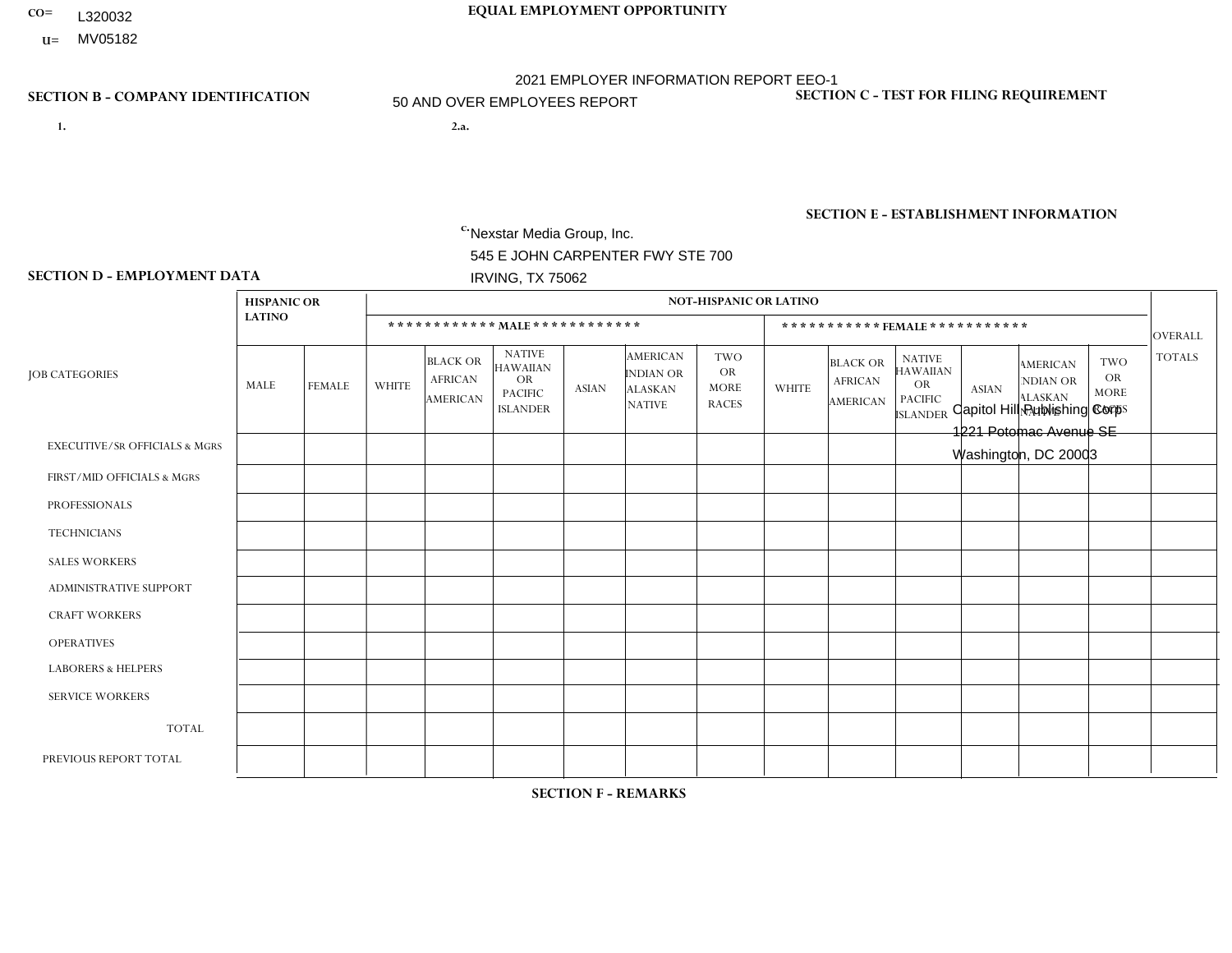- L320032
- **U=**

# **CO= EQUAL EMPLOYMENT OPPORTUNITY** 2021 EMPLOYER INFORMATION REPORT EEO-1 50 AND OVER EMPLOYEES REPORT

- **1. 2.a.** Nexstar Media Group, Inc. 545 E JOHN CARPENTER FWY STE 700 IRVING, TX 75062
- 2.a. Nexstar Media Inc Mobile WKRG 555 BROADCAST DR MOBILE, AL 36606

EIN= 233063152

## **SECTION B - COMPANY IDENTIFICATION SECTION C - TEST FOR FILING REQUIREMENT**

1- Y 2- N 3- Y DUNS= 058168001

**SECTION E - ESTABLISHMENT INFORMATION c.** NAICS: 515120 - Television Broadcasting

### **SECTION D - EMPLOYMENT DATA**

|                                          | <b>HISPANIC OR</b> |                |                |                                                      |                                                                                    |              |                                                                        | <b>NOT-HISPANIC OR LATINO</b>                          |                |                                                      |                                                                                    |              |                                                                       |                                                        |                 |
|------------------------------------------|--------------------|----------------|----------------|------------------------------------------------------|------------------------------------------------------------------------------------|--------------|------------------------------------------------------------------------|--------------------------------------------------------|----------------|------------------------------------------------------|------------------------------------------------------------------------------------|--------------|-----------------------------------------------------------------------|--------------------------------------------------------|-----------------|
|                                          | <b>LATINO</b>      |                |                | ************ MALE ************                       |                                                                                    |              |                                                                        |                                                        |                |                                                      | *********** FEMALE ***********                                                     |              |                                                                       |                                                        | OVERALL         |
| <b>JOB CATEGORIES</b>                    | MALE               | <b>FEMALE</b>  | <b>WHITE</b>   | <b>BLACK OR</b><br><b>AFRICAN</b><br><b>AMERICAN</b> | <b>NATIVE</b><br><b>HAWAIIAN</b><br><b>OR</b><br><b>PACIFIC</b><br><b>ISLANDER</b> | <b>ASIAN</b> | <b>AMERICAN</b><br><b>INDIAN OR</b><br><b>ALASKAN</b><br><b>NATIVE</b> | <b>TWO</b><br><b>OR</b><br><b>MORE</b><br><b>RACES</b> | <b>WHITE</b>   | <b>BLACK OR</b><br><b>AFRICAN</b><br><b>AMERICAN</b> | <b>NATIVE</b><br><b>HAWAIIAN</b><br><b>OR</b><br><b>PACIFIC</b><br><b>ISLANDER</b> | <b>ASIAN</b> | <b>AMERICAN</b><br><b>NDIAN OR</b><br><b>ALASKAN</b><br><b>NATIVE</b> | <b>TWO</b><br><b>OR</b><br><b>MORE</b><br><b>RACES</b> | <b>TOTALS</b>   |
| <b>EXECUTIVE/SR OFFICIALS &amp; MGRS</b> | $\mathbf 0$        | $\mathbf 0$    | 0              | $\mathbf 0$                                          | $\mathbf 0$                                                                        | 0            | $\Omega$                                                               | $\Omega$                                               | $\Omega$       | $\Omega$                                             | 0                                                                                  | $\mathbf{0}$ | $\Omega$                                                              | $\mathbf 0$                                            | $\mathbf 0$     |
| FIRST/MID OFFICIALS & MGRS               | 1                  | $\Omega$       | 3              | $\Omega$                                             | $\Omega$                                                                           | 0            | $\Omega$                                                               | $\Omega$                                               | 3              |                                                      | 0                                                                                  | $\Omega$     | $\Omega$                                                              | $\Omega$                                               | 8               |
| <b>PROFESSIONALS</b>                     | $\Omega$           |                | 8              | $\mathbf 0$                                          | $\mathbf 0$                                                                        | $\mathbf{1}$ | $\mathbf{0}$                                                           | $\Omega$                                               | 5              | $\Omega$                                             | 0                                                                                  | $\Omega$     | $\Omega$                                                              | $\Omega$                                               | 15              |
| <b>TECHNICIANS</b>                       | 2                  | $\mathbf{1}$   | 21             | $\overline{4}$                                       | $\mathbf 0$                                                                        | 0            | $\mathbf{0}$                                                           | $\Omega$                                               | 11             | 3                                                    | 0                                                                                  | $\Omega$     | $\Omega$                                                              | $\mathbf{0}$                                           | 42              |
| <b>SALES WORKERS</b>                     | $\mathbf 0$        | $\mathbf 0$    | $\overline{2}$ | $\mathbf 0$                                          | $\mathbf 0$                                                                        | 0            | $\Omega$                                                               | $\Omega$                                               | $\overline{7}$ | $\Omega$                                             | 0                                                                                  | $\mathbf 0$  | $\mathbf 0$                                                           | $\mathbf 0$                                            | 9               |
| <b>ADMINISTRATIVE SUPPORT</b>            | $\Omega$           | $\Omega$       | $\overline{2}$ | $\Omega$                                             | $\Omega$                                                                           | 0            | $\Omega$                                                               | $\Omega$                                               | 6              |                                                      | 0                                                                                  | $\Omega$     | $\Omega$                                                              | $\overline{1}$                                         | 10 <sup>°</sup> |
| <b>CRAFT WORKERS</b>                     | $\Omega$           | $\mathbf 0$    | 0              | $\mathbf 0$                                          | $\mathbf 0$                                                                        | 0            | $\Omega$                                                               | $\Omega$                                               | $\Omega$       | $\Omega$                                             | 0                                                                                  | $\Omega$     | $\Omega$                                                              | $\Omega$                                               | $\mathbf{0}$    |
| <b>OPERATIVES</b>                        | $\mathbf 0$        | $\mathbf 0$    | 0              | $\mathbf 0$                                          | $\mathbf 0$                                                                        | 0            | $\mathbf{0}$                                                           | $\Omega$                                               | $\Omega$       | $\Omega$                                             | $\Omega$                                                                           | $\Omega$     | $\Omega$                                                              | $\Omega$                                               | $\mathbf{0}$    |
| <b>LABORERS &amp; HELPERS</b>            | $\Omega$           | $\mathbf 0$    | 0              | $\mathbf 0$                                          | $\mathbf 0$                                                                        | 0            | $\Omega$                                                               | $\Omega$                                               | $\Omega$       | $\Omega$                                             | $\Omega$                                                                           | $\Omega$     | $\Omega$                                                              | $\Omega$                                               | $\mathbf{0}$    |
| <b>SERVICE WORKERS</b>                   | $\Omega$           | $\Omega$       | 0              | $\mathbf 0$                                          | $\mathbf 0$                                                                        | 0            | $\Omega$                                                               | $\Omega$                                               | $\Omega$       | $\Omega$                                             | 0                                                                                  | $\Omega$     | $\Omega$                                                              | $\Omega$                                               | $\mathbf{0}$    |
| <b>TOTAL</b>                             | 3                  | $\overline{2}$ | 36             | 4                                                    | 0                                                                                  | $\mathbf{1}$ | $\Omega$                                                               | $\mathbf{0}$                                           | 32             | 5                                                    | 0                                                                                  | $\Omega$     | $\Omega$                                                              | $\overline{1}$                                         | 84              |
| PREVIOUS REPORT TOTAL                    | -1                 | $\mathbf{1}$   | 43             | $\overline{2}$                                       | $\mathbf 0$                                                                        | 0            | $\mathbf{0}$                                                           | $\Omega$                                               | 30             | 8                                                    | 0                                                                                  | $\Omega$     | 0                                                                     |                                                        | 86              |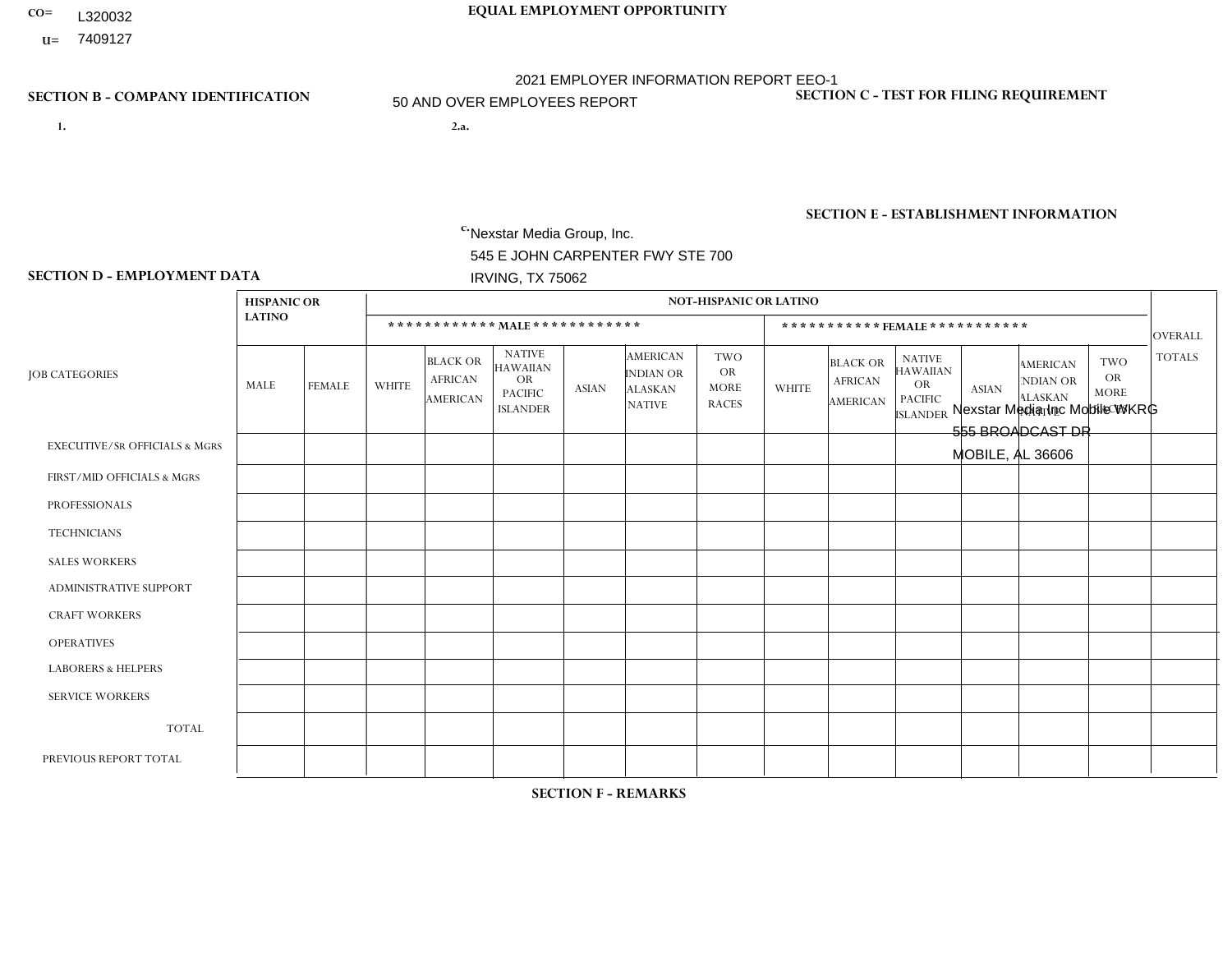- **CO= EQUAL EMPLOYMENT OPPORTUNITY** L320032
- **U=**

- **1. 2.a.** Nexstar Media Group, Inc. 545 E JOHN CARPENTER FWY STE 700 IRVING, TX 75062
- 2.a. Nexstar Media Inc Wichita KSNC 833 NORTH MAIN STREET WICHITA, KS 67203

EIN= 233063152

## **SECTION B - COMPANY IDENTIFICATION SECTION C - TEST FOR FILING REQUIREMENT**

1- Y 2- N 3- Y DUNS= 058168001

**SECTION E - ESTABLISHMENT INFORMATION c.** NAICS: 515120 - Television Broadcasting

### **SECTION D - EMPLOYMENT DATA**

|                                          | <b>HISPANIC OR</b> |                |                |                                                      |                                                                                    |              |                                                                        | <b>NOT-HISPANIC OR LATINO</b>                          |                |                                               |                                                                             |              |                                                                |                                                        |                |
|------------------------------------------|--------------------|----------------|----------------|------------------------------------------------------|------------------------------------------------------------------------------------|--------------|------------------------------------------------------------------------|--------------------------------------------------------|----------------|-----------------------------------------------|-----------------------------------------------------------------------------|--------------|----------------------------------------------------------------|--------------------------------------------------------|----------------|
|                                          | <b>LATINO</b>      |                |                |                                                      | ************ MAIE************                                                      |              |                                                                        |                                                        |                |                                               | ***********FEMALE***********                                                |              |                                                                |                                                        | <b>OVERALL</b> |
| <b>JOB CATEGORIES</b>                    | MALE               | <b>FEMALE</b>  | <b>WHITE</b>   | <b>BLACK OR</b><br><b>AFRICAN</b><br><b>AMERICAN</b> | <b>NATIVE</b><br><b>HAWAIIAN</b><br><b>OR</b><br><b>PACIFIC</b><br><b>ISLANDER</b> | <b>ASIAN</b> | <b>AMERICAN</b><br><b>INDIAN OR</b><br><b>ALASKAN</b><br><b>NATIVE</b> | <b>TWO</b><br><b>OR</b><br><b>MORE</b><br><b>RACES</b> | <b>WHITE</b>   | <b>BLACK OR</b><br><b>AFRICAN</b><br>AMERICAN | <b>NATIVE</b><br><b>HAWAIIAN</b><br>OR<br><b>PACIFIC</b><br><b>ISLANDER</b> | <b>ASIAN</b> | <b>AMERICAN</b><br>NDIAN OR<br><b>ALASKAN</b><br><b>NATIVE</b> | <b>TWO</b><br><b>OR</b><br><b>MORE</b><br><b>RACES</b> | <b>TOTALS</b>  |
| <b>EXECUTIVE/SR OFFICIALS &amp; MGRS</b> | $\Omega$           | $\mathbf 0$    | $\mathbf 0$    | 0                                                    | $\Omega$                                                                           | $\Omega$     | $\Omega$                                                               | $\Omega$                                               | $\Omega$       | $\Omega$                                      | $\Omega$                                                                    | $\Omega$     | $\Omega$                                                       | $\Omega$                                               | $\mathbf 0$    |
| FIRST/MID OFFICIALS & MGRS               | $\mathbf 0$        | $\mathbf 0$    | 3              | $\mathbf 0$                                          | $\Omega$                                                                           | $\Omega$     | 1                                                                      | $\Omega$                                               | $\overline{2}$ | $\Omega$                                      | $\Omega$                                                                    | $\Omega$     | $\Omega$                                                       | $\Omega$                                               | 6              |
| <b>PROFESSIONALS</b>                     | 0                  | $\mathbf{0}$   | $\overline{4}$ | $\mathbf{1}$                                         | $\Omega$                                                                           | $\Omega$     | $\Omega$                                                               | $\Omega$                                               | 6              | $\mathbf 0$                                   | $\Omega$                                                                    | $\mathbf 0$  | $\Omega$                                                       | $\Omega$                                               | 11             |
| <b>TECHNICIANS</b>                       |                    | 8              | 21             | 3                                                    | $\Omega$                                                                           | $\Omega$     | $\Omega$                                                               | $\mathbf 0$                                            | 5              | $\blacktriangleleft$                          | $\mathbf 0$                                                                 | $\mathbf 0$  | $\Omega$                                                       | $\mathbf 0$                                            | 39             |
| <b>SALES WORKERS</b>                     | $\mathbf 0$        | $\overline{1}$ | $\overline{2}$ | 0                                                    | $\Omega$                                                                           | $\Omega$     | $\Omega$                                                               | $\Omega$                                               | $\overline{7}$ | $\Omega$                                      | $\Omega$                                                                    | $\Omega$     | $\Omega$                                                       | $\Omega$                                               | 10             |
| <b>ADMINISTRATIVE SUPPORT</b>            | $\Omega$           | 1              | $\overline{7}$ | $\mathbf 0$                                          | $\mathbf{0}$                                                                       | $\Omega$     | $\Omega$                                                               | $\mathbf{0}$                                           | $\overline{7}$ | $\Omega$                                      | $\Omega$                                                                    | $\Omega$     | $\Omega$                                                       | $\Omega$                                               | 15             |
| <b>CRAFT WORKERS</b>                     | $\Omega$           | 0              | $\mathbf 0$    | 0                                                    | $\Omega$                                                                           | $\Omega$     | $\Omega$                                                               | $\Omega$                                               | $\Omega$       | $\Omega$                                      | $\Omega$                                                                    | $\Omega$     | $\Omega$                                                       | $\Omega$                                               | $\mathbf 0$    |
| <b>OPERATIVES</b>                        | $\mathbf{0}$       | $\mathbf{0}$   | $\mathbf 0$    | $\mathbf 0$                                          | $\Omega$                                                                           | $\Omega$     | $\Omega$                                                               | $\Omega$                                               | $\Omega$       | $\Omega$                                      | $\Omega$                                                                    | $\Omega$     | $\Omega$                                                       | $\Omega$                                               | $\mathbf 0$    |
| <b>LABORERS &amp; HELPERS</b>            | $\mathbf{0}$       | $\Omega$       | $\mathbf 0$    | 0                                                    | $\Omega$                                                                           | $\Omega$     | $\Omega$                                                               | $\Omega$                                               | $\Omega$       | $\Omega$                                      | $\Omega$                                                                    | $\Omega$     | $\Omega$                                                       | $\Omega$                                               | $\mathbf 0$    |
| <b>SERVICE WORKERS</b>                   | $\mathbf{0}$       | $\mathbf{0}$   | 0              | 0                                                    | $\Omega$                                                                           | $\Omega$     | $\Omega$                                                               | $\Omega$                                               | $\Omega$       | $\Omega$                                      | $\Omega$                                                                    | $\Omega$     | $\Omega$                                                       | $\Omega$                                               | 0              |
| <b>TOTAL</b>                             | $\overline{1}$     | 10             | 37             | 4                                                    | $\mathbf 0$                                                                        | $\Omega$     | 1                                                                      | $\Omega$                                               | 27             | $\blacktriangleleft$                          | $\mathbf 0$                                                                 | $\mathbf 0$  | $\Omega$                                                       | $\mathbf 0$                                            | 81             |
| PREVIOUS REPORT TOTAL                    | 3                  | 11             | 40             | 4                                                    | $\Omega$                                                                           | $\Omega$     | 1                                                                      |                                                        | 26             | 3                                             | $\Omega$                                                                    |              | $\Omega$                                                       | $\mathbf{1}$                                           | 91             |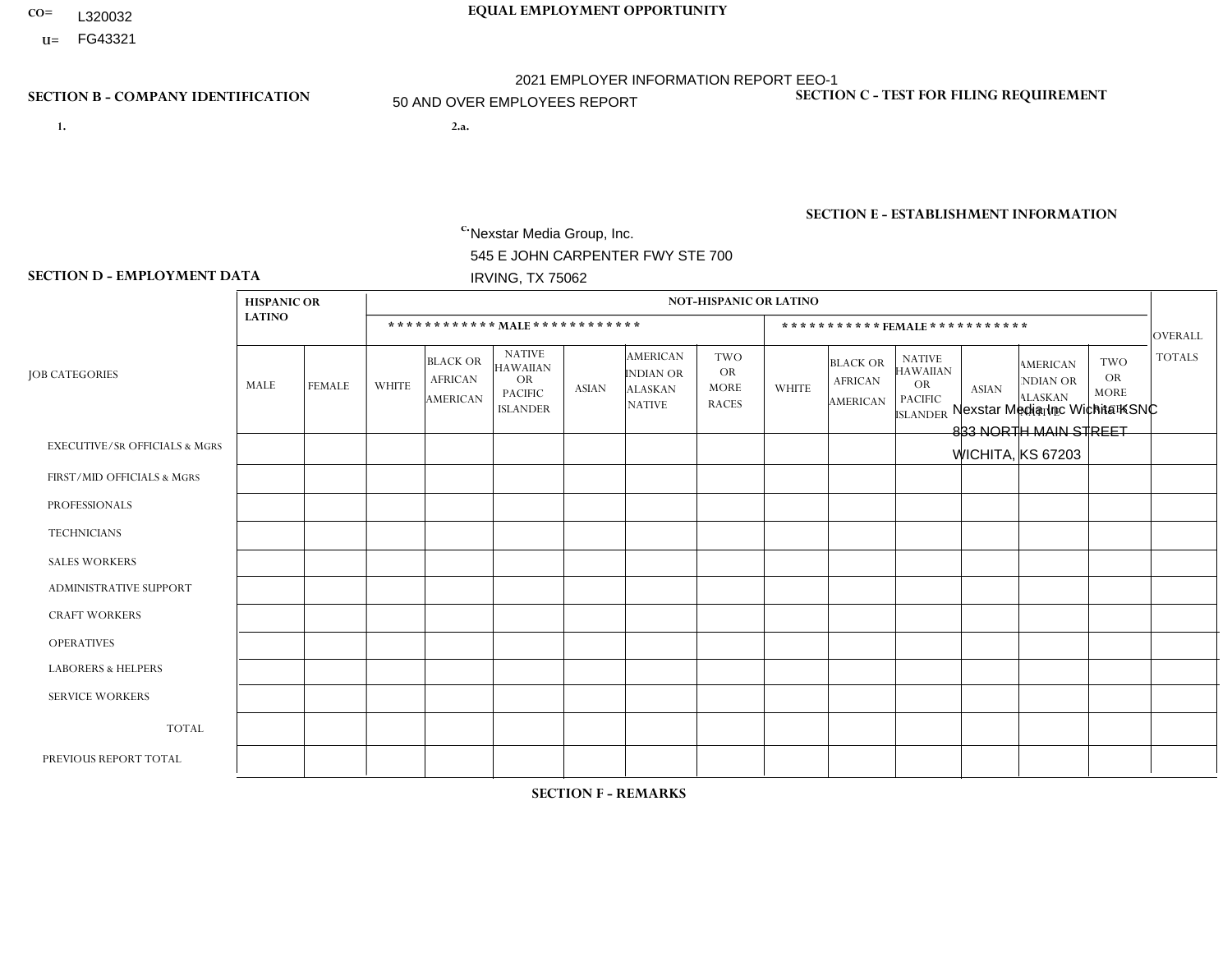- **CO= EQUAL EMPLOYMENT OPPORTUNITY** L320032
- **U=**

- **1. 2.a.** Nexstar Media Group, Inc. 545 E JOHN CARPENTER FWY STE 700 IRVING, TX 75062
- 2.a. Nexstar Media Inc Richmond WRIC 301 ARBORETUM PLACE RICHMOND, VA 23236

EIN= 233063152

## **SECTION B - COMPANY IDENTIFICATION SECTION C - TEST FOR FILING REQUIREMENT**

1- Y 2- N 3- Y DUNS= 058168001

**SECTION E - ESTABLISHMENT INFORMATION c.** NAICS: 515120 - Television Broadcasting

### **SECTION D - EMPLOYMENT DATA**

|                                          | <b>HISPANIC OR</b> |                |                |                                                      |                                                                                    |              |                                                                 | <b>NOT-HISPANIC OR LATINO</b>                          |              |                                                      |                                                                                    |              |                                                                       |                                                        |                |
|------------------------------------------|--------------------|----------------|----------------|------------------------------------------------------|------------------------------------------------------------------------------------|--------------|-----------------------------------------------------------------|--------------------------------------------------------|--------------|------------------------------------------------------|------------------------------------------------------------------------------------|--------------|-----------------------------------------------------------------------|--------------------------------------------------------|----------------|
|                                          | <b>LATINO</b>      |                |                |                                                      | ************ MALE************                                                      |              |                                                                 |                                                        |              |                                                      | ***********FEMALE ***********                                                      |              |                                                                       |                                                        | <b>OVERALL</b> |
| <b>JOB CATEGORIES</b>                    | MALE               | FEMALE         | <b>WHITE</b>   | <b>BLACK OR</b><br><b>AFRICAN</b><br><b>AMERICAN</b> | <b>NATIVE</b><br><b>HAWAIIAN</b><br><b>OR</b><br><b>PACIFIC</b><br><b>ISLANDER</b> | <b>ASIAN</b> | <b>AMERICAN</b><br>INDIAN OR<br><b>ALASKAN</b><br><b>NATIVE</b> | <b>TWO</b><br><b>OR</b><br><b>MORE</b><br><b>RACES</b> | <b>WHITE</b> | <b>BLACK OR</b><br><b>AFRICAN</b><br><b>AMERICAN</b> | <b>NATIVE</b><br><b>HAWAIIAN</b><br><b>OR</b><br><b>PACIFIC</b><br><b>ISLANDER</b> | <b>ASIAN</b> | <b>AMERICAN</b><br><b>NDIAN OR</b><br><b>ALASKAN</b><br><b>NATIVE</b> | <b>TWO</b><br><b>OR</b><br><b>MORE</b><br><b>RACES</b> | <b>TOTALS</b>  |
| <b>EXECUTIVE/SR OFFICIALS &amp; MGRS</b> | $\Omega$           | $\Omega$       | $\mathbf 0$    | $\mathbf 0$                                          | $\Omega$                                                                           | $\Omega$     | $\mathbf{0}$                                                    | $\Omega$                                               | $\Omega$     | $\Omega$                                             | $\mathbf{0}$                                                                       | $\Omega$     | $\mathbf{0}$                                                          | $\Omega$                                               | $\Omega$       |
| FIRST/MID OFFICIALS & MGRS               | 0                  | $\mathbf{0}$   | $\overline{4}$ | $\mathbf 0$                                          | $\mathbf 0$                                                                        | $\mathbf{0}$ | $\Omega$                                                        | $\Omega$                                               | 3            | $\Omega$                                             | $\Omega$                                                                           | $\mathbf{0}$ | $\mathbf{0}$                                                          | $\Omega$                                               | $\overline{7}$ |
| <b>PROFESSIONALS</b>                     | 1                  | $\mathbf{0}$   | $\overline{4}$ | $\overline{2}$                                       | $\mathbf 0$                                                                        | $\mathbf 0$  | $\Omega$                                                        | $\Omega$                                               |              | 1                                                    | $\Omega$                                                                           | $\mathbf 0$  | $\Omega$                                                              | $\Omega$                                               | 9              |
| <b>TECHNICIANS</b>                       | 0                  | $\overline{2}$ | 28             | $\overline{4}$                                       | $\mathbf 0$                                                                        | $\mathbf{1}$ | $\mathbf{0}$                                                    | $\Omega$                                               | 9            | 5                                                    |                                                                                    | $\Omega$     | $\mathbf 0$                                                           | 1                                                      | 51             |
| <b>SALES WORKERS</b>                     | 0                  | $\Omega$       | $\overline{c}$ | $\mathbf 0$                                          | $\Omega$                                                                           | $\Omega$     | $\Omega$                                                        | $\Omega$                                               | 5            | $\Omega$                                             | $\Omega$                                                                           | $\Omega$     | $\Omega$                                                              | 1                                                      | 8              |
| <b>ADMINISTRATIVE SUPPORT</b>            |                    | $\mathbf{1}$   | $\overline{2}$ | $\mathbf{1}$                                         | $\mathbf 0$                                                                        | $\mathbf 0$  | $\Omega$                                                        | $\Omega$                                               | 3            | $\overline{2}$                                       | $\Omega$                                                                           | $\mathbf{0}$ | $\Omega$                                                              | $\mathbf{0}$                                           | 10             |
| <b>CRAFT WORKERS</b>                     | 0                  | $\Omega$       | $\mathbf 0$    | $\mathbf 0$                                          | $\Omega$                                                                           | $\Omega$     | $\Omega$                                                        | $\Omega$                                               | $\Omega$     | $\Omega$                                             | $\Omega$                                                                           | $\Omega$     | $\Omega$                                                              | $\Omega$                                               | $\Omega$       |
| <b>OPERATIVES</b>                        | 0                  | $\Omega$       | $\mathbf 0$    | $\mathbf 0$                                          | $\mathbf 0$                                                                        | $\mathbf 0$  | $\Omega$                                                        | $\Omega$                                               | $\Omega$     | $\Omega$                                             | $\Omega$                                                                           | $\Omega$     | $\mathbf{0}$                                                          | $\Omega$                                               | $\mathbf{0}$   |
| <b>LABORERS &amp; HELPERS</b>            | 0                  | $\Omega$       | $\mathbf 0$    | $\mathbf 0$                                          | $\mathbf 0$                                                                        | $\mathbf 0$  | $\Omega$                                                        | $\Omega$                                               | $\Omega$     | $\Omega$                                             | $\Omega$                                                                           | $\Omega$     | $\Omega$                                                              | $\Omega$                                               | $\mathbf{0}$   |
| <b>SERVICE WORKERS</b>                   | 0                  | $\mathbf 0$    | $\mathbf 0$    | $\mathbf 0$                                          | $\mathbf 0$                                                                        | $\mathbf 0$  | $\Omega$                                                        | $\Omega$                                               | $\Omega$     | $\Omega$                                             | $\Omega$                                                                           | $\Omega$     | $\mathbf{0}$                                                          | $\Omega$                                               | $\mathbf{0}$   |
| <b>TOTAL</b>                             | $\overline{2}$     | 3              | 40             | $\overline{7}$                                       | $\mathbf 0$                                                                        | $\mathbf{1}$ | $\Omega$                                                        | $\Omega$                                               | 21           | 8                                                    |                                                                                    | $\mathbf 0$  | $\mathbf 0$                                                           | 2                                                      | 85             |
| PREVIOUS REPORT TOTAL                    | $\overline{2}$     | 3              | 42             | 8                                                    | $\mathbf 0$                                                                        | $\Omega$     | $\Omega$                                                        | $\Omega$                                               | 21           | 11                                                   |                                                                                    | $\Omega$     | $\mathbf{0}$                                                          | $\overline{4}$                                         | 92             |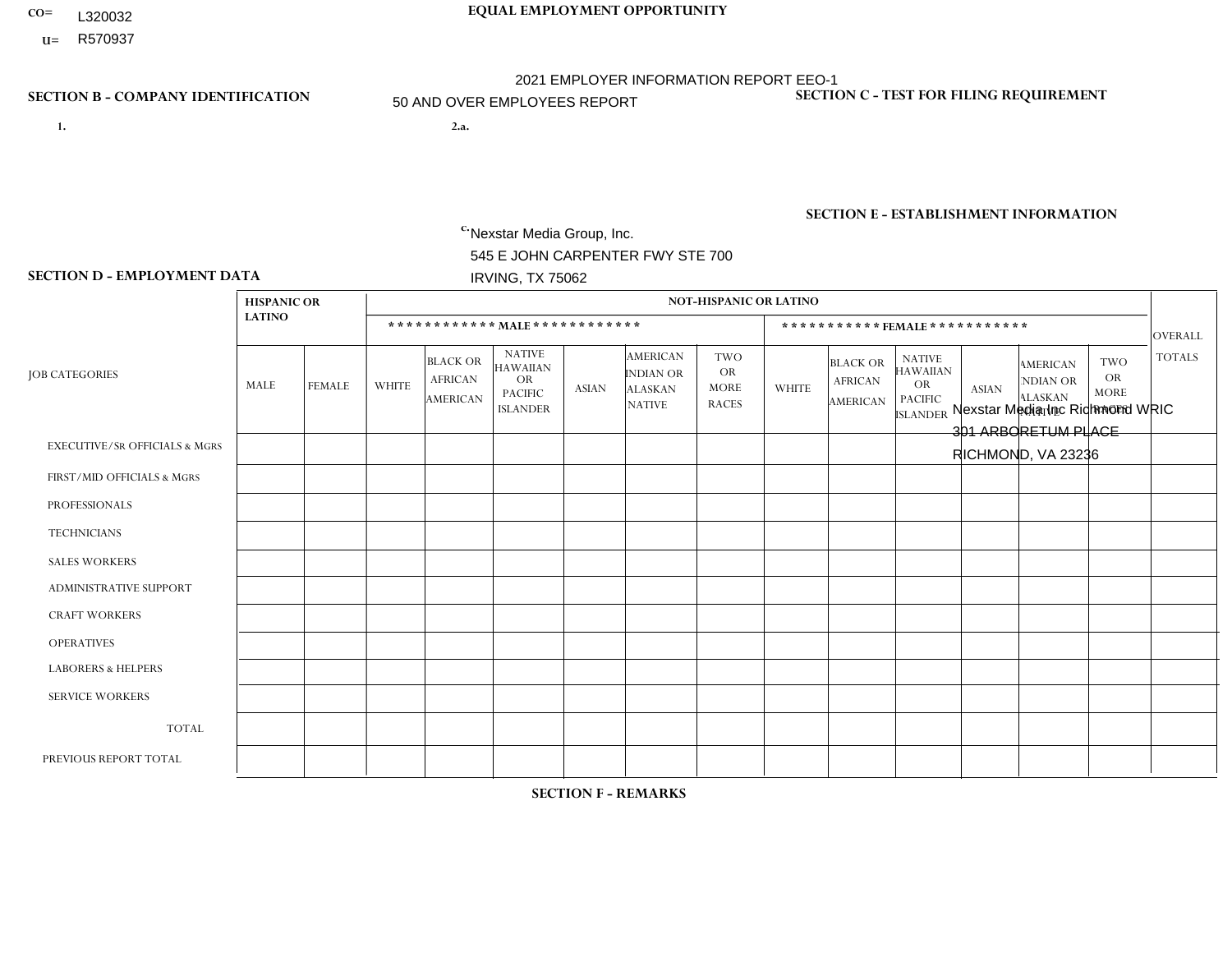- **CO= EQUAL EMPLOYMENT OPPORTUNITY** L320032
- **U=**

- **1. 2.a.** Nexstar Media Group, Inc. 545 E JOHN CARPENTER FWY STE 700 IRVING, TX 75062
- 2.a. Nexstar Media Inc Youngstown WKBN 3930 SUNSET BOULEVARD YOUNGSTOWN, OH 44512

EIN= 233063152

## **SECTION B - COMPANY IDENTIFICATION SECTION C - TEST FOR FILING REQUIREMENT**

1- Y 2- N 3- Y DUNS= 058168001

**SECTION E - ESTABLISHMENT INFORMATION c.** NAICS: 515120 - Television Broadcasting

### **SECTION D - EMPLOYMENT DATA**

|                                          | <b>HISPANIC OR</b> |               |              |                                                      |                                                                                    |                |                                                                        | <b>NOT-HISPANIC OR LATINO</b>                          |              |                                               |                                                                                    |                |                                                                       |                                                        |                |
|------------------------------------------|--------------------|---------------|--------------|------------------------------------------------------|------------------------------------------------------------------------------------|----------------|------------------------------------------------------------------------|--------------------------------------------------------|--------------|-----------------------------------------------|------------------------------------------------------------------------------------|----------------|-----------------------------------------------------------------------|--------------------------------------------------------|----------------|
|                                          | <b>LATINO</b>      |               |              | ************ MALE ************                       |                                                                                    |                |                                                                        |                                                        |              | ***********FEMALE***********                  |                                                                                    |                |                                                                       |                                                        | <b>OVERALL</b> |
| <b>JOB CATEGORIES</b>                    | MALE               | <b>FEMALE</b> | <b>WHITE</b> | <b>BLACK OR</b><br><b>AFRICAN</b><br><b>AMERICAN</b> | <b>NATIVE</b><br><b>HAWAIIAN</b><br><b>OR</b><br><b>PACIFIC</b><br><b>ISLANDER</b> | ASIAN          | <b>AMERICAN</b><br><b>INDIAN OR</b><br><b>ALASKAN</b><br><b>NATIVE</b> | <b>TWO</b><br><b>OR</b><br><b>MORE</b><br><b>RACES</b> | <b>WHITE</b> | <b>BLACK OR</b><br><b>AFRICAN</b><br>AMERICAN | <b>NATIVE</b><br><b>HAWAIIAN</b><br><b>OR</b><br><b>PACIFIC</b><br><b>ISLANDER</b> | <b>ASIAN</b>   | <b>AMERICAN</b><br><b>NDIAN OR</b><br><b>ALASKAN</b><br><b>NATIVE</b> | <b>TWO</b><br><b>OR</b><br><b>MORE</b><br><b>RACES</b> | <b>TOTALS</b>  |
| <b>EXECUTIVE/SR OFFICIALS &amp; MGRS</b> | $\Omega$           | $\Omega$      | $\Omega$     | $\mathbf 0$                                          | $\Omega$                                                                           | $\mathbf{0}$   | $\mathbf{0}$                                                           | $\Omega$                                               | 0            | $\Omega$                                      | $\Omega$                                                                           | $\Omega$       | $\Omega$                                                              | $\Omega$                                               | $\mathbf 0$    |
| FIRST/MID OFFICIALS & MGRS               | 0                  | $\Omega$      | 10           | $\mathbf 0$                                          | $\Omega$                                                                           | $\Omega$       | -1                                                                     | $\Omega$                                               | 5            | $\Omega$                                      | $\Omega$                                                                           | $\Omega$       | $\Omega$                                                              | $\Omega$                                               | 16             |
| <b>PROFESSIONALS</b>                     | 0                  | $\mathbf{1}$  | 11           | $\mathbf 0$                                          | $\Omega$                                                                           | $\Omega$       | $\Omega$                                                               | $\Omega$                                               | 3            | $\Omega$                                      | $\Omega$                                                                           | $\Omega$       | $\Omega$                                                              | $\Omega$                                               | 15             |
| <b>TECHNICIANS</b>                       |                    | $\Omega$      | 31           | $\overline{1}$                                       | $\Omega$                                                                           | $\Omega$       | $\Omega$                                                               | $\Omega$                                               | 22           |                                               | $\Omega$                                                                           | $\mathbf{1}$   | $\Omega$                                                              | $\Omega$                                               | 57             |
| <b>SALES WORKERS</b>                     | 0                  | $\Omega$      | 8            | $\Omega$                                             | $\Omega$                                                                           | $\Omega$       | $\Omega$                                                               | $\Omega$                                               | 5            | $\Omega$                                      | $\Omega$                                                                           | $\Omega$       | $\Omega$                                                              | $\Omega$                                               | 13             |
| <b>ADMINISTRATIVE SUPPORT</b>            | 0                  | 0             | 4            | $\mathbf 0$                                          | 0                                                                                  | $\Omega$       | $\Omega$                                                               | $\Omega$                                               | 5            | $\Omega$                                      | $\Omega$                                                                           | $\mathbf{0}$   | $\mathbf{0}$                                                          | $\mathbf 0$                                            | 9              |
| <b>CRAFT WORKERS</b>                     | 0                  | $\Omega$      | $\Omega$     | $\mathbf 0$                                          | $\Omega$                                                                           | $\Omega$       | $\Omega$                                                               | $\Omega$                                               | 0            | $\Omega$                                      | $\Omega$                                                                           | $\Omega$       | $\Omega$                                                              | $\Omega$                                               | $\mathbf 0$    |
| <b>OPERATIVES</b>                        | 0                  | $\Omega$      | $\Omega$     | $\mathbf 0$                                          | $\Omega$                                                                           | $\Omega$       | $\Omega$                                                               | $\Omega$                                               | $\Omega$     | $\Omega$                                      | $\Omega$                                                                           | $\Omega$       | $\Omega$                                                              | $\Omega$                                               | $\mathbf 0$    |
| <b>LABORERS &amp; HELPERS</b>            | 0                  | $\Omega$      | $\Omega$     | $\mathbf 0$                                          | $\Omega$                                                                           | $\Omega$       | $\Omega$                                                               | $\Omega$                                               | $\Omega$     | $\Omega$                                      | $\Omega$                                                                           | $\mathbf{0}$   | $\Omega$                                                              | $\mathbf{0}$                                           | $\mathbf 0$    |
| <b>SERVICE WORKERS</b>                   | 0                  | $\Omega$      | $\Omega$     | 0                                                    | 0                                                                                  | $\Omega$       | $\Omega$                                                               | $\Omega$                                               | $\Omega$     | $\Omega$                                      | $\Omega$                                                                           | $\Omega$       | $\Omega$                                                              | $\mathbf 0$                                            | 0              |
| <b>TOTAL</b>                             | 1                  | $\mathbf{1}$  | 64           | 1                                                    | 0                                                                                  | $\mathbf 0$    | -1                                                                     | $\Omega$                                               | 40           | 1                                             | $\Omega$                                                                           |                | 0                                                                     | $\mathbf 0$                                            | 110            |
| PREVIOUS REPORT TOTAL                    |                    | $\mathbf{1}$  | 64           | $\overline{1}$                                       | 0                                                                                  | $\overline{1}$ | $\overline{1}$                                                         | $\Omega$                                               | 39           | $\Omega$                                      | $\Omega$                                                                           | $\overline{1}$ | 0                                                                     | $\mathbf{1}$                                           | 110            |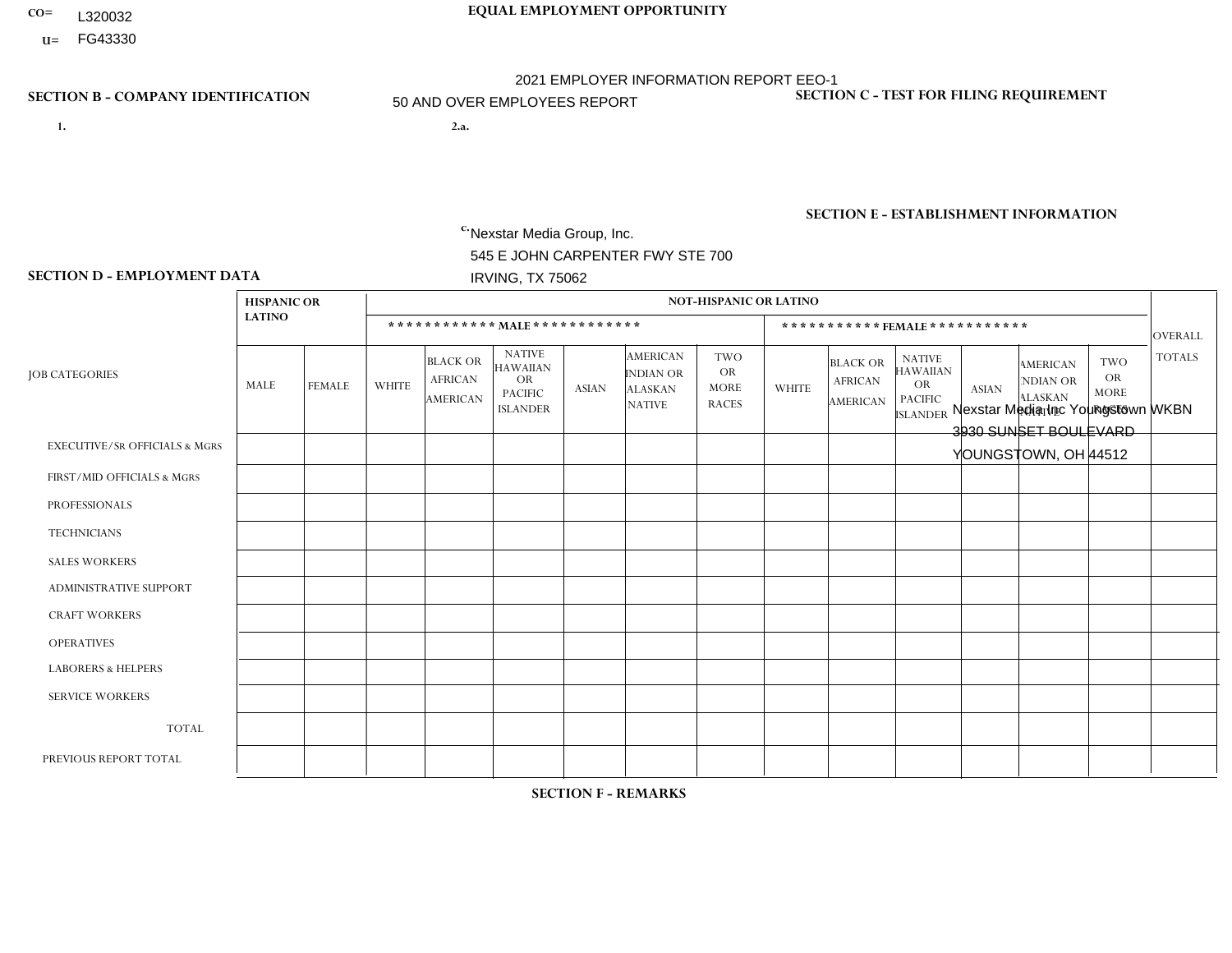- **CO= EQUAL EMPLOYMENT OPPORTUNITY** L320032
- **U=**

- **1. 2.a.** Nexstar Media Group, Inc. 545 E JOHN CARPENTER FWY STE 700 IRVING, TX 75062
- 2.a. Nexstar Media Inc Lubbock KLBK 7403 SOUTH UNIVERSITY LUBBOCK, TX 79423

EIN= 233063152

## **SECTION B - COMPANY IDENTIFICATION SECTION C - TEST FOR FILING REQUIREMENT**

1- Y 2- N 3- Y DUNS= 058168001

**SECTION E - ESTABLISHMENT INFORMATION c.** NAICS: 515120 - Television Broadcasting

### **SECTION D - EMPLOYMENT DATA**

|                                          | <b>HISPANIC OR</b> |                |                |                                                      |                                                                                    |              |                                                                        | <b>NOT-HISPANIC OR LATINO</b>                          |                |                                               |                                                                             |                         |                                                                       |                                                        |                |
|------------------------------------------|--------------------|----------------|----------------|------------------------------------------------------|------------------------------------------------------------------------------------|--------------|------------------------------------------------------------------------|--------------------------------------------------------|----------------|-----------------------------------------------|-----------------------------------------------------------------------------|-------------------------|-----------------------------------------------------------------------|--------------------------------------------------------|----------------|
|                                          | <b>LATINO</b>      |                |                |                                                      | ************ MALE ************                                                     |              |                                                                        |                                                        |                |                                               | *********** FEMALE ***********                                              |                         |                                                                       |                                                        | <b>OVERALL</b> |
| <b>JOB CATEGORIES</b>                    | MALE               | <b>FEMALE</b>  | <b>WHITE</b>   | <b>BLACK OR</b><br><b>AFRICAN</b><br><b>AMERICAN</b> | <b>NATIVE</b><br><b>HAWAIIAN</b><br><b>OR</b><br><b>PACIFIC</b><br><b>ISLANDER</b> | <b>ASIAN</b> | <b>AMERICAN</b><br><b>INDIAN OR</b><br><b>ALASKAN</b><br><b>NATIVE</b> | <b>TWO</b><br><b>OR</b><br><b>MORE</b><br><b>RACES</b> | <b>WHITE</b>   | <b>BLACK OR</b><br><b>AFRICAN</b><br>AMERICAN | <b>NATIVE</b><br><b>HAWAIIAN</b><br>OR<br><b>PACIFIC</b><br><b>ISLANDER</b> | <b>ASIAN</b>            | <b>AMERICAN</b><br><b>NDIAN OR</b><br><b>ALASKAN</b><br><b>NATIVE</b> | <b>TWO</b><br><b>OR</b><br><b>MORE</b><br><b>RACES</b> | <b>TOTALS</b>  |
| <b>EXECUTIVE/SR OFFICIALS &amp; MGRS</b> | $\Omega$           | $\mathbf 0$    | $\mathbf 0$    | 0                                                    | $\Omega$                                                                           | $\Omega$     | $\Omega$                                                               | $\Omega$                                               | $\Omega$       | $\Omega$                                      | $\Omega$                                                                    | $\Omega$                | $\Omega$                                                              | $\Omega$                                               | $\mathbf 0$    |
| FIRST/MID OFFICIALS & MGRS               | $\mathbf{0}$       | $\mathbf 0$    | $\overline{c}$ | $\overline{c}$                                       | $\Omega$                                                                           | $\Omega$     | $\Omega$                                                               |                                                        | 1              | $\Omega$                                      | $\Omega$                                                                    | $\overline{\mathbf{A}}$ | $\Omega$                                                              | $\Omega$                                               | $\overline{7}$ |
| <b>PROFESSIONALS</b>                     | $\mathbf{0}$       | 1              | $\overline{7}$ | $\overline{c}$                                       | $\Omega$                                                                           | $\Omega$     | $\Omega$                                                               | $\Omega$                                               | $\overline{2}$ | $\Omega$                                      | $\Omega$                                                                    | $\Omega$                | $\Omega$                                                              | $\Omega$                                               | 12             |
| <b>TECHNICIANS</b>                       | 12                 | 10             | 17             | 3                                                    | $\Omega$                                                                           | $\Omega$     | $\overline{2}$                                                         |                                                        | 14             | $\Omega$                                      | $\Omega$                                                                    | $\Omega$                | $\Omega$                                                              | 1                                                      | 60             |
| <b>SALES WORKERS</b>                     | 1                  | $\overline{0}$ | $\mathbf{1}$   | 0                                                    | $\Omega$                                                                           | $\Omega$     | $\Omega$                                                               | $\Omega$                                               | 5              | $\Omega$                                      | $\Omega$                                                                    | $\Omega$                | $\Omega$                                                              | $\Omega$                                               | $\overline{7}$ |
| ADMINISTRATIVE SUPPORT                   | $\mathbf{0}$       | 1              | 6              | $\mathbf 0$                                          | $\Omega$                                                                           | $\Omega$     | $\Omega$                                                               | $\Omega$                                               | 4              | $\overline{1}$                                | $\Omega$                                                                    | $\Omega$                | $\Omega$                                                              | $\Omega$                                               | 12             |
| <b>CRAFT WORKERS</b>                     | $\mathbf{0}$       | $\mathbf 0$    | $\mathbf 0$    | $\mathbf 0$                                          | $\Omega$                                                                           | $\Omega$     | $\Omega$                                                               | $\Omega$                                               | $\Omega$       | $\Omega$                                      | $\Omega$                                                                    | $\Omega$                | $\Omega$                                                              | $\Omega$                                               | $\mathbf 0$    |
| <b>OPERATIVES</b>                        | $\mathbf{0}$       | $\mathbf{0}$   | $\mathbf 0$    | $\mathbf 0$                                          | $\Omega$                                                                           | $\Omega$     | $\Omega$                                                               | $\Omega$                                               | $\Omega$       | $\Omega$                                      | $\Omega$                                                                    | $\Omega$                | $\Omega$                                                              | $\Omega$                                               | $\mathbf 0$    |
| <b>LABORERS &amp; HELPERS</b>            | $\mathbf{0}$       | $\Omega$       | $\Omega$       | $\mathbf 0$                                          | $\Omega$                                                                           | $\Omega$     | $\Omega$                                                               | $\Omega$                                               | $\Omega$       | $\Omega$                                      | $\Omega$                                                                    | $\Omega$                | $\Omega$                                                              | $\Omega$                                               | $\mathbf 0$    |
| <b>SERVICE WORKERS</b>                   | $\Omega$           | $\mathbf{0}$   | $\mathbf 0$    | $\mathbf 0$                                          | $\mathbf 0$                                                                        | $\Omega$     | $\Omega$                                                               | $\Omega$                                               | $\Omega$       | $\Omega$                                      | $\Omega$                                                                    | $\Omega$                | $\Omega$                                                              | $\mathbf 0$                                            | $\mathbf 0$    |
| <b>TOTAL</b>                             | 13                 | 12             | 33             | $\overline{7}$                                       | $\mathbf 0$                                                                        | $\Omega$     | $\overline{2}$                                                         | $\overline{2}$                                         | 26             | $\blacktriangleleft$                          | 0                                                                           | -1                      | 0                                                                     | 1                                                      | 98             |
| PREVIOUS REPORT TOTAL                    | 13                 | 9              | 35             | 8                                                    | $\Omega$                                                                           | $\Omega$     | $\overline{2}$                                                         |                                                        | 30             | 3                                             | $\mathbf 0$                                                                 | $\mathbf 0$             | 1                                                                     | 1                                                      | 103            |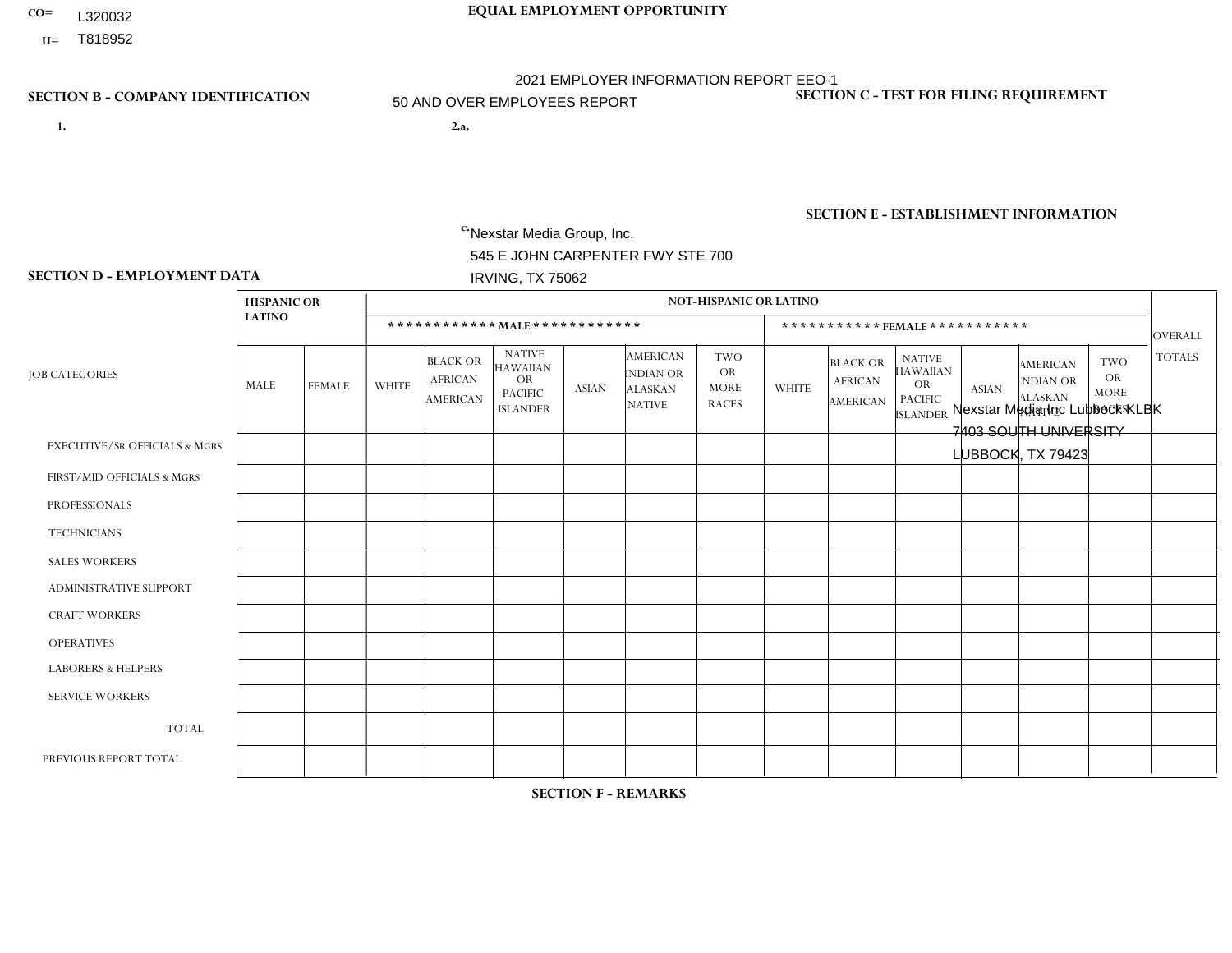- **CO= EQUAL EMPLOYMENT OPPORTUNITY** L320032
- **U=** JY63288

- **1. 2.a.** Nexstar Media Group, Inc. 545 E JOHN CARPENTER FWY STE 700 IRVING, TX 75062
- 2.a. Nexstar Media Inc.- Dallas KDAF 8001 John Carpenter Frwy Dallas, TX 75247

EIN= 361880355

## **SECTION B - COMPANY IDENTIFICATION SECTION C - TEST FOR FILING REQUIREMENT**

1- Y 2- N 3- Y DUNS= 058168001

**SECTION E - ESTABLISHMENT INFORMATION c.** NAICS: 515120 - Television Broadcasting

### **SECTION D - EMPLOYMENT DATA**

|                                          | <b>HISPANIC OR</b> |                |                |                                                      |                                                                                    |              |                                                                        | <b>NOT-HISPANIC OR LATINO</b>                          |                |                                               |                                                                                    |              |                                                                       |                                                        |                |
|------------------------------------------|--------------------|----------------|----------------|------------------------------------------------------|------------------------------------------------------------------------------------|--------------|------------------------------------------------------------------------|--------------------------------------------------------|----------------|-----------------------------------------------|------------------------------------------------------------------------------------|--------------|-----------------------------------------------------------------------|--------------------------------------------------------|----------------|
|                                          | <b>LATINO</b>      |                |                |                                                      | ************ MALE ************                                                     |              |                                                                        |                                                        |                |                                               | *********** FEMALE ***********                                                     |              |                                                                       |                                                        | OVERALL        |
| <b>JOB CATEGORIES</b>                    | MALE               | <b>FEMALE</b>  | <b>WHITE</b>   | <b>BLACK OR</b><br><b>AFRICAN</b><br><b>AMERICAN</b> | <b>NATIVE</b><br><b>HAWAIIAN</b><br><b>OR</b><br><b>PACIFIC</b><br><b>ISLANDER</b> | <b>ASIAN</b> | <b>AMERICAN</b><br><b>INDIAN OR</b><br><b>ALASKAN</b><br><b>NATIVE</b> | <b>TWO</b><br><b>OR</b><br><b>MORE</b><br><b>RACES</b> | <b>WHITE</b>   | <b>BLACK OR</b><br><b>AFRICAN</b><br>AMERICAN | <b>NATIVE</b><br><b>HAWAIIAN</b><br><b>OR</b><br><b>PACIFIC</b><br><b>ISLANDER</b> | <b>ASIAN</b> | <b>AMERICAN</b><br><b>NDIAN OR</b><br><b>ALASKAN</b><br><b>NATIVE</b> | <b>TWO</b><br><b>OR</b><br><b>MORE</b><br><b>RACES</b> | <b>TOTALS</b>  |
| <b>EXECUTIVE/SR OFFICIALS &amp; MGRS</b> | $\mathbf{0}$       | 0              | 1              | 0                                                    | $\Omega$                                                                           | $\Omega$     | $\Omega$                                                               | $\mathbf{0}$                                           | $\Omega$       | $\Omega$                                      | $\Omega$                                                                           | $\Omega$     | $\Omega$                                                              | $\Omega$                                               | $\overline{1}$ |
| FIRST/MID OFFICIALS & MGRS               | $\mathbf 0$        | $\overline{2}$ | 6              | 0                                                    | $\Omega$                                                                           | $\Omega$     | $\Omega$                                                               | $\Omega$                                               | 3              | $\Omega$                                      | $\Omega$                                                                           | $\Omega$     |                                                                       | $\Omega$                                               | 12             |
| <b>PROFESSIONALS</b>                     | $\mathbf 0$        | $\overline{4}$ | $\mathbf{1}$   | $\overline{2}$                                       | $\Omega$                                                                           |              | $\Omega$                                                               | $\Omega$                                               | $\overline{2}$ | $\mathbf{1}$                                  | $\Omega$                                                                           | $\Omega$     | $\Omega$                                                              | $\Omega$                                               | 11             |
| <b>TECHNICIANS</b>                       | 8                  | $\overline{0}$ | 14             | $\overline{7}$                                       | $\Omega$                                                                           | $\Omega$     | $\mathbf 1$                                                            | $\Omega$                                               | $\overline{2}$ | 5                                             | $\Omega$                                                                           | $\Omega$     | $\Omega$                                                              | $\Omega$                                               | 37             |
| <b>SALES WORKERS</b>                     | $\mathbf 0$        | $\mathbf 0$    | $\mathbf{1}$   | $\mathbf{1}$                                         | $\Omega$                                                                           | $\Omega$     | $\Omega$                                                               | $\Omega$                                               | 3              | $\Omega$                                      | $\Omega$                                                                           | $\Omega$     | $\Omega$                                                              | $\Omega$                                               | 5              |
| <b>ADMINISTRATIVE SUPPORT</b>            | $\mathbf{0}$       | $\mathbf 0$    | $\overline{c}$ | $\Omega$                                             | $\Omega$                                                                           | $\Omega$     | $\Omega$                                                               | $\Omega$                                               | $\mathbf{1}$   | 2                                             | $\Omega$                                                                           | $\Omega$     | $\Omega$                                                              | $\Omega$                                               | 5              |
| <b>CRAFT WORKERS</b>                     | $\mathbf 0$        | $\mathbf 0$    | $\mathbf 0$    | $\mathbf 0$                                          | $\Omega$                                                                           | $\Omega$     | $\Omega$                                                               | $\Omega$                                               | $\Omega$       | $\Omega$                                      | $\Omega$                                                                           | $\Omega$     | $\Omega$                                                              | $\Omega$                                               | $\mathbf 0$    |
| <b>OPERATIVES</b>                        | $\Omega$           | $\Omega$       | $\mathbf 0$    | $\Omega$                                             | $\Omega$                                                                           | $\Omega$     | $\Omega$                                                               | $\Omega$                                               | $\Omega$       | $\Omega$                                      | $\Omega$                                                                           | $\Omega$     | $\Omega$                                                              | $\Omega$                                               | $\mathbf 0$    |
| <b>LABORERS &amp; HELPERS</b>            | $\mathbf{0}$       | $\mathbf{0}$   | $\mathbf 0$    | 0                                                    | $\Omega$                                                                           | $\Omega$     | $\Omega$                                                               | $\Omega$                                               | $\Omega$       | $\Omega$                                      | $\Omega$                                                                           | $\Omega$     | $\Omega$                                                              | $\Omega$                                               | 0              |
| <b>SERVICE WORKERS</b>                   | $\mathbf{0}$       | $\Omega$       | $\Omega$       | $\mathbf 0$                                          | $\Omega$                                                                           | $\Omega$     | $\Omega$                                                               | $\Omega$                                               | $\Omega$       | $\Omega$                                      | $\Omega$                                                                           | $\Omega$     | $\Omega$                                                              | $\Omega$                                               | $\mathbf 0$    |
| <b>TOTAL</b>                             | 8                  | 6              | 25             | 10                                                   | $\mathbf 0$                                                                        | 1            | -1                                                                     | $\Omega$                                               | 11             | 8                                             | $\Omega$                                                                           | $\mathbf 0$  |                                                                       | $\Omega$                                               | 71             |
| PREVIOUS REPORT TOTAL                    | 5                  | $\overline{7}$ | 11             | 3                                                    | $\mathbf 0$                                                                        |              | $\Omega$                                                               | $\Omega$                                               | 9              | 2                                             | 0                                                                                  | $\mathbf 0$  |                                                                       | 1                                                      | 40             |

**SECTION F - REMARKS**

added business unit; MCO HUB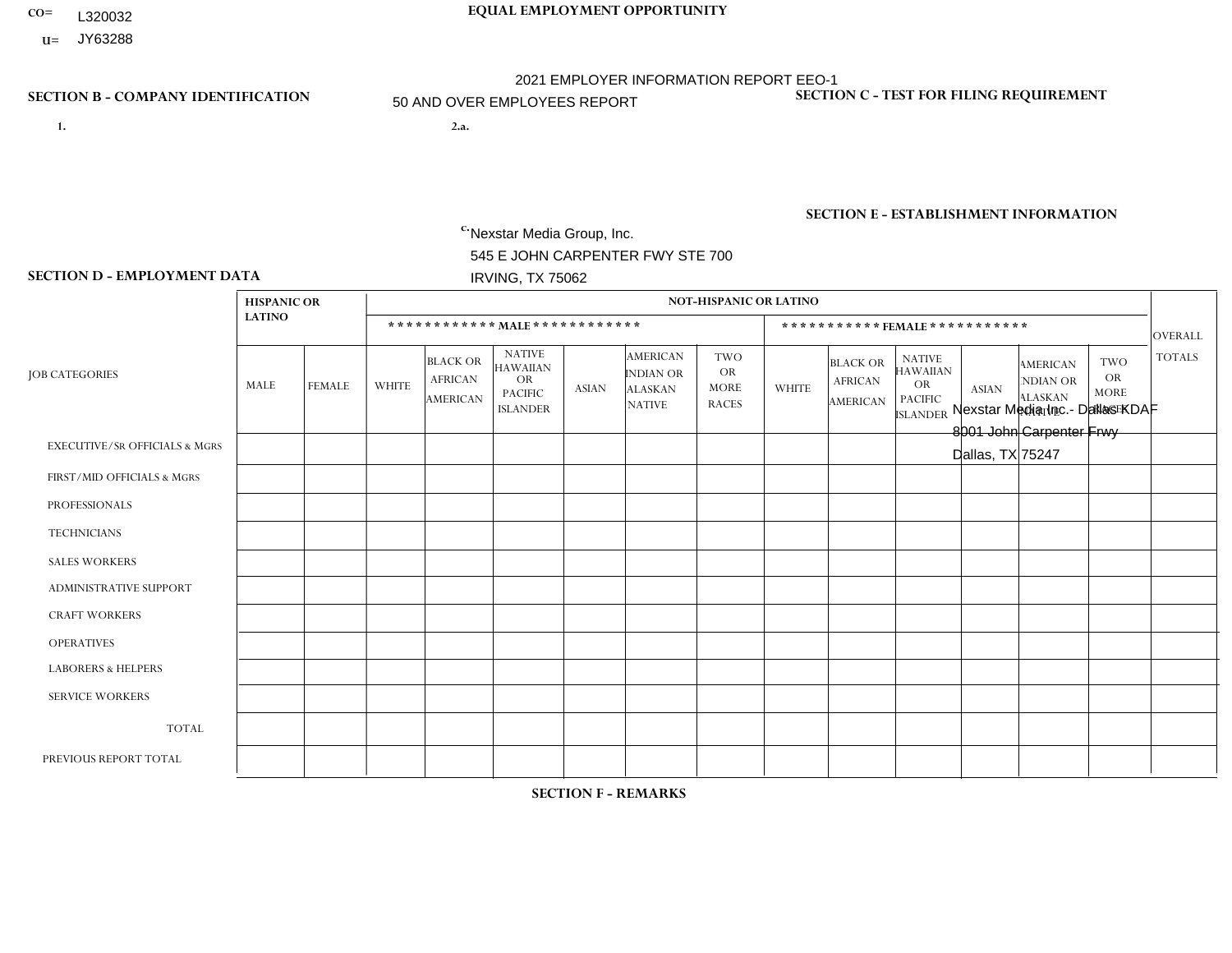- **CO= EQUAL EMPLOYMENT OPPORTUNITY** L320032
- **U=**

- **1. 2.a.** Nexstar Media Group, Inc. 545 E JOHN CARPENTER FWY STE 700 IRVING, TX 75062
- 2.a. NEXSTAR BROADCASTING KVEO 394 N EXPRESSWAY BROWNSVILLE, TX 78521

EIN= 233063152

## **SECTION B - COMPANY IDENTIFICATION SECTION C - TEST FOR FILING REQUIREMENT**

1- Y 2- N 3- Y DUNS= 058168001

**SECTION E - ESTABLISHMENT INFORMATION c.** NAICS: 515120 - Television Broadcasting

### **SECTION D - EMPLOYMENT DATA**

|                                          | <b>HISPANIC OR</b> |                |              |                                                      |                                                                                    |              |                                                                        | <b>NOT-HISPANIC OR LATINO</b>                   |                |                                               |                                                                             |              |                                                                       |                                                        |                |
|------------------------------------------|--------------------|----------------|--------------|------------------------------------------------------|------------------------------------------------------------------------------------|--------------|------------------------------------------------------------------------|-------------------------------------------------|----------------|-----------------------------------------------|-----------------------------------------------------------------------------|--------------|-----------------------------------------------------------------------|--------------------------------------------------------|----------------|
|                                          | <b>LATINO</b>      |                |              | ************ MALE *************                      |                                                                                    |              |                                                                        |                                                 |                | ***********FEMALE***********                  |                                                                             |              |                                                                       |                                                        | <b>OVERALL</b> |
| <b>JOB CATEGORIES</b>                    | MALE               | <b>FEMALE</b>  | <b>WHITE</b> | <b>BLACK OR</b><br><b>AFRICAN</b><br><b>AMERICAN</b> | <b>NATIVE</b><br><b>HAWAIIAN</b><br><b>OR</b><br><b>PACIFIC</b><br><b>ISLANDER</b> | <b>ASIAN</b> | <b>AMERICAN</b><br><b>INDIAN OR</b><br><b>ALASKAN</b><br><b>NATIVE</b> | TWO<br><b>OR</b><br><b>MORE</b><br><b>RACES</b> | <b>WHITE</b>   | <b>BLACK OR</b><br><b>AFRICAN</b><br>AMERICAN | <b>NATIVE</b><br><b>HAWAIIAN</b><br>OR<br><b>PACIFIC</b><br><b>ISLANDER</b> | <b>ASIAN</b> | <b>AMERICAN</b><br><b>NDIAN OR</b><br><b>ALASKAN</b><br><b>NATIVE</b> | <b>TWO</b><br><b>OR</b><br><b>MORE</b><br><b>RACES</b> | <b>TOTALS</b>  |
| <b>EXECUTIVE/SR OFFICIALS &amp; MGRS</b> | $\Omega$           | $\Omega$       | $\Omega$     | $\mathbf 0$                                          | $\Omega$                                                                           | $\Omega$     | $\Omega$                                                               | $\Omega$                                        | $\Omega$       | $\Omega$                                      | $\Omega$                                                                    | $\Omega$     | $\Omega$                                                              | $\mathbf{0}$                                           | $\mathbf 0$    |
| FIRST/MID OFFICIALS & MGRS               | 3                  | $\overline{2}$ | 1            | $\overline{ }$                                       | $\Omega$                                                                           | $\Omega$     | $\Omega$                                                               | $\Omega$                                        | $\overline{2}$ | $\Omega$                                      | $\Omega$                                                                    | $\mathbf{0}$ | $\Omega$                                                              | $\mathbf{0}$                                           | 9              |
| <b>PROFESSIONALS</b>                     | $\overline{7}$     | 3              | 1            | $\overline{1}$                                       | $\Omega$                                                                           | $\Omega$     | $\Omega$                                                               | $\Omega$                                        |                | $\overline{2}$                                | $\Omega$                                                                    | $\Omega$     | $\Omega$                                                              | $\mathbf{0}$                                           | 15             |
| <b>TECHNICIANS</b>                       | 22                 | 10             | 10           | $\mathbf{1}$                                         | $\Omega$                                                                           | $\Omega$     | $\Omega$                                                               | $\Omega$                                        | $\overline{2}$ | $\mathbf{1}$                                  | $\Omega$                                                                    | $\mathbf{1}$ | $\Omega$                                                              | $\Omega$                                               | 47             |
| <b>SALES WORKERS</b>                     | 3                  | 4              | 1            | $\Omega$                                             | $\Omega$                                                                           | $\Omega$     | $\Omega$                                                               | $\Omega$                                        | $\overline{2}$ | $\Omega$                                      | $\Omega$                                                                    | $\Omega$     | $\Omega$                                                              | $\Omega$                                               | 10             |
| ADMINISTRATIVE SUPPORT                   | 4                  | 5              |              | $\mathbf 0$                                          | $\Omega$                                                                           | $\Omega$     | $\Omega$                                                               | $\Omega$                                        |                | $\Omega$                                      | $\Omega$                                                                    | $\Omega$     | $\Omega$                                                              | $\Omega$                                               | 11             |
| <b>CRAFT WORKERS</b>                     | 0                  | $\Omega$       | $\Omega$     | $\mathbf 0$                                          | $\Omega$                                                                           | $\Omega$     | $\Omega$                                                               | $\Omega$                                        | 0              | $\Omega$                                      | $\Omega$                                                                    | $\Omega$     | $\Omega$                                                              | $\mathbf{0}$                                           | $\mathbf 0$    |
| <b>OPERATIVES</b>                        | 0                  | $\Omega$       | $\mathbf 0$  | $\mathbf 0$                                          | $\Omega$                                                                           | $\Omega$     | $\Omega$                                                               | $\Omega$                                        | $\Omega$       | $\Omega$                                      | $\Omega$                                                                    | $\mathbf{0}$ | $\Omega$                                                              | $\mathbf{0}$                                           | $\mathbf 0$    |
| <b>LABORERS &amp; HELPERS</b>            | 0                  | $\Omega$       | $\mathbf 0$  | $\mathbf 0$                                          | $\mathbf 0$                                                                        | $\Omega$     | $\Omega$                                                               | $\Omega$                                        | $\Omega$       | $\Omega$                                      | $\Omega$                                                                    | $\mathbf{0}$ | $\Omega$                                                              | $\Omega$                                               | 0              |
| <b>SERVICE WORKERS</b>                   | 0                  | $\Omega$       | $\Omega$     | $\mathbf 0$                                          | $\mathbf{0}$                                                                       | $\Omega$     | $\Omega$                                                               | $\Omega$                                        | $\Omega$       | $\Omega$                                      | $\Omega$                                                                    | $\Omega$     | $\Omega$                                                              | $\Omega$                                               | $\overline{0}$ |
| <b>TOTAL</b>                             | 39                 | 24             | 14           | 3                                                    | 0                                                                                  | $\Omega$     | $\Omega$                                                               | $\Omega$                                        | 8              | 3                                             | $\Omega$                                                                    | $\mathbf 1$  | 0                                                                     | $\mathbf 0$                                            | 92             |
| PREVIOUS REPORT TOTAL                    | 36                 | 29             | 17           | $\overline{1}$                                       | $\Omega$                                                                           | $\Omega$     | $\Omega$                                                               | $\Omega$                                        | 10             | 4                                             | $\Omega$                                                                    | $\Omega$     | $\Omega$                                                              | $\mathbf{1}$                                           | 98             |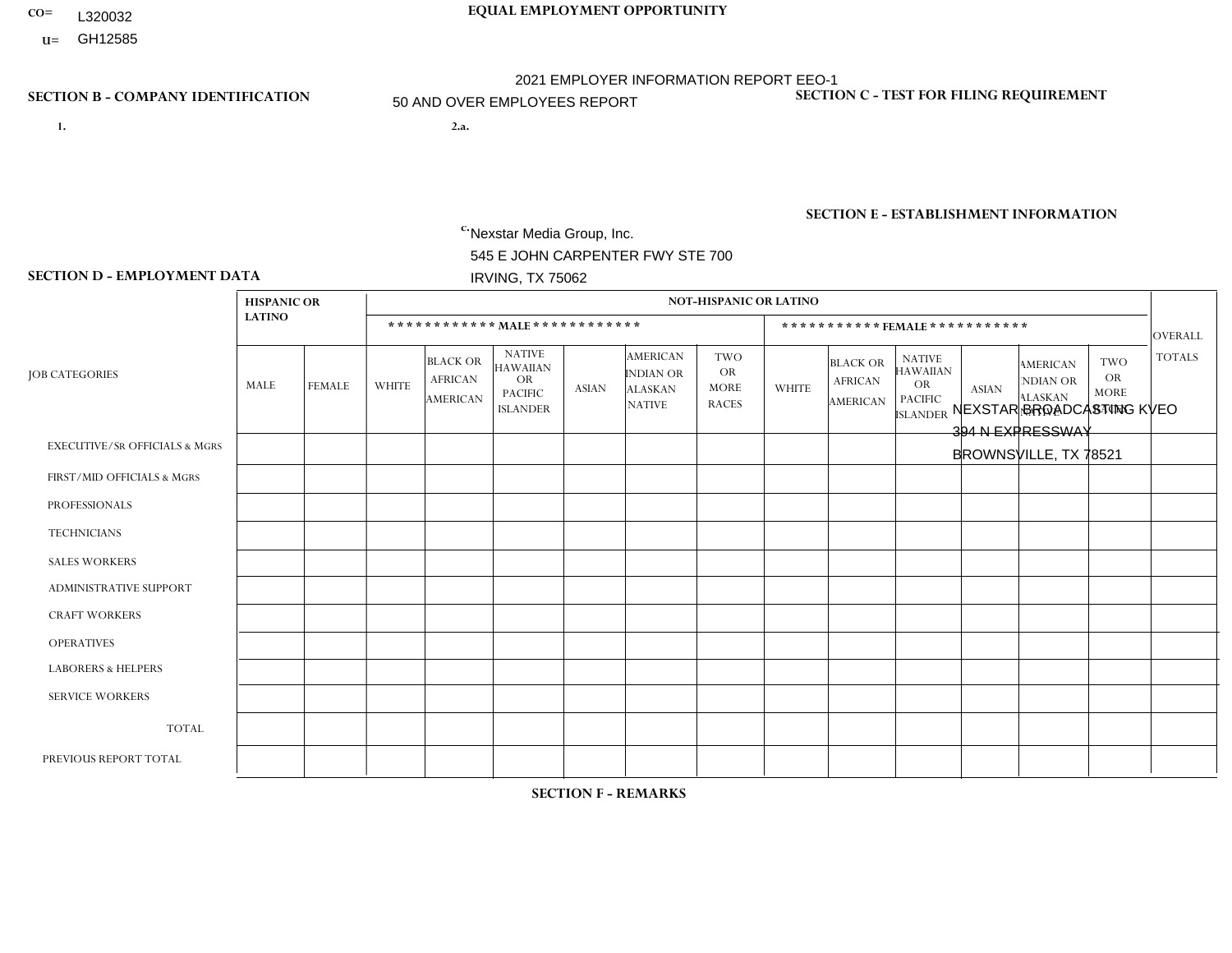- **CO= EQUAL EMPLOYMENT OPPORTUNITY** L320032
- **U=**

- **1. 2.a.** Nexstar Media Group, Inc. 545 E JOHN CARPENTER FWY STE 700 IRVING, TX 75062
- 2.a. Nexstar Media Inc Spartanburg WSPA 250 INTERNATIONAL DR SPARTANBURG, SC 29303

EIN= 233063152

## **SECTION B - COMPANY IDENTIFICATION SECTION C - TEST FOR FILING REQUIREMENT**

1- Y 2- N 3- Y DUNS= 058168001

**SECTION E - ESTABLISHMENT INFORMATION c.** NAICS: 515120 - Television Broadcasting

### **SECTION D - EMPLOYMENT DATA**

|                                          | <b>HISPANIC OR</b> |                |                |                                                      |                                                                                    |              |                                                                 | <b>NOT-HISPANIC OR LATINO</b>                          |                |                                                      |                                                                                    |                |                                                                |                                                        |                |
|------------------------------------------|--------------------|----------------|----------------|------------------------------------------------------|------------------------------------------------------------------------------------|--------------|-----------------------------------------------------------------|--------------------------------------------------------|----------------|------------------------------------------------------|------------------------------------------------------------------------------------|----------------|----------------------------------------------------------------|--------------------------------------------------------|----------------|
|                                          | <b>LATINO</b>      |                |                | ************ MALE ************                       |                                                                                    |              |                                                                 |                                                        |                | ***********FEMALE***********                         |                                                                                    |                |                                                                |                                                        | <b>OVERALL</b> |
| <b>JOB CATEGORIES</b>                    | MALE               | <b>FEMALE</b>  | <b>WHITE</b>   | <b>BLACK OR</b><br><b>AFRICAN</b><br><b>AMERICAN</b> | <b>NATIVE</b><br><b>HAWAIIAN</b><br><b>OR</b><br><b>PACIFIC</b><br><b>ISLANDER</b> | <b>ASIAN</b> | <b>AMERICAN</b><br>INDIAN OR<br><b>ALASKAN</b><br><b>NATIVE</b> | <b>TWO</b><br><b>OR</b><br><b>MORE</b><br><b>RACES</b> | <b>WHITE</b>   | <b>BLACK OR</b><br><b>AFRICAN</b><br><b>AMERICAN</b> | <b>NATIVE</b><br><b>HAWAIIAN</b><br><b>OR</b><br><b>PACIFIC</b><br><b>ISLANDER</b> | <b>ASIAN</b>   | <b>AMERICAN</b><br>NDIAN OR<br><b>ALASKAN</b><br><b>NATIVE</b> | <b>TWO</b><br><b>OR</b><br><b>MORE</b><br><b>RACES</b> | <b>TOTALS</b>  |
| <b>EXECUTIVE/SR OFFICIALS &amp; MGRS</b> | $\Omega$           | $\Omega$       |                | $\Omega$                                             | $\Omega$                                                                           | $\mathbf{0}$ | $\Omega$                                                        | $\Omega$                                               | 0              | $\Omega$                                             | $\Omega$                                                                           | $\mathbf{0}$   | $\Omega$                                                       | $\Omega$                                               | 1              |
| FIRST/MID OFFICIALS & MGRS               |                    | $\Omega$       | 5              | $\mathbf 0$                                          | $\Omega$                                                                           | -1           | $\mathbf{0}$                                                    | $\Omega$                                               | 5              | $\Omega$                                             | $\Omega$                                                                           | $\Omega$       | $\Omega$                                                       | $\Omega$                                               | 12             |
| <b>PROFESSIONALS</b>                     | 0                  | $\mathbf{1}$   | 10             | $\overline{2}$                                       | $\Omega$                                                                           | $\Omega$     | $\Omega$                                                        | $\Omega$                                               | $\overline{7}$ | $\overline{2}$                                       | $\Omega$                                                                           | $\Omega$       | $\Omega$                                                       | $\Omega$                                               | 22             |
| <b>TECHNICIANS</b>                       | 3                  | 5              | 54             | 9                                                    | $\overline{0}$                                                                     | $\Omega$     | $\Omega$                                                        |                                                        | 25             | 5                                                    | $\Omega$                                                                           | $\mathbf 0$    | 1                                                              | $\overline{2}$                                         | 105            |
| <b>SALES WORKERS</b>                     |                    | $\Omega$       | $\overline{7}$ | $\Omega$                                             | $\Omega$                                                                           | $\Omega$     | $\Omega$                                                        | $\Omega$                                               | 5              | $\Omega$                                             | $\Omega$                                                                           | $\Omega$       | $\Omega$                                                       | $\Omega$                                               | 13             |
| <b>ADMINISTRATIVE SUPPORT</b>            | 0                  | $\Omega$       | 3              | $\mathbf 0$                                          | $\Omega$                                                                           | $\mathbf{0}$ | $\Omega$                                                        | $\Omega$                                               | 8              | $\overline{2}$                                       | $\Omega$                                                                           | $\mathbf{1}$   | $\Omega$                                                       | $\Omega$                                               | 14             |
| <b>CRAFT WORKERS</b>                     | 0                  | $\Omega$       | $\mathbf 0$    | $\mathbf 0$                                          | $\Omega$                                                                           | $\Omega$     | $\Omega$                                                        | $\Omega$                                               | 0              | $\Omega$                                             | $\Omega$                                                                           | $\mathbf{0}$   | $\Omega$                                                       | $\mathbf{0}$                                           | $\mathbf 0$    |
| <b>OPERATIVES</b>                        | 0                  | $\Omega$       | $\Omega$       | $\mathbf 0$                                          | $\mathbf 0$                                                                        | $\Omega$     | $\Omega$                                                        | $\Omega$                                               | $\overline{0}$ | $\Omega$                                             | $\Omega$                                                                           | $\mathbf 0$    | $\mathbf 0$                                                    | $\mathbf 0$                                            | $\mathbf 0$    |
| <b>LABORERS &amp; HELPERS</b>            | 0                  | $\Omega$       | $\Omega$       | $\Omega$                                             | $\Omega$                                                                           | $\Omega$     | $\Omega$                                                        | $\Omega$                                               | 0              | $\Omega$                                             | $\Omega$                                                                           | $\Omega$       | $\Omega$                                                       | $\Omega$                                               | $\mathbf 0$    |
| <b>SERVICE WORKERS</b>                   | 0                  | $\Omega$       | $\mathbf 0$    | 0                                                    | 0                                                                                  | $\Omega$     | $\mathbf{0}$                                                    | $\Omega$                                               | $\Omega$       | $\Omega$                                             | $\Omega$                                                                           | 0              | $\Omega$                                                       | $\mathbf 0$                                            | 0              |
| <b>TOTAL</b>                             | 5                  | 6              | 80             | 11                                                   | 0                                                                                  | -1           | $\Omega$                                                        |                                                        | 50             | 9                                                    | $\Omega$                                                                           |                | 1                                                              | 2                                                      | 167            |
| PREVIOUS REPORT TOTAL                    | 4                  | $\overline{4}$ | 78             | 10                                                   | 0                                                                                  | $\Omega$     | $\Omega$                                                        | $\overline{2}$                                         | 52             | 13                                                   | $\Omega$                                                                           | $\overline{1}$ | 1                                                              | $\overline{2}$                                         | 167            |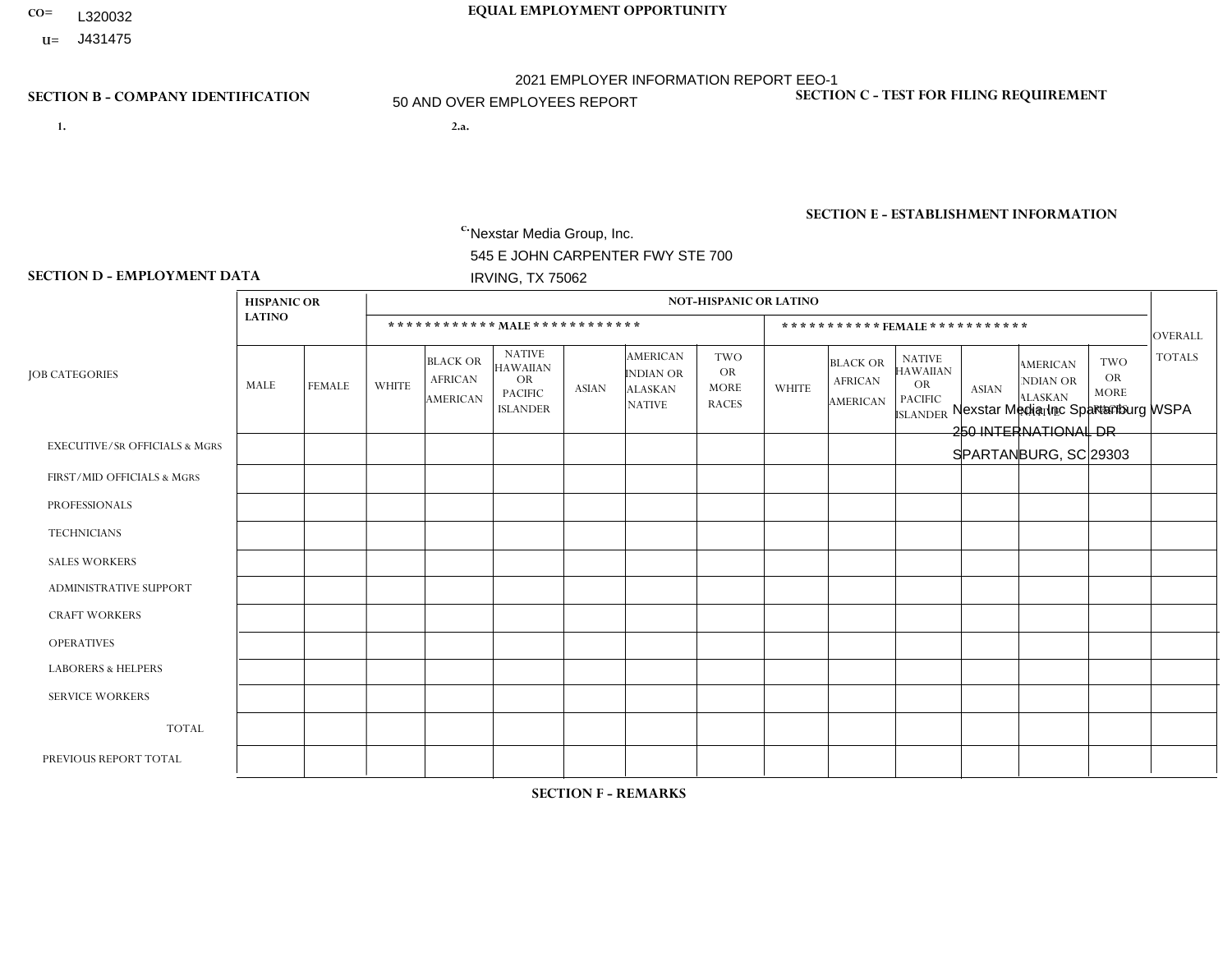- **CO= EQUAL EMPLOYMENT OPPORTUNITY** L320032
- **U=**

- **1. 2.a.** Nexstar Media Group, Inc. 545 E JOHN CARPENTER FWY STE 700 IRVING, TX 75062
- 2.a. Nexstar Media Inc Sioux City KCAU 5993 Gordon Drive SIOUX CITY, IA 51106

EIN= 233063152

## **SECTION B - COMPANY IDENTIFICATION SECTION C - TEST FOR FILING REQUIREMENT**

1- Y 2- N 3- Y DUNS= 058168001

## **SECTION E - ESTABLISHMENT INFORMATION c.** NAICS: 515120 - Television Broadcasting

### **SECTION D - EMPLOYMENT DATA**

|                                          | <b>HISPANIC OR</b> |                |                |                                                      |                                                                                    |              |                                                                        | <b>NOT-HISPANIC OR LATINO</b>                          |                |                                               |                                                                             |              |                                                                       |                                                        |                |
|------------------------------------------|--------------------|----------------|----------------|------------------------------------------------------|------------------------------------------------------------------------------------|--------------|------------------------------------------------------------------------|--------------------------------------------------------|----------------|-----------------------------------------------|-----------------------------------------------------------------------------|--------------|-----------------------------------------------------------------------|--------------------------------------------------------|----------------|
|                                          | <b>LATINO</b>      |                |                |                                                      | ************ MAIE************                                                      |              |                                                                        |                                                        |                |                                               | *********** FEMALE ***********                                              |              |                                                                       |                                                        | <b>OVERALL</b> |
| <b>JOB CATEGORIES</b>                    | MALE               | <b>FEMALE</b>  | <b>WHITE</b>   | <b>BLACK OR</b><br><b>AFRICAN</b><br><b>AMERICAN</b> | <b>NATIVE</b><br><b>HAWAIIAN</b><br><b>OR</b><br><b>PACIFIC</b><br><b>ISLANDER</b> | <b>ASIAN</b> | <b>AMERICAN</b><br><b>INDIAN OR</b><br><b>ALASKAN</b><br><b>NATIVE</b> | <b>TWO</b><br><b>OR</b><br><b>MORE</b><br><b>RACES</b> | <b>WHITE</b>   | <b>BLACK OR</b><br><b>AFRICAN</b><br>AMERICAN | <b>NATIVE</b><br><b>HAWAIIAN</b><br>OR<br><b>PACIFIC</b><br><b>ISLANDER</b> | <b>ASIAN</b> | <b>AMERICAN</b><br><b>NDIAN OR</b><br><b>ALASKAN</b><br><b>NATIVE</b> | <b>TWO</b><br><b>OR</b><br><b>MORE</b><br><b>RACES</b> | <b>TOTALS</b>  |
| <b>EXECUTIVE/SR OFFICIALS &amp; MGRS</b> | $\mathbf{0}$       | $\Omega$       | $\Omega$       | $\Omega$                                             | $\Omega$                                                                           | $\Omega$     | $\Omega$                                                               | $\Omega$                                               | $\Omega$       | $\Omega$                                      | $\Omega$                                                                    | $\Omega$     | $\Omega$                                                              | $\Omega$                                               | $\Omega$       |
| FIRST/MID OFFICIALS & MGRS               |                    | $\mathbf 0$    | 3              | $\mathbf 0$                                          | $\Omega$                                                                           | $\Omega$     | $\Omega$                                                               | $\Omega$                                               | 1              | $\Omega$                                      | $\Omega$                                                                    | $\Omega$     | $\Omega$                                                              | $\Omega$                                               | 5              |
| <b>PROFESSIONALS</b>                     | $\mathbf 0$        | $\mathbf 0$    | $\overline{4}$ | $\mathbf 0$                                          | $\Omega$                                                                           | $\Omega$     | $\Omega$                                                               | $\Omega$                                               | $\overline{2}$ | $\Omega$                                      | $\Omega$                                                                    | $\Omega$     | $\Omega$                                                              | $\mathbf 0$                                            | 6              |
| <b>TECHNICIANS</b>                       | $\overline{2}$     | $\overline{2}$ | 22             | $\Omega$                                             | $\Omega$                                                                           | $\Omega$     | $\Omega$                                                               |                                                        | $\overline{7}$ | $\Omega$                                      | $\Omega$                                                                    | $\Omega$     | $\Omega$                                                              | $\Omega$                                               | 34             |
| <b>SALES WORKERS</b>                     | $\mathbf{0}$       | $\Omega$       | 5              | $\Omega$                                             | $\Omega$                                                                           | $\Omega$     | $\Omega$                                                               | $\Omega$                                               | $\overline{2}$ | $\Omega$                                      | $\Omega$                                                                    | $\Omega$     | $\Omega$                                                              | $\Omega$                                               | $\overline{7}$ |
| <b>ADMINISTRATIVE SUPPORT</b>            |                    | $\mathbf 0$    | 3              | $\mathbf 0$                                          | $\mathbf{0}$                                                                       | $\Omega$     | $\Omega$                                                               | $\Omega$                                               | 5              | $\Omega$                                      | $\Omega$                                                                    | $\Omega$     | $\Omega$                                                              | $\Omega$                                               | 9              |
| <b>CRAFT WORKERS</b>                     | $\Omega$           | $\mathbf{0}$   | $\mathbf 0$    | $\mathbf 0$                                          | $\Omega$                                                                           | $\Omega$     | $\Omega$                                                               | $\Omega$                                               | $\Omega$       | $\Omega$                                      | $\Omega$                                                                    | $\Omega$     | $\Omega$                                                              | $\Omega$                                               | $\mathbf 0$    |
| <b>OPERATIVES</b>                        | $\mathbf{0}$       | $\Omega$       | $\Omega$       | $\Omega$                                             | $\Omega$                                                                           | $\Omega$     | $\Omega$                                                               | $\Omega$                                               | $\Omega$       | $\Omega$                                      | $\Omega$                                                                    | $\Omega$     | $\Omega$                                                              | $\Omega$                                               | $\mathbf 0$    |
| <b>LABORERS &amp; HELPERS</b>            | $\mathbf{0}$       | $\mathbf{0}$   | $\mathbf 0$    | $\mathbf 0$                                          | $\Omega$                                                                           | $\Omega$     | $\Omega$                                                               | $\Omega$                                               | $\Omega$       | $\Omega$                                      | $\Omega$                                                                    | $\Omega$     | $\Omega$                                                              | $\Omega$                                               | 0              |
| <b>SERVICE WORKERS</b>                   | $\Omega$           | 0              | $\mathbf 0$    | $\mathbf 0$                                          | $\Omega$                                                                           | $\Omega$     | $\Omega$                                                               | $\Omega$                                               | $\Omega$       | $\Omega$                                      | $\Omega$                                                                    | $\Omega$     | $\Omega$                                                              | $\Omega$                                               | $\mathbf 0$    |
| <b>TOTAL</b>                             | $\overline{4}$     | $\overline{2}$ | 37             | 0                                                    | $\Omega$                                                                           | $\Omega$     | $\Omega$                                                               |                                                        | 17             | $\Omega$                                      | $\Omega$                                                                    | $\Omega$     | $\Omega$                                                              | $\Omega$                                               | 61             |
| PREVIOUS REPORT TOTAL                    | 5                  | 3              | 31             | 0                                                    | $\mathbf{0}$                                                                       | $\Omega$     | $\Omega$                                                               | 4                                                      | 18             | $\Omega$                                      | $\Omega$                                                                    | $\Omega$     | $\Omega$                                                              | $\mathbf 0$                                            | 61             |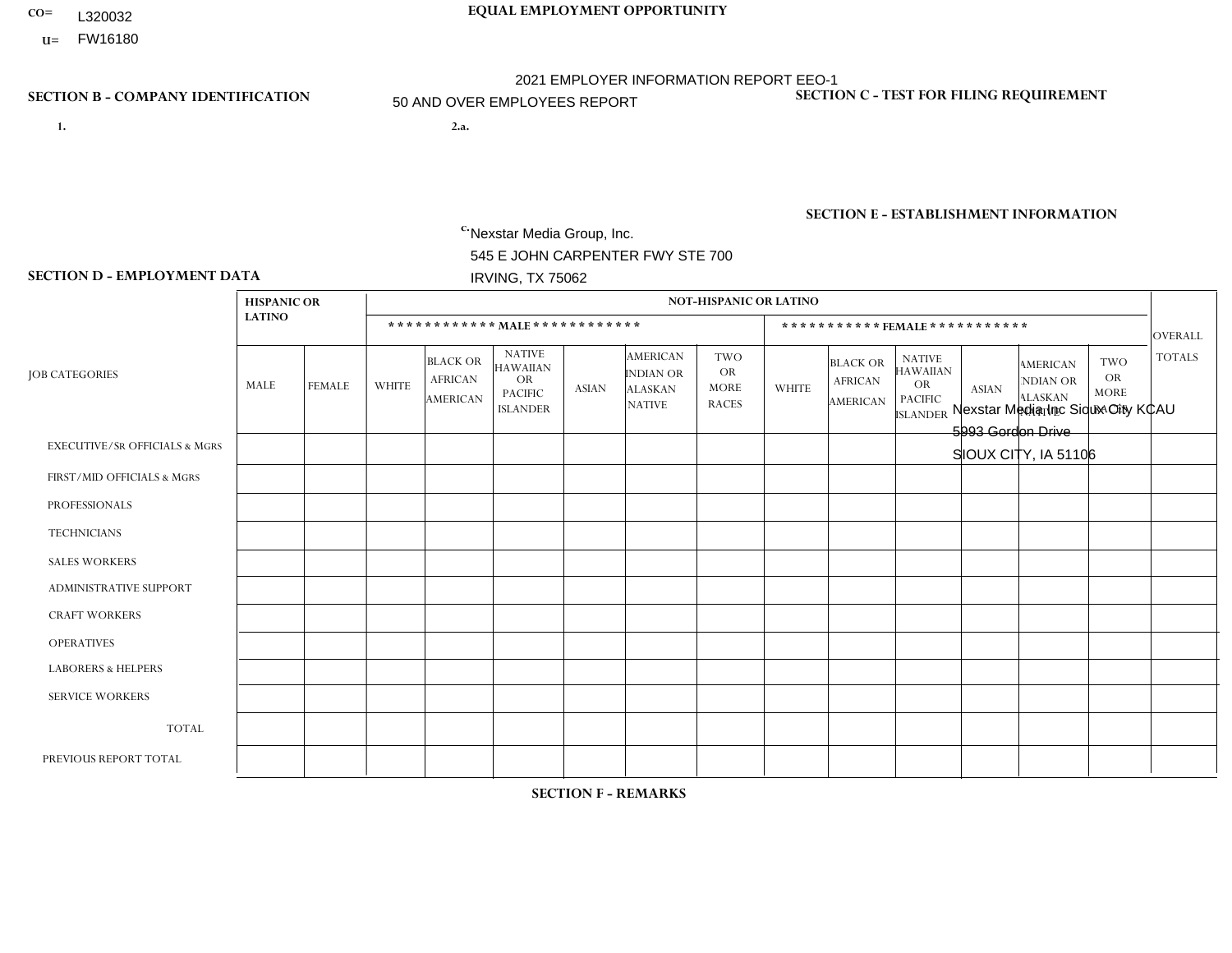- **CO= EQUAL EMPLOYMENT OPPORTUNITY** L320032
	- **U=** KJ24852

- **1. 2.a.** Nexstar Media Group, Inc. 545 E JOHN CARPENTER FWY STE 700 IRVING, TX 75062
- 2.a. Nexstar Media Inc.- WJZY Charlotte 3501 Performance Rd Charlotte, NC 28214

EIN= 361880355

## **SECTION B - COMPANY IDENTIFICATION SECTION C - TEST FOR FILING REQUIREMENT**

1- Y 2- N 3- Y DUNS= 058168001

**SECTION E - ESTABLISHMENT INFORMATION c.** NAICS: 515120 - Television Broadcasting

### **SECTION D - EMPLOYMENT DATA**

|                                          | <b>HISPANIC OR</b> |                |              |                                                      |                                                                                    |              |                                                                        | <b>NOT-HISPANIC OR LATINO</b>                          |              |                                                      |                                                                             |                |                                                                       |                                                        |                |
|------------------------------------------|--------------------|----------------|--------------|------------------------------------------------------|------------------------------------------------------------------------------------|--------------|------------------------------------------------------------------------|--------------------------------------------------------|--------------|------------------------------------------------------|-----------------------------------------------------------------------------|----------------|-----------------------------------------------------------------------|--------------------------------------------------------|----------------|
|                                          | <b>LATINO</b>      |                |              |                                                      | ************ MALE************                                                      |              |                                                                        |                                                        |              | ***********FEMALE***********                         |                                                                             |                |                                                                       |                                                        | <b>OVERALL</b> |
| <b>JOB CATEGORIES</b>                    | MALE               | <b>FEMALE</b>  | <b>WHITE</b> | <b>BLACK OR</b><br><b>AFRICAN</b><br><b>AMERICAN</b> | <b>NATIVE</b><br><b>HAWAIIAN</b><br><b>OR</b><br><b>PACIFIC</b><br><b>ISLANDER</b> | <b>ASIAN</b> | <b>AMERICAN</b><br><b>INDIAN OR</b><br><b>ALASKAN</b><br><b>NATIVE</b> | <b>TWO</b><br><b>OR</b><br><b>MORE</b><br><b>RACES</b> | <b>WHITE</b> | <b>BLACK OR</b><br><b>AFRICAN</b><br><b>AMERICAN</b> | <b>NATIVE</b><br><b>HAWAIIAN</b><br>OR<br><b>PACIFIC</b><br><b>ISLANDER</b> | <b>ASIAN</b>   | <b>AMERICAN</b><br><b>NDIAN OR</b><br><b>ALASKAN</b><br><b>NATIVE</b> | <b>TWO</b><br><b>OR</b><br><b>MORE</b><br><b>RACES</b> | <b>TOTALS</b>  |
| <b>EXECUTIVE/SR OFFICIALS &amp; MGRS</b> | $\Omega$           | $\mathbf 0$    | 1            | $\mathbf 0$                                          | $\mathbf 0$                                                                        | $\mathbf 0$  | $\Omega$                                                               | $\Omega$                                               | $\Omega$     | $\Omega$                                             | $\Omega$                                                                    | $\mathbf 0$    | $\Omega$                                                              | $\Omega$                                               |                |
| FIRST/MID OFFICIALS & MGRS               |                    | 0              | 8            | $\mathbf 0$                                          | 0                                                                                  | 0            | $\Omega$                                                               | $\Omega$                                               | 6            | 1                                                    | $\Omega$                                                                    | $\Omega$       | $\Omega$                                                              | -1                                                     | 17             |
| <b>PROFESSIONALS</b>                     | $\overline{2}$     | $\Omega$       | 23           | $\overline{2}$                                       | $\Omega$                                                                           | $\mathbf{1}$ | $\Omega$                                                               | 1                                                      | 19           | 4                                                    | $\Omega$                                                                    | $\overline{2}$ | $\Omega$                                                              | $\Omega$                                               | 54             |
| <b>TECHNICIANS</b>                       | $\overline{2}$     | $\mathbf{1}$   | 19           | 5                                                    | 0                                                                                  | 0            | $\Omega$                                                               | $\Omega$                                               | 5            | 3                                                    | $\Omega$                                                                    | $\mathbf 0$    | $\Omega$                                                              | $\Omega$                                               | 35             |
| <b>SALES WORKERS</b>                     | $\Omega$           | $\overline{0}$ | 4            | $\mathbf 0$                                          | $\mathbf 0$                                                                        | $\Omega$     | $\Omega$                                                               | $\Omega$                                               | 5            | $\mathbf{1}$                                         | $\Omega$                                                                    | $\Omega$       | $\Omega$                                                              | $\Omega$                                               | 10             |
| ADMINISTRATIVE SUPPORT                   | 0                  | 0              | 1            | $\mathbf 0$                                          | $\mathbf 0$                                                                        | 0            | $\Omega$                                                               | $\Omega$                                               | $\Omega$     | 4                                                    | $\Omega$                                                                    | $\Omega$       | $\Omega$                                                              | $\Omega$                                               | 5              |
| <b>CRAFT WORKERS</b>                     | 0                  | $\Omega$       | $\mathbf 0$  | $\mathbf 0$                                          | $\Omega$                                                                           | $\Omega$     | $\Omega$                                                               | $\Omega$                                               | $\Omega$     | $\Omega$                                             | $\Omega$                                                                    | $\Omega$       | $\Omega$                                                              | $\Omega$                                               | $\Omega$       |
| <b>OPERATIVES</b>                        | 0                  | $\Omega$       | $\mathbf 0$  | $\mathbf 0$                                          | 0                                                                                  | $\Omega$     | $\Omega$                                                               | $\Omega$                                               | 0            | $\Omega$                                             | $\Omega$                                                                    | $\Omega$       | $\Omega$                                                              | $\Omega$                                               | $\mathbf 0$    |
| <b>LABORERS &amp; HELPERS</b>            | 0                  | $\Omega$       | $\mathbf 0$  | $\mathbf 0$                                          | $\mathbf 0$                                                                        | $\Omega$     | $\Omega$                                                               | $\Omega$                                               | $\Omega$     | $\Omega$                                             | $\Omega$                                                                    | $\Omega$       | $\Omega$                                                              | $\Omega$                                               | $\mathbf 0$    |
| <b>SERVICE WORKERS</b>                   | 0                  | $\mathbf{0}$   | $\mathbf 0$  | $\mathbf 0$                                          | 0                                                                                  | 0            | $\Omega$                                                               | $\Omega$                                               | 0            | $\Omega$                                             | $\Omega$                                                                    | $\mathbf 0$    | $\Omega$                                                              | 0                                                      | $\mathbf 0$    |
| <b>TOTAL</b>                             | 5                  | $\mathbf{1}$   | 56           | $\overline{7}$                                       | 0                                                                                  | $\mathbf 1$  | $\Omega$                                                               | 1                                                      | 35           | 13                                                   | $\Omega$                                                                    | $\overline{2}$ | $\Omega$                                                              | $\mathbf{1}$                                           | 122            |
| PREVIOUS REPORT TOTAL                    | 3                  | $\mathbf{1}$   | 52           | $\overline{7}$                                       | 0                                                                                  | $\Omega$     | $\Omega$                                                               | $\Omega$                                               | 29           | 17                                                   | $\Omega$                                                                    |                | $\mathbf 0$                                                           | $\overline{1}$                                         | 111            |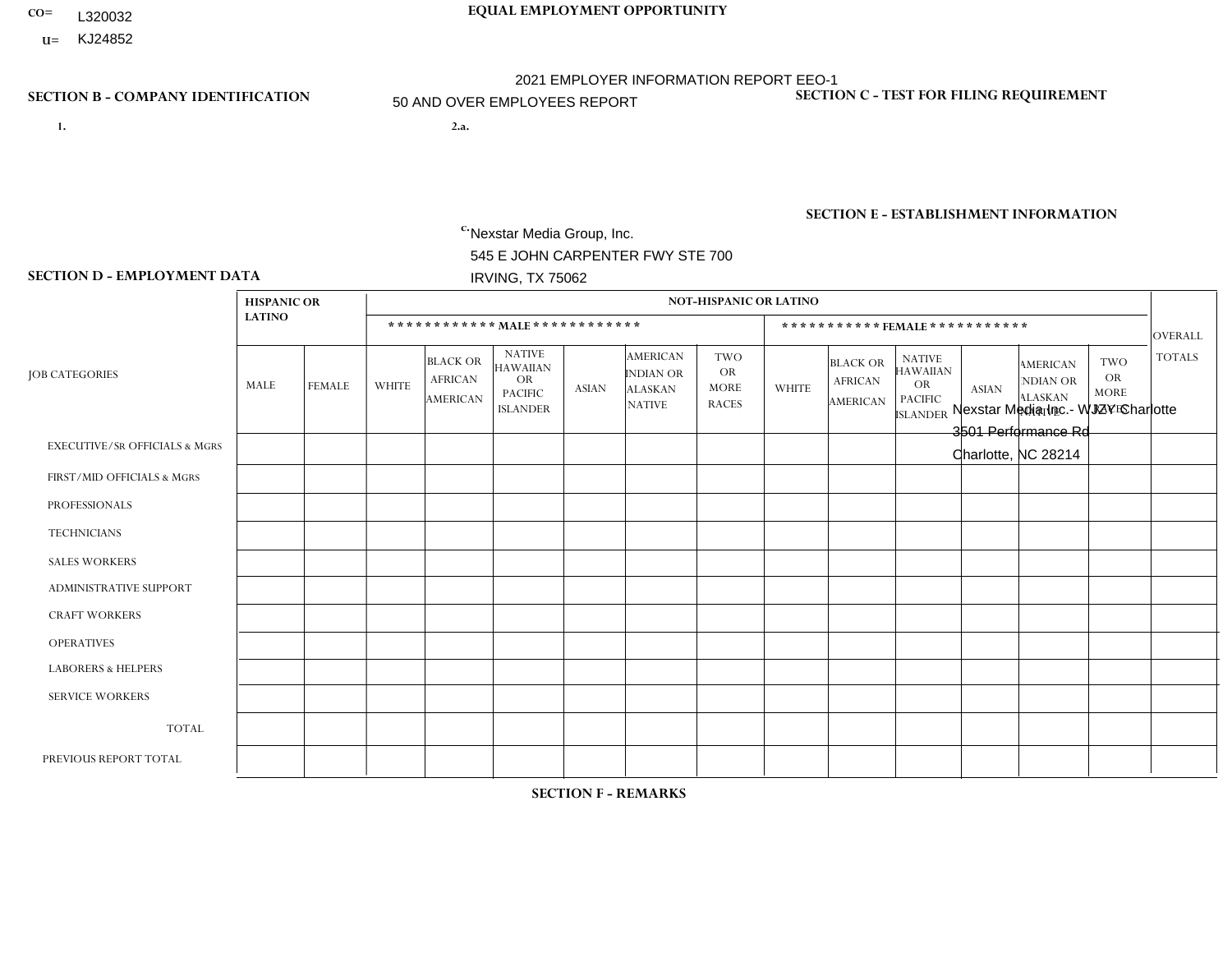- **CO= EQUAL EMPLOYMENT OPPORTUNITY** L320032
- **U=**

- **1. 2.a.** Nexstar Media Group, Inc. 545 E JOHN CARPENTER FWY STE 700 IRVING, TX 75062
- 2.a. Nexstar Media Inc Roanoake WFXR 5305 Valley Park Drive, Suite 1 ROANOKE, VA 24015

EIN= 233063152

## **SECTION B - COMPANY IDENTIFICATION SECTION C - TEST FOR FILING REQUIREMENT**

1- Y 2- N 3- Y DUNS= 058168001

## **SECTION E - ESTABLISHMENT INFORMATION c.** NAICS: 515120 - Television Broadcasting

### **SECTION D - EMPLOYMENT DATA**

|                                          | <b>HISPANIC OR</b> |                |                |                                                      |                                                                                    |              |                                                                        | <b>NOT-HISPANIC OR LATINO</b>                          |              |                                               |                                                                             |              |                                                                       |                                                        |                |
|------------------------------------------|--------------------|----------------|----------------|------------------------------------------------------|------------------------------------------------------------------------------------|--------------|------------------------------------------------------------------------|--------------------------------------------------------|--------------|-----------------------------------------------|-----------------------------------------------------------------------------|--------------|-----------------------------------------------------------------------|--------------------------------------------------------|----------------|
|                                          | <b>LATINO</b>      |                |                |                                                      | ************ MAIE************                                                      |              |                                                                        |                                                        |              |                                               | *********** FEMALE ***********                                              |              |                                                                       |                                                        | <b>OVERALL</b> |
| <b>JOB CATEGORIES</b>                    | MALE               | <b>FEMALE</b>  | <b>WHITE</b>   | <b>BLACK OR</b><br><b>AFRICAN</b><br><b>AMERICAN</b> | <b>NATIVE</b><br><b>HAWAIIAN</b><br><b>OR</b><br><b>PACIFIC</b><br><b>ISLANDER</b> | <b>ASIAN</b> | <b>AMERICAN</b><br><b>INDIAN OR</b><br><b>ALASKAN</b><br><b>NATIVE</b> | <b>TWO</b><br><b>OR</b><br><b>MORE</b><br><b>RACES</b> | <b>WHITE</b> | <b>BLACK OR</b><br><b>AFRICAN</b><br>AMERICAN | <b>NATIVE</b><br><b>HAWAIIAN</b><br>OR<br><b>PACIFIC</b><br><b>ISLANDER</b> | <b>ASIAN</b> | <b>AMERICAN</b><br><b>NDIAN OR</b><br><b>ALASKAN</b><br><b>NATIVE</b> | <b>TWO</b><br><b>OR</b><br><b>MORE</b><br><b>RACES</b> | <b>TOTALS</b>  |
| <b>EXECUTIVE/SR OFFICIALS &amp; MGRS</b> | $\mathbf{0}$       | $\Omega$       | $\Omega$       | $\Omega$                                             | $\mathbf{0}$                                                                       | $\Omega$     | $\Omega$                                                               | $\Omega$                                               | $\Omega$     | $\Omega$                                      | $\Omega$                                                                    | $\Omega$     | $\Omega$                                                              | $\Omega$                                               | $\Omega$       |
| FIRST/MID OFFICIALS & MGRS               | 2                  | 0              | $\overline{2}$ | $\mathbf 0$                                          | $\mathbf{0}$                                                                       | $\Omega$     | $\Omega$                                                               | $\Omega$                                               | $\Omega$     | $\Omega$                                      | $\Omega$                                                                    | $\Omega$     | $\Omega$                                                              | $\Omega$                                               | $\overline{4}$ |
| <b>PROFESSIONALS</b>                     |                    | 1              | 3              | 0                                                    | $\Omega$                                                                           | $\Omega$     | $\Omega$                                                               | $\Omega$                                               | 4            | $\overline{2}$                                | $\Omega$                                                                    | $\Omega$     | $\Omega$                                                              | $\Omega$                                               | 11             |
| <b>TECHNICIANS</b>                       |                    | 1              | 15             | 6                                                    | $\Omega$                                                                           |              | $\Omega$                                                               | $\overline{2}$                                         | 6            | $\overline{4}$                                | $\Omega$                                                                    | $\Omega$     | $\Omega$                                                              | $\Omega$                                               | 36             |
| <b>SALES WORKERS</b>                     | $\mathbf 0$        | $\mathbf 0$    | $\overline{2}$ | $\mathbf 1$                                          | $\Omega$                                                                           | $\Omega$     | $\Omega$                                                               | $\Omega$                                               | 5            | $\Omega$                                      | $\Omega$                                                                    | $\Omega$     | $\Omega$                                                              | $\Omega$                                               | 8              |
| <b>ADMINISTRATIVE SUPPORT</b>            | $\mathbf 0$        | $\mathbf 0$    | $\mathbf 0$    | $\mathbf 0$                                          | $\mathbf{0}$                                                                       | $\Omega$     | $\Omega$                                                               | $\Omega$                                               | 4            | 1                                             | $\Omega$                                                                    | $\Omega$     | $\Omega$                                                              | $\Omega$                                               | 5              |
| <b>CRAFT WORKERS</b>                     | $\Omega$           | 0              | $\mathbf 0$    | 0                                                    | $\Omega$                                                                           | $\Omega$     | $\Omega$                                                               | $\Omega$                                               | $\Omega$     | $\Omega$                                      | $\Omega$                                                                    | $\Omega$     | $\Omega$                                                              | $\Omega$                                               | $\Omega$       |
| <b>OPERATIVES</b>                        | $\mathbf{0}$       | $\overline{0}$ | $\mathbf 0$    | $\mathbf 0$                                          | $\Omega$                                                                           | $\Omega$     | 0                                                                      | $\Omega$                                               | $\Omega$     | $\Omega$                                      | $\Omega$                                                                    | $\Omega$     | $\Omega$                                                              | $\Omega$                                               | $\mathbf 0$    |
| <b>LABORERS &amp; HELPERS</b>            | $\mathbf{0}$       | $\Omega$       | $\mathbf 0$    | 0                                                    | $\Omega$                                                                           | $\Omega$     | $\Omega$                                                               | $\Omega$                                               | $\Omega$     | $\Omega$                                      | $\Omega$                                                                    | $\Omega$     | $\Omega$                                                              | $\Omega$                                               | $\mathbf 0$    |
| <b>SERVICE WORKERS</b>                   | $\mathbf{0}$       | $\mathbf 0$    | $\mathbf 0$    | $\mathbf 0$                                          | $\Omega$                                                                           | $\Omega$     | $\Omega$                                                               | $\Omega$                                               | $\Omega$     | $\Omega$                                      | $\Omega$                                                                    | $\Omega$     | $\Omega$                                                              | $\Omega$                                               | $\mathbf 0$    |
| <b>TOTAL</b>                             | 4                  | $\overline{2}$ | 22             | $\overline{7}$                                       | $\mathbf{0}$                                                                       | -1           | $\Omega$                                                               | 2                                                      | 19           | $\overline{7}$                                | 0                                                                           | $\mathbf 0$  | 0                                                                     | 0                                                      | 64             |
| PREVIOUS REPORT TOTAL                    | 4                  | $\overline{2}$ | 27             | 6                                                    | $\Omega$                                                                           |              | $\Omega$                                                               |                                                        | 25           | 6                                             | $\mathbf 0$                                                                 | $\Omega$     | $\Omega$                                                              | $\mathbf 0$                                            | 72             |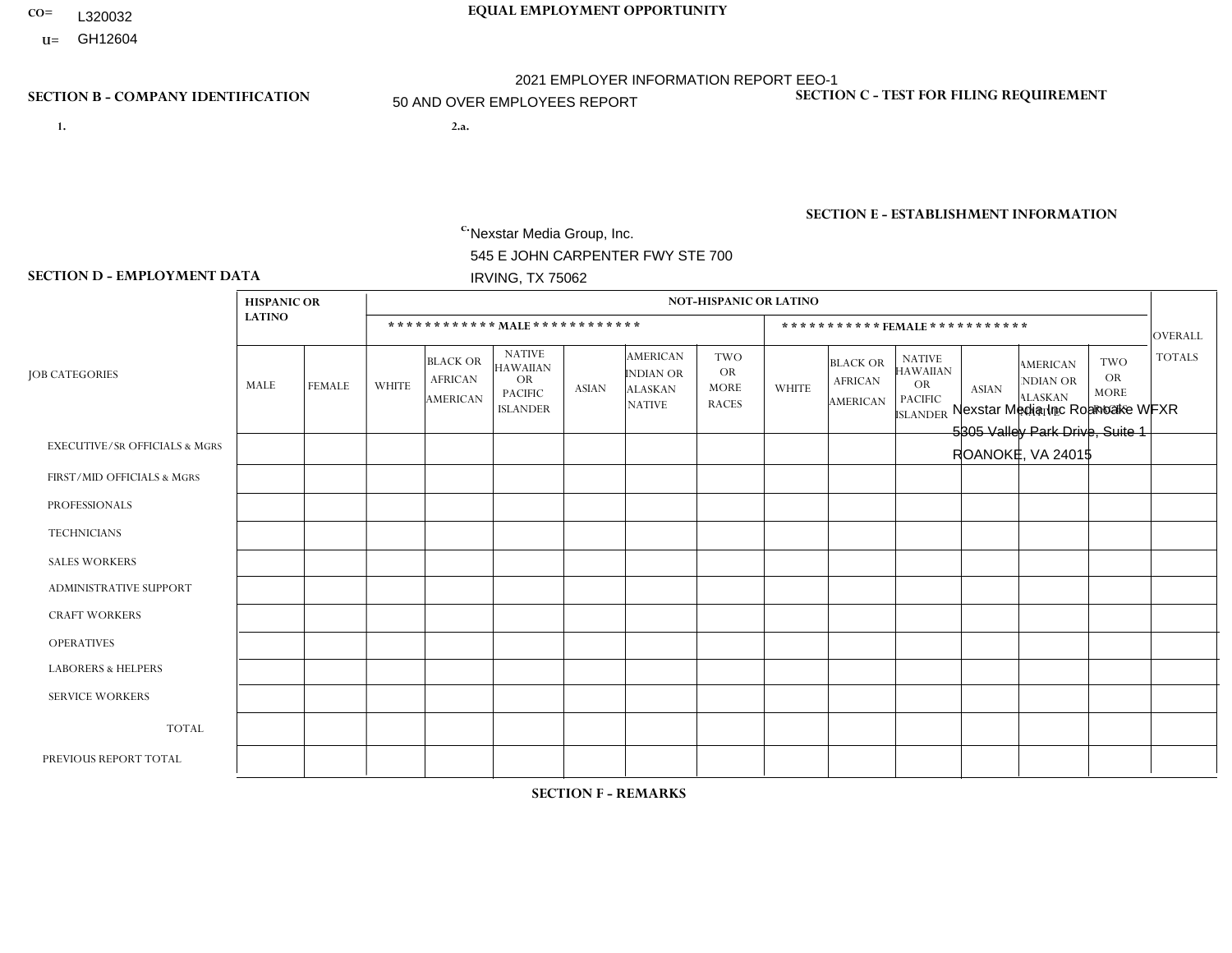- **CO= EQUAL EMPLOYMENT OPPORTUNITY** L320032
- **U=**

- **1. 2.a.** Nexstar Media Group, Inc. 545 E JOHN CARPENTER FWY STE 700 IRVING, TX 75062
- 2.a. Nexstar Media Inc. WCIA Champaign 509 S NEIL ST CHAMPAIGN, IL 61820

EIN= 233063152

## **SECTION B - COMPANY IDENTIFICATION SECTION C - TEST FOR FILING REQUIREMENT**

1- Y 2- N 3- Y DUNS= 058168001

## **SECTION E - ESTABLISHMENT INFORMATION c.** NAICS: 515120 - Television Broadcasting

### **SECTION D - EMPLOYMENT DATA**

|                                          | <b>HISPANIC OR</b> |               |                |                                                      |                                                                                    |              |                                                                        | <b>NOT-HISPANIC OR LATINO</b>                          |                |                                               |                                                                             |              |                                                                       |                                                        |                |
|------------------------------------------|--------------------|---------------|----------------|------------------------------------------------------|------------------------------------------------------------------------------------|--------------|------------------------------------------------------------------------|--------------------------------------------------------|----------------|-----------------------------------------------|-----------------------------------------------------------------------------|--------------|-----------------------------------------------------------------------|--------------------------------------------------------|----------------|
|                                          | <b>LATINO</b>      |               |                |                                                      | ************ MALE ************                                                     |              |                                                                        |                                                        |                | ***********FEMALE***********                  |                                                                             |              |                                                                       |                                                        | <b>OVERALL</b> |
| <b>JOB CATEGORIES</b>                    | MALE               | <b>FEMALE</b> | <b>WHITE</b>   | <b>BLACK OR</b><br><b>AFRICAN</b><br><b>AMERICAN</b> | <b>NATIVE</b><br><b>HAWAIIAN</b><br><b>OR</b><br><b>PACIFIC</b><br><b>ISLANDER</b> | <b>ASIAN</b> | <b>AMERICAN</b><br><b>INDIAN OR</b><br><b>ALASKAN</b><br><b>NATIVE</b> | <b>TWO</b><br><b>OR</b><br><b>MORE</b><br><b>RACES</b> | <b>WHITE</b>   | <b>BLACK OR</b><br><b>AFRICAN</b><br>AMERICAN | <b>NATIVE</b><br><b>HAWAIIAN</b><br>OR<br><b>PACIFIC</b><br><b>ISLANDER</b> | <b>ASIAN</b> | <b>AMERICAN</b><br><b>NDIAN OR</b><br><b>ALASKAN</b><br><b>NATIVE</b> | <b>TWO</b><br><b>OR</b><br><b>MORE</b><br><b>RACES</b> | <b>TOTALS</b>  |
| <b>EXECUTIVE/SR OFFICIALS &amp; MGRS</b> | $\Omega$           | $\Omega$      | $\Omega$       | $\Omega$                                             | $\Omega$                                                                           | $\mathbf{0}$ | $\Omega$                                                               | $\Omega$                                               | 0              | $\Omega$                                      | $\Omega$                                                                    | $\Omega$     | $\Omega$                                                              | $\Omega$                                               | $\Omega$       |
| FIRST/MID OFFICIALS & MGRS               | 0                  | 0             | $\overline{2}$ | $\mathbf 0$                                          | $\Omega$                                                                           | $\Omega$     | $\Omega$                                                               | $\Omega$                                               |                | $\Omega$                                      | $\Omega$                                                                    | $\mathbf{0}$ | $\Omega$                                                              | $\mathbf 0$                                            | 3              |
| <b>PROFESSIONALS</b>                     | $\Omega$           | $\mathbf{1}$  | 9              | $\mathbf 0$                                          | $\Omega$                                                                           | $\Omega$     | $\Omega$                                                               |                                                        | 6              | $\Omega$                                      | $\Omega$                                                                    | $\Omega$     | $\Omega$                                                              | $\Omega$                                               | 17             |
| <b>TECHNICIANS</b>                       |                    | $\mathbf{1}$  | 28             | $\overline{4}$                                       | $\mathbf 0$                                                                        | $\Omega$     | $\Omega$                                                               |                                                        | 13             | $\overline{2}$                                | $\Omega$                                                                    | $\mathbf{1}$ | $\mathbf 0$                                                           | $\Omega$                                               | 51             |
| <b>SALES WORKERS</b>                     | $\Omega$           | $\Omega$      | 5              | $\Omega$                                             | $\Omega$                                                                           | $\Omega$     | $\Omega$                                                               | $\Omega$                                               | 3              | $\Omega$                                      | $\Omega$                                                                    | $\Omega$     | $\Omega$                                                              | $\mathbf{0}$                                           | 8              |
| <b>ADMINISTRATIVE SUPPORT</b>            | 0                  | $\mathbf{1}$  | $\overline{2}$ | $\mathbf 0$                                          | 0                                                                                  | $\Omega$     | $\Omega$                                                               | $\Omega$                                               | $\overline{2}$ |                                               | $\Omega$                                                                    | $\Omega$     | $\Omega$                                                              | 0                                                      | 6              |
| <b>CRAFT WORKERS</b>                     | $\Omega$           | $\Omega$      | $\Omega$       | $\mathbf 0$                                          | $\Omega$                                                                           | $\Omega$     | $\Omega$                                                               | $\Omega$                                               | $\Omega$       | $\Omega$                                      | $\Omega$                                                                    | $\mathbf{0}$ | $\Omega$                                                              | $\Omega$                                               | $\mathbf 0$    |
| <b>OPERATIVES</b>                        | 0                  | $\Omega$      | $\Omega$       | $\Omega$                                             | $\Omega$                                                                           | $\Omega$     | $\Omega$                                                               | $\Omega$                                               | 0              | $\Omega$                                      | $\Omega$                                                                    | $\Omega$     | $\Omega$                                                              | $\Omega$                                               | $\overline{0}$ |
| <b>LABORERS &amp; HELPERS</b>            | 0                  | $\Omega$      | $\Omega$       | $\mathbf 0$                                          | $\Omega$                                                                           | $\Omega$     | $\Omega$                                                               | $\Omega$                                               | $\Omega$       | $\Omega$                                      | $\Omega$                                                                    | $\Omega$     | $\Omega$                                                              | $\Omega$                                               | $\overline{0}$ |
| <b>SERVICE WORKERS</b>                   | 0                  | 0             | $\mathbf 0$    | 0                                                    | 0                                                                                  | $\Omega$     | $\Omega$                                                               | $\Omega$                                               | $\Omega$       | $\Omega$                                      | $\Omega$                                                                    | $\mathbf 0$  | $\Omega$                                                              | $\mathbf 0$                                            | $\mathbf 0$    |
| <b>TOTAL</b>                             |                    | 3             | 46             | 4                                                    | $\Omega$                                                                           | $\Omega$     | $\Omega$                                                               | $\overline{2}$                                         | 25             | 3                                             | $\Omega$                                                                    |              | $\Omega$                                                              | $\mathbf 0$                                            | 85             |
| PREVIOUS REPORT TOTAL                    | $\overline{2}$     | 4             | 45             | 6                                                    | $\Omega$                                                                           | $\Omega$     | $\Omega$                                                               | $\Omega$                                               | 31             | 5                                             | $\mathbf{0}$                                                                |              | 0                                                                     | $\mathbf{1}$                                           | 95             |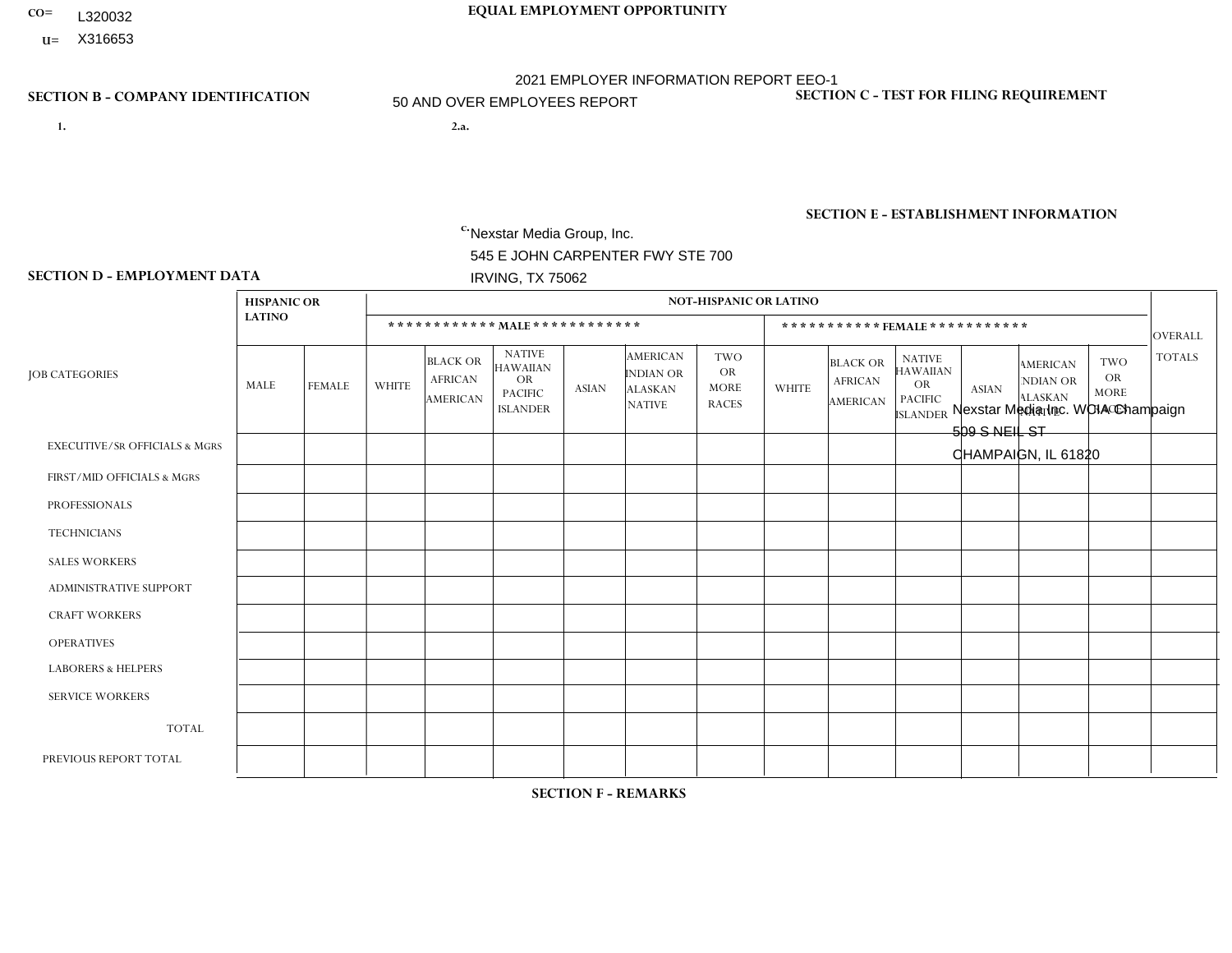- L320032
- **U=**

# **CO= EQUAL EMPLOYMENT OPPORTUNITY** 2021 EMPLOYER INFORMATION REPORT EEO-1 UNDER 50 EMPLOYEES REPORT

- **1. 2.a.** Nexstar Media Group, Inc. 545 E JOHN CARPENTER FWY STE 700 IRVING, TX 75062
- 2.a. Nexstar Media Inc Utica WFXV 5956 SMITH HILL ROAD UTICA, NY 13503

EIN= 233063152

## **SECTION B - COMPANY IDENTIFICATION SECTION C - TEST FOR FILING REQUIREMENT**

1- Y 2- N 3- Y DUNS= 058168001

## **SECTION E - ESTABLISHMENT INFORMATION c.** NAICS: 515120 - Television Broadcasting

### **SECTION D - EMPLOYMENT DATA**

|                                          | <b>HISPANIC OR</b>      |               |                |                                                      |                                                                             |              |                                                                        | <b>NOT-HISPANIC OR LATINO</b>                          |                |                                                      |                                                                                    |              |                                                                       |                                                        |                |
|------------------------------------------|-------------------------|---------------|----------------|------------------------------------------------------|-----------------------------------------------------------------------------|--------------|------------------------------------------------------------------------|--------------------------------------------------------|----------------|------------------------------------------------------|------------------------------------------------------------------------------------|--------------|-----------------------------------------------------------------------|--------------------------------------------------------|----------------|
|                                          | <b>LATINO</b>           |               |                | ************ MALE ************                       |                                                                             |              |                                                                        |                                                        |                | ***********FEMALE***********                         |                                                                                    |              |                                                                       |                                                        | OVERALL        |
| <b>JOB CATEGORIES</b>                    | MALE                    | <b>FEMALE</b> | <b>WHITE</b>   | <b>BLACK OR</b><br><b>AFRICAN</b><br><b>AMERICAN</b> | <b>NATIVE</b><br><b>HAWAIIAN</b><br>OR<br><b>PACIFIC</b><br><b>ISLANDER</b> | <b>ASIAN</b> | <b>AMERICAN</b><br><b>INDIAN OR</b><br><b>ALASKAN</b><br><b>NATIVE</b> | <b>TWO</b><br><b>OR</b><br><b>MORE</b><br><b>RACES</b> | <b>WHITE</b>   | <b>BLACK OR</b><br><b>AFRICAN</b><br><b>AMERICAN</b> | <b>NATIVE</b><br><b>HAWAIIAN</b><br><b>OR</b><br><b>PACIFIC</b><br><b>ISLANDER</b> | <b>ASIAN</b> | <b>AMERICAN</b><br><b>NDIAN OR</b><br><b>ALASKAN</b><br><b>NATIVE</b> | <b>TWO</b><br><b>OR</b><br><b>MORE</b><br><b>RACES</b> | <b>TOTALS</b>  |
| <b>EXECUTIVE/SR OFFICIALS &amp; MGRS</b> | $\Omega$                | $\Omega$      | $\Omega$       | $\mathbf 0$                                          | $\Omega$                                                                    | 0            | $\Omega$                                                               | $\mathbf{0}$                                           | $\Omega$       | $\Omega$                                             | 0                                                                                  | $\Omega$     | $\Omega$                                                              | $\Omega$                                               | $\mathbf 0$    |
| FIRST/MID OFFICIALS & MGRS               | $\Omega$                | $\Omega$      | $\overline{c}$ | $\Omega$                                             | $\Omega$                                                                    | 0            | $\mathbf{0}$                                                           | $\Omega$                                               | $\Omega$       | $\Omega$                                             | 0                                                                                  | $\Omega$     | $\Omega$                                                              | $\Omega$                                               | $\overline{2}$ |
| <b>PROFESSIONALS</b>                     | $\Omega$                | $\mathbf 0$   | $\overline{c}$ | $\mathbf 0$                                          | $\mathbf 0$                                                                 | 0            | $\Omega$                                                               | $\Omega$                                               | 4              | $\Omega$                                             | 0                                                                                  | $\Omega$     | $\Omega$                                                              | $\mathbf 0$                                            | 6              |
| <b>TECHNICIANS</b>                       | $\mathbf 1$             | $\mathbf 0$   | $\overline{7}$ | $\mathbf 0$                                          | $\mathbf 0$                                                                 | 0            | $\Omega$                                                               | $\Omega$                                               | $\overline{2}$ | $\Omega$                                             | $\Omega$                                                                           | $\mathbf{1}$ | $\mathbf 0$                                                           | $\mathbf 0$                                            | 11             |
| <b>SALES WORKERS</b>                     | $\mathbf 0$             | $\mathbf 0$   | 0              | $\mathbf 0$                                          | $\mathbf 0$                                                                 | 0            | $\Omega$                                                               | $\mathbf{0}$                                           | $\overline{2}$ | $\Omega$                                             | 0                                                                                  | $\Omega$     | $\Omega$                                                              | $\mathbf 0$                                            | $\overline{2}$ |
| <b>ADMINISTRATIVE SUPPORT</b>            | $\Omega$                | $\Omega$      | 4              | $\Omega$                                             | $\Omega$                                                                    | 0            | $\mathbf{0}$                                                           | $\Omega$                                               | $\overline{2}$ | $\Omega$                                             | 0                                                                                  | $\Omega$     | $\Omega$                                                              | $\Omega$                                               | 6              |
| <b>CRAFT WORKERS</b>                     | $\Omega$                | $\Omega$      | 0              | $\mathbf 0$                                          | $\Omega$                                                                    | 0            | $\Omega$                                                               | $\Omega$                                               | $\Omega$       | $\Omega$                                             | 0                                                                                  | $\Omega$     | $\Omega$                                                              | $\Omega$                                               | $\mathbf 0$    |
| <b>OPERATIVES</b>                        | $\Omega$                | $\Omega$      | 0              | $\Omega$                                             | $\Omega$                                                                    | 0            | $\mathbf{0}$                                                           | $\Omega$                                               | $\Omega$       | $\Omega$                                             | 0                                                                                  | $\Omega$     | $\Omega$                                                              | $\Omega$                                               | $\mathbf{0}$   |
| <b>LABORERS &amp; HELPERS</b>            | $\Omega$                | $\Omega$      | 0              | $\mathbf 0$                                          | $\Omega$                                                                    | 0            | $\Omega$                                                               | $\Omega$                                               | $\Omega$       | $\Omega$                                             | $\Omega$                                                                           | $\Omega$     | $\Omega$                                                              | $\Omega$                                               | $\mathbf 0$    |
| <b>SERVICE WORKERS</b>                   | $\Omega$                | $\mathbf 0$   | 0              | $\mathbf 0$                                          | $\mathbf 0$                                                                 | 0            | $\Omega$                                                               | $\Omega$                                               | $\Omega$       | $\Omega$                                             | 0                                                                                  | $\Omega$     | $\Omega$                                                              | $\Omega$                                               | $\mathbf{0}$   |
| <b>TOTAL</b>                             | $\mathbf 1$             | $\mathbf{0}$  | 15             | $\mathbf 0$                                          | $\mathbf{0}$                                                                | 0            | $\mathbf{0}$                                                           | $\mathbf 0$                                            | 10             | $\Omega$                                             | 0                                                                                  | 1            | $\Omega$                                                              | $\mathbf 0$                                            | 27             |
| PREVIOUS REPORT TOTAL                    | $\overline{\mathbf{1}}$ | $\mathbf{1}$  | 19             | $\Omega$                                             | $\Omega$                                                                    | $\mathbf{1}$ | $\mathbf{0}$                                                           | $\Omega$                                               | 9              |                                                      | 0                                                                                  | $\Omega$     | $\Omega$                                                              | 1                                                      | 33             |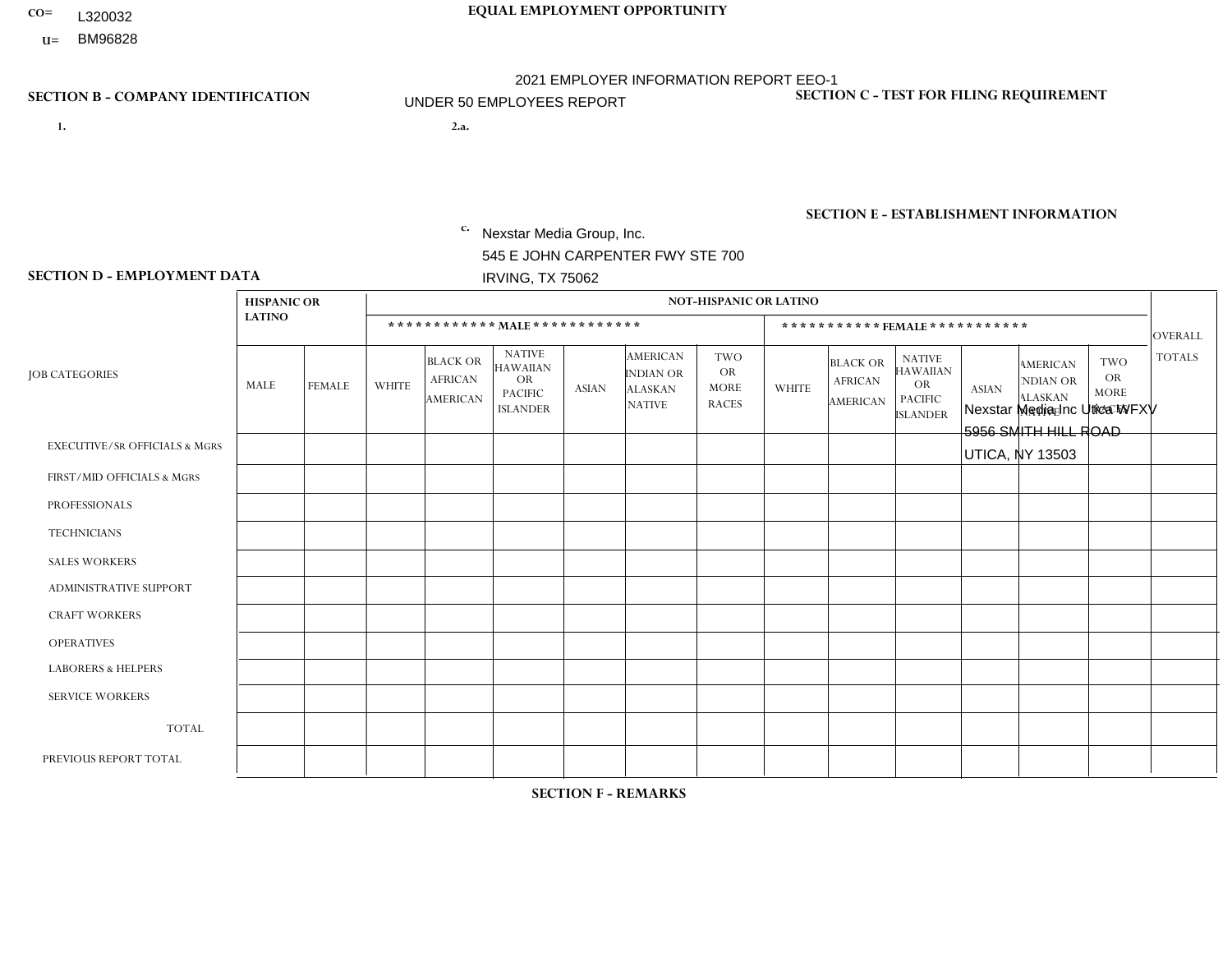- **CO= EQUAL EMPLOYMENT OPPORTUNITY** L320032
- **U=**

## **SECTION B - COMPANY IDENTIFICATION SECTION C - TEST FOR FILING REQUIREMENT**

- **1. 2.a.** Nexstar Media Group, Inc. 545 E JOHN CARPENTER FWY STE 700 IRVING, TX 75062
- 2.a. Nexstar Media Inc. WFFF Burlington 298 MOUNTAIN VIEW DRIVE COLCHESTER, VT 05446

2021 EMPLOYER INFORMATION REPORT EEO-1 UNDER 50 EMPLOYEES REPORT

EIN= 233063152

1- Y 2- N 3- Y DUNS= 058168001

**SECTION E - ESTABLISHMENT INFORMATION c.** NAICS: 515120 - Television Broadcasting

### **SECTION D - EMPLOYMENT DATA**

|                                          | <b>HISPANIC OR</b> |                |                |                                                      |                                                                              |              |                                                                        | <b>NOT-HISPANIC OR LATINO</b>                          |                |                                                      |                                                                                    |              |                                                                       |                                                        |                |
|------------------------------------------|--------------------|----------------|----------------|------------------------------------------------------|------------------------------------------------------------------------------|--------------|------------------------------------------------------------------------|--------------------------------------------------------|----------------|------------------------------------------------------|------------------------------------------------------------------------------------|--------------|-----------------------------------------------------------------------|--------------------------------------------------------|----------------|
|                                          | <b>LATINO</b>      |                |                |                                                      | ************ MALE ************                                               |              |                                                                        |                                                        |                | ***********FEMALE***********                         |                                                                                    |              |                                                                       |                                                        | <b>OVERALL</b> |
| <b>JOB CATEGORIES</b>                    | MALE               | <b>FEMALE</b>  | <b>WHITE</b>   | <b>BLACK OR</b><br><b>AFRICAN</b><br><b>AMERICAN</b> | <b>NATIVE</b><br><b>HAWAIIAN</b><br>OR.<br><b>PACIFIC</b><br><b>ISLANDER</b> | <b>ASIAN</b> | <b>AMERICAN</b><br><b>INDIAN OR</b><br><b>ALASKAN</b><br><b>NATIVE</b> | <b>TWO</b><br><b>OR</b><br><b>MORE</b><br><b>RACES</b> | <b>WHITE</b>   | <b>BLACK OR</b><br><b>AFRICAN</b><br><b>AMERICAN</b> | <b>NATIVE</b><br><b>HAWAIIAN</b><br><b>OR</b><br><b>PACIFIC</b><br><b>ISLANDER</b> | <b>ASIAN</b> | <b>AMERICAN</b><br><b>NDIAN OR</b><br><b>ALASKAN</b><br><b>NATIVE</b> | <b>TWO</b><br><b>OR</b><br><b>MORE</b><br><b>RACES</b> | <b>TOTALS</b>  |
| <b>EXECUTIVE/SR OFFICIALS &amp; MGRS</b> | 0                  | 0              | $\Omega$       | $\Omega$                                             | $\Omega$                                                                     | $\Omega$     | $\Omega$                                                               | $\Omega$                                               | 0              | $\Omega$                                             | $\Omega$                                                                           | $\Omega$     | $\Omega$                                                              | $\Omega$                                               | $\Omega$       |
| FIRST/MID OFFICIALS & MGRS               | 0                  | $\Omega$       | 5              | $\mathbf 0$                                          | $\mathbf 0$                                                                  | $\Omega$     | $\Omega$                                                               | $\Omega$                                               | 0              | $\Omega$                                             | $\Omega$                                                                           | $\Omega$     | $\Omega$                                                              | $\Omega$                                               | 5              |
| <b>PROFESSIONALS</b>                     | $\Omega$           | $\mathbf 0$    | 3              | $\mathbf 0$                                          | $\mathbf 0$                                                                  | $\Omega$     | $\Omega$                                                               | $\Omega$                                               | $\overline{2}$ | $\Omega$                                             | $\Omega$                                                                           | $\Omega$     | $\Omega$                                                              | $\Omega$                                               | 5              |
| <b>TECHNICIANS</b>                       | 0                  | $\overline{2}$ | 14             | $\mathbf 0$                                          | $\mathbf 0$                                                                  | $\mathbf{1}$ | $\Omega$                                                               | $\Omega$                                               | 4              | $\Omega$                                             | $\Omega$                                                                           | $\mathbf 0$  | $\Omega$                                                              | $\Omega$                                               | 21             |
| <b>SALES WORKERS</b>                     | 0                  | $\Omega$       | $\overline{2}$ | $\Omega$                                             | $\Omega$                                                                     | $\Omega$     | $\Omega$                                                               | $\Omega$                                               | 3              | $\Omega$                                             | $\Omega$                                                                           | $\Omega$     | $\Omega$                                                              | $\Omega$                                               | 5              |
| ADMINISTRATIVE SUPPORT                   | 0                  | $\Omega$       | $\mathbf 0$    | $\mathbf 0$                                          | $\mathbf 0$                                                                  | $\Omega$     | $\Omega$                                                               | $\Omega$                                               | 4              | $\Omega$                                             | $\Omega$                                                                           | $\Omega$     | $\Omega$                                                              | $\Omega$                                               | 4              |
| <b>CRAFT WORKERS</b>                     | 0                  | $\Omega$       | $\mathbf 0$    | $\mathbf 0$                                          | $\mathbf 0$                                                                  | $\Omega$     | $\Omega$                                                               | $\Omega$                                               | $\Omega$       | $\Omega$                                             | $\Omega$                                                                           | $\Omega$     | $\Omega$                                                              | $\Omega$                                               | $\Omega$       |
| <b>OPERATIVES</b>                        | 0                  | $\Omega$       | 0              | $\mathbf 0$                                          | 0                                                                            | $\Omega$     | $\Omega$                                                               | $\Omega$                                               | $\Omega$       | $\Omega$                                             | $\Omega$                                                                           | $\Omega$     | $\Omega$                                                              | $\Omega$                                               | $\mathbf 0$    |
| <b>LABORERS &amp; HELPERS</b>            | 0                  | $\Omega$       | $\Omega$       | $\mathbf 0$                                          | $\Omega$                                                                     | $\Omega$     | $\Omega$                                                               | $\Omega$                                               | $\Omega$       | $\Omega$                                             | $\Omega$                                                                           | $\Omega$     | 0                                                                     | $\Omega$                                               | $\mathbf 0$    |
| <b>SERVICE WORKERS</b>                   | 0                  | $\Omega$       | $\mathbf 0$    | $\mathbf 0$                                          | 0                                                                            | 0            | $\Omega$                                                               | $\Omega$                                               | 0              | $\Omega$                                             | $\Omega$                                                                           | $\Omega$     | $\Omega$                                                              | $\Omega$                                               | $\mathbf 0$    |
| <b>TOTAL</b>                             | 0                  | 2              | 24             | $\mathbf 0$                                          | 0                                                                            | 1            | $\Omega$                                                               | $\Omega$                                               | 13             | $\Omega$                                             | $\Omega$                                                                           | $\mathbf 0$  | $\Omega$                                                              | $\Omega$                                               | 40             |
| PREVIOUS REPORT TOTAL                    | 0                  | $\mathbf{1}$   | 31             | 1                                                    | $\mathbf 0$                                                                  | $\Omega$     | $\Omega$                                                               | $\Omega$                                               | 20             | $\Omega$                                             | $\Omega$                                                                           | $\Omega$     | $\Omega$                                                              | $\mathbf 0$                                            | 53             |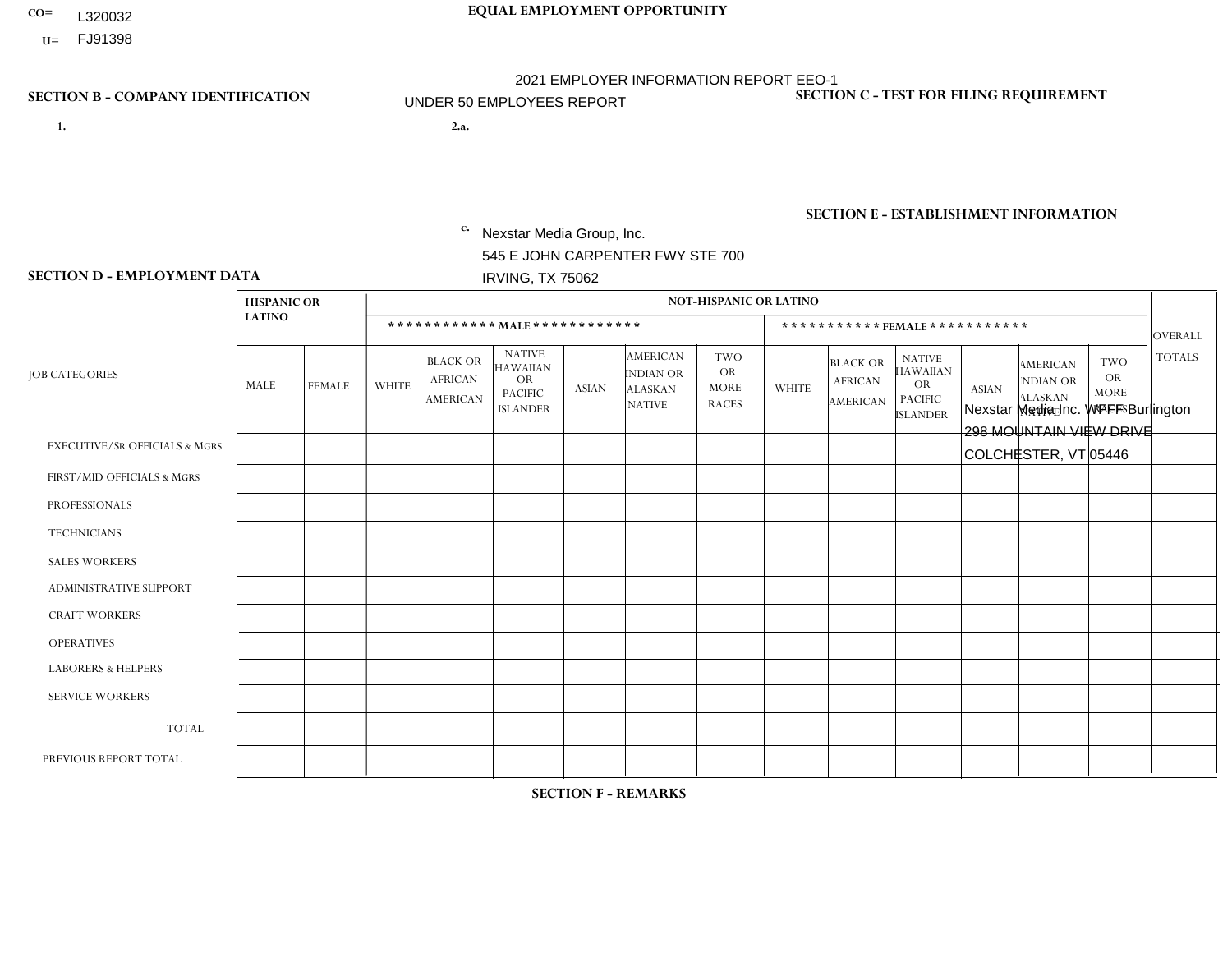- L320032
- **U=**

- **1. 2.a.** Nexstar Media Group, Inc. 545 E JOHN CARPENTER FWY STE 700 IRVING, TX 75062
- 2.a. Nexstar Media Washington DC WDCW 2121 Wisconsin Avenue NW Suite 350 Washington, DC 20007
	- EIN= 361880355

## **SECTION B - COMPANY IDENTIFICATION SECTION C - TEST FOR FILING REQUIREMENT**

1- Y 2- N 3- Y DUNS= 058168001

## **SECTION E - ESTABLISHMENT INFORMATION c.** NAICS: 515120 - Television Broadcasting

### **SECTION D - EMPLOYMENT DATA**

|                                          | <b>HISPANIC OR</b> |                |                |                                                      |                                                                                    |              |                                                                        | <b>NOT-HISPANIC OR LATINO</b>                          |                |                                                      |                                                                                    |              |                                                                       |                                                        |                |
|------------------------------------------|--------------------|----------------|----------------|------------------------------------------------------|------------------------------------------------------------------------------------|--------------|------------------------------------------------------------------------|--------------------------------------------------------|----------------|------------------------------------------------------|------------------------------------------------------------------------------------|--------------|-----------------------------------------------------------------------|--------------------------------------------------------|----------------|
|                                          | <b>LATINO</b>      |                |                |                                                      | ************ MALE ************                                                     |              |                                                                        |                                                        |                |                                                      | ***********FEMALE ***********                                                      |              |                                                                       |                                                        | <b>OVERALL</b> |
| <b>JOB CATEGORIES</b>                    | MALE               | <b>FEMALE</b>  | WHITE          | <b>BLACK OR</b><br><b>AFRICAN</b><br><b>AMERICAN</b> | <b>NATIVE</b><br><b>HAWAIIAN</b><br><b>OR</b><br><b>PACIFIC</b><br><b>ISLANDER</b> | <b>ASIAN</b> | <b>AMERICAN</b><br><b>INDIAN OR</b><br><b>ALASKAN</b><br><b>NATIVE</b> | <b>TWO</b><br><b>OR</b><br><b>MORE</b><br><b>RACES</b> | <b>WHITE</b>   | <b>BLACK OR</b><br><b>AFRICAN</b><br><b>AMERICAN</b> | <b>NATIVE</b><br><b>HAWAIIAN</b><br><b>OR</b><br><b>PACIFIC</b><br><b>ISLANDER</b> | <b>ASIAN</b> | <b>AMERICAN</b><br><b>NDIAN OR</b><br><b>ALASKAN</b><br><b>NATIVE</b> | <b>TWO</b><br><b>OR</b><br><b>MORE</b><br><b>RACES</b> | <b>TOTALS</b>  |
| <b>EXECUTIVE/SR OFFICIALS &amp; MGRS</b> | $\mathbf{0}$       | $\mathbf 0$    | $\mathbf 0$    | 0                                                    | $\Omega$                                                                           | $\mathbf{0}$ | $\Omega$                                                               | 0                                                      | $\Omega$       | $\mathbf{0}$                                         | $\Omega$                                                                           | $\mathbf 0$  | $\Omega$                                                              | $\Omega$                                               | $\Omega$       |
| FIRST/MID OFFICIALS & MGRS               | $\mathbf{0}$       | $\Omega$       | 5              | $\Omega$                                             | $\Omega$                                                                           | $\Omega$     | $\Omega$                                                               | 0                                                      | $\Omega$       | $\mathbf{0}$                                         | $\Omega$                                                                           | $\Omega$     | $\Omega$                                                              | $\Omega$                                               | 5              |
| <b>PROFESSIONALS</b>                     | $\mathbf 0$        | 1              | $\overline{4}$ | 0                                                    | $\Omega$                                                                           | $\mathbf{0}$ | $\Omega$                                                               | 0                                                      | $\overline{1}$ | 3                                                    | $\Omega$                                                                           | $\mathbf 0$  | $\Omega$                                                              | $\mathbf 0$                                            | 9              |
| <b>TECHNICIANS</b>                       | $\mathbf 0$        | $\mathbf 0$    | $\mathbf{1}$   | 0                                                    | $\Omega$                                                                           | $\Omega$     | $\Omega$                                                               | 0                                                      | $\Omega$       | $\Omega$                                             | 0                                                                                  | $\mathbf{0}$ | 0                                                                     | $\mathbf 0$                                            | $\mathbf 1$    |
| <b>SALES WORKERS</b>                     | $\mathbf 0$        | $\mathbf 0$    | $\mathbf{3}$   | 0                                                    | $\Omega$                                                                           | $\Omega$     | $\Omega$                                                               | 0                                                      | $\Omega$       | $\Omega$                                             | $\Omega$                                                                           | $\mathbf 0$  | $\mathbf 0$                                                           | $\mathbf{1}$                                           | $\overline{4}$ |
| ADMINISTRATIVE SUPPORT                   | $\mathbf 0$        | $\overline{2}$ | $\Omega$       | 0                                                    | $\Omega$                                                                           | $\Omega$     | $\Omega$                                                               | 1                                                      | $\Omega$       |                                                      | $\Omega$                                                                           | $\Omega$     | $\Omega$                                                              | $\Omega$                                               | 4              |
| <b>CRAFT WORKERS</b>                     | $\mathbf{0}$       | $\Omega$       | $\Omega$       | 0                                                    | $\Omega$                                                                           | $\mathbf{0}$ | $\Omega$                                                               | $\Omega$                                               | $\Omega$       | $\Omega$                                             | $\Omega$                                                                           | $\Omega$     | $\Omega$                                                              | $\Omega$                                               | $\Omega$       |
| <b>OPERATIVES</b>                        | $\mathbf{0}$       | $\Omega$       | $\Omega$       | $\Omega$                                             | $\Omega$                                                                           | $\mathbf{0}$ | $\Omega$                                                               | 0                                                      | $\Omega$       | $\mathbf{0}$                                         | $\Omega$                                                                           | $\Omega$     | $\Omega$                                                              | $\Omega$                                               | $\Omega$       |
| <b>LABORERS &amp; HELPERS</b>            | $\mathbf{0}$       | $\Omega$       | $\mathbf 0$    | 0                                                    | $\Omega$                                                                           | $\Omega$     | $\Omega$                                                               | 0                                                      | $\Omega$       | $\Omega$                                             | $\Omega$                                                                           | $\Omega$     | $\Omega$                                                              | $\Omega$                                               | $\mathbf 0$    |
| <b>SERVICE WORKERS</b>                   | $\mathbf 0$        | $\mathbf{0}$   | $\mathbf 0$    | 0                                                    | 0                                                                                  | $\Omega$     | $\Omega$                                                               | 0                                                      | $\Omega$       | $\mathbf{0}$                                         | $\Omega$                                                                           | $\mathbf 0$  | $\Omega$                                                              | $\Omega$                                               | $\mathbf 0$    |
| <b>TOTAL</b>                             | $\mathbf 0$        | 3              | 13             | 0                                                    | $\Omega$                                                                           | $\Omega$     | $\Omega$                                                               |                                                        | 1              | $\overline{4}$                                       | $\Omega$                                                                           | $\mathbf 0$  | 0                                                                     | -1                                                     | 23             |
| PREVIOUS REPORT TOTAL                    | 0                  | 5              | 16             | 3                                                    | $\mathbf 0$                                                                        | -1           | $\Omega$                                                               | 0                                                      | 9              | 5                                                    | 0                                                                                  | 0            | 0                                                                     | $\mathbf 0$                                            | 39             |

**SECTION F - REMARKS**

business needs

# **CO= EQUAL EMPLOYMENT OPPORTUNITY** 2021 EMPLOYER INFORMATION REPORT EEO-1 UNDER 50 EMPLOYEES REPORT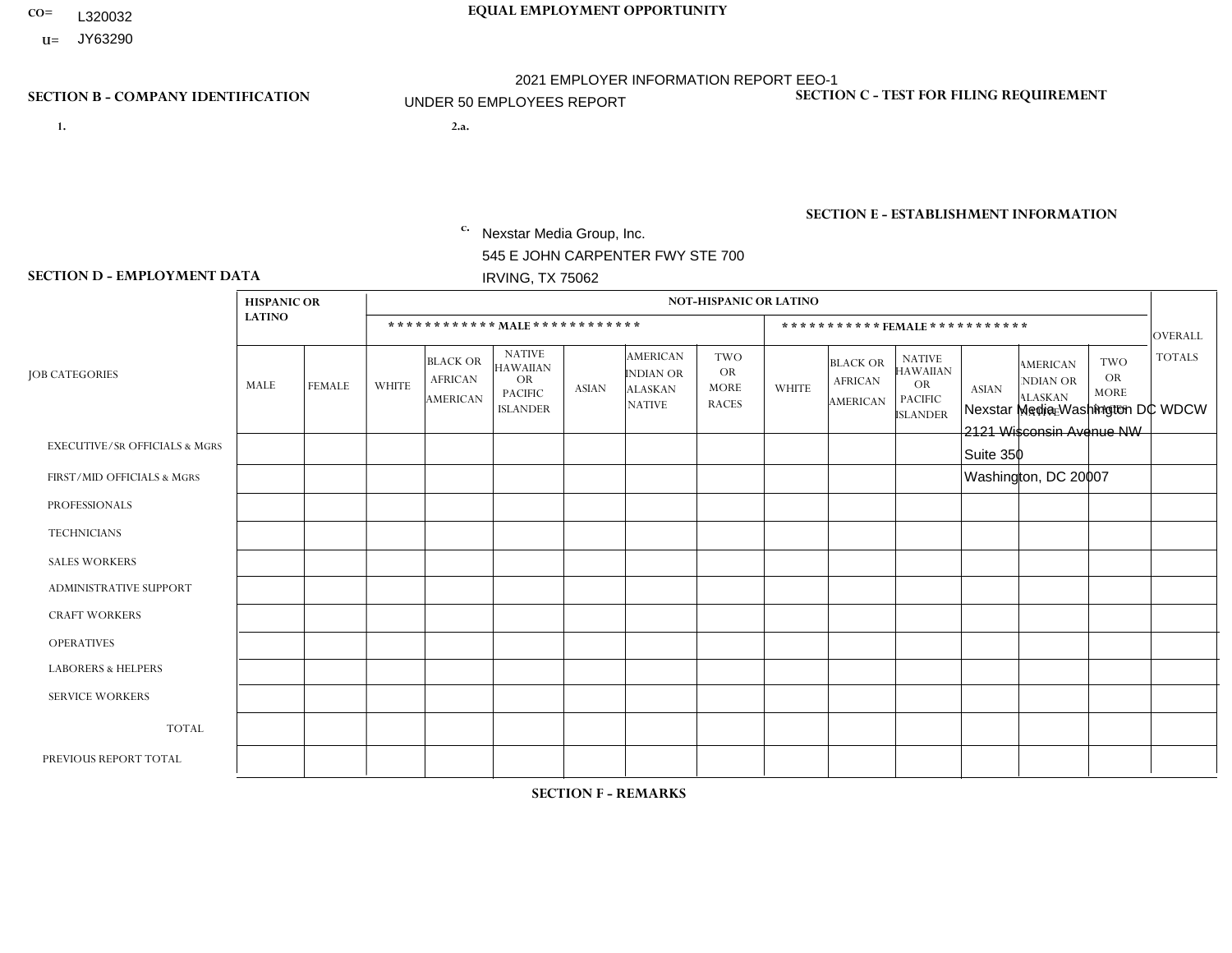- L320032
- **U=** MV05158

# **CO= EQUAL EMPLOYMENT OPPORTUNITY** 2021 EMPLOYER INFORMATION REPORT EEO-1 UNDER 50 EMPLOYEES REPORT

- **1. 2.a.** Nexstar Media Group, Inc. 545 E JOHN CARPENTER FWY STE 700 IRVING, TX 75062
- 2.a. NEXSTAR MEDIA INC. DC Bureau 400 N. Capitol, 8th Floor Washington, DC 20001

EIN= 233063152

## **SECTION B - COMPANY IDENTIFICATION SECTION C - TEST FOR FILING REQUIREMENT**

1- Y 2- N 3- Y DUNS= 058168001

## **SECTION E - ESTABLISHMENT INFORMATION c.** NAICS: 515120 - Television Broadcasting

### **SECTION D - EMPLOYMENT DATA**

|                                          | <b>HISPANIC OR</b> |               |                |                                                      |                                                                                    |                |                                                                        | <b>NOT-HISPANIC OR LATINO</b>                          |                |                                               |                                                                             |              |                                                                       |                                                        |                |
|------------------------------------------|--------------------|---------------|----------------|------------------------------------------------------|------------------------------------------------------------------------------------|----------------|------------------------------------------------------------------------|--------------------------------------------------------|----------------|-----------------------------------------------|-----------------------------------------------------------------------------|--------------|-----------------------------------------------------------------------|--------------------------------------------------------|----------------|
|                                          | <b>LATINO</b>      |               |                | ************ MALE ************                       |                                                                                    |                |                                                                        |                                                        |                | ***********FEMALE***********                  |                                                                             |              |                                                                       |                                                        | <b>OVERALL</b> |
| <b>JOB CATEGORIES</b>                    | MALE               | <b>FEMALE</b> | <b>WHITE</b>   | <b>BLACK OR</b><br><b>AFRICAN</b><br><b>AMERICAN</b> | <b>NATIVE</b><br><b>HAWAIIAN</b><br><b>OR</b><br><b>PACIFIC</b><br><b>ISLANDER</b> | ASIAN          | <b>AMERICAN</b><br><b>INDIAN OR</b><br><b>ALASKAN</b><br><b>NATIVE</b> | <b>TWO</b><br><b>OR</b><br><b>MORE</b><br><b>RACES</b> | <b>WHITE</b>   | <b>BLACK OR</b><br><b>AFRICAN</b><br>AMERICAN | <b>NATIVE</b><br><b>HAWAIIAN</b><br>OR<br><b>PACIFIC</b><br><b>ISLANDER</b> | <b>ASIAN</b> | <b>AMERICAN</b><br><b>NDIAN OR</b><br><b>ALASKAN</b><br><b>NATIVE</b> | <b>TWO</b><br><b>OR</b><br><b>MORE</b><br><b>RACES</b> | <b>TOTALS</b>  |
| <b>EXECUTIVE/SR OFFICIALS &amp; MGRS</b> | $\Omega$           | $\Omega$      | $\Omega$       | $\mathbf 0$                                          | $\Omega$                                                                           | $\Omega$       | $\Omega$                                                               | $\Omega$                                               | 0              | $\Omega$                                      | $\Omega$                                                                    | 0            | $\Omega$                                                              | $\mathbf 0$                                            | $\mathbf 0$    |
| FIRST/MID OFFICIALS & MGRS               | 0                  | $\Omega$      | $\overline{c}$ | $\mathbf 0$                                          | $\Omega$                                                                           | $\Omega$       | $\Omega$                                                               | $\Omega$                                               | 1              | $\Omega$                                      | $\Omega$                                                                    | $\Omega$     | $\Omega$                                                              | $\Omega$                                               | 3              |
| <b>PROFESSIONALS</b>                     | 0                  | $\mathbf{1}$  | 1              | $\overline{1}$                                       | $\mathbf 0$                                                                        | $\overline{1}$ | $\Omega$                                                               | $\Omega$                                               | $\overline{2}$ |                                               | $\Omega$                                                                    | $\Omega$     | $\Omega$                                                              | $\mathbf 0$                                            | $\overline{7}$ |
| <b>TECHNICIANS</b>                       | 0                  | $\Omega$      | $\overline{c}$ | $\mathbf{1}$                                         | $\Omega$                                                                           | $\Omega$       | $\Omega$                                                               | $\Omega$                                               | 0              | $\Omega$                                      | $\Omega$                                                                    | $\Omega$     | $\Omega$                                                              | $\Omega$                                               | 3              |
| <b>SALES WORKERS</b>                     | 0                  | $\Omega$      | $\Omega$       | $\mathbf 0$                                          | $\Omega$                                                                           | $\Omega$       | $\Omega$                                                               | $\Omega$                                               | $\Omega$       | $\Omega$                                      | $\Omega$                                                                    | $\Omega$     | $\Omega$                                                              | $\Omega$                                               | $\mathbf{0}$   |
| ADMINISTRATIVE SUPPORT                   | $\Omega$           | $\Omega$      | $\Omega$       | $\Omega$                                             | $\Omega$                                                                           | $\Omega$       | $\Omega$                                                               | $\Omega$                                               | $\Omega$       | $\Omega$                                      | $\Omega$                                                                    | $\Omega$     | $\Omega$                                                              | $\Omega$                                               | $\Omega$       |
| <b>CRAFT WORKERS</b>                     | $\Omega$           | $\Omega$      | $\Omega$       | $\mathbf 0$                                          | 0                                                                                  | $\Omega$       | $\Omega$                                                               | $\Omega$                                               | $\Omega$       | $\Omega$                                      | $\Omega$                                                                    | $\mathbf{0}$ | $\mathbf{0}$                                                          | $\Omega$                                               | $\mathbf{0}$   |
| <b>OPERATIVES</b>                        | 0                  | $\Omega$      | $\mathbf 0$    | $\mathbf 0$                                          | $\Omega$                                                                           | $\Omega$       | $\Omega$                                                               | $\Omega$                                               | $\Omega$       | $\Omega$                                      | $\Omega$                                                                    | $\mathbf{0}$ | $\Omega$                                                              | $\mathbf{0}$                                           | $\mathbf{0}$   |
| <b>LABORERS &amp; HELPERS</b>            | 0                  | 0             | $\mathbf 0$    | 0                                                    | 0                                                                                  | $\mathbf 0$    | $\Omega$                                                               | $\Omega$                                               | $\Omega$       | $\Omega$                                      | $\Omega$                                                                    | $\Omega$     | $\Omega$                                                              | $\Omega$                                               | 0              |
| <b>SERVICE WORKERS</b>                   | 0                  | $\Omega$      | $\Omega$       | $\mathbf 0$                                          | $\Omega$                                                                           | $\Omega$       | $\Omega$                                                               | $\Omega$                                               | $\Omega$       | $\Omega$                                      | $\Omega$                                                                    | $\Omega$     | $\Omega$                                                              | $\Omega$                                               | $\overline{0}$ |
| <b>TOTAL</b>                             | $\mathbf 0$        | $\mathbf{1}$  | 5              | $\overline{2}$                                       | 0                                                                                  | -1             | $\Omega$                                                               | $\Omega$                                               | 3              | $\blacktriangleleft$                          | $\Omega$                                                                    | $\mathbf 0$  | 0                                                                     | $\mathbf 0$                                            | 13             |
| PREVIOUS REPORT TOTAL                    |                    |               |                |                                                      |                                                                                    |                |                                                                        |                                                        |                |                                               |                                                                             |              |                                                                       |                                                        |                |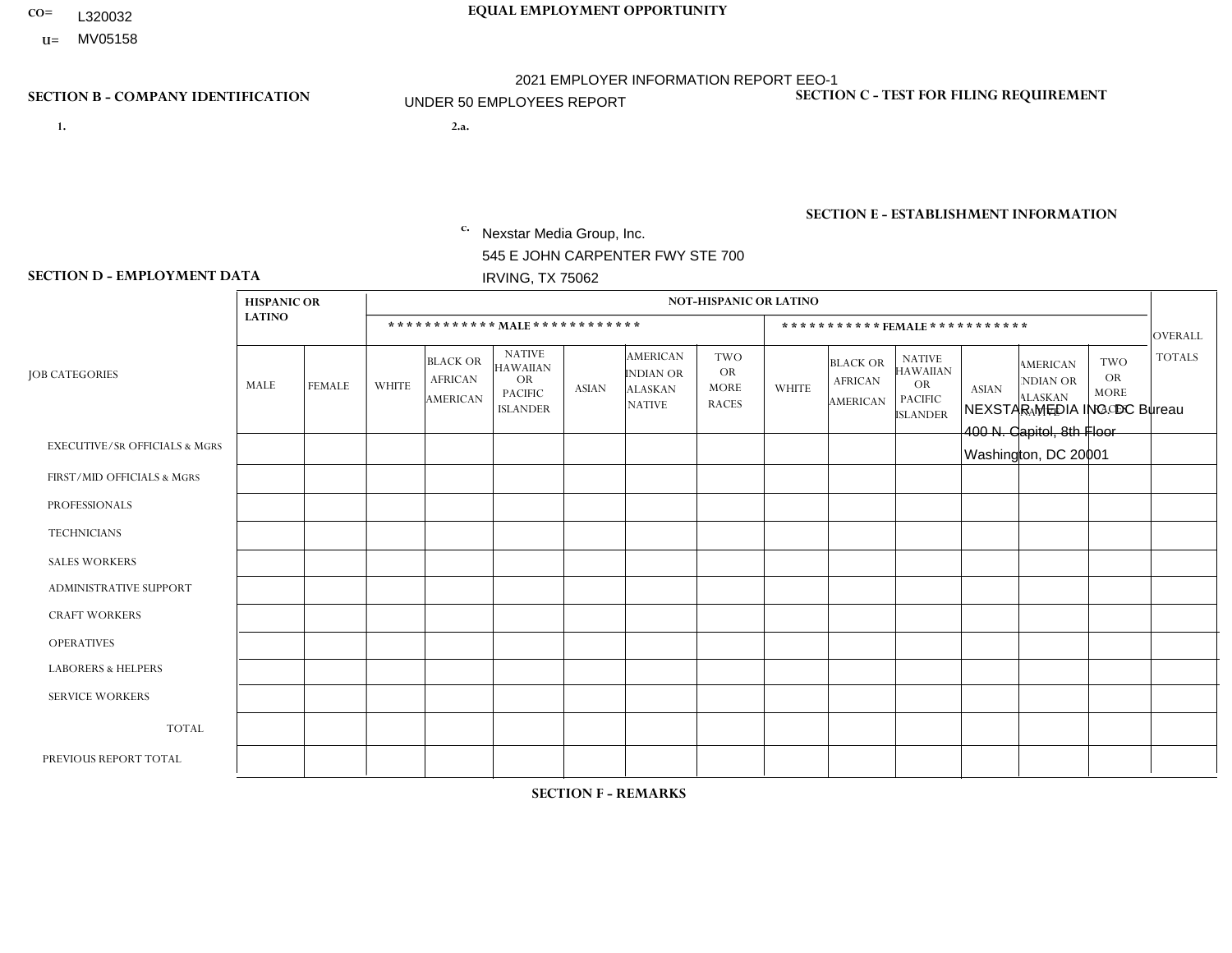- **CO= EQUAL EMPLOYMENT OPPORTUNITY** L320032
- **U=**

## **SECTION B - COMPANY IDENTIFICATION SECTION C - TEST FOR FILING REQUIREMENT**

- **1. 2.a.** Nexstar Media Group, Inc. 545 E JOHN CARPENTER FWY STE 700 IRVING, TX 75062
- 2.a. Nexstar Media Inc Watertown WWTI 1222 ARSENAL STREET WATERTOWN, NY 13601

2021 EMPLOYER INFORMATION REPORT EEO-1 UNDER 50 EMPLOYEES REPORT

EIN= 233063152

1- Y 2- N 3- Y DUNS= 058168001

**SECTION E - ESTABLISHMENT INFORMATION c.** NAICS: 515120 - Television Broadcasting

### **SECTION D - EMPLOYMENT DATA**

|                                          | <b>HISPANIC OR</b> |               |                |                                                      |                                                                             |              |                                                                 | <b>NOT-HISPANIC OR LATINO</b>                          |                |                                                      |                                                                                    |              |                                                                       |                                                        |                |
|------------------------------------------|--------------------|---------------|----------------|------------------------------------------------------|-----------------------------------------------------------------------------|--------------|-----------------------------------------------------------------|--------------------------------------------------------|----------------|------------------------------------------------------|------------------------------------------------------------------------------------|--------------|-----------------------------------------------------------------------|--------------------------------------------------------|----------------|
|                                          | <b>LATINO</b>      |               |                |                                                      | ************ MALE************                                               |              |                                                                 |                                                        |                |                                                      | *********** FEMALE ***********                                                     |              |                                                                       |                                                        | <b>OVERALL</b> |
| <b>JOB CATEGORIES</b>                    | MALE               | <b>FEMALE</b> | <b>WHITE</b>   | <b>BLACK OR</b><br><b>AFRICAN</b><br><b>AMERICAN</b> | <b>NATIVE</b><br><b>HAWAIIAN</b><br>OR<br><b>PACIFIC</b><br><b>ISLANDER</b> | <b>ASIAN</b> | <b>AMERICAN</b><br>INDIAN OR<br><b>ALASKAN</b><br><b>NATIVE</b> | <b>TWO</b><br><b>OR</b><br><b>MORE</b><br><b>RACES</b> | <b>WHITE</b>   | <b>BLACK OR</b><br><b>AFRICAN</b><br><b>AMERICAN</b> | <b>NATIVE</b><br><b>HAWAIIAN</b><br><b>OR</b><br><b>PACIFIC</b><br><b>ISLANDER</b> | <b>ASIAN</b> | <b>AMERICAN</b><br><b>NDIAN OR</b><br><b>ALASKAN</b><br><b>NATIVE</b> | <b>TWO</b><br><b>OR</b><br><b>MORE</b><br><b>RACES</b> | <b>TOTALS</b>  |
| <b>EXECUTIVE/SR OFFICIALS &amp; MGRS</b> | $\mathbf 0$        | $\mathbf 0$   | $\mathbf 0$    | $\mathbf 0$                                          | $\mathbf 0$                                                                 | $\mathbf 0$  | $\Omega$                                                        | $\Omega$                                               | $\Omega$       | $\Omega$                                             | $\Omega$                                                                           | $\mathbf 0$  | $\Omega$                                                              | $\Omega$                                               | $\mathbf 0$    |
| FIRST/MID OFFICIALS & MGRS               | 0                  | $\mathbf{0}$  | $\mathbf 0$    | $\mathbf 0$                                          | $\mathbf 0$                                                                 | $\mathbf 0$  | $\Omega$                                                        | $\Omega$                                               | $\overline{2}$ | $\Omega$                                             | $\Omega$                                                                           | $\Omega$     | $\mathbf{0}$                                                          | $\Omega$                                               | 2              |
| <b>PROFESSIONALS</b>                     | 0                  | $\Omega$      | $\overline{2}$ | $\mathbf 0$                                          | $\Omega$                                                                    | $\Omega$     | $\Omega$                                                        | $\Omega$                                               |                | $\Omega$                                             | $\Omega$                                                                           | $\Omega$     | $\Omega$                                                              | $\mathbf{0}$                                           | 3              |
| <b>TECHNICIANS</b>                       | 0                  | $\mathbf{0}$  | $\overline{2}$ | $\mathsf{O}\xspace$                                  | $\mathbf 0$                                                                 | $\mathbf{0}$ | $\Omega$                                                        | $\Omega$                                               | 3              | $\Omega$                                             | $\Omega$                                                                           | $\mathbf 0$  | $\Omega$                                                              | $\mathbf{0}$                                           | 5              |
| <b>SALES WORKERS</b>                     | $\Omega$           | $\mathbf 0$   | $\overline{c}$ | $\mathbf 0$                                          | $\mathbf 0$                                                                 | $\Omega$     | $\Omega$                                                        | $\Omega$                                               |                | $\Omega$                                             | $\mathbf{0}$                                                                       | $\Omega$     | $\mathbf{0}$                                                          | $\Omega$                                               | 3              |
| <b>ADMINISTRATIVE SUPPORT</b>            | 0                  | $\mathbf{0}$  | $\mathbf 0$    | $\mathbf 0$                                          | $\mathbf 0$                                                                 | $\mathbf 0$  | $\Omega$                                                        | $\Omega$                                               |                | $\Omega$                                             | $\Omega$                                                                           | $\mathbf{0}$ | $\Omega$                                                              | 0                                                      | $\mathbf 1$    |
| <b>CRAFT WORKERS</b>                     | 0                  | $\Omega$      | $\mathbf 0$    | $\mathbf 0$                                          | $\Omega$                                                                    | $\Omega$     | $\Omega$                                                        | $\Omega$                                               | $\Omega$       | $\Omega$                                             | $\Omega$                                                                           | $\Omega$     | $\Omega$                                                              | $\mathbf{0}$                                           | $\Omega$       |
| <b>OPERATIVES</b>                        | 0                  | $\Omega$      | $\mathbf 0$    | $\mathbf 0$                                          | $\mathbf 0$                                                                 | $\Omega$     | $\Omega$                                                        | $\Omega$                                               | $\Omega$       | $\Omega$                                             | $\Omega$                                                                           | $\Omega$     | $\Omega$                                                              | $\Omega$                                               | $\mathbf{0}$   |
| <b>LABORERS &amp; HELPERS</b>            | 0                  | $\Omega$      | $\mathbf 0$    | $\mathbf 0$                                          | $\mathbf 0$                                                                 | $\Omega$     | $\Omega$                                                        | $\Omega$                                               | $\Omega$       | $\Omega$                                             | $\mathbf{0}$                                                                       | $\mathbf{0}$ | $\Omega$                                                              | $\Omega$                                               | $\mathbf 0$    |
| <b>SERVICE WORKERS</b>                   | 0                  | $\mathbf 0$   | $\mathbf 0$    | $\mathbf 0$                                          | $\mathbf 0$                                                                 | $\mathbf 0$  | $\Omega$                                                        | $\Omega$                                               | $\Omega$       | $\Omega$                                             | $\Omega$                                                                           | $\Omega$     | $\mathbf 0$                                                           | $\mathbf 0$                                            | $\mathbf{0}$   |
| <b>TOTAL</b>                             | $\mathbf 0$        | $\mathbf 0$   | 6              | 0                                                    | $\mathbf 0$                                                                 | $\mathbf 0$  | $\Omega$                                                        | $\Omega$                                               | 8              | $\Omega$                                             | $\Omega$                                                                           | $\mathbf 0$  | $\Omega$                                                              | $\Omega$                                               | 14             |
| PREVIOUS REPORT TOTAL                    | 0                  | $\mathbf 0$   | 6              | $\mathbf 0$                                          | $\mathbf 0$                                                                 | $\Omega$     | $\Omega$                                                        | $\Omega$                                               | 10             | $\Omega$                                             | $\Omega$                                                                           | $\Omega$     | $\mathbf{0}$                                                          | $\Omega$                                               | 16             |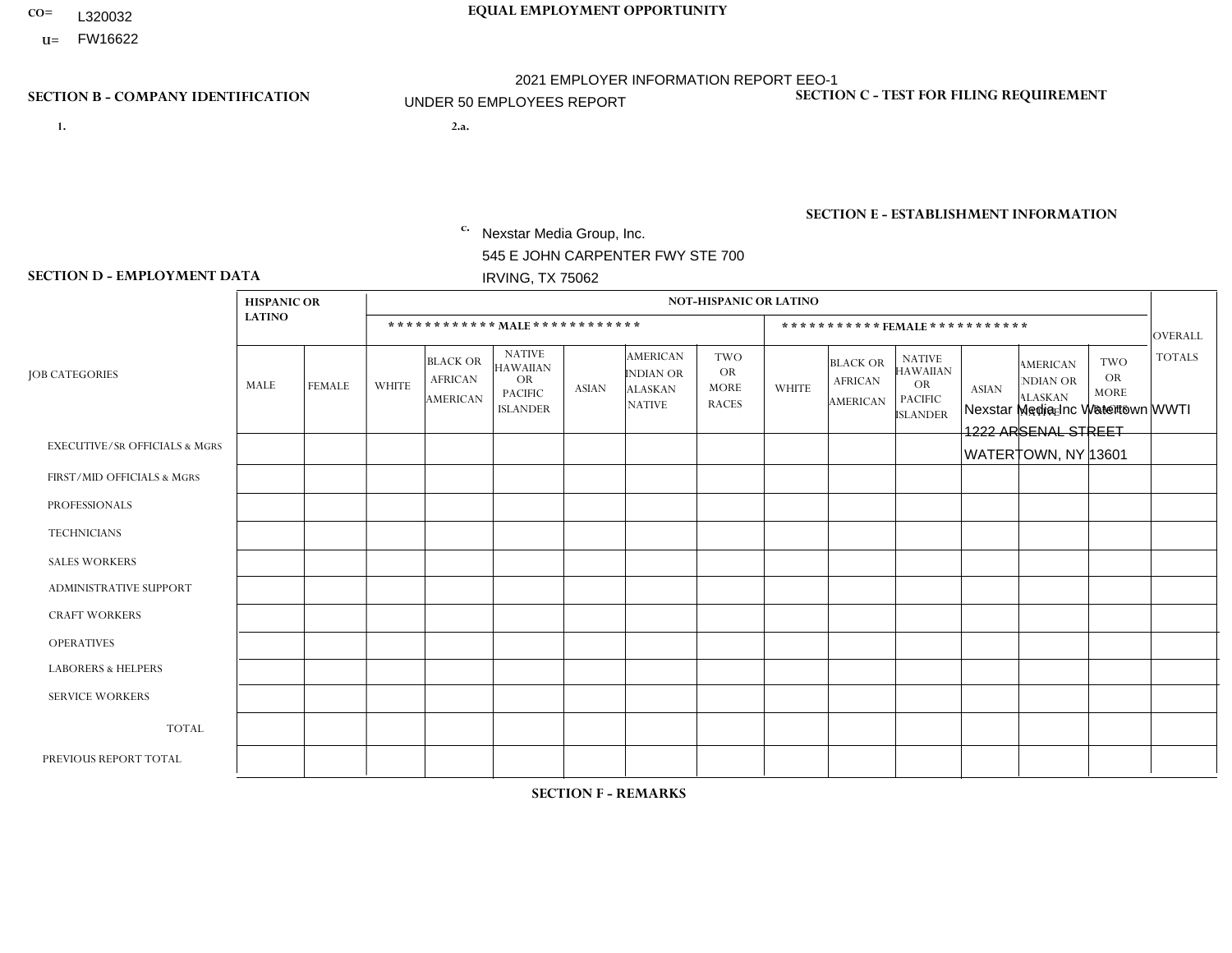- **CO= EQUAL EMPLOYMENT OPPORTUNITY** L320032
- **U=**

- **1. 2.a.** Nexstar Media Group, Inc. 545 E JOHN CARPENTER FWY STE 700 IRVING, TX 75062
- 2.a. Nexstar Media Inc Alexandria WNTZ 4615 PARLIMENT DR. STE. 201 ALEXANDRIA, LA 71303

EIN= 233063152

# **SECTION B - COMPANY IDENTIFICATION SECTION C - TEST FOR FILING REQUIREMENT**

1- Y 2- N 3- Y DUNS= 058168001

# **SECTION E - ESTABLISHMENT INFORMATION c.** NAICS: 515120 - Television Broadcasting

### **SECTION D - EMPLOYMENT DATA**

|                                          | <b>HISPANIC OR</b> |                |                |                                                      |                                                                                    |              |                                                                        | <b>NOT-HISPANIC OR LATINO</b>                          |                |                                               |                                                                             |              |                                                                |                                                        |                |
|------------------------------------------|--------------------|----------------|----------------|------------------------------------------------------|------------------------------------------------------------------------------------|--------------|------------------------------------------------------------------------|--------------------------------------------------------|----------------|-----------------------------------------------|-----------------------------------------------------------------------------|--------------|----------------------------------------------------------------|--------------------------------------------------------|----------------|
|                                          | <b>LATINO</b>      |                |                |                                                      | ************ MAIE************                                                      |              |                                                                        |                                                        |                |                                               | ***********FEMALE***********                                                |              |                                                                |                                                        | <b>OVERALL</b> |
| <b>JOB CATEGORIES</b>                    | MALE               | <b>FEMALE</b>  | <b>WHITE</b>   | <b>BLACK OR</b><br><b>AFRICAN</b><br><b>AMERICAN</b> | <b>NATIVE</b><br><b>HAWAIIAN</b><br><b>OR</b><br><b>PACIFIC</b><br><b>ISLANDER</b> | <b>ASIAN</b> | <b>AMERICAN</b><br><b>INDIAN OR</b><br><b>ALASKAN</b><br><b>NATIVE</b> | <b>TWO</b><br><b>OR</b><br><b>MORE</b><br><b>RACES</b> | <b>WHITE</b>   | <b>BLACK OR</b><br><b>AFRICAN</b><br>AMERICAN | <b>NATIVE</b><br><b>HAWAIIAN</b><br>OR<br><b>PACIFIC</b><br><b>ISLANDER</b> | <b>ASIAN</b> | <b>AMERICAN</b><br>NDIAN OR<br><b>ALASKAN</b><br><b>NATIVE</b> | <b>TWO</b><br><b>OR</b><br><b>MORE</b><br><b>RACES</b> | <b>TOTALS</b>  |
| <b>EXECUTIVE/SR OFFICIALS &amp; MGRS</b> | $\Omega$           | $\mathbf 0$    | $\mathbf 0$    | 0                                                    | $\Omega$                                                                           | $\Omega$     | $\Omega$                                                               | $\Omega$                                               | $\Omega$       | $\Omega$                                      | $\Omega$                                                                    | $\Omega$     | $\Omega$                                                       | $\Omega$                                               | $\mathbf 0$    |
| FIRST/MID OFFICIALS & MGRS               | $\mathbf 0$        | 0              | $\mathbf 0$    | $\mathbf 0$                                          | $\Omega$                                                                           | $\Omega$     | $\Omega$                                                               | $\Omega$                                               | 1              | $\Omega$                                      | $\Omega$                                                                    | $\Omega$     | $\Omega$                                                       | $\Omega$                                               | $\mathbf{1}$   |
| <b>PROFESSIONALS</b>                     | 0                  | $\mathbf{0}$   | $\mathbf{1}$   | 0                                                    | $\Omega$                                                                           | $\Omega$     | $\Omega$                                                               | $\Omega$                                               | 1              | $\mathbf 0$                                   | $\Omega$                                                                    | $\mathbf 0$  | $\Omega$                                                       | $\Omega$                                               | 2              |
| <b>TECHNICIANS</b>                       | $\mathbf 0$        | $\mathbf 0$    | $\mathbf 0$    | $\mathbf 0$                                          | $\Omega$                                                                           | $\Omega$     | $\Omega$                                                               | $\mathbf 0$                                            | 1              | $\mathbf 0$                                   | $\mathbf 0$                                                                 | $\mathbf 0$  | $\Omega$                                                       | $\mathbf 0$                                            | $\mathbf{1}$   |
| <b>SALES WORKERS</b>                     | $\mathbf 0$        | $\overline{0}$ | $\overline{1}$ | 0                                                    | $\Omega$                                                                           | $\Omega$     | $\Omega$                                                               | $\Omega$                                               | $\overline{2}$ | $\Omega$                                      | $\Omega$                                                                    | $\Omega$     | $\Omega$                                                       | $\Omega$                                               | 3              |
| <b>ADMINISTRATIVE SUPPORT</b>            | $\Omega$           | 0              | $\mathbf{1}$   | $\mathbf 0$                                          | $\mathbf{0}$                                                                       | $\Omega$     | $\Omega$                                                               | $\mathbf{0}$                                           | $\Omega$       | $\Omega$                                      | $\Omega$                                                                    | $\Omega$     | $\Omega$                                                       | $\Omega$                                               | $\mathbf{1}$   |
| <b>CRAFT WORKERS</b>                     | $\Omega$           | 0              | $\mathbf 0$    | $\mathbf 0$                                          | $\Omega$                                                                           | $\Omega$     | $\Omega$                                                               | $\Omega$                                               | $\Omega$       | $\Omega$                                      | $\Omega$                                                                    | $\Omega$     | $\Omega$                                                       | $\Omega$                                               | $\mathbf 0$    |
| <b>OPERATIVES</b>                        | $\mathbf{0}$       | $\mathbf{0}$   | $\mathbf 0$    | $\mathbf 0$                                          | $\Omega$                                                                           | $\Omega$     | $\Omega$                                                               | $\Omega$                                               | $\Omega$       | $\Omega$                                      | $\Omega$                                                                    | $\Omega$     | $\Omega$                                                       | $\Omega$                                               | $\mathbf 0$    |
| <b>LABORERS &amp; HELPERS</b>            | $\mathbf{0}$       | $\Omega$       | $\mathbf 0$    | 0                                                    | $\Omega$                                                                           | $\Omega$     | $\Omega$                                                               | $\Omega$                                               | $\Omega$       | $\Omega$                                      | $\Omega$                                                                    | $\Omega$     | $\Omega$                                                       | $\Omega$                                               | 0              |
| <b>SERVICE WORKERS</b>                   | $\mathbf{0}$       | $\mathbf 0$    | 0              | 0                                                    | $\Omega$                                                                           | $\Omega$     | $\Omega$                                                               | $\Omega$                                               | $\Omega$       | $\Omega$                                      | $\Omega$                                                                    | $\Omega$     | $\Omega$                                                       | $\Omega$                                               | 0              |
| <b>TOTAL</b>                             | 0                  | 0              | 3              | 0                                                    | $\mathbf 0$                                                                        | $\Omega$     | $\Omega$                                                               | $\Omega$                                               | 5              | $\mathbf 0$                                   | $\mathbf 0$                                                                 | $\mathbf 0$  | $\mathbf 0$                                                    | $\mathbf 0$                                            | 8              |
| PREVIOUS REPORT TOTAL                    | $\mathbf 0$        | $\mathbf 0$    | $\overline{2}$ | 0                                                    | $\Omega$                                                                           | $\Omega$     | $\Omega$                                                               | $\Omega$                                               | 5              | $\Omega$                                      | $\Omega$                                                                    | $\Omega$     | $\Omega$                                                       | $\mathbf 0$                                            | $\overline{7}$ |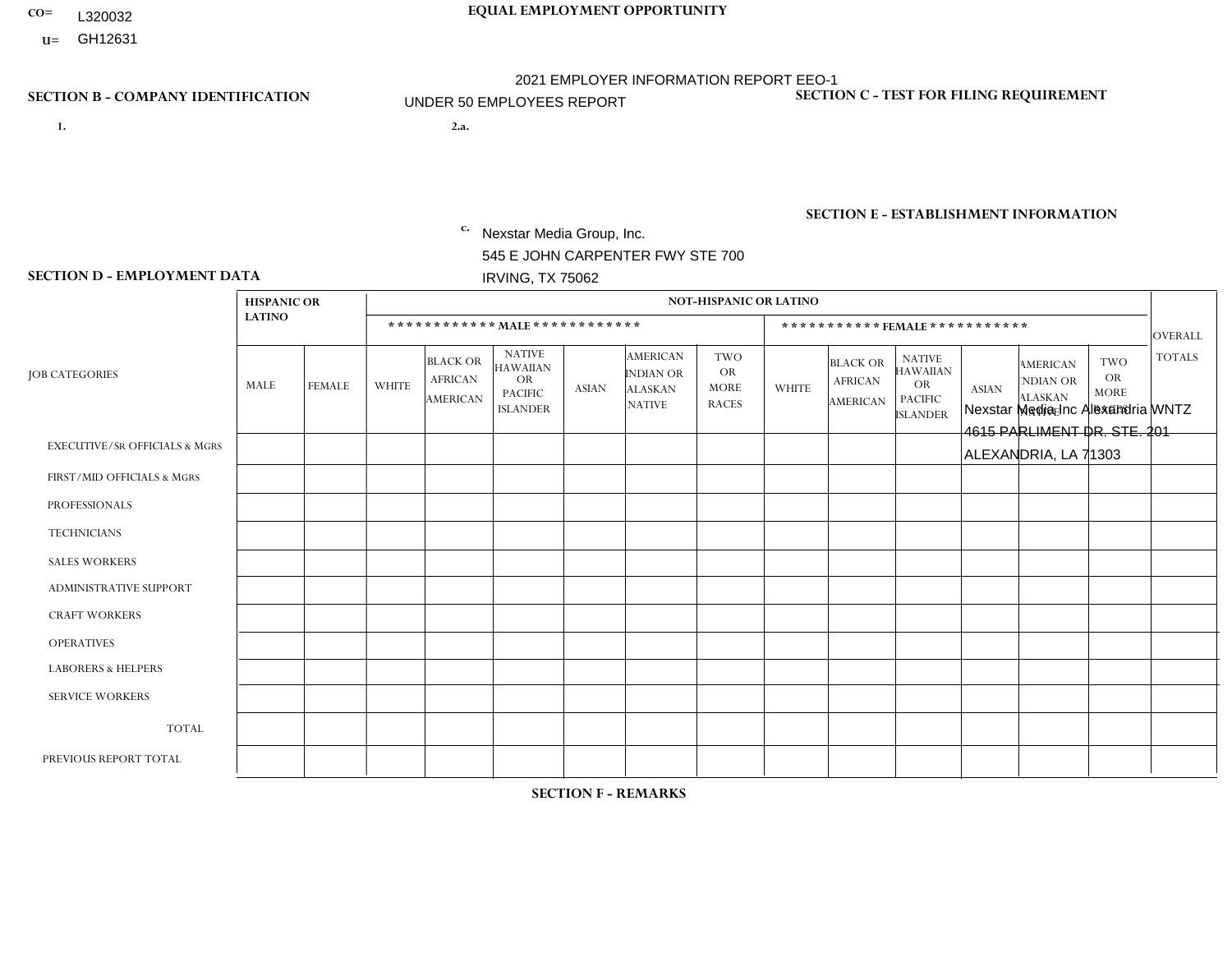- L320032
- **U=**

- **1. 2.a.** Nexstar Media Group, Inc. 545 E JOHN CARPENTER FWY STE 700 IRVING, TX 75062
- 2.a. Nexstar Media Inc Elmira WETM 101 EAST WATER STREET ELMIRA, NY 14901

EIN= 233063152

## **SECTION B - COMPANY IDENTIFICATION SECTION C - TEST FOR FILING REQUIREMENT**

1- Y 2- N 3- Y DUNS= 058168001

**SECTION E - ESTABLISHMENT INFORMATION c.** NAICS: 515120 - Television Broadcasting

### **SECTION D - EMPLOYMENT DATA**

|                                          | <b>HISPANIC OR</b>      |               |                |                                               |                                                                             |              |                                                                 |                                                        |                |                                                      |                                                                                    |              |                                                                       |                                                        |                |
|------------------------------------------|-------------------------|---------------|----------------|-----------------------------------------------|-----------------------------------------------------------------------------|--------------|-----------------------------------------------------------------|--------------------------------------------------------|----------------|------------------------------------------------------|------------------------------------------------------------------------------------|--------------|-----------------------------------------------------------------------|--------------------------------------------------------|----------------|
|                                          | <b>LATINO</b>           |               |                | ************ MALE ************                |                                                                             |              |                                                                 |                                                        |                | *********** FEMALE ***********                       |                                                                                    |              |                                                                       |                                                        | OVERALL        |
| <b>JOB CATEGORIES</b>                    | MALE                    | <b>FEMALE</b> | <b>WHITE</b>   | <b>BLACK OR</b><br><b>AFRICAN</b><br>AMERICAN | <b>NATIVE</b><br><b>HAWAIIAN</b><br>OR<br><b>PACIFIC</b><br><b>ISLANDER</b> | <b>ASIAN</b> | <b>AMERICAN</b><br>INDIAN OR<br><b>ALASKAN</b><br><b>NATIVE</b> | <b>TWO</b><br><b>OR</b><br><b>MORE</b><br><b>RACES</b> | <b>WHITE</b>   | <b>BLACK OR</b><br><b>AFRICAN</b><br><b>AMERICAN</b> | <b>NATIVE</b><br><b>HAWAIIAN</b><br><b>OR</b><br><b>PACIFIC</b><br><b>ISLANDER</b> | <b>ASIAN</b> | <b>AMERICAN</b><br><b>NDIAN OR</b><br><b>ALASKAN</b><br><b>NATIVE</b> | <b>TWO</b><br><b>OR</b><br><b>MORE</b><br><b>RACES</b> | <b>TOTALS</b>  |
| <b>EXECUTIVE/SR OFFICIALS &amp; MGRS</b> | $\Omega$                | $\mathbf 0$   | 0              | $\mathbf 0$                                   | $\mathbf 0$                                                                 | 0            | $\Omega$                                                        | $\Omega$                                               | $\Omega$       | $\Omega$                                             | 0                                                                                  | 0            | 0                                                                     | $\mathbf 0$                                            | $\mathbf 0$    |
| FIRST/MID OFFICIALS & MGRS               | $\Omega$                | $\mathbf{1}$  | $\mathbf{1}$   | $\mathbf 0$                                   | $\Omega$                                                                    | 0            | $\Omega$                                                        | $\Omega$                                               | $\Omega$       | $\Omega$                                             | 0                                                                                  | $\Omega$     | $\Omega$                                                              | $\Omega$                                               | $\overline{2}$ |
| <b>PROFESSIONALS</b>                     | $\Omega$                | $\mathbf 0$   | 5              | $\mathbf 0$                                   | $\mathbf 0$                                                                 | 0            | $\Omega$                                                        | $\mathbf{0}$                                           | $\Omega$       | $\Omega$                                             | 0                                                                                  | $\Omega$     | $\Omega$                                                              | $\mathbf 0$                                            | 5              |
| <b>TECHNICIANS</b>                       | $\Omega$                | $\mathbf 0$   | 18             | $\overline{2}$                                | $\mathbf 0$                                                                 | 0            | $\mathbf{0}$                                                    | $\Omega$                                               | 8              |                                                      | 0                                                                                  | $\mathbf{1}$ | $\Omega$                                                              | $\mathbf 0$                                            | 30             |
| <b>SALES WORKERS</b>                     | $\mathbf{1}$            | $\mathbf 0$   | $\overline{c}$ | $\mathbf 0$                                   | $\mathbf 0$                                                                 | 0            | $\Omega$                                                        | $\Omega$                                               | 3              | $\Omega$                                             | 0                                                                                  | $\Omega$     | $\Omega$                                                              | $\mathbf 0$                                            | 6              |
| <b>ADMINISTRATIVE SUPPORT</b>            | $\Omega$                | $\Omega$      | 3              | $\Omega$                                      | $\Omega$                                                                    | 0            | $\mathbf{0}$                                                    | $\Omega$                                               | $\overline{2}$ | $\Omega$                                             | 0                                                                                  | $\Omega$     | $\Omega$                                                              | $\Omega$                                               | 5              |
| <b>CRAFT WORKERS</b>                     | $\Omega$                | $\Omega$      | $\Omega$       | $\Omega$                                      | $\mathbf 0$                                                                 | 0            | $\mathbf{0}$                                                    | $\Omega$                                               | $\Omega$       | $\Omega$                                             | 0                                                                                  | $\Omega$     | $\Omega$                                                              | $\Omega$                                               | $\mathbf{0}$   |
| <b>OPERATIVES</b>                        | $\Omega$                | $\Omega$      | 0              | $\Omega$                                      | $\Omega$                                                                    | 0            | $\mathbf{0}$                                                    | $\Omega$                                               | $\Omega$       | $\Omega$                                             | 0                                                                                  | $\Omega$     | $\Omega$                                                              | $\Omega$                                               | $\mathbf{0}$   |
| <b>LABORERS &amp; HELPERS</b>            | $\Omega$                | $\mathbf 0$   | 0              | 0                                             | $\mathbf 0$                                                                 | 0            | $\Omega$                                                        | $\Omega$                                               | $\Omega$       | $\Omega$                                             | 0                                                                                  | $\Omega$     | $\Omega$                                                              | $\Omega$                                               | $\mathbf{0}$   |
| <b>SERVICE WORKERS</b>                   | $\Omega$                | $\Omega$      | 0              | 0                                             | $\mathbf 0$                                                                 | 0            | $\Omega$                                                        | $\Omega$                                               | $\Omega$       | $\Omega$                                             | 0                                                                                  | $\Omega$     | $\Omega$                                                              | $\Omega$                                               | $\overline{0}$ |
| <b>TOTAL</b>                             | $\overline{\mathbf{1}}$ | 1             | 29             | $\overline{c}$                                | $\mathbf 0$                                                                 | 0            | $\Omega$                                                        | $\mathbf{0}$                                           | 13             |                                                      | 0                                                                                  | 1            | $\Omega$                                                              | $\Omega$                                               | 48             |
| PREVIOUS REPORT TOTAL                    | 0                       |               | 30             | $\overline{2}$                                | $\mathbf 0$                                                                 | $\mathbf{1}$ | $\Omega$                                                        | $\mathbf 0$                                            | 13             | $\overline{2}$                                       | 0                                                                                  | 1            | $\Omega$                                                              | 0                                                      | 50             |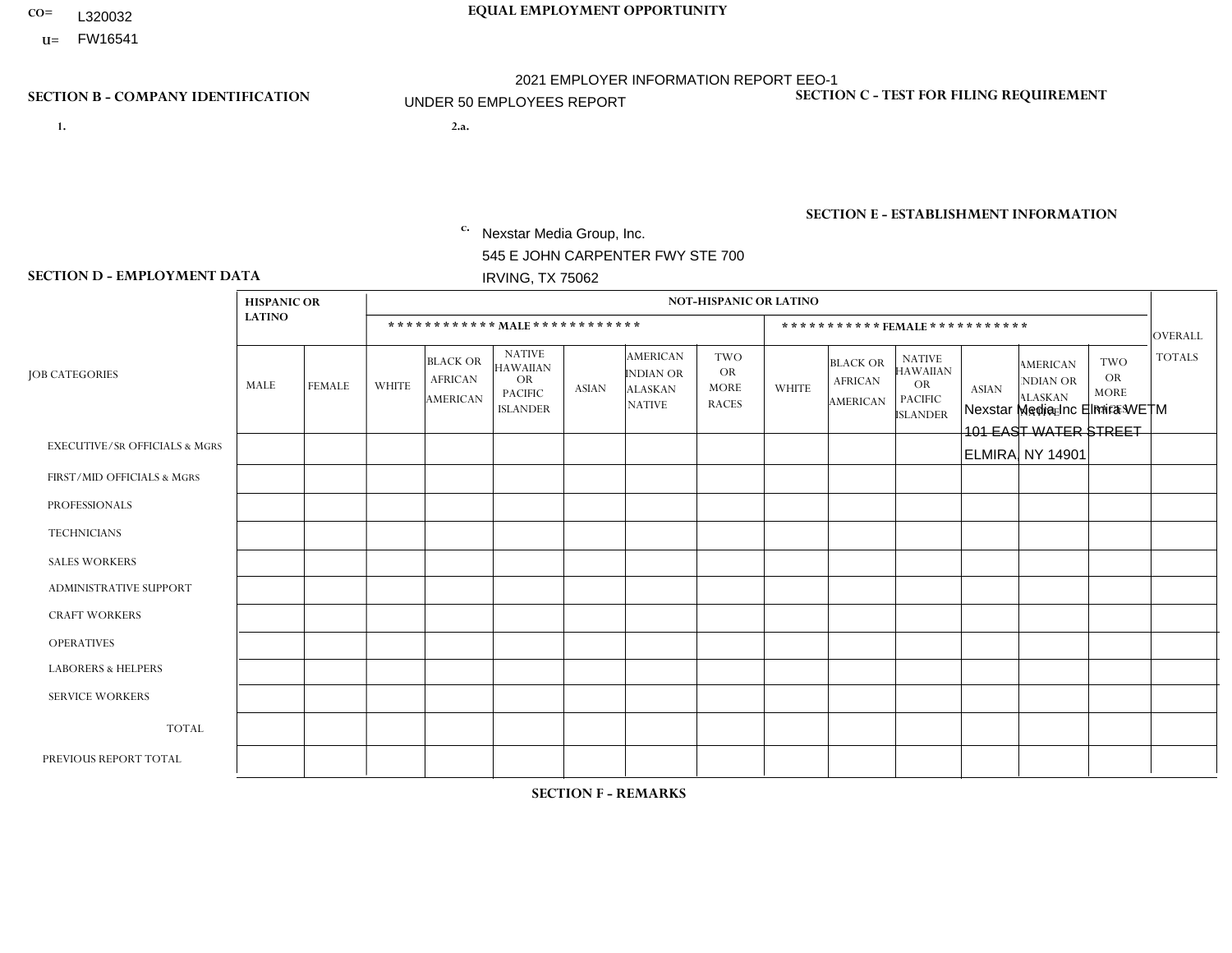- L320032
- **U=** JY63266

- **1. 2.a.** Nexstar Media Group, Inc. 545 E JOHN CARPENTER FWY STE 700 IRVING, TX 75062
- 2.a. Nexstar Media Inc Beckley WVNS 141 Old Cline Road Ghent, WV 28543

EIN= 233063152

# **SECTION B - COMPANY IDENTIFICATION SECTION C - TEST FOR FILING REQUIREMENT**

1- Y 2- N 3- Y DUNS= 058168001

# **SECTION E - ESTABLISHMENT INFORMATION c.** NAICS: 515120 - Television Broadcasting

### **SECTION D - EMPLOYMENT DATA**

|                                          | <b>HISPANIC OR</b> |               |                |                                                      |                                                                                    |              |                                                                 | <b>NOT-HISPANIC OR LATINO</b>                          |                |                                                      |                                                                                    |              |                                                                       |                                                        |                |
|------------------------------------------|--------------------|---------------|----------------|------------------------------------------------------|------------------------------------------------------------------------------------|--------------|-----------------------------------------------------------------|--------------------------------------------------------|----------------|------------------------------------------------------|------------------------------------------------------------------------------------|--------------|-----------------------------------------------------------------------|--------------------------------------------------------|----------------|
|                                          | <b>LATINO</b>      |               |                | ************ MAIE************                        |                                                                                    |              |                                                                 |                                                        |                |                                                      | ***********FEMALE***********                                                       |              |                                                                       |                                                        | OVERALL        |
| <b>JOB CATEGORIES</b>                    | MALE               | <b>FEMALE</b> | <b>WHITE</b>   | <b>BLACK OR</b><br><b>AFRICAN</b><br><b>AMERICAN</b> | <b>NATIVE</b><br><b>HAWAIIAN</b><br><b>OR</b><br><b>PACIFIC</b><br><b>ISLANDER</b> | <b>ASIAN</b> | <b>AMERICAN</b><br>INDIAN OR<br><b>ALASKAN</b><br><b>NATIVE</b> | <b>TWO</b><br><b>OR</b><br><b>MORE</b><br><b>RACES</b> | <b>WHITE</b>   | <b>BLACK OR</b><br><b>AFRICAN</b><br><b>AMERICAN</b> | <b>NATIVE</b><br><b>HAWAIIAN</b><br><b>OR</b><br><b>PACIFIC</b><br><b>ISLANDER</b> | <b>ASIAN</b> | <b>AMERICAN</b><br><b>NDIAN OR</b><br><b>ALASKAN</b><br><b>NATIVE</b> | <b>TWO</b><br><b>OR</b><br><b>MORE</b><br><b>RACES</b> | <b>TOTALS</b>  |
| <b>EXECUTIVE/SR OFFICIALS &amp; MGRS</b> | $\Omega$           | $\Omega$      | $\Omega$       | $\mathbf 0$                                          | $\Omega$                                                                           | $\Omega$     | $\Omega$                                                        | $\Omega$                                               | $\Omega$       | $\Omega$                                             | 0                                                                                  | $\Omega$     | $\Omega$                                                              | $\Omega$                                               | $\mathbf 0$    |
| FIRST/MID OFFICIALS & MGRS               | $\Omega$           | $\mathbf 0$   | $\overline{c}$ | $\mathbf 0$                                          | $\mathbf 0$                                                                        | 0            | $\Omega$                                                        | $\Omega$                                               | 1              | $\Omega$                                             | 0                                                                                  | $\Omega$     | $\Omega$                                                              | $\Omega$                                               | 3              |
| <b>PROFESSIONALS</b>                     | $\Omega$           | $\mathbf 0$   | 3              | $\mathbf 0$                                          | $\Omega$                                                                           | 0            | $\Omega$                                                        | $\Omega$                                               | 4              | $\Omega$                                             | 0                                                                                  | $\Omega$     | $\Omega$                                                              | $\mathbf 0$                                            | $\overline{7}$ |
| <b>TECHNICIANS</b>                       | $\mathbf 1$        | $\mathbf{1}$  | 14             | $\mathbf 0$                                          | $\mathbf 0$                                                                        | 0            | $\Omega$                                                        | $\Omega$                                               | 8              | $\Omega$                                             | 0                                                                                  | $\Omega$     | $\Omega$                                                              | $\Omega$                                               | 24             |
| <b>SALES WORKERS</b>                     | $\Omega$           | $\mathbf{1}$  | $\Omega$       | $\mathbf 0$                                          | $\Omega$                                                                           | $\Omega$     | $\Omega$                                                        | $\Omega$                                               | 4              | $\Omega$                                             | 0                                                                                  | $\Omega$     | $\Omega$                                                              | $\Omega$                                               | 5              |
| <b>ADMINISTRATIVE SUPPORT</b>            | $\Omega$           | $\Omega$      | 4              | 1                                                    | $\Omega$                                                                           | 0            | $\mathbf{0}$                                                    | $\Omega$                                               | $\overline{2}$ |                                                      | 0                                                                                  | $\Omega$     | $\Omega$                                                              | $\Omega$                                               | 8              |
| <b>CRAFT WORKERS</b>                     | $\Omega$           | $\mathbf{0}$  | 0              | $\mathbf 0$                                          | $\Omega$                                                                           | 0            | $\Omega$                                                        | $\Omega$                                               | $\Omega$       | $\Omega$                                             | 0                                                                                  | $\Omega$     | $\Omega$                                                              | $\Omega$                                               | $\mathbf 0$    |
| <b>OPERATIVES</b>                        | $\Omega$           | $\Omega$      | 0              | $\mathbf 0$                                          | $\Omega$                                                                           | 0            | $\mathbf{0}$                                                    | $\Omega$                                               | $\Omega$       | $\Omega$                                             | 0                                                                                  | $\Omega$     | $\Omega$                                                              | $\Omega$                                               | $\mathbf{0}$   |
| <b>LABORERS &amp; HELPERS</b>            | $\Omega$           | $\Omega$      | $\Omega$       | $\mathbf 0$                                          | $\Omega$                                                                           | 0            | $\Omega$                                                        | $\Omega$                                               | $\Omega$       | $\Omega$                                             | 0                                                                                  | $\Omega$     | $\Omega$                                                              | $\Omega$                                               | $\mathbf{0}$   |
| <b>SERVICE WORKERS</b>                   | $\Omega$           | $\mathbf 0$   | 0              | $\mathbf 0$                                          | $\mathbf 0$                                                                        | 0            | $\mathbf{0}$                                                    | $\Omega$                                               | $\Omega$       | $\Omega$                                             | 0                                                                                  | $\Omega$     | $\Omega$                                                              | $\Omega$                                               | $\mathbf 0$    |
| <b>TOTAL</b>                             | -1                 | 2             | 23             | $\mathbf{1}$                                         | 0                                                                                  | 0            | $\Omega$                                                        | $\mathbf{0}$                                           | 19             |                                                      | 0                                                                                  | $\Omega$     | $\Omega$                                                              | $\mathbf 0$                                            | 47             |
| PREVIOUS REPORT TOTAL                    | -1                 |               | 22             | $\overline{ }$                                       | $\mathbf 0$                                                                        | 0            | $\mathbf{0}$                                                    | $\Omega$                                               | 21             |                                                      | 0                                                                                  | $\Omega$     | $\Omega$                                                              | $\mathbf 0$                                            | 47             |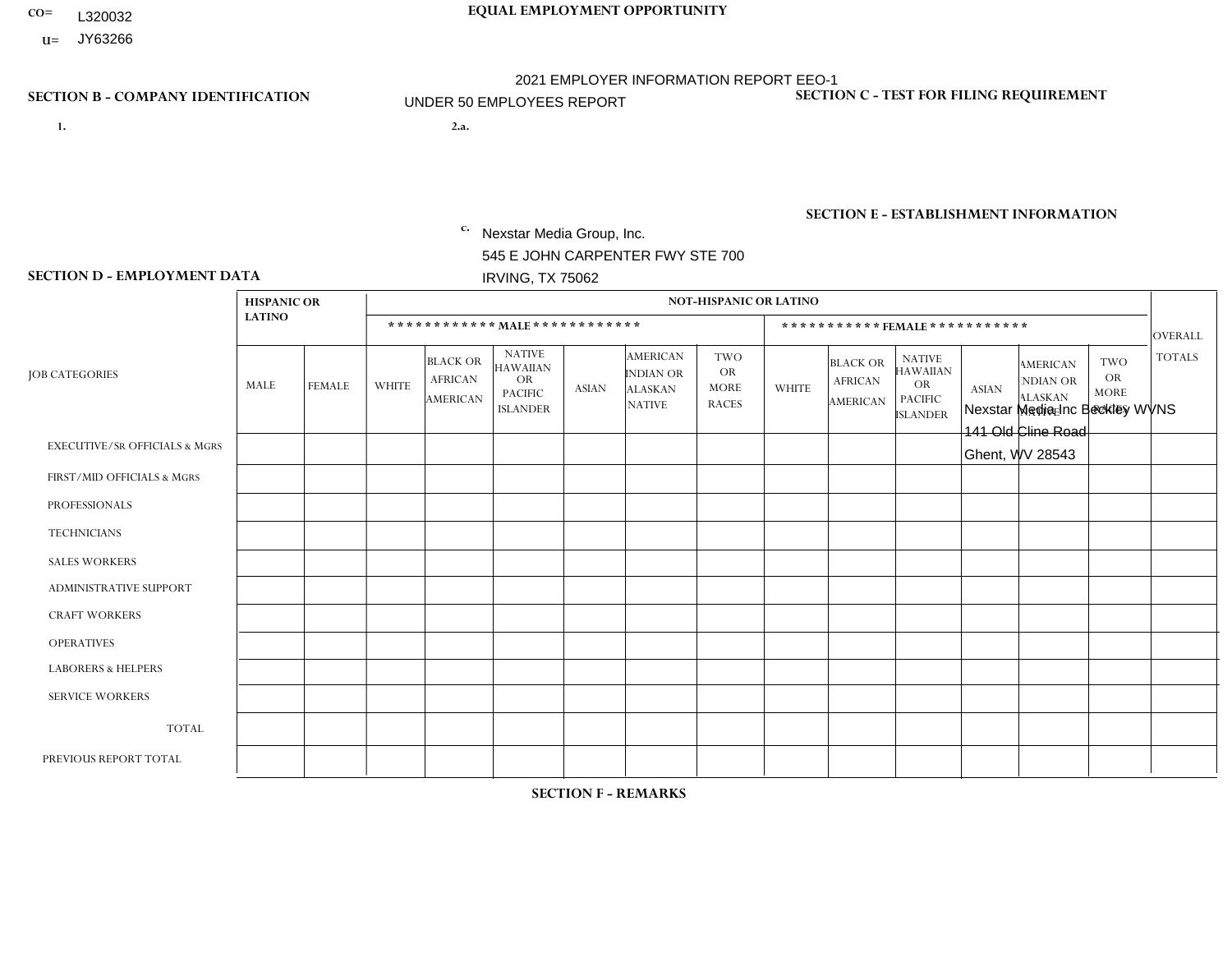- **CO= EQUAL EMPLOYMENT OPPORTUNITY** L320032
	- **U=** FW16244

- **1. 2.a.** Nexstar Media Group, Inc. 545 E JOHN CARPENTER FWY STE 700 IRVING, TX 75062
- 2.a. Nexstar Media Grand Junction KREX 345 HILLCREST AVE GRAND JCT, CO 81505

EIN= 233063152

# **SECTION B - COMPANY IDENTIFICATION SECTION C - TEST FOR FILING REQUIREMENT**

1- Y 2- N 3- Y DUNS= 058168001

**SECTION E - ESTABLISHMENT INFORMATION c.** NAICS: 515120 - Television Broadcasting

### **SECTION D - EMPLOYMENT DATA**

|                                          | <b>HISPANIC OR</b> |                |                |                                                      |                                                                                    |              |                                                                        | <b>NOT-HISPANIC OR LATINO</b>                          |                |                                               |                                                                             |              |                                                                |                                                        |                |
|------------------------------------------|--------------------|----------------|----------------|------------------------------------------------------|------------------------------------------------------------------------------------|--------------|------------------------------------------------------------------------|--------------------------------------------------------|----------------|-----------------------------------------------|-----------------------------------------------------------------------------|--------------|----------------------------------------------------------------|--------------------------------------------------------|----------------|
|                                          | <b>LATINO</b>      |                |                |                                                      | ************ MAIE************                                                      |              |                                                                        |                                                        |                |                                               | ***********FEMALE***********                                                |              |                                                                |                                                        | <b>OVERALL</b> |
| <b>JOB CATEGORIES</b>                    | MALE               | <b>FEMALE</b>  | <b>WHITE</b>   | <b>BLACK OR</b><br><b>AFRICAN</b><br><b>AMERICAN</b> | <b>NATIVE</b><br><b>HAWAIIAN</b><br><b>OR</b><br><b>PACIFIC</b><br><b>ISLANDER</b> | <b>ASIAN</b> | <b>AMERICAN</b><br><b>INDIAN OR</b><br><b>ALASKAN</b><br><b>NATIVE</b> | <b>TWO</b><br><b>OR</b><br><b>MORE</b><br><b>RACES</b> | <b>WHITE</b>   | <b>BLACK OR</b><br><b>AFRICAN</b><br>AMERICAN | <b>NATIVE</b><br><b>HAWAIIAN</b><br>OR<br><b>PACIFIC</b><br><b>ISLANDER</b> | <b>ASIAN</b> | <b>AMERICAN</b><br>NDIAN OR<br><b>ALASKAN</b><br><b>NATIVE</b> | <b>TWO</b><br><b>OR</b><br><b>MORE</b><br><b>RACES</b> | <b>TOTALS</b>  |
| <b>EXECUTIVE/SR OFFICIALS &amp; MGRS</b> | $\Omega$           | $\mathbf 0$    | $\mathbf 0$    | 0                                                    | $\Omega$                                                                           | $\Omega$     | $\Omega$                                                               | $\Omega$                                               | $\Omega$       | $\Omega$                                      | $\Omega$                                                                    | $\Omega$     | $\Omega$                                                       | $\Omega$                                               | $\mathbf 0$    |
| FIRST/MID OFFICIALS & MGRS               | $\mathbf 0$        | 0              | $\mathbf 0$    | $\mathbf 0$                                          | $\mathbf{0}$                                                                       | $\Omega$     | $\Omega$                                                               | $\Omega$                                               | $\overline{2}$ | $\Omega$                                      | $\Omega$                                                                    | $\Omega$     | $\Omega$                                                       | $\Omega$                                               | 2              |
| <b>PROFESSIONALS</b>                     | 0                  | $\mathbf{0}$   | $\overline{4}$ | 0                                                    | $\Omega$                                                                           | -1           | $\Omega$                                                               | $\Omega$                                               | $\overline{2}$ | 0                                             | $\Omega$                                                                    | $\mathbf 0$  | $\Omega$                                                       | $\mathbf 0$                                            | $\overline{7}$ |
| <b>TECHNICIANS</b>                       | $\mathbf 0$        | $\mathbf 0$    | 12             | $\overline{2}$                                       | $\Omega$                                                                           | 1            | $\Omega$                                                               | $\mathbf 0$                                            | 3              | $\blacktriangleleft$                          | $\mathbf 0$                                                                 | $\mathbf 0$  | $\Omega$                                                       | $\mathbf 0$                                            | 19             |
| <b>SALES WORKERS</b>                     | $\mathbf 0$        | $\mathbf 0$    | 3              | 0                                                    | $\Omega$                                                                           | $\Omega$     | $\Omega$                                                               | $\Omega$                                               | $\overline{2}$ | $\Omega$                                      | $\Omega$                                                                    | $\Omega$     | $\Omega$                                                       | $\Omega$                                               | 5              |
| <b>ADMINISTRATIVE SUPPORT</b>            | $\Omega$           | 1              | $\overline{c}$ | $\mathbf 0$                                          | $\mathbf{0}$                                                                       | $\Omega$     | $\Omega$                                                               | $\mathbf{0}$                                           | $\Omega$       | $\Omega$                                      | $\Omega$                                                                    | $\Omega$     | $\Omega$                                                       | $\Omega$                                               | 3              |
| <b>CRAFT WORKERS</b>                     | $\Omega$           | 0              | $\mathbf 0$    | $\mathbf 0$                                          | $\Omega$                                                                           | $\Omega$     | $\Omega$                                                               | $\Omega$                                               | $\Omega$       | $\Omega$                                      | $\Omega$                                                                    | $\Omega$     | $\Omega$                                                       | $\Omega$                                               | $\mathbf 0$    |
| <b>OPERATIVES</b>                        | $\mathbf{0}$       | $\mathbf{0}$   | $\mathbf 0$    | $\mathbf 0$                                          | $\Omega$                                                                           | $\Omega$     | $\Omega$                                                               | $\Omega$                                               | $\Omega$       | $\Omega$                                      | $\Omega$                                                                    | $\Omega$     | $\Omega$                                                       | $\Omega$                                               | $\mathbf 0$    |
| <b>LABORERS &amp; HELPERS</b>            | $\mathbf{0}$       | $\Omega$       | $\mathbf 0$    | 0                                                    | $\Omega$                                                                           | $\Omega$     | $\Omega$                                                               | $\Omega$                                               | $\Omega$       | $\Omega$                                      | $\Omega$                                                                    | $\Omega$     | $\Omega$                                                       | $\Omega$                                               | $\mathbf 0$    |
| <b>SERVICE WORKERS</b>                   | $\mathbf{0}$       | $\mathbf 0$    | 0              | 0                                                    | $\Omega$                                                                           | $\Omega$     | $\Omega$                                                               | $\Omega$                                               | $\Omega$       | $\Omega$                                      | $\Omega$                                                                    | $\Omega$     | $\Omega$                                                       | $\Omega$                                               | 0              |
| <b>TOTAL</b>                             | 0                  | $\mathbf{1}$   | 21             | $\overline{c}$                                       | $\mathbf 0$                                                                        | 2            | $\Omega$                                                               | $\Omega$                                               | 9              | $\blacktriangleleft$                          | $\mathbf 0$                                                                 | $\mathbf 0$  | $\mathbf 0$                                                    | $\mathbf 0$                                            | 36             |
| PREVIOUS REPORT TOTAL                    | $\mathbf 0$        | $\overline{2}$ | 19             | 1                                                    | $\Omega$                                                                           |              | $\Omega$                                                               |                                                        | 9              | 2                                             | $\Omega$                                                                    | $\Omega$     | $\Omega$                                                       | $\mathbf{1}$                                           | 36             |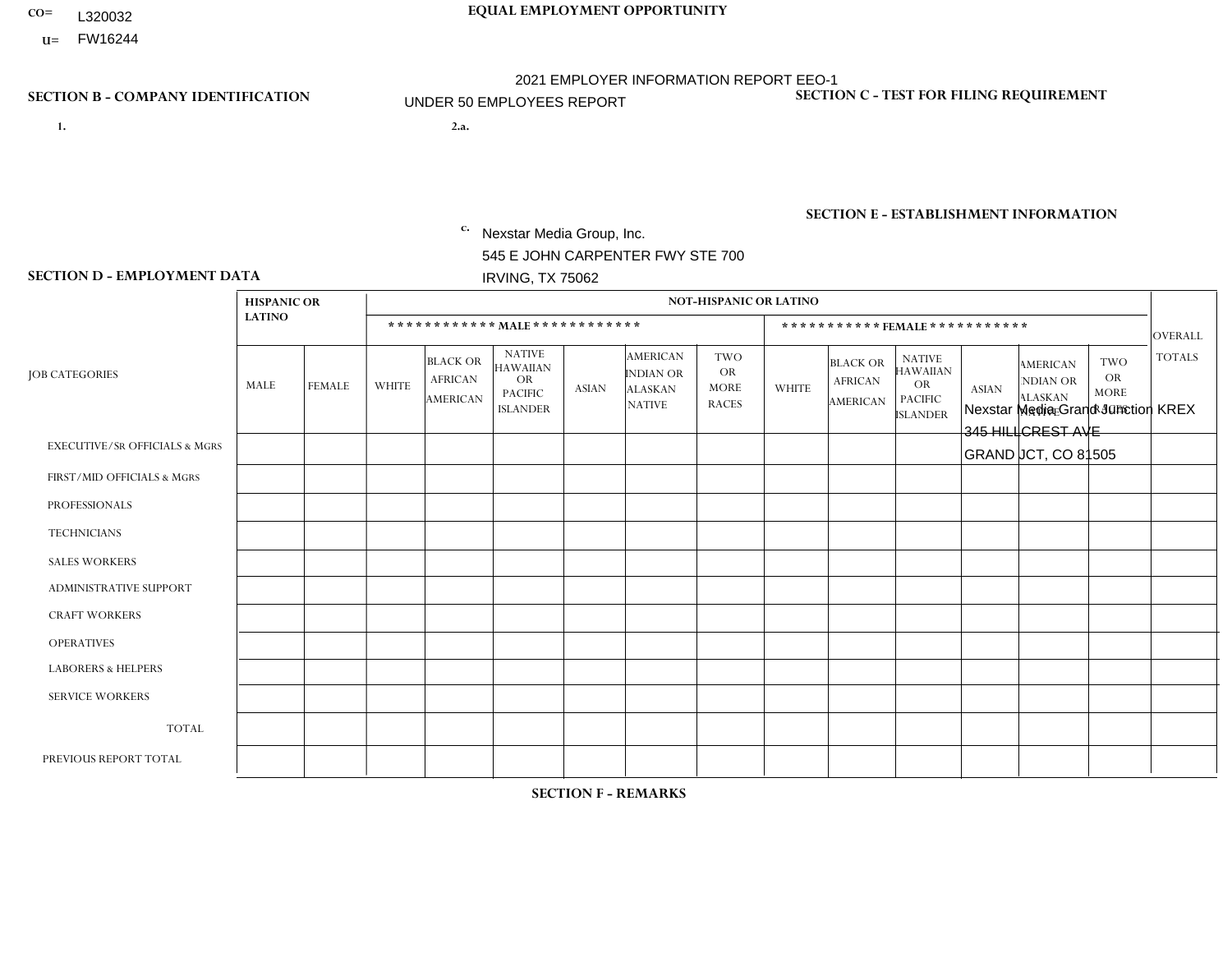- L320032
- **U=**

- **1. 2.a.** Nexstar Media Group, Inc. 545 E JOHN CARPENTER FWY STE 700 IRVING, TX 75062
- 2.a. Nexstar Media Inc Billings KSVI 445 SOUTH 24TH STREET WEST BILLINGS, MT 59102

EIN= 233063152

## **SECTION B - COMPANY IDENTIFICATION SECTION C - TEST FOR FILING REQUIREMENT**

1- Y 2- N 3- Y DUNS= 058168001

# **SECTION E - ESTABLISHMENT INFORMATION c.** NAICS: 515120 - Television Broadcasting

### **SECTION D - EMPLOYMENT DATA**

|                                          | <b>HISPANIC OR</b> |               |                |                                                      |                                                                             |              |                                                                 | <b>NOT-HISPANIC OR LATINO</b>                          |              |                                               |                                                                                    |              |                                                                       |                                                        |                |
|------------------------------------------|--------------------|---------------|----------------|------------------------------------------------------|-----------------------------------------------------------------------------|--------------|-----------------------------------------------------------------|--------------------------------------------------------|--------------|-----------------------------------------------|------------------------------------------------------------------------------------|--------------|-----------------------------------------------------------------------|--------------------------------------------------------|----------------|
|                                          | <b>LATINO</b>      |               |                |                                                      | ************ MALE************                                               |              |                                                                 |                                                        |              |                                               | *********** FEMALE ***********                                                     |              |                                                                       |                                                        | <b>OVERALL</b> |
| <b>JOB CATEGORIES</b>                    | MALE               | <b>FEMALE</b> | <b>WHITE</b>   | <b>BLACK OR</b><br><b>AFRICAN</b><br><b>AMERICAN</b> | <b>NATIVE</b><br><b>HAWAIIAN</b><br>OR<br><b>PACIFIC</b><br><b>ISLANDER</b> | <b>ASIAN</b> | <b>AMERICAN</b><br>INDIAN OR<br><b>ALASKAN</b><br><b>NATIVE</b> | <b>TWO</b><br><b>OR</b><br><b>MORE</b><br><b>RACES</b> | <b>WHITE</b> | <b>BLACK OR</b><br><b>AFRICAN</b><br>AMERICAN | <b>NATIVE</b><br><b>HAWAIIAN</b><br><b>OR</b><br><b>PACIFIC</b><br><b>ISLANDER</b> | <b>ASIAN</b> | <b>AMERICAN</b><br><b>NDIAN OR</b><br><b>ALASKAN</b><br><b>NATIVE</b> | <b>TWO</b><br><b>OR</b><br><b>MORE</b><br><b>RACES</b> | <b>TOTALS</b>  |
| <b>EXECUTIVE/SR OFFICIALS &amp; MGRS</b> | $\Omega$           | $\Omega$      | $\mathbf 0$    | $\mathbf 0$                                          | $\mathbf 0$                                                                 | $\Omega$     | $\Omega$                                                        | $\Omega$                                               | $\Omega$     | $\Omega$                                      | $\Omega$                                                                           | $\Omega$     | $\Omega$                                                              | $\Omega$                                               | $\mathbf 0$    |
| FIRST/MID OFFICIALS & MGRS               | 0                  | $\Omega$      | 1              | $\mathbf 0$                                          | $\mathbf 0$                                                                 | $\Omega$     | $\Omega$                                                        | $\Omega$                                               | $\Omega$     | $\Omega$                                      | $\mathbf{0}$                                                                       | $\mathbf{0}$ | $\Omega$                                                              | $\Omega$                                               | $\mathbf 1$    |
| <b>PROFESSIONALS</b>                     | 0                  | $\Omega$      | $\overline{c}$ | $\mathbf 0$                                          | $\mathbf 0$                                                                 | $\Omega$     | $\Omega$                                                        | $\Omega$                                               | $\Omega$     | $\Omega$                                      | $\Omega$                                                                           | $\Omega$     | $\Omega$                                                              | $\mathbf{0}$                                           | $\overline{2}$ |
| <b>TECHNICIANS</b>                       | 0                  | $\mathbf 0$   | $\overline{c}$ | $\mathbf 0$                                          | $\mathbf 0$                                                                 | $\mathbf 0$  | $\mathbf{0}$                                                    | $\Omega$                                               | $\mathbf 0$  | $\mathbf 0$                                   | $\mathbf 0$                                                                        | $\mathbf 0$  | $\mathbf 0$                                                           | $\mathbf 0$                                            | $\overline{2}$ |
| <b>SALES WORKERS</b>                     | 0                  | $\Omega$      | $\mathbf 0$    | $\mathbf 0$                                          | $\Omega$                                                                    | $\Omega$     | $\mathbf{0}$                                                    | $\Omega$                                               | 3            | $\Omega$                                      | $\mathbf{0}$                                                                       | $\mathbf{0}$ | $\Omega$                                                              | $\Omega$                                               | 3              |
| <b>ADMINISTRATIVE SUPPORT</b>            | 0                  | $\mathbf 0$   | $\overline{1}$ | $\mathbf 0$                                          | $\mathbf 0$                                                                 | $\mathbf 0$  | $\Omega$                                                        | $\Omega$                                               | 3            | $\Omega$                                      | $\Omega$                                                                           | $\Omega$     | $\Omega$                                                              | $\Omega$                                               | $\overline{4}$ |
| <b>CRAFT WORKERS</b>                     | 0                  | $\Omega$      | $\mathbf 0$    | $\mathbf 0$                                          | $\Omega$                                                                    | $\Omega$     | $\Omega$                                                        | $\Omega$                                               | $\Omega$     | $\Omega$                                      | $\Omega$                                                                           | $\Omega$     | $\Omega$                                                              | $\Omega$                                               | $\Omega$       |
| <b>OPERATIVES</b>                        | 0                  | $\mathbf 0$   | $\mathbf 0$    | $\mathbf 0$                                          | $\mathbf 0$                                                                 | $\mathbf 0$  | $\Omega$                                                        | $\Omega$                                               | $\Omega$     | $\Omega$                                      | $\Omega$                                                                           | $\Omega$     | $\Omega$                                                              | $\Omega$                                               | $\mathbf 0$    |
| <b>LABORERS &amp; HELPERS</b>            | 0                  | $\Omega$      | $\mathbf 0$    | $\mathbf 0$                                          | $\mathbf 0$                                                                 | $\mathbf 0$  | $\Omega$                                                        | $\Omega$                                               | $\Omega$     | $\Omega$                                      | $\Omega$                                                                           | $\Omega$     | $\Omega$                                                              | $\Omega$                                               | $\mathbf{0}$   |
| <b>SERVICE WORKERS</b>                   | 0                  | $\Omega$      | $\mathbf 0$    | 0                                                    | $\mathbf 0$                                                                 | $\mathbf 0$  | $\Omega$                                                        | $\Omega$                                               | $\Omega$     | $\Omega$                                      | $\Omega$                                                                           | $\Omega$     | $\Omega$                                                              | $\mathbf{0}$                                           | $\mathbf 0$    |
| <b>TOTAL</b>                             | $\mathbf 0$        | $\mathbf 0$   | 6              | $\mathbf 0$                                          | $\mathbf 0$                                                                 | $\mathbf 0$  | $\Omega$                                                        | $\Omega$                                               | 6            | 0                                             | $\mathbf 0$                                                                        | $\mathbf 0$  | $\mathbf 0$                                                           | $\mathbf 0$                                            | 12             |
| PREVIOUS REPORT TOTAL                    | 0                  | 0             | 8              | $\Omega$                                             | $\Omega$                                                                    | $\Omega$     | $\Omega$                                                        |                                                        | 6            | $\Omega$                                      | $\Omega$                                                                           | $\Omega$     | $\mathbf{0}$                                                          | $\Omega$                                               | 15             |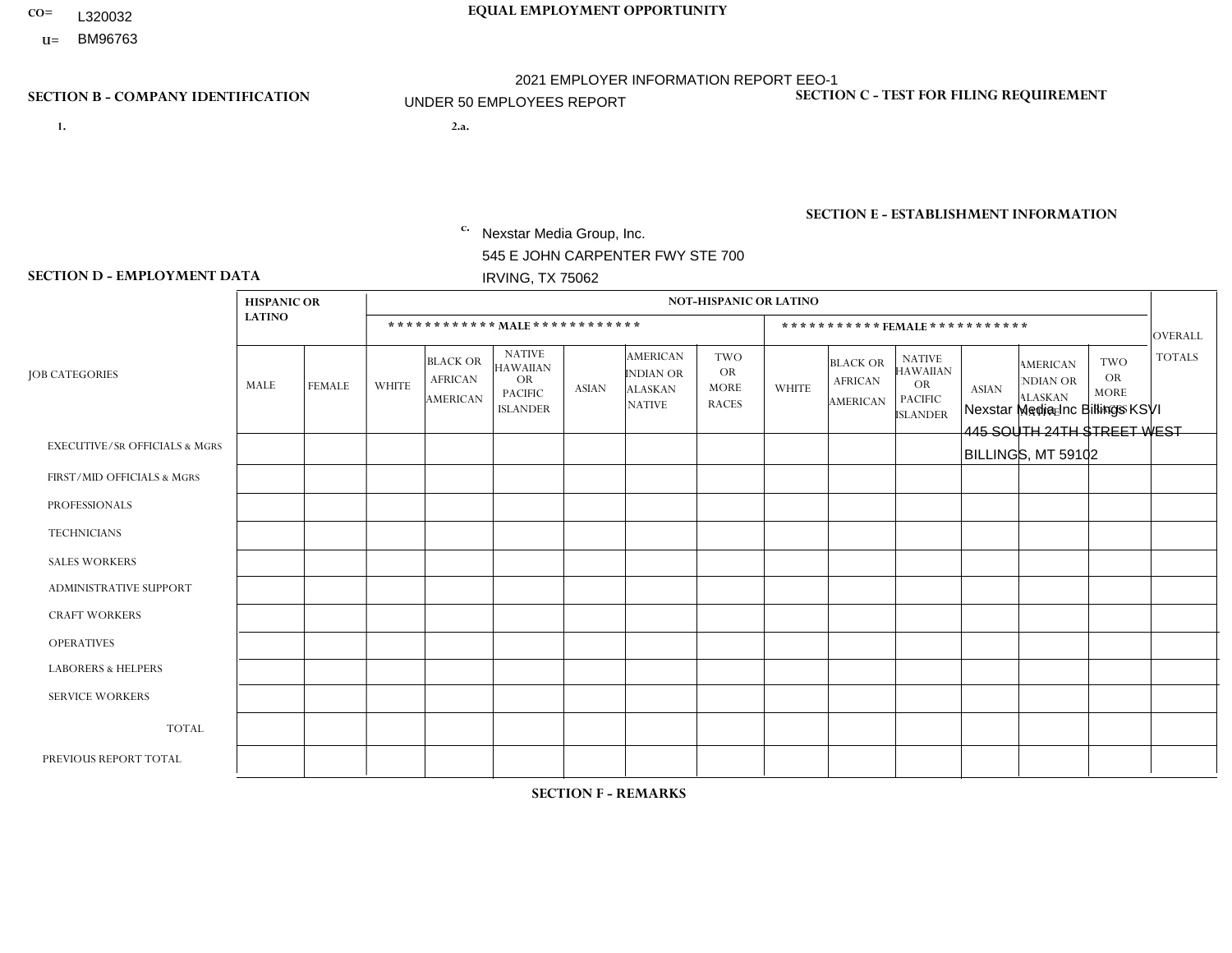- **CO= EQUAL EMPLOYMENT OPPORTUNITY** L320032
	- **U=**

- **1. 2.a.** Nexstar Media Group, Inc. 545 E JOHN CARPENTER FWY STE 700 IRVING, TX 75062
- 2.a. Nexstar Media Inc La Crosse WLAX 1305 INTERCHANGE PLACE 1 LA CROSSE, WI 54603

EIN= 233063152

## **SECTION B - COMPANY IDENTIFICATION SECTION C - TEST FOR FILING REQUIREMENT**

1- Y 2- N 3- Y DUNS= 058168001

# **SECTION E - ESTABLISHMENT INFORMATION c.** NAICS: 515120 - Television Broadcasting

### **SECTION D - EMPLOYMENT DATA**

|                                          | <b>HISPANIC OR</b> |               |                |                                                      |                                                                                    |              |                                                                        | <b>NOT-HISPANIC OR LATINO</b>                          |                |                                                      |                                                                                    |              |                                                                       |                                                        |                |
|------------------------------------------|--------------------|---------------|----------------|------------------------------------------------------|------------------------------------------------------------------------------------|--------------|------------------------------------------------------------------------|--------------------------------------------------------|----------------|------------------------------------------------------|------------------------------------------------------------------------------------|--------------|-----------------------------------------------------------------------|--------------------------------------------------------|----------------|
|                                          | <b>LATINO</b>      |               |                |                                                      | ************ MALE ************                                                     |              |                                                                        |                                                        |                |                                                      | ***********FEMALE***********                                                       |              |                                                                       |                                                        | <b>OVERALL</b> |
| <b>JOB CATEGORIES</b>                    | MALE               | <b>FEMALE</b> | <b>WHITE</b>   | <b>BLACK OR</b><br><b>AFRICAN</b><br><b>AMERICAN</b> | <b>NATIVE</b><br><b>HAWAIIAN</b><br><b>OR</b><br><b>PACIFIC</b><br><b>ISLANDER</b> | <b>ASIAN</b> | <b>AMERICAN</b><br><b>INDIAN OR</b><br><b>ALASKAN</b><br><b>NATIVE</b> | <b>TWO</b><br><b>OR</b><br><b>MORE</b><br><b>RACES</b> | <b>WHITE</b>   | <b>BLACK OR</b><br><b>AFRICAN</b><br><b>AMERICAN</b> | <b>NATIVE</b><br><b>HAWAIIAN</b><br><b>OR</b><br><b>PACIFIC</b><br><b>ISLANDER</b> | <b>ASIAN</b> | <b>AMERICAN</b><br><b>NDIAN OR</b><br><b>ALASKAN</b><br><b>NATIVE</b> | <b>TWO</b><br><b>OR</b><br><b>MORE</b><br><b>RACES</b> | <b>TOTALS</b>  |
| <b>EXECUTIVE/SR OFFICIALS &amp; MGRS</b> | $\Omega$           | $\Omega$      | $\Omega$       | $\Omega$                                             | $\Omega$                                                                           | $\Omega$     | $\mathbf{0}$                                                           | $\Omega$                                               | $\Omega$       | $\Omega$                                             | $\mathbf{0}$                                                                       | $\mathbf{0}$ | $\mathbf{0}$                                                          | $\Omega$                                               | $\Omega$       |
| FIRST/MID OFFICIALS & MGRS               | 0                  | $\Omega$      | 3              | $\mathbf 0$                                          | $\mathbf 0$                                                                        | $\Omega$     | $\Omega$                                                               | $\Omega$                                               | $\Omega$       | $\Omega$                                             | $\Omega$                                                                           | $\Omega$     | $\mathbf{0}$                                                          | $\Omega$                                               | 3              |
| <b>PROFESSIONALS</b>                     | $\Omega$           | $\Omega$      | $\overline{2}$ | $\mathbf{1}$                                         | $\Omega$                                                                           | $\Omega$     | $\mathbf{0}$                                                           | $\mathbf{0}$                                           | $\Omega$       | $\Omega$                                             | $\Omega$                                                                           | $\Omega$     | $\Omega$                                                              | $\Omega$                                               | 3              |
| <b>TECHNICIANS</b>                       | 0                  | $\mathbf 0$   | 8              | $\mathbf 0$                                          | $\mathbf 0$                                                                        | $\mathbf 0$  | $\Omega$                                                               | $\Omega$                                               | $\Omega$       | $\Omega$                                             | $\Omega$                                                                           | $\mathbf{0}$ | $\Omega$                                                              | $\mathbf{0}$                                           | 8              |
| <b>SALES WORKERS</b>                     | 0                  | $\Omega$      | 3              | $\mathbf 0$                                          | $\mathbf 0$                                                                        | $\Omega$     | $\Omega$                                                               | $\Omega$                                               | $\overline{4}$ | $\Omega$                                             | $\Omega$                                                                           | $\mathbf{0}$ | $\Omega$                                                              | $\mathbf{0}$                                           | $\overline{7}$ |
| ADMINISTRATIVE SUPPORT                   | $\Omega$           | $\mathbf 0$   | $\overline{2}$ | $\mathbf 0$                                          | $\mathbf 0$                                                                        | $\Omega$     | $\mathbf{0}$                                                           | $\Omega$                                               | 3              | $\Omega$                                             | $\Omega$                                                                           | $\mathbf{0}$ | $\Omega$                                                              | $\mathbf{0}$                                           | 5              |
| <b>CRAFT WORKERS</b>                     | 0                  | $\Omega$      | $\mathbf 0$    | $\mathbf 0$                                          | $\mathbf 0$                                                                        | $\Omega$     | $\mathbf{0}$                                                           | $\Omega$                                               | $\Omega$       | $\Omega$                                             | $\Omega$                                                                           | $\Omega$     | $\Omega$                                                              | $\Omega$                                               | $\overline{0}$ |
| <b>OPERATIVES</b>                        | 0                  | $\Omega$      | $\mathbf 0$    | $\mathbf 0$                                          | $\mathbf 0$                                                                        | $\mathbf 0$  | $\Omega$                                                               | $\Omega$                                               | $\Omega$       | $\Omega$                                             | $\Omega$                                                                           | $\mathbf{0}$ | $\Omega$                                                              | $\mathbf{0}$                                           | $\overline{0}$ |
| <b>LABORERS &amp; HELPERS</b>            | 0                  | $\Omega$      | $\mathbf 0$    | $\mathbf 0$                                          | $\mathbf 0$                                                                        | $\mathbf 0$  | $\Omega$                                                               | $\Omega$                                               | $\Omega$       | $\Omega$                                             | $\Omega$                                                                           | $\Omega$     | $\Omega$                                                              | $\Omega$                                               | $\overline{0}$ |
| <b>SERVICE WORKERS</b>                   | 0                  | $\mathbf 0$   | $\mathbf 0$    | $\mathbf 0$                                          | 0                                                                                  | $\mathbf 0$  | $\Omega$                                                               | $\Omega$                                               | $\Omega$       | $\Omega$                                             | $\Omega$                                                                           | $\mathbf 0$  | $\mathbf 0$                                                           | 0                                                      | $\mathbf 0$    |
| <b>TOTAL</b>                             | 0                  | $\Omega$      | 18             | $\mathbf{1}$                                         | $\mathbf 0$                                                                        | $\Omega$     | $\Omega$                                                               | $\Omega$                                               | $\overline{7}$ | $\Omega$                                             | $\Omega$                                                                           | $\Omega$     | $\Omega$                                                              | $\Omega$                                               | 26             |
| PREVIOUS REPORT TOTAL                    | 0                  | $\Omega$      | 17             | $\Omega$                                             | $\mathbf 0$                                                                        | $\Omega$     | $\Omega$                                                               | $\Omega$                                               | 10             | $\Omega$                                             | $\Omega$                                                                           | $\Omega$     | $\mathbf{0}$                                                          | $\mathbf{0}$                                           | 27             |

**SECTION F - REMARKS**

new location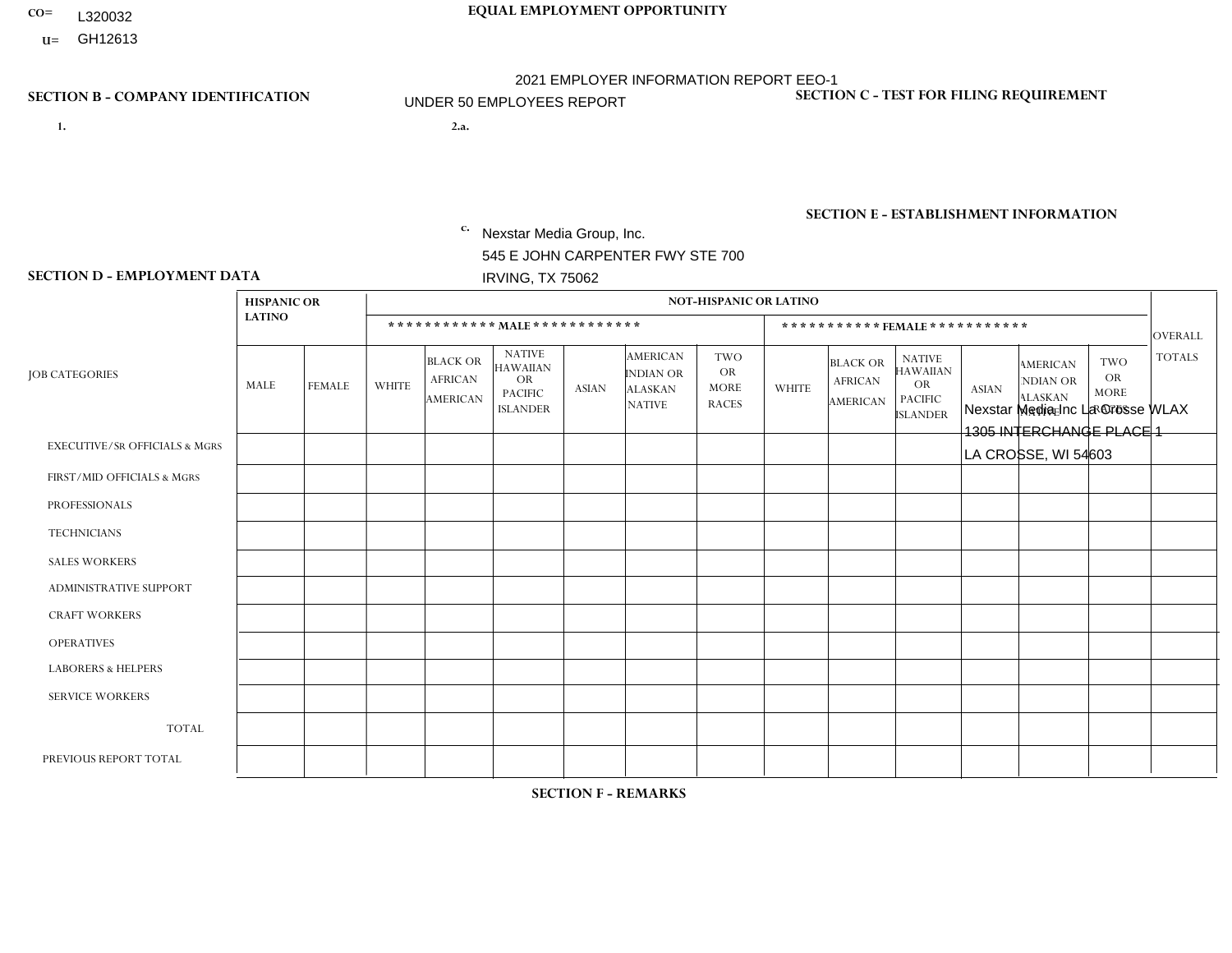- L320032
- **U=**

- **1. 2.a.** Nexstar Media Group, Inc. 545 E JOHN CARPENTER FWY STE 700 IRVING, TX 75062
- 2.a. Nexstar Media Inc Waco KWKT 8803 WOODWAY DR WACO, TX 76712

EIN= 233063152

# **SECTION B - COMPANY IDENTIFICATION SECTION C - TEST FOR FILING REQUIREMENT**

1- Y 2- N 3- Y DUNS= 058168001

**SECTION E - ESTABLISHMENT INFORMATION c.** NAICS: 515120 - Television Broadcasting

### **SECTION D - EMPLOYMENT DATA**

|                                          | <b>HISPANIC OR</b> |                |              |                                                      |                                                                                    |              |                                                                        | <b>NOT-HISPANIC OR LATINO</b>                          |                |                                               |                                                                                    |              |                                                                       |                                                        |               |
|------------------------------------------|--------------------|----------------|--------------|------------------------------------------------------|------------------------------------------------------------------------------------|--------------|------------------------------------------------------------------------|--------------------------------------------------------|----------------|-----------------------------------------------|------------------------------------------------------------------------------------|--------------|-----------------------------------------------------------------------|--------------------------------------------------------|---------------|
|                                          | <b>LATINO</b>      |                |              |                                                      | ************ MALE ************                                                     |              |                                                                        |                                                        |                |                                               | *********** FEMALE ***********                                                     |              |                                                                       |                                                        | OVERALL       |
| <b>JOB CATEGORIES</b>                    | MALE               | <b>FEMALE</b>  | <b>WHITE</b> | <b>BLACK OR</b><br><b>AFRICAN</b><br><b>AMERICAN</b> | <b>NATIVE</b><br><b>HAWAIIAN</b><br><b>OR</b><br><b>PACIFIC</b><br><b>ISLANDER</b> | <b>ASIAN</b> | <b>AMERICAN</b><br><b>INDIAN OR</b><br><b>ALASKAN</b><br><b>NATIVE</b> | <b>TWO</b><br><b>OR</b><br><b>MORE</b><br><b>RACES</b> | <b>WHITE</b>   | <b>BLACK OR</b><br><b>AFRICAN</b><br>AMERICAN | <b>NATIVE</b><br><b>HAWAIIAN</b><br><b>OR</b><br><b>PACIFIC</b><br><b>ISLANDER</b> | <b>ASIAN</b> | <b>AMERICAN</b><br><b>NDIAN OR</b><br><b>ALASKAN</b><br><b>NATIVE</b> | <b>TWO</b><br><b>OR</b><br><b>MORE</b><br><b>RACES</b> | <b>TOTALS</b> |
| <b>EXECUTIVE/SR OFFICIALS &amp; MGRS</b> | $\mathbf 0$        | 0              | $\mathbf 0$  | 0                                                    | $\mathbf 0$                                                                        | $\Omega$     | $\Omega$                                                               | $\Omega$                                               | 0              | $\mathbf 0$                                   | $\mathbf 0$                                                                        | $\mathbf 0$  | 0                                                                     | 0                                                      | $\mathbf 0$   |
| FIRST/MID OFFICIALS & MGRS               | $\Omega$           | $\Omega$       | 3            | $\Omega$                                             | $\Omega$                                                                           |              | 0                                                                      | $\Omega$                                               | 1              | $\Omega$                                      | $\Omega$                                                                           | $\Omega$     | $\Omega$                                                              | $\Omega$                                               | 5             |
| <b>PROFESSIONALS</b>                     | $\mathbf{0}$       | $\Omega$       | 5            | $\Omega$                                             | $\Omega$                                                                           | $\Omega$     | $\Omega$                                                               | $\Omega$                                               | $\overline{2}$ | $\Omega$                                      | 1                                                                                  | $\Omega$     | $\Omega$                                                              | $\Omega$                                               | 8             |
| <b>TECHNICIANS</b>                       |                    | 3              | 8            | 2                                                    | $\Omega$                                                                           | $\Omega$     | $\Omega$                                                               | $\Omega$                                               | 4              | $\overline{4}$                                | $\Omega$                                                                           | $\Omega$     | $\Omega$                                                              | $\Omega$                                               | 22            |
| <b>SALES WORKERS</b>                     | $\mathbf 0$        | $\overline{0}$ | $\mathbf 0$  | $\mathbf 0$                                          | $\Omega$                                                                           | $\Omega$     | $\Omega$                                                               | $\Omega$                                               | 4              | 2                                             | $\Omega$                                                                           | $\Omega$     | $\Omega$                                                              | $\Omega$                                               | 6             |
| <b>ADMINISTRATIVE SUPPORT</b>            | $\mathbf{0}$       | $\mathbf{1}$   | $\mathbf 0$  | $\mathbf{1}$                                         | $\Omega$                                                                           | $\Omega$     | $\Omega$                                                               | $\Omega$                                               | 3              | $\Omega$                                      | $\Omega$                                                                           | $\Omega$     | $\Omega$                                                              | $\Omega$                                               | 5             |
| <b>CRAFT WORKERS</b>                     | $\mathbf 0$        | $\mathbf 0$    | $\mathbf 0$  | $\mathbf 0$                                          | $\Omega$                                                                           | $\Omega$     | $\Omega$                                                               | $\Omega$                                               | $\Omega$       | $\Omega$                                      | $\Omega$                                                                           | $\Omega$     | $\Omega$                                                              | $\Omega$                                               | $\mathbf 0$   |
| <b>OPERATIVES</b>                        | $\mathbf{0}$       | 0              | $\mathbf 0$  | $\mathbf 0$                                          | $\Omega$                                                                           | $\Omega$     | $\Omega$                                                               | $\Omega$                                               | $\Omega$       | $\Omega$                                      | $\Omega$                                                                           | $\Omega$     | $\Omega$                                                              | $\Omega$                                               | $\mathbf 0$   |
| <b>LABORERS &amp; HELPERS</b>            | $\mathbf 0$        | $\mathbf{0}$   | $\mathbf 0$  | $\mathbf 0$                                          | $\mathbf 0$                                                                        | $\Omega$     | $\Omega$                                                               | $\Omega$                                               | $\Omega$       | $\Omega$                                      | $\Omega$                                                                           | $\Omega$     | $\Omega$                                                              | $\Omega$                                               | $\mathbf 0$   |
| <b>SERVICE WORKERS</b>                   | $\mathbf 0$        | $\overline{0}$ | $\mathbf 0$  | $\mathbf 0$                                          | $\Omega$                                                                           | $\Omega$     | $\Omega$                                                               | $\Omega$                                               | $\Omega$       | $\Omega$                                      | $\Omega$                                                                           | $\Omega$     | $\Omega$                                                              | $\Omega$                                               | $\mathbf 0$   |
| <b>TOTAL</b>                             |                    | $\overline{4}$ | 16           | 3                                                    | $\mathbf 0$                                                                        |              | $\Omega$                                                               | $\Omega$                                               | 14             | 6                                             | $\mathbf{1}$                                                                       | $\Omega$     | $\Omega$                                                              | $\Omega$                                               | 46            |
| PREVIOUS REPORT TOTAL                    | 3                  | $\overline{4}$ | 21           | 5                                                    | $\Omega$                                                                           | $\Omega$     | $\mathbf{0}$                                                           |                                                        | 11             | 3                                             | $\mathbf 0$                                                                        | $\mathbf 0$  | 0                                                                     | 0                                                      | 48            |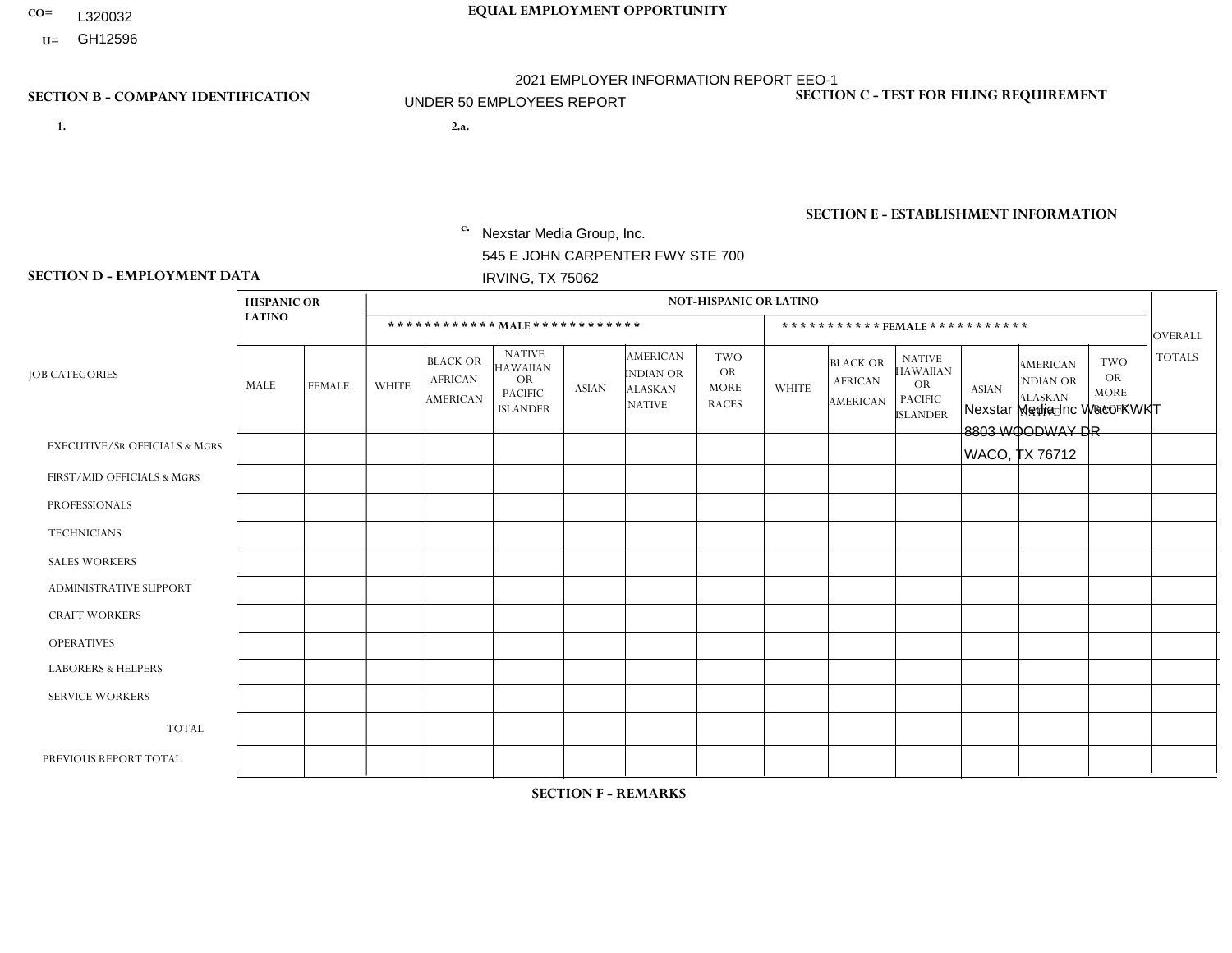- **CO= EQUAL EMPLOYMENT OPPORTUNITY** L320032
	- **U=**

- **1. 2.a.** Nexstar Media Group, Inc. 545 E JOHN CARPENTER FWY STE 700 IRVING, TX 75062
- 2.a. Nexstar Media Inc Binghamton WIVT 203 INGRAHAM HILL ROAD BINGHAMTON, NY 13903

EIN= 233063152

# **SECTION B - COMPANY IDENTIFICATION SECTION C - TEST FOR FILING REQUIREMENT**

1- Y 2- N 3- Y DUNS= 058168001

**SECTION E - ESTABLISHMENT INFORMATION c.** NAICS: 515120 - Television Broadcasting

### **SECTION D - EMPLOYMENT DATA**

|                                          | <b>HISPANIC OR</b> |               |                |                                                      |                                                                             |              |                                                                 | <b>NOT-HISPANIC OR LATINO</b>                          |                |                                                      |                                                                                    |              |                                                                       |                                                        |                |
|------------------------------------------|--------------------|---------------|----------------|------------------------------------------------------|-----------------------------------------------------------------------------|--------------|-----------------------------------------------------------------|--------------------------------------------------------|----------------|------------------------------------------------------|------------------------------------------------------------------------------------|--------------|-----------------------------------------------------------------------|--------------------------------------------------------|----------------|
|                                          | <b>LATINO</b>      |               |                |                                                      | ************ MALE************                                               |              |                                                                 |                                                        |                |                                                      | *********** FEMALE ***********                                                     |              |                                                                       |                                                        | <b>OVERALL</b> |
| <b>JOB CATEGORIES</b>                    | MALE               | <b>FEMALE</b> | <b>WHITE</b>   | <b>BLACK OR</b><br><b>AFRICAN</b><br><b>AMERICAN</b> | <b>NATIVE</b><br><b>HAWAIIAN</b><br>OR<br><b>PACIFIC</b><br><b>ISLANDER</b> | <b>ASIAN</b> | <b>AMERICAN</b><br>INDIAN OR<br><b>ALASKAN</b><br><b>NATIVE</b> | <b>TWO</b><br><b>OR</b><br><b>MORE</b><br><b>RACES</b> | <b>WHITE</b>   | <b>BLACK OR</b><br><b>AFRICAN</b><br><b>AMERICAN</b> | <b>NATIVE</b><br><b>HAWAIIAN</b><br><b>OR</b><br><b>PACIFIC</b><br><b>ISLANDER</b> | <b>ASIAN</b> | <b>AMERICAN</b><br><b>NDIAN OR</b><br><b>ALASKAN</b><br><b>NATIVE</b> | <b>TWO</b><br><b>OR</b><br><b>MORE</b><br><b>RACES</b> | <b>TOTALS</b>  |
| <b>EXECUTIVE/SR OFFICIALS &amp; MGRS</b> | $\Omega$           | $\mathbf 0$   | $\mathbf 0$    | $\mathbf 0$                                          | $\mathbf 0$                                                                 | $\mathbf 0$  | $\Omega$                                                        | $\Omega$                                               | $\Omega$       | $\Omega$                                             | $\Omega$                                                                           | $\mathbf 0$  | $\Omega$                                                              | $\Omega$                                               | $\mathbf 0$    |
| FIRST/MID OFFICIALS & MGRS               | 0                  | $\mathbf{0}$  | 1              | $\mathbf 0$                                          | $\mathbf 0$                                                                 | $\mathbf 0$  | $\Omega$                                                        | $\Omega$                                               | $\Omega$       | $\Omega$                                             | $\Omega$                                                                           | $\Omega$     | $\mathbf{0}$                                                          | 0                                                      | $\mathbf{1}$   |
| <b>PROFESSIONALS</b>                     | 0                  | $\Omega$      | $\overline{2}$ | $\mathbf 0$                                          | $\Omega$                                                                    | $\Omega$     | $\Omega$                                                        | $\Omega$                                               | $\overline{2}$ | $\Omega$                                             | $\Omega$                                                                           | $\Omega$     | $\Omega$                                                              | $\mathbf{0}$                                           | $\overline{4}$ |
| <b>TECHNICIANS</b>                       | 0                  | $\mathbf{0}$  | 3              | $\mathbf{1}$                                         | $\mathbf 0$                                                                 | $\mathbf{0}$ | $\Omega$                                                        | $\Omega$                                               | $\mathbf{1}$   | 0                                                    | $\Omega$                                                                           | $\mathbf 0$  | $\Omega$                                                              | $\mathbf{0}$                                           | 5              |
| <b>SALES WORKERS</b>                     | $\Omega$           | $\mathbf 0$   | 1              | $\mathbf 0$                                          | $\mathbf 0$                                                                 | $\Omega$     | $\Omega$                                                        | $\Omega$                                               | $\overline{2}$ | $\Omega$                                             | $\mathbf{0}$                                                                       | $\Omega$     | $\mathbf{0}$                                                          | $\Omega$                                               | 3              |
| <b>ADMINISTRATIVE SUPPORT</b>            | 0                  | $\mathbf{0}$  | 1              | $\mathbf 0$                                          | $\mathbf 0$                                                                 | $\mathbf 0$  | $\Omega$                                                        | $\Omega$                                               | $\overline{2}$ | $\Omega$                                             | $\Omega$                                                                           | $\mathbf{0}$ | $\Omega$                                                              | 1                                                      | $\overline{4}$ |
| <b>CRAFT WORKERS</b>                     | 0                  | $\Omega$      | $\mathbf 0$    | $\mathbf 0$                                          | $\Omega$                                                                    | $\Omega$     | $\Omega$                                                        | $\Omega$                                               | $\Omega$       | $\Omega$                                             | $\Omega$                                                                           | $\Omega$     | $\Omega$                                                              | $\mathbf{0}$                                           | $\Omega$       |
| <b>OPERATIVES</b>                        | 0                  | $\Omega$      | $\mathbf 0$    | $\mathbf 0$                                          | $\mathbf 0$                                                                 | $\Omega$     | $\Omega$                                                        | $\Omega$                                               | $\Omega$       | $\Omega$                                             | $\Omega$                                                                           | $\Omega$     | $\Omega$                                                              | $\Omega$                                               | $\overline{0}$ |
| <b>LABORERS &amp; HELPERS</b>            | 0                  | $\Omega$      | $\mathbf 0$    | $\mathbf 0$                                          | $\mathbf 0$                                                                 | $\Omega$     | $\Omega$                                                        | $\Omega$                                               | $\Omega$       | $\Omega$                                             | $\mathbf{0}$                                                                       | $\mathbf{0}$ | $\Omega$                                                              | $\Omega$                                               | $\mathbf 0$    |
| <b>SERVICE WORKERS</b>                   | 0                  | $\mathbf{0}$  | $\mathbf 0$    | $\mathbf 0$                                          | $\mathbf 0$                                                                 | $\mathbf{0}$ | $\Omega$                                                        | $\Omega$                                               | $\Omega$       | $\Omega$                                             | $\Omega$                                                                           | $\Omega$     | $\mathbf 0$                                                           | $\mathbf 0$                                            | $\overline{0}$ |
| <b>TOTAL</b>                             | $\mathbf 0$        | $\mathbf{0}$  | 8              | $\mathbf{1}$                                         | $\mathbf 0$                                                                 | $\mathbf{0}$ | $\Omega$                                                        | $\Omega$                                               | $\overline{7}$ | $\Omega$                                             | $\Omega$                                                                           | $\mathbf 0$  | $\Omega$                                                              | $\mathbf{1}$                                           | 17             |
| PREVIOUS REPORT TOTAL                    | 0                  | $\mathbf{1}$  | 10             | $\mathbf{1}$                                         | $\mathbf 0$                                                                 | $\Omega$     | $\Omega$                                                        | $\Omega$                                               | $\overline{7}$ | $\Omega$                                             | $\Omega$                                                                           | $\Omega$     | $\mathbf{0}$                                                          | $\Omega$                                               | 19             |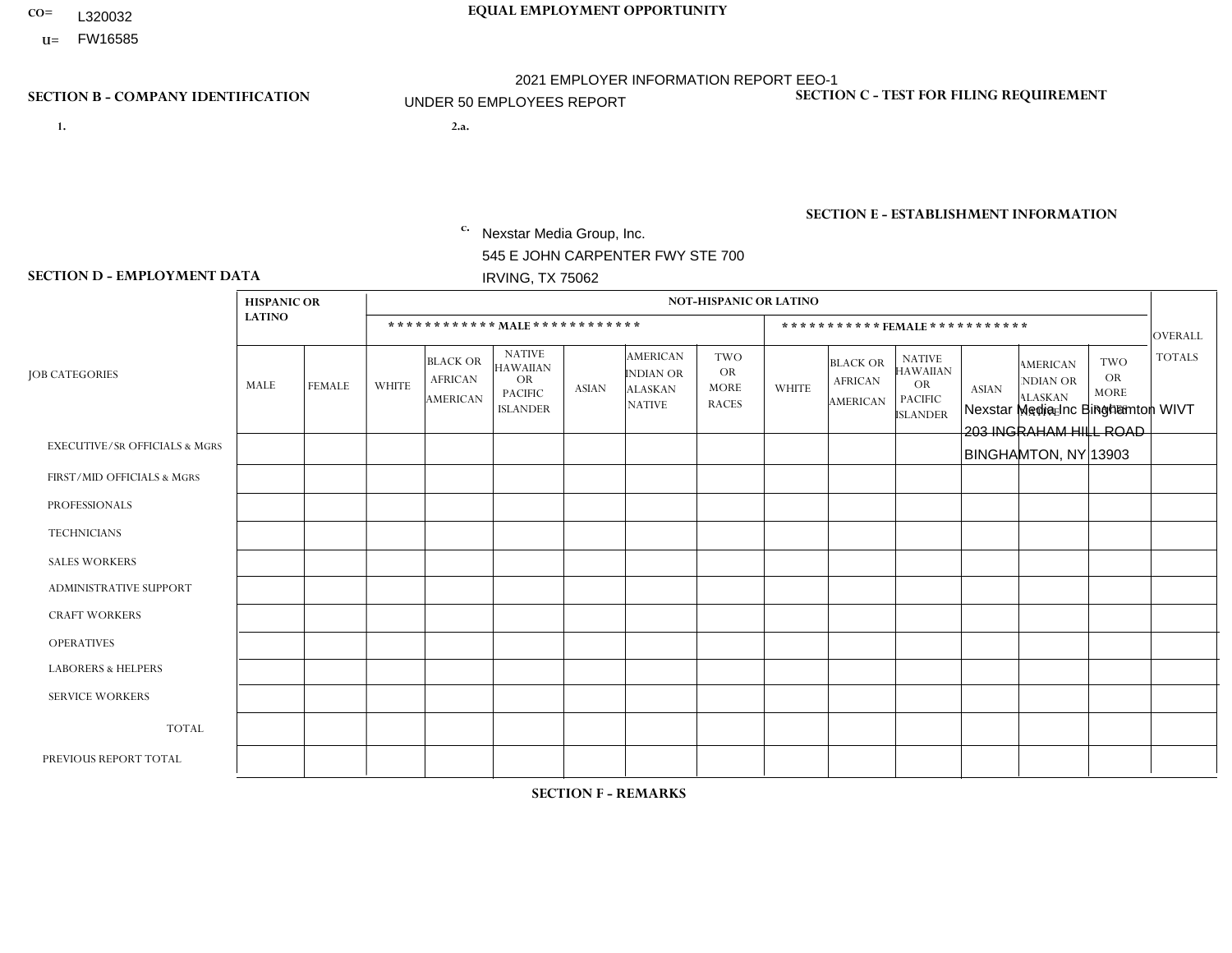- L320032
- **U=**

- **1. 2.a.** Nexstar Media Group, Inc. 545 E JOHN CARPENTER FWY STE 700 IRVING, TX 75062
- 2.a. Nexstar Media Inc Dothan WDHN 5274 STATE HIGHWAY 52 EAST WEBB, AL 36376

EIN= 233063152

# **SECTION B - COMPANY IDENTIFICATION SECTION C - TEST FOR FILING REQUIREMENT**

1- Y 2- N 3- Y DUNS= 058168001

# **SECTION E - ESTABLISHMENT INFORMATION c.** NAICS: 515120 - Television Broadcasting

### **SECTION D - EMPLOYMENT DATA**

|                                          | <b>HISPANIC OR</b> |                |                | <b>NOT-HISPANIC OR LATINO</b><br>************ MAIE************<br>***********FEMALE*********** |                                                                             |              |                                                                 |                                                        |                |                                                      |                                                                                    |              |                                                                       |                                                  |                |
|------------------------------------------|--------------------|----------------|----------------|------------------------------------------------------------------------------------------------|-----------------------------------------------------------------------------|--------------|-----------------------------------------------------------------|--------------------------------------------------------|----------------|------------------------------------------------------|------------------------------------------------------------------------------------|--------------|-----------------------------------------------------------------------|--------------------------------------------------|----------------|
|                                          | <b>LATINO</b>      |                |                |                                                                                                |                                                                             |              |                                                                 |                                                        |                |                                                      |                                                                                    |              |                                                                       |                                                  | OVERALL        |
| <b>JOB CATEGORIES</b>                    | MALE               | <b>FEMALE</b>  | <b>WHITE</b>   | <b>BLACK OR</b><br><b>AFRICAN</b><br><b>AMERICAN</b>                                           | <b>NATIVE</b><br><b>HAWAIIAN</b><br>OR<br><b>PACIFIC</b><br><b>ISLANDER</b> | <b>ASIAN</b> | <b>AMERICAN</b><br>INDIAN OR<br><b>ALASKAN</b><br><b>NATIVE</b> | <b>TWO</b><br><b>OR</b><br><b>MORE</b><br><b>RACES</b> | <b>WHITE</b>   | <b>BLACK OR</b><br><b>AFRICAN</b><br><b>AMERICAN</b> | <b>NATIVE</b><br><b>HAWAIIAN</b><br><b>OR</b><br><b>PACIFIC</b><br><b>ISLANDER</b> | <b>ASIAN</b> | <b>AMERICAN</b><br><b>NDIAN OR</b><br><b>ALASKAN</b><br><b>NATIVE</b> | <b>TWO</b><br>OR.<br><b>MORE</b><br><b>RACES</b> | <b>TOTALS</b>  |
| <b>EXECUTIVE/SR OFFICIALS &amp; MGRS</b> | $\Omega$           | $\Omega$       | 0              | $\mathbf 0$                                                                                    | 0                                                                           | 0            | $\Omega$                                                        | $\Omega$                                               | $\Omega$       | $\Omega$                                             | 0                                                                                  | $\Omega$     | $\Omega$                                                              | $\mathbf 0$                                      | $\mathbf 0$    |
| FIRST/MID OFFICIALS & MGRS               | $\Omega$           | $\mathbf 0$    | $\overline{2}$ | $\mathbf 0$                                                                                    | $\mathbf 0$                                                                 | 0            | $\mathbf{0}$                                                    | $\Omega$                                               | $\Omega$       | $\Omega$                                             | 0                                                                                  | $\Omega$     | $\Omega$                                                              | $\mathbf 0$                                      | $\overline{2}$ |
| <b>PROFESSIONALS</b>                     | $\Omega$           | $\Omega$       | 5              | $\mathbf 0$                                                                                    | $\Omega$                                                                    | $\Omega$     | $\mathbf{0}$                                                    | $\Omega$                                               | 1              | $\Omega$                                             | 0                                                                                  | $\Omega$     | $\Omega$                                                              | $\Omega$                                         | $6\phantom{1}$ |
| <b>TECHNICIANS</b>                       | $\overline{2}$     | $\mathbf 0$    | 11             | $\overline{4}$                                                                                 | $\mathbf 0$                                                                 | 0            | $\Omega$                                                        | $\Omega$                                               | $\overline{2}$ |                                                      | 0                                                                                  | $\Omega$     | $\Omega$                                                              | $\Omega$                                         | 20             |
| <b>SALES WORKERS</b>                     | $\overline{1}$     | $\mathbf 0$    | $\overline{2}$ | $\mathbf 0$                                                                                    | $\mathbf 0$                                                                 | 0            | $\Omega$                                                        | $\Omega$                                               | $\overline{2}$ | $\Omega$                                             | $\Omega$                                                                           | $\Omega$     | $\Omega$                                                              | $\Omega$                                         | 5              |
| <b>ADMINISTRATIVE SUPPORT</b>            | $\Omega$           | $\mathbf 0$    | 3              | $\mathbf 0$                                                                                    | $\mathbf 0$                                                                 | 0            | $\Omega$                                                        | $\Omega$                                               | 1              |                                                      | 0                                                                                  | $\Omega$     | $\Omega$                                                              | $\Omega$                                         | 5              |
| <b>CRAFT WORKERS</b>                     | $\Omega$           | $\Omega$       | $\Omega$       | $\mathbf 0$                                                                                    | $\Omega$                                                                    | 0            | $\Omega$                                                        | $\Omega$                                               | $\Omega$       | $\Omega$                                             | 0                                                                                  | $\Omega$     | $\Omega$                                                              | $\Omega$                                         | $\mathbf 0$    |
| <b>OPERATIVES</b>                        | $\Omega$           | $\Omega$       | 0              | $\Omega$                                                                                       | $\mathbf 0$                                                                 | 0            | $\Omega$                                                        | $\Omega$                                               | $\Omega$       | $\Omega$                                             | 0                                                                                  | $\Omega$     | $\Omega$                                                              | $\Omega$                                         | $\mathbf{0}$   |
| <b>LABORERS &amp; HELPERS</b>            | $\Omega$           | $\Omega$       | 0              | $\mathbf 0$                                                                                    | $\mathbf 0$                                                                 | 0            | $\Omega$                                                        | $\Omega$                                               | $\Omega$       | $\Omega$                                             | $\Omega$                                                                           | $\Omega$     | $\Omega$                                                              | $\Omega$                                         | $\mathbf 0$    |
| <b>SERVICE WORKERS</b>                   | $\Omega$           | $\mathbf 0$    | 0              | $\overline{1}$                                                                                 | $\mathbf 0$                                                                 | 0            | $\Omega$                                                        | $\mathbf{0}$                                           | $\Omega$       | $\Omega$                                             | 0                                                                                  | $\Omega$     | $\Omega$                                                              | $\mathbf 0$                                      | 1              |
| <b>TOTAL</b>                             | 3                  | $\mathbf 0$    | 23             | 5                                                                                              | $\mathbf 0$                                                                 | 0            | $\mathbf{0}$                                                    | $\Omega$                                               | 6              | $\overline{2}$                                       | 0                                                                                  | $\Omega$     | $\Omega$                                                              | $\Omega$                                         | 39             |
| PREVIOUS REPORT TOTAL                    | 3                  | $\overline{2}$ | 22             | 3                                                                                              | $\Omega$                                                                    | 0            | $\Omega$                                                        | $\Omega$                                               | 11             | $\overline{2}$                                       | 0                                                                                  | $\Omega$     | $\Omega$                                                              | 0                                                | 43             |